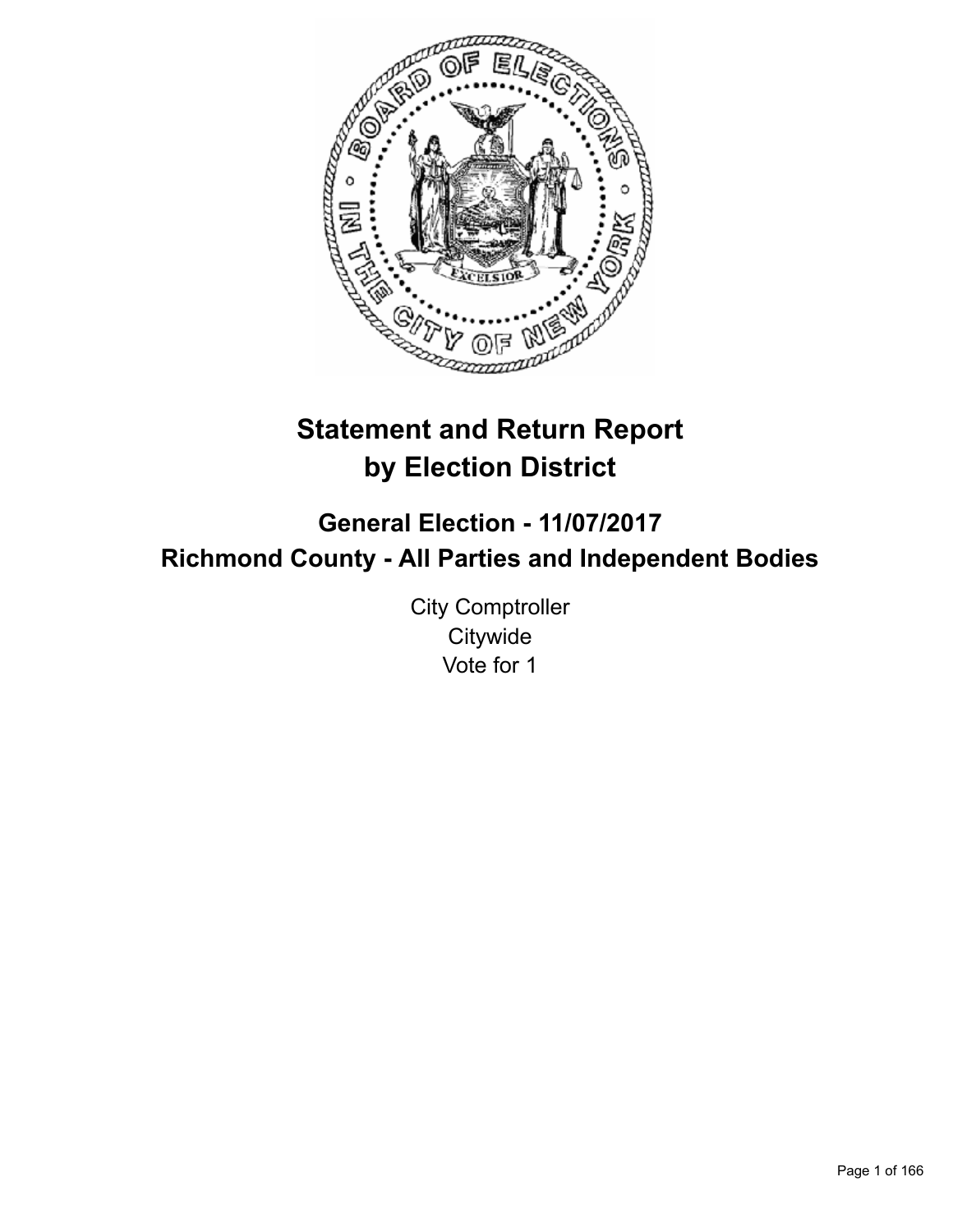

| PUBLIC COUNTER                                           | 322      |
|----------------------------------------------------------|----------|
| <b>MANUALLY COUNTED EMERGENCY</b>                        | 0        |
| ABSENTEE / MILITARY                                      | 12       |
| <b>AFFIDAVIT</b>                                         | 3        |
| <b>Total Ballots</b>                                     | 337      |
| Less - Inapplicable Federal/Special Presidential Ballots | 0        |
| <b>Total Applicable Ballots</b>                          | 337      |
| SCOTT M. STRINGER (DEMOCRATIC)                           | 266      |
| MICHEL J. FAULKNER (REPUBLICAN)                          | 17       |
| MICHEL J. FAULKNER (CONSERVATIVE)                        | 6        |
| <b>JULIA A. WILLEBRAND (GREEN)</b>                       | 8        |
| SCOTT M. STRINGER (WORKING FAMILIES)                     | 16       |
| MICHEL J. FAULKNER (REFORM)                              | $\Omega$ |
| MICHEL J. FAULKNER (STOP DE BLASIO)                      | 0        |
| ALEX MERCED (LIBERTARIAN)                                | 3        |
| ALFRED C. CERULLO III (WRITE-IN)                         | 1        |
| <b>Total Votes</b>                                       | 317      |
| Unrecorded                                               | 20       |

| <b>PUBLIC COUNTER</b>                                    | 330            |
|----------------------------------------------------------|----------------|
| MANUALLY COUNTED EMERGENCY                               | 0              |
| <b>ABSENTEE / MILITARY</b>                               | 16             |
| <b>AFFIDAVIT</b>                                         | 4              |
| <b>Total Ballots</b>                                     | 350            |
| Less - Inapplicable Federal/Special Presidential Ballots | 0              |
| <b>Total Applicable Ballots</b>                          | 350            |
| SCOTT M. STRINGER (DEMOCRATIC)                           | 255            |
| MICHEL J. FAULKNER (REPUBLICAN)                          | 30             |
| MICHEL J. FAULKNER (CONSERVATIVE)                        | 8              |
| JULIA A. WILLEBRAND (GREEN)                              | 10             |
| SCOTT M. STRINGER (WORKING FAMILIES)                     | 29             |
| MICHEL J. FAULKNER (REFORM)                              | 3              |
| MICHEL J. FAULKNER (STOP DE BLASIO)                      | 0              |
| ALEX MERCED (LIBERTARIAN)                                | $\overline{2}$ |
| ANGELA DAVIS (WRITE-IN)                                  | 1              |
| GENA MIMOZO (WRITE-IN)                                   | 1              |
| <b>Total Votes</b>                                       | 339            |
| Unrecorded                                               | 11             |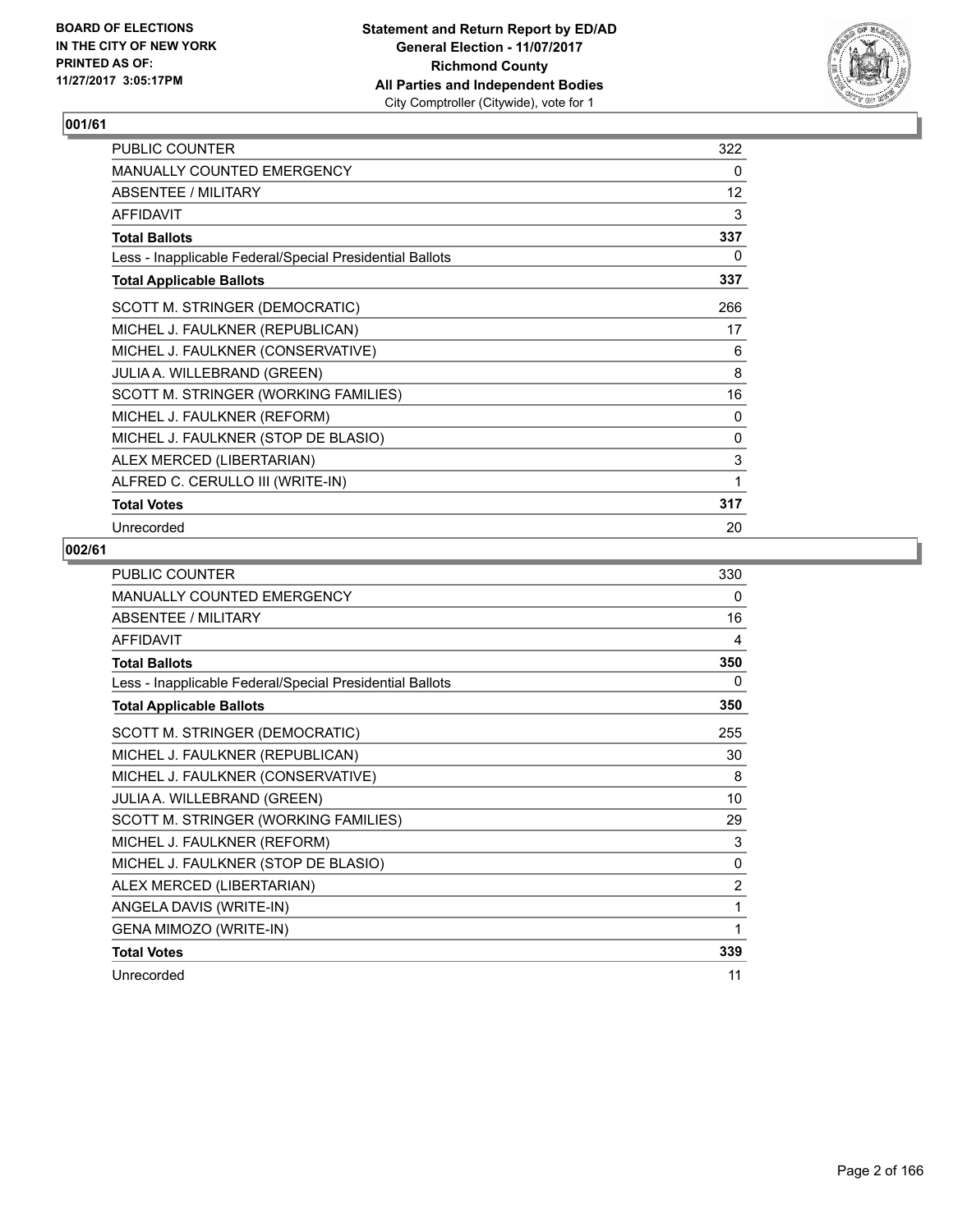

| <b>PUBLIC COUNTER</b>                                    | 360            |
|----------------------------------------------------------|----------------|
| MANUALLY COUNTED EMERGENCY                               | 0              |
| ABSENTEE / MILITARY                                      | 17             |
| <b>AFFIDAVIT</b>                                         | 5              |
| <b>Total Ballots</b>                                     | 382            |
| Less - Inapplicable Federal/Special Presidential Ballots | 0              |
| <b>Total Applicable Ballots</b>                          | 382            |
| SCOTT M. STRINGER (DEMOCRATIC)                           | 265            |
| MICHEL J. FAULKNER (REPUBLICAN)                          | 44             |
| MICHEL J. FAULKNER (CONSERVATIVE)                        | 13             |
| JULIA A. WILLEBRAND (GREEN)                              | 16             |
| SCOTT M. STRINGER (WORKING FAMILIES)                     | 19             |
| MICHEL J. FAULKNER (REFORM)                              | $\overline{2}$ |
| MICHEL J. FAULKNER (STOP DE BLASIO)                      | 4              |
| ALEX MERCED (LIBERTARIAN)                                | 3              |
| <b>JESSICA MEME (WRITE-IN)</b>                           | 1              |
| <b>Total Votes</b>                                       | 367            |
| Unrecorded                                               | 15             |

| <b>PUBLIC COUNTER</b>                                    | 232 |
|----------------------------------------------------------|-----|
| <b>MANUALLY COUNTED EMERGENCY</b>                        | 0   |
| ABSENTEE / MILITARY                                      | 9   |
| <b>AFFIDAVIT</b>                                         | 3   |
| <b>Total Ballots</b>                                     | 244 |
| Less - Inapplicable Federal/Special Presidential Ballots | 0   |
| <b>Total Applicable Ballots</b>                          | 244 |
| SCOTT M. STRINGER (DEMOCRATIC)                           | 171 |
| MICHEL J. FAULKNER (REPUBLICAN)                          | 23  |
| MICHEL J. FAULKNER (CONSERVATIVE)                        | 9   |
| JULIA A. WILLEBRAND (GREEN)                              | 11  |
| SCOTT M. STRINGER (WORKING FAMILIES)                     | 16  |
| MICHEL J. FAULKNER (REFORM)                              | 2   |
| MICHEL J. FAULKNER (STOP DE BLASIO)                      | 1   |
| ALEX MERCED (LIBERTARIAN)                                | 1   |
| ELIOT SPITZER (WRITE-IN)                                 | 1   |
| LOUIS RIVERA (WRITE-IN)                                  | 1   |
| <b>Total Votes</b>                                       | 236 |
| Unrecorded                                               | 8   |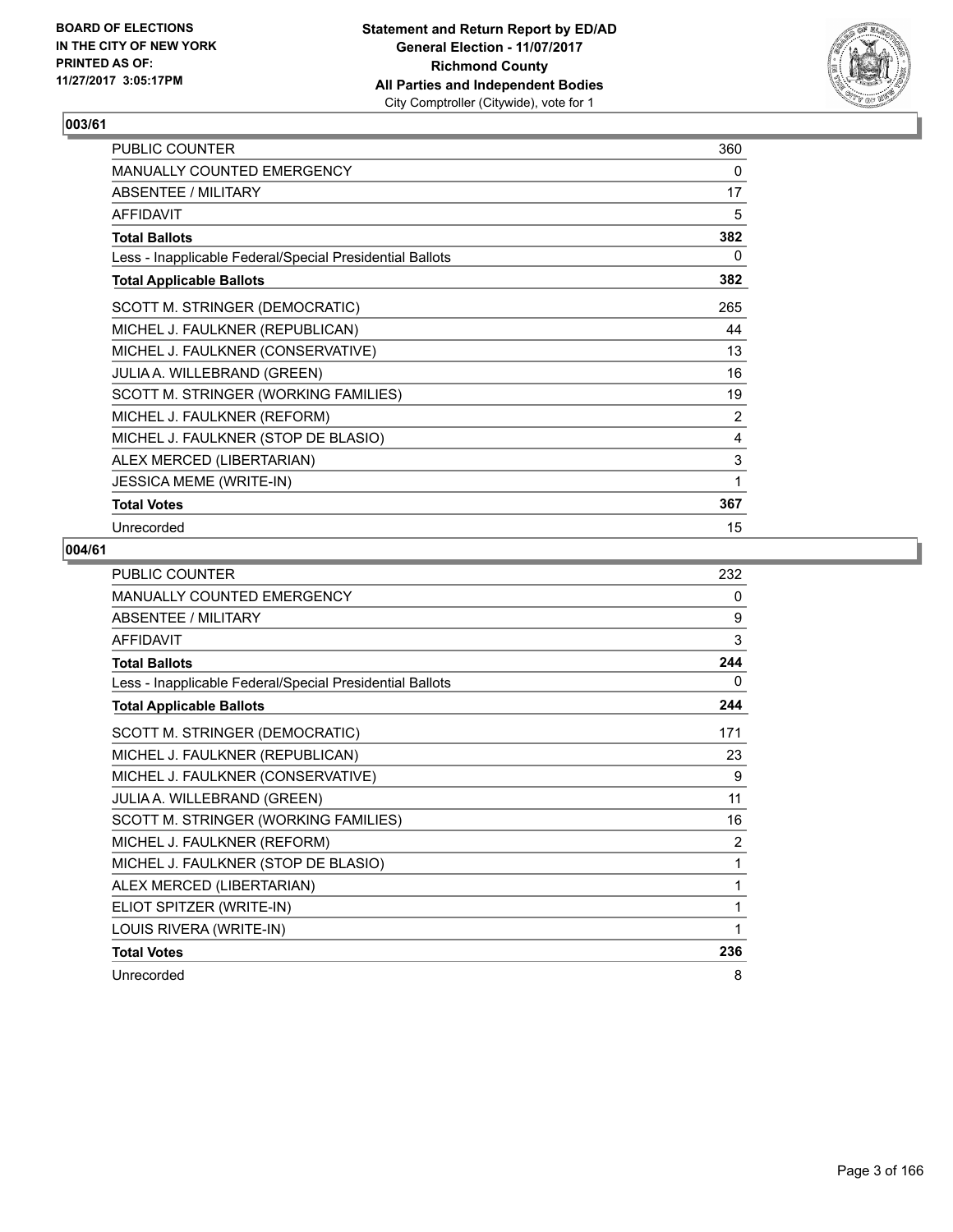

| <b>PUBLIC COUNTER</b>                                    | 226 |
|----------------------------------------------------------|-----|
| <b>MANUALLY COUNTED EMERGENCY</b>                        | 0   |
| ABSENTEE / MILITARY                                      | 6   |
| <b>AFFIDAVIT</b>                                         | 3   |
| <b>Total Ballots</b>                                     | 235 |
| Less - Inapplicable Federal/Special Presidential Ballots | 0   |
| <b>Total Applicable Ballots</b>                          | 235 |
| SCOTT M. STRINGER (DEMOCRATIC)                           | 159 |
| MICHEL J. FAULKNER (REPUBLICAN)                          | 23  |
| MICHEL J. FAULKNER (CONSERVATIVE)                        | 1   |
| JULIA A. WILLEBRAND (GREEN)                              | 10  |
| SCOTT M. STRINGER (WORKING FAMILIES)                     | 22  |
| MICHEL J. FAULKNER (REFORM)                              | 3   |
| MICHEL J. FAULKNER (STOP DE BLASIO)                      | 1   |
| ALEX MERCED (LIBERTARIAN)                                | 2   |
| <b>Total Votes</b>                                       | 221 |
| Unrecorded                                               | 14  |

| PUBLIC COUNTER                                           | 157 |
|----------------------------------------------------------|-----|
| MANUALLY COUNTED EMERGENCY                               | 0   |
| ABSENTEE / MILITARY                                      | 26  |
| <b>AFFIDAVIT</b>                                         | 1   |
| <b>Total Ballots</b>                                     | 184 |
| Less - Inapplicable Federal/Special Presidential Ballots | 0   |
| <b>Total Applicable Ballots</b>                          | 184 |
| SCOTT M. STRINGER (DEMOCRATIC)                           | 95  |
| MICHEL J. FAULKNER (REPUBLICAN)                          | 52  |
| MICHEL J. FAULKNER (CONSERVATIVE)                        | 13  |
| <b>JULIA A. WILLEBRAND (GREEN)</b>                       | 9   |
| SCOTT M. STRINGER (WORKING FAMILIES)                     | 4   |
| MICHEL J. FAULKNER (REFORM)                              | 2   |
| MICHEL J. FAULKNER (STOP DE BLASIO)                      | 0   |
| ALEX MERCED (LIBERTARIAN)                                | 0   |
| ROBERT OBERMEYER (WRITE-IN)                              | 1   |
| <b>Total Votes</b>                                       | 176 |
| Unrecorded                                               | 8   |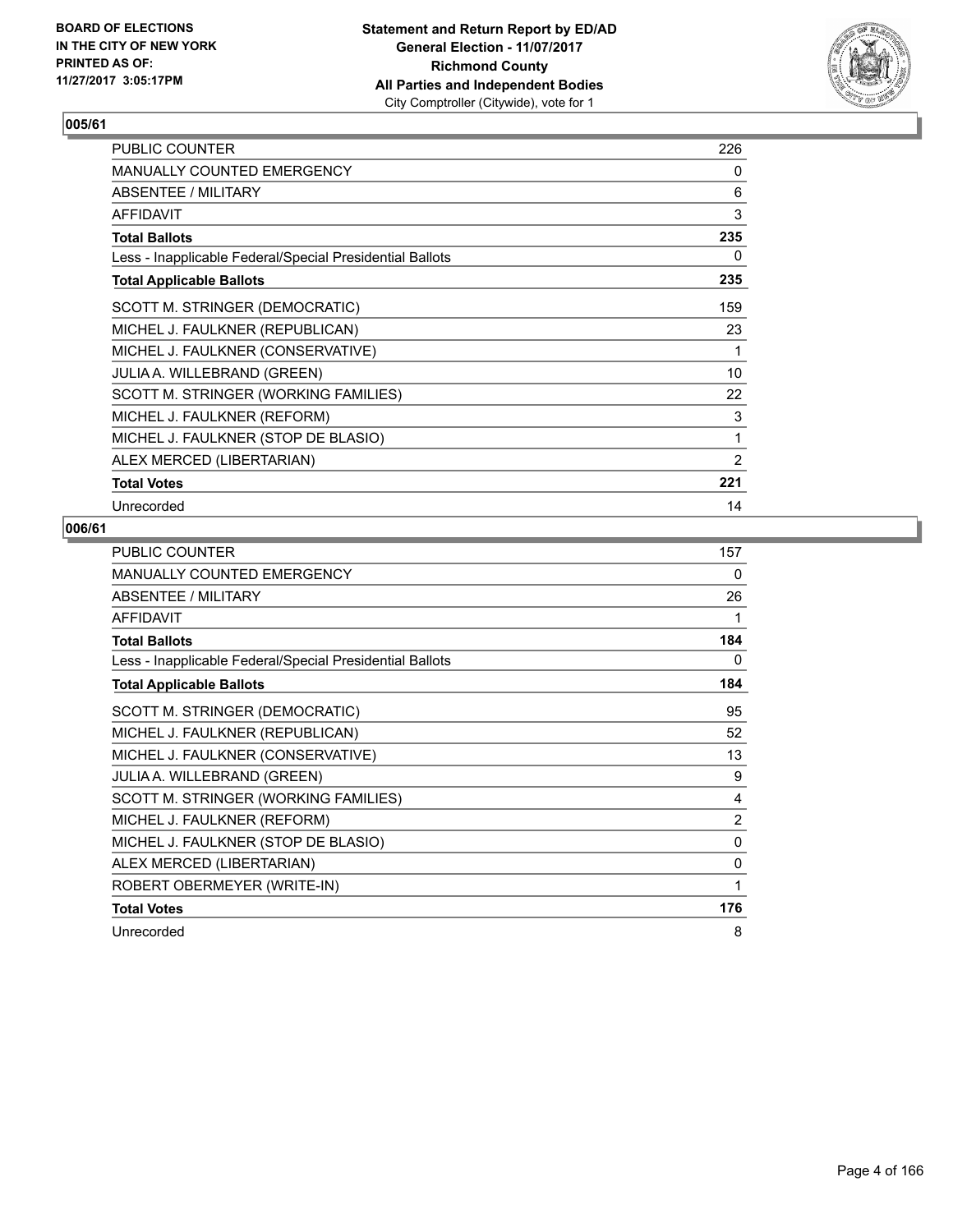

| PUBLIC COUNTER                                           | 234 |
|----------------------------------------------------------|-----|
| <b>MANUALLY COUNTED EMERGENCY</b>                        | 0   |
| ABSENTEE / MILITARY                                      | 7   |
| <b>AFFIDAVIT</b>                                         | 2   |
| <b>Total Ballots</b>                                     | 243 |
| Less - Inapplicable Federal/Special Presidential Ballots | 0   |
| <b>Total Applicable Ballots</b>                          | 243 |
| SCOTT M. STRINGER (DEMOCRATIC)                           | 197 |
| MICHEL J. FAULKNER (REPUBLICAN)                          | 11  |
| MICHEL J. FAULKNER (CONSERVATIVE)                        | 2   |
| JULIA A. WILLEBRAND (GREEN)                              | 3   |
| SCOTT M. STRINGER (WORKING FAMILIES)                     | 9   |
| MICHEL J. FAULKNER (REFORM)                              | 0   |
| MICHEL J. FAULKNER (STOP DE BLASIO)                      | 2   |
| ALEX MERCED (LIBERTARIAN)                                | 4   |
| <b>Total Votes</b>                                       | 228 |
| Unrecorded                                               | 15  |

| <b>PUBLIC COUNTER</b>                                    | 156 |
|----------------------------------------------------------|-----|
| <b>MANUALLY COUNTED EMERGENCY</b>                        | 0   |
| ABSENTEE / MILITARY                                      | 2   |
| <b>AFFIDAVIT</b>                                         | 6   |
| <b>Total Ballots</b>                                     | 164 |
| Less - Inapplicable Federal/Special Presidential Ballots | 0   |
| <b>Total Applicable Ballots</b>                          | 164 |
| SCOTT M. STRINGER (DEMOCRATIC)                           | 135 |
| MICHEL J. FAULKNER (REPUBLICAN)                          | 5   |
| MICHEL J. FAULKNER (CONSERVATIVE)                        | 3   |
| <b>JULIA A. WILLEBRAND (GREEN)</b>                       | 5   |
| SCOTT M. STRINGER (WORKING FAMILIES)                     | 7   |
| MICHEL J. FAULKNER (REFORM)                              | 0   |
| MICHEL J. FAULKNER (STOP DE BLASIO)                      | 1   |
| ALEX MERCED (LIBERTARIAN)                                | 1   |
| <b>Total Votes</b>                                       | 157 |
| Unrecorded                                               | 7   |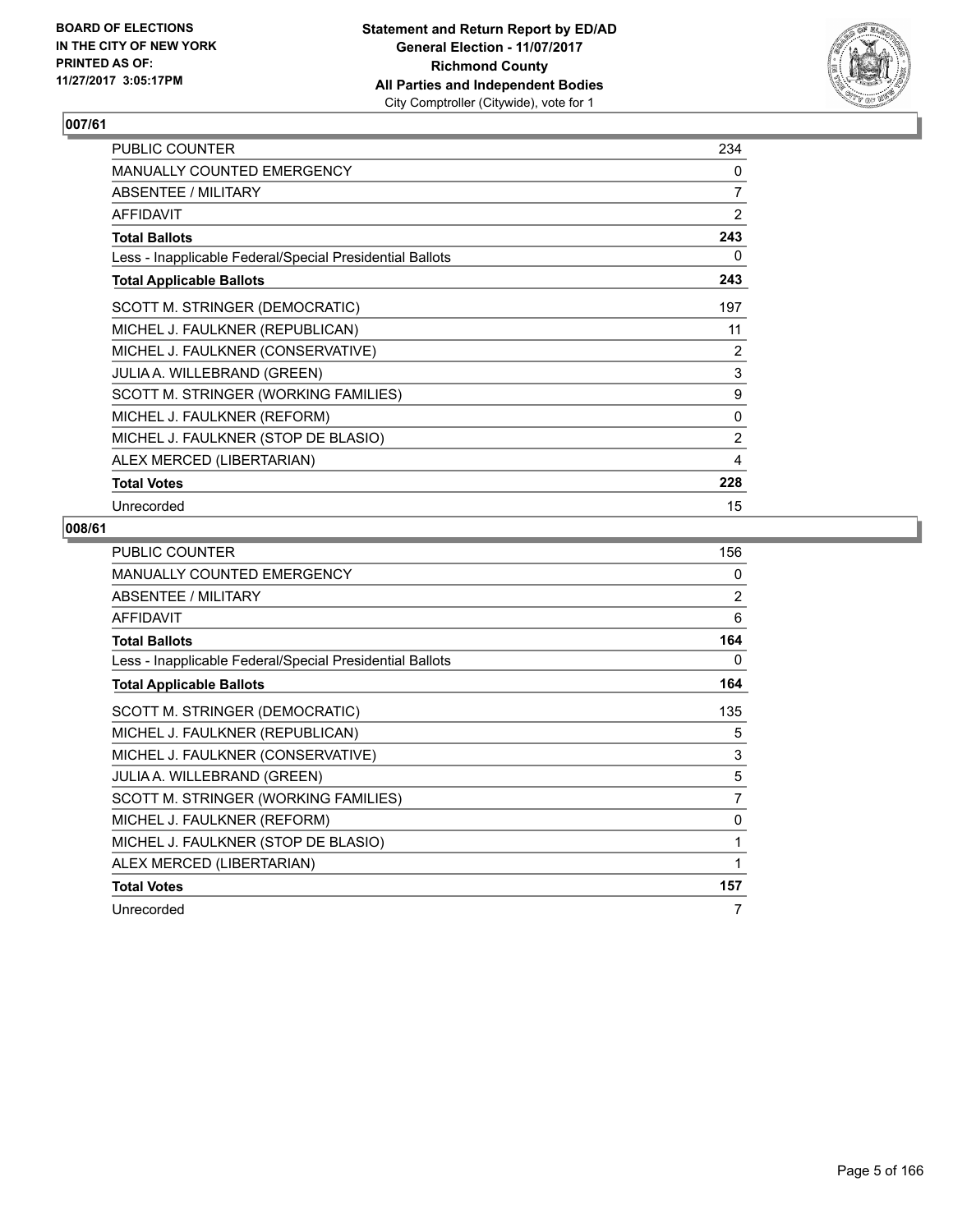

| PUBLIC COUNTER                                           | 399            |
|----------------------------------------------------------|----------------|
| <b>MANUALLY COUNTED EMERGENCY</b>                        | $\mathbf{0}$   |
| <b>ABSENTEE / MILITARY</b>                               | 16             |
| <b>AFFIDAVIT</b>                                         | 0              |
| <b>Total Ballots</b>                                     | 415            |
| Less - Inapplicable Federal/Special Presidential Ballots | 0              |
| <b>Total Applicable Ballots</b>                          | 415            |
| SCOTT M. STRINGER (DEMOCRATIC)                           | 296            |
| MICHEL J. FAULKNER (REPUBLICAN)                          | 59             |
| MICHEL J. FAULKNER (CONSERVATIVE)                        | 16             |
| JULIA A. WILLEBRAND (GREEN)                              | 8              |
| SCOTT M. STRINGER (WORKING FAMILIES)                     | 16             |
| MICHEL J. FAULKNER (REFORM)                              | 1              |
| MICHEL J. FAULKNER (STOP DE BLASIO)                      | 1              |
| ALEX MERCED (LIBERTARIAN)                                | $\overline{2}$ |
| <b>JASON MAHONEY (WRITE-IN)</b>                          | 1              |
| KRISTAPS PORZINGIS (WRITE-IN)                            | 1              |
| MEG VENTRUDO (WRITE-IN)                                  | 1              |
| <b>Total Votes</b>                                       | 402            |
| Unrecorded                                               | 13             |

| <b>PUBLIC COUNTER</b>                                    | 353          |
|----------------------------------------------------------|--------------|
| <b>MANUALLY COUNTED EMERGENCY</b>                        | 0            |
| <b>ABSENTEE / MILITARY</b>                               | 13           |
| <b>AFFIDAVIT</b>                                         | 3            |
| <b>Total Ballots</b>                                     | 369          |
| Less - Inapplicable Federal/Special Presidential Ballots | 0            |
| <b>Total Applicable Ballots</b>                          | 369          |
| SCOTT M. STRINGER (DEMOCRATIC)                           | 247          |
| MICHEL J. FAULKNER (REPUBLICAN)                          | 40           |
| MICHEL J. FAULKNER (CONSERVATIVE)                        | 9            |
| <b>JULIA A. WILLEBRAND (GREEN)</b>                       | 16           |
| SCOTT M. STRINGER (WORKING FAMILIES)                     | 18           |
| MICHEL J. FAULKNER (REFORM)                              | 1            |
| MICHEL J. FAULKNER (STOP DE BLASIO)                      | 1            |
| ALEX MERCED (LIBERTARIAN)                                | $\mathbf{0}$ |
| <b>Total Votes</b>                                       | 332          |
| Unrecorded                                               | 37           |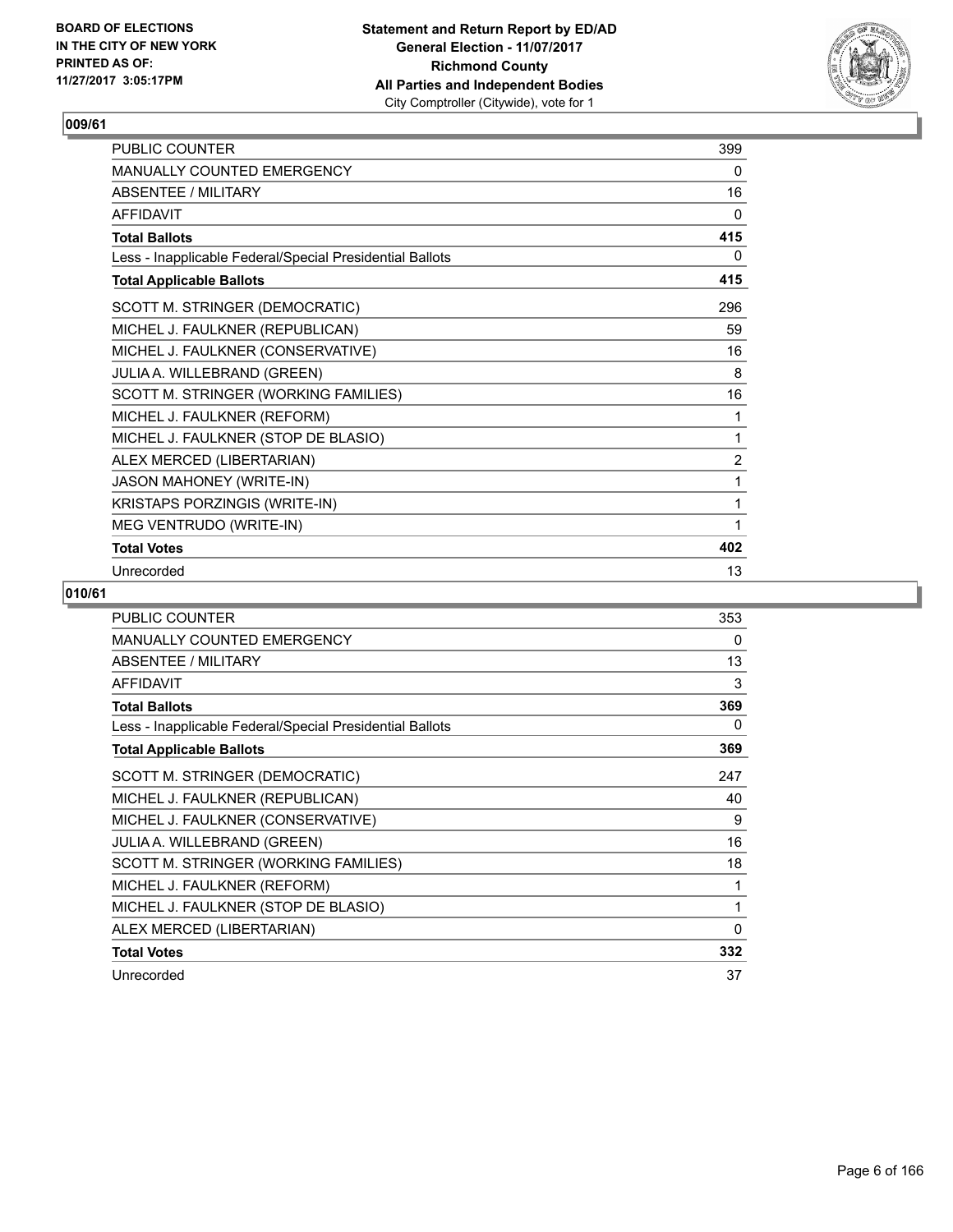

| PUBLIC COUNTER                                           | 292 |
|----------------------------------------------------------|-----|
| MANUALLY COUNTED EMERGENCY                               | 0   |
| ABSENTEE / MILITARY                                      | 26  |
| <b>AFFIDAVIT</b>                                         | 3   |
| <b>Total Ballots</b>                                     | 321 |
| Less - Inapplicable Federal/Special Presidential Ballots | 0   |
| <b>Total Applicable Ballots</b>                          | 321 |
| SCOTT M. STRINGER (DEMOCRATIC)                           | 202 |
| MICHEL J. FAULKNER (REPUBLICAN)                          | 53  |
| MICHEL J. FAULKNER (CONSERVATIVE)                        | 15  |
| JULIA A. WILLEBRAND (GREEN)                              | 14  |
| SCOTT M. STRINGER (WORKING FAMILIES)                     | 12  |
| MICHEL J. FAULKNER (REFORM)                              | 0   |
| MICHEL J. FAULKNER (STOP DE BLASIO)                      | 1   |
| ALEX MERCED (LIBERTARIAN)                                | 1   |
| UNATTRIBUTABLE WRITE-IN (WRITE-IN)                       | 1   |
| <b>Total Votes</b>                                       | 299 |
| Unrecorded                                               | 22  |

| <b>PUBLIC COUNTER</b>                                    | 550            |
|----------------------------------------------------------|----------------|
| <b>MANUALLY COUNTED EMERGENCY</b>                        | 0              |
| ABSENTEE / MILITARY                                      | 15             |
| <b>AFFIDAVIT</b>                                         | 7              |
| <b>Total Ballots</b>                                     | 572            |
| Less - Inapplicable Federal/Special Presidential Ballots | 0              |
| <b>Total Applicable Ballots</b>                          | 572            |
| SCOTT M. STRINGER (DEMOCRATIC)                           | 297            |
| MICHEL J. FAULKNER (REPUBLICAN)                          | 163            |
| MICHEL J. FAULKNER (CONSERVATIVE)                        | 40             |
| <b>JULIA A. WILLEBRAND (GREEN)</b>                       | 17             |
| SCOTT M. STRINGER (WORKING FAMILIES)                     | 23             |
| MICHEL J. FAULKNER (REFORM)                              | $\overline{2}$ |
| MICHEL J. FAULKNER (STOP DE BLASIO)                      | 5              |
| ALEX MERCED (LIBERTARIAN)                                | $\Omega$       |
| <b>Total Votes</b>                                       | 547            |
| Unrecorded                                               | 25             |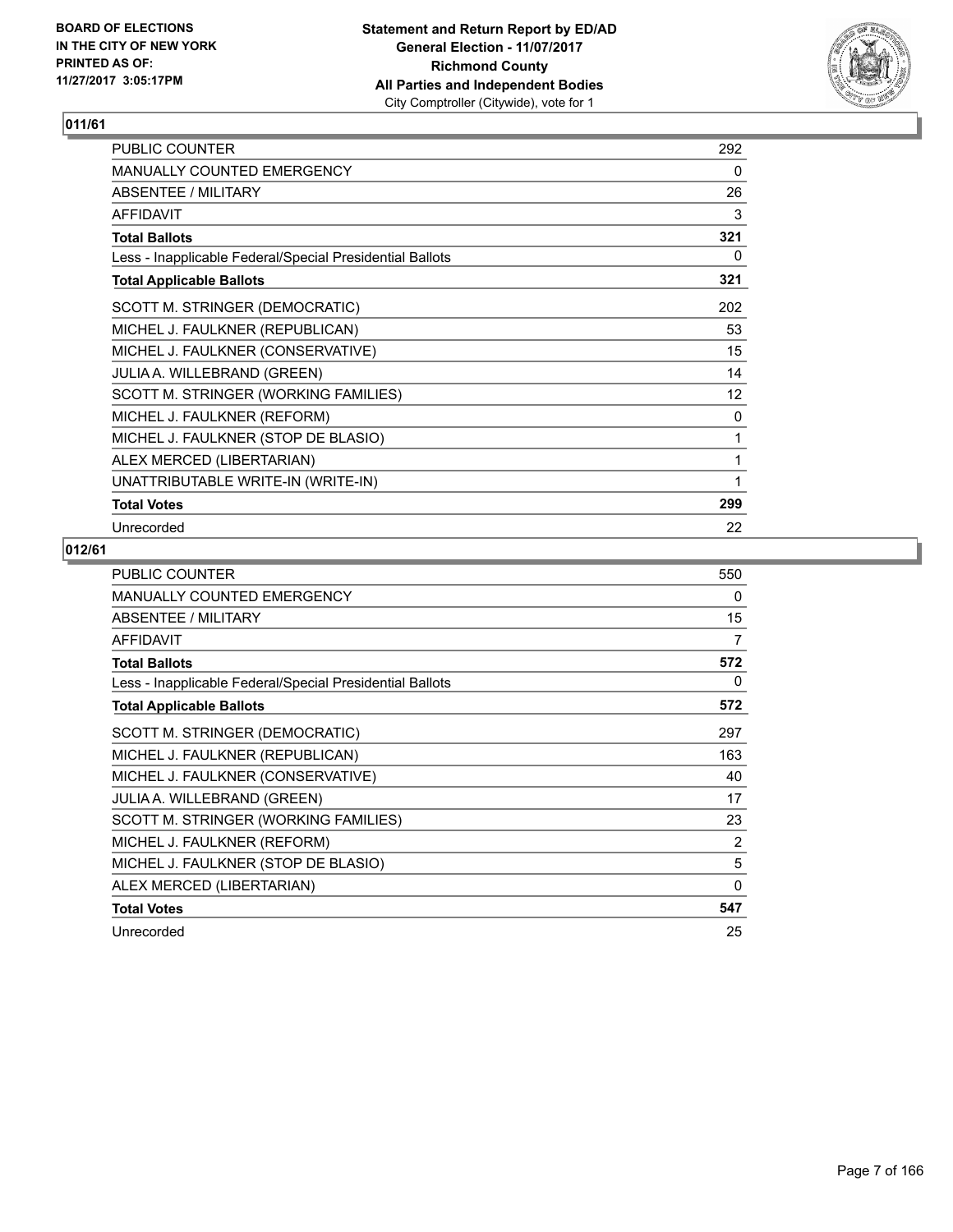

| PUBLIC COUNTER                                           | 304 |
|----------------------------------------------------------|-----|
| <b>MANUALLY COUNTED EMERGENCY</b>                        | 0   |
| <b>ABSENTEE / MILITARY</b>                               | 15  |
| <b>AFFIDAVIT</b>                                         | 3   |
| <b>Total Ballots</b>                                     | 322 |
| Less - Inapplicable Federal/Special Presidential Ballots | 0   |
| <b>Total Applicable Ballots</b>                          | 322 |
| SCOTT M. STRINGER (DEMOCRATIC)                           | 218 |
| MICHEL J. FAULKNER (REPUBLICAN)                          | 52  |
| MICHEL J. FAULKNER (CONSERVATIVE)                        | 12  |
| <b>JULIA A. WILLEBRAND (GREEN)</b>                       | 5   |
| SCOTT M. STRINGER (WORKING FAMILIES)                     | 14  |
| MICHEL J. FAULKNER (REFORM)                              | 0   |
| MICHEL J. FAULKNER (STOP DE BLASIO)                      | 1   |
| ALEX MERCED (LIBERTARIAN)                                | 3   |
| <b>Total Votes</b>                                       | 305 |
| Unrecorded                                               | 17  |

| <b>PUBLIC COUNTER</b>                                    | 365            |
|----------------------------------------------------------|----------------|
| MANUALLY COUNTED EMERGENCY                               | 0              |
| <b>ABSENTEE / MILITARY</b>                               | 18             |
| <b>AFFIDAVIT</b>                                         | 3              |
| <b>Total Ballots</b>                                     | 386            |
| Less - Inapplicable Federal/Special Presidential Ballots | 0              |
| <b>Total Applicable Ballots</b>                          | 386            |
| SCOTT M. STRINGER (DEMOCRATIC)                           | 196            |
| MICHEL J. FAULKNER (REPUBLICAN)                          | 105            |
| MICHEL J. FAULKNER (CONSERVATIVE)                        | 39             |
| JULIA A. WILLEBRAND (GREEN)                              | 3              |
| SCOTT M. STRINGER (WORKING FAMILIES)                     | 18             |
| MICHEL J. FAULKNER (REFORM)                              | 1              |
| MICHEL J. FAULKNER (STOP DE BLASIO)                      | $\overline{2}$ |
| ALEX MERCED (LIBERTARIAN)                                | 3              |
| <b>OMAR CARTER (WRITE-IN)</b>                            | 1              |
| <b>Total Votes</b>                                       | 368            |
| Unrecorded                                               | 18             |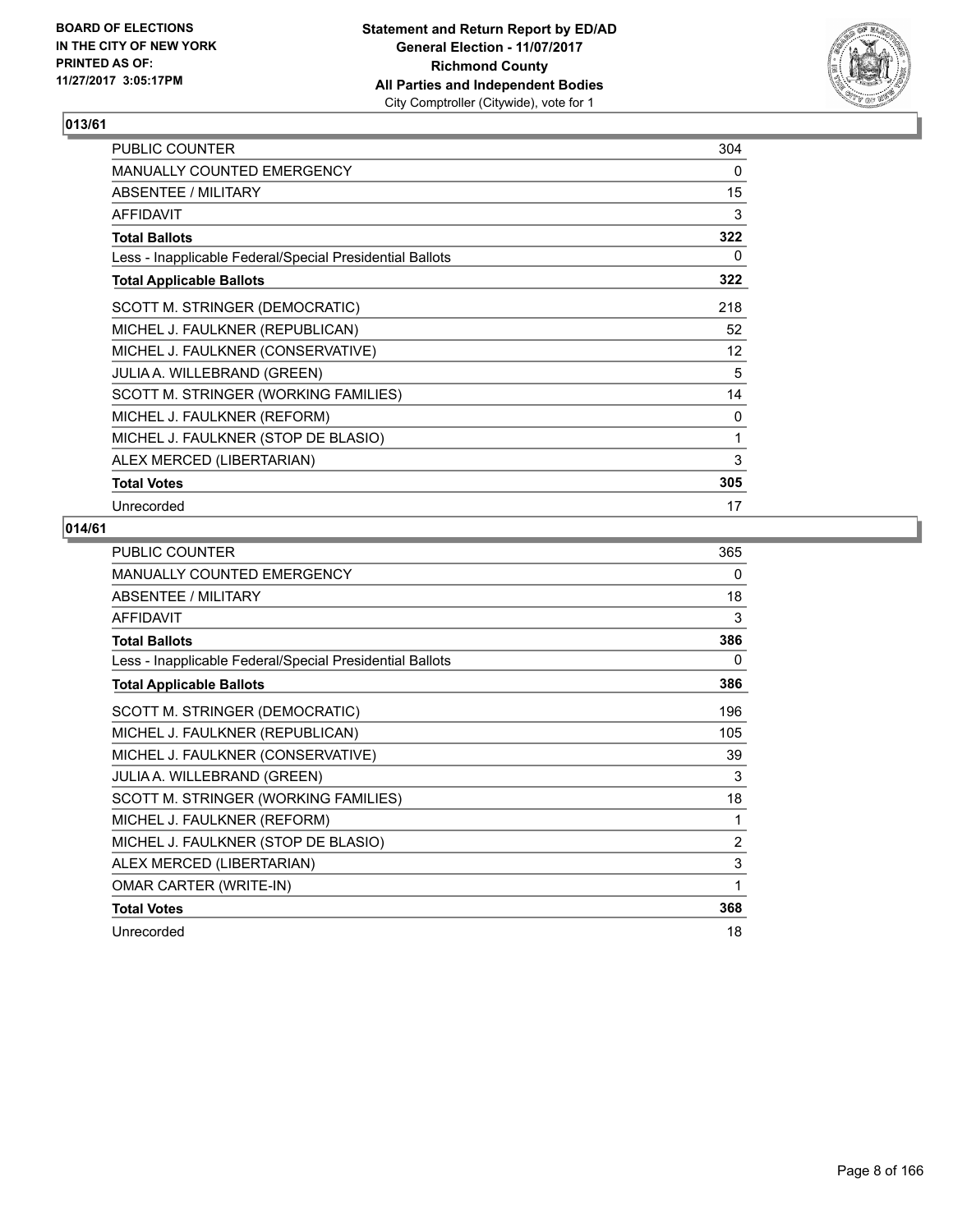

| PUBLIC COUNTER                                           | 281 |
|----------------------------------------------------------|-----|
| <b>MANUALLY COUNTED EMERGENCY</b>                        | 0   |
| ABSENTEE / MILITARY                                      | 10  |
| <b>AFFIDAVIT</b>                                         | 2   |
| <b>Total Ballots</b>                                     | 293 |
| Less - Inapplicable Federal/Special Presidential Ballots | 0   |
| <b>Total Applicable Ballots</b>                          | 293 |
| SCOTT M. STRINGER (DEMOCRATIC)                           | 151 |
| MICHEL J. FAULKNER (REPUBLICAN)                          | 76  |
| MICHEL J. FAULKNER (CONSERVATIVE)                        | 19  |
| <b>JULIA A. WILLEBRAND (GREEN)</b>                       | 7   |
| SCOTT M. STRINGER (WORKING FAMILIES)                     | 15  |
| MICHEL J. FAULKNER (REFORM)                              | 1   |
| MICHEL J. FAULKNER (STOP DE BLASIO)                      | 3   |
| ALEX MERCED (LIBERTARIAN)                                | 2   |
| <b>Total Votes</b>                                       | 274 |
| Unrecorded                                               | 19  |

| <b>PUBLIC COUNTER</b>                                    | 222 |
|----------------------------------------------------------|-----|
| <b>MANUALLY COUNTED EMERGENCY</b>                        | 0   |
| ABSENTEE / MILITARY                                      | 8   |
| <b>AFFIDAVIT</b>                                         | 5   |
| <b>Total Ballots</b>                                     | 235 |
| Less - Inapplicable Federal/Special Presidential Ballots | 0   |
| <b>Total Applicable Ballots</b>                          | 235 |
| SCOTT M. STRINGER (DEMOCRATIC)                           | 182 |
| MICHEL J. FAULKNER (REPUBLICAN)                          | 20  |
| MICHEL J. FAULKNER (CONSERVATIVE)                        | 6   |
| <b>JULIA A. WILLEBRAND (GREEN)</b>                       | 3   |
| SCOTT M. STRINGER (WORKING FAMILIES)                     | 10  |
| MICHEL J. FAULKNER (REFORM)                              | 1   |
| MICHEL J. FAULKNER (STOP DE BLASIO)                      | 0   |
| ALEX MERCED (LIBERTARIAN)                                | 0   |
| <b>Total Votes</b>                                       | 222 |
| Unrecorded                                               | 13  |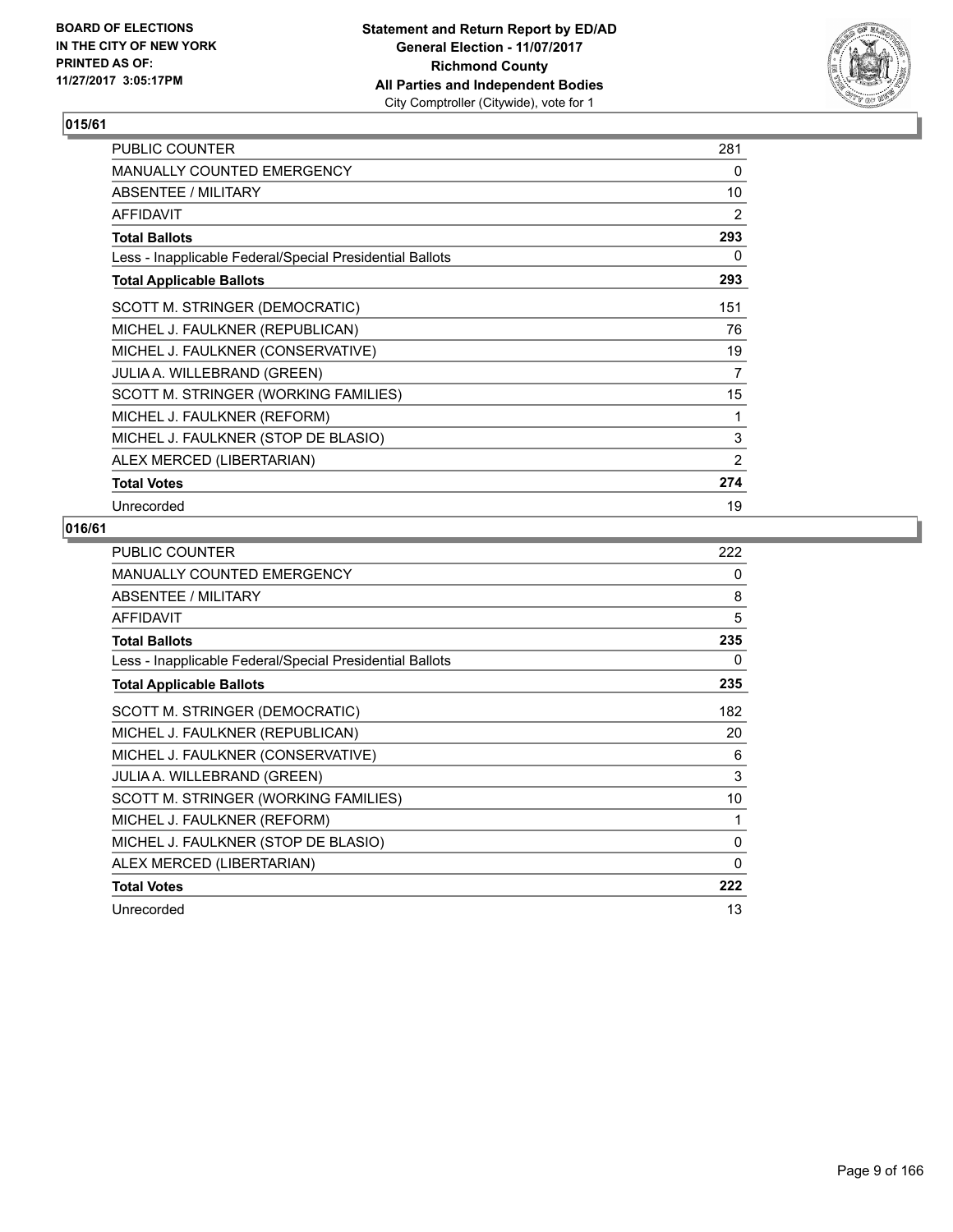

| PUBLIC COUNTER                                           | 251 |
|----------------------------------------------------------|-----|
| <b>MANUALLY COUNTED EMERGENCY</b>                        | 0   |
| ABSENTEE / MILITARY                                      | 10  |
| <b>AFFIDAVIT</b>                                         | 3   |
| <b>Total Ballots</b>                                     | 264 |
| Less - Inapplicable Federal/Special Presidential Ballots | 0   |
| <b>Total Applicable Ballots</b>                          | 264 |
| SCOTT M. STRINGER (DEMOCRATIC)                           | 199 |
| MICHEL J. FAULKNER (REPUBLICAN)                          | 24  |
| MICHEL J. FAULKNER (CONSERVATIVE)                        | 6   |
| <b>JULIA A. WILLEBRAND (GREEN)</b>                       | 8   |
| SCOTT M. STRINGER (WORKING FAMILIES)                     | 14  |
| MICHEL J. FAULKNER (REFORM)                              | 1   |
| MICHEL J. FAULKNER (STOP DE BLASIO)                      | 0   |
| ALEX MERCED (LIBERTARIAN)                                | 1   |
| <b>Total Votes</b>                                       | 253 |
| Unrecorded                                               | 11  |

| <b>PUBLIC COUNTER</b>                                    | 252 |
|----------------------------------------------------------|-----|
| <b>MANUALLY COUNTED EMERGENCY</b>                        | 0   |
| ABSENTEE / MILITARY                                      | 10  |
| <b>AFFIDAVIT</b>                                         | 4   |
| <b>Total Ballots</b>                                     | 266 |
| Less - Inapplicable Federal/Special Presidential Ballots | 0   |
| <b>Total Applicable Ballots</b>                          | 266 |
| SCOTT M. STRINGER (DEMOCRATIC)                           | 137 |
| MICHEL J. FAULKNER (REPUBLICAN)                          | 61  |
| MICHEL J. FAULKNER (CONSERVATIVE)                        | 18  |
| <b>JULIA A. WILLEBRAND (GREEN)</b>                       | 9   |
| SCOTT M. STRINGER (WORKING FAMILIES)                     | 9   |
| MICHEL J. FAULKNER (REFORM)                              | 1   |
| MICHEL J. FAULKNER (STOP DE BLASIO)                      | 5   |
| ALEX MERCED (LIBERTARIAN)                                | 3   |
| <b>Total Votes</b>                                       | 243 |
| Unrecorded                                               | 23  |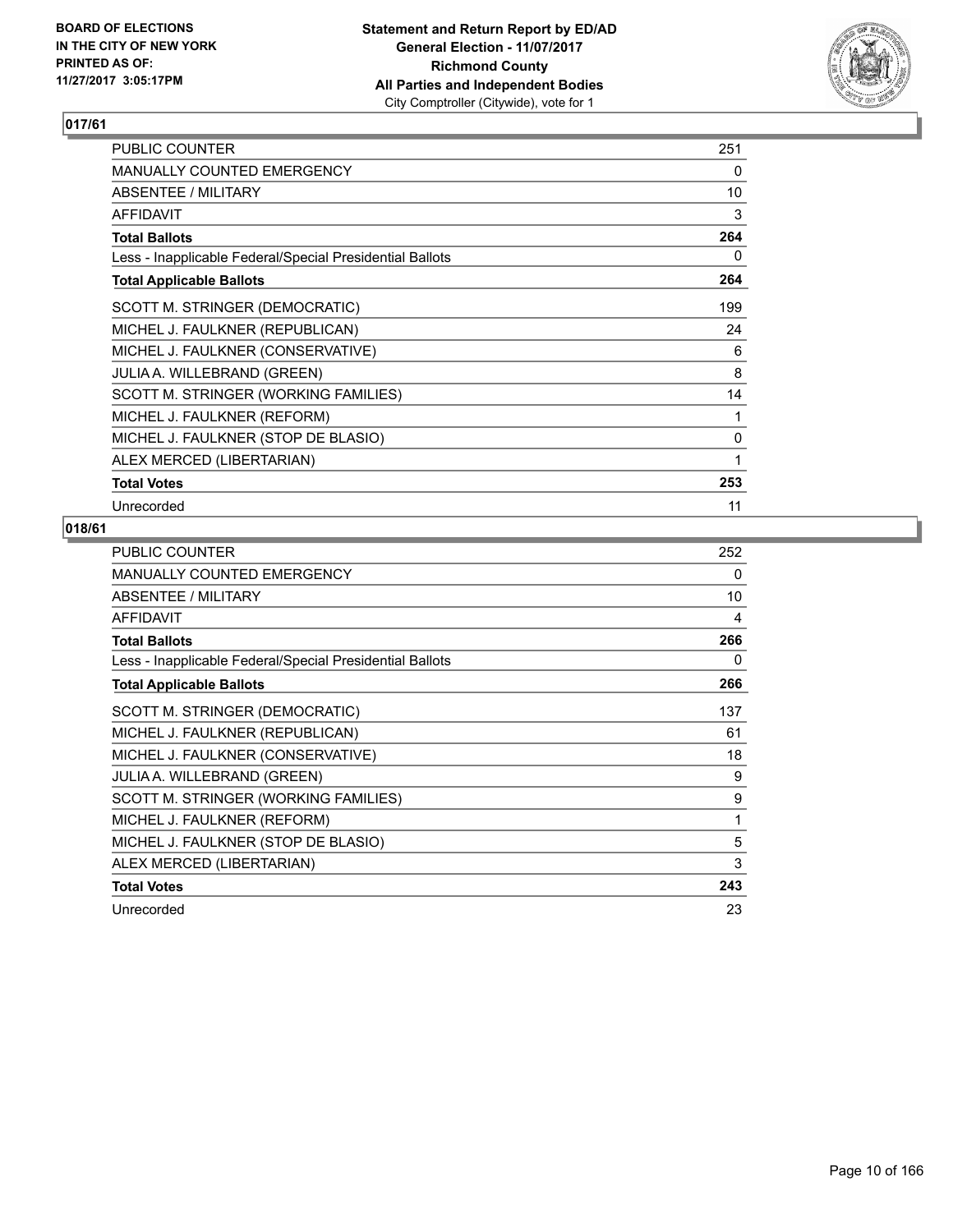

| PUBLIC COUNTER                                           | 306            |
|----------------------------------------------------------|----------------|
| MANUALLY COUNTED EMERGENCY                               | 0              |
| ABSENTEE / MILITARY                                      | 20             |
| <b>AFFIDAVIT</b>                                         | 0              |
| <b>Total Ballots</b>                                     | 326            |
| Less - Inapplicable Federal/Special Presidential Ballots | 0              |
| <b>Total Applicable Ballots</b>                          | 326            |
| SCOTT M. STRINGER (DEMOCRATIC)                           | 178            |
| MICHEL J. FAULKNER (REPUBLICAN)                          | 77             |
| MICHEL J. FAULKNER (CONSERVATIVE)                        | 21             |
| <b>JULIA A. WILLEBRAND (GREEN)</b>                       | 5              |
| SCOTT M. STRINGER (WORKING FAMILIES)                     | 17             |
| MICHEL J. FAULKNER (REFORM)                              | 3              |
| MICHEL J. FAULKNER (STOP DE BLASIO)                      | 3              |
| ALEX MERCED (LIBERTARIAN)                                | 1              |
| UNATTRIBUTABLE WRITE-IN (WRITE-IN)                       | $\overline{2}$ |
| <b>Total Votes</b>                                       | 307            |
| Unrecorded                                               | 19             |

| <b>PUBLIC COUNTER</b>                                    | 283 |
|----------------------------------------------------------|-----|
| <b>MANUALLY COUNTED EMERGENCY</b>                        | 0   |
| ABSENTEE / MILITARY                                      | 9   |
| <b>AFFIDAVIT</b>                                         | 5   |
| <b>Total Ballots</b>                                     | 297 |
| Less - Inapplicable Federal/Special Presidential Ballots | 0   |
| <b>Total Applicable Ballots</b>                          | 297 |
| SCOTT M. STRINGER (DEMOCRATIC)                           | 144 |
| MICHEL J. FAULKNER (REPUBLICAN)                          | 94  |
| MICHEL J. FAULKNER (CONSERVATIVE)                        | 31  |
| <b>JULIA A. WILLEBRAND (GREEN)</b>                       | 4   |
| SCOTT M. STRINGER (WORKING FAMILIES)                     | 10  |
| MICHEL J. FAULKNER (REFORM)                              | 0   |
| MICHEL J. FAULKNER (STOP DE BLASIO)                      | 1   |
| ALEX MERCED (LIBERTARIAN)                                | 3   |
| <b>Total Votes</b>                                       | 287 |
| Unrecorded                                               | 10  |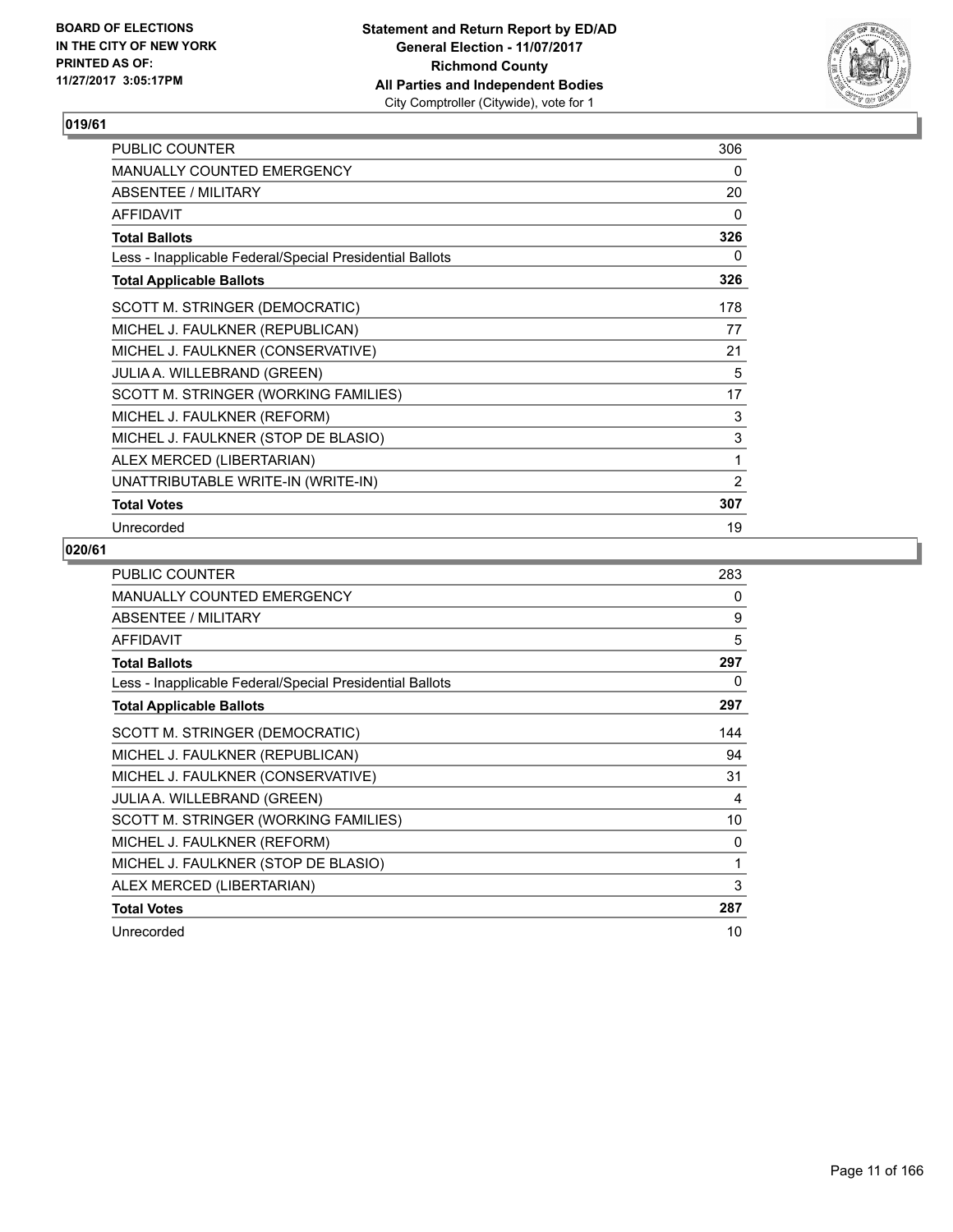

| PUBLIC COUNTER                                           | 244 |
|----------------------------------------------------------|-----|
| <b>MANUALLY COUNTED EMERGENCY</b>                        | 0   |
| <b>ABSENTEE / MILITARY</b>                               | 11  |
| <b>AFFIDAVIT</b>                                         | 5   |
| <b>Total Ballots</b>                                     | 260 |
| Less - Inapplicable Federal/Special Presidential Ballots | 0   |
| <b>Total Applicable Ballots</b>                          | 260 |
| SCOTT M. STRINGER (DEMOCRATIC)                           | 194 |
| MICHEL J. FAULKNER (REPUBLICAN)                          | 23  |
| MICHEL J. FAULKNER (CONSERVATIVE)                        | 12  |
| <b>JULIA A. WILLEBRAND (GREEN)</b>                       | 9   |
| SCOTT M. STRINGER (WORKING FAMILIES)                     | 8   |
| MICHEL J. FAULKNER (REFORM)                              | 0   |
| MICHEL J. FAULKNER (STOP DE BLASIO)                      | 0   |
| ALEX MERCED (LIBERTARIAN)                                | 2   |
| <b>Total Votes</b>                                       | 248 |
| Unrecorded                                               | 12  |

| <b>PUBLIC COUNTER</b>                                    | 302 |
|----------------------------------------------------------|-----|
| <b>MANUALLY COUNTED EMERGENCY</b>                        | 0   |
| ABSENTEE / MILITARY                                      | 9   |
| <b>AFFIDAVIT</b>                                         | 3   |
| <b>Total Ballots</b>                                     | 314 |
| Less - Inapplicable Federal/Special Presidential Ballots | 0   |
| <b>Total Applicable Ballots</b>                          | 314 |
| SCOTT M. STRINGER (DEMOCRATIC)                           | 235 |
| MICHEL J. FAULKNER (REPUBLICAN)                          | 36  |
| MICHEL J. FAULKNER (CONSERVATIVE)                        | 9   |
| <b>JULIA A. WILLEBRAND (GREEN)</b>                       | 3   |
| SCOTT M. STRINGER (WORKING FAMILIES)                     | 12  |
| MICHEL J. FAULKNER (REFORM)                              | 2   |
| MICHEL J. FAULKNER (STOP DE BLASIO)                      | 1   |
| ALEX MERCED (LIBERTARIAN)                                | 0   |
| <b>Total Votes</b>                                       | 298 |
| Unrecorded                                               | 16  |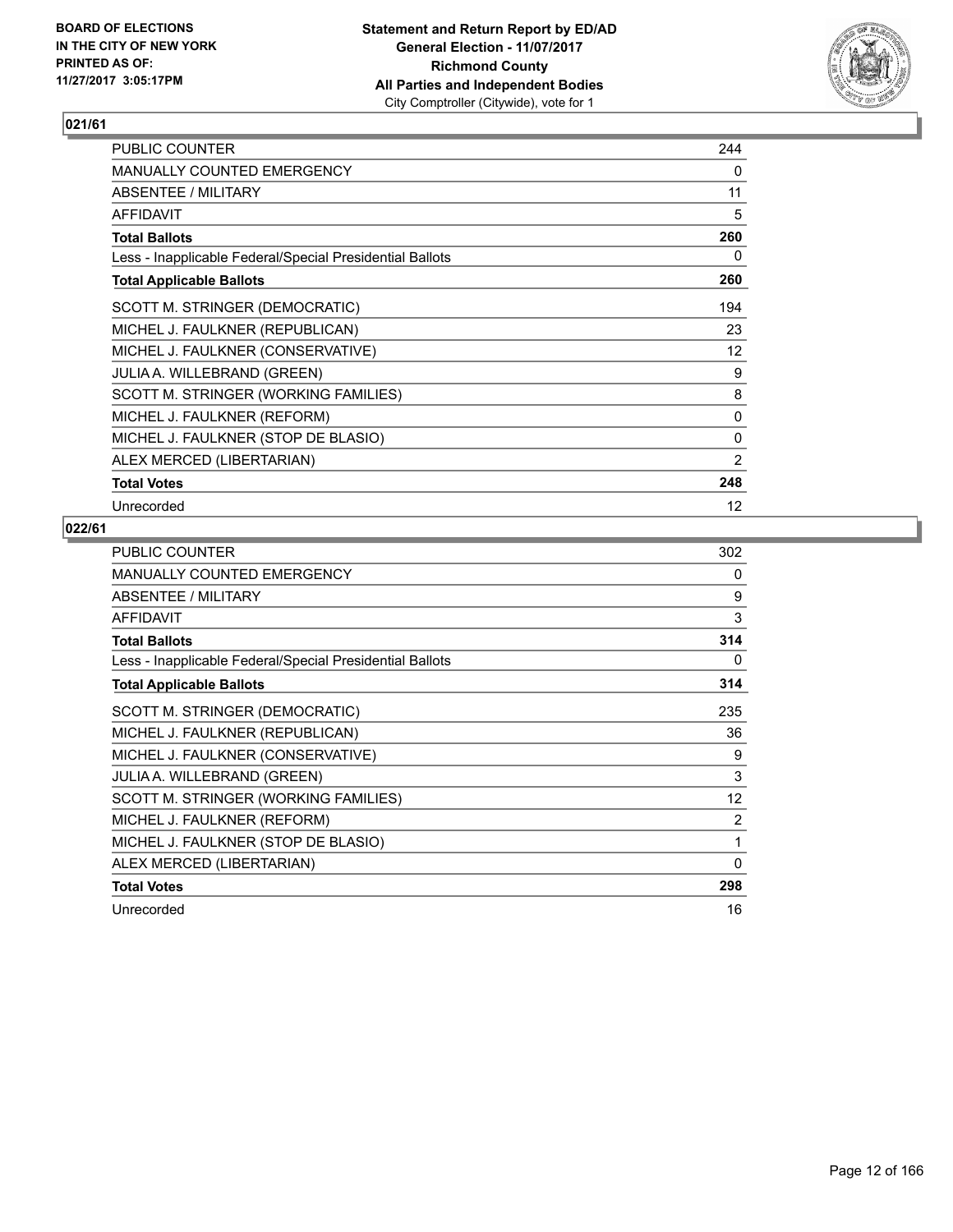

| <b>PUBLIC COUNTER</b>                                    | 259 |
|----------------------------------------------------------|-----|
| <b>MANUALLY COUNTED EMERGENCY</b>                        | 0   |
| ABSENTEE / MILITARY                                      | 10  |
| <b>AFFIDAVIT</b>                                         | 0   |
| <b>Total Ballots</b>                                     | 269 |
| Less - Inapplicable Federal/Special Presidential Ballots | 0   |
| <b>Total Applicable Ballots</b>                          | 269 |
| SCOTT M. STRINGER (DEMOCRATIC)                           | 174 |
| MICHEL J. FAULKNER (REPUBLICAN)                          | 67  |
| MICHEL J. FAULKNER (CONSERVATIVE)                        | 10  |
| <b>JULIA A. WILLEBRAND (GREEN)</b>                       | 2   |
| SCOTT M. STRINGER (WORKING FAMILIES)                     | 6   |
| MICHEL J. FAULKNER (REFORM)                              | 1   |
| MICHEL J. FAULKNER (STOP DE BLASIO)                      | 1   |
| ALEX MERCED (LIBERTARIAN)                                | 1   |
| <b>Total Votes</b>                                       | 262 |
| Unrecorded                                               | 7   |

| <b>PUBLIC COUNTER</b>                                    | 347 |
|----------------------------------------------------------|-----|
| <b>MANUALLY COUNTED EMERGENCY</b>                        | 0   |
| ABSENTEE / MILITARY                                      | 8   |
| AFFIDAVIT                                                | 7   |
| <b>Total Ballots</b>                                     | 362 |
| Less - Inapplicable Federal/Special Presidential Ballots | 0   |
| <b>Total Applicable Ballots</b>                          | 362 |
| SCOTT M. STRINGER (DEMOCRATIC)                           | 178 |
| MICHEL J. FAULKNER (REPUBLICAN)                          | 115 |
| MICHEL J. FAULKNER (CONSERVATIVE)                        | 27  |
| <b>JULIA A. WILLEBRAND (GREEN)</b>                       | 7   |
| SCOTT M. STRINGER (WORKING FAMILIES)                     | 8   |
| MICHEL J. FAULKNER (REFORM)                              | 4   |
| MICHEL J. FAULKNER (STOP DE BLASIO)                      | 2   |
| ALEX MERCED (LIBERTARIAN)                                | 1   |
| <b>Total Votes</b>                                       | 342 |
| Unrecorded                                               | 20  |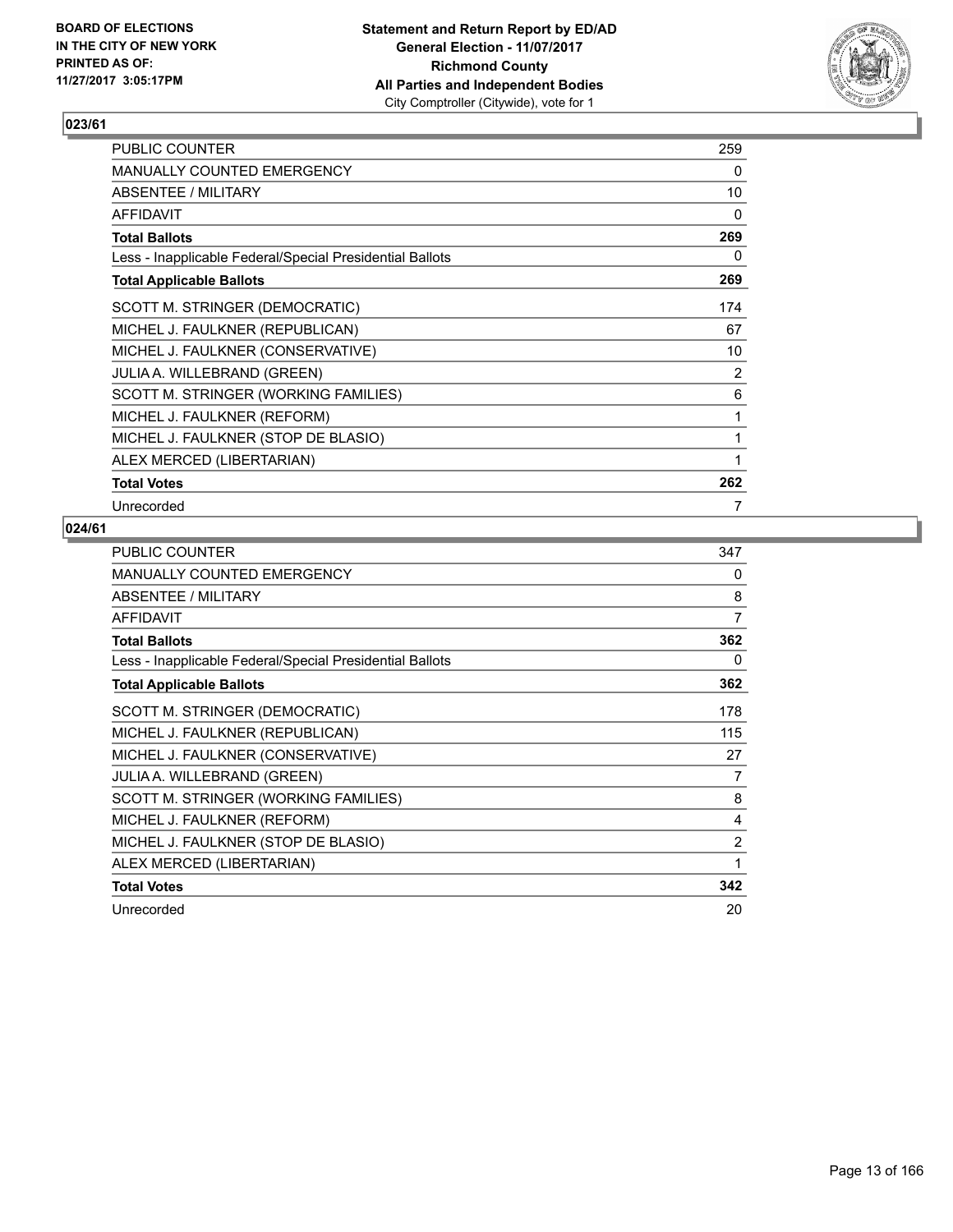

| PUBLIC COUNTER                                           | 327 |
|----------------------------------------------------------|-----|
| MANUALLY COUNTED EMERGENCY                               | 0   |
| ABSENTEE / MILITARY                                      | 10  |
| <b>AFFIDAVIT</b>                                         | 1   |
| <b>Total Ballots</b>                                     | 338 |
| Less - Inapplicable Federal/Special Presidential Ballots | 0   |
| <b>Total Applicable Ballots</b>                          | 338 |
| SCOTT M. STRINGER (DEMOCRATIC)                           | 198 |
| MICHEL J. FAULKNER (REPUBLICAN)                          | 76  |
| MICHEL J. FAULKNER (CONSERVATIVE)                        | 19  |
| JULIA A. WILLEBRAND (GREEN)                              | 7   |
| SCOTT M. STRINGER (WORKING FAMILIES)                     | 12  |
| MICHEL J. FAULKNER (REFORM)                              | 0   |
| MICHEL J. FAULKNER (STOP DE BLASIO)                      | 1   |
| ALEX MERCED (LIBERTARIAN)                                | 4   |
| SEAN JOHNSON (WRITE-IN)                                  | 1   |
| <b>Total Votes</b>                                       | 318 |
| Unrecorded                                               | 20  |

| <b>PUBLIC COUNTER</b>                                    | 258      |
|----------------------------------------------------------|----------|
| <b>MANUALLY COUNTED EMERGENCY</b>                        | 0        |
| ABSENTEE / MILITARY                                      | 8        |
| <b>AFFIDAVIT</b>                                         | $\Omega$ |
| <b>Total Ballots</b>                                     | 266      |
| Less - Inapplicable Federal/Special Presidential Ballots | 0        |
| <b>Total Applicable Ballots</b>                          | 266      |
| SCOTT M. STRINGER (DEMOCRATIC)                           | 181      |
| MICHEL J. FAULKNER (REPUBLICAN)                          | 44       |
| MICHEL J. FAULKNER (CONSERVATIVE)                        | 6        |
| <b>JULIA A. WILLEBRAND (GREEN)</b>                       | 7        |
| SCOTT M. STRINGER (WORKING FAMILIES)                     | 12       |
| MICHEL J. FAULKNER (REFORM)                              | 1        |
| MICHEL J. FAULKNER (STOP DE BLASIO)                      | 2        |
| ALEX MERCED (LIBERTARIAN)                                | 3        |
| <b>Total Votes</b>                                       | 256      |
| Unrecorded                                               | 10       |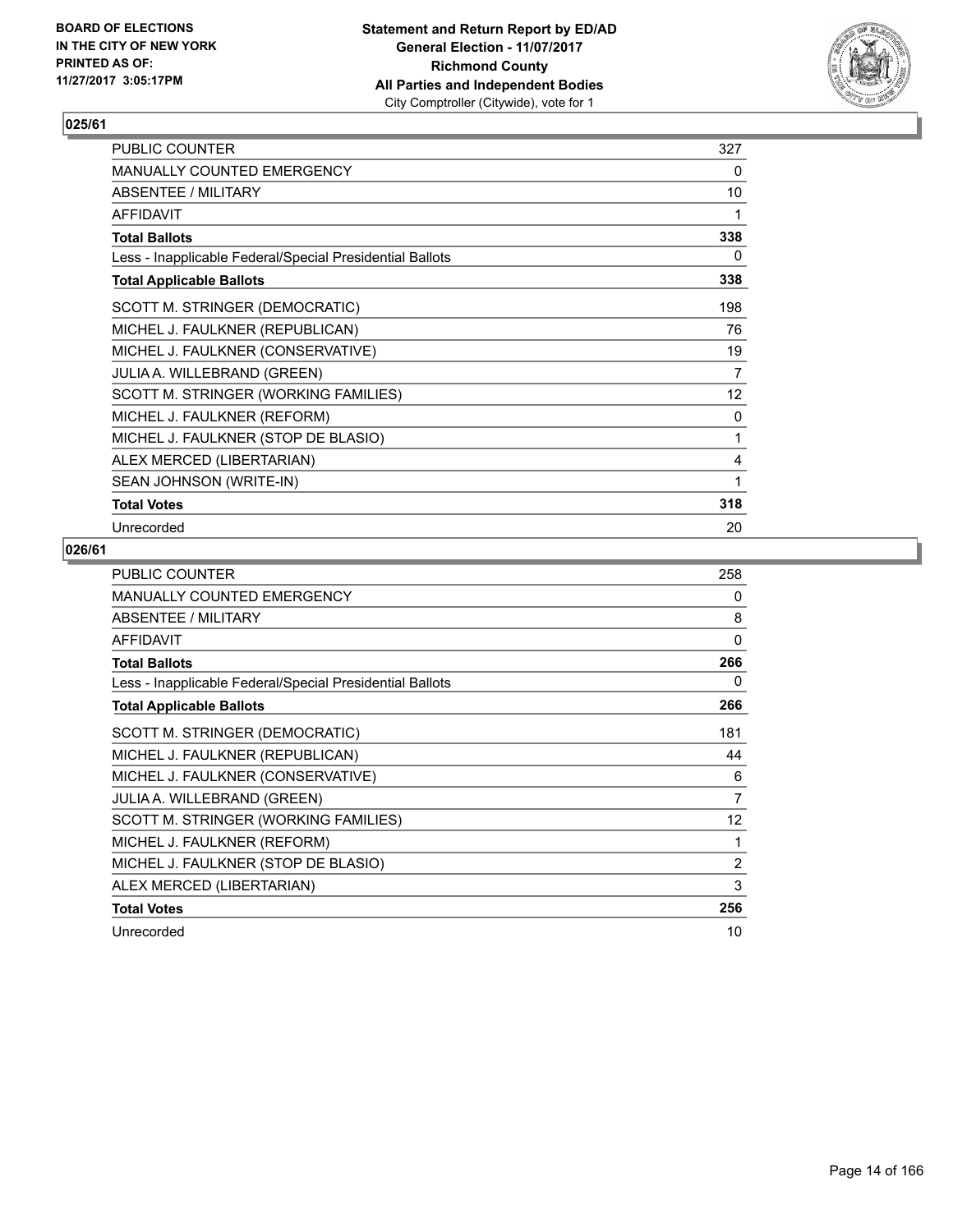

| <b>PUBLIC COUNTER</b>                                    | 245            |
|----------------------------------------------------------|----------------|
| <b>MANUALLY COUNTED EMERGENCY</b>                        | 0              |
| ABSENTEE / MILITARY                                      | 11             |
| <b>AFFIDAVIT</b>                                         | 2              |
| <b>Total Ballots</b>                                     | 258            |
| Less - Inapplicable Federal/Special Presidential Ballots | 0              |
| <b>Total Applicable Ballots</b>                          | 258            |
| SCOTT M. STRINGER (DEMOCRATIC)                           | 167            |
| MICHEL J. FAULKNER (REPUBLICAN)                          | 53             |
| MICHEL J. FAULKNER (CONSERVATIVE)                        | 8              |
| <b>JULIA A. WILLEBRAND (GREEN)</b>                       | $\overline{7}$ |
| SCOTT M. STRINGER (WORKING FAMILIES)                     | 12             |
| MICHEL J. FAULKNER (REFORM)                              | 0              |
| MICHEL J. FAULKNER (STOP DE BLASIO)                      | 0              |
| ALEX MERCED (LIBERTARIAN)                                | 1              |
| <b>Total Votes</b>                                       | 248            |
| Unrecorded                                               | 10             |

| <b>PUBLIC COUNTER</b>                                    | 186 |
|----------------------------------------------------------|-----|
| <b>MANUALLY COUNTED EMERGENCY</b>                        | 0   |
| ABSENTEE / MILITARY                                      | 5   |
| <b>AFFIDAVIT</b>                                         | 0   |
| <b>Total Ballots</b>                                     | 191 |
| Less - Inapplicable Federal/Special Presidential Ballots | 0   |
| <b>Total Applicable Ballots</b>                          | 191 |
| SCOTT M. STRINGER (DEMOCRATIC)                           | 121 |
| MICHEL J. FAULKNER (REPUBLICAN)                          | 40  |
| MICHEL J. FAULKNER (CONSERVATIVE)                        | 6   |
| <b>JULIA A. WILLEBRAND (GREEN)</b>                       | 3   |
| SCOTT M. STRINGER (WORKING FAMILIES)                     | 8   |
| MICHEL J. FAULKNER (REFORM)                              | 1   |
| MICHEL J. FAULKNER (STOP DE BLASIO)                      | 0   |
| ALEX MERCED (LIBERTARIAN)                                | 1   |
| <b>Total Votes</b>                                       | 180 |
| Unrecorded                                               | 11  |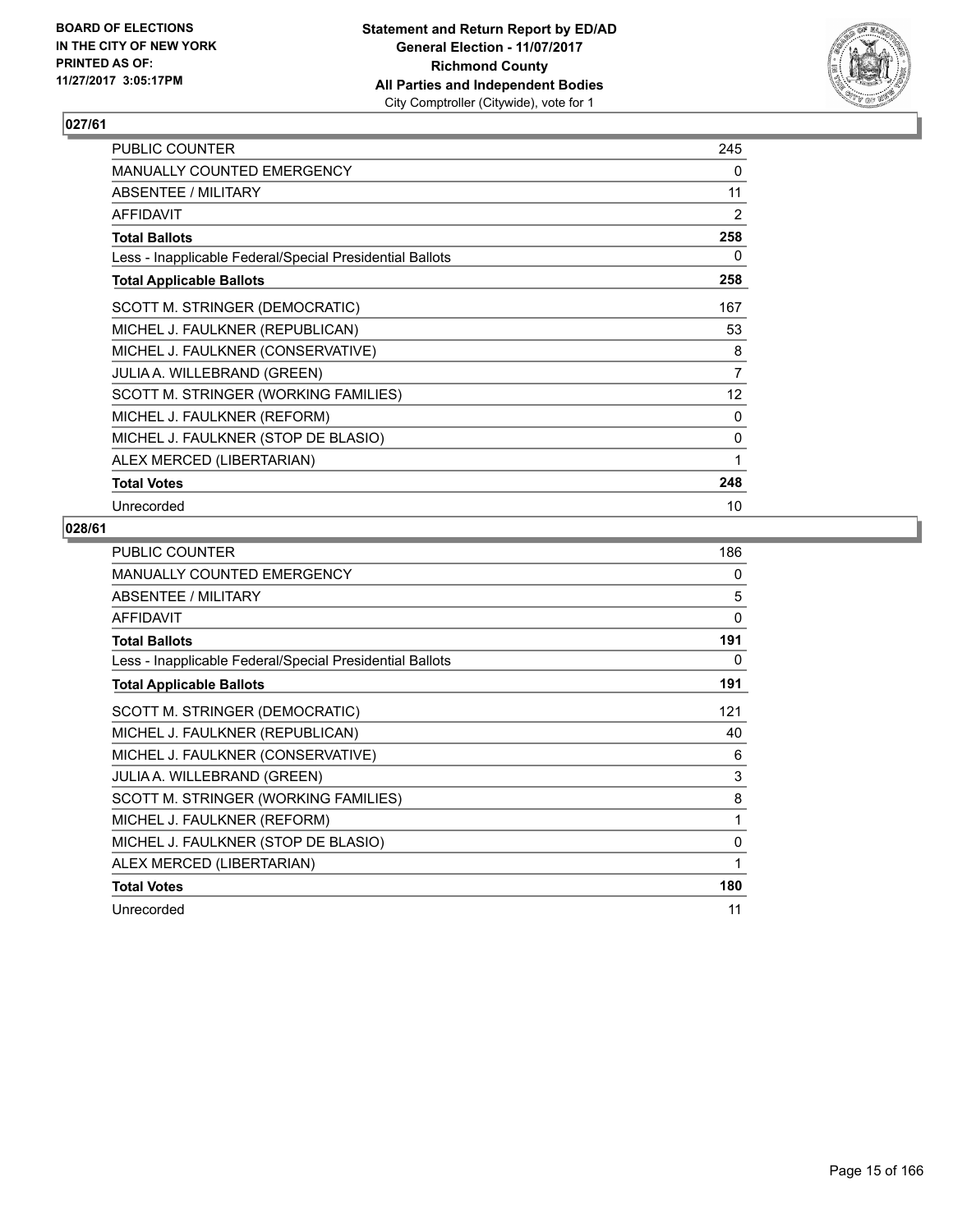

| PUBLIC COUNTER                                           | 295 |
|----------------------------------------------------------|-----|
| <b>MANUALLY COUNTED EMERGENCY</b>                        | 0   |
| ABSENTEE / MILITARY                                      | 11  |
| <b>AFFIDAVIT</b>                                         | 3   |
| <b>Total Ballots</b>                                     | 309 |
| Less - Inapplicable Federal/Special Presidential Ballots | 0   |
| <b>Total Applicable Ballots</b>                          | 309 |
| SCOTT M. STRINGER (DEMOCRATIC)                           | 153 |
| MICHEL J. FAULKNER (REPUBLICAN)                          | 98  |
| MICHEL J. FAULKNER (CONSERVATIVE)                        | 20  |
| <b>JULIA A. WILLEBRAND (GREEN)</b>                       | 2   |
| SCOTT M. STRINGER (WORKING FAMILIES)                     | 15  |
| MICHEL J. FAULKNER (REFORM)                              | 3   |
| MICHEL J. FAULKNER (STOP DE BLASIO)                      | 1   |
| ALEX MERCED (LIBERTARIAN)                                | 3   |
| <b>GEORGE CODD (WRITE-IN)</b>                            | 1   |
| <b>Total Votes</b>                                       | 296 |
| Unrecorded                                               | 13  |

| <b>PUBLIC COUNTER</b>                                    | 284            |
|----------------------------------------------------------|----------------|
| <b>MANUALLY COUNTED EMERGENCY</b>                        | 0              |
| <b>ABSENTEE / MILITARY</b>                               | 10             |
| <b>AFFIDAVIT</b>                                         | 2              |
| <b>Total Ballots</b>                                     | 296            |
| Less - Inapplicable Federal/Special Presidential Ballots | 0              |
| <b>Total Applicable Ballots</b>                          | 296            |
| SCOTT M. STRINGER (DEMOCRATIC)                           | 138            |
| MICHEL J. FAULKNER (REPUBLICAN)                          | 98             |
| MICHEL J. FAULKNER (CONSERVATIVE)                        | 21             |
| <b>JULIA A. WILLEBRAND (GREEN)</b>                       | 4              |
| SCOTT M. STRINGER (WORKING FAMILIES)                     | 20             |
| MICHEL J. FAULKNER (REFORM)                              | 0              |
| MICHEL J. FAULKNER (STOP DE BLASIO)                      | 1              |
| ALEX MERCED (LIBERTARIAN)                                | $\overline{2}$ |
| <b>Total Votes</b>                                       | 284            |
| Unrecorded                                               | 12             |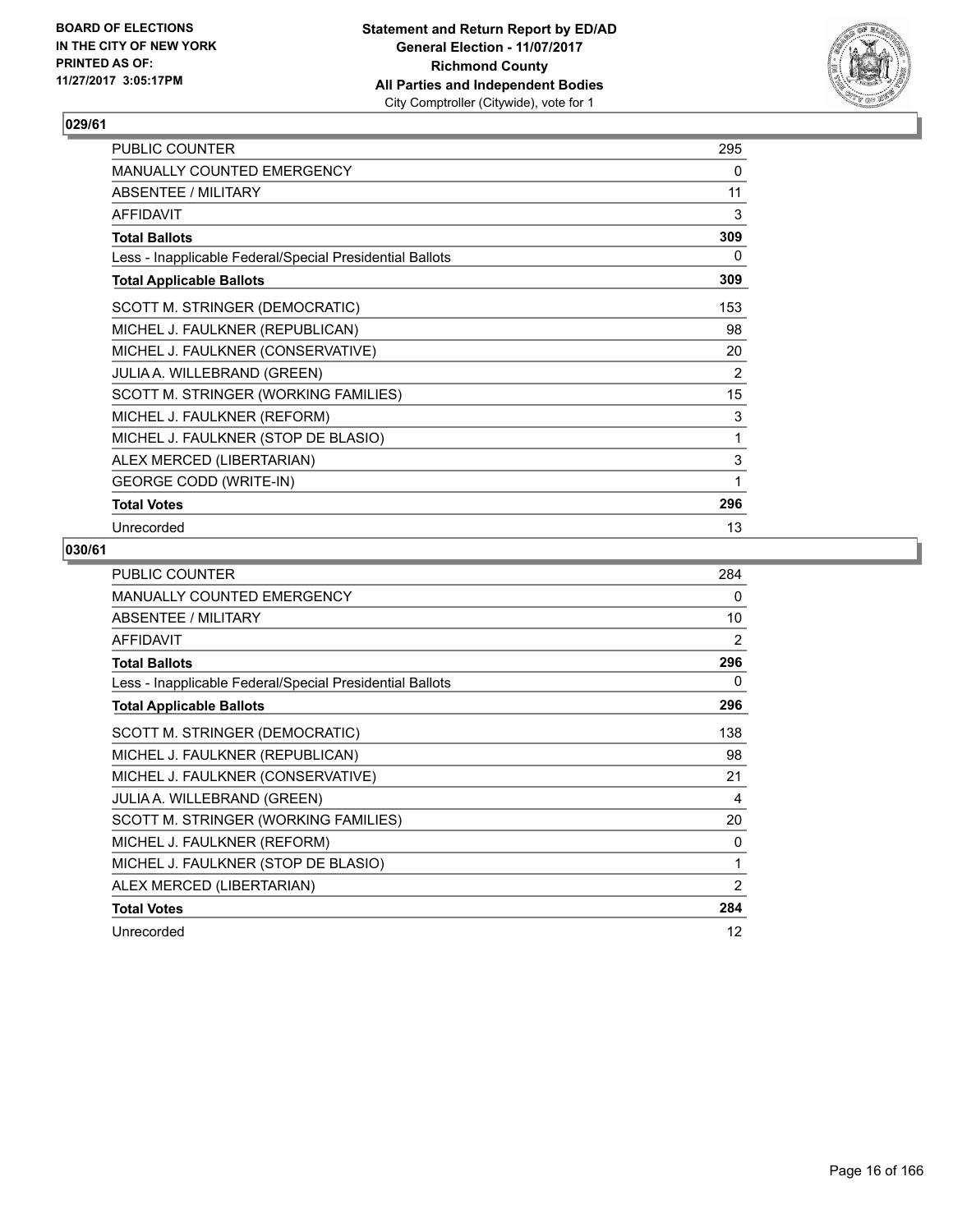

| <b>PUBLIC COUNTER</b>                                    | 275 |
|----------------------------------------------------------|-----|
| <b>MANUALLY COUNTED EMERGENCY</b>                        | 0   |
| <b>ABSENTEE / MILITARY</b>                               | 8   |
| <b>AFFIDAVIT</b>                                         | 5   |
| <b>Total Ballots</b>                                     | 288 |
| Less - Inapplicable Federal/Special Presidential Ballots | 0   |
| <b>Total Applicable Ballots</b>                          | 288 |
| SCOTT M. STRINGER (DEMOCRATIC)                           | 204 |
| MICHEL J. FAULKNER (REPUBLICAN)                          | 46  |
| MICHEL J. FAULKNER (CONSERVATIVE)                        | 9   |
| <b>JULIA A. WILLEBRAND (GREEN)</b>                       | 5   |
| SCOTT M. STRINGER (WORKING FAMILIES)                     | 13  |
| MICHEL J. FAULKNER (REFORM)                              | 1   |
| MICHEL J. FAULKNER (STOP DE BLASIO)                      | 0   |
| ALEX MERCED (LIBERTARIAN)                                | 1   |
| <b>Total Votes</b>                                       | 279 |
| Unrecorded                                               | 9   |

| <b>PUBLIC COUNTER</b>                                    | 238 |
|----------------------------------------------------------|-----|
| <b>MANUALLY COUNTED EMERGENCY</b>                        | 0   |
| ABSENTEE / MILITARY                                      | 34  |
| <b>AFFIDAVIT</b>                                         | 5   |
| <b>Total Ballots</b>                                     | 277 |
| Less - Inapplicable Federal/Special Presidential Ballots | 0   |
| <b>Total Applicable Ballots</b>                          | 277 |
| SCOTT M. STRINGER (DEMOCRATIC)                           | 175 |
| MICHEL J. FAULKNER (REPUBLICAN)                          | 48  |
| MICHEL J. FAULKNER (CONSERVATIVE)                        | 10  |
| <b>JULIA A. WILLEBRAND (GREEN)</b>                       | 7   |
| SCOTT M. STRINGER (WORKING FAMILIES)                     | 16  |
| MICHEL J. FAULKNER (REFORM)                              | 0   |
| MICHEL J. FAULKNER (STOP DE BLASIO)                      | 0   |
| ALEX MERCED (LIBERTARIAN)                                | 2   |
| <b>Total Votes</b>                                       | 258 |
| Unrecorded                                               | 19  |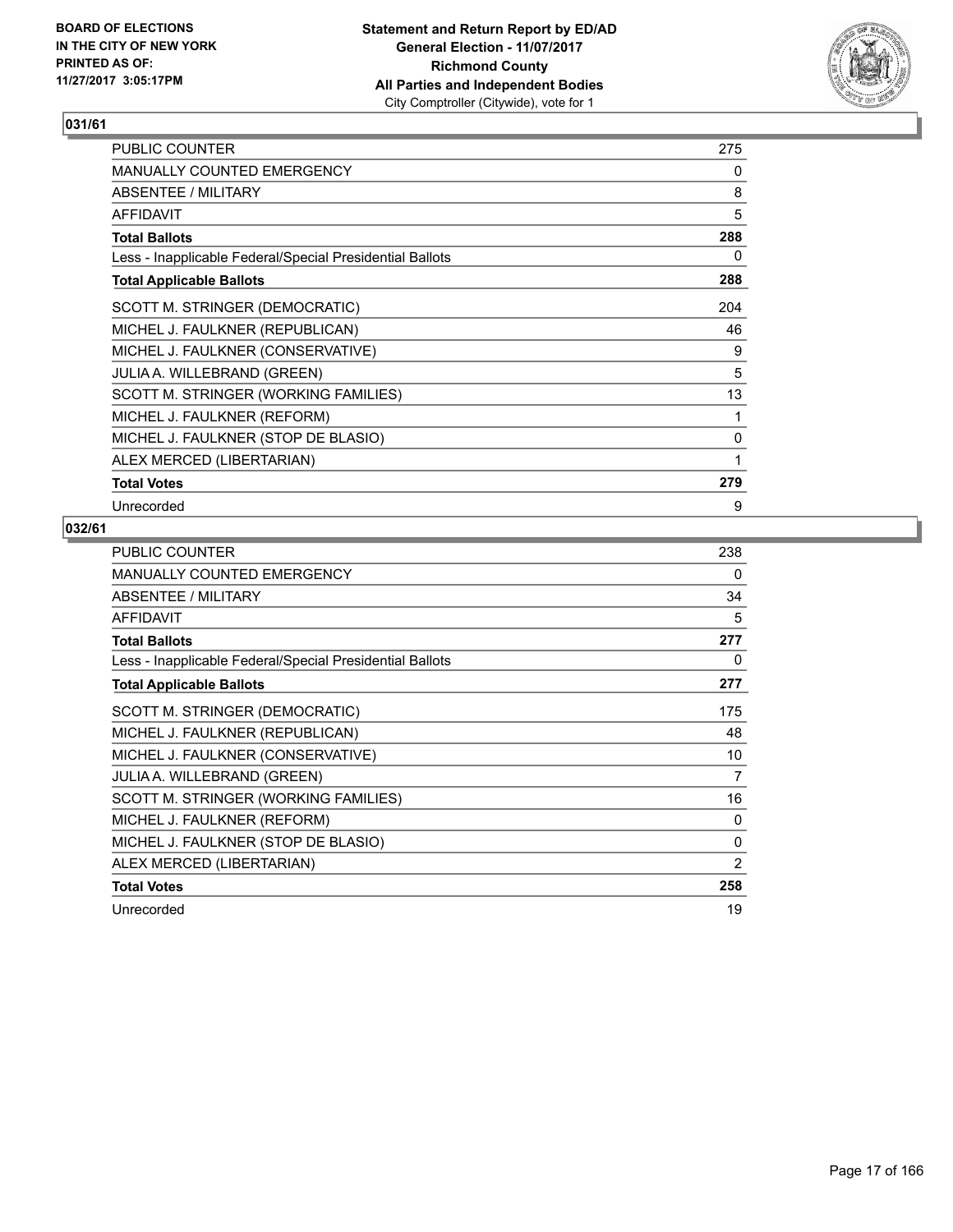

| <b>PUBLIC COUNTER</b>                                    | 245               |
|----------------------------------------------------------|-------------------|
| <b>MANUALLY COUNTED EMERGENCY</b>                        | 0                 |
| <b>ABSENTEE / MILITARY</b>                               | 11                |
| <b>AFFIDAVIT</b>                                         | 2                 |
| <b>Total Ballots</b>                                     | 258               |
| Less - Inapplicable Federal/Special Presidential Ballots | 0                 |
| <b>Total Applicable Ballots</b>                          | 258               |
| SCOTT M. STRINGER (DEMOCRATIC)                           | 178               |
| MICHEL J. FAULKNER (REPUBLICAN)                          | 36                |
| MICHEL J. FAULKNER (CONSERVATIVE)                        | 11                |
| <b>JULIA A. WILLEBRAND (GREEN)</b>                       | 3                 |
| SCOTT M. STRINGER (WORKING FAMILIES)                     | 14                |
| MICHEL J. FAULKNER (REFORM)                              | 2                 |
| MICHEL J. FAULKNER (STOP DE BLASIO)                      | 2                 |
| ALEX MERCED (LIBERTARIAN)                                | 0                 |
| <b>Total Votes</b>                                       | 246               |
| Unrecorded                                               | $12 \overline{ }$ |

| PUBLIC COUNTER                                           | 373 |
|----------------------------------------------------------|-----|
| MANUALLY COUNTED EMERGENCY                               | 0   |
| <b>ABSENTEE / MILITARY</b>                               | 21  |
| <b>AFFIDAVIT</b>                                         | 1   |
| <b>Total Ballots</b>                                     | 395 |
| Less - Inapplicable Federal/Special Presidential Ballots | 0   |
| <b>Total Applicable Ballots</b>                          | 395 |
| SCOTT M. STRINGER (DEMOCRATIC)                           | 124 |
| MICHEL J. FAULKNER (REPUBLICAN)                          | 194 |
| MICHEL J. FAULKNER (CONSERVATIVE)                        | 34  |
| <b>JULIA A. WILLEBRAND (GREEN)</b>                       | 2   |
| SCOTT M. STRINGER (WORKING FAMILIES)                     | 9   |
| MICHEL J. FAULKNER (REFORM)                              | 2   |
| MICHEL J. FAULKNER (STOP DE BLASIO)                      | 1   |
| ALEX MERCED (LIBERTARIAN)                                | 3   |
| MAX BAER, JR. (WRITE-IN)                                 | 1   |
| <b>Total Votes</b>                                       | 370 |
| Unrecorded                                               | 25  |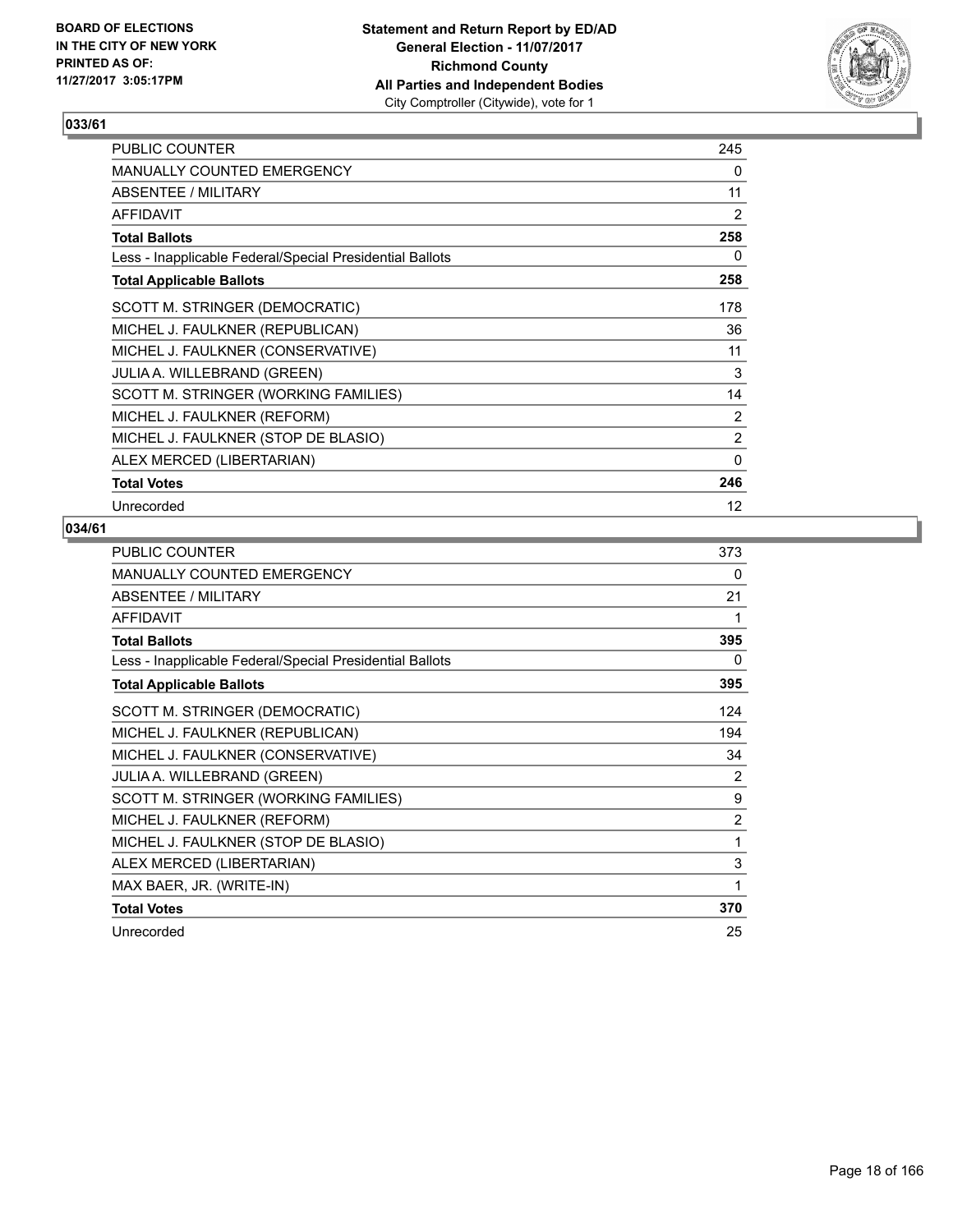

| <b>PUBLIC COUNTER</b>                                    | 365 |
|----------------------------------------------------------|-----|
| <b>MANUALLY COUNTED EMERGENCY</b>                        | 0   |
| ABSENTEE / MILITARY                                      | 9   |
| <b>AFFIDAVIT</b>                                         | 2   |
| <b>Total Ballots</b>                                     | 376 |
| Less - Inapplicable Federal/Special Presidential Ballots | 0   |
| <b>Total Applicable Ballots</b>                          | 376 |
| SCOTT M. STRINGER (DEMOCRATIC)                           | 107 |
| MICHEL J. FAULKNER (REPUBLICAN)                          | 190 |
| MICHEL J. FAULKNER (CONSERVATIVE)                        | 36  |
| <b>JULIA A. WILLEBRAND (GREEN)</b>                       | 2   |
| SCOTT M. STRINGER (WORKING FAMILIES)                     | 5   |
| MICHEL J. FAULKNER (REFORM)                              | 1   |
| MICHEL J. FAULKNER (STOP DE BLASIO)                      | 0   |
| ALEX MERCED (LIBERTARIAN)                                | 5   |
| <b>Total Votes</b>                                       | 346 |
| Unrecorded                                               | 30  |

| <b>PUBLIC COUNTER</b>                                    | 228 |
|----------------------------------------------------------|-----|
| <b>MANUALLY COUNTED EMERGENCY</b>                        | 0   |
| ABSENTEE / MILITARY                                      | 10  |
| <b>AFFIDAVIT</b>                                         | 2   |
| <b>Total Ballots</b>                                     | 240 |
| Less - Inapplicable Federal/Special Presidential Ballots | 0   |
| <b>Total Applicable Ballots</b>                          | 240 |
| SCOTT M. STRINGER (DEMOCRATIC)                           | 77  |
| MICHEL J. FAULKNER (REPUBLICAN)                          | 109 |
| MICHEL J. FAULKNER (CONSERVATIVE)                        | 25  |
| <b>JULIA A. WILLEBRAND (GREEN)</b>                       | 7   |
| SCOTT M. STRINGER (WORKING FAMILIES)                     | 6   |
| MICHEL J. FAULKNER (REFORM)                              | 1   |
| MICHEL J. FAULKNER (STOP DE BLASIO)                      | 0   |
| ALEX MERCED (LIBERTARIAN)                                | 1   |
| <b>Total Votes</b>                                       | 226 |
| Unrecorded                                               | 14  |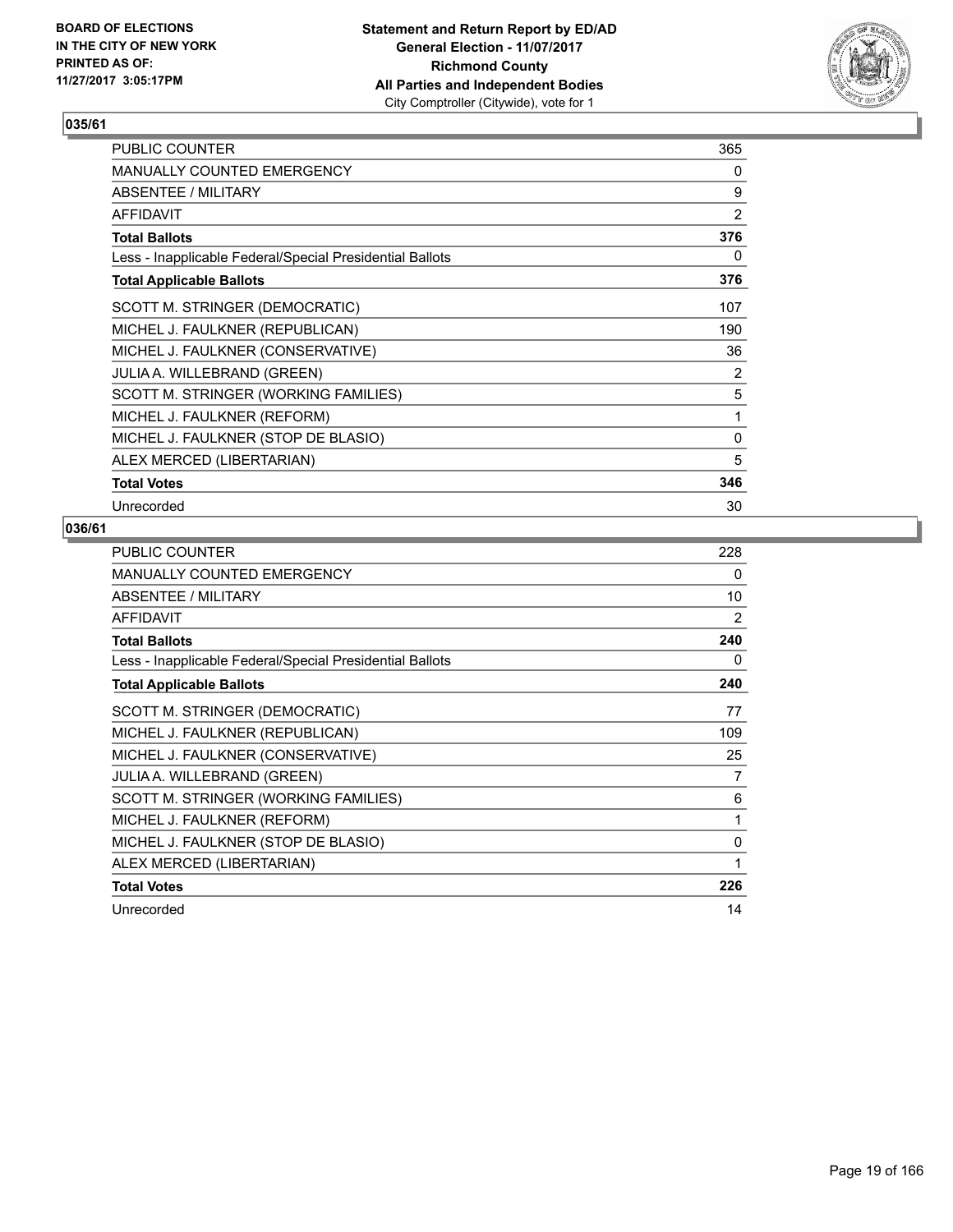

| PUBLIC COUNTER                                           | 364 |
|----------------------------------------------------------|-----|
| <b>MANUALLY COUNTED EMERGENCY</b>                        | 0   |
| ABSENTEE / MILITARY                                      | 22  |
| <b>AFFIDAVIT</b>                                         | 3   |
| <b>Total Ballots</b>                                     | 389 |
| Less - Inapplicable Federal/Special Presidential Ballots | 0   |
| <b>Total Applicable Ballots</b>                          | 389 |
| SCOTT M. STRINGER (DEMOCRATIC)                           | 192 |
| MICHEL J. FAULKNER (REPUBLICAN)                          | 99  |
| MICHEL J. FAULKNER (CONSERVATIVE)                        | 32  |
| <b>JULIA A. WILLEBRAND (GREEN)</b>                       | 10  |
| SCOTT M. STRINGER (WORKING FAMILIES)                     | 21  |
| MICHEL J. FAULKNER (REFORM)                              | 4   |
| MICHEL J. FAULKNER (STOP DE BLASIO)                      | 3   |
| ALEX MERCED (LIBERTARIAN)                                | 4   |
| WILLIAM MCGRATH (WRITE-IN)                               | 1   |
| <b>Total Votes</b>                                       | 366 |
| Unrecorded                                               | 23  |

| <b>PUBLIC COUNTER</b>                                    | 449            |
|----------------------------------------------------------|----------------|
| MANUALLY COUNTED EMERGENCY                               | 0              |
| <b>ABSENTEE / MILITARY</b>                               | 19             |
| <b>AFFIDAVIT</b>                                         | 5              |
| <b>Total Ballots</b>                                     | 473            |
| Less - Inapplicable Federal/Special Presidential Ballots | 0              |
| <b>Total Applicable Ballots</b>                          | 473            |
| SCOTT M. STRINGER (DEMOCRATIC)                           | 211            |
| MICHEL J. FAULKNER (REPUBLICAN)                          | 166            |
| MICHEL J. FAULKNER (CONSERVATIVE)                        | 53             |
| JULIA A. WILLEBRAND (GREEN)                              | 2              |
| SCOTT M. STRINGER (WORKING FAMILIES)                     | 13             |
| MICHEL J. FAULKNER (REFORM)                              | 3              |
| MICHEL J. FAULKNER (STOP DE BLASIO)                      | 4              |
| ALEX MERCED (LIBERTARIAN)                                | $\overline{2}$ |
| DENNISE QUIRK (WRITE-IN)                                 | 1              |
| MARY E. GUSTAFSSON (WRITE-IN)                            | 1              |
| <b>Total Votes</b>                                       | 456            |
| Unrecorded                                               | 17             |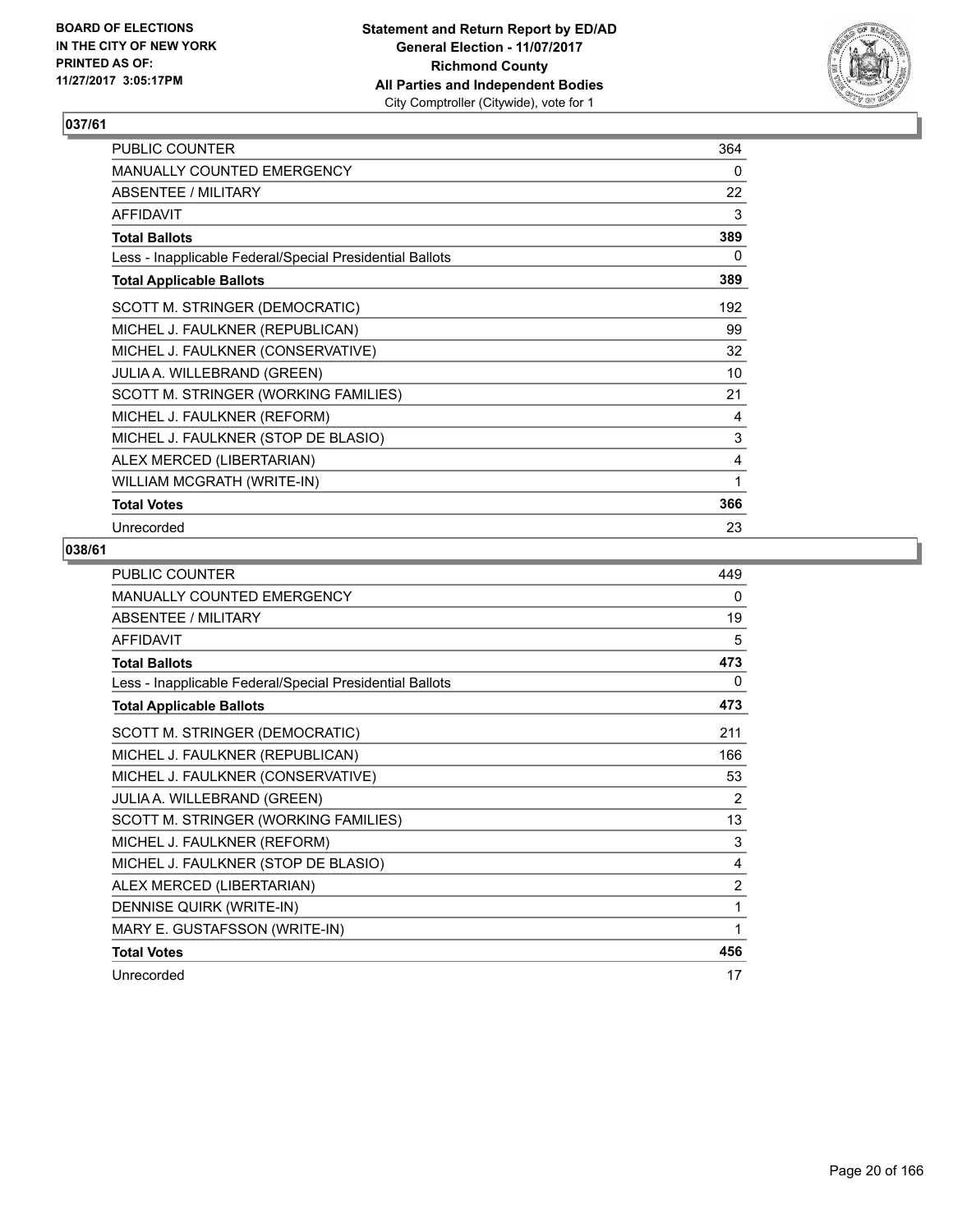

| PUBLIC COUNTER                                           | 407 |
|----------------------------------------------------------|-----|
| <b>MANUALLY COUNTED EMERGENCY</b>                        | 0   |
| <b>ABSENTEE / MILITARY</b>                               | 11  |
| <b>AFFIDAVIT</b>                                         | 2   |
| <b>Total Ballots</b>                                     | 420 |
| Less - Inapplicable Federal/Special Presidential Ballots | 0   |
| <b>Total Applicable Ballots</b>                          | 420 |
| SCOTT M. STRINGER (DEMOCRATIC)                           | 186 |
| MICHEL J. FAULKNER (REPUBLICAN)                          | 144 |
| MICHEL J. FAULKNER (CONSERVATIVE)                        | 44  |
| <b>JULIA A. WILLEBRAND (GREEN)</b>                       | 9   |
| SCOTT M. STRINGER (WORKING FAMILIES)                     | 14  |
| MICHEL J. FAULKNER (REFORM)                              | 0   |
| MICHEL J. FAULKNER (STOP DE BLASIO)                      | 3   |
| ALEX MERCED (LIBERTARIAN)                                | 0   |
| <b>Total Votes</b>                                       | 400 |
| Unrecorded                                               | 20  |

| <b>PUBLIC COUNTER</b>                                    | 442 |
|----------------------------------------------------------|-----|
| <b>MANUALLY COUNTED EMERGENCY</b>                        | 0   |
| ABSENTEE / MILITARY                                      | 23  |
| <b>AFFIDAVIT</b>                                         | 1   |
| <b>Total Ballots</b>                                     | 466 |
| Less - Inapplicable Federal/Special Presidential Ballots | 0   |
| <b>Total Applicable Ballots</b>                          | 466 |
| SCOTT M. STRINGER (DEMOCRATIC)                           | 191 |
| MICHEL J. FAULKNER (REPUBLICAN)                          | 169 |
| MICHEL J. FAULKNER (CONSERVATIVE)                        | 49  |
| JULIA A. WILLEBRAND (GREEN)                              | 8   |
| SCOTT M. STRINGER (WORKING FAMILIES)                     | 15  |
| MICHEL J. FAULKNER (REFORM)                              | 1   |
| MICHEL J. FAULKNER (STOP DE BLASIO)                      | 1   |
| ALEX MERCED (LIBERTARIAN)                                | 1   |
| <b>Total Votes</b>                                       | 435 |
| Unrecorded                                               | 31  |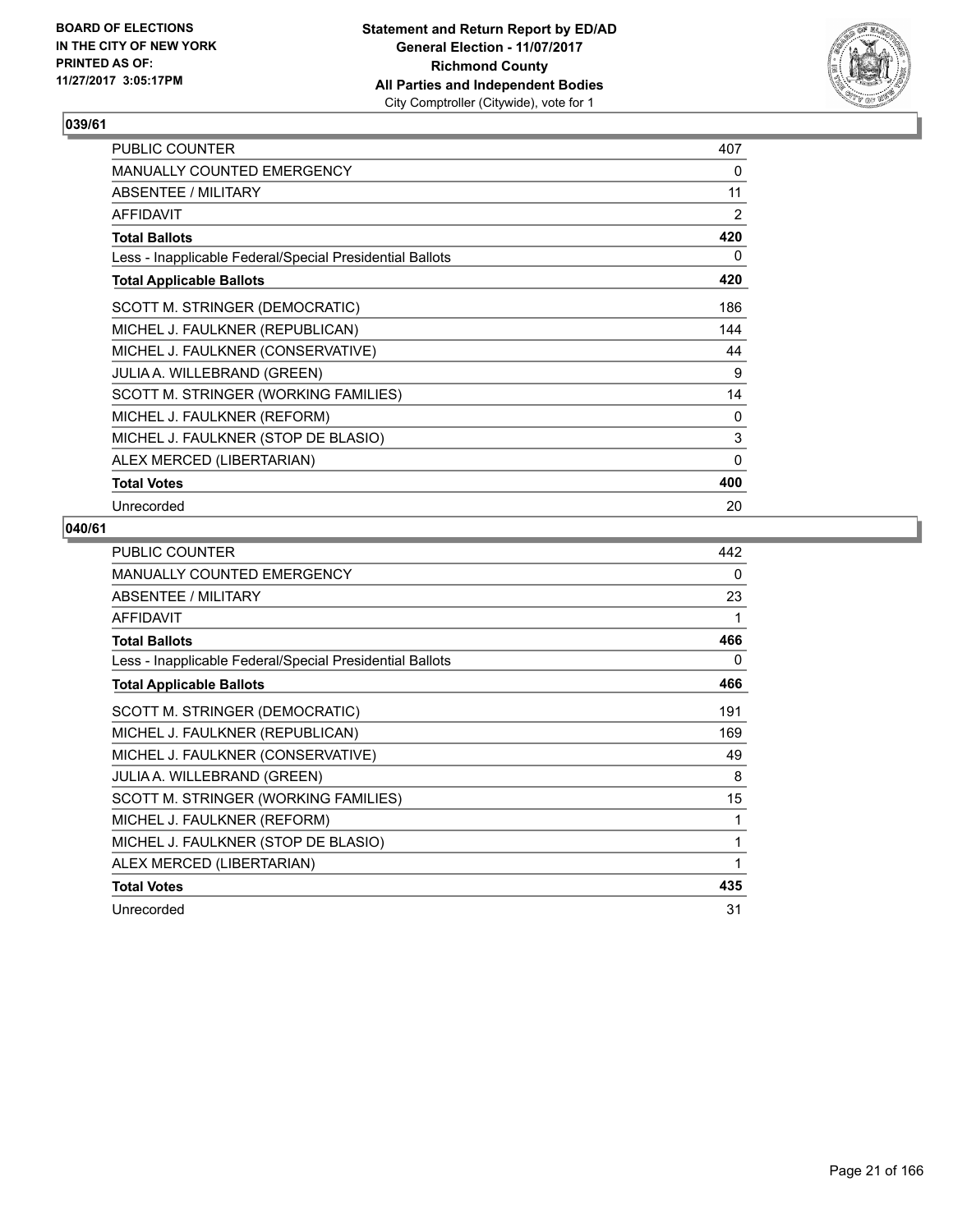

| PUBLIC COUNTER                                           | 387 |
|----------------------------------------------------------|-----|
| <b>MANUALLY COUNTED EMERGENCY</b>                        | 0   |
| <b>ABSENTEE / MILITARY</b>                               | 17  |
| <b>AFFIDAVIT</b>                                         | 6   |
| <b>Total Ballots</b>                                     | 410 |
| Less - Inapplicable Federal/Special Presidential Ballots | 0   |
| <b>Total Applicable Ballots</b>                          | 410 |
| SCOTT M. STRINGER (DEMOCRATIC)                           | 119 |
| MICHEL J. FAULKNER (REPUBLICAN)                          | 176 |
| MICHEL J. FAULKNER (CONSERVATIVE)                        | 64  |
| <b>JULIA A. WILLEBRAND (GREEN)</b>                       | 3   |
| SCOTT M. STRINGER (WORKING FAMILIES)                     | 11  |
| MICHEL J. FAULKNER (REFORM)                              | 2   |
| MICHEL J. FAULKNER (STOP DE BLASIO)                      | 4   |
| ALEX MERCED (LIBERTARIAN)                                | 5   |
| <b>Total Votes</b>                                       | 384 |
| Unrecorded                                               | 26  |

| <b>PUBLIC COUNTER</b>                                    | 516 |
|----------------------------------------------------------|-----|
| <b>MANUALLY COUNTED EMERGENCY</b>                        | 0   |
| ABSENTEE / MILITARY                                      | 22  |
| <b>AFFIDAVIT</b>                                         | 5   |
| <b>Total Ballots</b>                                     | 543 |
| Less - Inapplicable Federal/Special Presidential Ballots | 0   |
| <b>Total Applicable Ballots</b>                          | 543 |
| SCOTT M. STRINGER (DEMOCRATIC)                           | 216 |
| MICHEL J. FAULKNER (REPUBLICAN)                          | 203 |
| MICHEL J. FAULKNER (CONSERVATIVE)                        | 57  |
| <b>JULIA A. WILLEBRAND (GREEN)</b>                       | 7   |
| SCOTT M. STRINGER (WORKING FAMILIES)                     | 22  |
| MICHEL J. FAULKNER (REFORM)                              | 3   |
| MICHEL J. FAULKNER (STOP DE BLASIO)                      | 3   |
| ALEX MERCED (LIBERTARIAN)                                | 3   |
| <b>Total Votes</b>                                       | 514 |
| Unrecorded                                               | 29  |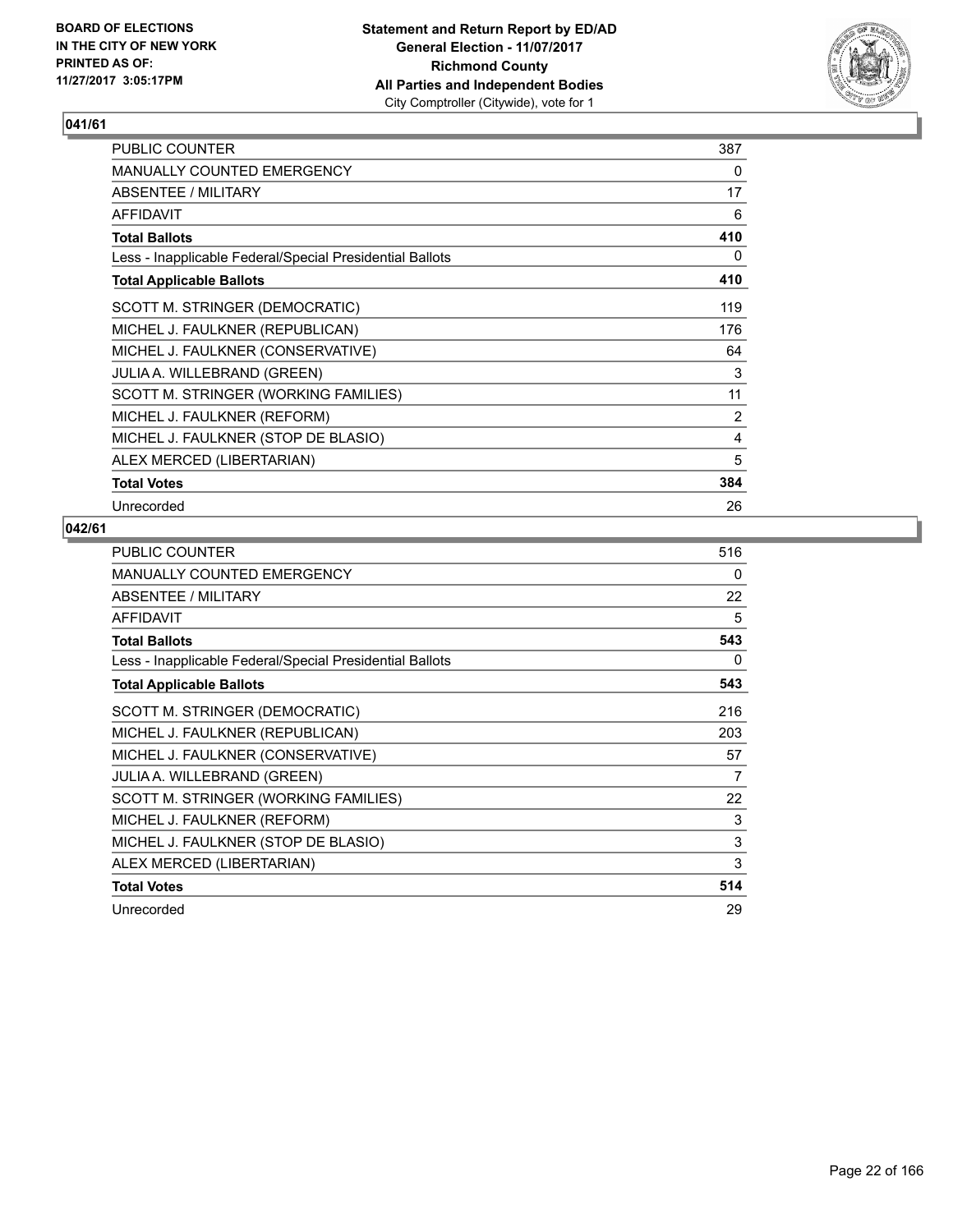

| PUBLIC COUNTER                                           | 350            |
|----------------------------------------------------------|----------------|
| <b>MANUALLY COUNTED EMERGENCY</b>                        | 0              |
| ABSENTEE / MILITARY                                      | 13             |
| <b>AFFIDAVIT</b>                                         | 1              |
| <b>Total Ballots</b>                                     | 364            |
| Less - Inapplicable Federal/Special Presidential Ballots | 0              |
| <b>Total Applicable Ballots</b>                          | 364            |
| SCOTT M. STRINGER (DEMOCRATIC)                           | 131            |
| MICHEL J. FAULKNER (REPUBLICAN)                          | 155            |
| MICHEL J. FAULKNER (CONSERVATIVE)                        | 44             |
| <b>JULIA A. WILLEBRAND (GREEN)</b>                       | 9              |
| SCOTT M. STRINGER (WORKING FAMILIES)                     | 8              |
| MICHEL J. FAULKNER (REFORM)                              | 1              |
| MICHEL J. FAULKNER (STOP DE BLASIO)                      | $\overline{2}$ |
| ALEX MERCED (LIBERTARIAN)                                | 1              |
| <b>ANTHONY SIMPSON (WRITE-IN)</b>                        | 1              |
| <b>Total Votes</b>                                       | 352            |
| Unrecorded                                               | 12             |

| <b>PUBLIC COUNTER</b>                                    | 317            |
|----------------------------------------------------------|----------------|
| <b>MANUALLY COUNTED EMERGENCY</b>                        | 0              |
| ABSENTEE / MILITARY                                      | 22             |
| <b>AFFIDAVIT</b>                                         | 6              |
| <b>Total Ballots</b>                                     | 345            |
| Less - Inapplicable Federal/Special Presidential Ballots | 0              |
| <b>Total Applicable Ballots</b>                          | 345            |
| SCOTT M. STRINGER (DEMOCRATIC)                           | 129            |
| MICHEL J. FAULKNER (REPUBLICAN)                          | 125            |
| MICHEL J. FAULKNER (CONSERVATIVE)                        | 35             |
| <b>JULIA A. WILLEBRAND (GREEN)</b>                       | 10             |
| SCOTT M. STRINGER (WORKING FAMILIES)                     | 9              |
| MICHEL J. FAULKNER (REFORM)                              | $\overline{2}$ |
| MICHEL J. FAULKNER (STOP DE BLASIO)                      | 4              |
| ALEX MERCED (LIBERTARIAN)                                | 4              |
| <b>Total Votes</b>                                       | 318            |
| Unrecorded                                               | 27             |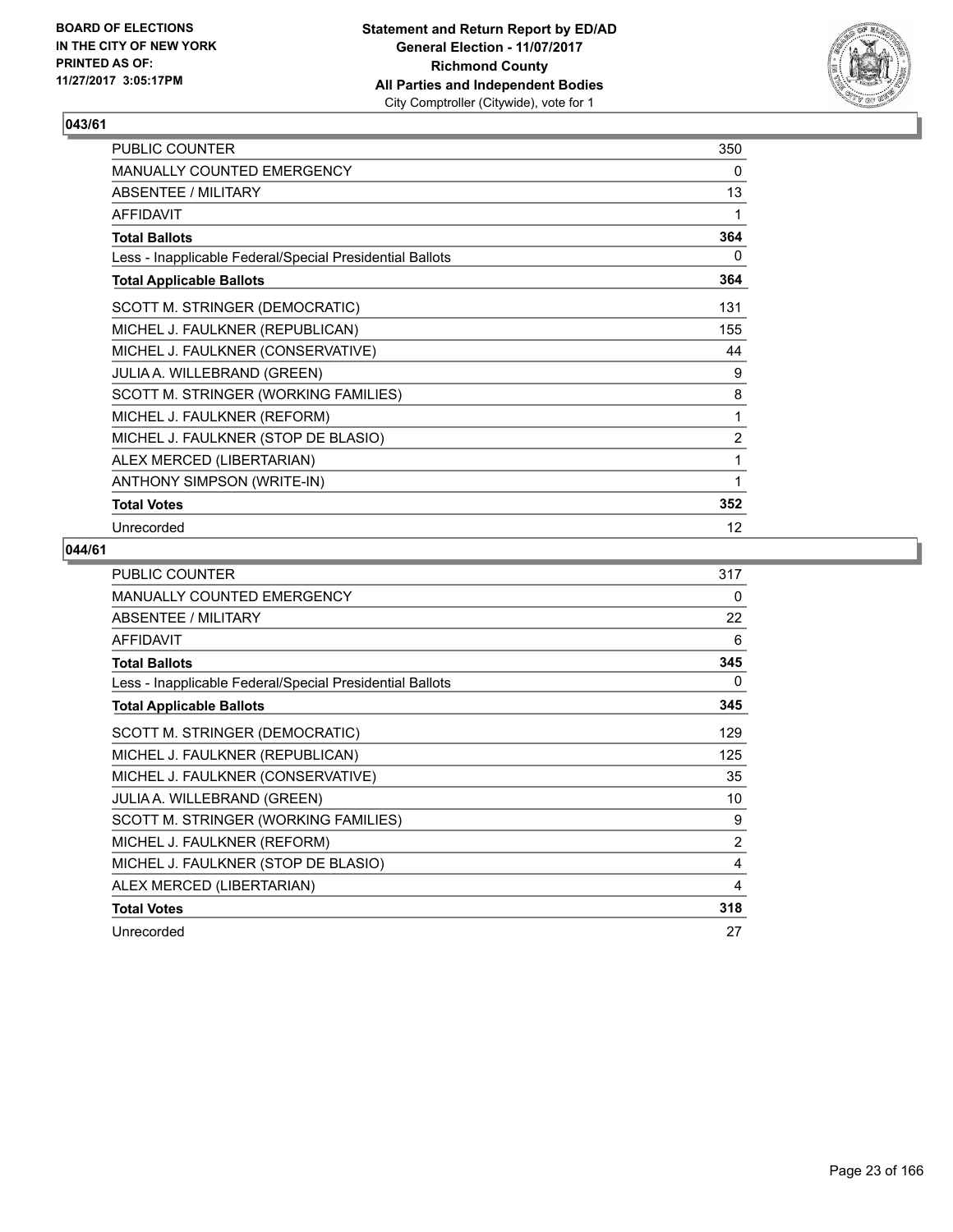

| PUBLIC COUNTER                                           | 386            |
|----------------------------------------------------------|----------------|
| <b>MANUALLY COUNTED EMERGENCY</b>                        | 0              |
| ABSENTEE / MILITARY                                      | 12             |
| <b>AFFIDAVIT</b>                                         | 5              |
| <b>Total Ballots</b>                                     | 403            |
| Less - Inapplicable Federal/Special Presidential Ballots | 0              |
| <b>Total Applicable Ballots</b>                          | 403            |
| SCOTT M. STRINGER (DEMOCRATIC)                           | 122            |
| MICHEL J. FAULKNER (REPUBLICAN)                          | 181            |
| MICHEL J. FAULKNER (CONSERVATIVE)                        | 50             |
| JULIA A. WILLEBRAND (GREEN)                              | 13             |
| SCOTT M. STRINGER (WORKING FAMILIES)                     | 7              |
| MICHEL J. FAULKNER (REFORM)                              | 0              |
| MICHEL J. FAULKNER (STOP DE BLASIO)                      | 3              |
| ALEX MERCED (LIBERTARIAN)                                | $\overline{2}$ |
| UNATTRIBUTABLE WRITE-IN (WRITE-IN)                       | 1              |
| <b>Total Votes</b>                                       | 379            |
| Unrecorded                                               | 24             |

| <b>PUBLIC COUNTER</b>                                    | 394      |
|----------------------------------------------------------|----------|
| <b>MANUALLY COUNTED EMERGENCY</b>                        | $\Omega$ |
| ABSENTEE / MILITARY                                      | 14       |
| <b>AFFIDAVIT</b>                                         | 3        |
| <b>Total Ballots</b>                                     | 411      |
| Less - Inapplicable Federal/Special Presidential Ballots | 0        |
| <b>Total Applicable Ballots</b>                          | 411      |
| SCOTT M. STRINGER (DEMOCRATIC)                           | 151      |
| MICHEL J. FAULKNER (REPUBLICAN)                          | 165      |
| MICHEL J. FAULKNER (CONSERVATIVE)                        | 40       |
| <b>JULIA A. WILLEBRAND (GREEN)</b>                       | 12       |
| SCOTT M. STRINGER (WORKING FAMILIES)                     | 16       |
| MICHEL J. FAULKNER (REFORM)                              | 1        |
| MICHEL J. FAULKNER (STOP DE BLASIO)                      | 4        |
| ALEX MERCED (LIBERTARIAN)                                | 5        |
| <b>Total Votes</b>                                       | 394      |
| Unrecorded                                               | 17       |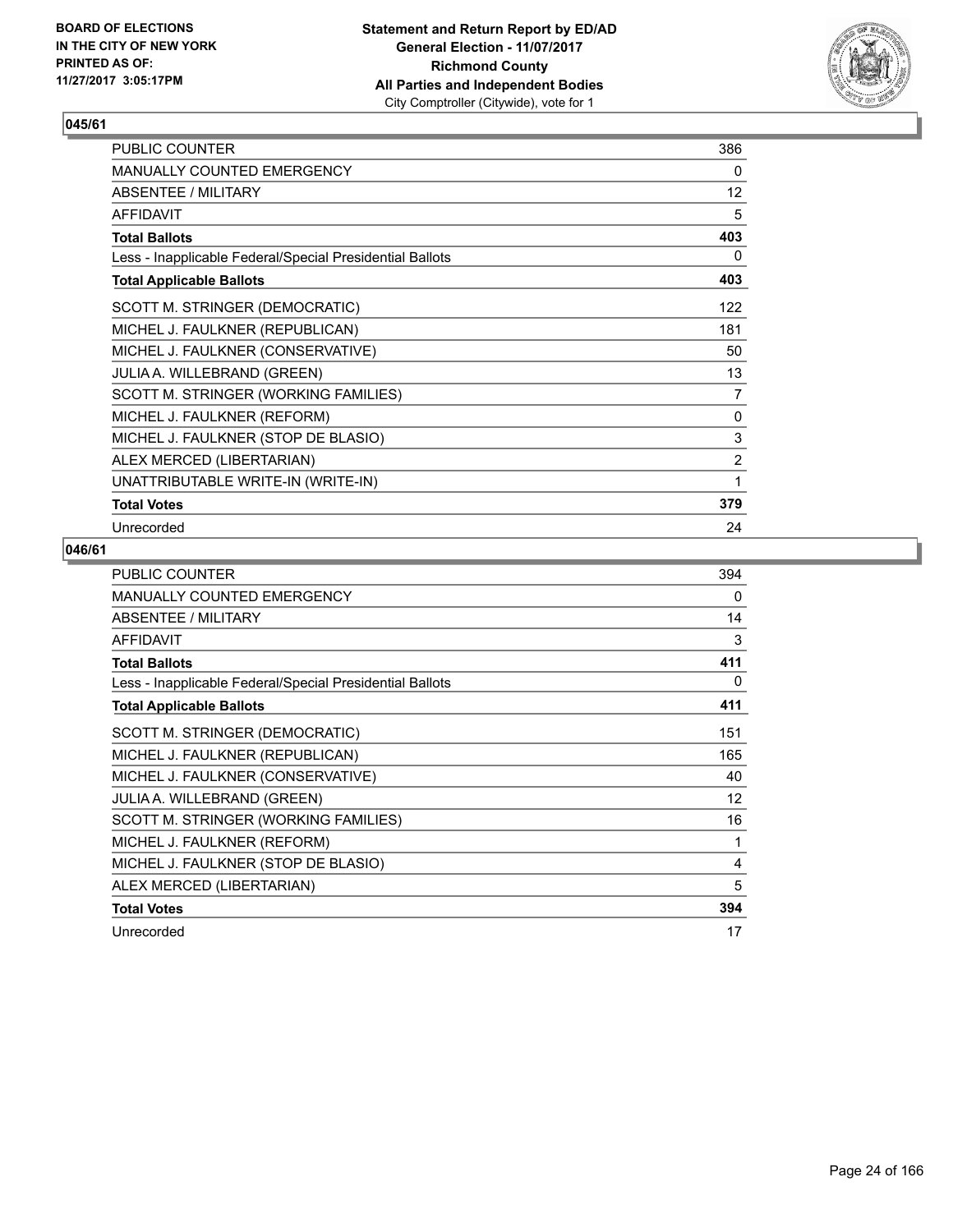

| PUBLIC COUNTER                                           | 430 |
|----------------------------------------------------------|-----|
| <b>MANUALLY COUNTED EMERGENCY</b>                        | 0   |
| <b>ABSENTEE / MILITARY</b>                               | 16  |
| <b>AFFIDAVIT</b>                                         | 5   |
| <b>Total Ballots</b>                                     | 451 |
| Less - Inapplicable Federal/Special Presidential Ballots | 0   |
| <b>Total Applicable Ballots</b>                          | 451 |
| SCOTT M. STRINGER (DEMOCRATIC)                           | 155 |
| MICHEL J. FAULKNER (REPUBLICAN)                          | 197 |
| MICHEL J. FAULKNER (CONSERVATIVE)                        | 49  |
| <b>JULIA A. WILLEBRAND (GREEN)</b>                       | 7   |
| SCOTT M. STRINGER (WORKING FAMILIES)                     | 6   |
| MICHEL J. FAULKNER (REFORM)                              | 5   |
| MICHEL J. FAULKNER (STOP DE BLASIO)                      | 0   |
| ALEX MERCED (LIBERTARIAN)                                | 3   |
| <b>Total Votes</b>                                       | 422 |
| Unrecorded                                               | 29  |

| <b>PUBLIC COUNTER</b>                                    | 462 |
|----------------------------------------------------------|-----|
| <b>MANUALLY COUNTED EMERGENCY</b>                        | 0   |
| ABSENTEE / MILITARY                                      | 19  |
| <b>AFFIDAVIT</b>                                         | 0   |
| <b>Total Ballots</b>                                     | 481 |
| Less - Inapplicable Federal/Special Presidential Ballots | 0   |
| <b>Total Applicable Ballots</b>                          | 481 |
| SCOTT M. STRINGER (DEMOCRATIC)                           | 124 |
| MICHEL J. FAULKNER (REPUBLICAN)                          | 245 |
| MICHEL J. FAULKNER (CONSERVATIVE)                        | 52  |
| <b>JULIA A. WILLEBRAND (GREEN)</b>                       | 8   |
| SCOTT M. STRINGER (WORKING FAMILIES)                     | 12  |
| MICHEL J. FAULKNER (REFORM)                              | 0   |
| MICHEL J. FAULKNER (STOP DE BLASIO)                      | 4   |
| ALEX MERCED (LIBERTARIAN)                                | 3   |
| <b>Total Votes</b>                                       | 448 |
| Unrecorded                                               | 33  |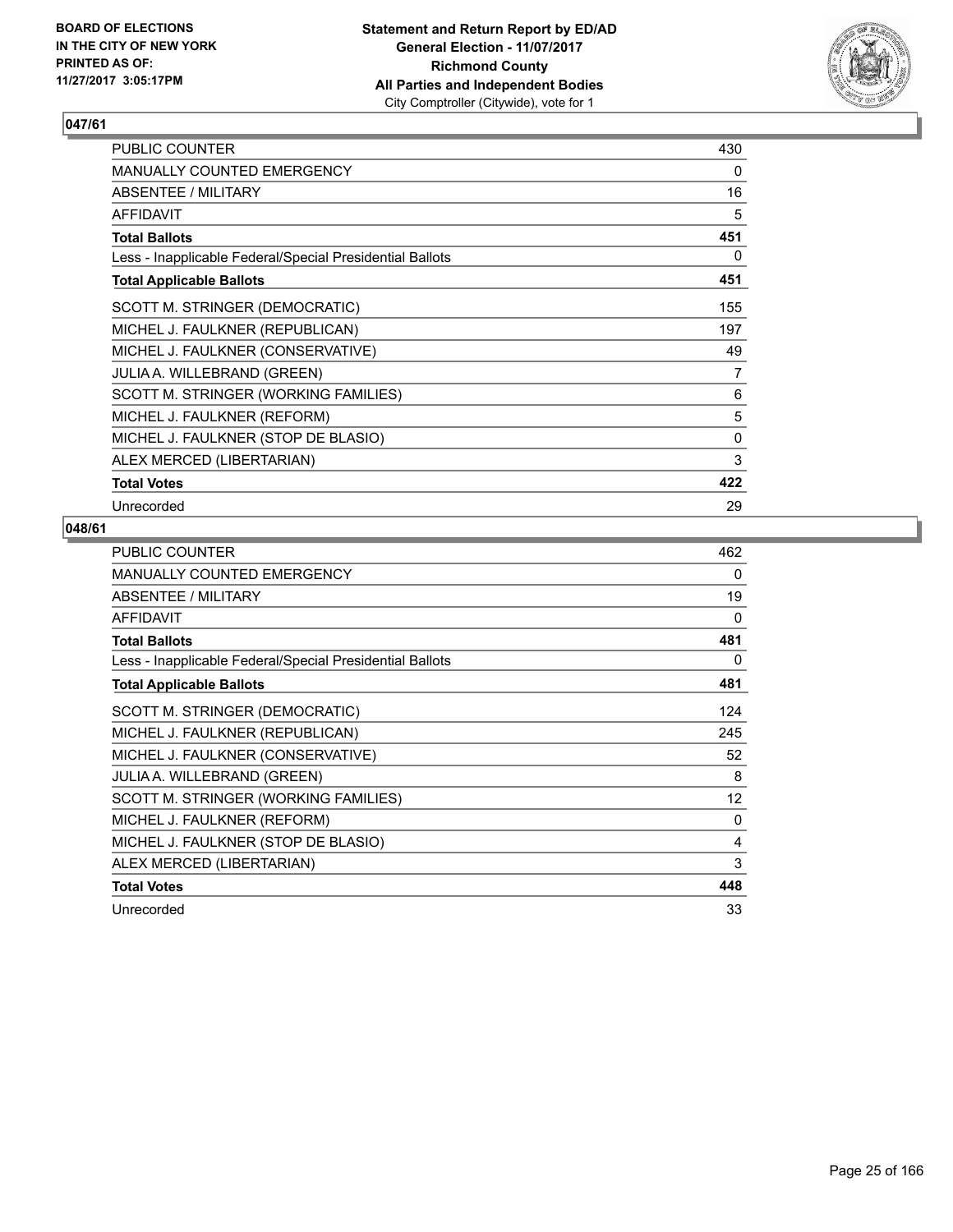

| PUBLIC COUNTER                                           | 148 |
|----------------------------------------------------------|-----|
| <b>MANUALLY COUNTED EMERGENCY</b>                        | 0   |
| ABSENTEE / MILITARY                                      | 3   |
| <b>AFFIDAVIT</b>                                         | 6   |
| <b>Total Ballots</b>                                     | 157 |
| Less - Inapplicable Federal/Special Presidential Ballots | 0   |
| <b>Total Applicable Ballots</b>                          | 157 |
| SCOTT M. STRINGER (DEMOCRATIC)                           | 113 |
| MICHEL J. FAULKNER (REPUBLICAN)                          | 14  |
| MICHEL J. FAULKNER (CONSERVATIVE)                        | 3   |
| JULIA A. WILLEBRAND (GREEN)                              | 5   |
| SCOTT M. STRINGER (WORKING FAMILIES)                     | 11  |
| MICHEL J. FAULKNER (REFORM)                              | 1   |
| MICHEL J. FAULKNER (STOP DE BLASIO)                      | 0   |
| ALEX MERCED (LIBERTARIAN)                                | 1   |
| UNATTRIBUTABLE WRITE-IN (WRITE-IN)                       | 1   |
| <b>Total Votes</b>                                       | 149 |
| Unrecorded                                               | 8   |

| <b>PUBLIC COUNTER</b>                                    | 187            |
|----------------------------------------------------------|----------------|
| MANUALLY COUNTED EMERGENCY                               | 0              |
| <b>ABSENTEE / MILITARY</b>                               | 4              |
| <b>AFFIDAVIT</b>                                         | 1              |
| <b>Total Ballots</b>                                     | 192            |
| Less - Inapplicable Federal/Special Presidential Ballots | 0              |
| <b>Total Applicable Ballots</b>                          | 192            |
| SCOTT M. STRINGER (DEMOCRATIC)                           | 137            |
| MICHEL J. FAULKNER (REPUBLICAN)                          | 21             |
| MICHEL J. FAULKNER (CONSERVATIVE)                        | 9              |
| JULIA A. WILLEBRAND (GREEN)                              | 6              |
| SCOTT M. STRINGER (WORKING FAMILIES)                     | $\overline{7}$ |
| MICHEL J. FAULKNER (REFORM)                              | $\overline{c}$ |
| MICHEL J. FAULKNER (STOP DE BLASIO)                      | 0              |
| ALEX MERCED (LIBERTARIAN)                                | 1              |
| UNATTRIBUTABLE WRITE-IN (WRITE-IN)                       | 1              |
| <b>Total Votes</b>                                       | 184            |
| Unrecorded                                               | 8              |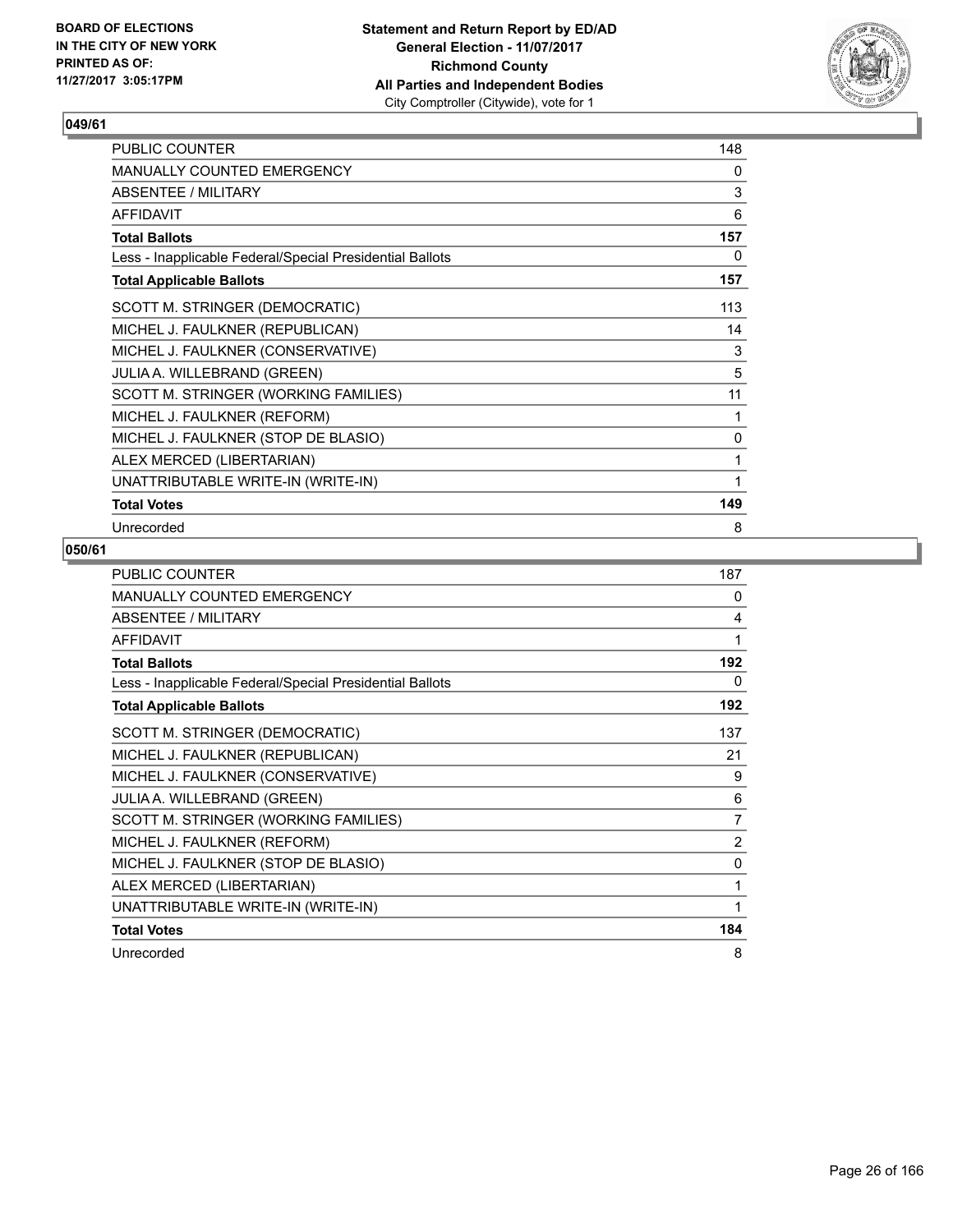

| PUBLIC COUNTER                                           | 262 |
|----------------------------------------------------------|-----|
| <b>MANUALLY COUNTED EMERGENCY</b>                        | 0   |
| ABSENTEE / MILITARY                                      | 24  |
| <b>AFFIDAVIT</b>                                         | 2   |
| <b>Total Ballots</b>                                     | 288 |
| Less - Inapplicable Federal/Special Presidential Ballots | 0   |
| <b>Total Applicable Ballots</b>                          | 288 |
| SCOTT M. STRINGER (DEMOCRATIC)                           | 181 |
| MICHEL J. FAULKNER (REPUBLICAN)                          | 56  |
| MICHEL J. FAULKNER (CONSERVATIVE)                        | 11  |
| <b>JULIA A. WILLEBRAND (GREEN)</b>                       | 7   |
| SCOTT M. STRINGER (WORKING FAMILIES)                     | 20  |
| MICHEL J. FAULKNER (REFORM)                              | 2   |
| MICHEL J. FAULKNER (STOP DE BLASIO)                      | 2   |
| ALEX MERCED (LIBERTARIAN)                                | 0   |
| <b>Total Votes</b>                                       | 279 |
| Unrecorded                                               | 9   |

| <b>PUBLIC COUNTER</b>                                    | 247 |
|----------------------------------------------------------|-----|
| <b>MANUALLY COUNTED EMERGENCY</b>                        | 0   |
| ABSENTEE / MILITARY                                      | 9   |
| <b>AFFIDAVIT</b>                                         | 1   |
| <b>Total Ballots</b>                                     | 257 |
| Less - Inapplicable Federal/Special Presidential Ballots | 0   |
| <b>Total Applicable Ballots</b>                          | 257 |
| SCOTT M. STRINGER (DEMOCRATIC)                           | 140 |
| MICHEL J. FAULKNER (REPUBLICAN)                          | 74  |
| MICHEL J. FAULKNER (CONSERVATIVE)                        | 15  |
| <b>JULIA A. WILLEBRAND (GREEN)</b>                       | 6   |
| SCOTT M. STRINGER (WORKING FAMILIES)                     | 5   |
| MICHEL J. FAULKNER (REFORM)                              | 2   |
| MICHEL J. FAULKNER (STOP DE BLASIO)                      | 1   |
| ALEX MERCED (LIBERTARIAN)                                | 0   |
| <b>Total Votes</b>                                       | 243 |
| Unrecorded                                               | 14  |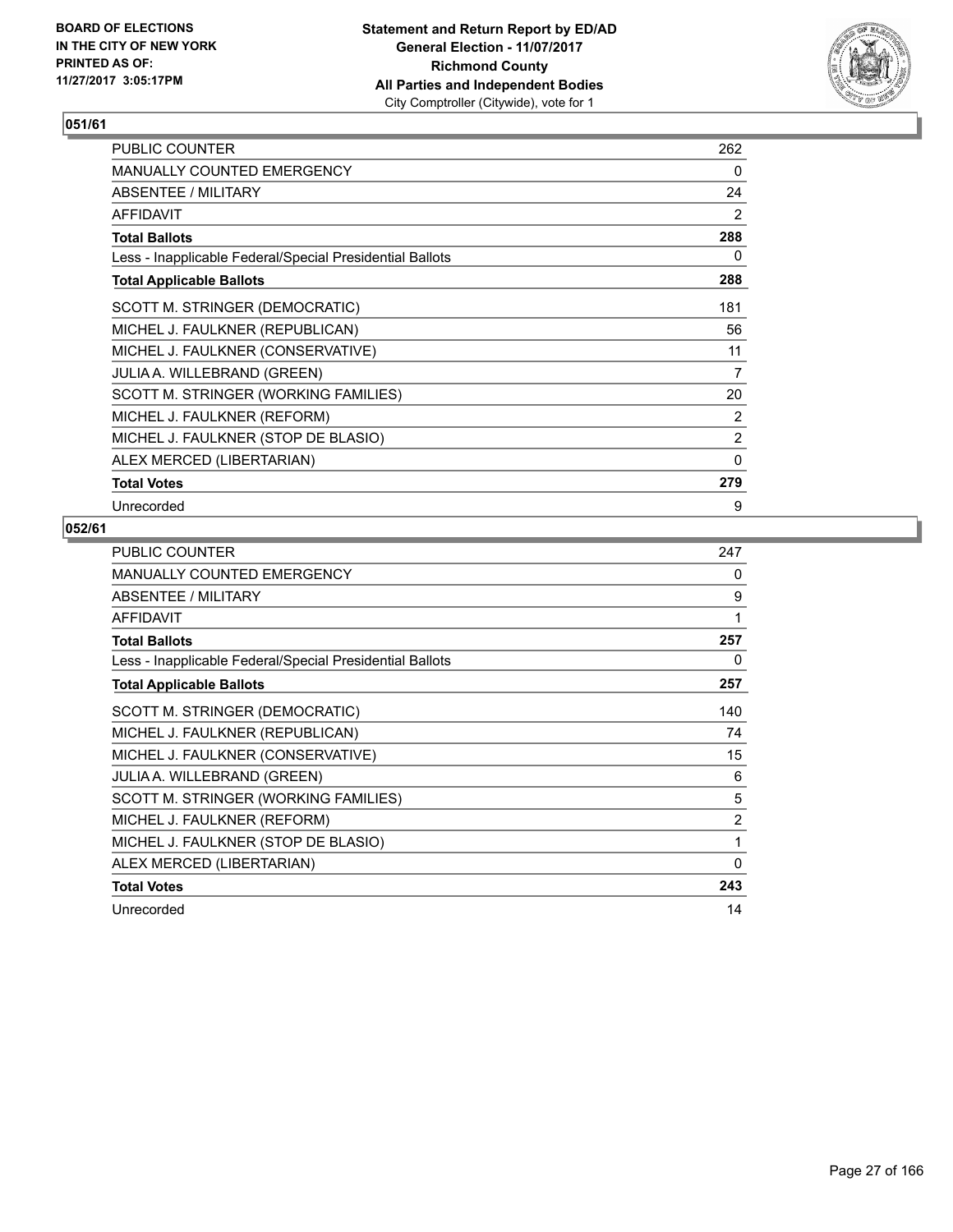

| PUBLIC COUNTER                                           | 229            |
|----------------------------------------------------------|----------------|
| MANUALLY COUNTED EMERGENCY                               | 0              |
| ABSENTEE / MILITARY                                      | 12             |
| <b>AFFIDAVIT</b>                                         | 2              |
| <b>Total Ballots</b>                                     | 243            |
| Less - Inapplicable Federal/Special Presidential Ballots | 0              |
| <b>Total Applicable Ballots</b>                          | 243            |
| SCOTT M. STRINGER (DEMOCRATIC)                           | 192            |
| MICHEL J. FAULKNER (REPUBLICAN)                          | 7              |
| MICHEL J. FAULKNER (CONSERVATIVE)                        | 3              |
| JULIA A. WILLEBRAND (GREEN)                              | 6              |
| SCOTT M. STRINGER (WORKING FAMILIES)                     | 7              |
| MICHEL J. FAULKNER (REFORM)                              | $\overline{2}$ |
| MICHEL J. FAULKNER (STOP DE BLASIO)                      | 0              |
| ALEX MERCED (LIBERTARIAN)                                | 0              |
| UNATTRIBUTABLE WRITE-IN (WRITE-IN)                       | 1              |
| <b>Total Votes</b>                                       | 218            |
| Unrecorded                                               | 25             |

| <b>PUBLIC COUNTER</b>                                    | 148 |
|----------------------------------------------------------|-----|
| MANUALLY COUNTED EMERGENCY                               | 0   |
| ABSENTEE / MILITARY                                      | 60  |
| <b>AFFIDAVIT</b>                                         | 0   |
| <b>Total Ballots</b>                                     | 208 |
| Less - Inapplicable Federal/Special Presidential Ballots | 0   |
| <b>Total Applicable Ballots</b>                          | 208 |
| SCOTT M. STRINGER (DEMOCRATIC)                           | 112 |
| MICHEL J. FAULKNER (REPUBLICAN)                          | 33  |
| MICHEL J. FAULKNER (CONSERVATIVE)                        | 9   |
| <b>JULIA A. WILLEBRAND (GREEN)</b>                       | 7   |
| SCOTT M. STRINGER (WORKING FAMILIES)                     | 18  |
| MICHEL J. FAULKNER (REFORM)                              | 1   |
| MICHEL J. FAULKNER (STOP DE BLASIO)                      | 2   |
| ALEX MERCED (LIBERTARIAN)                                | 4   |
| <b>Total Votes</b>                                       | 186 |
| Unrecorded                                               | 22  |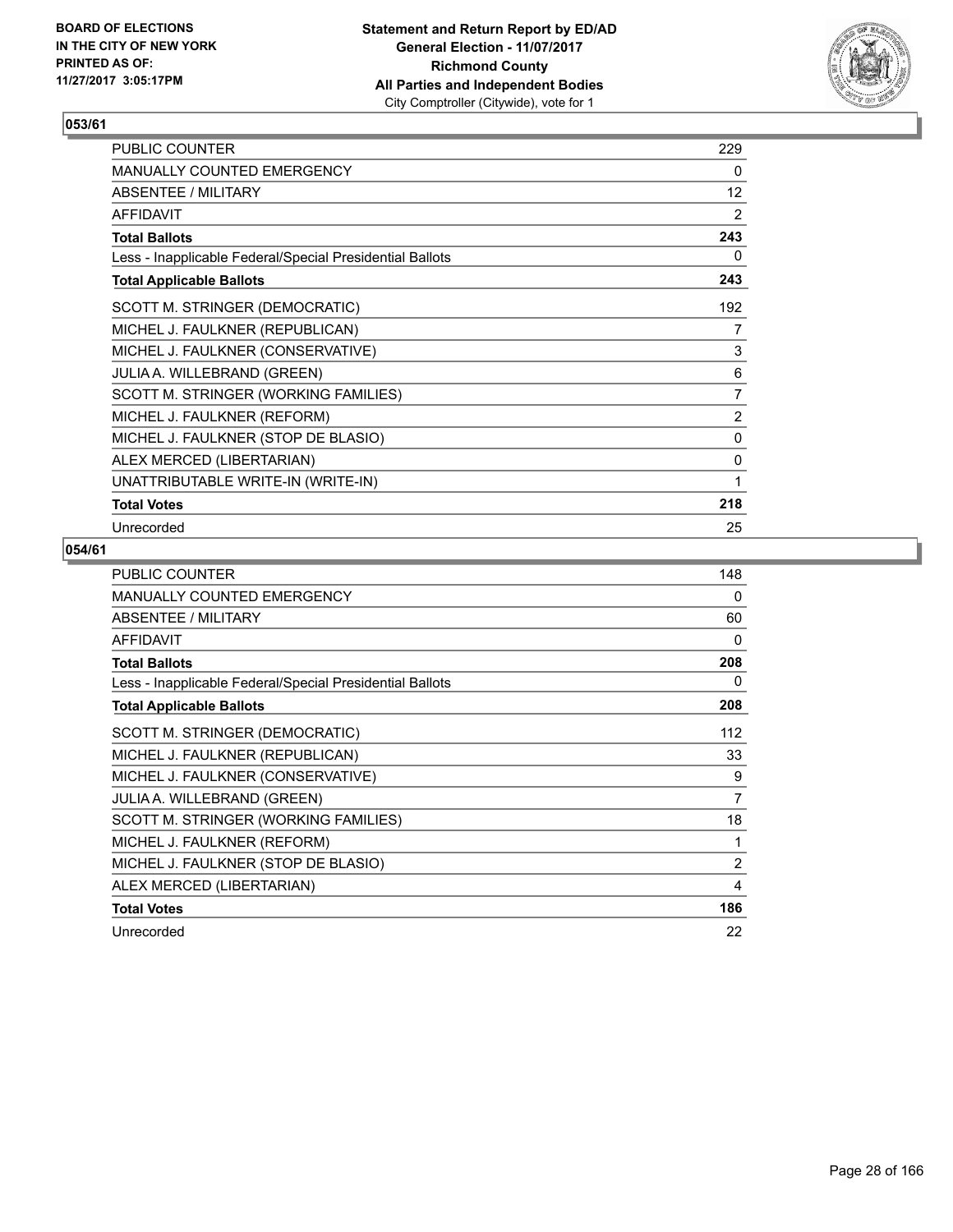

| <b>PUBLIC COUNTER</b>                                    | 236 |
|----------------------------------------------------------|-----|
| <b>MANUALLY COUNTED EMERGENCY</b>                        | 0   |
| <b>ABSENTEE / MILITARY</b>                               | 11  |
| <b>AFFIDAVIT</b>                                         | 3   |
| <b>Total Ballots</b>                                     | 250 |
| Less - Inapplicable Federal/Special Presidential Ballots | 0   |
| <b>Total Applicable Ballots</b>                          | 250 |
| SCOTT M. STRINGER (DEMOCRATIC)                           | 207 |
| MICHEL J. FAULKNER (REPUBLICAN)                          | 11  |
| MICHEL J. FAULKNER (CONSERVATIVE)                        | 4   |
| <b>JULIA A. WILLEBRAND (GREEN)</b>                       | 3   |
| SCOTT M. STRINGER (WORKING FAMILIES)                     | 10  |
| MICHEL J. FAULKNER (REFORM)                              | 1   |
| MICHEL J. FAULKNER (STOP DE BLASIO)                      | 1   |
| ALEX MERCED (LIBERTARIAN)                                | 1   |
| <b>Total Votes</b>                                       | 238 |
| Unrecorded                                               | 12  |

| <b>PUBLIC COUNTER</b>                                    | 229 |
|----------------------------------------------------------|-----|
| <b>MANUALLY COUNTED EMERGENCY</b>                        | 0   |
| ABSENTEE / MILITARY                                      | 11  |
| <b>AFFIDAVIT</b>                                         | 3   |
| <b>Total Ballots</b>                                     | 243 |
| Less - Inapplicable Federal/Special Presidential Ballots | 0   |
| <b>Total Applicable Ballots</b>                          | 243 |
| SCOTT M. STRINGER (DEMOCRATIC)                           | 193 |
| MICHEL J. FAULKNER (REPUBLICAN)                          | 25  |
| MICHEL J. FAULKNER (CONSERVATIVE)                        | 2   |
| <b>JULIA A. WILLEBRAND (GREEN)</b>                       | 5   |
| SCOTT M. STRINGER (WORKING FAMILIES)                     | 11  |
| MICHEL J. FAULKNER (REFORM)                              | 2   |
| MICHEL J. FAULKNER (STOP DE BLASIO)                      | 0   |
| ALEX MERCED (LIBERTARIAN)                                | 1   |
| <b>Total Votes</b>                                       | 239 |
| Unrecorded                                               | 4   |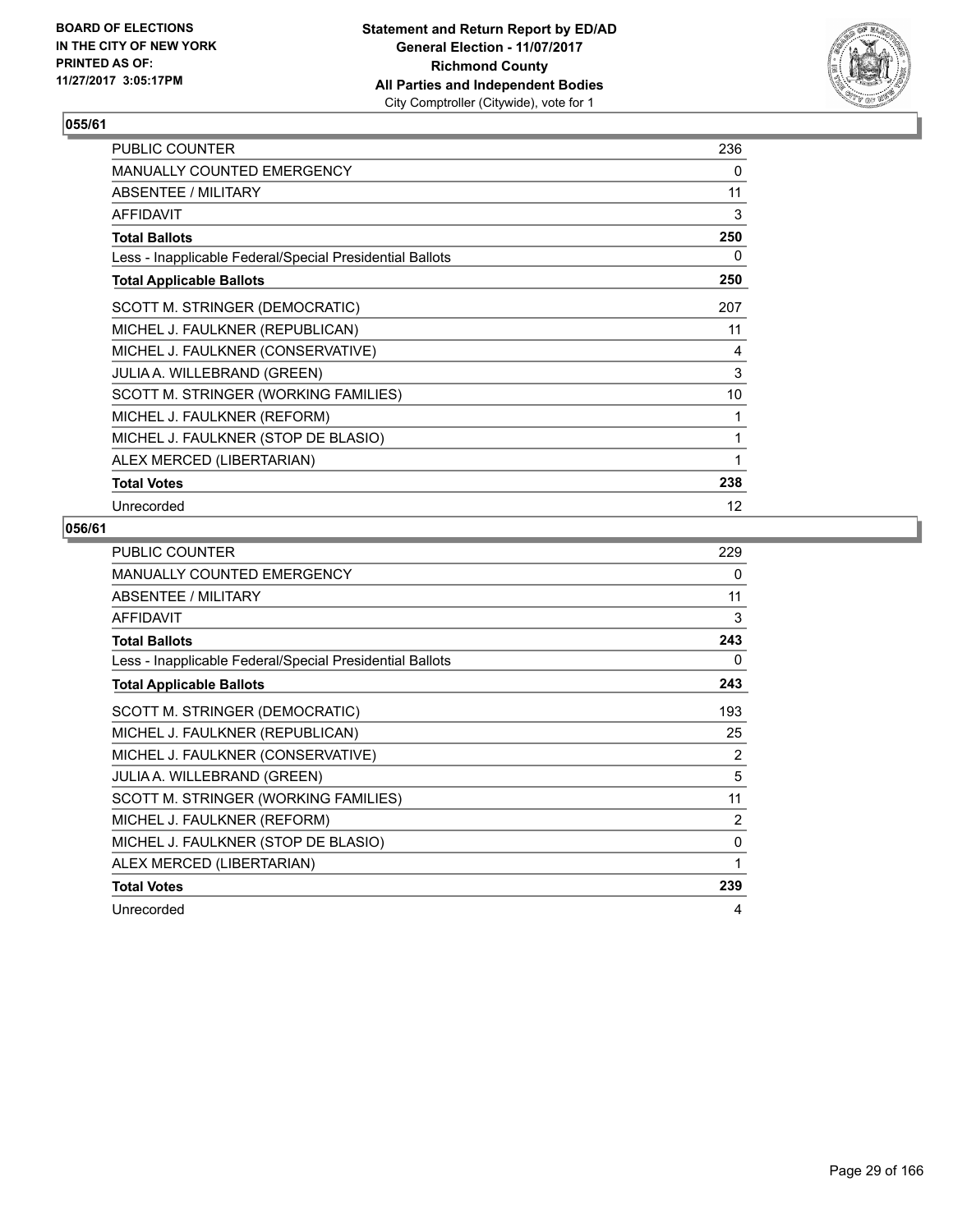

| PUBLIC COUNTER                                           | 322 |
|----------------------------------------------------------|-----|
| <b>MANUALLY COUNTED EMERGENCY</b>                        | 0   |
| ABSENTEE / MILITARY                                      | 15  |
| <b>AFFIDAVIT</b>                                         | 1   |
| <b>Total Ballots</b>                                     | 338 |
| Less - Inapplicable Federal/Special Presidential Ballots | 0   |
| <b>Total Applicable Ballots</b>                          | 338 |
| SCOTT M. STRINGER (DEMOCRATIC)                           | 191 |
| MICHEL J. FAULKNER (REPUBLICAN)                          | 82  |
| MICHEL J. FAULKNER (CONSERVATIVE)                        | 29  |
| JULIA A. WILLEBRAND (GREEN)                              | 7   |
| SCOTT M. STRINGER (WORKING FAMILIES)                     | 18  |
| MICHEL J. FAULKNER (REFORM)                              | 1   |
| MICHEL J. FAULKNER (STOP DE BLASIO)                      | 1   |
| ALEX MERCED (LIBERTARIAN)                                | 2   |
| <b>Total Votes</b>                                       | 331 |
| Unrecorded                                               | 7   |

| <b>PUBLIC COUNTER</b>                                    | 197      |
|----------------------------------------------------------|----------|
| <b>MANUALLY COUNTED EMERGENCY</b>                        | 0        |
| ABSENTEE / MILITARY                                      | 9        |
| <b>AFFIDAVIT</b>                                         | 0        |
| <b>Total Ballots</b>                                     | 206      |
| Less - Inapplicable Federal/Special Presidential Ballots | 0        |
| <b>Total Applicable Ballots</b>                          | 206      |
| SCOTT M. STRINGER (DEMOCRATIC)                           | 190      |
| MICHEL J. FAULKNER (REPUBLICAN)                          | 3        |
| MICHEL J. FAULKNER (CONSERVATIVE)                        | $\Omega$ |
| <b>JULIA A. WILLEBRAND (GREEN)</b>                       | 0        |
| SCOTT M. STRINGER (WORKING FAMILIES)                     | 3        |
| MICHEL J. FAULKNER (REFORM)                              | 0        |
| MICHEL J. FAULKNER (STOP DE BLASIO)                      | $\Omega$ |
| ALEX MERCED (LIBERTARIAN)                                | 0        |
| <b>Total Votes</b>                                       | 196      |
| Unrecorded                                               | 10       |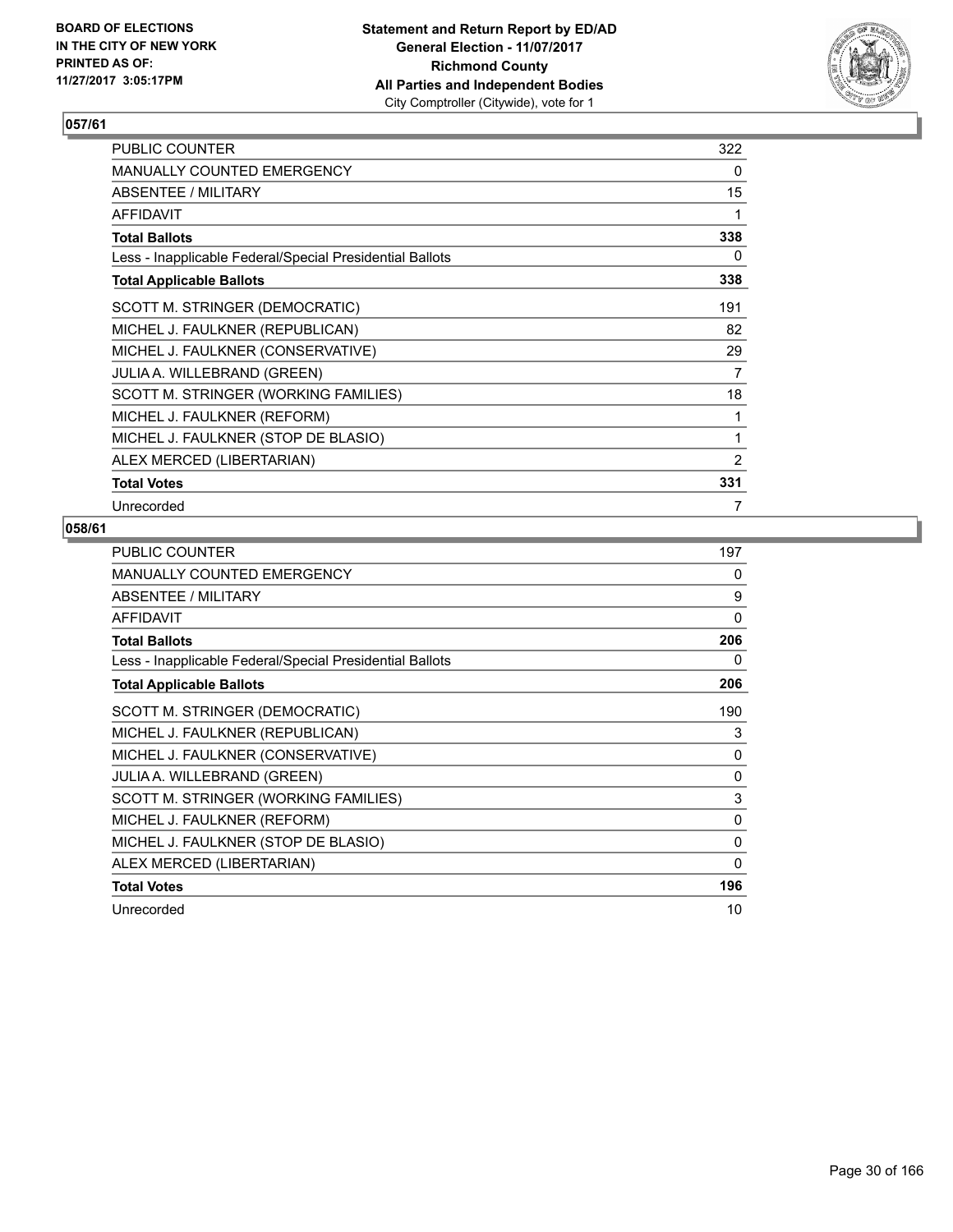

| <b>PUBLIC COUNTER</b>                                    | 220      |
|----------------------------------------------------------|----------|
| <b>MANUALLY COUNTED EMERGENCY</b>                        | 0        |
| ABSENTEE / MILITARY                                      | 6        |
| <b>AFFIDAVIT</b>                                         | 0        |
| <b>Total Ballots</b>                                     | 226      |
| Less - Inapplicable Federal/Special Presidential Ballots | 0        |
| <b>Total Applicable Ballots</b>                          | 226      |
| SCOTT M. STRINGER (DEMOCRATIC)                           | 199      |
| MICHEL J. FAULKNER (REPUBLICAN)                          | 10       |
| MICHEL J. FAULKNER (CONSERVATIVE)                        | 2        |
| <b>JULIA A. WILLEBRAND (GREEN)</b>                       | 2        |
| SCOTT M. STRINGER (WORKING FAMILIES)                     | 4        |
| MICHEL J. FAULKNER (REFORM)                              | 0        |
| MICHEL J. FAULKNER (STOP DE BLASIO)                      | 0        |
| ALEX MERCED (LIBERTARIAN)                                | $\Omega$ |
| <b>Total Votes</b>                                       | 217      |
| Unrecorded                                               | 9        |

| <b>PUBLIC COUNTER</b>                                    | 194            |
|----------------------------------------------------------|----------------|
| <b>MANUALLY COUNTED EMERGENCY</b>                        | 0              |
| ABSENTEE / MILITARY                                      | 4              |
| <b>AFFIDAVIT</b>                                         | 3              |
| <b>Total Ballots</b>                                     | 201            |
| Less - Inapplicable Federal/Special Presidential Ballots | 0              |
| <b>Total Applicable Ballots</b>                          | 201            |
| SCOTT M. STRINGER (DEMOCRATIC)                           | 119            |
| MICHEL J. FAULKNER (REPUBLICAN)                          | 37             |
| MICHEL J. FAULKNER (CONSERVATIVE)                        | 9              |
| <b>JULIA A. WILLEBRAND (GREEN)</b>                       | 2              |
| SCOTT M. STRINGER (WORKING FAMILIES)                     | 7              |
| MICHEL J. FAULKNER (REFORM)                              | 1              |
| MICHEL J. FAULKNER (STOP DE BLASIO)                      | $\overline{2}$ |
| ALEX MERCED (LIBERTARIAN)                                | 2              |
| <b>Total Votes</b>                                       | 179            |
| Unrecorded                                               | 22             |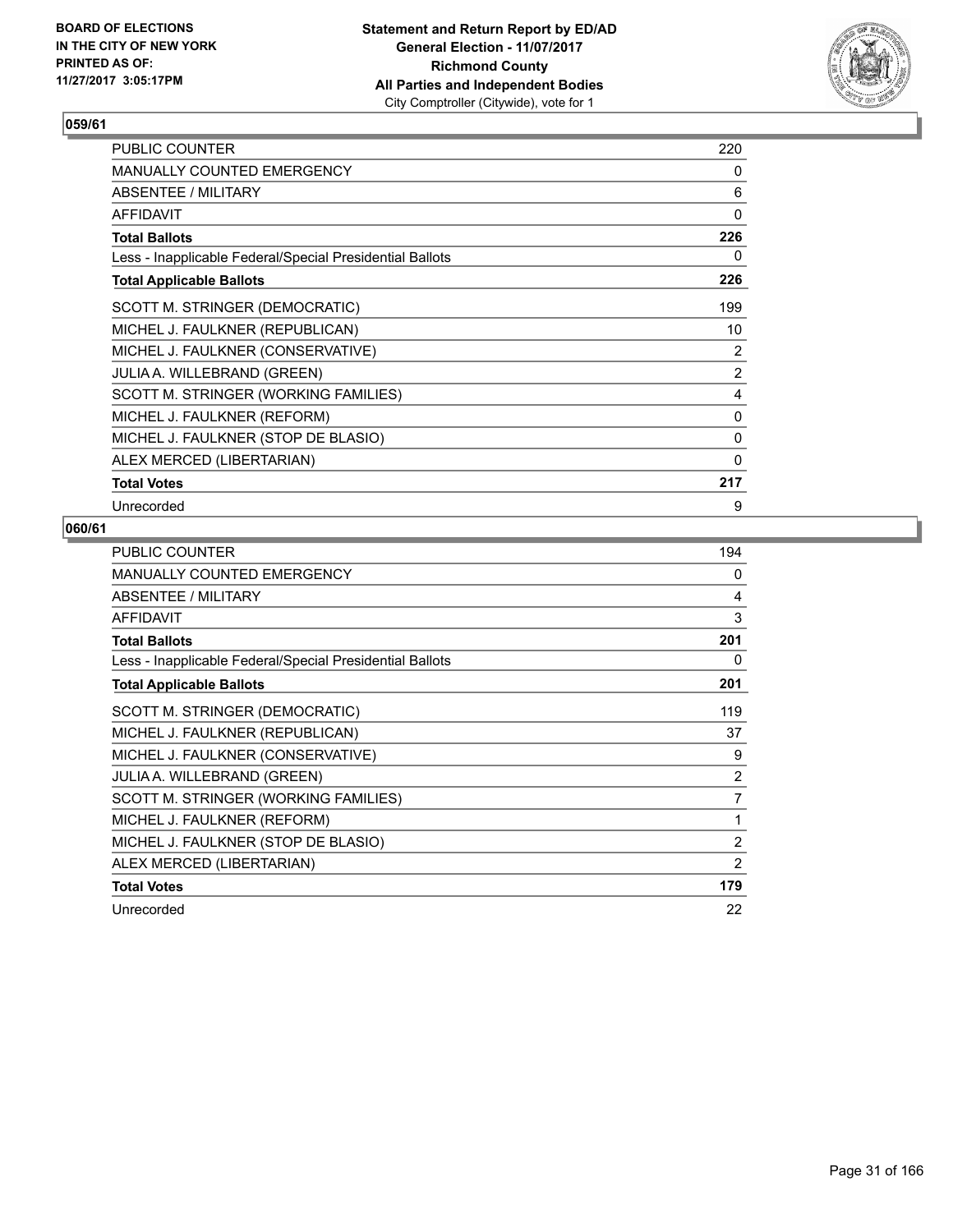

| <b>PUBLIC COUNTER</b>                                    | 217            |
|----------------------------------------------------------|----------------|
| <b>MANUALLY COUNTED EMERGENCY</b>                        | 0              |
| ABSENTEE / MILITARY                                      | 8              |
| <b>AFFIDAVIT</b>                                         | $\overline{2}$ |
| <b>Total Ballots</b>                                     | 227            |
| Less - Inapplicable Federal/Special Presidential Ballots | 0              |
| <b>Total Applicable Ballots</b>                          | 227            |
| SCOTT M. STRINGER (DEMOCRATIC)                           | 195            |
| MICHEL J. FAULKNER (REPUBLICAN)                          | 7              |
| MICHEL J. FAULKNER (CONSERVATIVE)                        | 0              |
| <b>JULIA A. WILLEBRAND (GREEN)</b>                       | $\overline{2}$ |
| SCOTT M. STRINGER (WORKING FAMILIES)                     | 6              |
| MICHEL J. FAULKNER (REFORM)                              | 1              |
| MICHEL J. FAULKNER (STOP DE BLASIO)                      | 1              |
| ALEX MERCED (LIBERTARIAN)                                | $\Omega$       |
| <b>Total Votes</b>                                       | 212            |
| Unrecorded                                               | 15             |

| <b>PUBLIC COUNTER</b>                                    | 273 |
|----------------------------------------------------------|-----|
| <b>MANUALLY COUNTED EMERGENCY</b>                        | 0   |
| ABSENTEE / MILITARY                                      | 9   |
| <b>AFFIDAVIT</b>                                         | 3   |
| <b>Total Ballots</b>                                     | 285 |
| Less - Inapplicable Federal/Special Presidential Ballots | 0   |
| <b>Total Applicable Ballots</b>                          | 285 |
| SCOTT M. STRINGER (DEMOCRATIC)                           | 113 |
| MICHEL J. FAULKNER (REPUBLICAN)                          | 114 |
| MICHEL J. FAULKNER (CONSERVATIVE)                        | 24  |
| <b>JULIA A. WILLEBRAND (GREEN)</b>                       | 4   |
| SCOTT M. STRINGER (WORKING FAMILIES)                     | 14  |
| MICHEL J. FAULKNER (REFORM)                              | 0   |
| MICHEL J. FAULKNER (STOP DE BLASIO)                      | 0   |
| ALEX MERCED (LIBERTARIAN)                                | 1   |
| <b>Total Votes</b>                                       | 270 |
| Unrecorded                                               | 15  |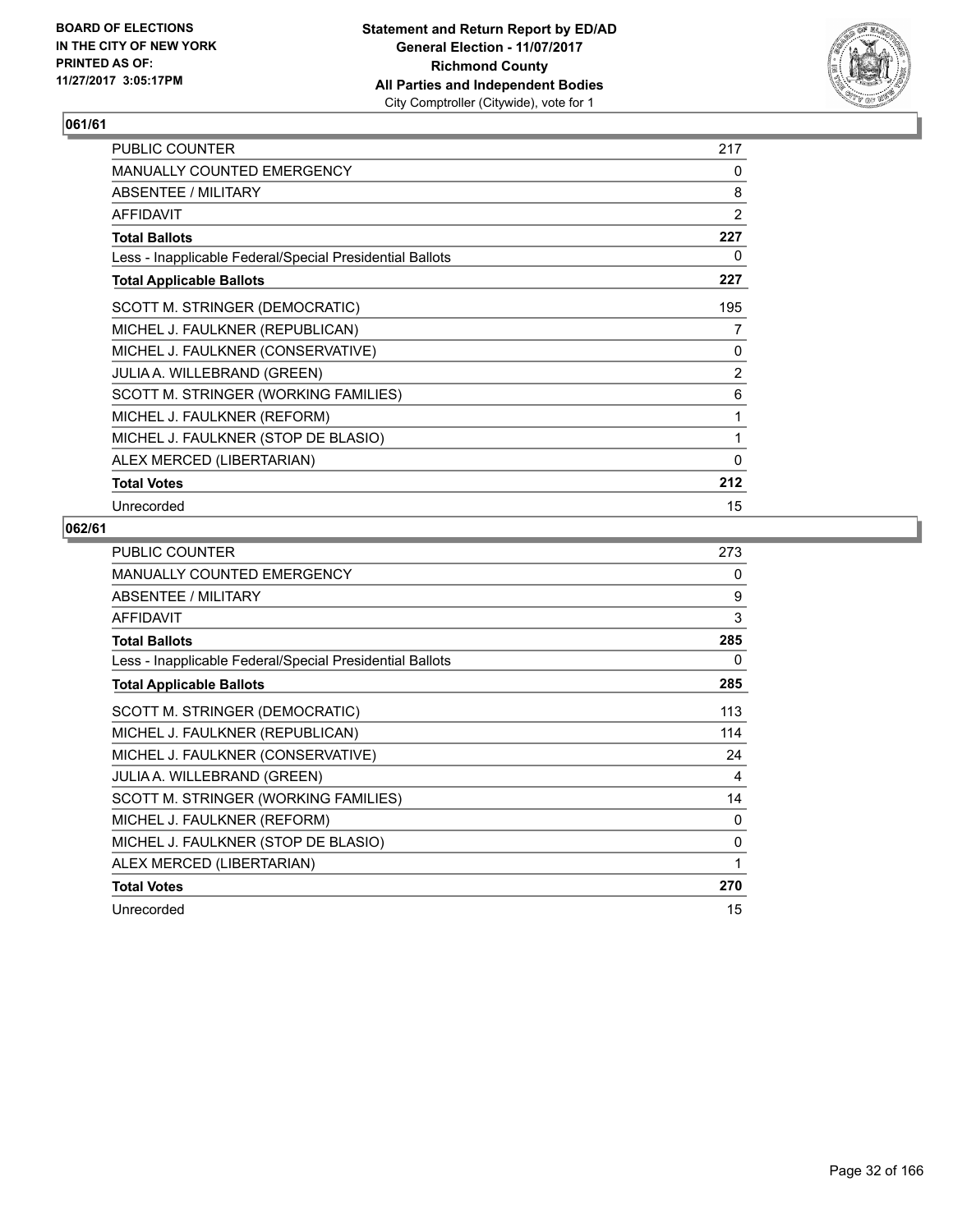

| PUBLIC COUNTER                                           | 102            |
|----------------------------------------------------------|----------------|
| <b>MANUALLY COUNTED EMERGENCY</b>                        | 0              |
| ABSENTEE / MILITARY                                      | 5              |
| <b>AFFIDAVIT</b>                                         | 4              |
| <b>Total Ballots</b>                                     | 111            |
| Less - Inapplicable Federal/Special Presidential Ballots | 0              |
| <b>Total Applicable Ballots</b>                          | 111            |
| SCOTT M. STRINGER (DEMOCRATIC)                           | 56             |
| MICHEL J. FAULKNER (REPUBLICAN)                          | 43             |
| MICHEL J. FAULKNER (CONSERVATIVE)                        | 6              |
| <b>JULIA A. WILLEBRAND (GREEN)</b>                       | 1              |
| SCOTT M. STRINGER (WORKING FAMILIES)                     | $\overline{2}$ |
| MICHEL J. FAULKNER (REFORM)                              | 0              |
| MICHEL J. FAULKNER (STOP DE BLASIO)                      | 0              |
| ALEX MERCED (LIBERTARIAN)                                | 0              |
| <b>Total Votes</b>                                       | 108            |
| Unrecorded                                               | 3              |

| PUBLIC COUNTER                                           | 96             |
|----------------------------------------------------------|----------------|
| <b>MANUALLY COUNTED EMERGENCY</b>                        | 0              |
| ABSENTEE / MILITARY                                      | $\overline{2}$ |
| <b>AFFIDAVIT</b>                                         | 0              |
| <b>Total Ballots</b>                                     | 98             |
| Less - Inapplicable Federal/Special Presidential Ballots | 0              |
| <b>Total Applicable Ballots</b>                          | 98             |
| SCOTT M. STRINGER (DEMOCRATIC)                           | 65             |
| MICHEL J. FAULKNER (REPUBLICAN)                          | 14             |
| MICHEL J. FAULKNER (CONSERVATIVE)                        | 7              |
| JULIA A. WILLEBRAND (GREEN)                              | 2              |
| SCOTT M. STRINGER (WORKING FAMILIES)                     | 3              |
| MICHEL J. FAULKNER (REFORM)                              | $\overline{2}$ |
| MICHEL J. FAULKNER (STOP DE BLASIO)                      | 0              |
| ALEX MERCED (LIBERTARIAN)                                | 0              |
| <b>Total Votes</b>                                       | 93             |
| Unrecorded                                               | 5              |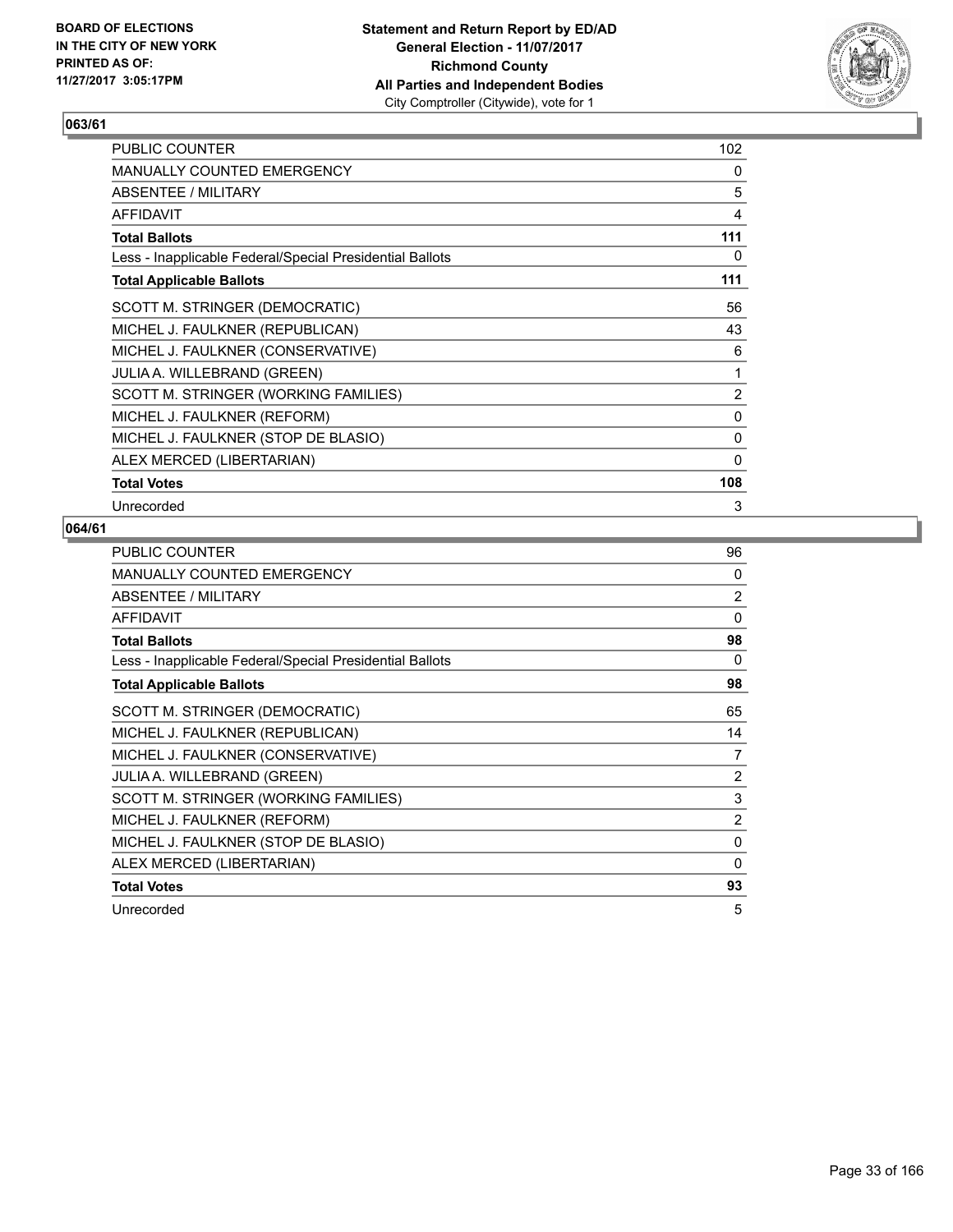

| <b>PUBLIC COUNTER</b>                                    | 269 |
|----------------------------------------------------------|-----|
| <b>MANUALLY COUNTED EMERGENCY</b>                        | 0   |
| ABSENTEE / MILITARY                                      | 3   |
| <b>AFFIDAVIT</b>                                         | 5   |
| <b>Total Ballots</b>                                     | 277 |
| Less - Inapplicable Federal/Special Presidential Ballots | 0   |
| <b>Total Applicable Ballots</b>                          | 277 |
| SCOTT M. STRINGER (DEMOCRATIC)                           | 189 |
| MICHEL J. FAULKNER (REPUBLICAN)                          | 37  |
| MICHEL J. FAULKNER (CONSERVATIVE)                        | 9   |
| JULIA A. WILLEBRAND (GREEN)                              | 10  |
| SCOTT M. STRINGER (WORKING FAMILIES)                     | 14  |
| MICHEL J. FAULKNER (REFORM)                              | 2   |
| MICHEL J. FAULKNER (STOP DE BLASIO)                      | 1   |
| ALEX MERCED (LIBERTARIAN)                                | 0   |
| <b>Total Votes</b>                                       | 262 |
| Unrecorded                                               | 15  |

| <b>PUBLIC COUNTER</b>                                    | 244 |
|----------------------------------------------------------|-----|
| <b>MANUALLY COUNTED EMERGENCY</b>                        | 0   |
| <b>ABSENTEE / MILITARY</b>                               | 12  |
| <b>AFFIDAVIT</b>                                         | 1   |
| <b>Total Ballots</b>                                     | 257 |
| Less - Inapplicable Federal/Special Presidential Ballots | 0   |
| <b>Total Applicable Ballots</b>                          | 257 |
| SCOTT M. STRINGER (DEMOCRATIC)                           | 171 |
| MICHEL J. FAULKNER (REPUBLICAN)                          | 44  |
| MICHEL J. FAULKNER (CONSERVATIVE)                        | 11  |
| JULIA A. WILLEBRAND (GREEN)                              | 6   |
| SCOTT M. STRINGER (WORKING FAMILIES)                     | 13  |
| MICHEL J. FAULKNER (REFORM)                              | 1   |
| MICHEL J. FAULKNER (STOP DE BLASIO)                      | 1   |
| ALEX MERCED (LIBERTARIAN)                                | 2   |
| STEPHEN S. LIOZZI (WRITE-IN)                             | 1   |
| <b>Total Votes</b>                                       | 250 |
| Unrecorded                                               | 7   |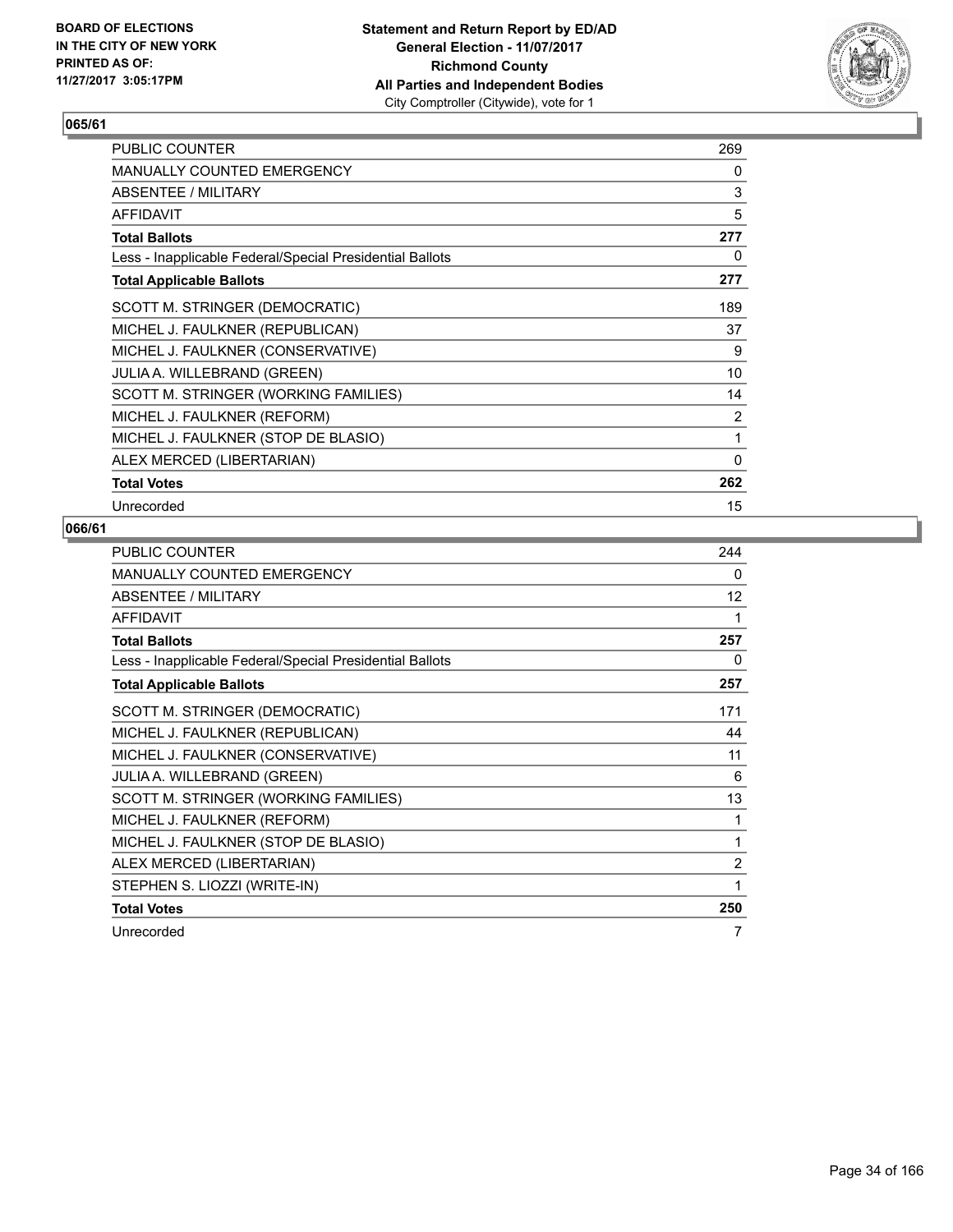

| <b>PUBLIC COUNTER</b>                                    | 272 |
|----------------------------------------------------------|-----|
| <b>MANUALLY COUNTED EMERGENCY</b>                        | 0   |
| ABSENTEE / MILITARY                                      | 12  |
| <b>AFFIDAVIT</b>                                         | 1   |
| <b>Total Ballots</b>                                     | 285 |
| Less - Inapplicable Federal/Special Presidential Ballots | 0   |
| <b>Total Applicable Ballots</b>                          | 285 |
| SCOTT M. STRINGER (DEMOCRATIC)                           | 179 |
| MICHEL J. FAULKNER (REPUBLICAN)                          | 57  |
| MICHEL J. FAULKNER (CONSERVATIVE)                        | 8   |
| JULIA A. WILLEBRAND (GREEN)                              | 6   |
| SCOTT M. STRINGER (WORKING FAMILIES)                     | 11  |
| MICHEL J. FAULKNER (REFORM)                              | 0   |
| MICHEL J. FAULKNER (STOP DE BLASIO)                      | 4   |
| ALEX MERCED (LIBERTARIAN)                                | 2   |
| KAREEM ROLLAND (WRITE-IN)                                | 1   |
| <b>Total Votes</b>                                       | 268 |
| Unrecorded                                               | 17  |

| <b>PUBLIC COUNTER</b>                                    | 209               |
|----------------------------------------------------------|-------------------|
| MANUALLY COUNTED EMERGENCY                               | 0                 |
| <b>ABSENTEE / MILITARY</b>                               | 18                |
| <b>AFFIDAVIT</b>                                         | 3                 |
| <b>Total Ballots</b>                                     | 230               |
| Less - Inapplicable Federal/Special Presidential Ballots | 0                 |
| <b>Total Applicable Ballots</b>                          | 230               |
| SCOTT M. STRINGER (DEMOCRATIC)                           | 153               |
| MICHEL J. FAULKNER (REPUBLICAN)                          | 38                |
| MICHEL J. FAULKNER (CONSERVATIVE)                        | $12 \overline{ }$ |
| JULIA A. WILLEBRAND (GREEN)                              | 7                 |
| SCOTT M. STRINGER (WORKING FAMILIES)                     | 9                 |
| MICHEL J. FAULKNER (REFORM)                              | 0                 |
| MICHEL J. FAULKNER (STOP DE BLASIO)                      | 2                 |
| ALEX MERCED (LIBERTARIAN)                                | 1                 |
| RANDY SIMS (WRITE-IN)                                    | 1                 |
| <b>Total Votes</b>                                       | 223               |
| Unrecorded                                               | 7                 |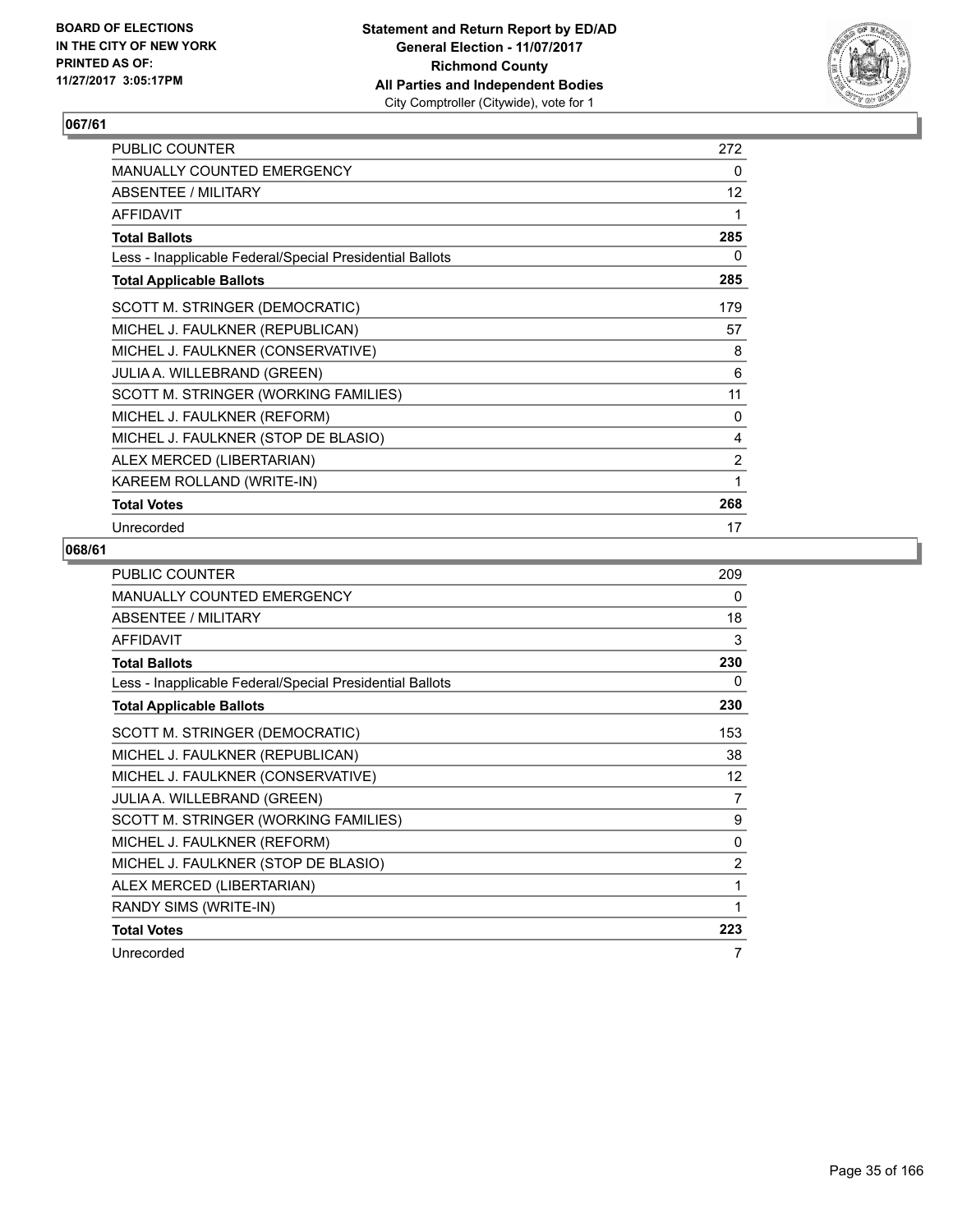

| <b>PUBLIC COUNTER</b>                                    | 235            |
|----------------------------------------------------------|----------------|
| <b>MANUALLY COUNTED EMERGENCY</b>                        | 0              |
| ABSENTEE / MILITARY                                      | 8              |
| <b>AFFIDAVIT</b>                                         | $\overline{2}$ |
| <b>Total Ballots</b>                                     | 245            |
| Less - Inapplicable Federal/Special Presidential Ballots | 0              |
| <b>Total Applicable Ballots</b>                          | 245            |
| SCOTT M. STRINGER (DEMOCRATIC)                           | 180            |
| MICHEL J. FAULKNER (REPUBLICAN)                          | 42             |
| MICHEL J. FAULKNER (CONSERVATIVE)                        | 7              |
| <b>JULIA A. WILLEBRAND (GREEN)</b>                       | 1              |
| SCOTT M. STRINGER (WORKING FAMILIES)                     | 5              |
| MICHEL J. FAULKNER (REFORM)                              | 0              |
| MICHEL J. FAULKNER (STOP DE BLASIO)                      | 0              |
| ALEX MERCED (LIBERTARIAN)                                | $\Omega$       |
| <b>Total Votes</b>                                       | 235            |
| Unrecorded                                               | 10             |

| <b>PUBLIC COUNTER</b>                                    | 150 |
|----------------------------------------------------------|-----|
| MANUALLY COUNTED EMERGENCY                               | 0   |
| ABSENTEE / MILITARY                                      | 8   |
| <b>AFFIDAVIT</b>                                         | 3   |
| <b>Total Ballots</b>                                     | 161 |
| Less - Inapplicable Federal/Special Presidential Ballots | 0   |
| <b>Total Applicable Ballots</b>                          | 161 |
| SCOTT M. STRINGER (DEMOCRATIC)                           | 131 |
| MICHEL J. FAULKNER (REPUBLICAN)                          | 8   |
| MICHEL J. FAULKNER (CONSERVATIVE)                        | 3   |
| JULIA A. WILLEBRAND (GREEN)                              | 0   |
| SCOTT M. STRINGER (WORKING FAMILIES)                     | 6   |
| MICHEL J. FAULKNER (REFORM)                              | 1   |
| MICHEL J. FAULKNER (STOP DE BLASIO)                      | 0   |
| ALEX MERCED (LIBERTARIAN)                                | 0   |
| <b>Total Votes</b>                                       | 149 |
| Unrecorded                                               | 12  |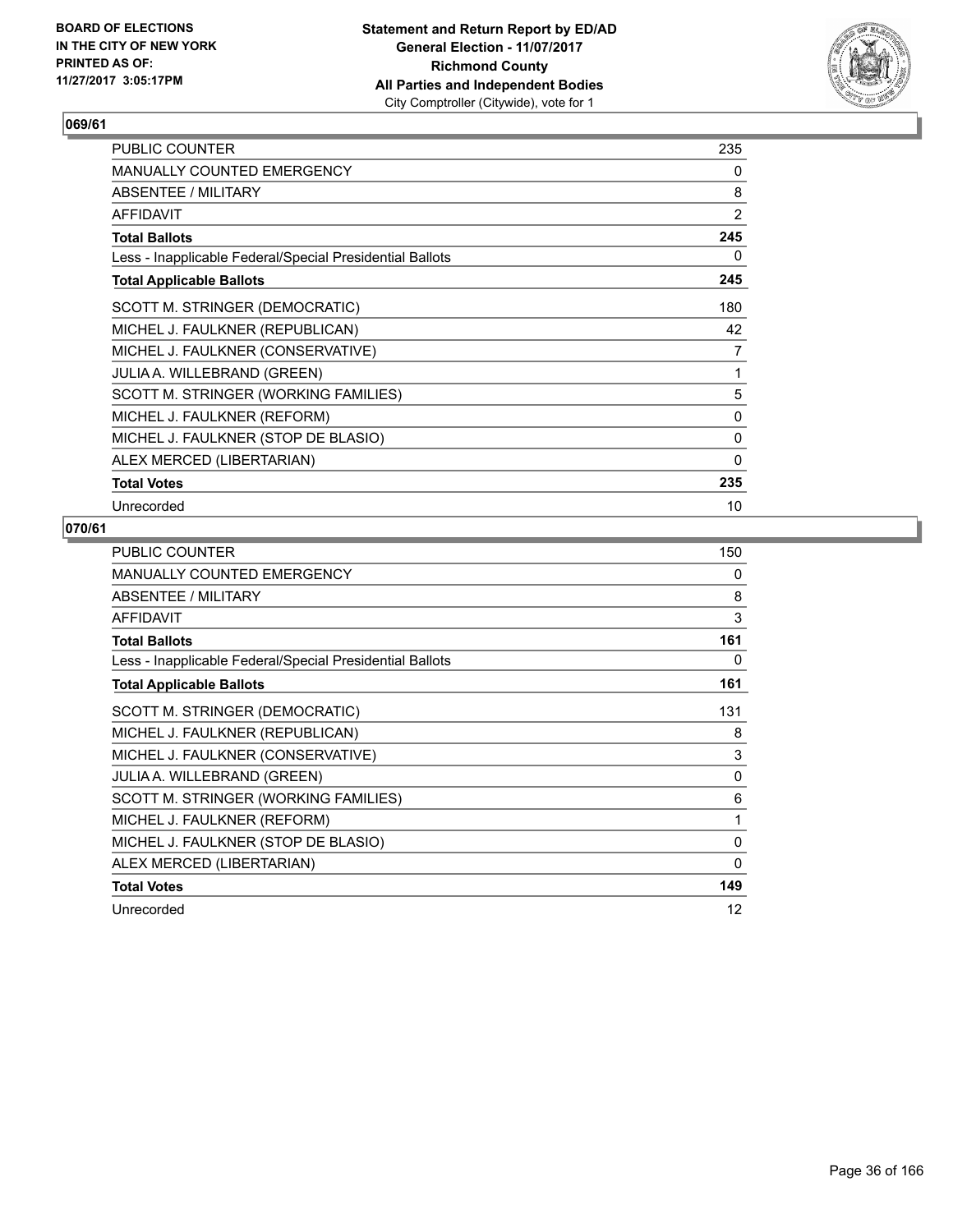

| PUBLIC COUNTER                                           | 354             |
|----------------------------------------------------------|-----------------|
| <b>MANUALLY COUNTED EMERGENCY</b>                        | 0               |
| <b>ABSENTEE / MILITARY</b>                               | 10              |
| <b>AFFIDAVIT</b>                                         | 12 <sup>°</sup> |
| <b>Total Ballots</b>                                     | 376             |
| Less - Inapplicable Federal/Special Presidential Ballots | 0               |
| <b>Total Applicable Ballots</b>                          | 376             |
| SCOTT M. STRINGER (DEMOCRATIC)                           | 161             |
| MICHEL J. FAULKNER (REPUBLICAN)                          | 145             |
| MICHEL J. FAULKNER (CONSERVATIVE)                        | 26              |
| <b>JULIA A. WILLEBRAND (GREEN)</b>                       | 8               |
| SCOTT M. STRINGER (WORKING FAMILIES)                     | 11              |
| MICHEL J. FAULKNER (REFORM)                              | 2               |
| MICHEL J. FAULKNER (STOP DE BLASIO)                      | 2               |
| ALEX MERCED (LIBERTARIAN)                                | $\overline{2}$  |
| <b>Total Votes</b>                                       | 357             |
| Unrecorded                                               | 19              |

| <b>PUBLIC COUNTER</b>                                    | 291            |
|----------------------------------------------------------|----------------|
| <b>MANUALLY COUNTED EMERGENCY</b>                        | 0              |
| ABSENTEE / MILITARY                                      | 13             |
| <b>AFFIDAVIT</b>                                         | 7              |
| <b>Total Ballots</b>                                     | 311            |
| Less - Inapplicable Federal/Special Presidential Ballots | 0              |
| <b>Total Applicable Ballots</b>                          | 311            |
| SCOTT M. STRINGER (DEMOCRATIC)                           | 153            |
| MICHEL J. FAULKNER (REPUBLICAN)                          | 91             |
| MICHEL J. FAULKNER (CONSERVATIVE)                        | 32             |
| <b>JULIA A. WILLEBRAND (GREEN)</b>                       | 13             |
| SCOTT M. STRINGER (WORKING FAMILIES)                     | 12             |
| MICHEL J. FAULKNER (REFORM)                              | 0              |
| MICHEL J. FAULKNER (STOP DE BLASIO)                      | $\overline{2}$ |
| ALEX MERCED (LIBERTARIAN)                                | 0              |
| <b>Total Votes</b>                                       | 303            |
| Unrecorded                                               | 8              |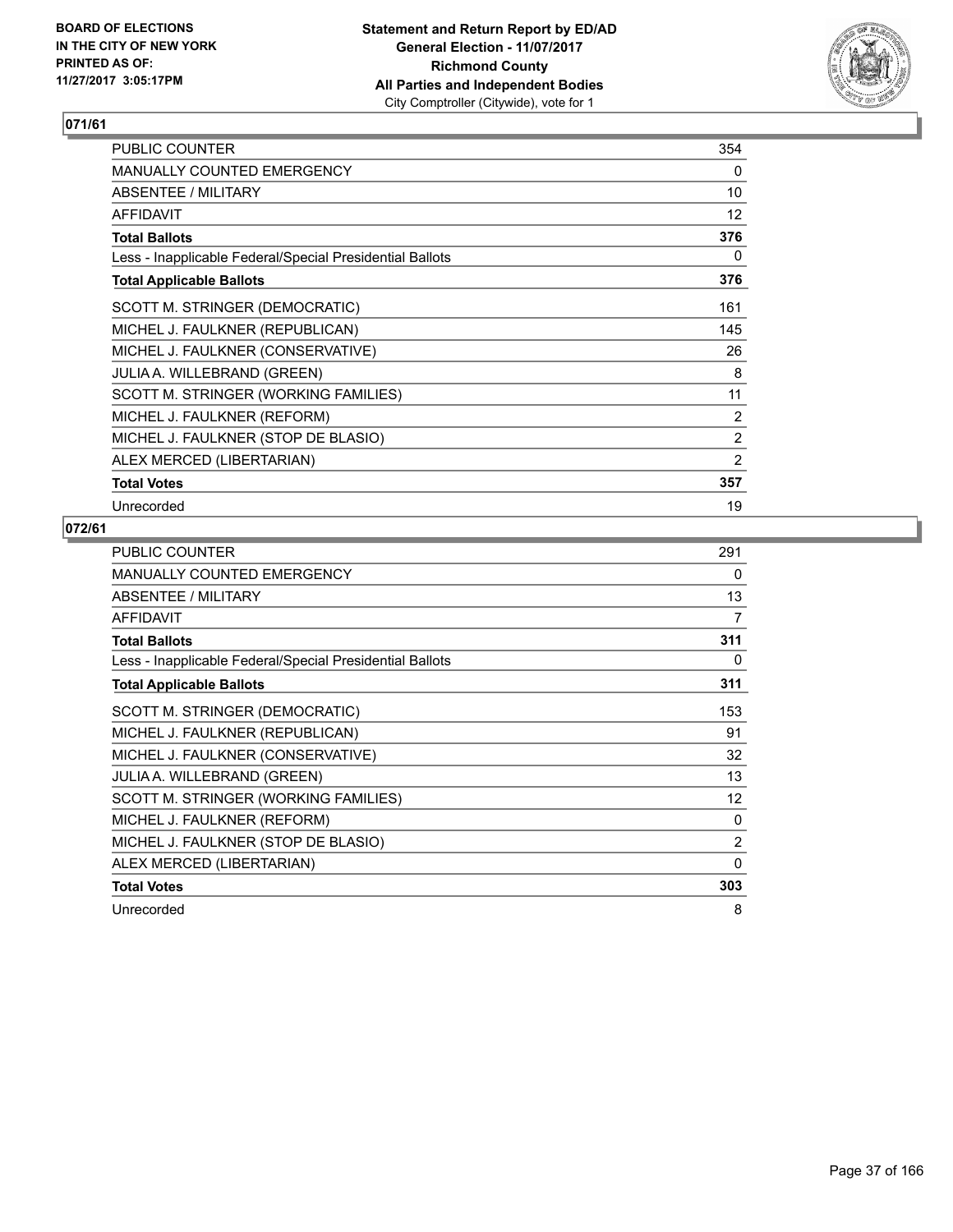

| PUBLIC COUNTER                                           | 276 |
|----------------------------------------------------------|-----|
| MANUALLY COUNTED EMERGENCY                               | 0   |
| <b>ABSENTEE / MILITARY</b>                               | 4   |
| <b>AFFIDAVIT</b>                                         | 4   |
| <b>Total Ballots</b>                                     | 284 |
| Less - Inapplicable Federal/Special Presidential Ballots | 0   |
| <b>Total Applicable Ballots</b>                          | 284 |
| SCOTT M. STRINGER (DEMOCRATIC)                           | 228 |
| MICHEL J. FAULKNER (REPUBLICAN)                          | 18  |
| MICHEL J. FAULKNER (CONSERVATIVE)                        | 5   |
| JULIA A. WILLEBRAND (GREEN)                              | 3   |
| SCOTT M. STRINGER (WORKING FAMILIES)                     | 10  |
| MICHEL J. FAULKNER (REFORM)                              | 0   |
| MICHEL J. FAULKNER (STOP DE BLASIO)                      | 0   |
| ALEX MERCED (LIBERTARIAN)                                | 1   |
| UNATTRIBUTABLE WRITE-IN (WRITE-IN)                       | 1   |
| UNCOUNTED WRITE-IN PER STATUTE (WRITE-IN)                | 1   |
| <b>Total Votes</b>                                       | 267 |
| Unrecorded                                               | 17  |

| <b>PUBLIC COUNTER</b>                                    | 136      |
|----------------------------------------------------------|----------|
| <b>MANUALLY COUNTED EMERGENCY</b>                        | 0        |
| ABSENTEE / MILITARY                                      | 14       |
| <b>AFFIDAVIT</b>                                         | 0        |
| <b>Total Ballots</b>                                     | 150      |
| Less - Inapplicable Federal/Special Presidential Ballots | 0        |
| <b>Total Applicable Ballots</b>                          | 150      |
| SCOTT M. STRINGER (DEMOCRATIC)                           | 104      |
| MICHEL J. FAULKNER (REPUBLICAN)                          | 19       |
| MICHEL J. FAULKNER (CONSERVATIVE)                        | 2        |
| JULIA A. WILLEBRAND (GREEN)                              | 3        |
| SCOTT M. STRINGER (WORKING FAMILIES)                     | 8        |
| MICHEL J. FAULKNER (REFORM)                              | 2        |
| MICHEL J. FAULKNER (STOP DE BLASIO)                      | $\Omega$ |
| ALEX MERCED (LIBERTARIAN)                                | 1        |
| <b>Total Votes</b>                                       | 139      |
| Unrecorded                                               | 11       |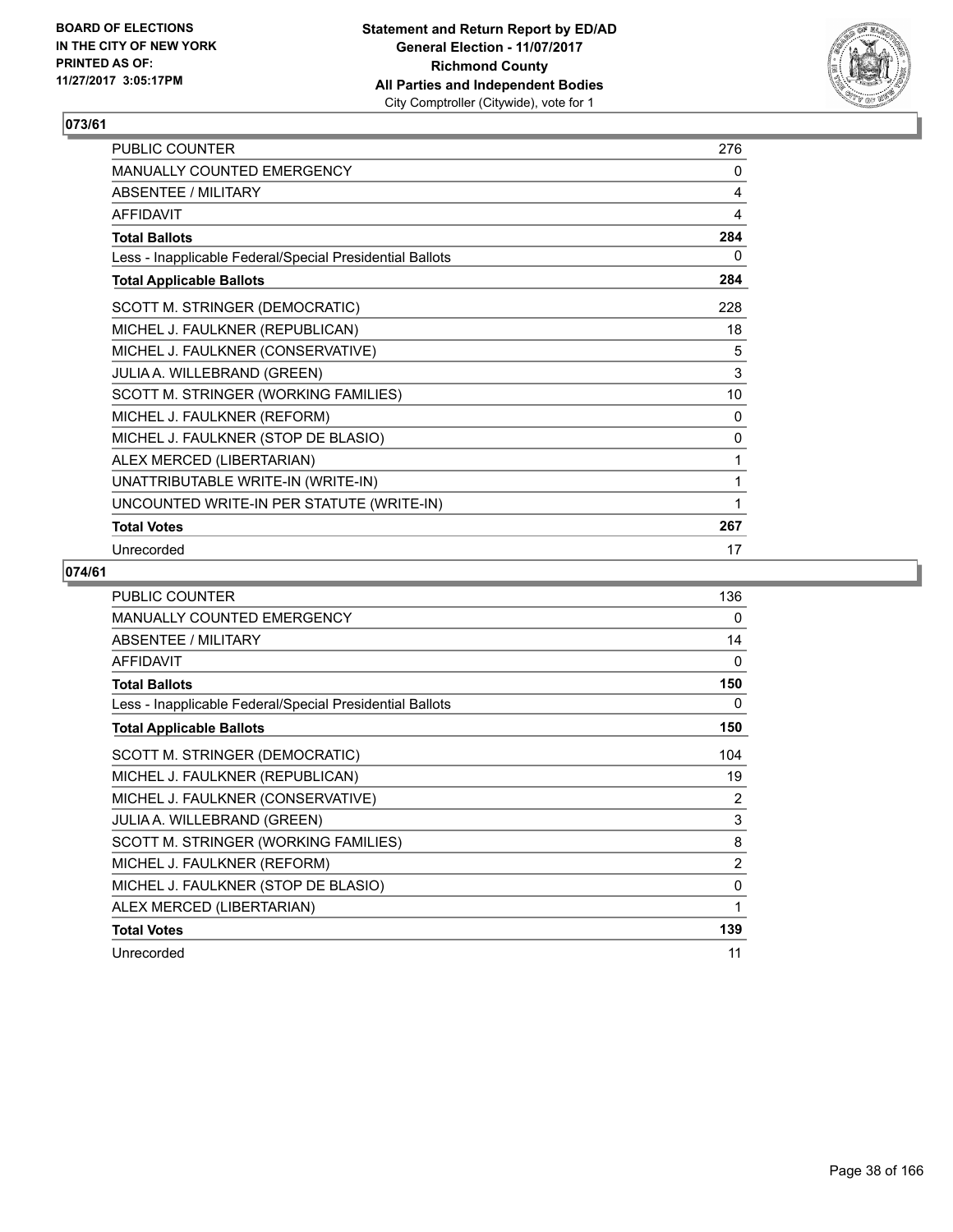

| PUBLIC COUNTER                                           | 197            |
|----------------------------------------------------------|----------------|
| <b>MANUALLY COUNTED EMERGENCY</b>                        | 0              |
| ABSENTEE / MILITARY                                      | 11             |
| <b>AFFIDAVIT</b>                                         | 1              |
| <b>Total Ballots</b>                                     | 209            |
| Less - Inapplicable Federal/Special Presidential Ballots | 0              |
| <b>Total Applicable Ballots</b>                          | 209            |
| SCOTT M. STRINGER (DEMOCRATIC)                           | 126            |
| MICHEL J. FAULKNER (REPUBLICAN)                          | 32             |
| MICHEL J. FAULKNER (CONSERVATIVE)                        | 14             |
| <b>JULIA A. WILLEBRAND (GREEN)</b>                       | 8              |
| SCOTT M. STRINGER (WORKING FAMILIES)                     | 11             |
| MICHEL J. FAULKNER (REFORM)                              | 3              |
| MICHEL J. FAULKNER (STOP DE BLASIO)                      | 2              |
| ALEX MERCED (LIBERTARIAN)                                | $\overline{2}$ |
| AURELIA CURRIS (WRITE-IN)                                | 1              |
| <b>Total Votes</b>                                       | 199            |
| Unrecorded                                               | 10             |

| <b>PUBLIC COUNTER</b>                                    | 337            |
|----------------------------------------------------------|----------------|
| <b>MANUALLY COUNTED EMERGENCY</b>                        | 0              |
| <b>ABSENTEE / MILITARY</b>                               | 10             |
| <b>AFFIDAVIT</b>                                         | $\overline{2}$ |
| <b>Total Ballots</b>                                     | 349            |
| Less - Inapplicable Federal/Special Presidential Ballots | 0              |
| <b>Total Applicable Ballots</b>                          | 349            |
| SCOTT M. STRINGER (DEMOCRATIC)                           | 187            |
| MICHEL J. FAULKNER (REPUBLICAN)                          | 86             |
| MICHEL J. FAULKNER (CONSERVATIVE)                        | 24             |
| <b>JULIA A. WILLEBRAND (GREEN)</b>                       | 8              |
| SCOTT M. STRINGER (WORKING FAMILIES)                     | 13             |
| MICHEL J. FAULKNER (REFORM)                              | 3              |
| MICHEL J. FAULKNER (STOP DE BLASIO)                      | 1              |
| ALEX MERCED (LIBERTARIAN)                                | 3              |
| EDGAR ROSALES (WRITE-IN)                                 | 1              |
| <b>Total Votes</b>                                       | 326            |
| Unrecorded                                               | 23             |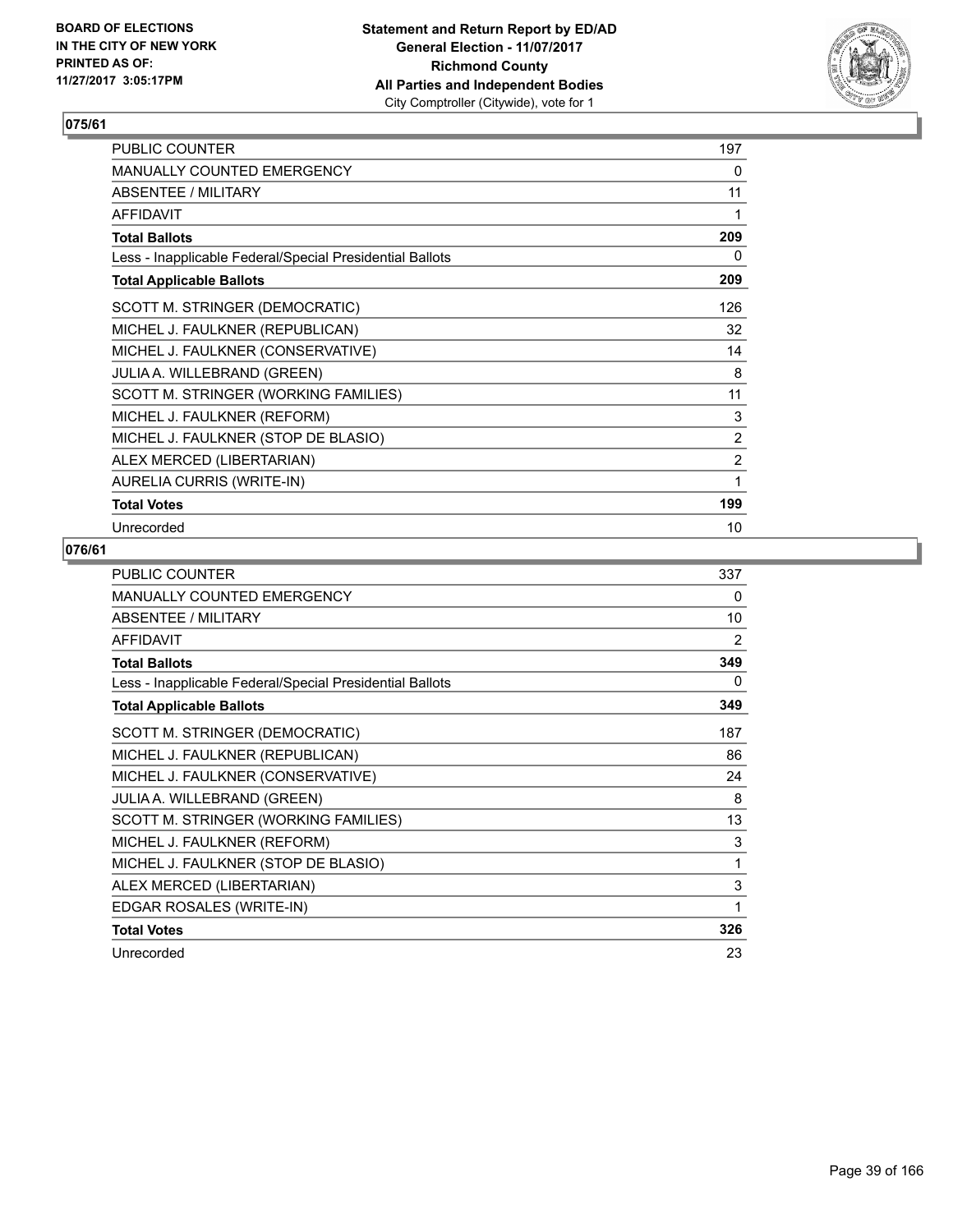

| PUBLIC COUNTER                                           | 164            |
|----------------------------------------------------------|----------------|
| <b>MANUALLY COUNTED EMERGENCY</b>                        | 0              |
| ABSENTEE / MILITARY                                      | 3              |
| <b>AFFIDAVIT</b>                                         | 1              |
| <b>Total Ballots</b>                                     | 168            |
| Less - Inapplicable Federal/Special Presidential Ballots | 0              |
| <b>Total Applicable Ballots</b>                          | 168            |
| SCOTT M. STRINGER (DEMOCRATIC)                           | 131            |
| MICHEL J. FAULKNER (REPUBLICAN)                          | 8              |
| MICHEL J. FAULKNER (CONSERVATIVE)                        | 5              |
| JULIA A. WILLEBRAND (GREEN)                              | 5              |
| SCOTT M. STRINGER (WORKING FAMILIES)                     | 13             |
| MICHEL J. FAULKNER (REFORM)                              | 0              |
| MICHEL J. FAULKNER (STOP DE BLASIO)                      | 0              |
| ALEX MERCED (LIBERTARIAN)                                | $\overline{2}$ |
| <b>Total Votes</b>                                       | 164            |
| Unrecorded                                               | 4              |

| <b>PUBLIC COUNTER</b>                                    | 96  |
|----------------------------------------------------------|-----|
| <b>MANUALLY COUNTED EMERGENCY</b>                        | 0   |
| ABSENTEE / MILITARY                                      | 19  |
| <b>AFFIDAVIT</b>                                         |     |
| <b>Total Ballots</b>                                     | 116 |
| Less - Inapplicable Federal/Special Presidential Ballots | 0   |
| <b>Total Applicable Ballots</b>                          | 116 |
| SCOTT M. STRINGER (DEMOCRATIC)                           | 92  |
| MICHEL J. FAULKNER (REPUBLICAN)                          | 13  |
| MICHEL J. FAULKNER (CONSERVATIVE)                        | 3   |
| JULIA A. WILLEBRAND (GREEN)                              | 6   |
| SCOTT M. STRINGER (WORKING FAMILIES)                     | 0   |
| MICHEL J. FAULKNER (REFORM)                              | 0   |
| MICHEL J. FAULKNER (STOP DE BLASIO)                      | 0   |
| ALEX MERCED (LIBERTARIAN)                                | 1   |
| <b>Total Votes</b>                                       | 115 |
| Unrecorded                                               | 1   |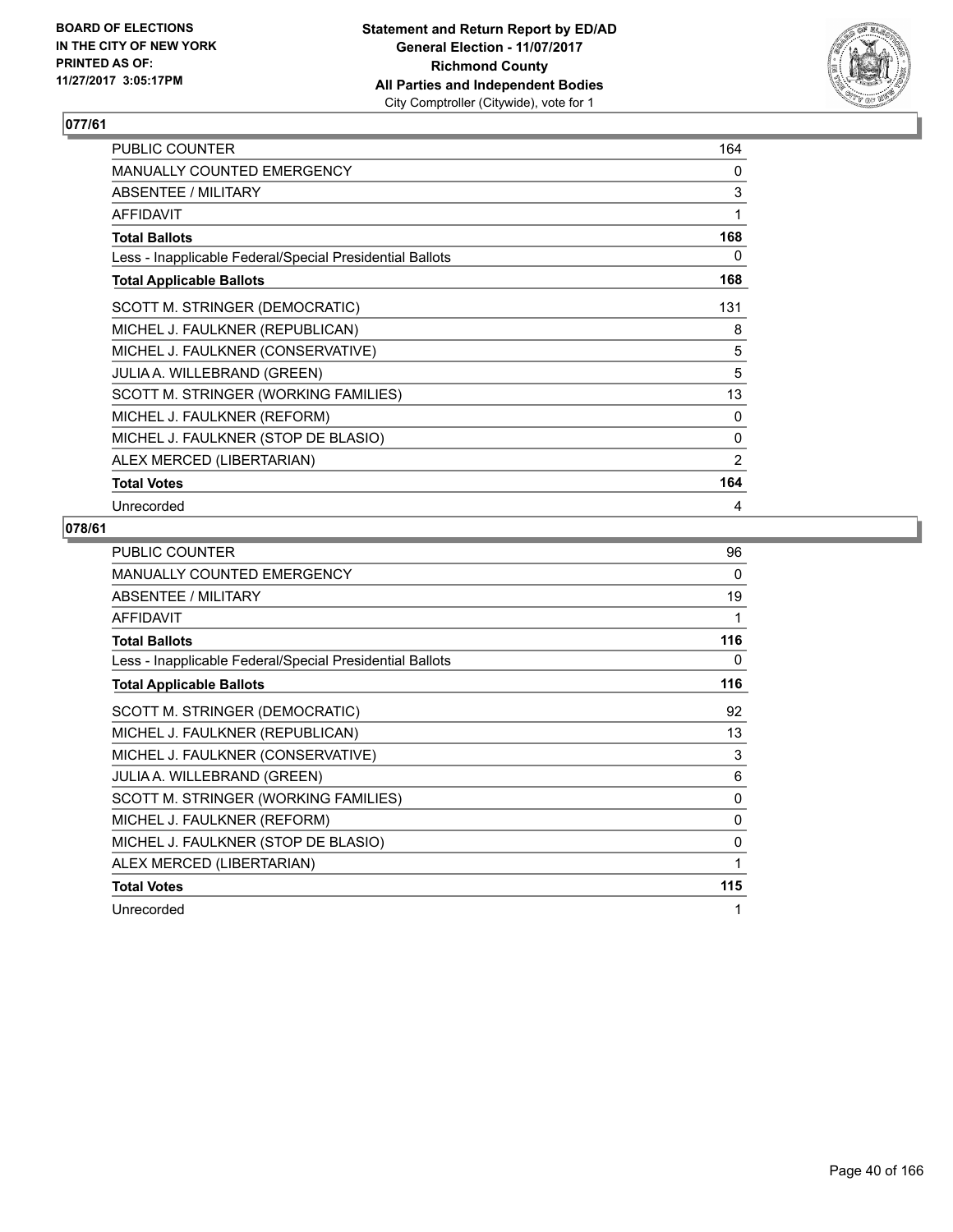

| <b>PUBLIC COUNTER</b>                                    | 0 |
|----------------------------------------------------------|---|
| MANUALLY COUNTED EMERGENCY                               | 0 |
| <b>ABSENTEE / MILITARY</b>                               | 0 |
| <b>AFFIDAVIT</b>                                         | 0 |
| <b>Total Ballots</b>                                     | 0 |
| Less - Inapplicable Federal/Special Presidential Ballots | 0 |
| <b>Total Applicable Ballots</b>                          | 0 |
| SCOTT M. STRINGER (DEMOCRATIC)                           | 0 |
| MICHEL J. FAULKNER (REPUBLICAN)                          | 0 |
| MICHEL J. FAULKNER (CONSERVATIVE)                        | 0 |
| <b>JULIA A. WILLEBRAND (GREEN)</b>                       | 0 |
| SCOTT M. STRINGER (WORKING FAMILIES)                     | 0 |
| MICHEL J. FAULKNER (REFORM)                              | 0 |
| MICHEL J. FAULKNER (STOP DE BLASIO)                      | 0 |
| ALEX MERCED (LIBERTARIAN)                                | 0 |
| <b>Total Votes</b>                                       | 0 |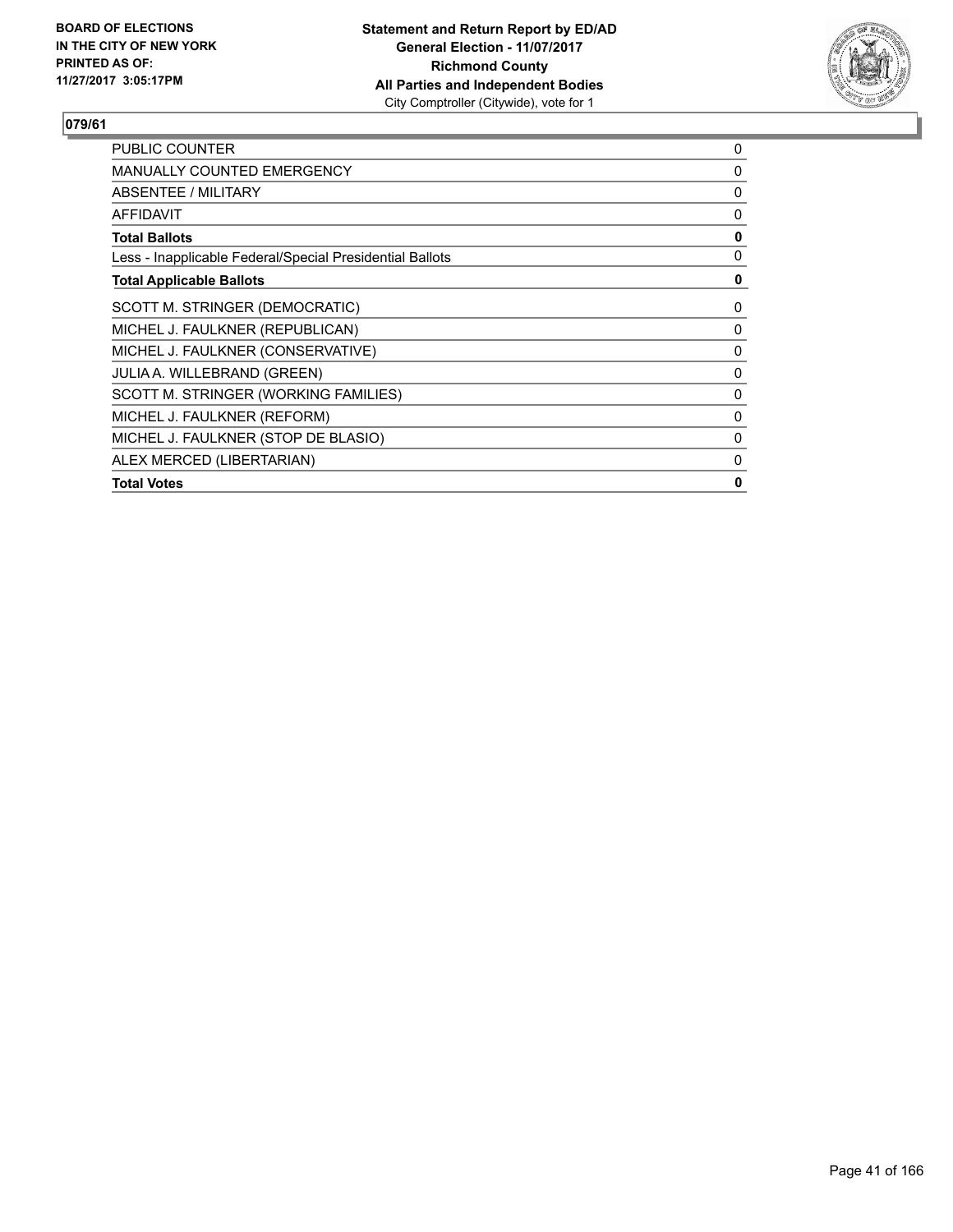

| PUBLIC COUNTER                                           | 378 |
|----------------------------------------------------------|-----|
| <b>MANUALLY COUNTED EMERGENCY</b>                        | 0   |
| ABSENTEE / MILITARY                                      | 5   |
| <b>AFFIDAVIT</b>                                         | 4   |
| <b>Total Ballots</b>                                     | 387 |
| Less - Inapplicable Federal/Special Presidential Ballots | 0   |
| <b>Total Applicable Ballots</b>                          | 387 |
| SCOTT M. STRINGER (DEMOCRATIC)                           | 78  |
| MICHEL J. FAULKNER (REPUBLICAN)                          | 234 |
| MICHEL J. FAULKNER (CONSERVATIVE)                        | 33  |
| <b>JULIA A. WILLEBRAND (GREEN)</b>                       | 5   |
| SCOTT M. STRINGER (WORKING FAMILIES)                     | 6   |
| MICHEL J. FAULKNER (REFORM)                              | 1   |
| MICHEL J. FAULKNER (STOP DE BLASIO)                      | 1   |
| ALEX MERCED (LIBERTARIAN)                                | 2   |
| <b>Total Votes</b>                                       | 360 |
| Unrecorded                                               | 27  |

| <b>PUBLIC COUNTER</b>                                    | 492 |
|----------------------------------------------------------|-----|
| <b>MANUALLY COUNTED EMERGENCY</b>                        | 0   |
| ABSENTEE / MILITARY                                      | 11  |
| <b>AFFIDAVIT</b>                                         | 6   |
| <b>Total Ballots</b>                                     | 509 |
| Less - Inapplicable Federal/Special Presidential Ballots | 0   |
| <b>Total Applicable Ballots</b>                          | 509 |
| SCOTT M. STRINGER (DEMOCRATIC)                           | 105 |
| MICHEL J. FAULKNER (REPUBLICAN)                          | 283 |
| MICHEL J. FAULKNER (CONSERVATIVE)                        | 64  |
| <b>JULIA A. WILLEBRAND (GREEN)</b>                       | 5   |
| SCOTT M. STRINGER (WORKING FAMILIES)                     | 14  |
| MICHEL J. FAULKNER (REFORM)                              | 1   |
| MICHEL J. FAULKNER (STOP DE BLASIO)                      | 2   |
| ALEX MERCED (LIBERTARIAN)                                | 1   |
| <b>Total Votes</b>                                       | 475 |
| Unrecorded                                               | 34  |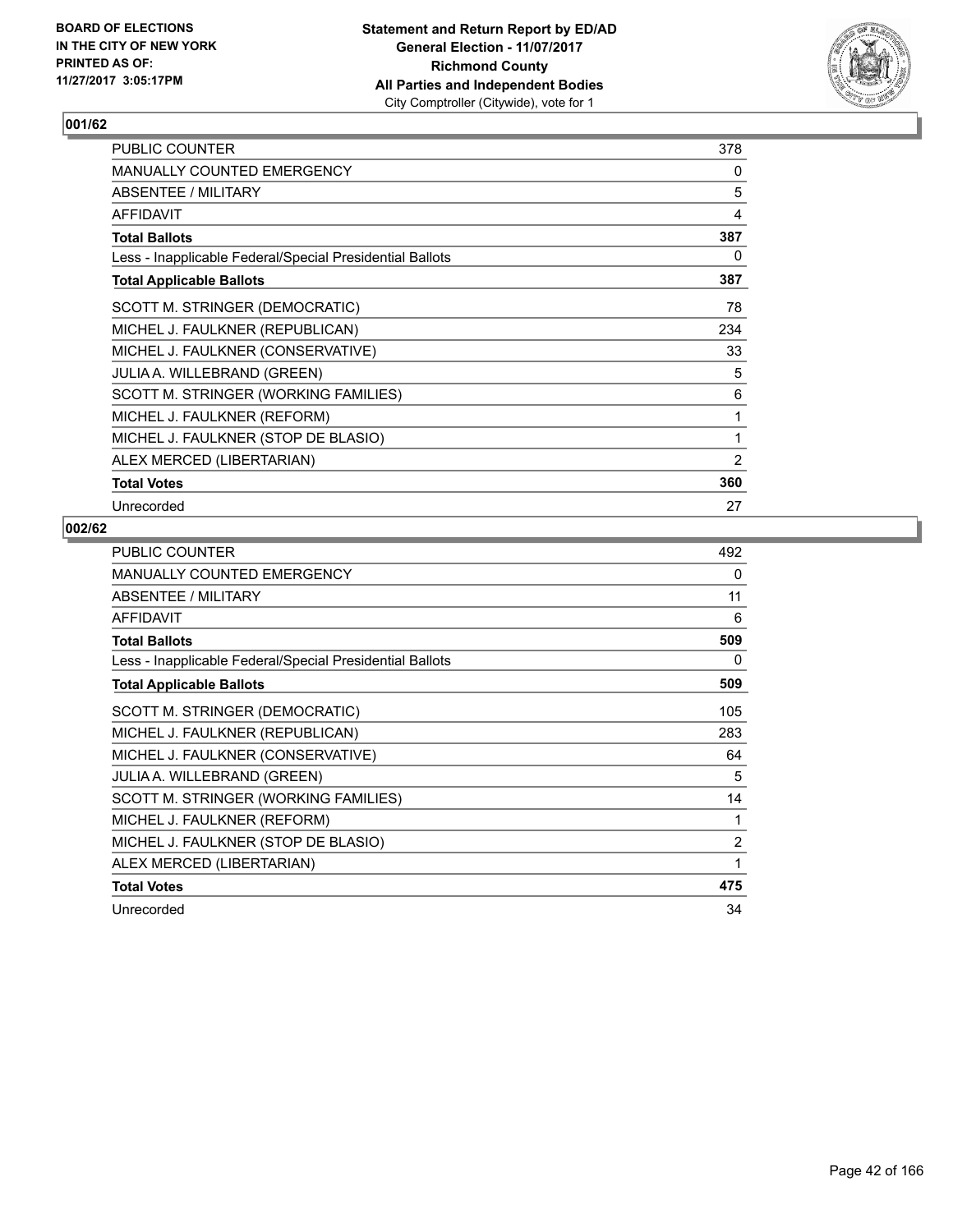

| <b>PUBLIC COUNTER</b>                                    | 346 |
|----------------------------------------------------------|-----|
| <b>MANUALLY COUNTED EMERGENCY</b>                        | 0   |
| ABSENTEE / MILITARY                                      | 6   |
| <b>AFFIDAVIT</b>                                         | 7   |
| <b>Total Ballots</b>                                     | 359 |
| Less - Inapplicable Federal/Special Presidential Ballots | 0   |
| <b>Total Applicable Ballots</b>                          | 359 |
| SCOTT M. STRINGER (DEMOCRATIC)                           | 78  |
| MICHEL J. FAULKNER (REPUBLICAN)                          | 206 |
| MICHEL J. FAULKNER (CONSERVATIVE)                        | 30  |
| <b>JULIA A. WILLEBRAND (GREEN)</b>                       | 4   |
| SCOTT M. STRINGER (WORKING FAMILIES)                     | 10  |
| MICHEL J. FAULKNER (REFORM)                              | 0   |
| MICHEL J. FAULKNER (STOP DE BLASIO)                      | 3   |
| ALEX MERCED (LIBERTARIAN)                                | 1   |
| <b>Total Votes</b>                                       | 332 |
| Unrecorded                                               | 27  |

| <b>PUBLIC COUNTER</b>                                    | 395 |
|----------------------------------------------------------|-----|
| <b>MANUALLY COUNTED EMERGENCY</b>                        | 0   |
| ABSENTEE / MILITARY                                      | 8   |
| <b>AFFIDAVIT</b>                                         | 4   |
| <b>Total Ballots</b>                                     | 407 |
| Less - Inapplicable Federal/Special Presidential Ballots | 0   |
| <b>Total Applicable Ballots</b>                          | 407 |
| SCOTT M. STRINGER (DEMOCRATIC)                           | 103 |
| MICHEL J. FAULKNER (REPUBLICAN)                          | 219 |
| MICHEL J. FAULKNER (CONSERVATIVE)                        | 39  |
| <b>JULIA A. WILLEBRAND (GREEN)</b>                       | 8   |
| SCOTT M. STRINGER (WORKING FAMILIES)                     | 6   |
| MICHEL J. FAULKNER (REFORM)                              | 0   |
| MICHEL J. FAULKNER (STOP DE BLASIO)                      | 0   |
| ALEX MERCED (LIBERTARIAN)                                | 3   |
| <b>Total Votes</b>                                       | 378 |
| Unrecorded                                               | 29  |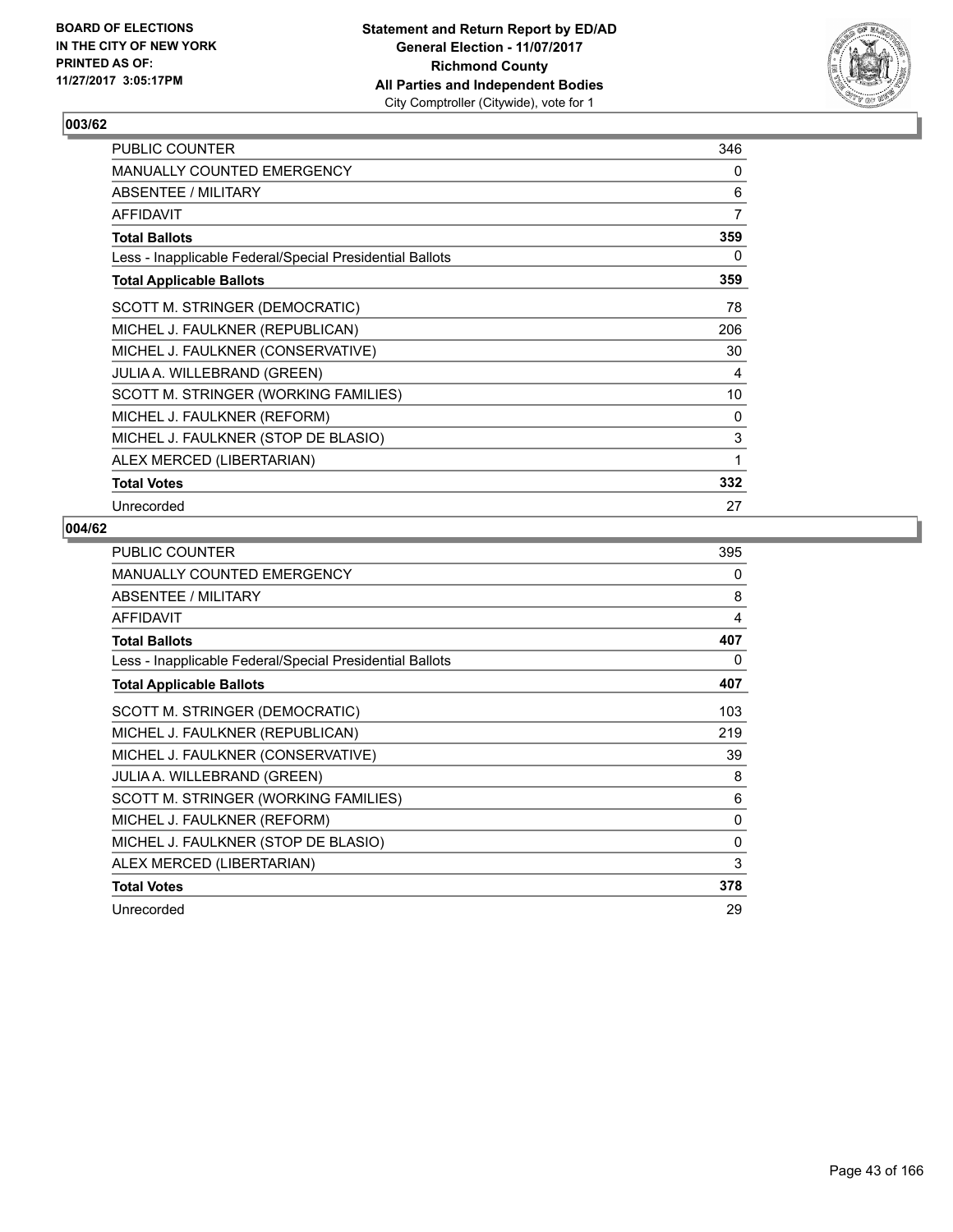

| PUBLIC COUNTER                                           | 365            |
|----------------------------------------------------------|----------------|
| <b>MANUALLY COUNTED EMERGENCY</b>                        | 0              |
| ABSENTEE / MILITARY                                      | 13             |
| <b>AFFIDAVIT</b>                                         | 5              |
| <b>Total Ballots</b>                                     | 383            |
| Less - Inapplicable Federal/Special Presidential Ballots | 0              |
| <b>Total Applicable Ballots</b>                          | 383            |
| SCOTT M. STRINGER (DEMOCRATIC)                           | 62             |
| MICHEL J. FAULKNER (REPUBLICAN)                          | 251            |
| MICHEL J. FAULKNER (CONSERVATIVE)                        | 25             |
| <b>JULIA A. WILLEBRAND (GREEN)</b>                       | 8              |
| SCOTT M. STRINGER (WORKING FAMILIES)                     | $\overline{7}$ |
| MICHEL J. FAULKNER (REFORM)                              | 3              |
| MICHEL J. FAULKNER (STOP DE BLASIO)                      | 3              |
| ALEX MERCED (LIBERTARIAN)                                | $\overline{2}$ |
| <b>Total Votes</b>                                       | 361            |
| Unrecorded                                               | 22             |

| <b>PUBLIC COUNTER</b>                                    | 333 |
|----------------------------------------------------------|-----|
| <b>MANUALLY COUNTED EMERGENCY</b>                        | 0   |
| ABSENTEE / MILITARY                                      | 10  |
| <b>AFFIDAVIT</b>                                         | 3   |
| <b>Total Ballots</b>                                     | 346 |
| Less - Inapplicable Federal/Special Presidential Ballots | 0   |
| <b>Total Applicable Ballots</b>                          | 346 |
| SCOTT M. STRINGER (DEMOCRATIC)                           | 96  |
| MICHEL J. FAULKNER (REPUBLICAN)                          | 174 |
| MICHEL J. FAULKNER (CONSERVATIVE)                        | 31  |
| <b>JULIA A. WILLEBRAND (GREEN)</b>                       | 5   |
| SCOTT M. STRINGER (WORKING FAMILIES)                     | 15  |
| MICHEL J. FAULKNER (REFORM)                              | 2   |
| MICHEL J. FAULKNER (STOP DE BLASIO)                      | 4   |
| ALEX MERCED (LIBERTARIAN)                                | 2   |
| <b>Total Votes</b>                                       | 329 |
| Unrecorded                                               | 17  |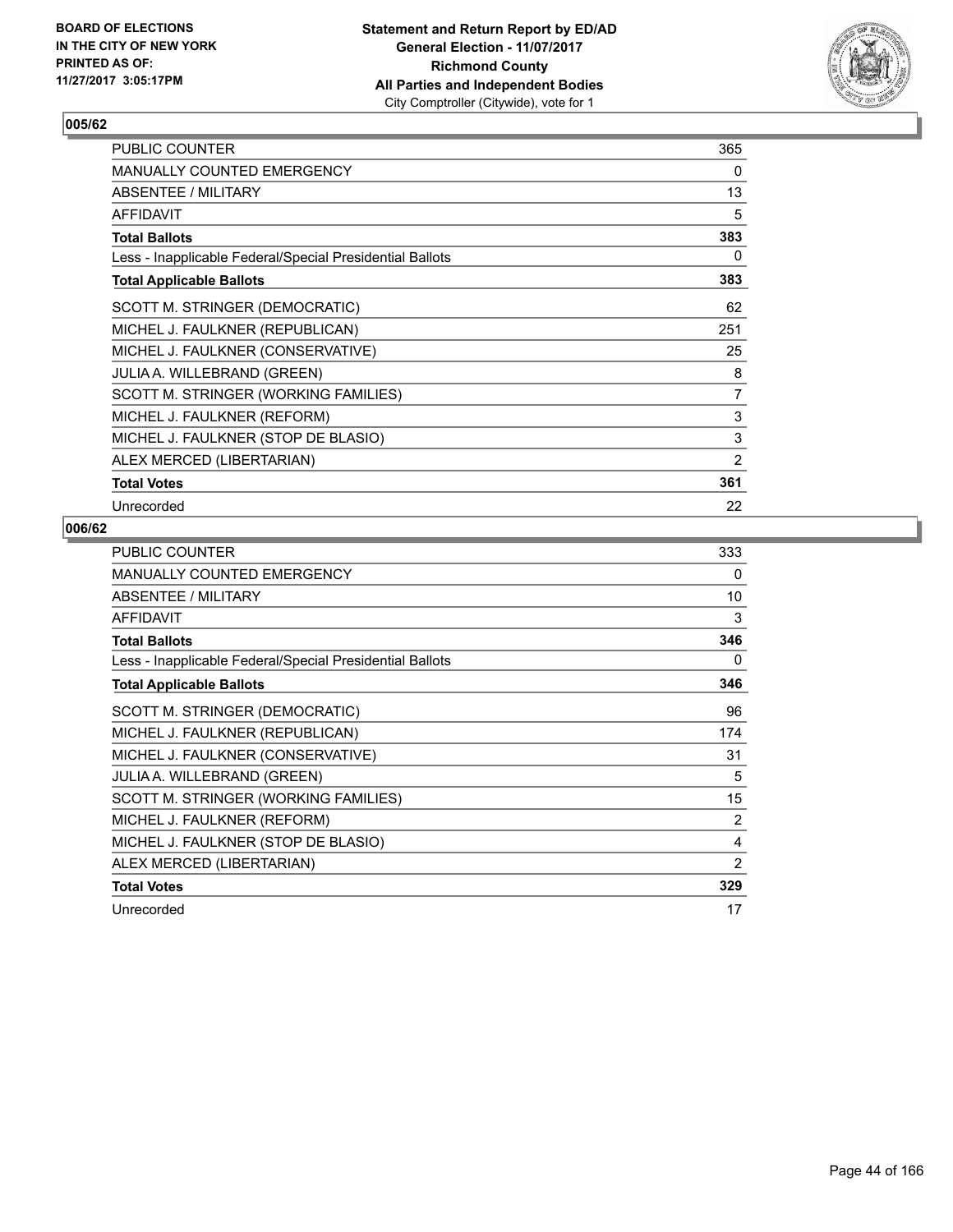

| PUBLIC COUNTER                                           | 409            |
|----------------------------------------------------------|----------------|
| MANUALLY COUNTED EMERGENCY                               | 0              |
| <b>ABSENTEE / MILITARY</b>                               | $\overline{7}$ |
| <b>AFFIDAVIT</b>                                         | 4              |
| <b>Total Ballots</b>                                     | 420            |
| Less - Inapplicable Federal/Special Presidential Ballots | 0              |
| <b>Total Applicable Ballots</b>                          | 420            |
| SCOTT M. STRINGER (DEMOCRATIC)                           | 101            |
| MICHEL J. FAULKNER (REPUBLICAN)                          | 223            |
| MICHEL J. FAULKNER (CONSERVATIVE)                        | 51             |
| JULIA A. WILLEBRAND (GREEN)                              | 6              |
| SCOTT M. STRINGER (WORKING FAMILIES)                     | 9              |
| MICHEL J. FAULKNER (REFORM)                              | 4              |
| MICHEL J. FAULKNER (STOP DE BLASIO)                      | $\mathsf 3$    |
| ALEX MERCED (LIBERTARIAN)                                | $\mathsf 3$    |
| LOUIS LEONARD ROMANO (WRITE-IN)                          | 1              |
| MARK CUNIZIO (WRITE-IN)                                  | 1              |
| <b>Total Votes</b>                                       | 402            |
| Unrecorded                                               | 18             |

| <b>PUBLIC COUNTER</b>                                    | 302            |
|----------------------------------------------------------|----------------|
| <b>MANUALLY COUNTED EMERGENCY</b>                        | 0              |
| ABSENTEE / MILITARY                                      | 14             |
| <b>AFFIDAVIT</b>                                         | 3              |
| <b>Total Ballots</b>                                     | 319            |
| Less - Inapplicable Federal/Special Presidential Ballots | 0              |
| <b>Total Applicable Ballots</b>                          | 319            |
| SCOTT M. STRINGER (DEMOCRATIC)                           | 73             |
| MICHEL J. FAULKNER (REPUBLICAN)                          | 184            |
| MICHEL J. FAULKNER (CONSERVATIVE)                        | 30             |
| <b>JULIA A. WILLEBRAND (GREEN)</b>                       | 6              |
| SCOTT M. STRINGER (WORKING FAMILIES)                     | 5              |
| MICHEL J. FAULKNER (REFORM)                              | $\overline{2}$ |
| MICHEL J. FAULKNER (STOP DE BLASIO)                      | 0              |
| ALEX MERCED (LIBERTARIAN)                                | 0              |
| UNCOUNTED WRITE-IN PER STATUTE (WRITE-IN)                | 1              |
| <b>Total Votes</b>                                       | 301            |
| Unrecorded                                               | 18             |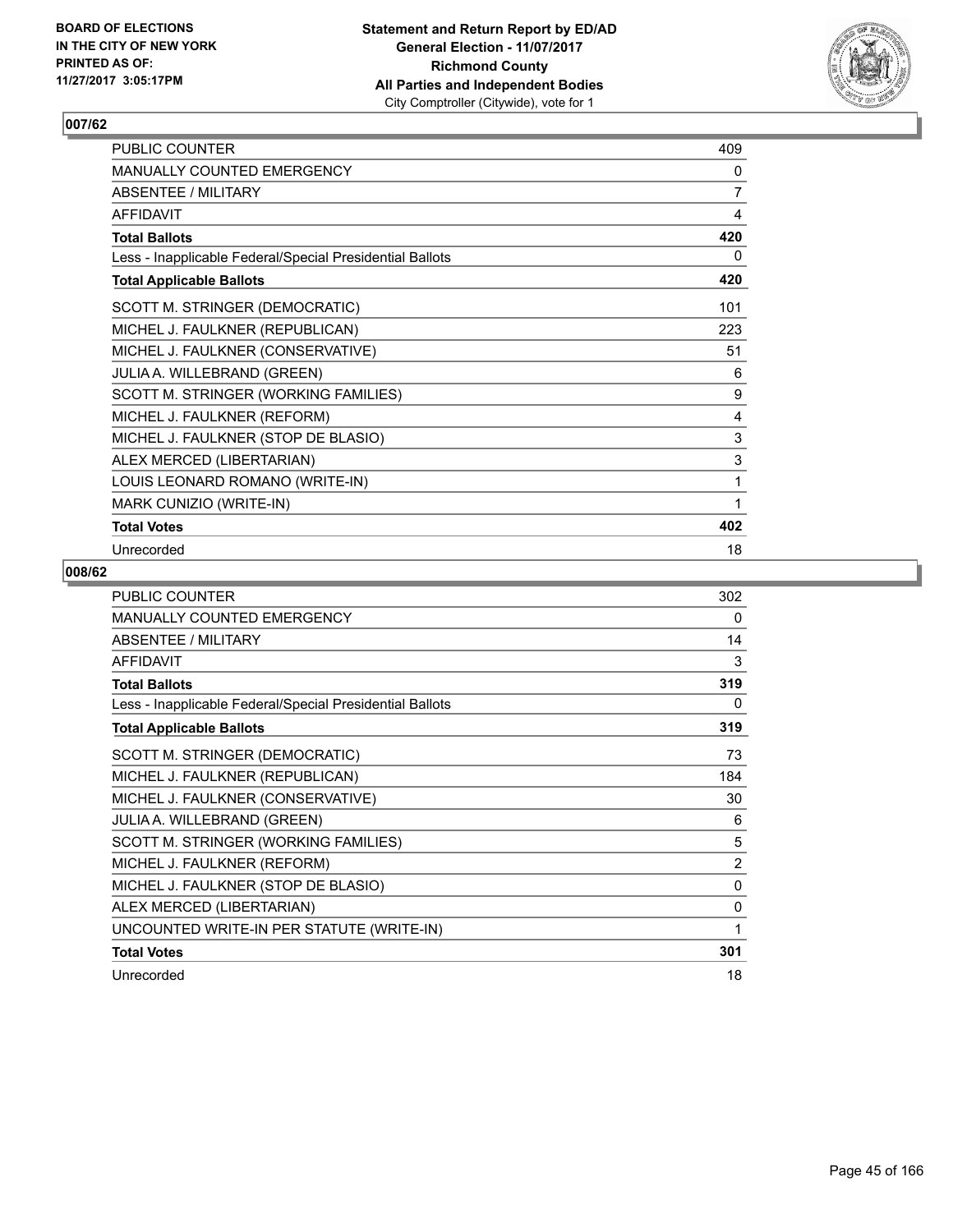

| <b>PUBLIC COUNTER</b>                                    | 225            |
|----------------------------------------------------------|----------------|
| <b>MANUALLY COUNTED EMERGENCY</b>                        | 0              |
| ABSENTEE / MILITARY                                      | $\overline{7}$ |
| <b>AFFIDAVIT</b>                                         | 2              |
| <b>Total Ballots</b>                                     | 234            |
| Less - Inapplicable Federal/Special Presidential Ballots | 0              |
| <b>Total Applicable Ballots</b>                          | 234            |
| SCOTT M. STRINGER (DEMOCRATIC)                           | 65             |
| MICHEL J. FAULKNER (REPUBLICAN)                          | 115            |
| MICHEL J. FAULKNER (CONSERVATIVE)                        | 31             |
| <b>JULIA A. WILLEBRAND (GREEN)</b>                       | 5              |
| SCOTT M. STRINGER (WORKING FAMILIES)                     | 4              |
| MICHEL J. FAULKNER (REFORM)                              | 1              |
| MICHEL J. FAULKNER (STOP DE BLASIO)                      | 0              |
| ALEX MERCED (LIBERTARIAN)                                | $\Omega$       |
| <b>Total Votes</b>                                       | 221            |
| Unrecorded                                               | 13             |

| <b>PUBLIC COUNTER</b>                                    | 250 |
|----------------------------------------------------------|-----|
| <b>MANUALLY COUNTED EMERGENCY</b>                        | 0   |
| ABSENTEE / MILITARY                                      | 5   |
| <b>AFFIDAVIT</b>                                         | 2   |
| <b>Total Ballots</b>                                     | 257 |
| Less - Inapplicable Federal/Special Presidential Ballots | 0   |
| <b>Total Applicable Ballots</b>                          | 257 |
| SCOTT M. STRINGER (DEMOCRATIC)                           | 51  |
| MICHEL J. FAULKNER (REPUBLICAN)                          | 160 |
| MICHEL J. FAULKNER (CONSERVATIVE)                        | 18  |
| <b>JULIA A. WILLEBRAND (GREEN)</b>                       | 4   |
| SCOTT M. STRINGER (WORKING FAMILIES)                     | 2   |
| MICHEL J. FAULKNER (REFORM)                              | 2   |
| MICHEL J. FAULKNER (STOP DE BLASIO)                      | 0   |
| ALEX MERCED (LIBERTARIAN)                                | 1   |
| <b>Total Votes</b>                                       | 238 |
| Unrecorded                                               | 19  |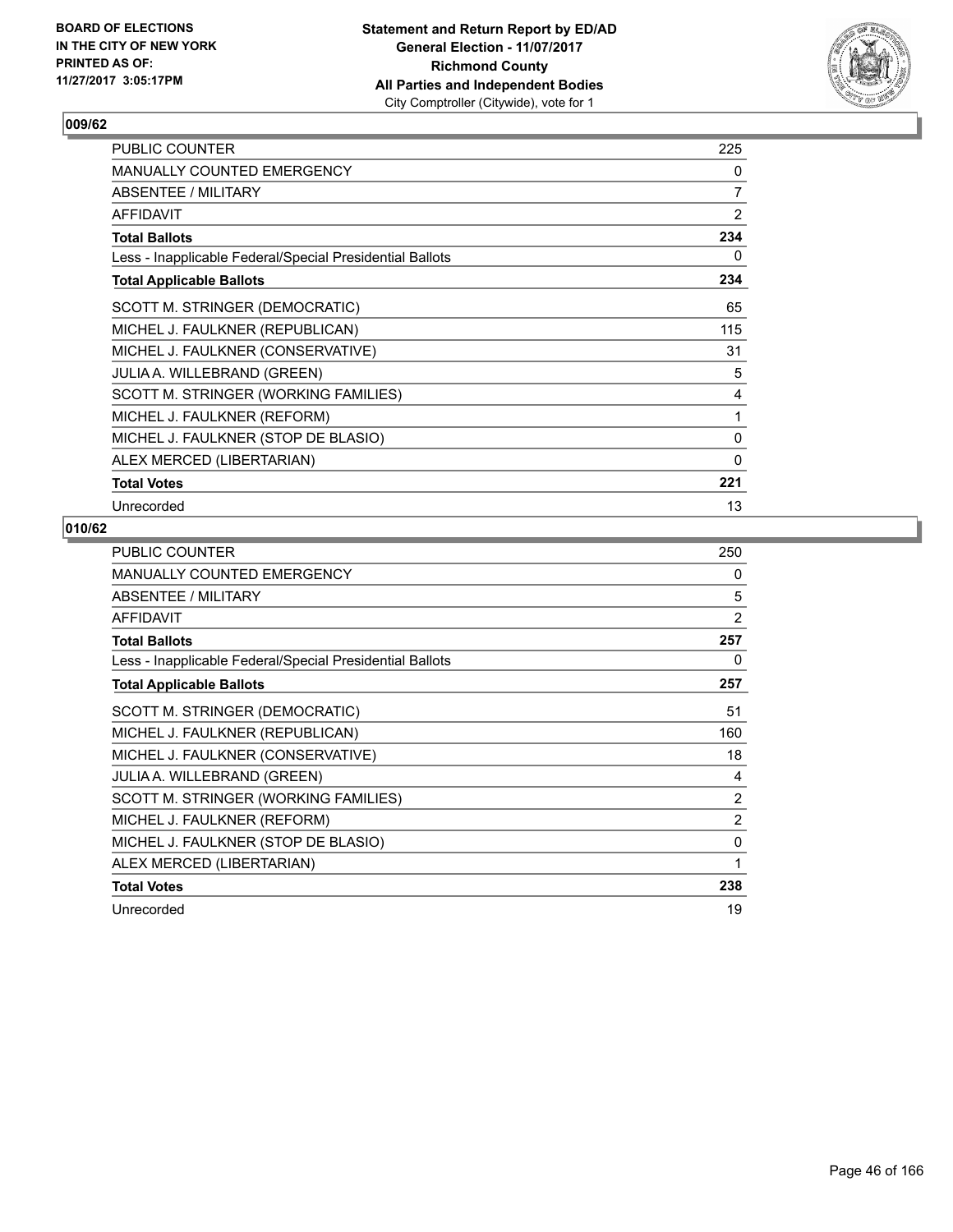

| PUBLIC COUNTER                                           | 363 |
|----------------------------------------------------------|-----|
| <b>MANUALLY COUNTED EMERGENCY</b>                        | 0   |
| ABSENTEE / MILITARY                                      | 12  |
| <b>AFFIDAVIT</b>                                         | 2   |
| <b>Total Ballots</b>                                     | 377 |
| Less - Inapplicable Federal/Special Presidential Ballots | 0   |
| <b>Total Applicable Ballots</b>                          | 377 |
| SCOTT M. STRINGER (DEMOCRATIC)                           | 98  |
| MICHEL J. FAULKNER (REPUBLICAN)                          | 194 |
| MICHEL J. FAULKNER (CONSERVATIVE)                        | 45  |
| <b>JULIA A. WILLEBRAND (GREEN)</b>                       | 6   |
| SCOTT M. STRINGER (WORKING FAMILIES)                     | 10  |
| MICHEL J. FAULKNER (REFORM)                              | 0   |
| MICHEL J. FAULKNER (STOP DE BLASIO)                      | 0   |
| ALEX MERCED (LIBERTARIAN)                                | 2   |
| <b>Total Votes</b>                                       | 355 |
| Unrecorded                                               | 22  |

| <b>PUBLIC COUNTER</b>                                    | 255          |
|----------------------------------------------------------|--------------|
| <b>MANUALLY COUNTED EMERGENCY</b>                        | 0            |
| ABSENTEE / MILITARY                                      | 6            |
| <b>AFFIDAVIT</b>                                         | 6            |
| <b>Total Ballots</b>                                     | 267          |
| Less - Inapplicable Federal/Special Presidential Ballots | 0            |
| <b>Total Applicable Ballots</b>                          | 267          |
| SCOTT M. STRINGER (DEMOCRATIC)                           | 81           |
| MICHEL J. FAULKNER (REPUBLICAN)                          | 148          |
| MICHEL J. FAULKNER (CONSERVATIVE)                        | 17           |
| JULIA A. WILLEBRAND (GREEN)                              | 7            |
| SCOTT M. STRINGER (WORKING FAMILIES)                     | 6            |
| MICHEL J. FAULKNER (REFORM)                              | 0            |
| MICHEL J. FAULKNER (STOP DE BLASIO)                      | 1            |
| ALEX MERCED (LIBERTARIAN)                                | $\mathbf{0}$ |
| <b>Total Votes</b>                                       | 260          |
| Unrecorded                                               | 7            |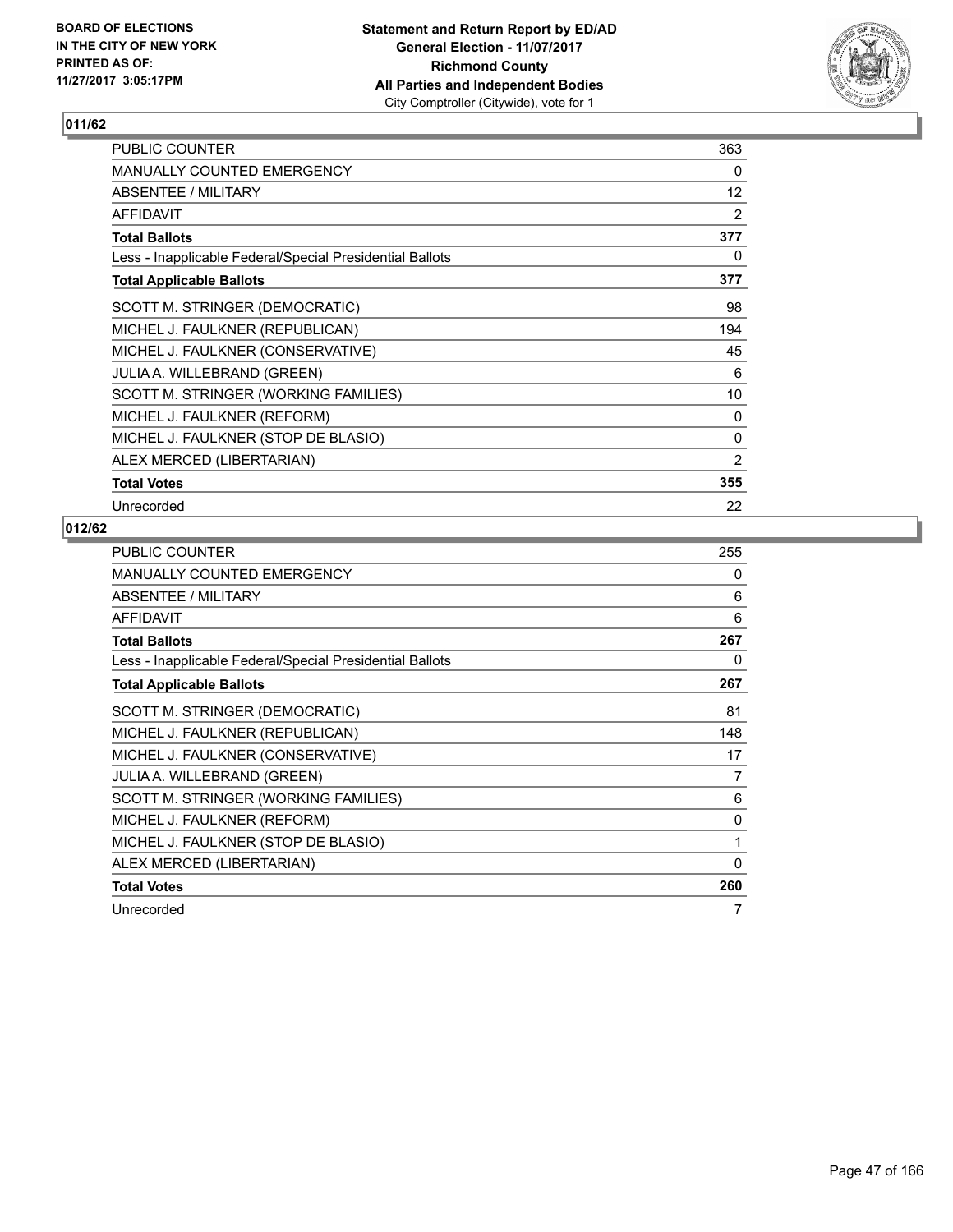

| PUBLIC COUNTER                                           | 354            |
|----------------------------------------------------------|----------------|
| <b>MANUALLY COUNTED EMERGENCY</b>                        | 0              |
| ABSENTEE / MILITARY                                      | 11             |
| <b>AFFIDAVIT</b>                                         | 5              |
| <b>Total Ballots</b>                                     | 370            |
| Less - Inapplicable Federal/Special Presidential Ballots | 0              |
| <b>Total Applicable Ballots</b>                          | 370            |
| SCOTT M. STRINGER (DEMOCRATIC)                           | 104            |
| MICHEL J. FAULKNER (REPUBLICAN)                          | 191            |
| MICHEL J. FAULKNER (CONSERVATIVE)                        | 25             |
| <b>JULIA A. WILLEBRAND (GREEN)</b>                       | 12             |
| SCOTT M. STRINGER (WORKING FAMILIES)                     | 12             |
| MICHEL J. FAULKNER (REFORM)                              | 0              |
| MICHEL J. FAULKNER (STOP DE BLASIO)                      | 3              |
| ALEX MERCED (LIBERTARIAN)                                | $\overline{2}$ |
| <b>Total Votes</b>                                       | 349            |
| Unrecorded                                               | 21             |

| <b>PUBLIC COUNTER</b>                                    | 233 |
|----------------------------------------------------------|-----|
| <b>MANUALLY COUNTED EMERGENCY</b>                        | 0   |
| ABSENTEE / MILITARY                                      | 5   |
| <b>AFFIDAVIT</b>                                         | 1   |
| <b>Total Ballots</b>                                     | 239 |
| Less - Inapplicable Federal/Special Presidential Ballots | 0   |
| <b>Total Applicable Ballots</b>                          | 239 |
| SCOTT M. STRINGER (DEMOCRATIC)                           | 74  |
| MICHEL J. FAULKNER (REPUBLICAN)                          | 127 |
| MICHEL J. FAULKNER (CONSERVATIVE)                        | 13  |
| <b>JULIA A. WILLEBRAND (GREEN)</b>                       | 4   |
| SCOTT M. STRINGER (WORKING FAMILIES)                     | 6   |
| MICHEL J. FAULKNER (REFORM)                              | 0   |
| MICHEL J. FAULKNER (STOP DE BLASIO)                      | 0   |
| ALEX MERCED (LIBERTARIAN)                                | 1   |
| <b>Total Votes</b>                                       | 225 |
| Unrecorded                                               | 14  |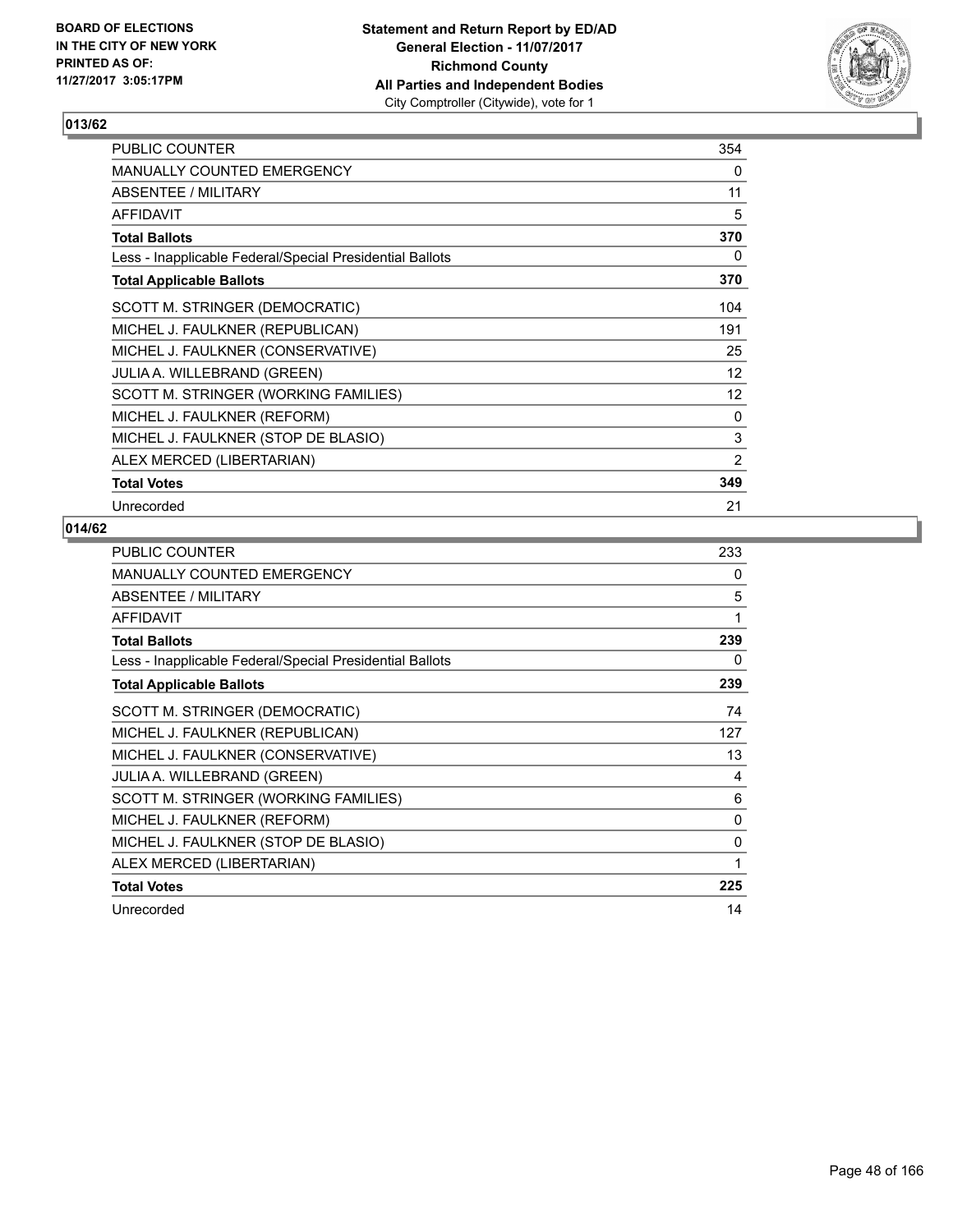

| PUBLIC COUNTER                                           | 363 |
|----------------------------------------------------------|-----|
| <b>MANUALLY COUNTED EMERGENCY</b>                        | 0   |
| <b>ABSENTEE / MILITARY</b>                               | 10  |
| <b>AFFIDAVIT</b>                                         | 6   |
| <b>Total Ballots</b>                                     | 379 |
| Less - Inapplicable Federal/Special Presidential Ballots | 0   |
| <b>Total Applicable Ballots</b>                          | 379 |
| SCOTT M. STRINGER (DEMOCRATIC)                           | 110 |
| MICHEL J. FAULKNER (REPUBLICAN)                          | 200 |
| MICHEL J. FAULKNER (CONSERVATIVE)                        | 27  |
| <b>JULIA A. WILLEBRAND (GREEN)</b>                       | 5   |
| SCOTT M. STRINGER (WORKING FAMILIES)                     | 13  |
| MICHEL J. FAULKNER (REFORM)                              | 0   |
| MICHEL J. FAULKNER (STOP DE BLASIO)                      | 0   |
| ALEX MERCED (LIBERTARIAN)                                | 4   |
| <b>Total Votes</b>                                       | 359 |
| Unrecorded                                               | 20  |

| PUBLIC COUNTER                                           | 364               |
|----------------------------------------------------------|-------------------|
| <b>MANUALLY COUNTED EMERGENCY</b>                        | 0                 |
| ABSENTEE / MILITARY                                      | $12 \overline{ }$ |
| <b>AFFIDAVIT</b>                                         | 1                 |
| <b>Total Ballots</b>                                     | 377               |
| Less - Inapplicable Federal/Special Presidential Ballots | 0                 |
| <b>Total Applicable Ballots</b>                          | 377               |
| SCOTT M. STRINGER (DEMOCRATIC)                           | 134               |
| MICHEL J. FAULKNER (REPUBLICAN)                          | 166               |
| MICHEL J. FAULKNER (CONSERVATIVE)                        | 26                |
| JULIA A. WILLEBRAND (GREEN)                              | 8                 |
| SCOTT M. STRINGER (WORKING FAMILIES)                     | $\overline{7}$    |
| MICHEL J. FAULKNER (REFORM)                              | 1                 |
| MICHEL J. FAULKNER (STOP DE BLASIO)                      | $\overline{2}$    |
| ALEX MERCED (LIBERTARIAN)                                | 1                 |
| BERT KANNUDO (WRITE-IN)                                  | 1                 |
| JOHN TUCKER (WRITE-IN)                                   | 1                 |
| UNATTRIBUTABLE WRITE-IN (WRITE-IN)                       | 1                 |
| <b>Total Votes</b>                                       | 348               |
| Unrecorded                                               | 29                |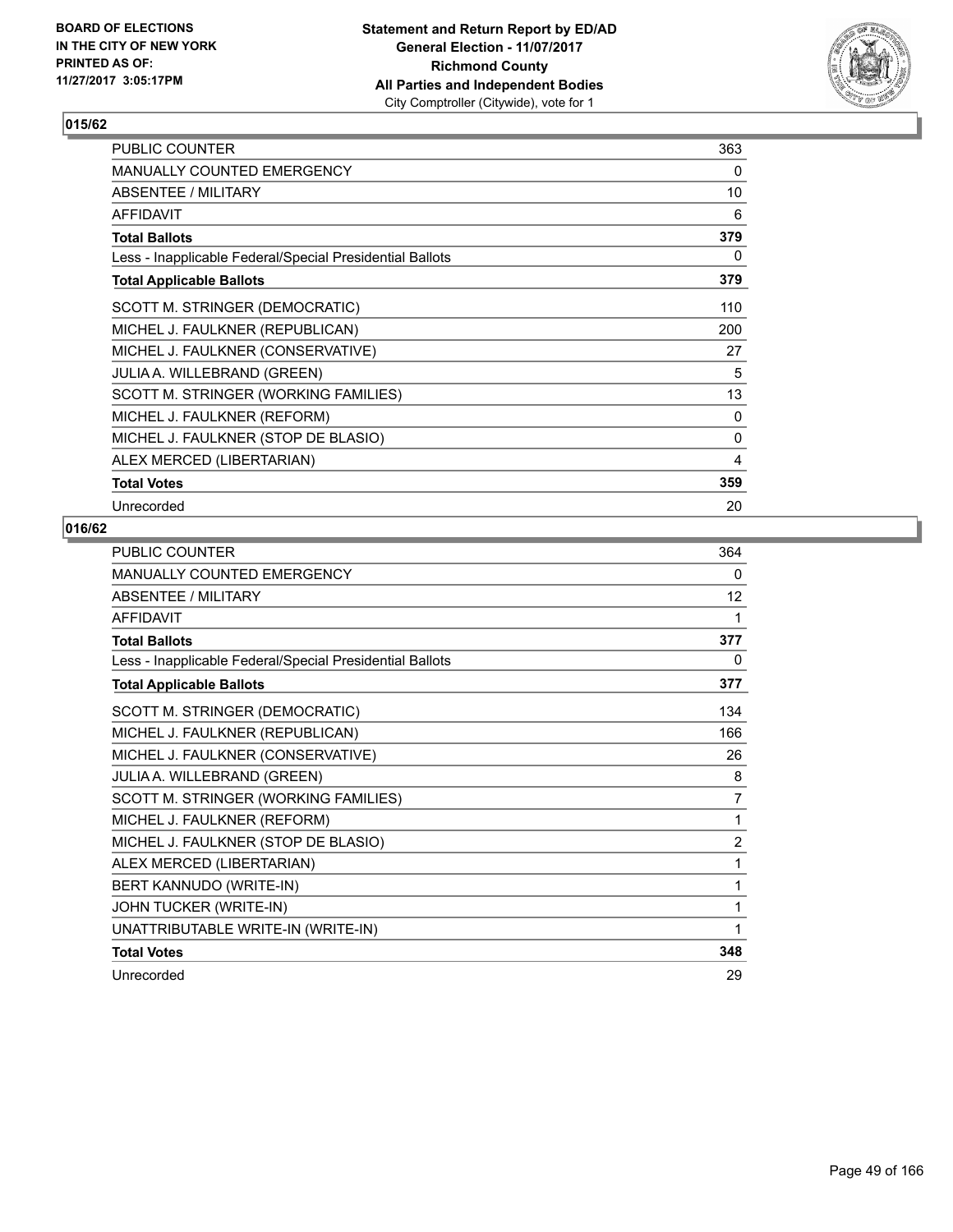

| <b>PUBLIC COUNTER</b>                                    | 277            |
|----------------------------------------------------------|----------------|
| <b>MANUALLY COUNTED EMERGENCY</b>                        | 0              |
| ABSENTEE / MILITARY                                      | 7              |
| <b>AFFIDAVIT</b>                                         | 4              |
| <b>Total Ballots</b>                                     | 288            |
| Less - Inapplicable Federal/Special Presidential Ballots | 0              |
| <b>Total Applicable Ballots</b>                          | 288            |
| SCOTT M. STRINGER (DEMOCRATIC)                           | 72             |
| MICHEL J. FAULKNER (REPUBLICAN)                          | 163            |
| MICHEL J. FAULKNER (CONSERVATIVE)                        | 17             |
| JULIA A. WILLEBRAND (GREEN)                              | 3              |
| SCOTT M. STRINGER (WORKING FAMILIES)                     | 3              |
| MICHEL J. FAULKNER (REFORM)                              | 0              |
| MICHEL J. FAULKNER (STOP DE BLASIO)                      | 5              |
| ALEX MERCED (LIBERTARIAN)                                | $\overline{2}$ |
| LAIRD KLEIN (WRITE-IN)                                   | 1              |
| <b>Total Votes</b>                                       | 266            |
| Unrecorded                                               | 22             |

| <b>PUBLIC COUNTER</b>                                    | 272            |
|----------------------------------------------------------|----------------|
| <b>MANUALLY COUNTED EMERGENCY</b>                        | 0              |
| ABSENTEE / MILITARY                                      | $\overline{2}$ |
| <b>AFFIDAVIT</b>                                         | 2              |
| <b>Total Ballots</b>                                     | 276            |
| Less - Inapplicable Federal/Special Presidential Ballots | 0              |
| <b>Total Applicable Ballots</b>                          | 276            |
| SCOTT M. STRINGER (DEMOCRATIC)                           | 75             |
| MICHEL J. FAULKNER (REPUBLICAN)                          | 158            |
| MICHEL J. FAULKNER (CONSERVATIVE)                        | 19             |
| <b>JULIA A. WILLEBRAND (GREEN)</b>                       | 3              |
| SCOTT M. STRINGER (WORKING FAMILIES)                     | 4              |
| MICHEL J. FAULKNER (REFORM)                              | 0              |
| MICHEL J. FAULKNER (STOP DE BLASIO)                      | $\overline{2}$ |
| ALEX MERCED (LIBERTARIAN)                                | 1              |
| <b>Total Votes</b>                                       | 262            |
| Unrecorded                                               | 14             |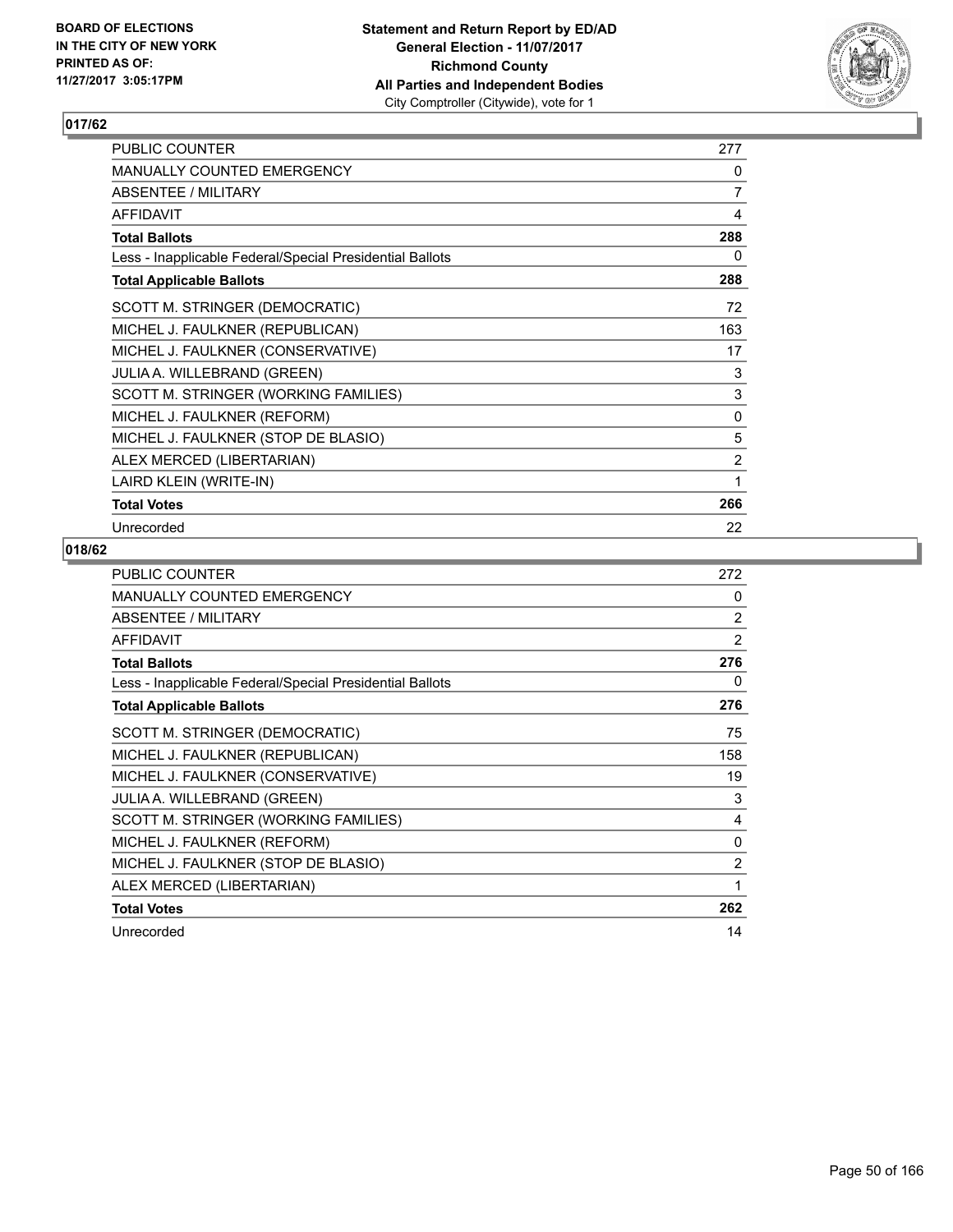

| <b>PUBLIC COUNTER</b>                                    | 300      |
|----------------------------------------------------------|----------|
| <b>MANUALLY COUNTED EMERGENCY</b>                        | 0        |
| ABSENTEE / MILITARY                                      | 8        |
| <b>AFFIDAVIT</b>                                         | 9        |
| <b>Total Ballots</b>                                     | 317      |
| Less - Inapplicable Federal/Special Presidential Ballots | 0        |
| <b>Total Applicable Ballots</b>                          | 317      |
| SCOTT M. STRINGER (DEMOCRATIC)                           | 72       |
| MICHEL J. FAULKNER (REPUBLICAN)                          | 165      |
| MICHEL J. FAULKNER (CONSERVATIVE)                        | 33       |
| <b>JULIA A. WILLEBRAND (GREEN)</b>                       | 4        |
| SCOTT M. STRINGER (WORKING FAMILIES)                     | 8        |
| MICHEL J. FAULKNER (REFORM)                              | 2        |
| MICHEL J. FAULKNER (STOP DE BLASIO)                      | 1        |
| ALEX MERCED (LIBERTARIAN)                                | $\Omega$ |
| <b>Total Votes</b>                                       | 285      |
| Unrecorded                                               | 32       |

| PUBLIC COUNTER                                           | 378 |
|----------------------------------------------------------|-----|
| MANUALLY COUNTED EMERGENCY                               | 0   |
| ABSENTEE / MILITARY                                      | 18  |
| <b>AFFIDAVIT</b>                                         | 2   |
| <b>Total Ballots</b>                                     | 398 |
| Less - Inapplicable Federal/Special Presidential Ballots | 0   |
| <b>Total Applicable Ballots</b>                          | 398 |
| SCOTT M. STRINGER (DEMOCRATIC)                           | 76  |
| MICHEL J. FAULKNER (REPUBLICAN)                          | 247 |
| MICHEL J. FAULKNER (CONSERVATIVE)                        | 35  |
| JULIA A. WILLEBRAND (GREEN)                              | 3   |
| SCOTT M. STRINGER (WORKING FAMILIES)                     | 8   |
| MICHEL J. FAULKNER (REFORM)                              | 0   |
| MICHEL J. FAULKNER (STOP DE BLASIO)                      | 4   |
| ALEX MERCED (LIBERTARIAN)                                | 1   |
| JOSEPH C. BORELLI (WRITE-IN)                             | 1   |
| <b>Total Votes</b>                                       | 375 |
| Unrecorded                                               | 23  |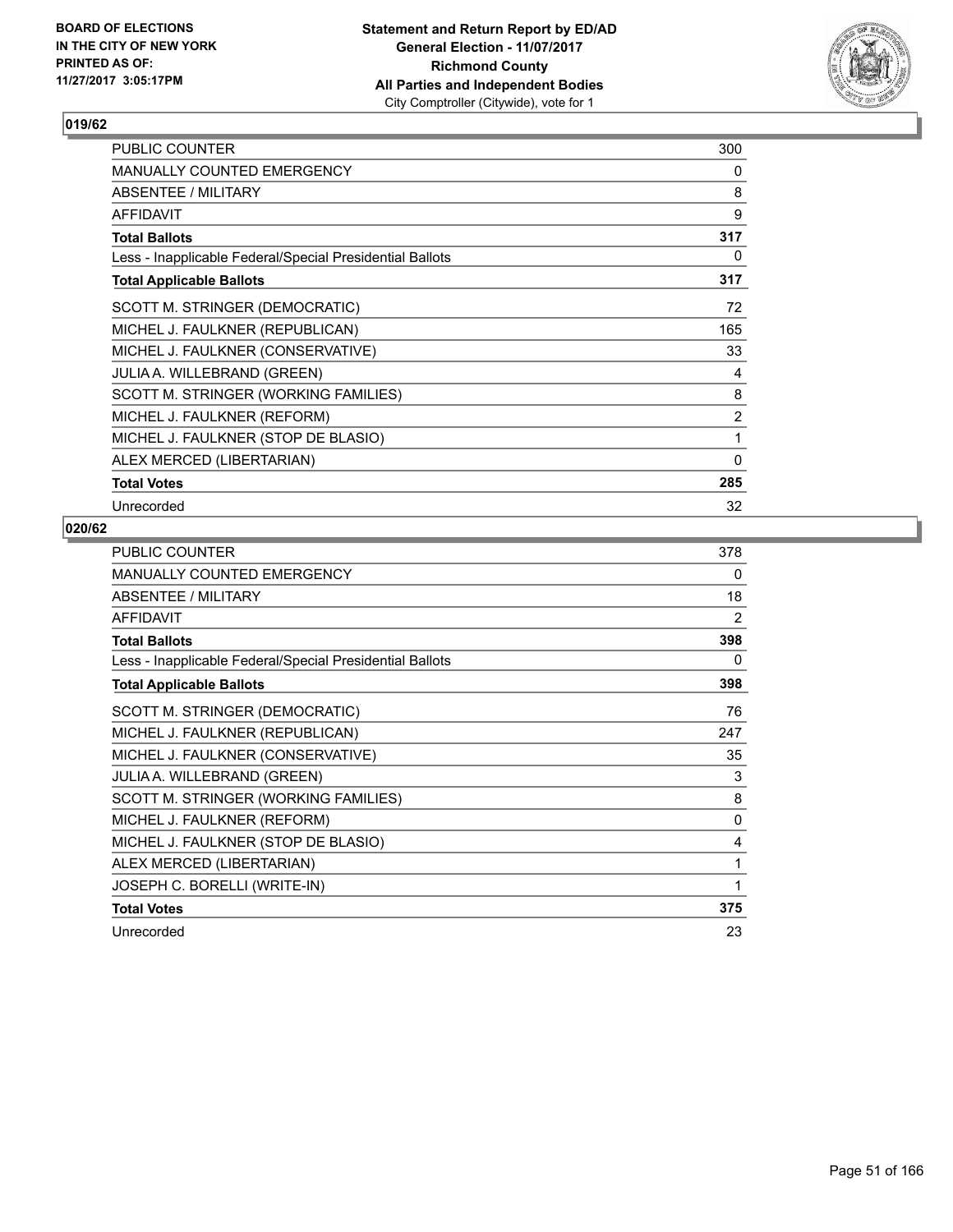

| <b>PUBLIC COUNTER</b>                                    | 392            |
|----------------------------------------------------------|----------------|
| <b>MANUALLY COUNTED EMERGENCY</b>                        | 0              |
| ABSENTEE / MILITARY                                      | 17             |
| <b>AFFIDAVIT</b>                                         | 7              |
| <b>Total Ballots</b>                                     | 416            |
| Less - Inapplicable Federal/Special Presidential Ballots | 0              |
| <b>Total Applicable Ballots</b>                          | 416            |
| SCOTT M. STRINGER (DEMOCRATIC)                           | 77             |
| MICHEL J. FAULKNER (REPUBLICAN)                          | 233            |
| MICHEL J. FAULKNER (CONSERVATIVE)                        | 60             |
| JULIA A. WILLEBRAND (GREEN)                              | 4              |
| SCOTT M. STRINGER (WORKING FAMILIES)                     | 9              |
| MICHEL J. FAULKNER (REFORM)                              | 0              |
| MICHEL J. FAULKNER (STOP DE BLASIO)                      | 2              |
| ALEX MERCED (LIBERTARIAN)                                | $\overline{2}$ |
| PHILIP LIA (WRITE-IN)                                    | 1              |
| <b>Total Votes</b>                                       | 388            |
| Unrecorded                                               | 28             |

| <b>PUBLIC COUNTER</b>                                    | 396      |
|----------------------------------------------------------|----------|
| <b>MANUALLY COUNTED EMERGENCY</b>                        | 0        |
| ABSENTEE / MILITARY                                      | 17       |
| <b>AFFIDAVIT</b>                                         | 2        |
| <b>Total Ballots</b>                                     | 415      |
| Less - Inapplicable Federal/Special Presidential Ballots | 0        |
| <b>Total Applicable Ballots</b>                          | 415      |
| SCOTT M. STRINGER (DEMOCRATIC)                           | 114      |
| MICHEL J. FAULKNER (REPUBLICAN)                          | 221      |
| MICHEL J. FAULKNER (CONSERVATIVE)                        | 33       |
| <b>JULIA A. WILLEBRAND (GREEN)</b>                       | 8        |
| SCOTT M. STRINGER (WORKING FAMILIES)                     | 13       |
| MICHEL J. FAULKNER (REFORM)                              | 0        |
| MICHEL J. FAULKNER (STOP DE BLASIO)                      | 2        |
| ALEX MERCED (LIBERTARIAN)                                | $\Omega$ |
| <b>Total Votes</b>                                       | 391      |
| Unrecorded                                               | 24       |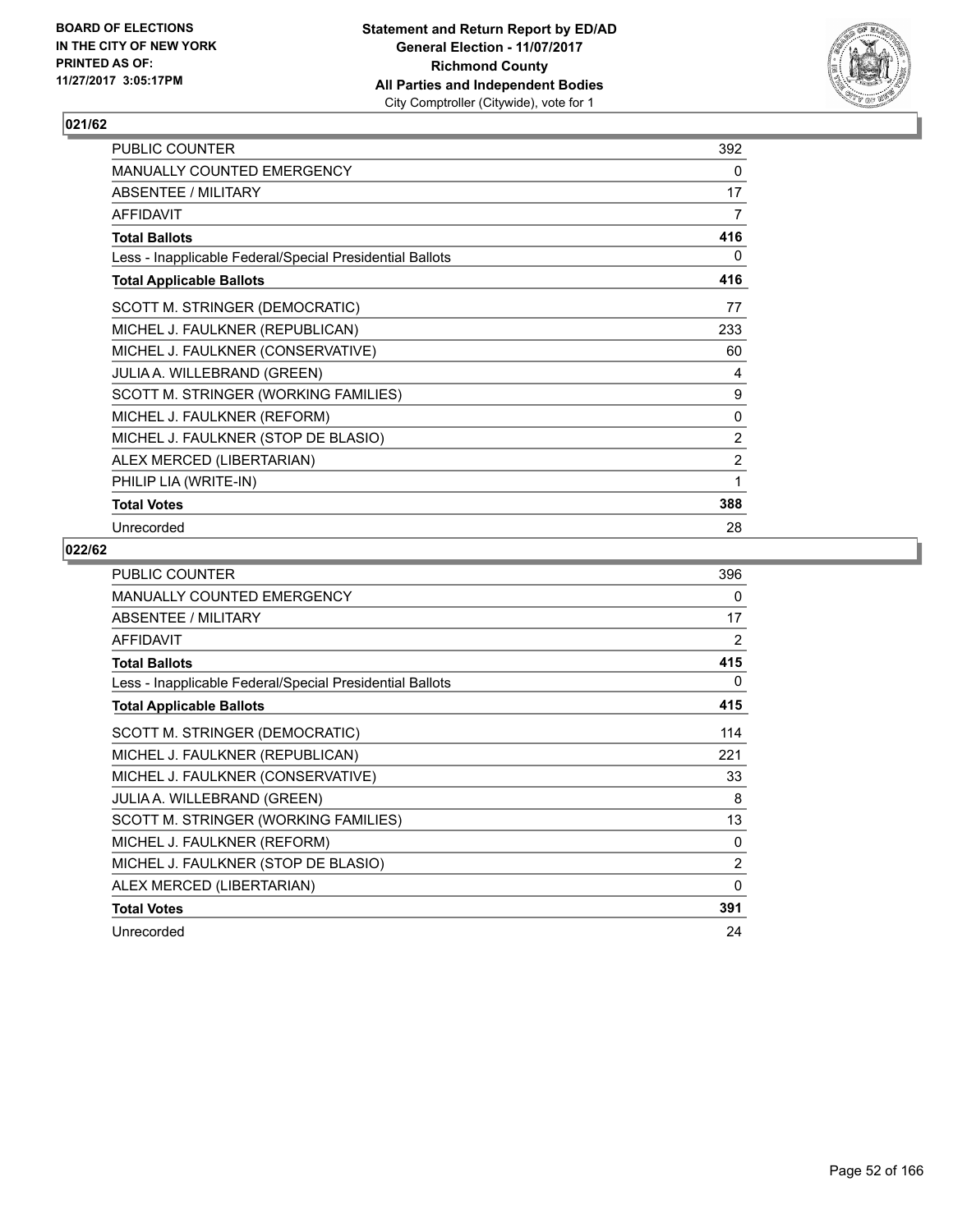

| PUBLIC COUNTER                                           | 336            |
|----------------------------------------------------------|----------------|
| MANUALLY COUNTED EMERGENCY                               | 0              |
| <b>ABSENTEE / MILITARY</b>                               | 6              |
| <b>AFFIDAVIT</b>                                         | $\overline{2}$ |
| <b>Total Ballots</b>                                     | 344            |
| Less - Inapplicable Federal/Special Presidential Ballots | 0              |
| <b>Total Applicable Ballots</b>                          | 344            |
| SCOTT M. STRINGER (DEMOCRATIC)                           | 88             |
| MICHEL J. FAULKNER (REPUBLICAN)                          | 183            |
| MICHEL J. FAULKNER (CONSERVATIVE)                        | 34             |
| JULIA A. WILLEBRAND (GREEN)                              | 3              |
| SCOTT M. STRINGER (WORKING FAMILIES)                     | 7              |
| MICHEL J. FAULKNER (REFORM)                              | 0              |
| MICHEL J. FAULKNER (STOP DE BLASIO)                      | 0              |
| ALEX MERCED (LIBERTARIAN)                                | 1              |
| UNCOUNTED WRITE-IN PER STATUTE (WRITE-IN)                | 1              |
| <b>Total Votes</b>                                       | 317            |
| Unrecorded                                               | 27             |

| <b>PUBLIC COUNTER</b>                                    | 263 |
|----------------------------------------------------------|-----|
| <b>MANUALLY COUNTED EMERGENCY</b>                        | 0   |
| ABSENTEE / MILITARY                                      | 21  |
| <b>AFFIDAVIT</b>                                         | 5   |
| <b>Total Ballots</b>                                     | 289 |
| Less - Inapplicable Federal/Special Presidential Ballots | 0   |
| <b>Total Applicable Ballots</b>                          | 289 |
| SCOTT M. STRINGER (DEMOCRATIC)                           | 98  |
| MICHEL J. FAULKNER (REPUBLICAN)                          | 138 |
| MICHEL J. FAULKNER (CONSERVATIVE)                        | 17  |
| <b>JULIA A. WILLEBRAND (GREEN)</b>                       | 4   |
| SCOTT M. STRINGER (WORKING FAMILIES)                     | 5   |
| MICHEL J. FAULKNER (REFORM)                              | 1   |
| MICHEL J. FAULKNER (STOP DE BLASIO)                      | 2   |
| ALEX MERCED (LIBERTARIAN)                                | 1   |
| <b>Total Votes</b>                                       | 266 |
| Unrecorded                                               | 23  |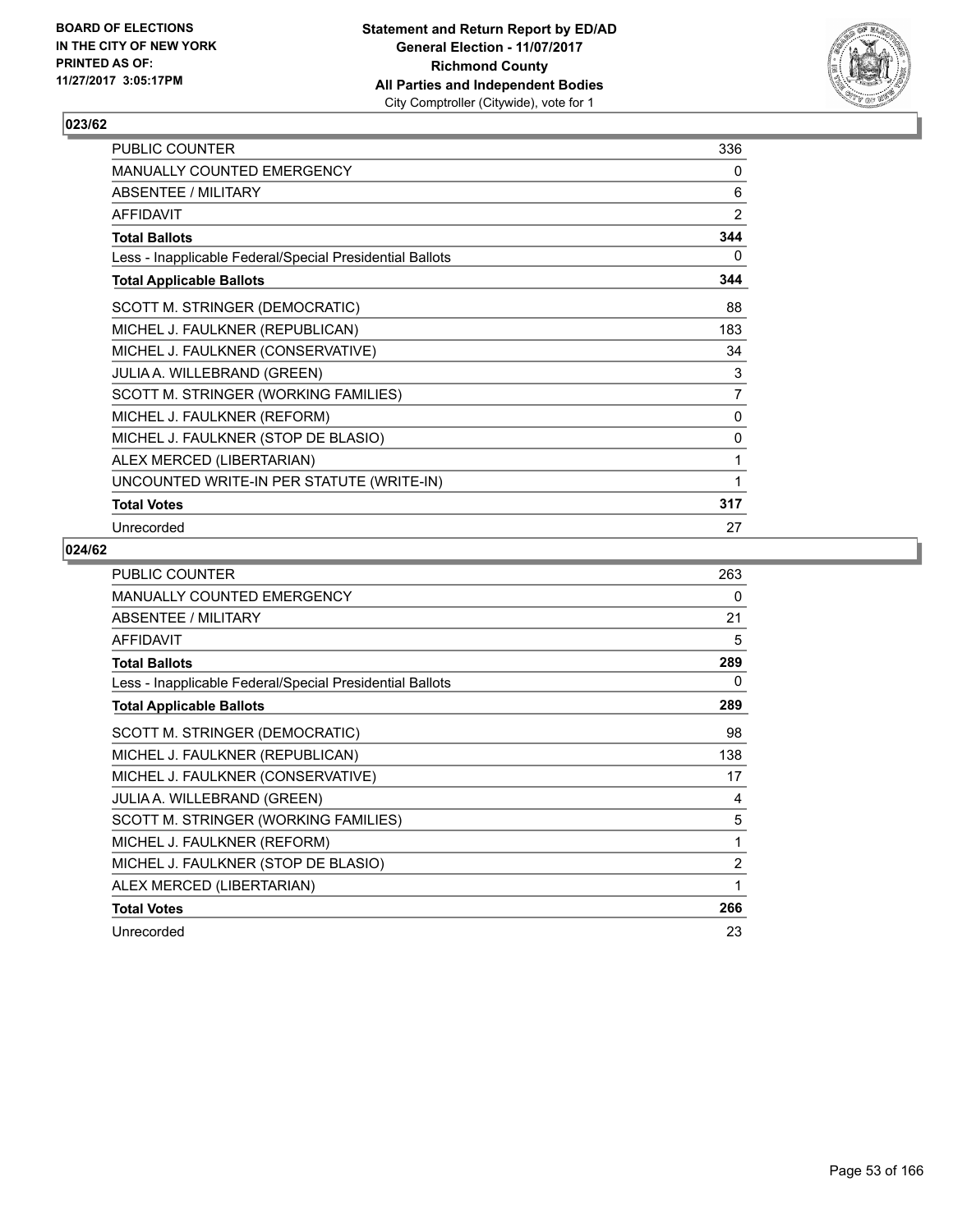

| PUBLIC COUNTER                                           | 329 |
|----------------------------------------------------------|-----|
| <b>MANUALLY COUNTED EMERGENCY</b>                        | 0   |
| <b>ABSENTEE / MILITARY</b>                               | 13  |
| <b>AFFIDAVIT</b>                                         | 0   |
| <b>Total Ballots</b>                                     | 342 |
| Less - Inapplicable Federal/Special Presidential Ballots | 0   |
| <b>Total Applicable Ballots</b>                          | 342 |
| SCOTT M. STRINGER (DEMOCRATIC)                           | 70  |
| MICHEL J. FAULKNER (REPUBLICAN)                          | 191 |
| MICHEL J. FAULKNER (CONSERVATIVE)                        | 48  |
| JULIA A. WILLEBRAND (GREEN)                              | 3   |
| SCOTT M. STRINGER (WORKING FAMILIES)                     | 5   |
| MICHEL J. FAULKNER (REFORM)                              | 0   |
| MICHEL J. FAULKNER (STOP DE BLASIO)                      | 0   |
| ALEX MERCED (LIBERTARIAN)                                | 0   |
| <b>Total Votes</b>                                       | 317 |
| Unrecorded                                               | 25  |

| <b>PUBLIC COUNTER</b>                                    | 359 |
|----------------------------------------------------------|-----|
| MANUALLY COUNTED EMERGENCY                               | 0   |
| <b>ABSENTEE / MILITARY</b>                               | 13  |
| <b>AFFIDAVIT</b>                                         | 4   |
| <b>Total Ballots</b>                                     | 376 |
| Less - Inapplicable Federal/Special Presidential Ballots | 0   |
| <b>Total Applicable Ballots</b>                          | 376 |
| SCOTT M. STRINGER (DEMOCRATIC)                           | 157 |
| MICHEL J. FAULKNER (REPUBLICAN)                          | 133 |
| MICHEL J. FAULKNER (CONSERVATIVE)                        | 39  |
| JULIA A. WILLEBRAND (GREEN)                              | 4   |
| SCOTT M. STRINGER (WORKING FAMILIES)                     | 14  |
| MICHEL J. FAULKNER (REFORM)                              | 0   |
| MICHEL J. FAULKNER (STOP DE BLASIO)                      | 2   |
| ALEX MERCED (LIBERTARIAN)                                | 0   |
| UNATTRIBUTABLE WRITE-IN (WRITE-IN)                       | 1   |
| <b>Total Votes</b>                                       | 350 |
| Unrecorded                                               | 26  |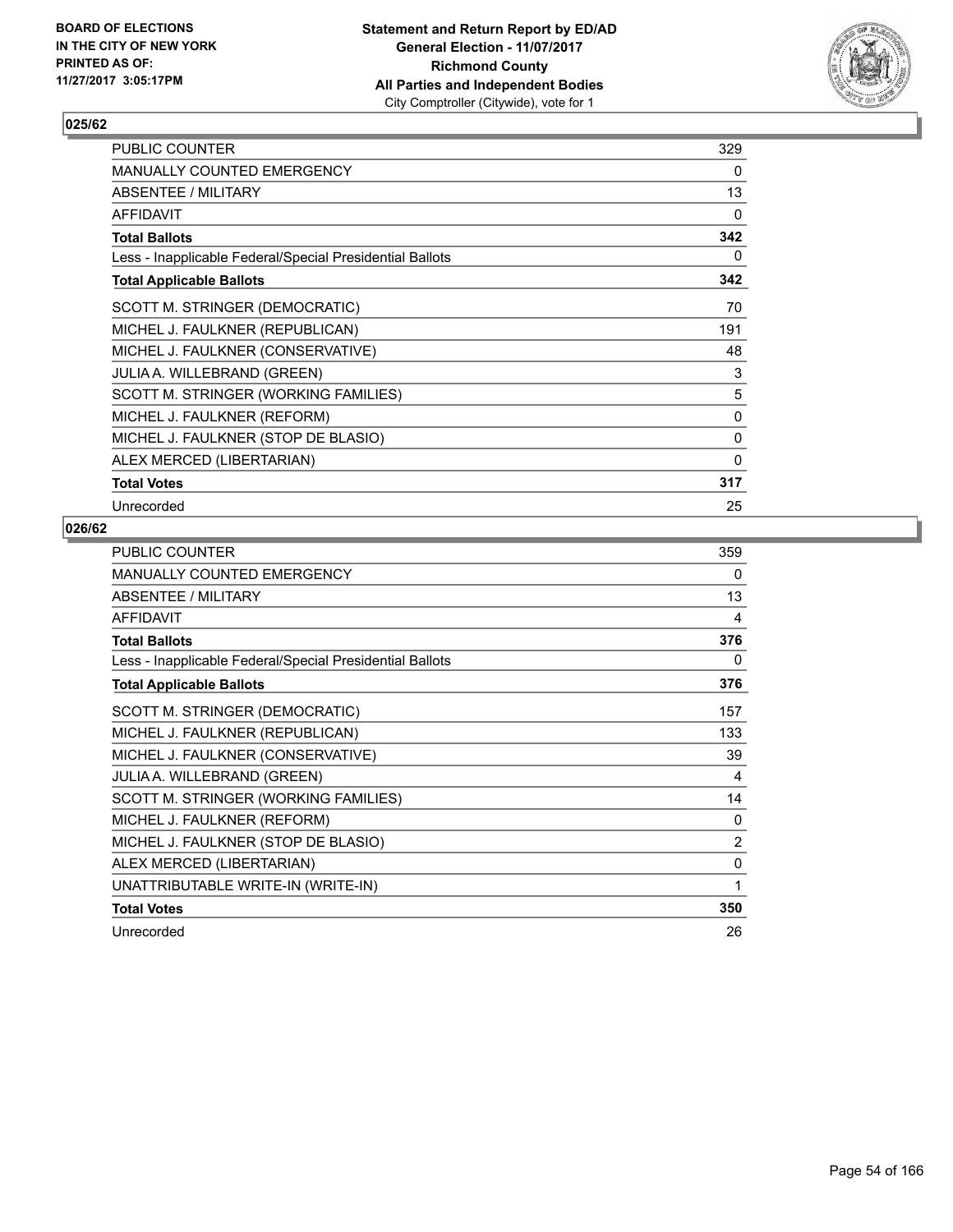

| PUBLIC COUNTER                                           | 424               |
|----------------------------------------------------------|-------------------|
| <b>MANUALLY COUNTED EMERGENCY</b>                        | 0                 |
| <b>ABSENTEE / MILITARY</b>                               | 9                 |
| <b>AFFIDAVIT</b>                                         | 6                 |
| <b>Total Ballots</b>                                     | 439               |
| Less - Inapplicable Federal/Special Presidential Ballots | 0                 |
| <b>Total Applicable Ballots</b>                          | 439               |
| SCOTT M. STRINGER (DEMOCRATIC)                           | 114               |
| MICHEL J. FAULKNER (REPUBLICAN)                          | 243               |
| MICHEL J. FAULKNER (CONSERVATIVE)                        | 30                |
| <b>JULIA A. WILLEBRAND (GREEN)</b>                       | 7                 |
| SCOTT M. STRINGER (WORKING FAMILIES)                     | $12 \overline{ }$ |
| MICHEL J. FAULKNER (REFORM)                              | 3                 |
| MICHEL J. FAULKNER (STOP DE BLASIO)                      | 1                 |
| ALEX MERCED (LIBERTARIAN)                                | 1                 |
| <b>Total Votes</b>                                       | 411               |
| Unrecorded                                               | 28                |

| <b>PUBLIC COUNTER</b>                                    | 364 |
|----------------------------------------------------------|-----|
| MANUALLY COUNTED EMERGENCY                               | 0   |
| ABSENTEE / MILITARY                                      | 1   |
| <b>AFFIDAVIT</b>                                         | 4   |
| <b>Total Ballots</b>                                     | 369 |
| Less - Inapplicable Federal/Special Presidential Ballots | 0   |
| <b>Total Applicable Ballots</b>                          | 369 |
| SCOTT M. STRINGER (DEMOCRATIC)                           | 87  |
| MICHEL J. FAULKNER (REPUBLICAN)                          | 218 |
| MICHEL J. FAULKNER (CONSERVATIVE)                        | 25  |
| JULIA A. WILLEBRAND (GREEN)                              | 3   |
| SCOTT M. STRINGER (WORKING FAMILIES)                     | 8   |
| MICHEL J. FAULKNER (REFORM)                              | 1   |
| MICHEL J. FAULKNER (STOP DE BLASIO)                      | 2   |
| ALEX MERCED (LIBERTARIAN)                                | 2   |
| UNATTRIBUTABLE WRITE-IN (WRITE-IN)                       | 1   |
| <b>Total Votes</b>                                       | 347 |
| Unrecorded                                               | 22  |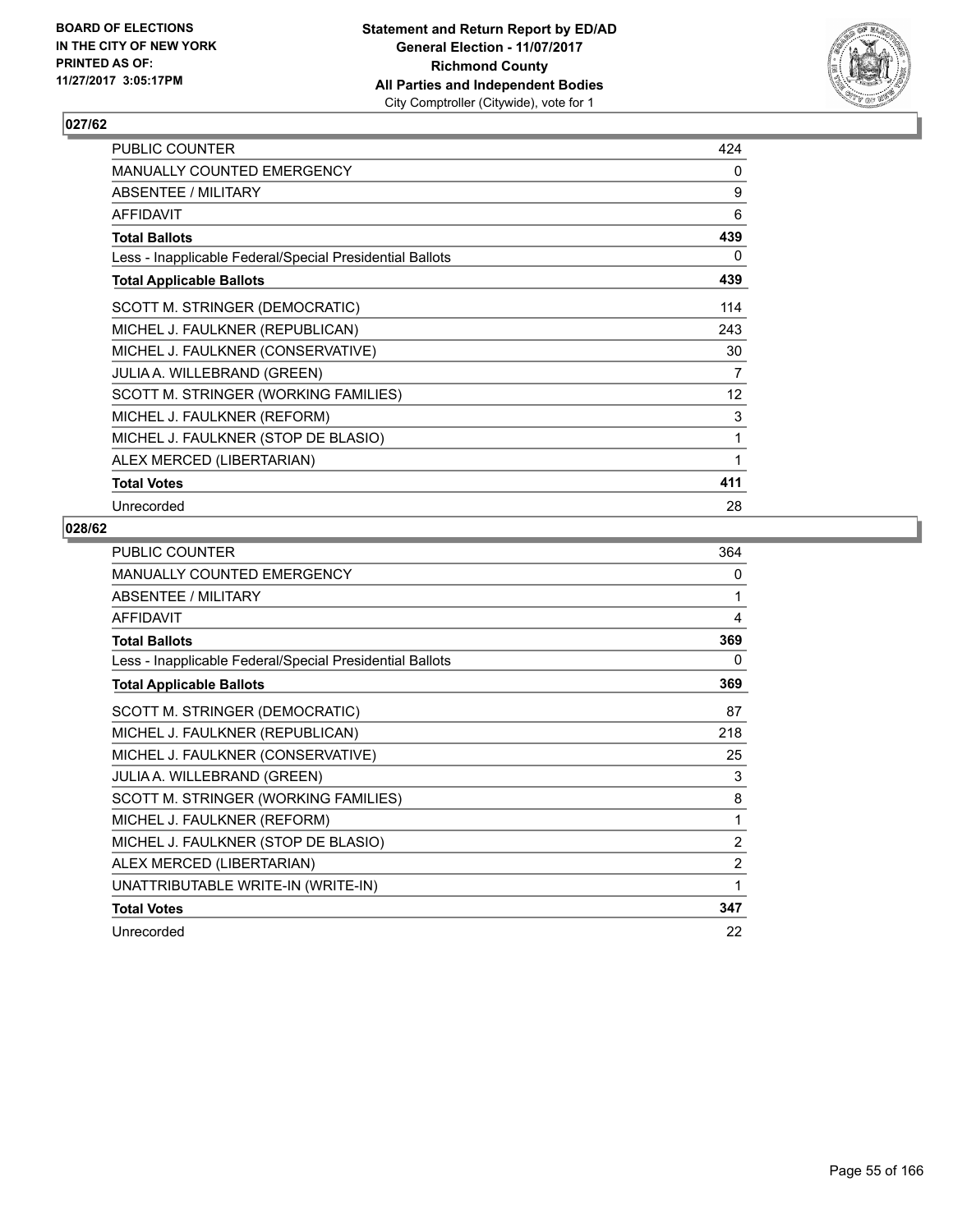

| PUBLIC COUNTER                                           | 264 |
|----------------------------------------------------------|-----|
| <b>MANUALLY COUNTED EMERGENCY</b>                        | 0   |
| <b>ABSENTEE / MILITARY</b>                               | 12  |
| <b>AFFIDAVIT</b>                                         | 0   |
| <b>Total Ballots</b>                                     | 276 |
| Less - Inapplicable Federal/Special Presidential Ballots | 0   |
| <b>Total Applicable Ballots</b>                          | 276 |
| SCOTT M. STRINGER (DEMOCRATIC)                           | 53  |
| MICHEL J. FAULKNER (REPUBLICAN)                          | 160 |
| MICHEL J. FAULKNER (CONSERVATIVE)                        | 30  |
| <b>JULIA A. WILLEBRAND (GREEN)</b>                       | 4   |
| SCOTT M. STRINGER (WORKING FAMILIES)                     | 9   |
| MICHEL J. FAULKNER (REFORM)                              | 1   |
| MICHEL J. FAULKNER (STOP DE BLASIO)                      | 3   |
| ALEX MERCED (LIBERTARIAN)                                | 2   |
| <b>Total Votes</b>                                       | 262 |
| Unrecorded                                               | 14  |

| <b>PUBLIC COUNTER</b>                                    | 331 |
|----------------------------------------------------------|-----|
| <b>MANUALLY COUNTED EMERGENCY</b>                        | 0   |
| <b>ABSENTEE / MILITARY</b>                               | 4   |
| <b>AFFIDAVIT</b>                                         | 3   |
| <b>Total Ballots</b>                                     | 338 |
| Less - Inapplicable Federal/Special Presidential Ballots | 0   |
| <b>Total Applicable Ballots</b>                          | 338 |
| SCOTT M. STRINGER (DEMOCRATIC)                           | 76  |
| MICHEL J. FAULKNER (REPUBLICAN)                          | 204 |
| MICHEL J. FAULKNER (CONSERVATIVE)                        | 29  |
| JULIA A. WILLEBRAND (GREEN)                              | 4   |
| SCOTT M. STRINGER (WORKING FAMILIES)                     | 5   |
| MICHEL J. FAULKNER (REFORM)                              | 1   |
| MICHEL J. FAULKNER (STOP DE BLASIO)                      | 1   |
| ALEX MERCED (LIBERTARIAN)                                | 1   |
| <b>Total Votes</b>                                       | 321 |
| Unrecorded                                               | 17  |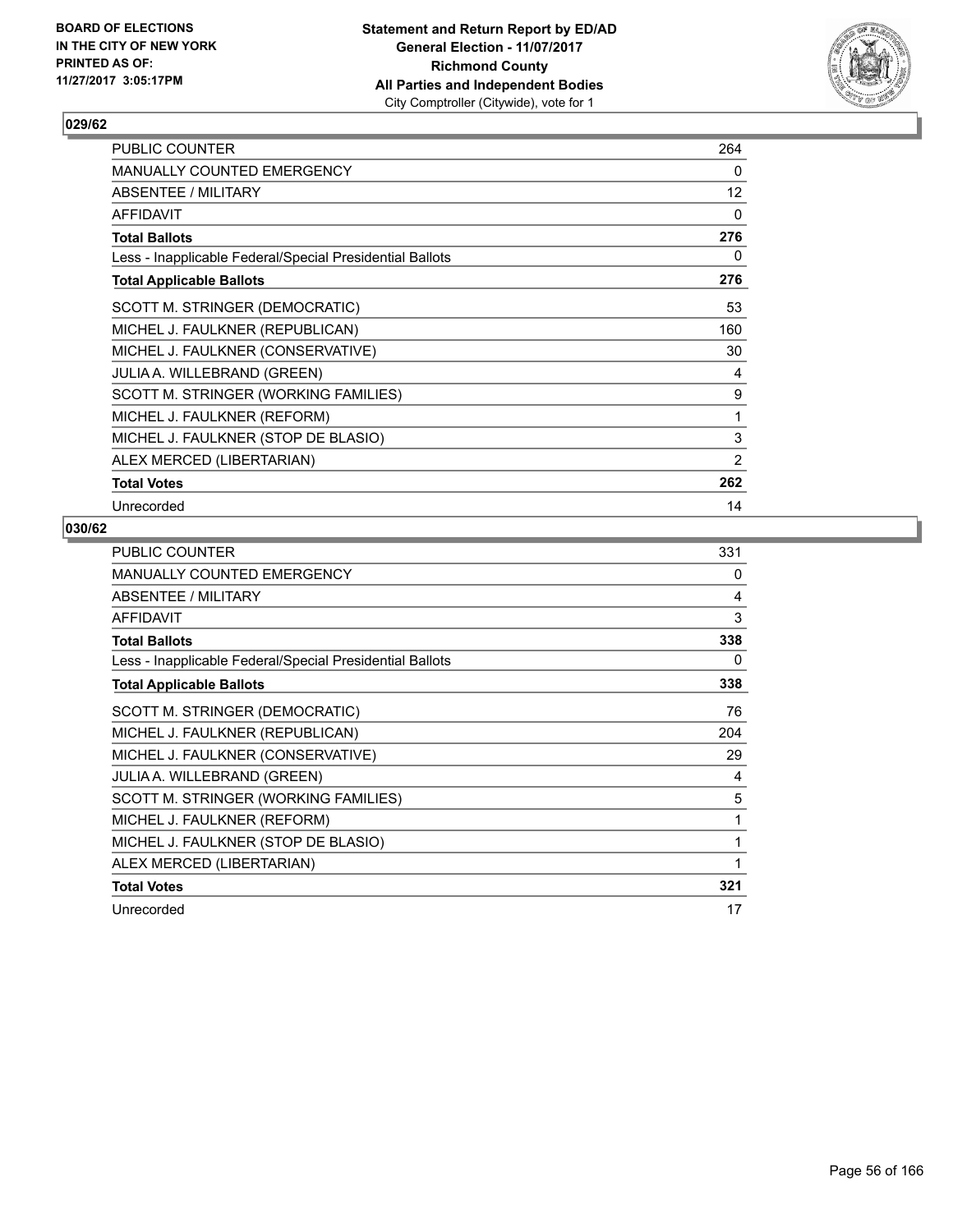

| <b>PUBLIC COUNTER</b>                                    | 372            |
|----------------------------------------------------------|----------------|
| <b>MANUALLY COUNTED EMERGENCY</b>                        | 0              |
| ABSENTEE / MILITARY                                      | 20             |
| <b>AFFIDAVIT</b>                                         | 5              |
| <b>Total Ballots</b>                                     | 397            |
| Less - Inapplicable Federal/Special Presidential Ballots | 0              |
| <b>Total Applicable Ballots</b>                          | 397            |
| SCOTT M. STRINGER (DEMOCRATIC)                           | 97             |
| MICHEL J. FAULKNER (REPUBLICAN)                          | 220            |
| MICHEL J. FAULKNER (CONSERVATIVE)                        | 34             |
| JULIA A. WILLEBRAND (GREEN)                              | 7              |
| SCOTT M. STRINGER (WORKING FAMILIES)                     | 11             |
| MICHEL J. FAULKNER (REFORM)                              | $\overline{2}$ |
| MICHEL J. FAULKNER (STOP DE BLASIO)                      | 1              |
| ALEX MERCED (LIBERTARIAN)                                | 0              |
| KEVIN ELKINS (WRITE-IN)                                  | 1              |
| <b>Total Votes</b>                                       | 373            |
| Unrecorded                                               | 24             |

| <b>PUBLIC COUNTER</b>                                    | 344            |
|----------------------------------------------------------|----------------|
| MANUALLY COUNTED EMERGENCY                               | 0              |
| ABSENTEE / MILITARY                                      | 21             |
| <b>AFFIDAVIT</b>                                         | 5              |
| <b>Total Ballots</b>                                     | 370            |
| Less - Inapplicable Federal/Special Presidential Ballots | 0              |
| <b>Total Applicable Ballots</b>                          | 370            |
| SCOTT M. STRINGER (DEMOCRATIC)                           | 85             |
| MICHEL J. FAULKNER (REPUBLICAN)                          | 205            |
| MICHEL J. FAULKNER (CONSERVATIVE)                        | 40             |
| <b>JULIA A. WILLEBRAND (GREEN)</b>                       | 3              |
| SCOTT M. STRINGER (WORKING FAMILIES)                     | 7              |
| MICHEL J. FAULKNER (REFORM)                              | 1              |
| MICHEL J. FAULKNER (STOP DE BLASIO)                      | 1              |
| ALEX MERCED (LIBERTARIAN)                                | $\overline{2}$ |
| <b>Total Votes</b>                                       | 344            |
| Unrecorded                                               | 26             |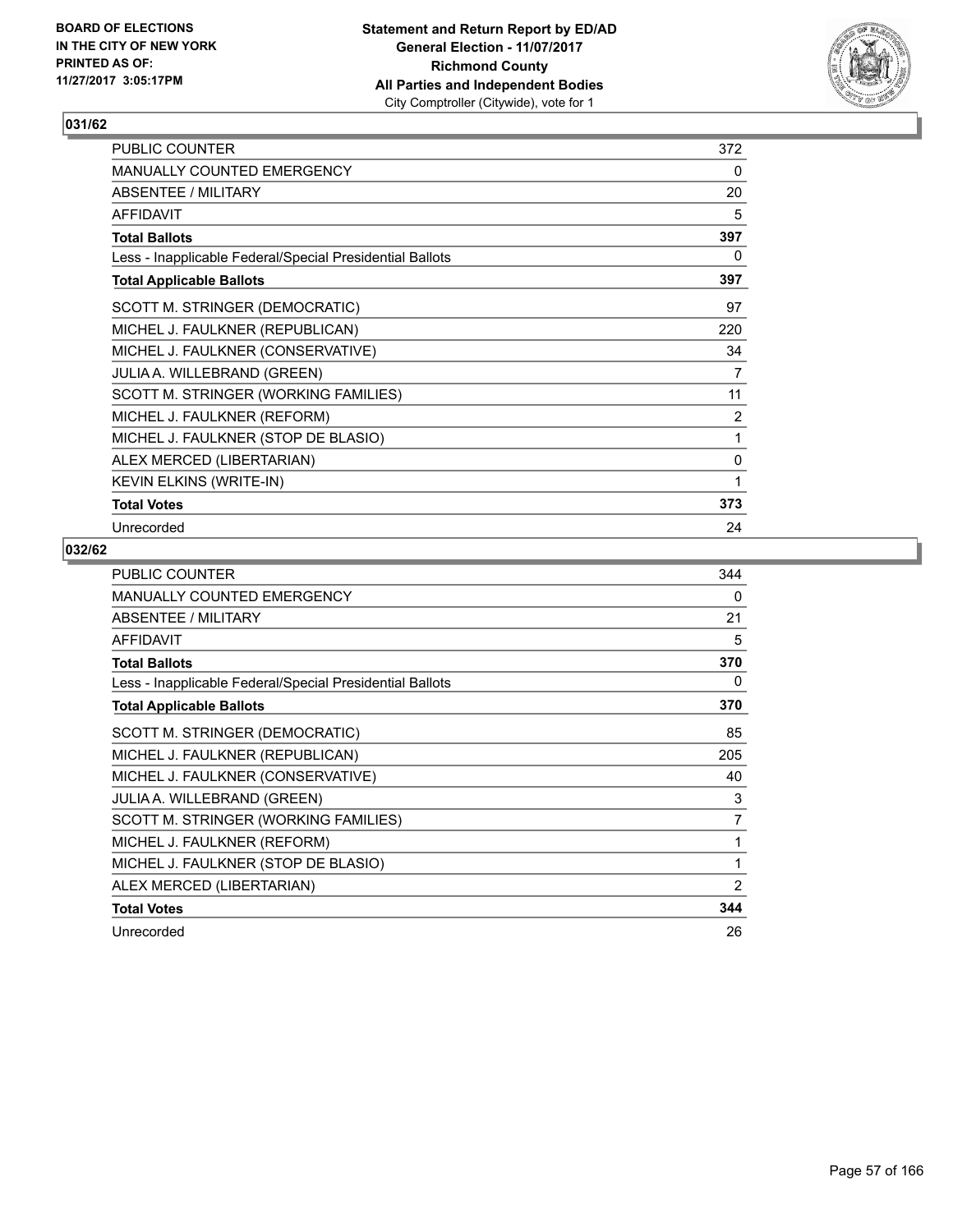

| PUBLIC COUNTER                                           | 364 |
|----------------------------------------------------------|-----|
| <b>MANUALLY COUNTED EMERGENCY</b>                        | 0   |
| <b>ABSENTEE / MILITARY</b>                               | 5   |
| <b>AFFIDAVIT</b>                                         | 3   |
| <b>Total Ballots</b>                                     | 372 |
| Less - Inapplicable Federal/Special Presidential Ballots | 0   |
| <b>Total Applicable Ballots</b>                          | 372 |
| SCOTT M. STRINGER (DEMOCRATIC)                           | 83  |
| MICHEL J. FAULKNER (REPUBLICAN)                          | 211 |
| MICHEL J. FAULKNER (CONSERVATIVE)                        | 30  |
| <b>JULIA A. WILLEBRAND (GREEN)</b>                       | 4   |
| SCOTT M. STRINGER (WORKING FAMILIES)                     | 11  |
| MICHEL J. FAULKNER (REFORM)                              | 0   |
| MICHEL J. FAULKNER (STOP DE BLASIO)                      | 0   |
| ALEX MERCED (LIBERTARIAN)                                | 1   |
| <b>Total Votes</b>                                       | 340 |
| Unrecorded                                               | 32  |

| <b>PUBLIC COUNTER</b>                                    | 389            |
|----------------------------------------------------------|----------------|
| <b>MANUALLY COUNTED EMERGENCY</b>                        | 0              |
| ABSENTEE / MILITARY                                      | 13             |
| <b>AFFIDAVIT</b>                                         | 5              |
| <b>Total Ballots</b>                                     | 407            |
| Less - Inapplicable Federal/Special Presidential Ballots | 0              |
| <b>Total Applicable Ballots</b>                          | 407            |
| SCOTT M. STRINGER (DEMOCRATIC)                           | 82             |
| MICHEL J. FAULKNER (REPUBLICAN)                          | 236            |
| MICHEL J. FAULKNER (CONSERVATIVE)                        | 42             |
| <b>JULIA A. WILLEBRAND (GREEN)</b>                       | 7              |
| SCOTT M. STRINGER (WORKING FAMILIES)                     | 7              |
| MICHEL J. FAULKNER (REFORM)                              | 1              |
| MICHEL J. FAULKNER (STOP DE BLASIO)                      | $\overline{2}$ |
| ALEX MERCED (LIBERTARIAN)                                | 1              |
| <b>Total Votes</b>                                       | 378            |
| Unrecorded                                               | 29             |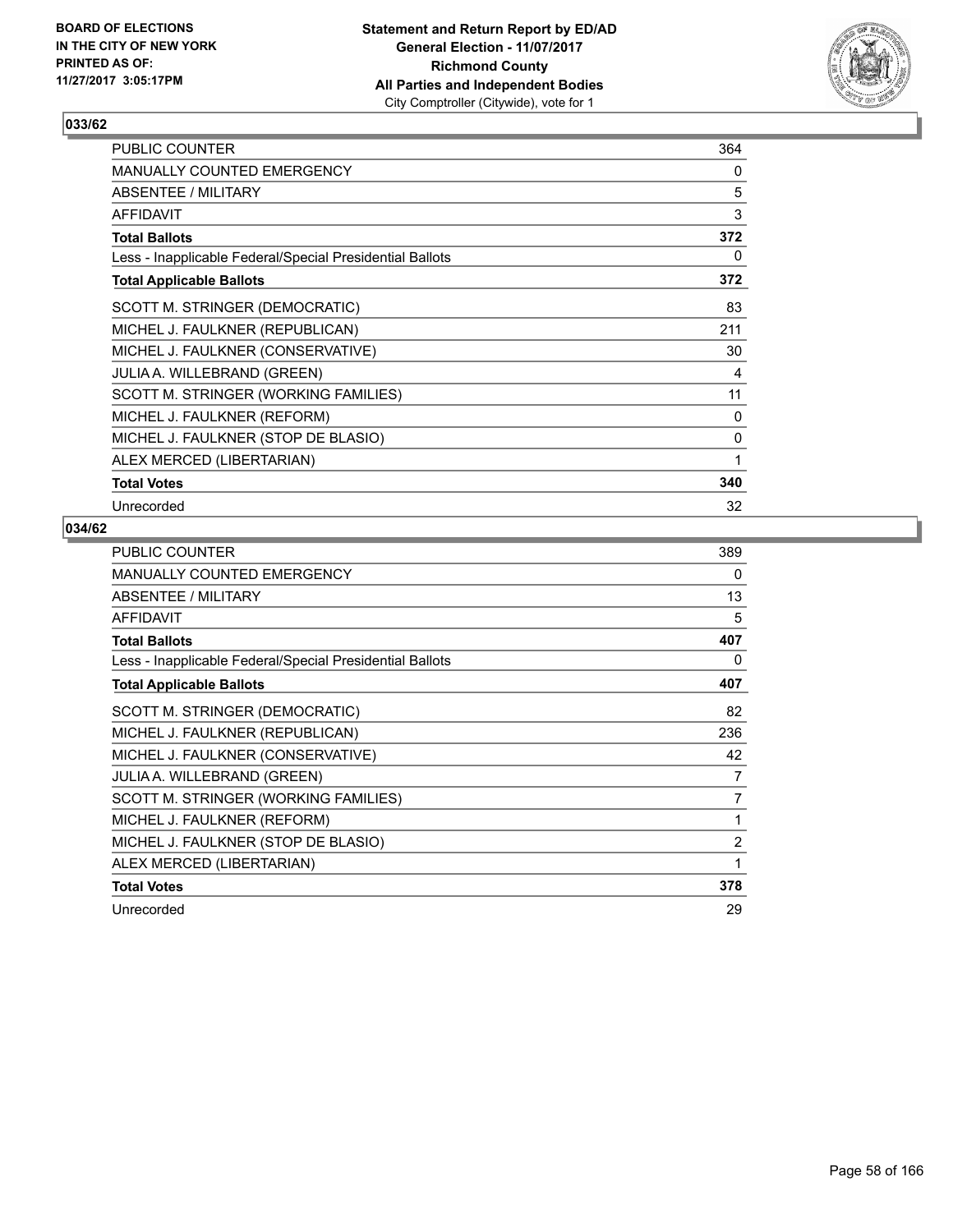

| PUBLIC COUNTER                                           | 345 |
|----------------------------------------------------------|-----|
| MANUALLY COUNTED EMERGENCY                               | 0   |
| ABSENTEE / MILITARY                                      | 3   |
| <b>AFFIDAVIT</b>                                         | 0   |
| <b>Total Ballots</b>                                     | 348 |
| Less - Inapplicable Federal/Special Presidential Ballots | 0   |
| <b>Total Applicable Ballots</b>                          | 348 |
| SCOTT M. STRINGER (DEMOCRATIC)                           | 70  |
| MICHEL J. FAULKNER (REPUBLICAN)                          | 218 |
| MICHEL J. FAULKNER (CONSERVATIVE)                        | 34  |
| JULIA A. WILLEBRAND (GREEN)                              | 1   |
| SCOTT M. STRINGER (WORKING FAMILIES)                     | 4   |
| MICHEL J. FAULKNER (REFORM)                              | 1   |
| MICHEL J. FAULKNER (STOP DE BLASIO)                      | 4   |
| ALEX MERCED (LIBERTARIAN)                                | 1   |
| KATHLEEN GORMAN (WRITE-IN)                               | 1   |
| <b>Total Votes</b>                                       | 334 |
| Unrecorded                                               | 14  |

| <b>PUBLIC COUNTER</b>                                    | 321            |
|----------------------------------------------------------|----------------|
| <b>MANUALLY COUNTED EMERGENCY</b>                        | 0              |
| <b>ABSENTEE / MILITARY</b>                               | 8              |
| <b>AFFIDAVIT</b>                                         | $\overline{2}$ |
| <b>Total Ballots</b>                                     | 331            |
| Less - Inapplicable Federal/Special Presidential Ballots | 0              |
| <b>Total Applicable Ballots</b>                          | 331            |
| SCOTT M. STRINGER (DEMOCRATIC)                           | 90             |
| MICHEL J. FAULKNER (REPUBLICAN)                          | 177            |
| MICHEL J. FAULKNER (CONSERVATIVE)                        | 28             |
| JULIA A. WILLEBRAND (GREEN)                              | 5              |
| SCOTT M. STRINGER (WORKING FAMILIES)                     | 9              |
| MICHEL J. FAULKNER (REFORM)                              | 0              |
| MICHEL J. FAULKNER (STOP DE BLASIO)                      | 1              |
| ALEX MERCED (LIBERTARIAN)                                | 0              |
| BERT KANNUDO (WRITE-IN)                                  | 1              |
| <b>Total Votes</b>                                       | 311            |
| Unrecorded                                               | 20             |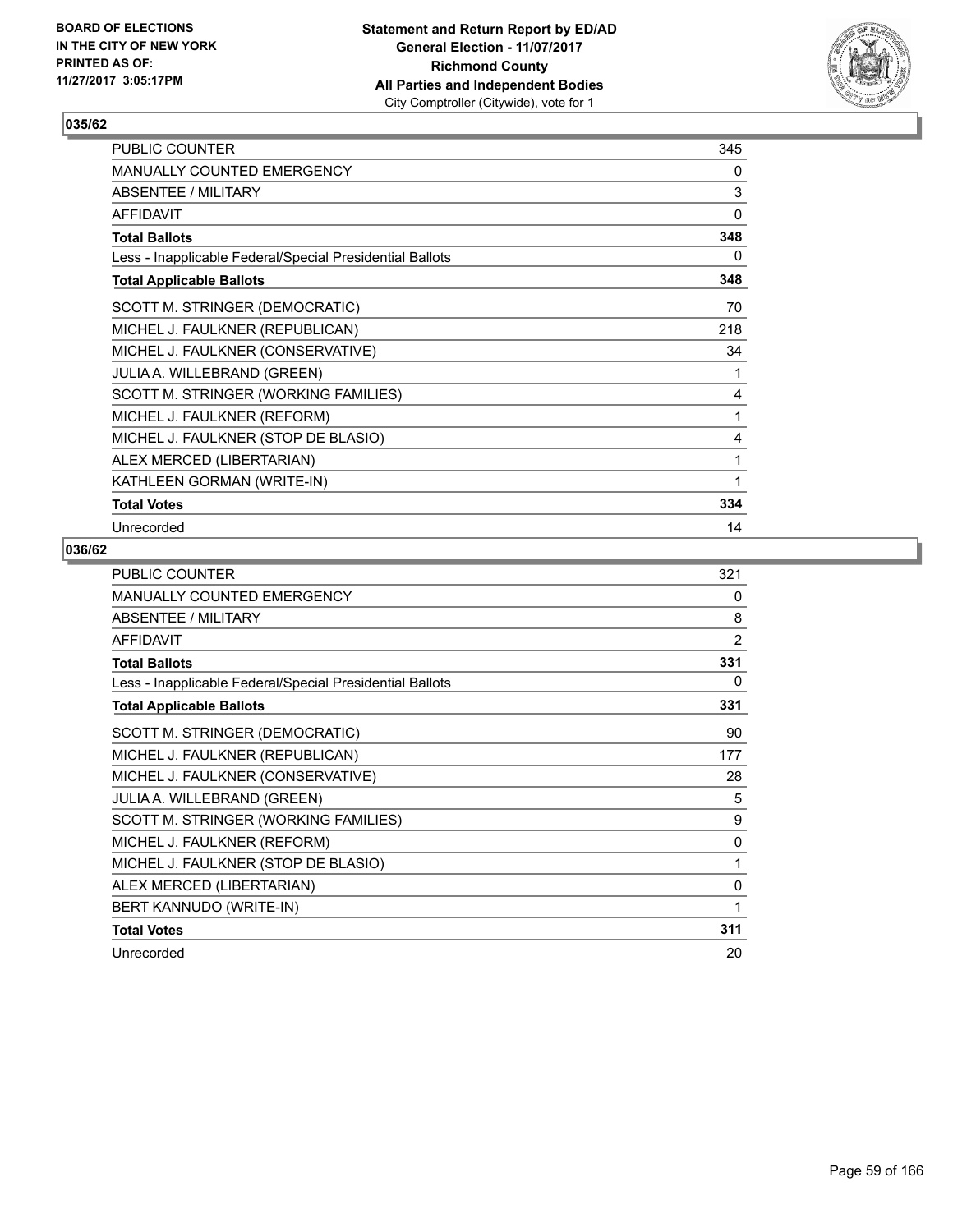

| PUBLIC COUNTER                                           | 421      |
|----------------------------------------------------------|----------|
| <b>MANUALLY COUNTED EMERGENCY</b>                        | 0        |
| <b>ABSENTEE / MILITARY</b>                               | 11       |
| <b>AFFIDAVIT</b>                                         | 2        |
| <b>Total Ballots</b>                                     | 434      |
| Less - Inapplicable Federal/Special Presidential Ballots | 0        |
| <b>Total Applicable Ballots</b>                          | 434      |
| SCOTT M. STRINGER (DEMOCRATIC)                           | 94       |
| MICHEL J. FAULKNER (REPUBLICAN)                          | 240      |
| MICHEL J. FAULKNER (CONSERVATIVE)                        | 54       |
| <b>JULIA A. WILLEBRAND (GREEN)</b>                       | 2        |
| SCOTT M. STRINGER (WORKING FAMILIES)                     | 16       |
| MICHEL J. FAULKNER (REFORM)                              | 0        |
| MICHEL J. FAULKNER (STOP DE BLASIO)                      | 3        |
| ALEX MERCED (LIBERTARIAN)                                | $\Omega$ |
| <b>Total Votes</b>                                       | 409      |
| Unrecorded                                               | 25       |

| PUBLIC COUNTER                                           | 440 |
|----------------------------------------------------------|-----|
| MANUALLY COUNTED EMERGENCY                               | 0   |
| <b>ABSENTEE / MILITARY</b>                               | 18  |
| <b>AFFIDAVIT</b>                                         | 5   |
| <b>Total Ballots</b>                                     | 463 |
| Less - Inapplicable Federal/Special Presidential Ballots | 0   |
| <b>Total Applicable Ballots</b>                          | 463 |
| SCOTT M. STRINGER (DEMOCRATIC)                           | 132 |
| MICHEL J. FAULKNER (REPUBLICAN)                          | 229 |
| MICHEL J. FAULKNER (CONSERVATIVE)                        | 49  |
| <b>JULIA A. WILLEBRAND (GREEN)</b>                       | 2   |
| SCOTT M. STRINGER (WORKING FAMILIES)                     | 14  |
| MICHEL J. FAULKNER (REFORM)                              | 1   |
| MICHEL J. FAULKNER (STOP DE BLASIO)                      | 2   |
| ALEX MERCED (LIBERTARIAN)                                | 4   |
| EDWARD L. LEAVY, JR. (WRITE-IN)                          | 1   |
| <b>Total Votes</b>                                       | 434 |
| Unrecorded                                               | 29  |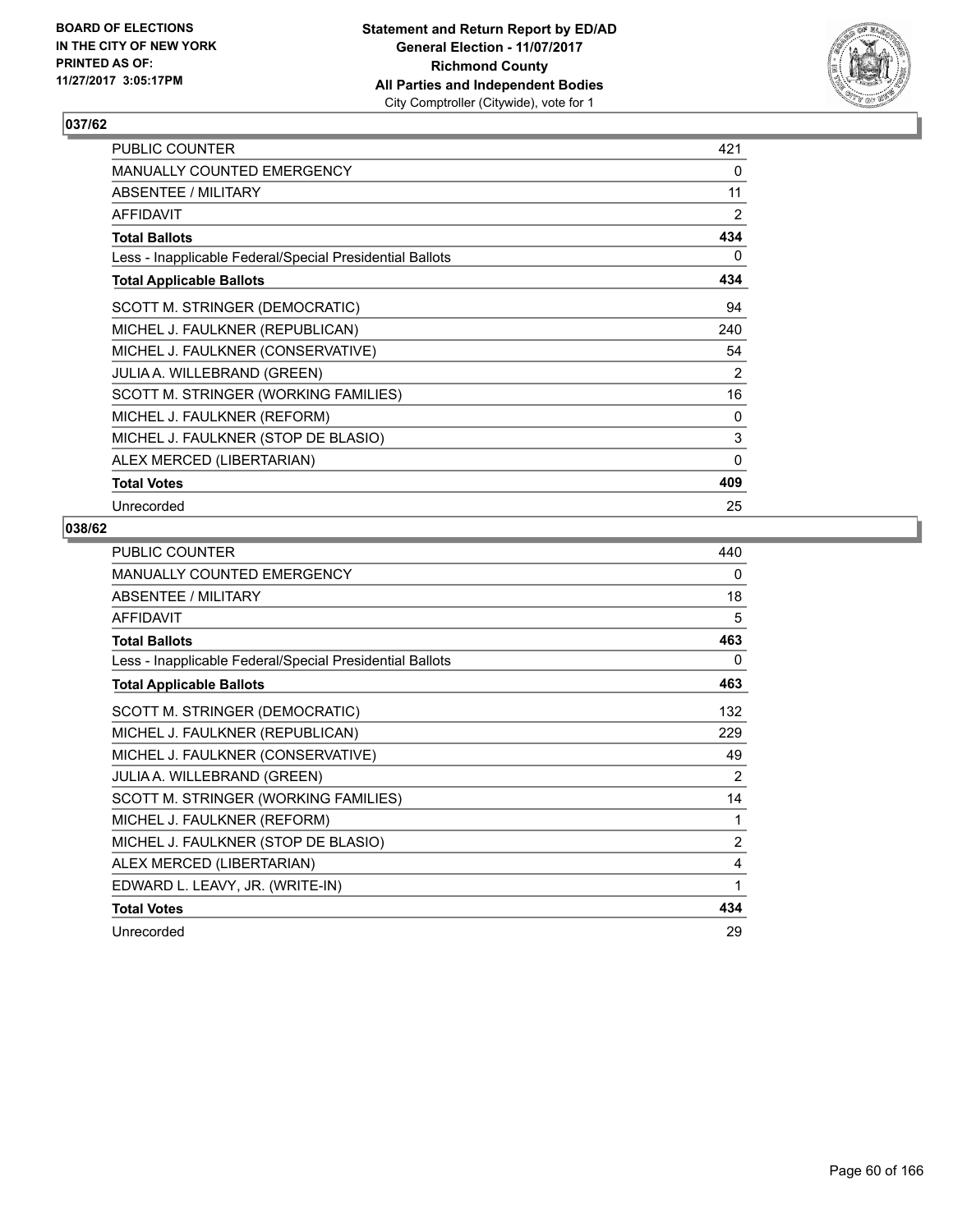

| <b>PUBLIC COUNTER</b>                                    | 455 |
|----------------------------------------------------------|-----|
| <b>MANUALLY COUNTED EMERGENCY</b>                        | 0   |
| ABSENTEE / MILITARY                                      | 13  |
| <b>AFFIDAVIT</b>                                         | 5   |
| <b>Total Ballots</b>                                     | 473 |
| Less - Inapplicable Federal/Special Presidential Ballots | 0   |
| <b>Total Applicable Ballots</b>                          | 473 |
| SCOTT M. STRINGER (DEMOCRATIC)                           | 118 |
| MICHEL J. FAULKNER (REPUBLICAN)                          | 241 |
| MICHEL J. FAULKNER (CONSERVATIVE)                        | 63  |
| <b>JULIA A. WILLEBRAND (GREEN)</b>                       | 6   |
| SCOTT M. STRINGER (WORKING FAMILIES)                     | 9   |
| MICHEL J. FAULKNER (REFORM)                              | 2   |
| MICHEL J. FAULKNER (STOP DE BLASIO)                      | 1   |
| ALEX MERCED (LIBERTARIAN)                                | 1   |
| <b>Total Votes</b>                                       | 441 |
| Unrecorded                                               | 32  |

| <b>PUBLIC COUNTER</b>                                    | 403 |
|----------------------------------------------------------|-----|
| <b>MANUALLY COUNTED EMERGENCY</b>                        | 0   |
| ABSENTEE / MILITARY                                      | 16  |
| <b>AFFIDAVIT</b>                                         | 7   |
| <b>Total Ballots</b>                                     | 426 |
| Less - Inapplicable Federal/Special Presidential Ballots | 0   |
| <b>Total Applicable Ballots</b>                          | 426 |
| SCOTT M. STRINGER (DEMOCRATIC)                           | 112 |
| MICHEL J. FAULKNER (REPUBLICAN)                          | 219 |
| MICHEL J. FAULKNER (CONSERVATIVE)                        | 47  |
| <b>JULIA A. WILLEBRAND (GREEN)</b>                       | 5   |
| SCOTT M. STRINGER (WORKING FAMILIES)                     | 7   |
| MICHEL J. FAULKNER (REFORM)                              | 2   |
| MICHEL J. FAULKNER (STOP DE BLASIO)                      | 2   |
| ALEX MERCED (LIBERTARIAN)                                | 2   |
| <b>Total Votes</b>                                       | 396 |
| Unrecorded                                               | 30  |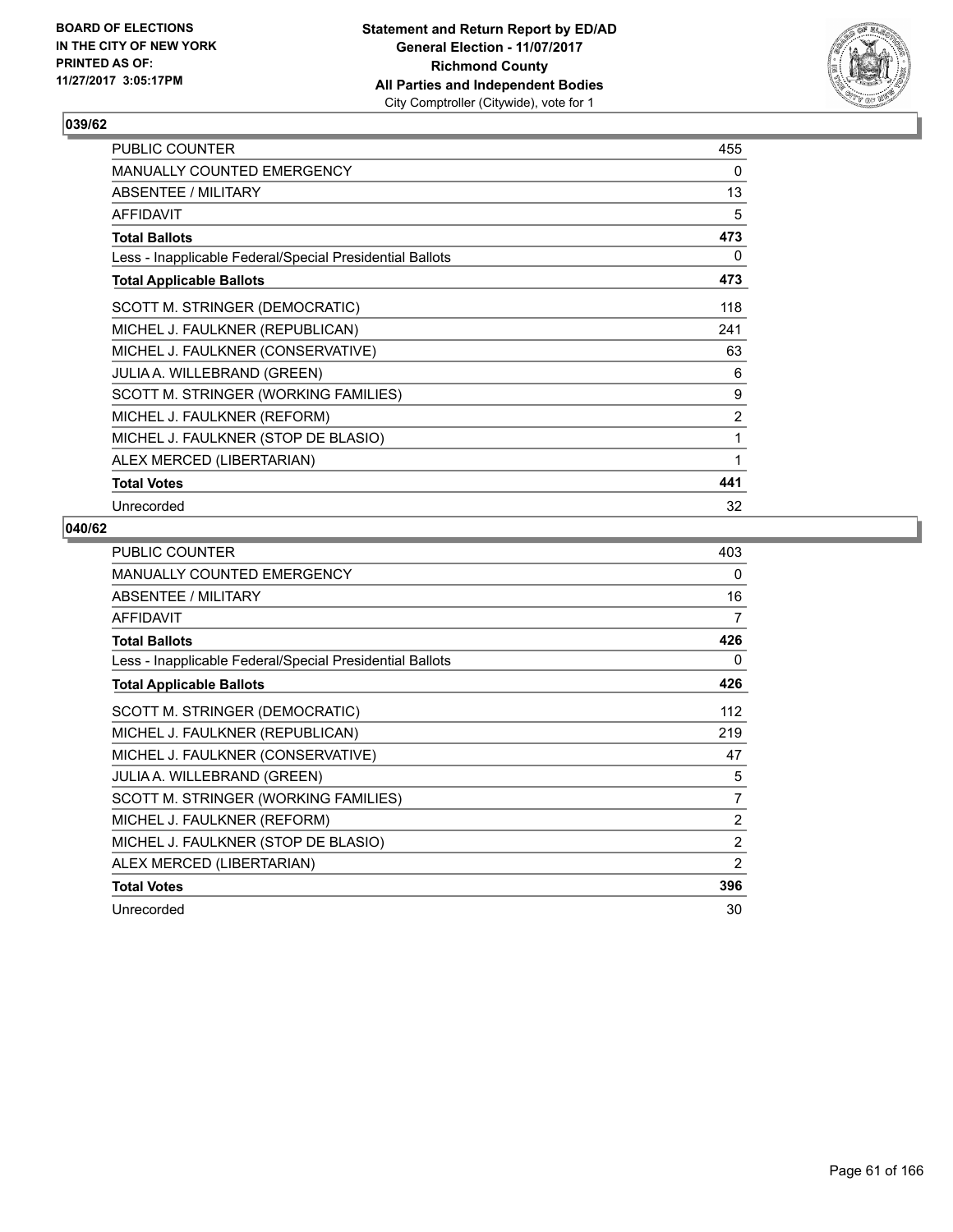

| PUBLIC COUNTER                                           | 363            |
|----------------------------------------------------------|----------------|
| MANUALLY COUNTED EMERGENCY                               | 0              |
| <b>ABSENTEE / MILITARY</b>                               | 25             |
| <b>AFFIDAVIT</b>                                         | 1              |
| <b>Total Ballots</b>                                     | 389            |
| Less - Inapplicable Federal/Special Presidential Ballots | 0              |
| <b>Total Applicable Ballots</b>                          | 389            |
| SCOTT M. STRINGER (DEMOCRATIC)                           | 115            |
| MICHEL J. FAULKNER (REPUBLICAN)                          | 203            |
| MICHEL J. FAULKNER (CONSERVATIVE)                        | 34             |
| JULIA A. WILLEBRAND (GREEN)                              | 5              |
| SCOTT M. STRINGER (WORKING FAMILIES)                     | 4              |
| MICHEL J. FAULKNER (REFORM)                              | 0              |
| MICHEL J. FAULKNER (STOP DE BLASIO)                      | $\overline{2}$ |
| ALEX MERCED (LIBERTARIAN)                                | 1              |
| ALAN CATANEO (WRITE-IN)                                  | $\overline{2}$ |
| UNATTRIBUTABLE WRITE-IN (WRITE-IN)                       | 1              |
| <b>Total Votes</b>                                       | 367            |
| Unrecorded                                               | 22             |

| <b>PUBLIC COUNTER</b>                                    | 392 |
|----------------------------------------------------------|-----|
| <b>MANUALLY COUNTED EMERGENCY</b>                        | 0   |
| ABSENTEE / MILITARY                                      | 12  |
| <b>AFFIDAVIT</b>                                         | 2   |
| <b>Total Ballots</b>                                     | 406 |
| Less - Inapplicable Federal/Special Presidential Ballots | 0   |
| <b>Total Applicable Ballots</b>                          | 406 |
| SCOTT M. STRINGER (DEMOCRATIC)                           | 121 |
| MICHEL J. FAULKNER (REPUBLICAN)                          | 197 |
| MICHEL J. FAULKNER (CONSERVATIVE)                        | 36  |
| <b>JULIA A. WILLEBRAND (GREEN)</b>                       | 5   |
| SCOTT M. STRINGER (WORKING FAMILIES)                     | 12  |
| MICHEL J. FAULKNER (REFORM)                              | 1   |
| MICHEL J. FAULKNER (STOP DE BLASIO)                      | 4   |
| ALEX MERCED (LIBERTARIAN)                                | 1   |
| <b>Total Votes</b>                                       | 377 |
| Unrecorded                                               | 29  |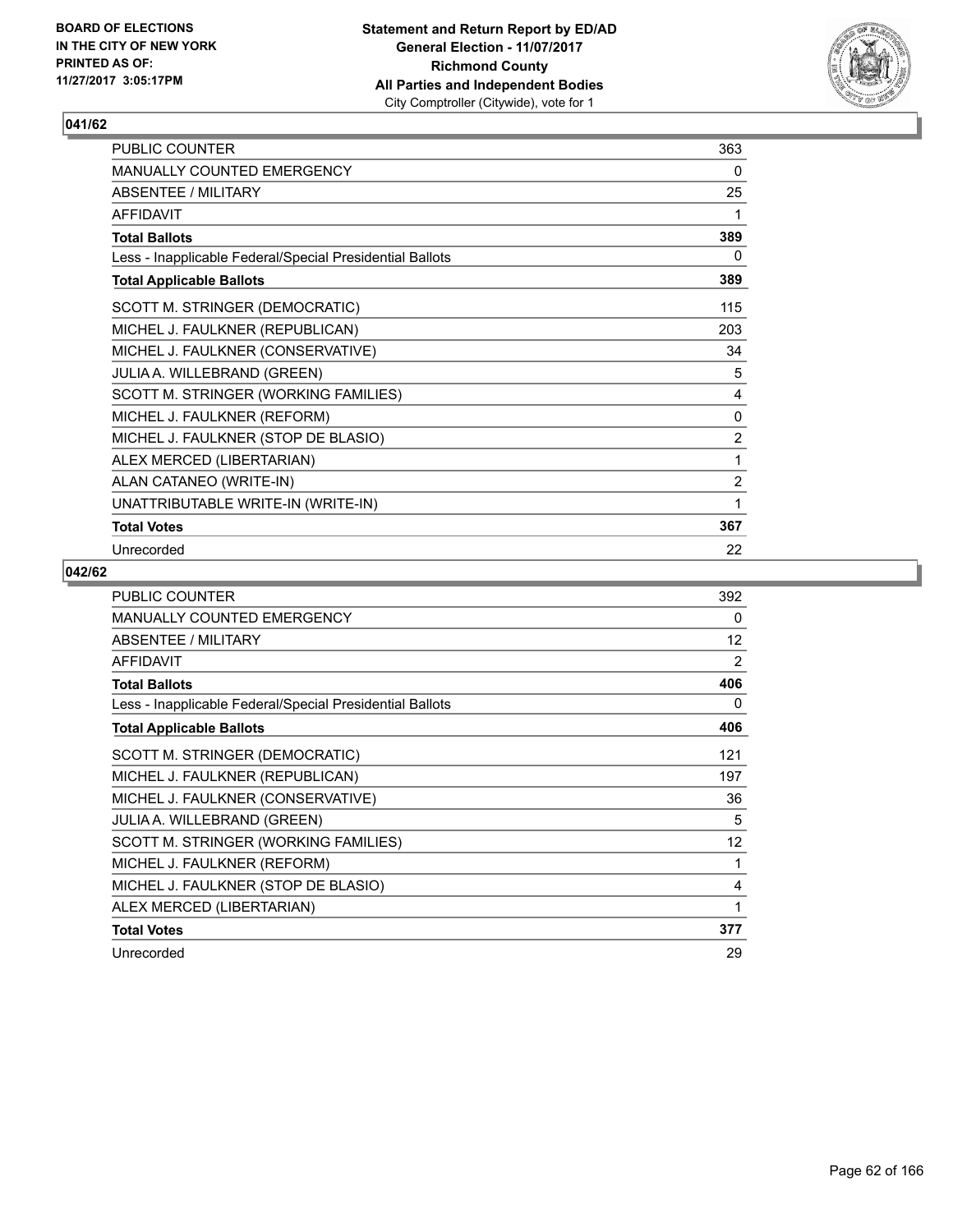

| PUBLIC COUNTER                                           | 387 |
|----------------------------------------------------------|-----|
| MANUALLY COUNTED EMERGENCY                               | 0   |
| ABSENTEE / MILITARY                                      | 11  |
| <b>AFFIDAVIT</b>                                         | 3   |
| <b>Total Ballots</b>                                     | 401 |
| Less - Inapplicable Federal/Special Presidential Ballots | 0   |
| <b>Total Applicable Ballots</b>                          | 401 |
| SCOTT M. STRINGER (DEMOCRATIC)                           | 91  |
| MICHEL J. FAULKNER (REPUBLICAN)                          | 230 |
| MICHEL J. FAULKNER (CONSERVATIVE)                        | 33  |
| JULIA A. WILLEBRAND (GREEN)                              | 9   |
| SCOTT M. STRINGER (WORKING FAMILIES)                     | 10  |
| MICHEL J. FAULKNER (REFORM)                              | 1   |
| MICHEL J. FAULKNER (STOP DE BLASIO)                      | 3   |
| ALEX MERCED (LIBERTARIAN)                                | 0   |
| <b>GREG RODRIGUEZ (WRITE-IN)</b>                         | 1   |
| <b>Total Votes</b>                                       | 378 |
| Unrecorded                                               | 23  |

| <b>PUBLIC COUNTER</b>                                    | 370            |
|----------------------------------------------------------|----------------|
| <b>MANUALLY COUNTED EMERGENCY</b>                        | 0              |
| ABSENTEE / MILITARY                                      | 11             |
| <b>AFFIDAVIT</b>                                         | 8              |
| <b>Total Ballots</b>                                     | 389            |
| Less - Inapplicable Federal/Special Presidential Ballots | 0              |
| <b>Total Applicable Ballots</b>                          | 389            |
| SCOTT M. STRINGER (DEMOCRATIC)                           | 94             |
| MICHEL J. FAULKNER (REPUBLICAN)                          | 195            |
| MICHEL J. FAULKNER (CONSERVATIVE)                        | 46             |
| <b>JULIA A. WILLEBRAND (GREEN)</b>                       | 13             |
| SCOTT M. STRINGER (WORKING FAMILIES)                     | 7              |
| MICHEL J. FAULKNER (REFORM)                              | 0              |
| MICHEL J. FAULKNER (STOP DE BLASIO)                      | 0              |
| ALEX MERCED (LIBERTARIAN)                                | $\overline{2}$ |
| <b>Total Votes</b>                                       | 357            |
| Unrecorded                                               | 32             |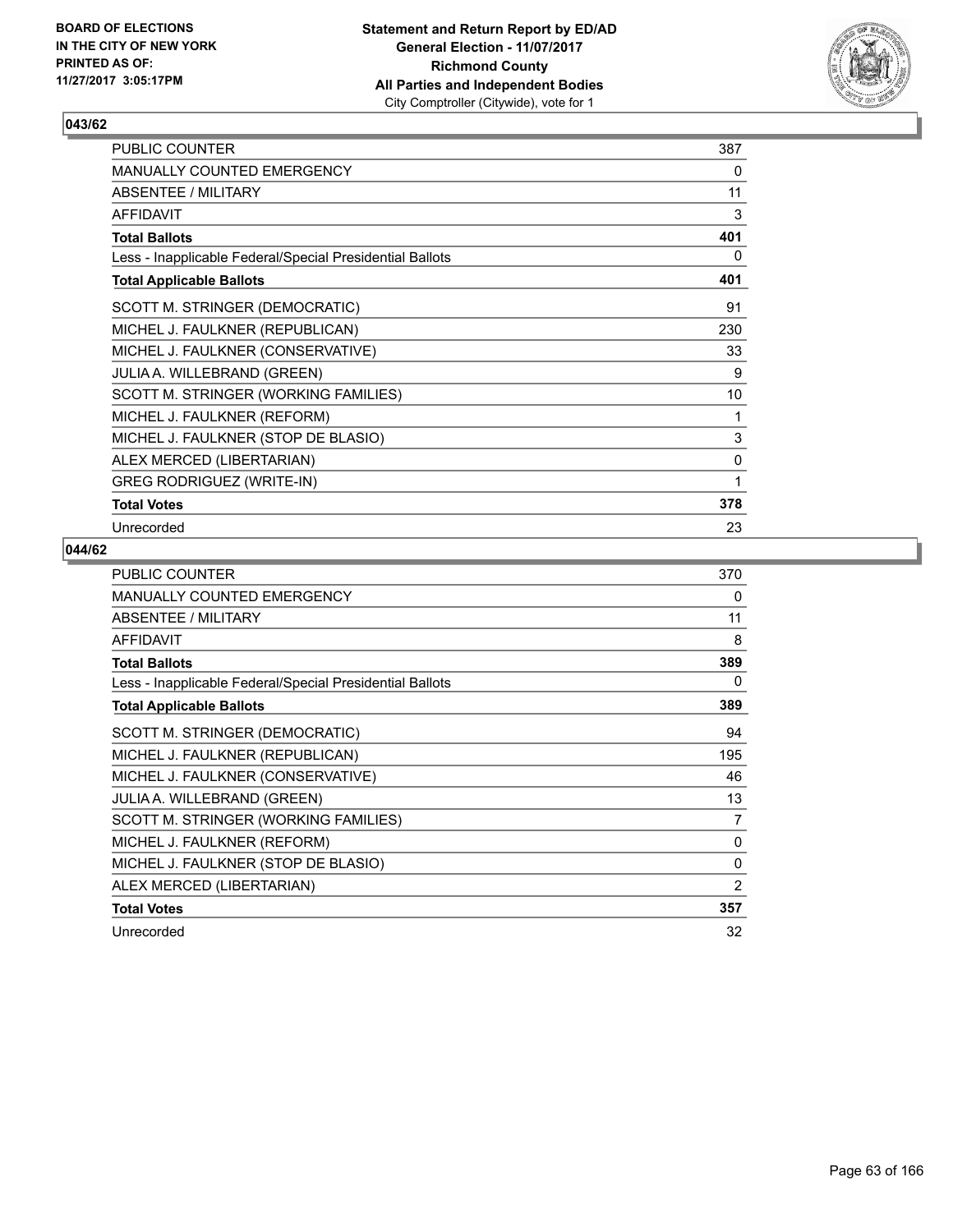

| PUBLIC COUNTER                                           | 341 |
|----------------------------------------------------------|-----|
| MANUALLY COUNTED EMERGENCY                               | 0   |
| ABSENTEE / MILITARY                                      | 10  |
| <b>AFFIDAVIT</b>                                         | 3   |
| <b>Total Ballots</b>                                     | 354 |
| Less - Inapplicable Federal/Special Presidential Ballots | 0   |
| <b>Total Applicable Ballots</b>                          | 354 |
| SCOTT M. STRINGER (DEMOCRATIC)                           | 80  |
| MICHEL J. FAULKNER (REPUBLICAN)                          | 209 |
| MICHEL J. FAULKNER (CONSERVATIVE)                        | 26  |
| JULIA A. WILLEBRAND (GREEN)                              | 4   |
| SCOTT M. STRINGER (WORKING FAMILIES)                     | 3   |
| MICHEL J. FAULKNER (REFORM)                              | 0   |
| MICHEL J. FAULKNER (STOP DE BLASIO)                      | 0   |
| ALEX MERCED (LIBERTARIAN)                                | 1   |
| DAVE CHAPELLE (WRITE-IN)                                 | 1   |
| <b>Total Votes</b>                                       | 324 |
| Unrecorded                                               | 30  |

| <b>PUBLIC COUNTER</b>                                    | 469            |
|----------------------------------------------------------|----------------|
| <b>MANUALLY COUNTED EMERGENCY</b>                        | 0              |
| ABSENTEE / MILITARY                                      | 8              |
| <b>AFFIDAVIT</b>                                         | 6              |
| <b>Total Ballots</b>                                     | 483            |
| Less - Inapplicable Federal/Special Presidential Ballots | 0              |
| <b>Total Applicable Ballots</b>                          | 483            |
| SCOTT M. STRINGER (DEMOCRATIC)                           | 128            |
| MICHEL J. FAULKNER (REPUBLICAN)                          | 271            |
| MICHEL J. FAULKNER (CONSERVATIVE)                        | 39             |
| <b>JULIA A. WILLEBRAND (GREEN)</b>                       | 6              |
| SCOTT M. STRINGER (WORKING FAMILIES)                     | 5              |
| MICHEL J. FAULKNER (REFORM)                              | $\overline{2}$ |
| MICHEL J. FAULKNER (STOP DE BLASIO)                      | $\mathbf{0}$   |
| ALEX MERCED (LIBERTARIAN)                                | $\Omega$       |
| <b>Total Votes</b>                                       | 451            |
| Unrecorded                                               | 32             |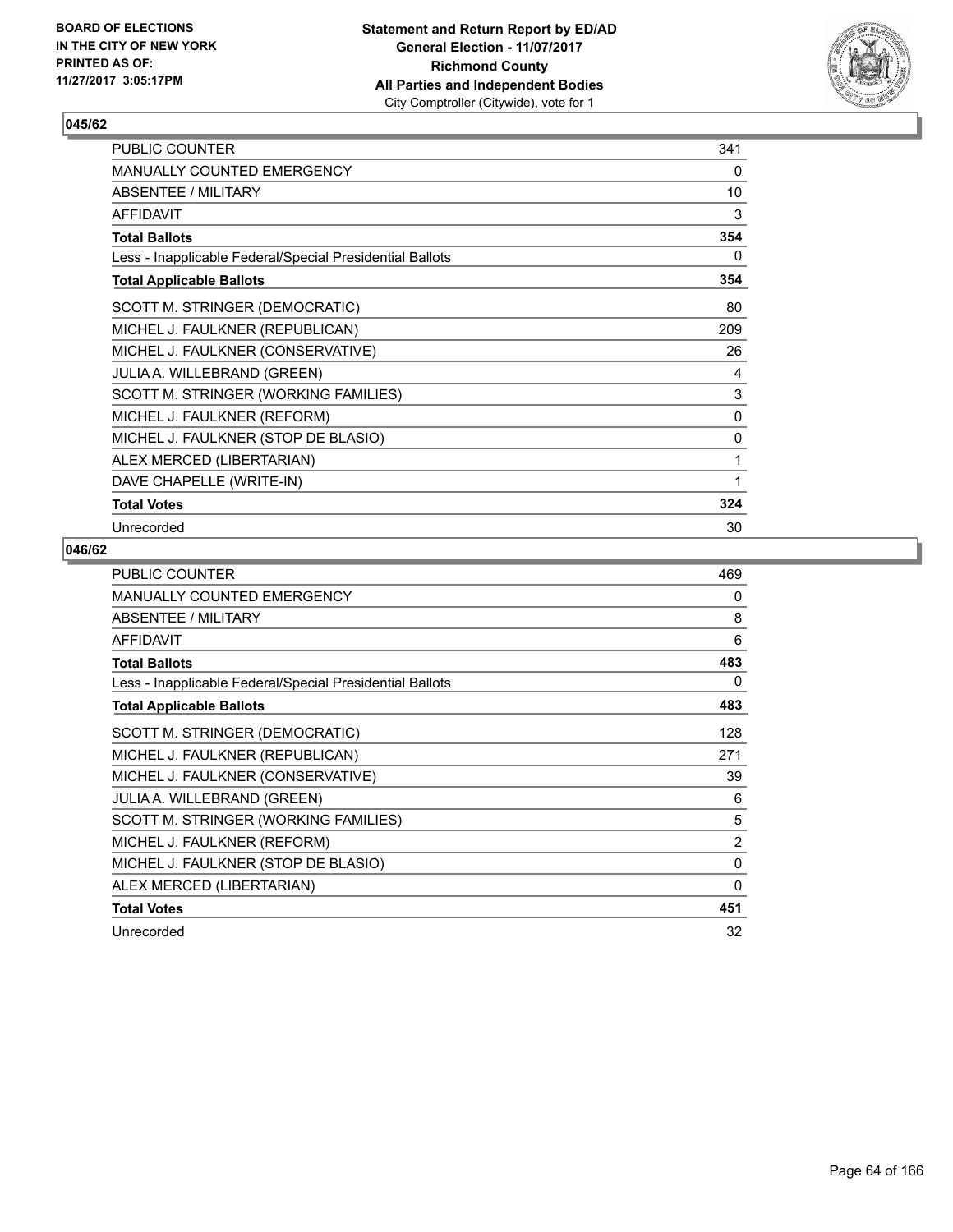

| PUBLIC COUNTER                                           | 400 |
|----------------------------------------------------------|-----|
| <b>MANUALLY COUNTED EMERGENCY</b>                        | 0   |
| <b>ABSENTEE / MILITARY</b>                               | 13  |
| <b>AFFIDAVIT</b>                                         | 7   |
| <b>Total Ballots</b>                                     | 420 |
| Less - Inapplicable Federal/Special Presidential Ballots | 0   |
| <b>Total Applicable Ballots</b>                          | 420 |
| SCOTT M. STRINGER (DEMOCRATIC)                           | 89  |
| MICHEL J. FAULKNER (REPUBLICAN)                          | 245 |
| MICHEL J. FAULKNER (CONSERVATIVE)                        | 45  |
| <b>JULIA A. WILLEBRAND (GREEN)</b>                       | 7   |
| SCOTT M. STRINGER (WORKING FAMILIES)                     | 11  |
| MICHEL J. FAULKNER (REFORM)                              | 2   |
| MICHEL J. FAULKNER (STOP DE BLASIO)                      | 1   |
| ALEX MERCED (LIBERTARIAN)                                | 0   |
| <b>Total Votes</b>                                       | 400 |
| Unrecorded                                               | 20  |

| PUBLIC COUNTER                                           | 331            |
|----------------------------------------------------------|----------------|
| <b>MANUALLY COUNTED EMERGENCY</b>                        | 0              |
| ABSENTEE / MILITARY                                      | 6              |
| <b>AFFIDAVIT</b>                                         | 2              |
| <b>Total Ballots</b>                                     | 339            |
| Less - Inapplicable Federal/Special Presidential Ballots | 0              |
| <b>Total Applicable Ballots</b>                          | 339            |
| SCOTT M. STRINGER (DEMOCRATIC)                           | 84             |
| MICHEL J. FAULKNER (REPUBLICAN)                          | 188            |
| MICHEL J. FAULKNER (CONSERVATIVE)                        | 28             |
| JULIA A. WILLEBRAND (GREEN)                              | 7              |
| SCOTT M. STRINGER (WORKING FAMILIES)                     | 10             |
| MICHEL J. FAULKNER (REFORM)                              | 1              |
| MICHEL J. FAULKNER (STOP DE BLASIO)                      | $\overline{2}$ |
| ALEX MERCED (LIBERTARIAN)                                | 1              |
| <b>Total Votes</b>                                       | 321            |
| Unrecorded                                               | 18             |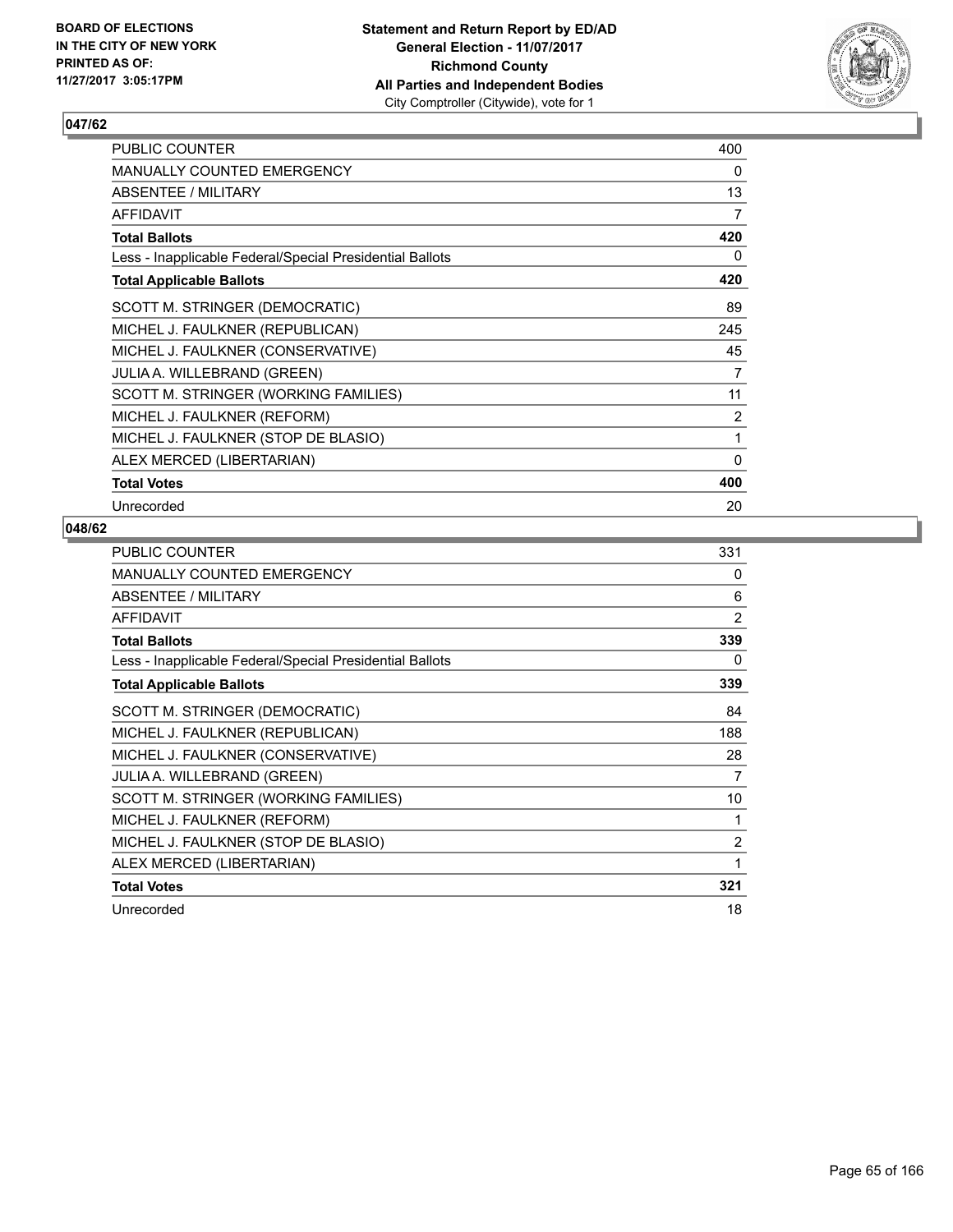

| <b>PUBLIC COUNTER</b>                                    | 422 |
|----------------------------------------------------------|-----|
| <b>MANUALLY COUNTED EMERGENCY</b>                        | 0   |
| ABSENTEE / MILITARY                                      | 15  |
| <b>AFFIDAVIT</b>                                         | 5   |
| <b>Total Ballots</b>                                     | 442 |
| Less - Inapplicable Federal/Special Presidential Ballots | 0   |
| <b>Total Applicable Ballots</b>                          | 442 |
| SCOTT M. STRINGER (DEMOCRATIC)                           | 137 |
| MICHEL J. FAULKNER (REPUBLICAN)                          | 221 |
| MICHEL J. FAULKNER (CONSERVATIVE)                        | 40  |
| JULIA A. WILLEBRAND (GREEN)                              | 10  |
| SCOTT M. STRINGER (WORKING FAMILIES)                     | 8   |
| MICHEL J. FAULKNER (REFORM)                              | 1   |
| MICHEL J. FAULKNER (STOP DE BLASIO)                      | 3   |
| ALEX MERCED (LIBERTARIAN)                                | 1   |
| <b>Total Votes</b>                                       | 421 |
| Unrecorded                                               | 21  |

| <b>PUBLIC COUNTER</b>                                    | 443 |
|----------------------------------------------------------|-----|
| <b>MANUALLY COUNTED EMERGENCY</b>                        | 0   |
| ABSENTEE / MILITARY                                      | 16  |
| <b>AFFIDAVIT</b>                                         | 0   |
| <b>Total Ballots</b>                                     | 459 |
| Less - Inapplicable Federal/Special Presidential Ballots | 0   |
| <b>Total Applicable Ballots</b>                          | 459 |
| SCOTT M. STRINGER (DEMOCRATIC)                           | 108 |
| MICHEL J. FAULKNER (REPUBLICAN)                          | 251 |
| MICHEL J. FAULKNER (CONSERVATIVE)                        | 44  |
| JULIA A. WILLEBRAND (GREEN)                              | 6   |
| SCOTT M. STRINGER (WORKING FAMILIES)                     | 14  |
| MICHEL J. FAULKNER (REFORM)                              | 2   |
| MICHEL J. FAULKNER (STOP DE BLASIO)                      | 3   |
| ALEX MERCED (LIBERTARIAN)                                | 3   |
| RUSSELL C. GALLO (WRITE-IN)                              | 1   |
| <b>Total Votes</b>                                       | 432 |
| Unrecorded                                               | 27  |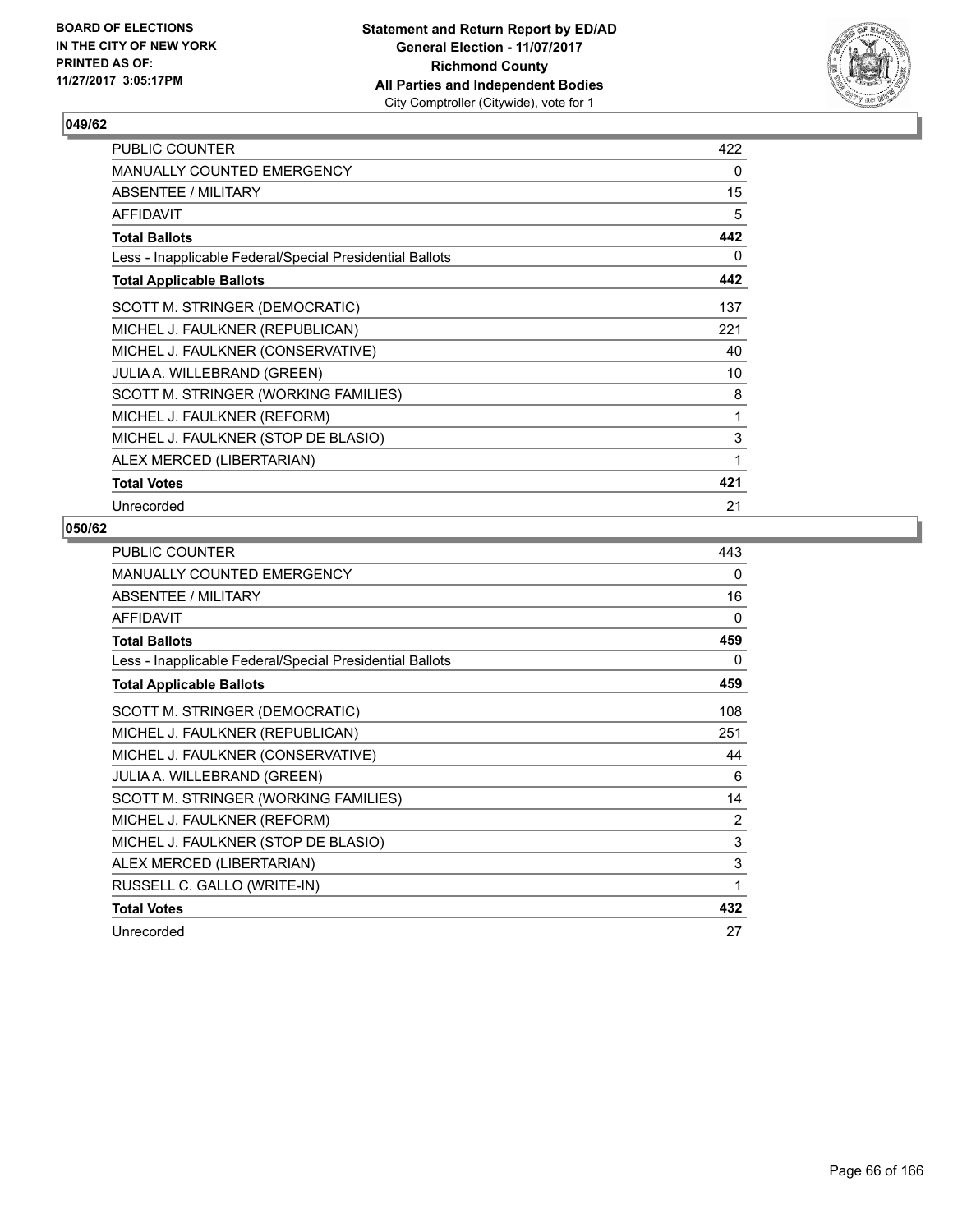

| <b>PUBLIC COUNTER</b>                                    | 386 |
|----------------------------------------------------------|-----|
| <b>MANUALLY COUNTED EMERGENCY</b>                        | 0   |
| ABSENTEE / MILITARY                                      | 14  |
| <b>AFFIDAVIT</b>                                         | 2   |
| <b>Total Ballots</b>                                     | 402 |
| Less - Inapplicable Federal/Special Presidential Ballots | 0   |
| <b>Total Applicable Ballots</b>                          | 402 |
| SCOTT M. STRINGER (DEMOCRATIC)                           | 145 |
| MICHEL J. FAULKNER (REPUBLICAN)                          | 178 |
| MICHEL J. FAULKNER (CONSERVATIVE)                        | 27  |
| <b>JULIA A. WILLEBRAND (GREEN)</b>                       | 6   |
| SCOTT M. STRINGER (WORKING FAMILIES)                     | 15  |
| MICHEL J. FAULKNER (REFORM)                              | 1   |
| MICHEL J. FAULKNER (STOP DE BLASIO)                      | 1   |
| ALEX MERCED (LIBERTARIAN)                                | 3   |
| <b>Total Votes</b>                                       | 376 |
| Unrecorded                                               | 26  |

| PUBLIC COUNTER                                           | 451            |
|----------------------------------------------------------|----------------|
| MANUALLY COUNTED EMERGENCY                               | 0              |
| ABSENTEE / MILITARY                                      | 10             |
| <b>AFFIDAVIT</b>                                         | 3              |
| <b>Total Ballots</b>                                     | 464            |
| Less - Inapplicable Federal/Special Presidential Ballots | 0              |
| <b>Total Applicable Ballots</b>                          | 464            |
| SCOTT M. STRINGER (DEMOCRATIC)                           | 131            |
| MICHEL J. FAULKNER (REPUBLICAN)                          | 234            |
| MICHEL J. FAULKNER (CONSERVATIVE)                        | 44             |
| <b>JULIA A. WILLEBRAND (GREEN)</b>                       | 9              |
| SCOTT M. STRINGER (WORKING FAMILIES)                     | 12             |
| MICHEL J. FAULKNER (REFORM)                              | 0              |
| MICHEL J. FAULKNER (STOP DE BLASIO)                      | 3              |
| ALEX MERCED (LIBERTARIAN)                                | $\overline{2}$ |
| JOSEPH MIONE (WRITE-IN)                                  | 1              |
| <b>Total Votes</b>                                       | 436            |
| Unrecorded                                               | 28             |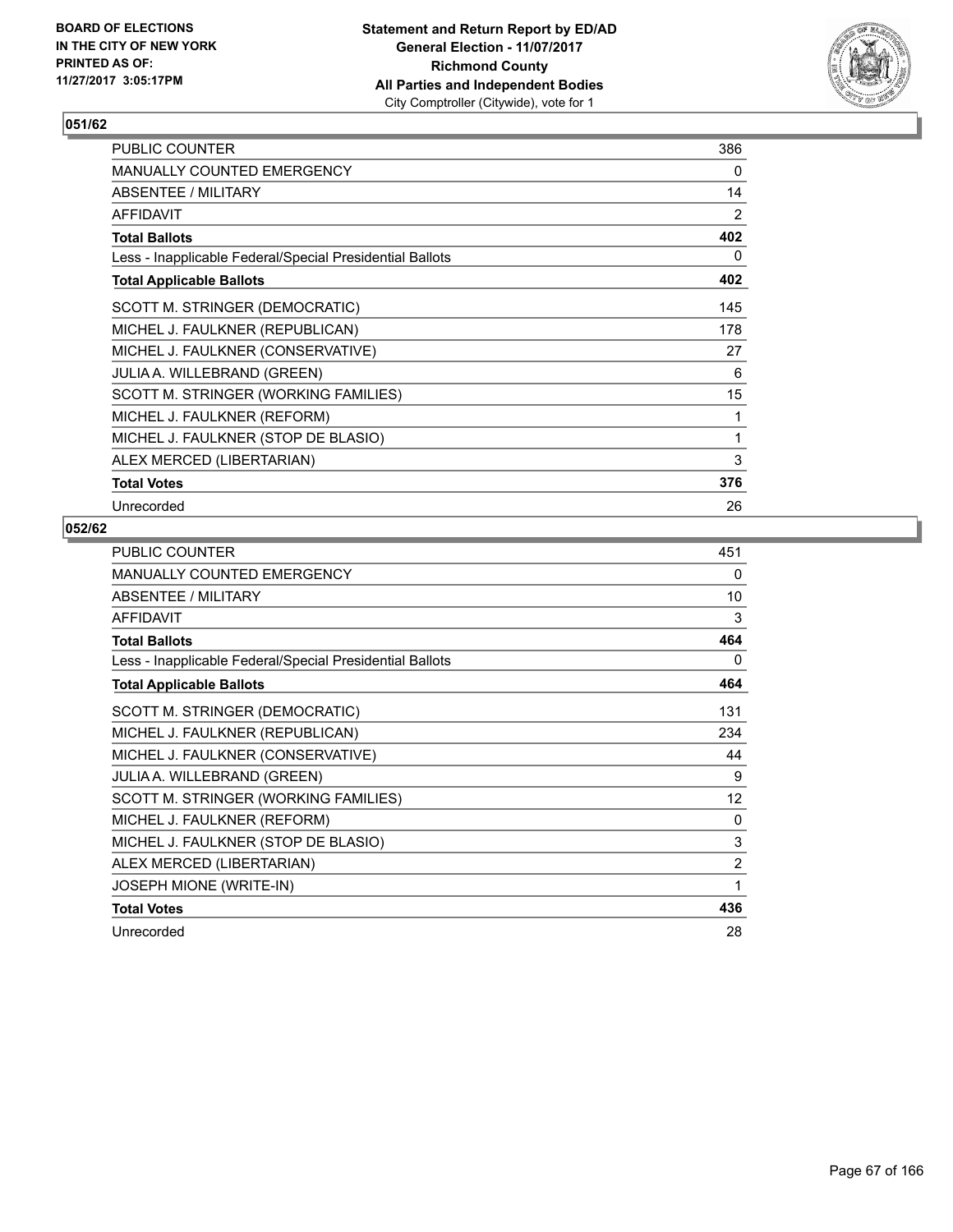

| <b>PUBLIC COUNTER</b>                                    | 452 |
|----------------------------------------------------------|-----|
| <b>MANUALLY COUNTED EMERGENCY</b>                        | 0   |
| ABSENTEE / MILITARY                                      | 9   |
| <b>AFFIDAVIT</b>                                         | 4   |
| <b>Total Ballots</b>                                     | 465 |
| Less - Inapplicable Federal/Special Presidential Ballots | 0   |
| <b>Total Applicable Ballots</b>                          | 465 |
| SCOTT M. STRINGER (DEMOCRATIC)                           | 137 |
| MICHEL J. FAULKNER (REPUBLICAN)                          | 257 |
| MICHEL J. FAULKNER (CONSERVATIVE)                        | 27  |
| <b>JULIA A. WILLEBRAND (GREEN)</b>                       | 3   |
| SCOTT M. STRINGER (WORKING FAMILIES)                     | 10  |
| MICHEL J. FAULKNER (REFORM)                              | 0   |
| MICHEL J. FAULKNER (STOP DE BLASIO)                      | 4   |
| ALEX MERCED (LIBERTARIAN)                                | 2   |
| <b>Total Votes</b>                                       | 440 |
| Unrecorded                                               | 25  |

| PUBLIC COUNTER                                           | 352 |
|----------------------------------------------------------|-----|
| MANUALLY COUNTED EMERGENCY                               | 0   |
| <b>ABSENTEE / MILITARY</b>                               | 10  |
| <b>AFFIDAVIT</b>                                         | 1   |
| <b>Total Ballots</b>                                     | 363 |
| Less - Inapplicable Federal/Special Presidential Ballots | 0   |
| <b>Total Applicable Ballots</b>                          | 363 |
| SCOTT M. STRINGER (DEMOCRATIC)                           | 104 |
| MICHEL J. FAULKNER (REPUBLICAN)                          | 192 |
| MICHEL J. FAULKNER (CONSERVATIVE)                        | 25  |
| <b>JULIA A. WILLEBRAND (GREEN)</b>                       | 10  |
| SCOTT M. STRINGER (WORKING FAMILIES)                     | 6   |
| MICHEL J. FAULKNER (REFORM)                              | 1   |
| MICHEL J. FAULKNER (STOP DE BLASIO)                      | 3   |
| ALEX MERCED (LIBERTARIAN)                                | 1   |
| DONALD J. TRUMP, JR (WRITE-IN)                           | 1   |
| <b>Total Votes</b>                                       | 343 |
| Unrecorded                                               | 20  |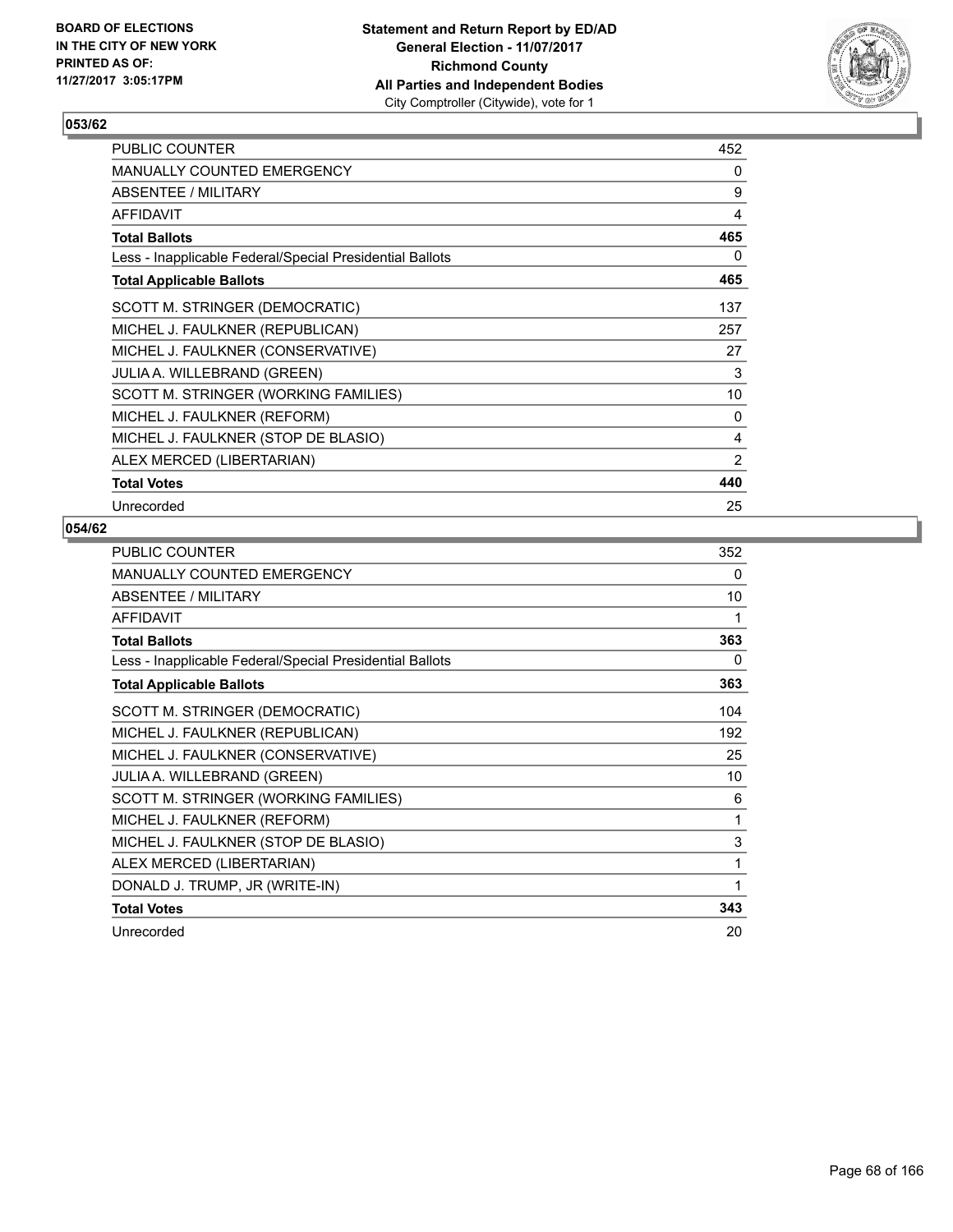

| <b>PUBLIC COUNTER</b>                                    | 444 |
|----------------------------------------------------------|-----|
| <b>MANUALLY COUNTED EMERGENCY</b>                        | 0   |
| ABSENTEE / MILITARY                                      | 17  |
| <b>AFFIDAVIT</b>                                         | 4   |
| <b>Total Ballots</b>                                     | 465 |
| Less - Inapplicable Federal/Special Presidential Ballots | 0   |
| <b>Total Applicable Ballots</b>                          | 465 |
| SCOTT M. STRINGER (DEMOCRATIC)                           | 131 |
| MICHEL J. FAULKNER (REPUBLICAN)                          | 244 |
| MICHEL J. FAULKNER (CONSERVATIVE)                        | 41  |
| <b>JULIA A. WILLEBRAND (GREEN)</b>                       | 6   |
| SCOTT M. STRINGER (WORKING FAMILIES)                     | 9   |
| MICHEL J. FAULKNER (REFORM)                              | 1   |
| MICHEL J. FAULKNER (STOP DE BLASIO)                      | 2   |
| ALEX MERCED (LIBERTARIAN)                                | 6   |
| <b>Total Votes</b>                                       | 440 |
| Unrecorded                                               | 25  |

| PUBLIC COUNTER                                           | 352 |
|----------------------------------------------------------|-----|
| <b>MANUALLY COUNTED EMERGENCY</b>                        | 0   |
| ABSENTEE / MILITARY                                      | 4   |
| AFFIDAVIT                                                | 2   |
| <b>Total Ballots</b>                                     | 358 |
| Less - Inapplicable Federal/Special Presidential Ballots | 0   |
| <b>Total Applicable Ballots</b>                          | 358 |
| SCOTT M. STRINGER (DEMOCRATIC)                           | 104 |
| MICHEL J. FAULKNER (REPUBLICAN)                          | 176 |
| MICHEL J. FAULKNER (CONSERVATIVE)                        | 27  |
| <b>JULIA A. WILLEBRAND (GREEN)</b>                       | 8   |
| SCOTT M. STRINGER (WORKING FAMILIES)                     | 9   |
| MICHEL J. FAULKNER (REFORM)                              | 0   |
| MICHEL J. FAULKNER (STOP DE BLASIO)                      | 3   |
| ALEX MERCED (LIBERTARIAN)                                | 4   |
| <b>Total Votes</b>                                       | 331 |
| Unrecorded                                               | 27  |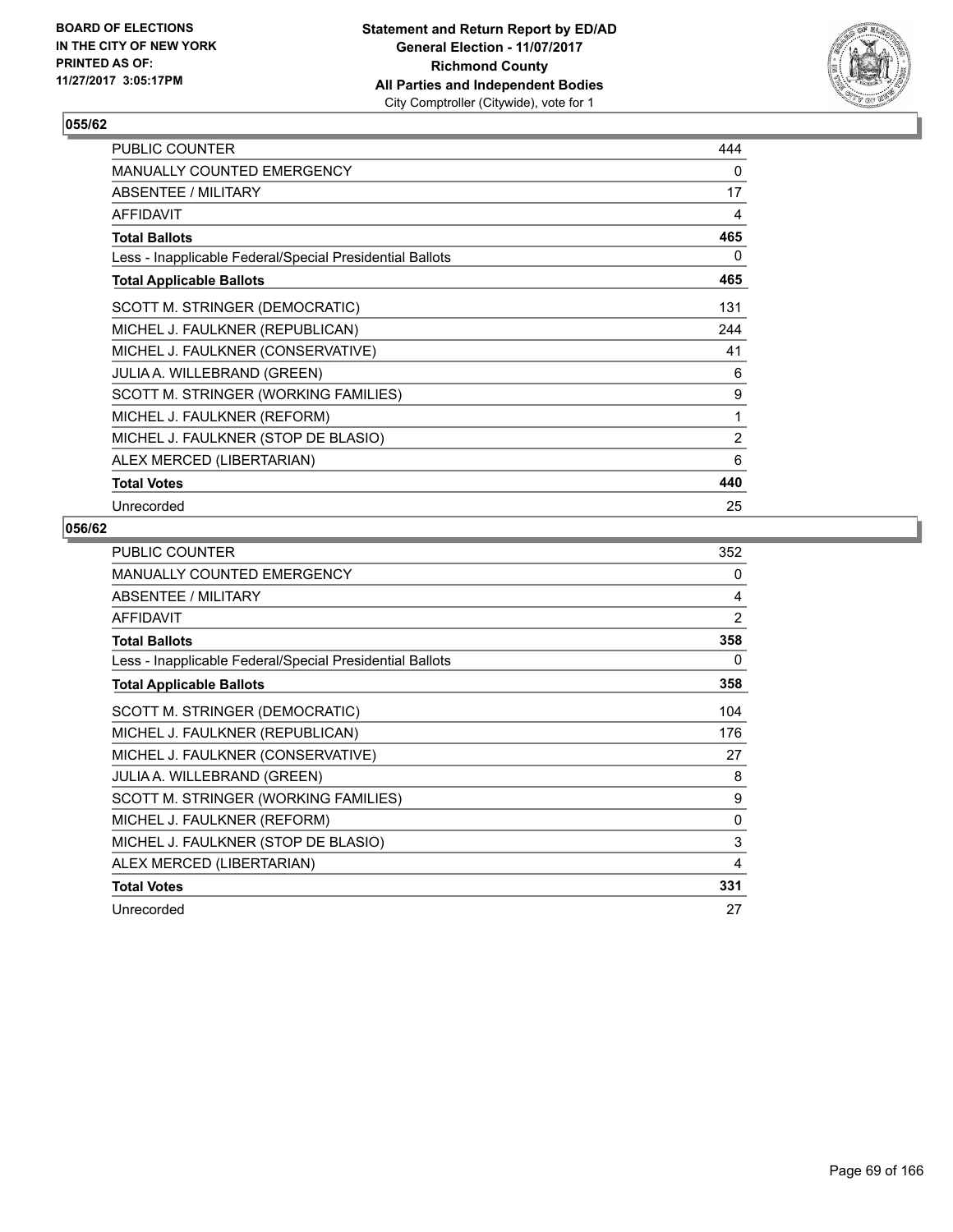

| <b>PUBLIC COUNTER</b>                                    | 417 |
|----------------------------------------------------------|-----|
| <b>MANUALLY COUNTED EMERGENCY</b>                        | 0   |
| ABSENTEE / MILITARY                                      | 13  |
| <b>AFFIDAVIT</b>                                         | 1   |
| <b>Total Ballots</b>                                     | 431 |
| Less - Inapplicable Federal/Special Presidential Ballots | 0   |
| <b>Total Applicable Ballots</b>                          | 431 |
| SCOTT M. STRINGER (DEMOCRATIC)                           | 109 |
| MICHEL J. FAULKNER (REPUBLICAN)                          | 240 |
| MICHEL J. FAULKNER (CONSERVATIVE)                        | 45  |
| <b>JULIA A. WILLEBRAND (GREEN)</b>                       | 5   |
| SCOTT M. STRINGER (WORKING FAMILIES)                     | 10  |
| MICHEL J. FAULKNER (REFORM)                              | 1   |
| MICHEL J. FAULKNER (STOP DE BLASIO)                      | 1   |
| ALEX MERCED (LIBERTARIAN)                                | 1   |
| <b>Total Votes</b>                                       | 412 |
| Unrecorded                                               | 19  |

| <b>PUBLIC COUNTER</b>                                    | 402 |
|----------------------------------------------------------|-----|
| <b>MANUALLY COUNTED EMERGENCY</b>                        | 0   |
| ABSENTEE / MILITARY                                      | 14  |
| <b>AFFIDAVIT</b>                                         | 2   |
| <b>Total Ballots</b>                                     | 418 |
| Less - Inapplicable Federal/Special Presidential Ballots | 0   |
| <b>Total Applicable Ballots</b>                          | 418 |
| SCOTT M. STRINGER (DEMOCRATIC)                           | 112 |
| MICHEL J. FAULKNER (REPUBLICAN)                          | 232 |
| MICHEL J. FAULKNER (CONSERVATIVE)                        | 32  |
| JULIA A. WILLEBRAND (GREEN)                              | 3   |
| SCOTT M. STRINGER (WORKING FAMILIES)                     | 9   |
| MICHEL J. FAULKNER (REFORM)                              | 3   |
| MICHEL J. FAULKNER (STOP DE BLASIO)                      | 3   |
| ALEX MERCED (LIBERTARIAN)                                | 1   |
| <b>Total Votes</b>                                       | 395 |
| Unrecorded                                               | 23  |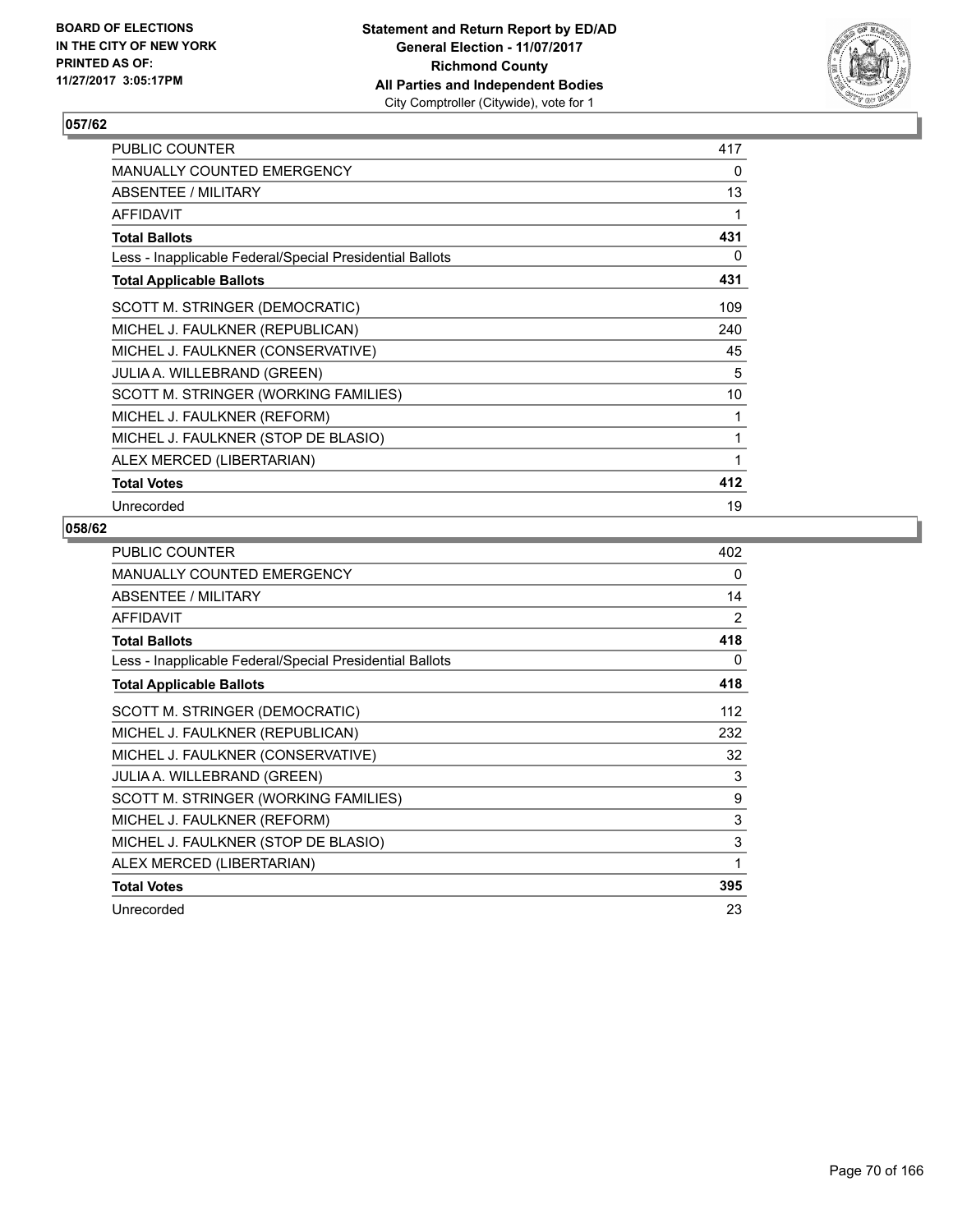

| <b>PUBLIC COUNTER</b>                                    | 333 |
|----------------------------------------------------------|-----|
| <b>MANUALLY COUNTED EMERGENCY</b>                        | 0   |
| ABSENTEE / MILITARY                                      | 21  |
| <b>AFFIDAVIT</b>                                         | 4   |
| <b>Total Ballots</b>                                     | 358 |
| Less - Inapplicable Federal/Special Presidential Ballots | 0   |
| <b>Total Applicable Ballots</b>                          | 358 |
| SCOTT M. STRINGER (DEMOCRATIC)                           | 109 |
| MICHEL J. FAULKNER (REPUBLICAN)                          | 180 |
| MICHEL J. FAULKNER (CONSERVATIVE)                        | 38  |
| JULIA A. WILLEBRAND (GREEN)                              | 5   |
| SCOTT M. STRINGER (WORKING FAMILIES)                     | 5   |
| MICHEL J. FAULKNER (REFORM)                              | 3   |
| MICHEL J. FAULKNER (STOP DE BLASIO)                      | 2   |
| ALEX MERCED (LIBERTARIAN)                                | 3   |
| <b>Total Votes</b>                                       | 345 |
| Unrecorded                                               | 13  |

| PUBLIC COUNTER                                           | 424 |
|----------------------------------------------------------|-----|
| MANUALLY COUNTED EMERGENCY                               | 0   |
| ABSENTEE / MILITARY                                      | 10  |
| <b>AFFIDAVIT</b>                                         | 7   |
| <b>Total Ballots</b>                                     | 441 |
| Less - Inapplicable Federal/Special Presidential Ballots | 0   |
| <b>Total Applicable Ballots</b>                          | 441 |
| SCOTT M. STRINGER (DEMOCRATIC)                           | 136 |
| MICHEL J. FAULKNER (REPUBLICAN)                          | 219 |
| MICHEL J. FAULKNER (CONSERVATIVE)                        | 31  |
| JULIA A. WILLEBRAND (GREEN)                              | 7   |
| SCOTT M. STRINGER (WORKING FAMILIES)                     | 8   |
| MICHEL J. FAULKNER (REFORM)                              | 2   |
| MICHEL J. FAULKNER (STOP DE BLASIO)                      | 3   |
| ALEX MERCED (LIBERTARIAN)                                | 3   |
| RONALD CASTORINA, JR. (WRITE-IN)                         | 1   |
| <b>Total Votes</b>                                       | 410 |
| Unrecorded                                               | 31  |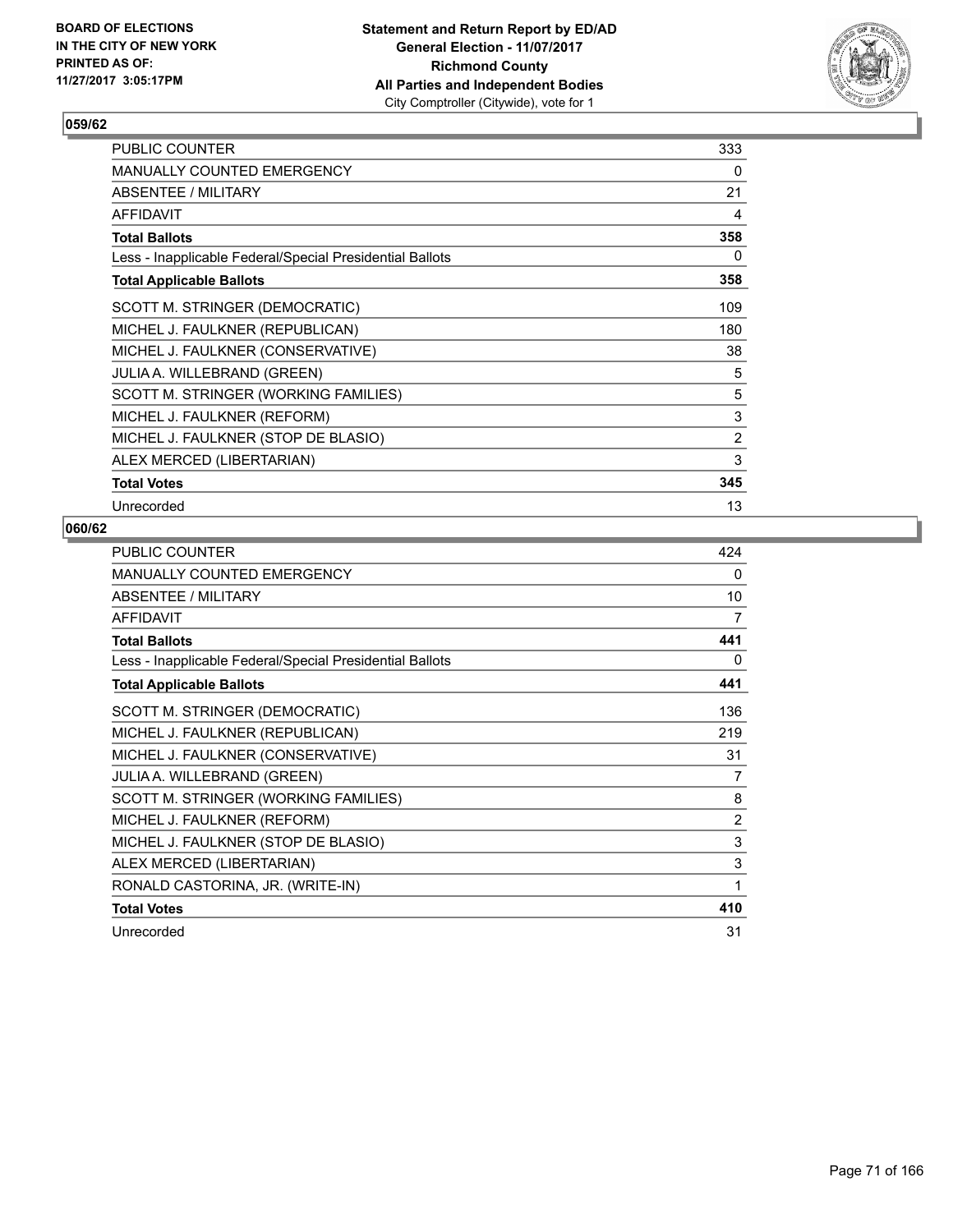

| PUBLIC COUNTER                                           | 465            |
|----------------------------------------------------------|----------------|
| <b>MANUALLY COUNTED EMERGENCY</b>                        | 0              |
| ABSENTEE / MILITARY                                      | 9              |
| <b>AFFIDAVIT</b>                                         | 5              |
| <b>Total Ballots</b>                                     | 479            |
| Less - Inapplicable Federal/Special Presidential Ballots | 0              |
| <b>Total Applicable Ballots</b>                          | 479            |
| SCOTT M. STRINGER (DEMOCRATIC)                           | 141            |
| MICHEL J. FAULKNER (REPUBLICAN)                          | 251            |
| MICHEL J. FAULKNER (CONSERVATIVE)                        | 38             |
| JULIA A. WILLEBRAND (GREEN)                              | 6              |
| SCOTT M. STRINGER (WORKING FAMILIES)                     | 12             |
| MICHEL J. FAULKNER (REFORM)                              | $\overline{2}$ |
| MICHEL J. FAULKNER (STOP DE BLASIO)                      | 0              |
| ALEX MERCED (LIBERTARIAN)                                | 1              |
| PHILIP CARONE (WRITE-IN)                                 | 1              |
| <b>Total Votes</b>                                       | 452            |
| Unrecorded                                               | 27             |

| <b>PUBLIC COUNTER</b>                                    | 418            |
|----------------------------------------------------------|----------------|
| <b>MANUALLY COUNTED EMERGENCY</b>                        | 0              |
| ABSENTEE / MILITARY                                      | 14             |
| <b>AFFIDAVIT</b>                                         | 1              |
| <b>Total Ballots</b>                                     | 433            |
| Less - Inapplicable Federal/Special Presidential Ballots | 0              |
| <b>Total Applicable Ballots</b>                          | 433            |
| SCOTT M. STRINGER (DEMOCRATIC)                           | 111            |
| MICHEL J. FAULKNER (REPUBLICAN)                          | 235            |
| MICHEL J. FAULKNER (CONSERVATIVE)                        | 39             |
| <b>JULIA A. WILLEBRAND (GREEN)</b>                       | 8              |
| SCOTT M. STRINGER (WORKING FAMILIES)                     | 8              |
| MICHEL J. FAULKNER (REFORM)                              | 0              |
| MICHEL J. FAULKNER (STOP DE BLASIO)                      | 4              |
| ALEX MERCED (LIBERTARIAN)                                | $\overline{2}$ |
| <b>Total Votes</b>                                       | 407            |
| Unrecorded                                               | 26             |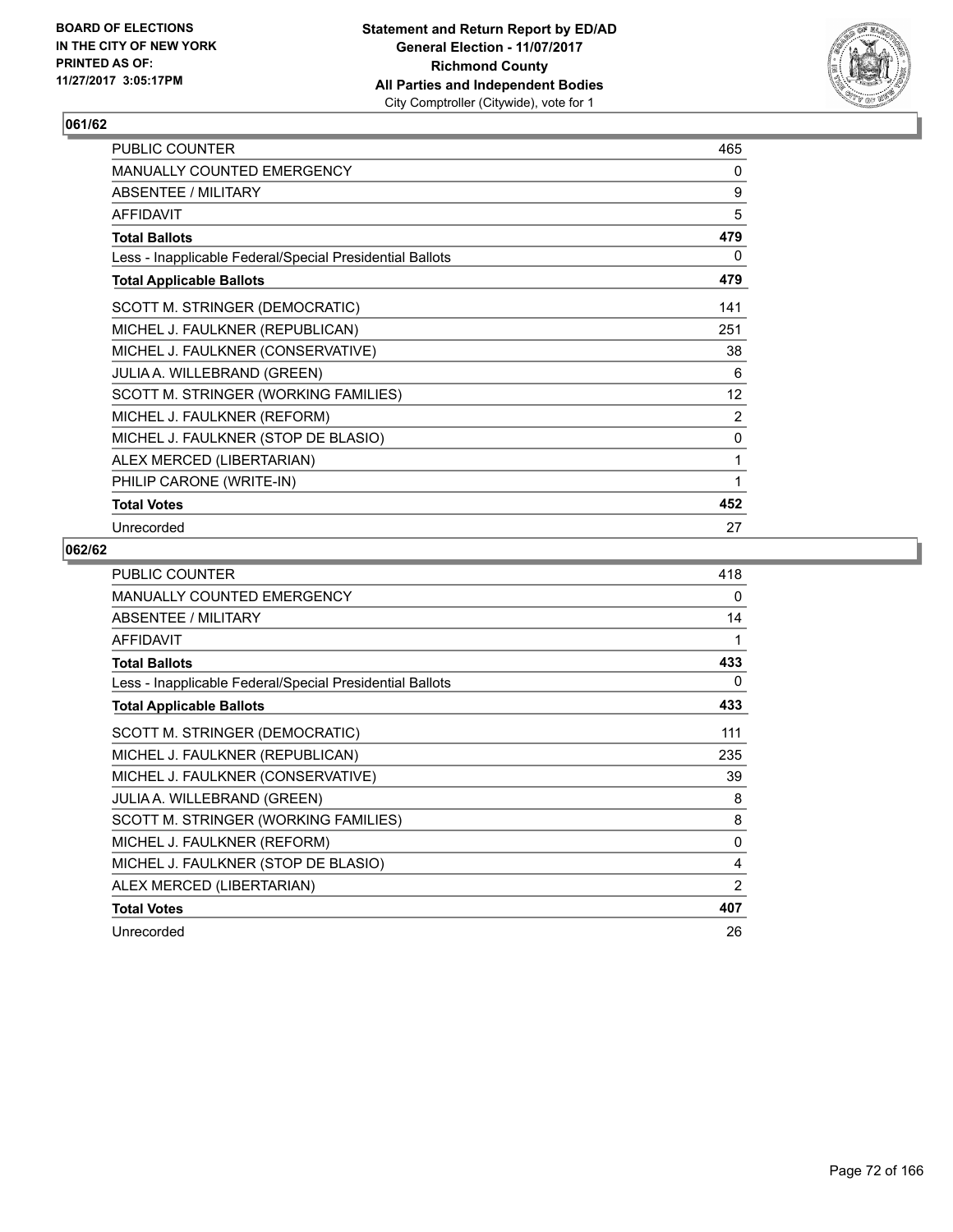

| <b>PUBLIC COUNTER</b>                                    | 274 |
|----------------------------------------------------------|-----|
| <b>MANUALLY COUNTED EMERGENCY</b>                        | 0   |
| ABSENTEE / MILITARY                                      | 7   |
| <b>AFFIDAVIT</b>                                         | 0   |
| <b>Total Ballots</b>                                     | 281 |
| Less - Inapplicable Federal/Special Presidential Ballots | 0   |
| <b>Total Applicable Ballots</b>                          | 281 |
| SCOTT M. STRINGER (DEMOCRATIC)                           | 86  |
| MICHEL J. FAULKNER (REPUBLICAN)                          | 141 |
| MICHEL J. FAULKNER (CONSERVATIVE)                        | 22  |
| <b>JULIA A. WILLEBRAND (GREEN)</b>                       | 4   |
| SCOTT M. STRINGER (WORKING FAMILIES)                     | 10  |
| MICHEL J. FAULKNER (REFORM)                              | 0   |
| MICHEL J. FAULKNER (STOP DE BLASIO)                      | 2   |
| ALEX MERCED (LIBERTARIAN)                                | 1   |
| <b>Total Votes</b>                                       | 266 |
| Unrecorded                                               | 15  |

| <b>PUBLIC COUNTER</b>                                    | 211            |
|----------------------------------------------------------|----------------|
| <b>MANUALLY COUNTED EMERGENCY</b>                        | 0              |
| ABSENTEE / MILITARY                                      | 9              |
| <b>AFFIDAVIT</b>                                         | 1              |
| <b>Total Ballots</b>                                     | 221            |
| Less - Inapplicable Federal/Special Presidential Ballots | 0              |
| <b>Total Applicable Ballots</b>                          | 221            |
| SCOTT M. STRINGER (DEMOCRATIC)                           | 60             |
| MICHEL J. FAULKNER (REPUBLICAN)                          | 115            |
| MICHEL J. FAULKNER (CONSERVATIVE)                        | 19             |
| JULIA A. WILLEBRAND (GREEN)                              | 2              |
| SCOTT M. STRINGER (WORKING FAMILIES)                     | $\overline{2}$ |
| MICHEL J. FAULKNER (REFORM)                              | $\overline{2}$ |
| MICHEL J. FAULKNER (STOP DE BLASIO)                      | 4              |
| ALEX MERCED (LIBERTARIAN)                                | 1              |
| <b>Total Votes</b>                                       | 205            |
| Unrecorded                                               | 16             |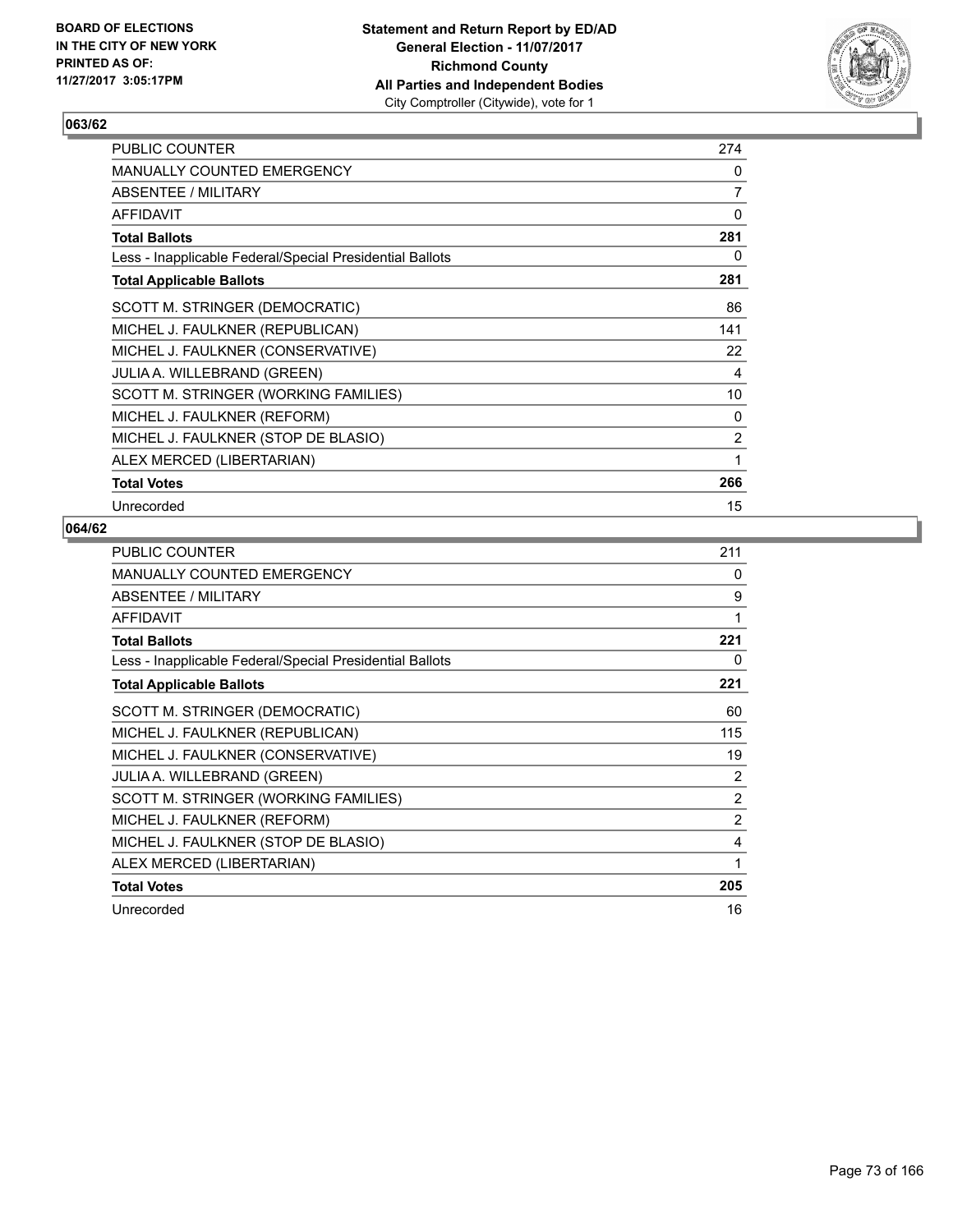

| <b>PUBLIC COUNTER</b>                                    | 454 |
|----------------------------------------------------------|-----|
| <b>MANUALLY COUNTED EMERGENCY</b>                        | 0   |
| ABSENTEE / MILITARY                                      | 17  |
| <b>AFFIDAVIT</b>                                         | 5   |
| <b>Total Ballots</b>                                     | 476 |
| Less - Inapplicable Federal/Special Presidential Ballots | 0   |
| <b>Total Applicable Ballots</b>                          | 476 |
| SCOTT M. STRINGER (DEMOCRATIC)                           | 106 |
| MICHEL J. FAULKNER (REPUBLICAN)                          | 265 |
| MICHEL J. FAULKNER (CONSERVATIVE)                        | 40  |
| <b>JULIA A. WILLEBRAND (GREEN)</b>                       | 11  |
| SCOTT M. STRINGER (WORKING FAMILIES)                     | 12  |
| MICHEL J. FAULKNER (REFORM)                              | 3   |
| MICHEL J. FAULKNER (STOP DE BLASIO)                      | 2   |
| ALEX MERCED (LIBERTARIAN)                                | 2   |
| <b>Total Votes</b>                                       | 441 |
| Unrecorded                                               | 35  |

| <b>PUBLIC COUNTER</b>                                    | 399 |
|----------------------------------------------------------|-----|
| MANUALLY COUNTED EMERGENCY                               | 0   |
| <b>ABSENTEE / MILITARY</b>                               | 12  |
| <b>AFFIDAVIT</b>                                         | 1   |
| <b>Total Ballots</b>                                     | 412 |
| Less - Inapplicable Federal/Special Presidential Ballots | 0   |
| <b>Total Applicable Ballots</b>                          | 412 |
| SCOTT M. STRINGER (DEMOCRATIC)                           | 91  |
| MICHEL J. FAULKNER (REPUBLICAN)                          | 233 |
| MICHEL J. FAULKNER (CONSERVATIVE)                        | 34  |
| JULIA A. WILLEBRAND (GREEN)                              | 3   |
| SCOTT M. STRINGER (WORKING FAMILIES)                     | 6   |
| MICHEL J. FAULKNER (REFORM)                              | 2   |
| MICHEL J. FAULKNER (STOP DE BLASIO)                      | 2   |
| ALEX MERCED (LIBERTARIAN)                                | 0   |
| UNATTRIBUTABLE WRITE-IN (WRITE-IN)                       | 1   |
| <b>Total Votes</b>                                       | 372 |
| Unrecorded                                               | 40  |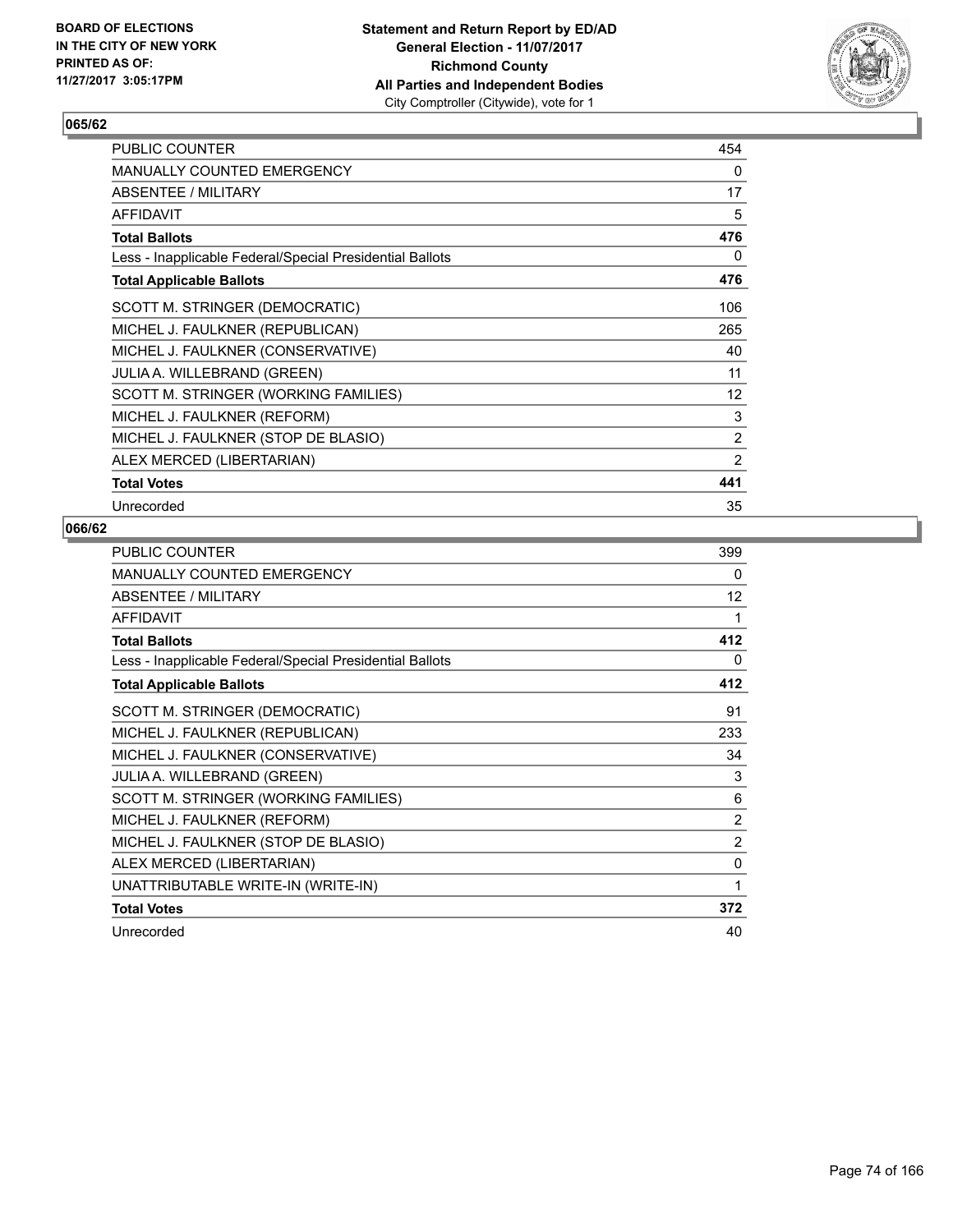

| <b>PUBLIC COUNTER</b>                                    | 433 |
|----------------------------------------------------------|-----|
| <b>MANUALLY COUNTED EMERGENCY</b>                        | 0   |
| ABSENTEE / MILITARY                                      | 16  |
| <b>AFFIDAVIT</b>                                         | 1   |
| <b>Total Ballots</b>                                     | 450 |
| Less - Inapplicable Federal/Special Presidential Ballots | 0   |
| <b>Total Applicable Ballots</b>                          | 450 |
| SCOTT M. STRINGER (DEMOCRATIC)                           | 130 |
| MICHEL J. FAULKNER (REPUBLICAN)                          | 225 |
| MICHEL J. FAULKNER (CONSERVATIVE)                        | 27  |
| <b>JULIA A. WILLEBRAND (GREEN)</b>                       | 8   |
| SCOTT M. STRINGER (WORKING FAMILIES)                     | 15  |
| MICHEL J. FAULKNER (REFORM)                              | 2   |
| MICHEL J. FAULKNER (STOP DE BLASIO)                      | 1   |
| ALEX MERCED (LIBERTARIAN)                                | 2   |
| <b>Total Votes</b>                                       | 410 |
| Unrecorded                                               | 40  |

| <b>PUBLIC COUNTER</b>                                    | 382 |
|----------------------------------------------------------|-----|
| <b>MANUALLY COUNTED EMERGENCY</b>                        | 0   |
| <b>ABSENTEE / MILITARY</b>                               | 17  |
| <b>AFFIDAVIT</b>                                         | 1   |
| <b>Total Ballots</b>                                     | 400 |
| Less - Inapplicable Federal/Special Presidential Ballots | 0   |
| <b>Total Applicable Ballots</b>                          | 400 |
| SCOTT M. STRINGER (DEMOCRATIC)                           | 127 |
| MICHEL J. FAULKNER (REPUBLICAN)                          | 180 |
| MICHEL J. FAULKNER (CONSERVATIVE)                        | 47  |
| JULIA A. WILLEBRAND (GREEN)                              | 5   |
| SCOTT M. STRINGER (WORKING FAMILIES)                     | 9   |
| MICHEL J. FAULKNER (REFORM)                              | 1   |
| MICHEL J. FAULKNER (STOP DE BLASIO)                      | 2   |
| ALEX MERCED (LIBERTARIAN)                                | 3   |
| <b>Total Votes</b>                                       | 374 |
| Unrecorded                                               | 26  |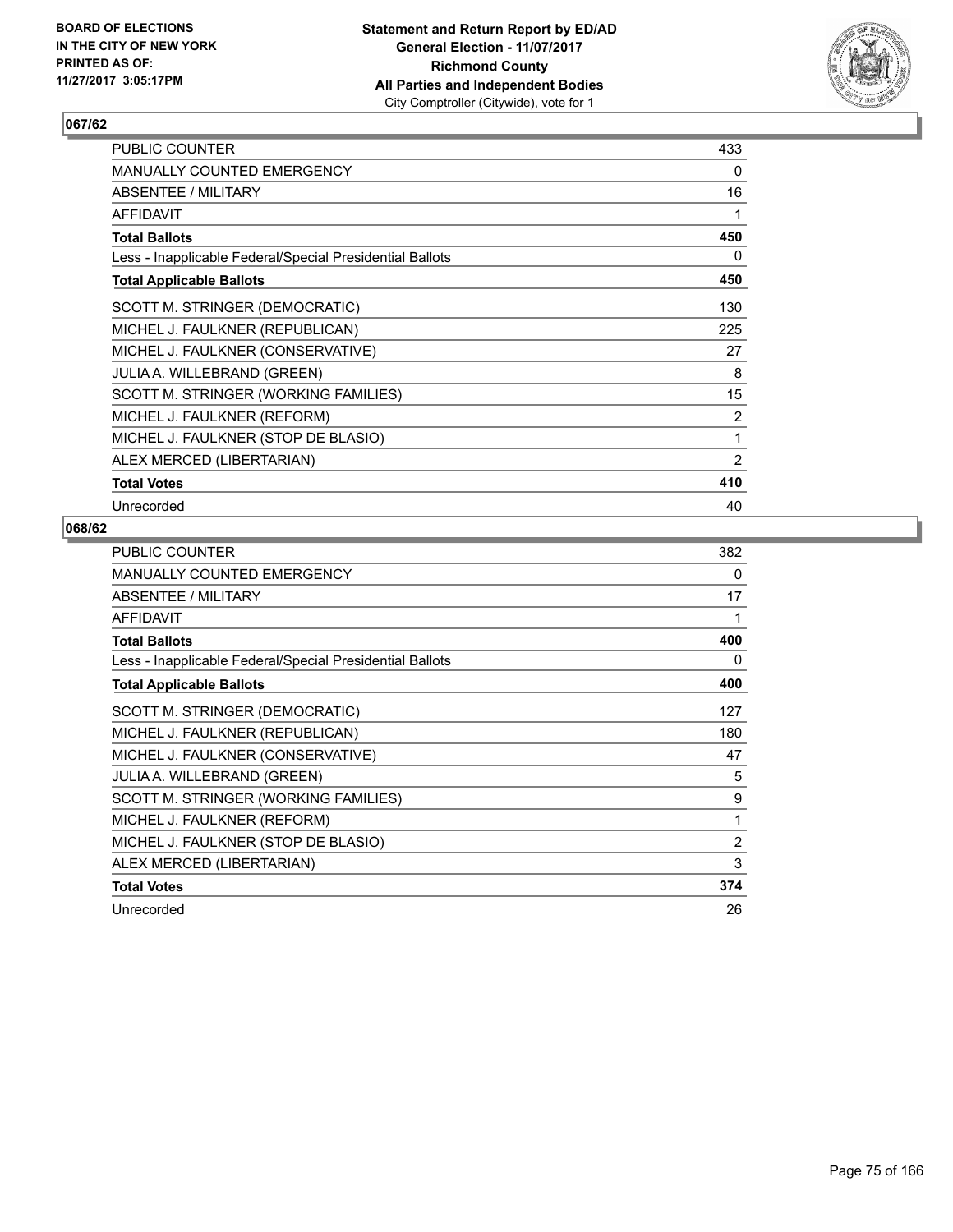

| <b>PUBLIC COUNTER</b>                                    | 323 |
|----------------------------------------------------------|-----|
| <b>MANUALLY COUNTED EMERGENCY</b>                        | 0   |
| ABSENTEE / MILITARY                                      | 19  |
| <b>AFFIDAVIT</b>                                         | 6   |
| <b>Total Ballots</b>                                     | 348 |
| Less - Inapplicable Federal/Special Presidential Ballots | 0   |
| <b>Total Applicable Ballots</b>                          | 348 |
| SCOTT M. STRINGER (DEMOCRATIC)                           | 103 |
| MICHEL J. FAULKNER (REPUBLICAN)                          | 170 |
| MICHEL J. FAULKNER (CONSERVATIVE)                        | 31  |
| <b>JULIA A. WILLEBRAND (GREEN)</b>                       | 3   |
| SCOTT M. STRINGER (WORKING FAMILIES)                     | 8   |
| MICHEL J. FAULKNER (REFORM)                              | 2   |
| MICHEL J. FAULKNER (STOP DE BLASIO)                      | 3   |
| ALEX MERCED (LIBERTARIAN)                                | 3   |
| <b>Total Votes</b>                                       | 323 |
| Unrecorded                                               | 25  |

| <b>PUBLIC COUNTER</b>                                    | 212            |
|----------------------------------------------------------|----------------|
| MANUALLY COUNTED EMERGENCY                               | 0              |
| ABSENTEE / MILITARY                                      | $\overline{7}$ |
| <b>AFFIDAVIT</b>                                         | 0              |
| <b>Total Ballots</b>                                     | 219            |
| Less - Inapplicable Federal/Special Presidential Ballots | 0              |
| <b>Total Applicable Ballots</b>                          | 219            |
| SCOTT M. STRINGER (DEMOCRATIC)                           | 52             |
| MICHEL J. FAULKNER (REPUBLICAN)                          | 115            |
| MICHEL J. FAULKNER (CONSERVATIVE)                        | 25             |
| JULIA A. WILLEBRAND (GREEN)                              | 3              |
| SCOTT M. STRINGER (WORKING FAMILIES)                     | 7              |
| MICHEL J. FAULKNER (REFORM)                              | 2              |
| MICHEL J. FAULKNER (STOP DE BLASIO)                      | 2              |
| ALEX MERCED (LIBERTARIAN)                                | 0              |
| SAL F. ALBANESE (WRITE-IN)                               | 1              |
| <b>Total Votes</b>                                       | 207            |
| Unrecorded                                               | 12             |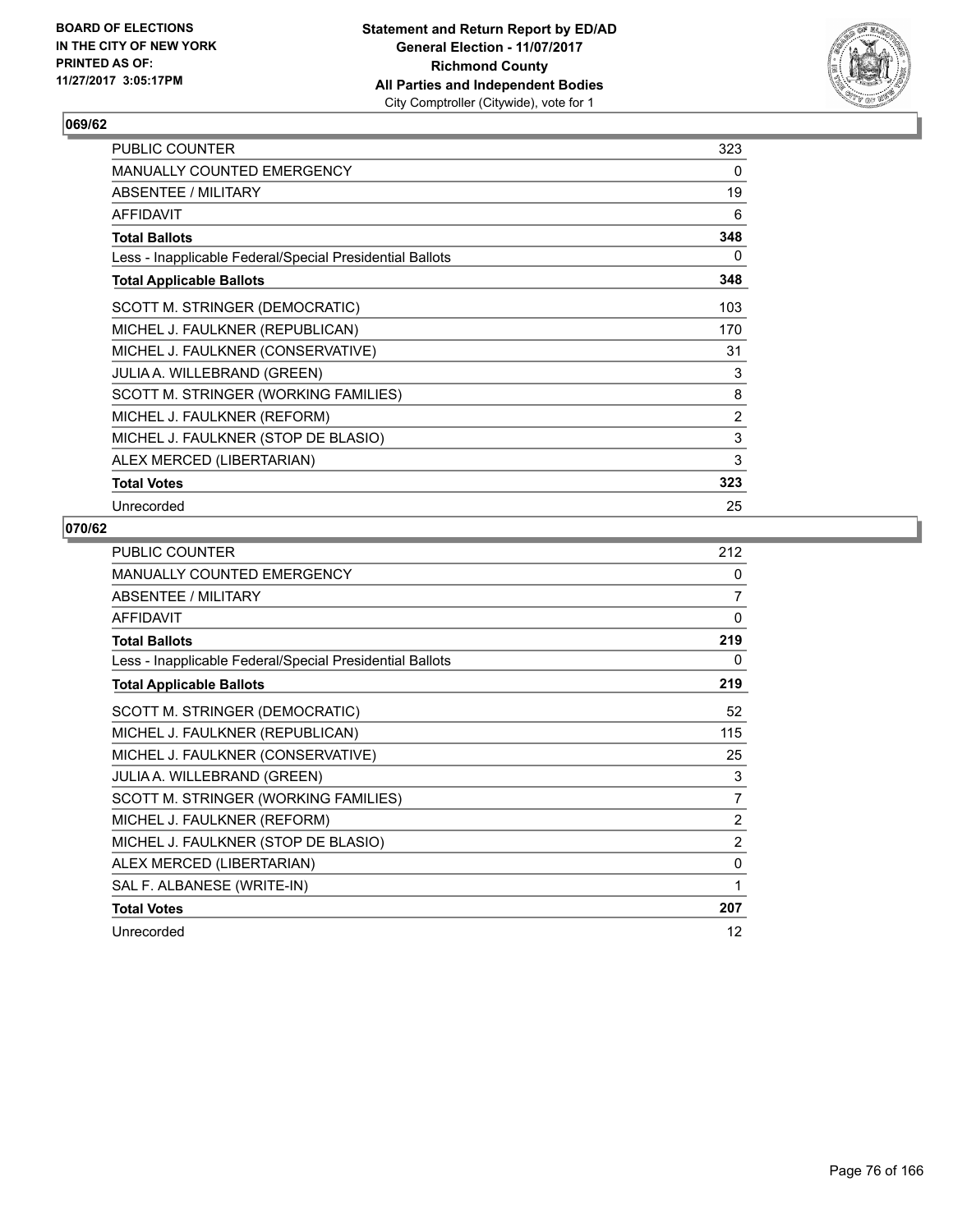

| <b>PUBLIC COUNTER</b>                                    | 372 |
|----------------------------------------------------------|-----|
| <b>MANUALLY COUNTED EMERGENCY</b>                        | 0   |
| ABSENTEE / MILITARY                                      | 18  |
| <b>AFFIDAVIT</b>                                         | 3   |
| <b>Total Ballots</b>                                     | 393 |
| Less - Inapplicable Federal/Special Presidential Ballots | 0   |
| <b>Total Applicable Ballots</b>                          | 393 |
| SCOTT M. STRINGER (DEMOCRATIC)                           | 113 |
| MICHEL J. FAULKNER (REPUBLICAN)                          | 197 |
| MICHEL J. FAULKNER (CONSERVATIVE)                        | 38  |
| <b>JULIA A. WILLEBRAND (GREEN)</b>                       | 8   |
| SCOTT M. STRINGER (WORKING FAMILIES)                     | 6   |
| MICHEL J. FAULKNER (REFORM)                              | 3   |
| MICHEL J. FAULKNER (STOP DE BLASIO)                      | 0   |
| ALEX MERCED (LIBERTARIAN)                                | 3   |
| <b>Total Votes</b>                                       | 368 |
| Unrecorded                                               | 25  |

| <b>PUBLIC COUNTER</b>                                    | 288 |
|----------------------------------------------------------|-----|
| <b>MANUALLY COUNTED EMERGENCY</b>                        | 0   |
| ABSENTEE / MILITARY                                      | 5   |
| <b>AFFIDAVIT</b>                                         | 3   |
| <b>Total Ballots</b>                                     | 296 |
| Less - Inapplicable Federal/Special Presidential Ballots | 0   |
| <b>Total Applicable Ballots</b>                          | 296 |
| SCOTT M. STRINGER (DEMOCRATIC)                           | 70  |
| MICHEL J. FAULKNER (REPUBLICAN)                          | 177 |
| MICHEL J. FAULKNER (CONSERVATIVE)                        | 29  |
| JULIA A. WILLEBRAND (GREEN)                              | 3   |
| SCOTT M. STRINGER (WORKING FAMILIES)                     | 4   |
| MICHEL J. FAULKNER (REFORM)                              | 2   |
| MICHEL J. FAULKNER (STOP DE BLASIO)                      | 1   |
| ALEX MERCED (LIBERTARIAN)                                | 3   |
| <b>Total Votes</b>                                       | 289 |
| Unrecorded                                               | 7   |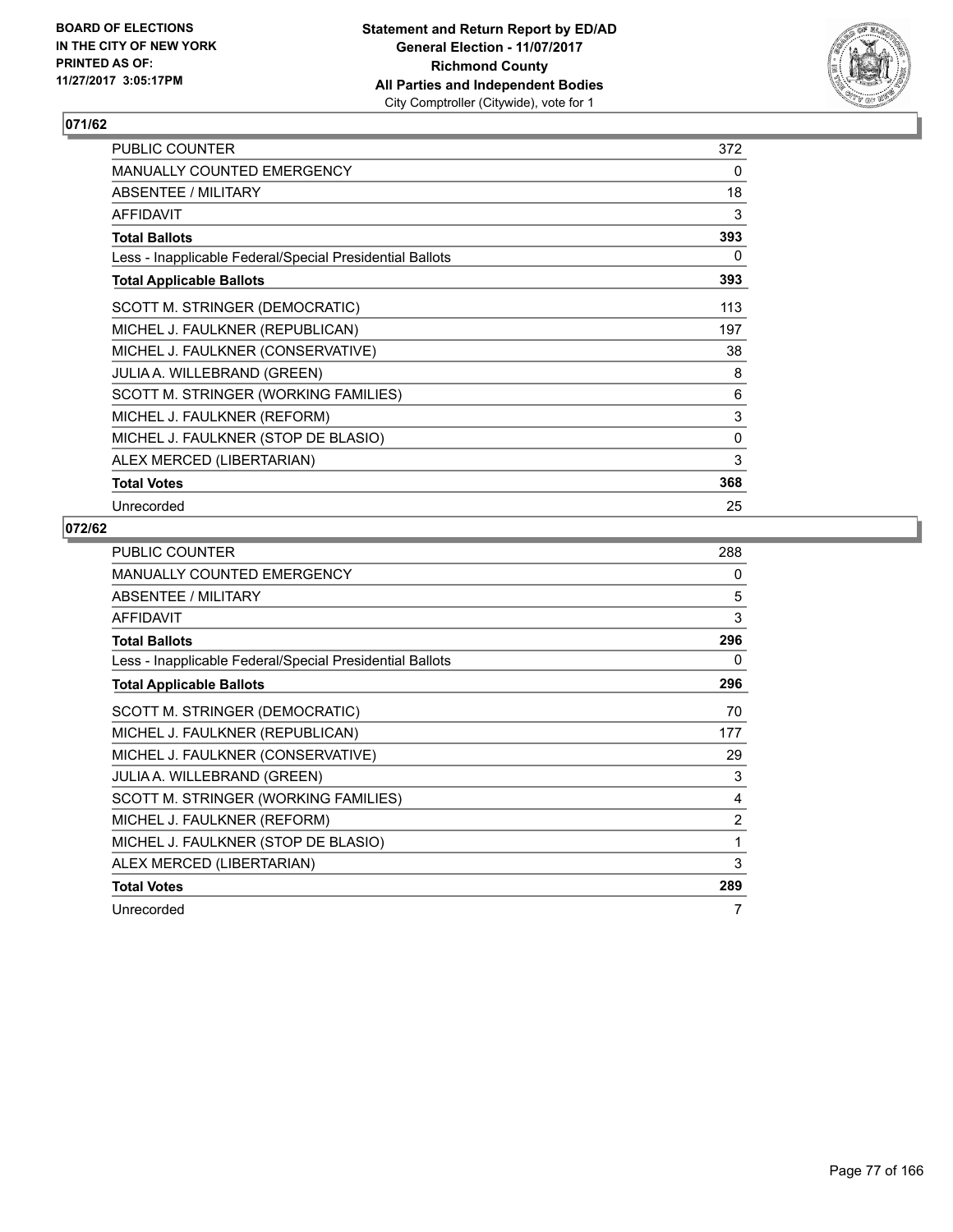

| <b>PUBLIC COUNTER</b>                                    | 375 |
|----------------------------------------------------------|-----|
| <b>MANUALLY COUNTED EMERGENCY</b>                        | 0   |
| ABSENTEE / MILITARY                                      | 17  |
| <b>AFFIDAVIT</b>                                         | 1   |
| <b>Total Ballots</b>                                     | 393 |
| Less - Inapplicable Federal/Special Presidential Ballots | 0   |
| <b>Total Applicable Ballots</b>                          | 393 |
| SCOTT M. STRINGER (DEMOCRATIC)                           | 117 |
| MICHEL J. FAULKNER (REPUBLICAN)                          | 192 |
| MICHEL J. FAULKNER (CONSERVATIVE)                        | 41  |
| <b>JULIA A. WILLEBRAND (GREEN)</b>                       | 2   |
| SCOTT M. STRINGER (WORKING FAMILIES)                     | 10  |
| MICHEL J. FAULKNER (REFORM)                              | 3   |
| MICHEL J. FAULKNER (STOP DE BLASIO)                      | 2   |
| ALEX MERCED (LIBERTARIAN)                                | 4   |
| <b>Total Votes</b>                                       | 371 |
| Unrecorded                                               | 22  |

| <b>PUBLIC COUNTER</b>                                    | 457            |
|----------------------------------------------------------|----------------|
| <b>MANUALLY COUNTED EMERGENCY</b>                        | 0              |
| ABSENTEE / MILITARY                                      | 16             |
| AFFIDAVIT                                                | 5              |
| <b>Total Ballots</b>                                     | 478            |
| Less - Inapplicable Federal/Special Presidential Ballots | 0              |
| <b>Total Applicable Ballots</b>                          | 478            |
| SCOTT M. STRINGER (DEMOCRATIC)                           | 104            |
| MICHEL J. FAULKNER (REPUBLICAN)                          | 277            |
| MICHEL J. FAULKNER (CONSERVATIVE)                        | 41             |
| <b>JULIA A. WILLEBRAND (GREEN)</b>                       | 5              |
| SCOTT M. STRINGER (WORKING FAMILIES)                     | 8              |
| MICHEL J. FAULKNER (REFORM)                              | 1              |
| MICHEL J. FAULKNER (STOP DE BLASIO)                      | 1              |
| ALEX MERCED (LIBERTARIAN)                                | $\overline{2}$ |
| <b>Total Votes</b>                                       | 439            |
| Unrecorded                                               | 39             |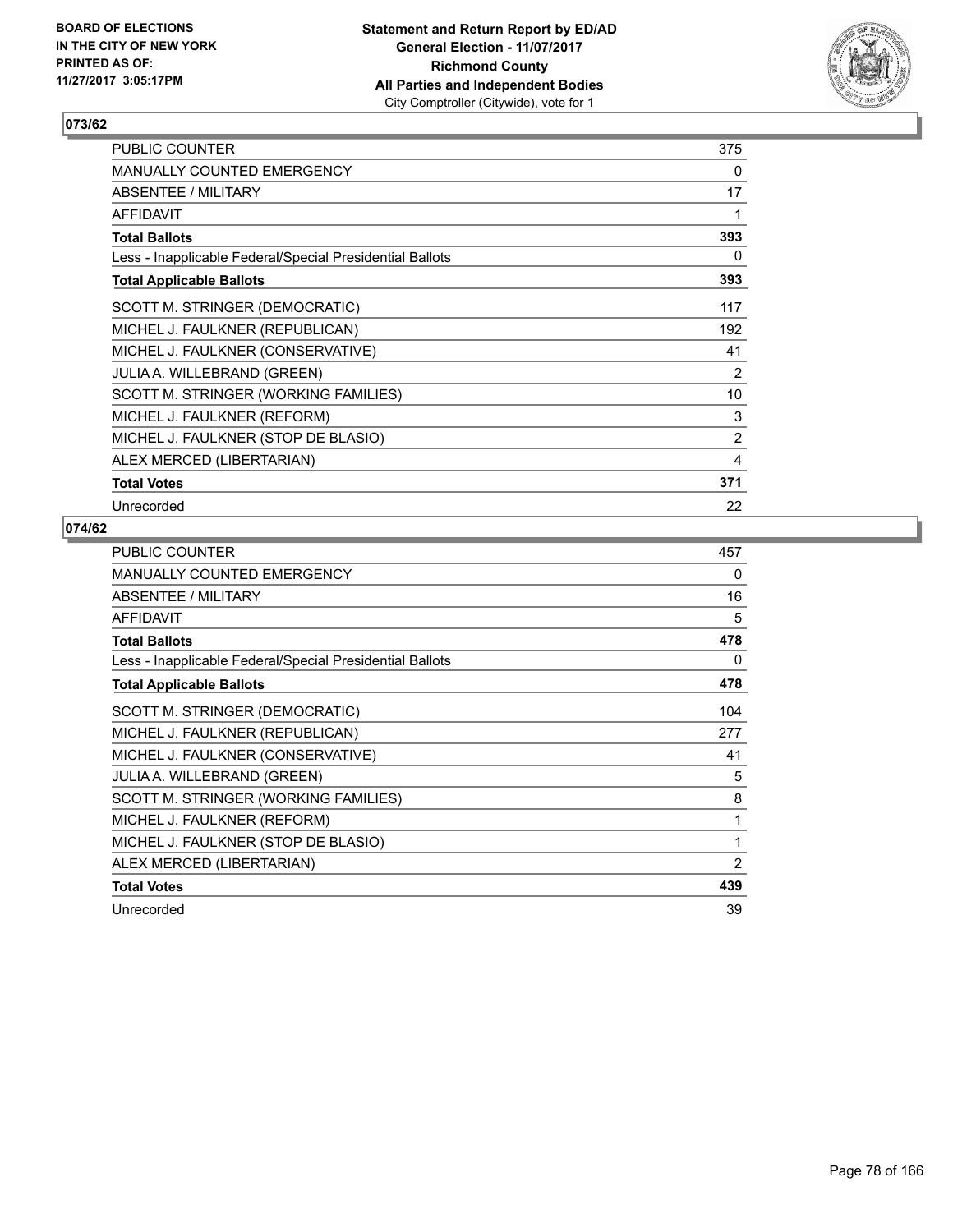

| PUBLIC COUNTER                                           | 346            |
|----------------------------------------------------------|----------------|
| <b>MANUALLY COUNTED EMERGENCY</b>                        | 0              |
| <b>ABSENTEE / MILITARY</b>                               | $\overline{7}$ |
| <b>AFFIDAVIT</b>                                         | $\overline{2}$ |
| <b>Total Ballots</b>                                     | 355            |
| Less - Inapplicable Federal/Special Presidential Ballots | 0              |
| <b>Total Applicable Ballots</b>                          | 355            |
| SCOTT M. STRINGER (DEMOCRATIC)                           | 89             |
| MICHEL J. FAULKNER (REPUBLICAN)                          | 185            |
| MICHEL J. FAULKNER (CONSERVATIVE)                        | 39             |
| <b>JULIA A. WILLEBRAND (GREEN)</b>                       | 5              |
| SCOTT M. STRINGER (WORKING FAMILIES)                     | 10             |
| MICHEL J. FAULKNER (REFORM)                              | 0              |
| MICHEL J. FAULKNER (STOP DE BLASIO)                      | 3              |
| ALEX MERCED (LIBERTARIAN)                                | 2              |
| <b>Total Votes</b>                                       | 333            |
| Unrecorded                                               | 22             |

| <b>PUBLIC COUNTER</b>                                    | 365 |
|----------------------------------------------------------|-----|
| <b>MANUALLY COUNTED EMERGENCY</b>                        | 0   |
| ABSENTEE / MILITARY                                      | 4   |
| <b>AFFIDAVIT</b>                                         | 4   |
| <b>Total Ballots</b>                                     | 373 |
| Less - Inapplicable Federal/Special Presidential Ballots | 0   |
| <b>Total Applicable Ballots</b>                          | 373 |
| SCOTT M. STRINGER (DEMOCRATIC)                           | 58  |
| MICHEL J. FAULKNER (REPUBLICAN)                          | 226 |
| MICHEL J. FAULKNER (CONSERVATIVE)                        | 51  |
| <b>JULIA A. WILLEBRAND (GREEN)</b>                       | 3   |
| SCOTT M. STRINGER (WORKING FAMILIES)                     | 10  |
| MICHEL J. FAULKNER (REFORM)                              | 0   |
| MICHEL J. FAULKNER (STOP DE BLASIO)                      | 1   |
| ALEX MERCED (LIBERTARIAN)                                | 1   |
| <b>Total Votes</b>                                       | 350 |
| Unrecorded                                               | 23  |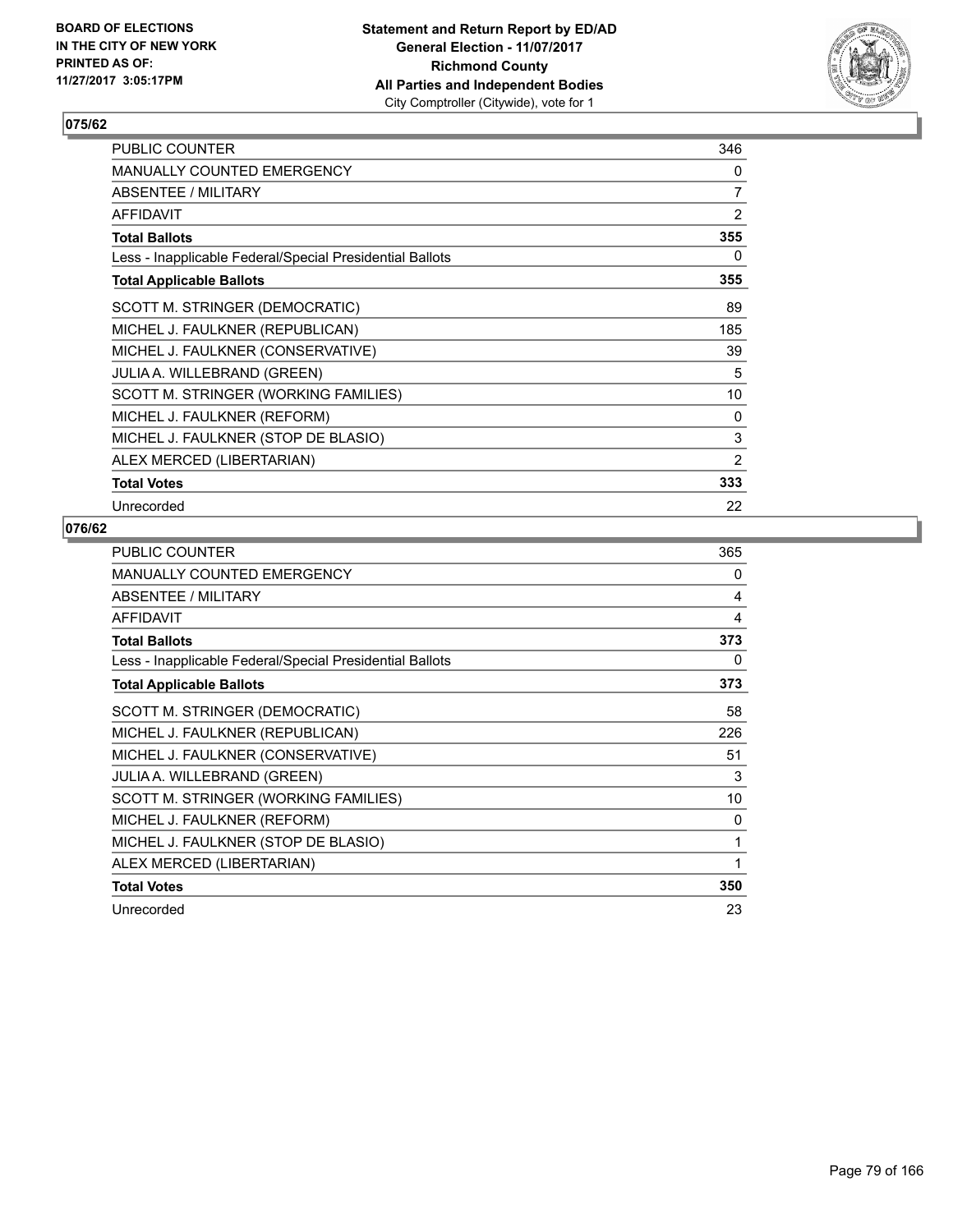

| <b>PUBLIC COUNTER</b>                                    | 409 |
|----------------------------------------------------------|-----|
| <b>MANUALLY COUNTED EMERGENCY</b>                        | 0   |
| ABSENTEE / MILITARY                                      | 15  |
| <b>AFFIDAVIT</b>                                         | 1   |
| <b>Total Ballots</b>                                     | 425 |
| Less - Inapplicable Federal/Special Presidential Ballots | 0   |
| <b>Total Applicable Ballots</b>                          | 425 |
| SCOTT M. STRINGER (DEMOCRATIC)                           | 68  |
| MICHEL J. FAULKNER (REPUBLICAN)                          | 265 |
| MICHEL J. FAULKNER (CONSERVATIVE)                        | 52  |
| <b>JULIA A. WILLEBRAND (GREEN)</b>                       | 2   |
| SCOTT M. STRINGER (WORKING FAMILIES)                     | 6   |
| MICHEL J. FAULKNER (REFORM)                              | 0   |
| MICHEL J. FAULKNER (STOP DE BLASIO)                      | 2   |
| ALEX MERCED (LIBERTARIAN)                                | 2   |
| <b>Total Votes</b>                                       | 397 |
| Unrecorded                                               | 28  |

| <b>PUBLIC COUNTER</b>                                    | 389 |
|----------------------------------------------------------|-----|
| <b>MANUALLY COUNTED EMERGENCY</b>                        | 0   |
| ABSENTEE / MILITARY                                      | 10  |
| <b>AFFIDAVIT</b>                                         | 2   |
| <b>Total Ballots</b>                                     | 401 |
| Less - Inapplicable Federal/Special Presidential Ballots | 0   |
| <b>Total Applicable Ballots</b>                          | 401 |
| SCOTT M. STRINGER (DEMOCRATIC)                           | 67  |
| MICHEL J. FAULKNER (REPUBLICAN)                          | 251 |
| MICHEL J. FAULKNER (CONSERVATIVE)                        | 36  |
| <b>JULIA A. WILLEBRAND (GREEN)</b>                       | 3   |
| SCOTT M. STRINGER (WORKING FAMILIES)                     | 13  |
| MICHEL J. FAULKNER (REFORM)                              | 1   |
| MICHEL J. FAULKNER (STOP DE BLASIO)                      | 4   |
| ALEX MERCED (LIBERTARIAN)                                | 1   |
| <b>Total Votes</b>                                       | 376 |
| Unrecorded                                               | 25  |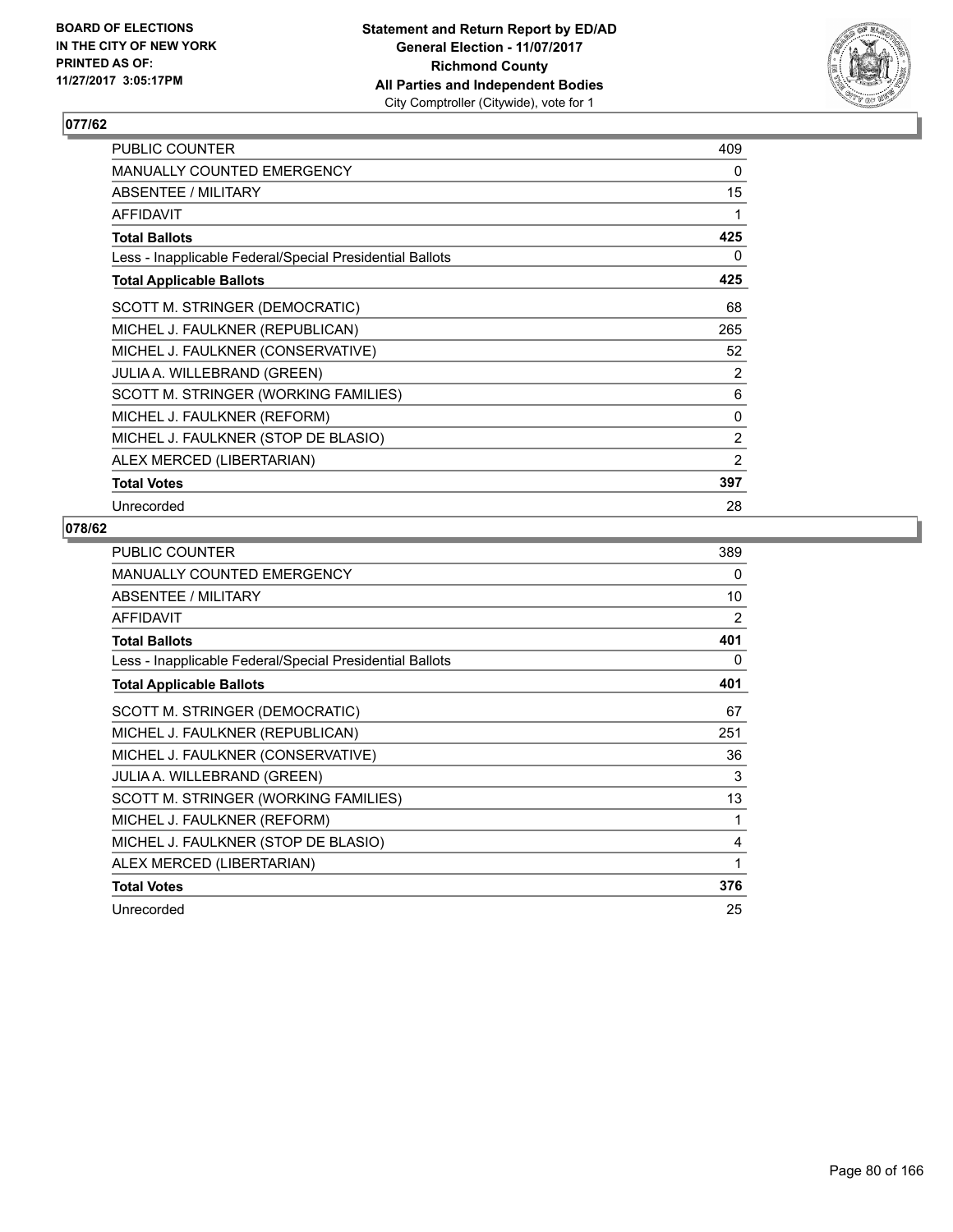

| <b>PUBLIC COUNTER</b>                                    | 210      |
|----------------------------------------------------------|----------|
| <b>MANUALLY COUNTED EMERGENCY</b>                        | 0        |
| ABSENTEE / MILITARY                                      | 4        |
| <b>AFFIDAVIT</b>                                         | 3        |
| <b>Total Ballots</b>                                     | 217      |
| Less - Inapplicable Federal/Special Presidential Ballots | 0        |
| <b>Total Applicable Ballots</b>                          | 217      |
| SCOTT M. STRINGER (DEMOCRATIC)                           | 47       |
| MICHEL J. FAULKNER (REPUBLICAN)                          | 134      |
| MICHEL J. FAULKNER (CONSERVATIVE)                        | 13       |
| <b>JULIA A. WILLEBRAND (GREEN)</b>                       | 1        |
| SCOTT M. STRINGER (WORKING FAMILIES)                     | 6        |
| MICHEL J. FAULKNER (REFORM)                              | 0        |
| MICHEL J. FAULKNER (STOP DE BLASIO)                      | 4        |
| ALEX MERCED (LIBERTARIAN)                                | $\Omega$ |
| <b>Total Votes</b>                                       | 205      |
| Unrecorded                                               | 12       |

| PUBLIC COUNTER                                           | 340 |
|----------------------------------------------------------|-----|
| MANUALLY COUNTED EMERGENCY                               | 0   |
| <b>ABSENTEE / MILITARY</b>                               | 4   |
| <b>AFFIDAVIT</b>                                         | 5   |
| <b>Total Ballots</b>                                     | 349 |
| Less - Inapplicable Federal/Special Presidential Ballots | 0   |
| <b>Total Applicable Ballots</b>                          | 349 |
| SCOTT M. STRINGER (DEMOCRATIC)                           | 78  |
| MICHEL J. FAULKNER (REPUBLICAN)                          | 208 |
| MICHEL J. FAULKNER (CONSERVATIVE)                        | 19  |
| <b>JULIA A. WILLEBRAND (GREEN)</b>                       | 7   |
| SCOTT M. STRINGER (WORKING FAMILIES)                     | 13  |
| MICHEL J. FAULKNER (REFORM)                              | 0   |
| MICHEL J. FAULKNER (STOP DE BLASIO)                      | 2   |
| ALEX MERCED (LIBERTARIAN)                                | 0   |
| RAENA MCCARTHY (WRITE-IN)                                | 1   |
| <b>Total Votes</b>                                       | 328 |
| Unrecorded                                               | 21  |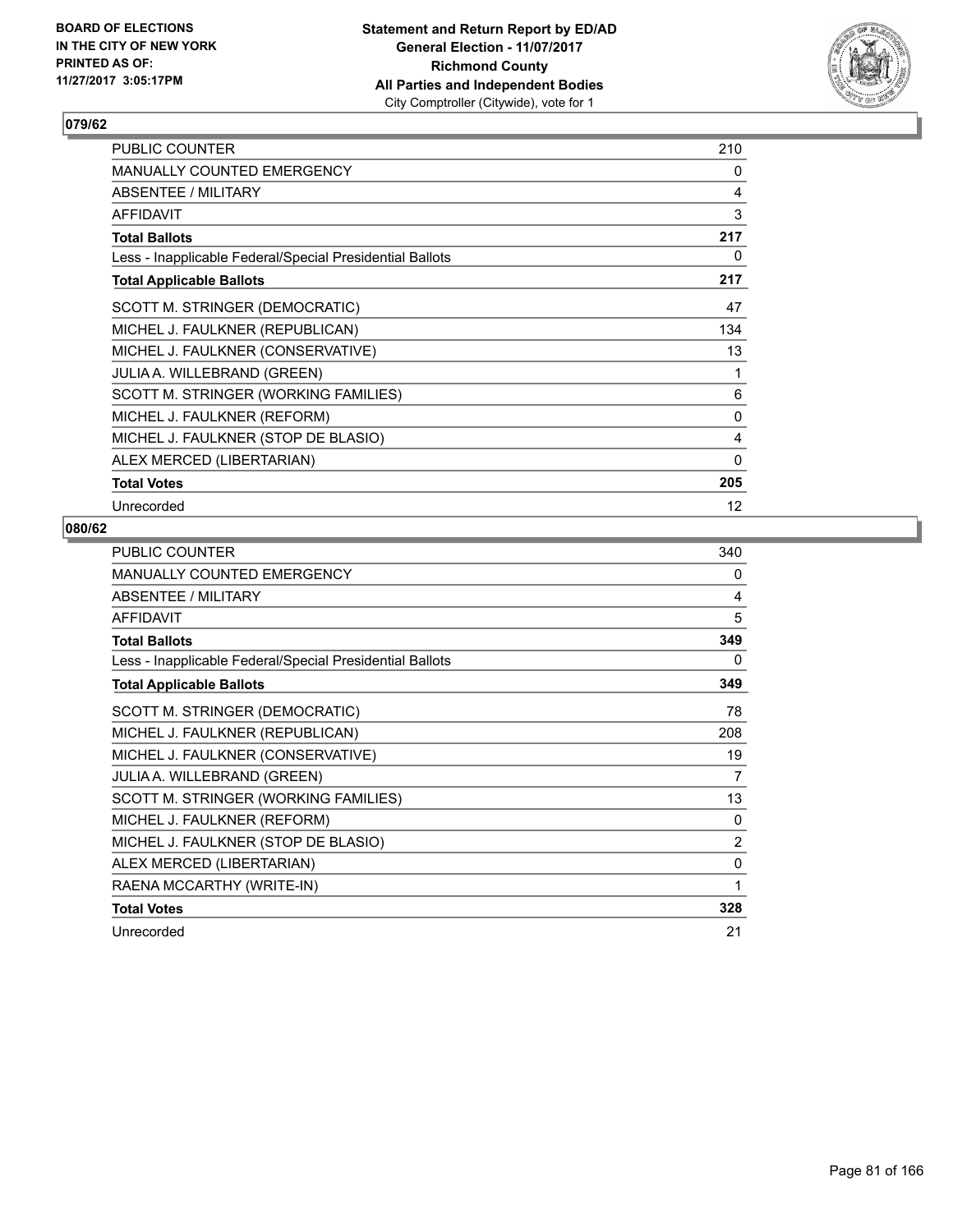

| <b>PUBLIC COUNTER</b>                                    | 336               |
|----------------------------------------------------------|-------------------|
| <b>MANUALLY COUNTED EMERGENCY</b>                        | 0                 |
| <b>ABSENTEE / MILITARY</b>                               | $12 \overline{ }$ |
| <b>AFFIDAVIT</b>                                         | 4                 |
| <b>Total Ballots</b>                                     | 352               |
| Less - Inapplicable Federal/Special Presidential Ballots | 0                 |
| <b>Total Applicable Ballots</b>                          | 352               |
| SCOTT M. STRINGER (DEMOCRATIC)                           | 80                |
| MICHEL J. FAULKNER (REPUBLICAN)                          | 206               |
| MICHEL J. FAULKNER (CONSERVATIVE)                        | 21                |
| <b>JULIA A. WILLEBRAND (GREEN)</b>                       | 5                 |
| SCOTT M. STRINGER (WORKING FAMILIES)                     | 6                 |
| MICHEL J. FAULKNER (REFORM)                              | 0                 |
| MICHEL J. FAULKNER (STOP DE BLASIO)                      | 1                 |
| ALEX MERCED (LIBERTARIAN)                                | $\overline{2}$    |
| <b>Total Votes</b>                                       | 321               |
| Unrecorded                                               | 31                |

| <b>PUBLIC COUNTER</b>                                    | 374            |
|----------------------------------------------------------|----------------|
| <b>MANUALLY COUNTED EMERGENCY</b>                        | 0              |
| ABSENTEE / MILITARY                                      | 9              |
| <b>AFFIDAVIT</b>                                         | 5              |
| <b>Total Ballots</b>                                     | 388            |
| Less - Inapplicable Federal/Special Presidential Ballots | 0              |
| <b>Total Applicable Ballots</b>                          | 388            |
| SCOTT M. STRINGER (DEMOCRATIC)                           | 97             |
| MICHEL J. FAULKNER (REPUBLICAN)                          | 206            |
| MICHEL J. FAULKNER (CONSERVATIVE)                        | 39             |
| <b>JULIA A. WILLEBRAND (GREEN)</b>                       | 4              |
| SCOTT M. STRINGER (WORKING FAMILIES)                     | 5              |
| MICHEL J. FAULKNER (REFORM)                              | 2              |
| MICHEL J. FAULKNER (STOP DE BLASIO)                      | $\overline{2}$ |
| ALEX MERCED (LIBERTARIAN)                                | 3              |
| <b>Total Votes</b>                                       | 358            |
| Unrecorded                                               | 30             |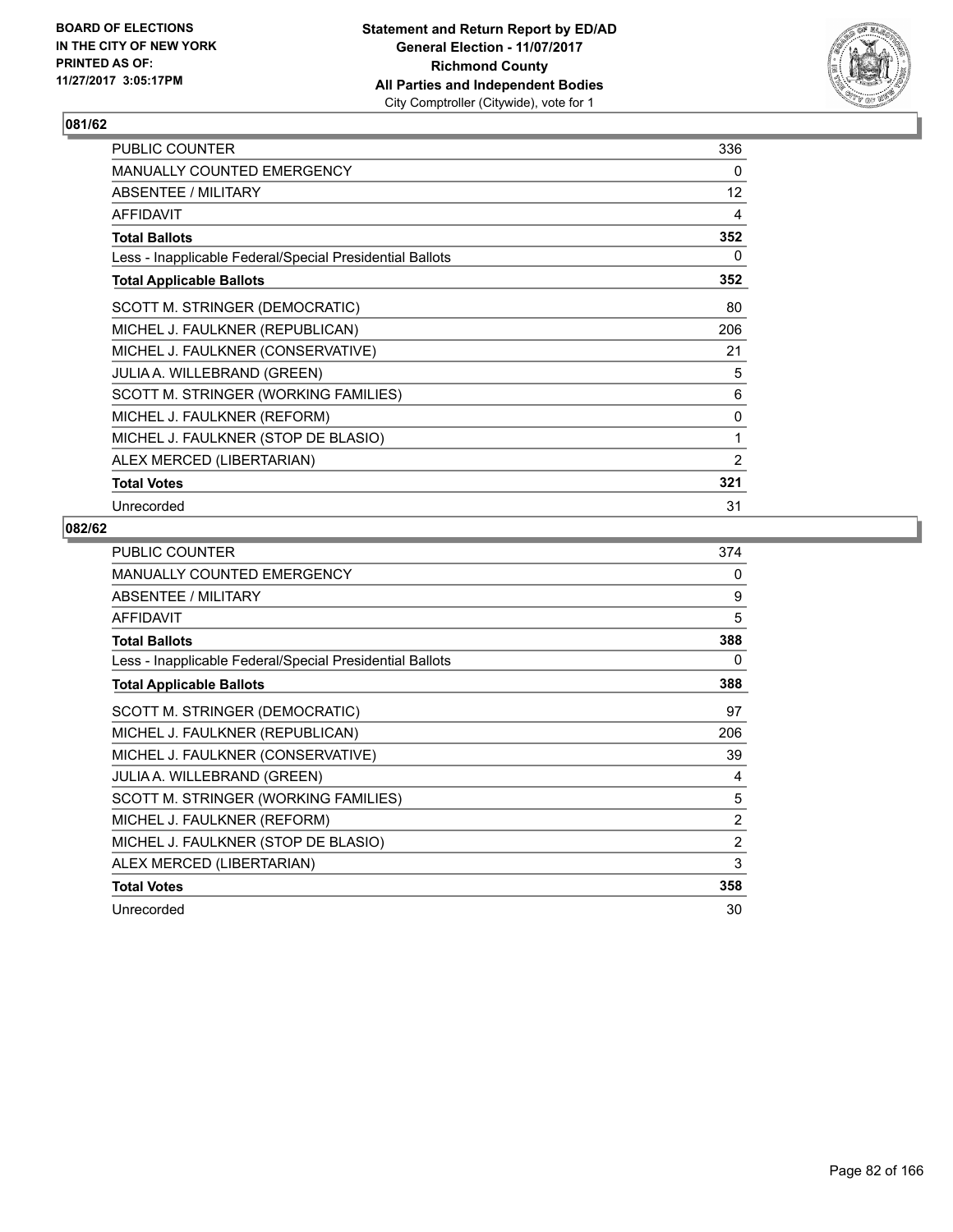

| <b>PUBLIC COUNTER</b>                                    | 349            |
|----------------------------------------------------------|----------------|
| <b>MANUALLY COUNTED EMERGENCY</b>                        | 0              |
| ABSENTEE / MILITARY                                      | 3              |
| <b>AFFIDAVIT</b>                                         | $\overline{7}$ |
| <b>Total Ballots</b>                                     | 359            |
| Less - Inapplicable Federal/Special Presidential Ballots | 0              |
| <b>Total Applicable Ballots</b>                          | 359            |
| SCOTT M. STRINGER (DEMOCRATIC)                           | 71             |
| MICHEL J. FAULKNER (REPUBLICAN)                          | 220            |
| MICHEL J. FAULKNER (CONSERVATIVE)                        | 30             |
| <b>JULIA A. WILLEBRAND (GREEN)</b>                       | 4              |
| SCOTT M. STRINGER (WORKING FAMILIES)                     | 8              |
| MICHEL J. FAULKNER (REFORM)                              | $\overline{2}$ |
| MICHEL J. FAULKNER (STOP DE BLASIO)                      | 1              |
| ALEX MERCED (LIBERTARIAN)                                | 1              |
| <b>Total Votes</b>                                       | 337            |
| Unrecorded                                               | 22             |

| PUBLIC COUNTER                                           | 395 |
|----------------------------------------------------------|-----|
| <b>MANUALLY COUNTED EMERGENCY</b>                        | 0   |
| ABSENTEE / MILITARY                                      | 9   |
| <b>AFFIDAVIT</b>                                         | 1   |
| <b>Total Ballots</b>                                     | 405 |
| Less - Inapplicable Federal/Special Presidential Ballots | 0   |
| <b>Total Applicable Ballots</b>                          | 405 |
| SCOTT M. STRINGER (DEMOCRATIC)                           | 73  |
| MICHEL J. FAULKNER (REPUBLICAN)                          | 235 |
| MICHEL J. FAULKNER (CONSERVATIVE)                        | 50  |
| <b>JULIA A. WILLEBRAND (GREEN)</b>                       | 6   |
| SCOTT M. STRINGER (WORKING FAMILIES)                     | 4   |
| MICHEL J. FAULKNER (REFORM)                              | 2   |
| MICHEL J. FAULKNER (STOP DE BLASIO)                      | 3   |
| ALEX MERCED (LIBERTARIAN)                                | 3   |
| <b>Total Votes</b>                                       | 376 |
| Unrecorded                                               | 29  |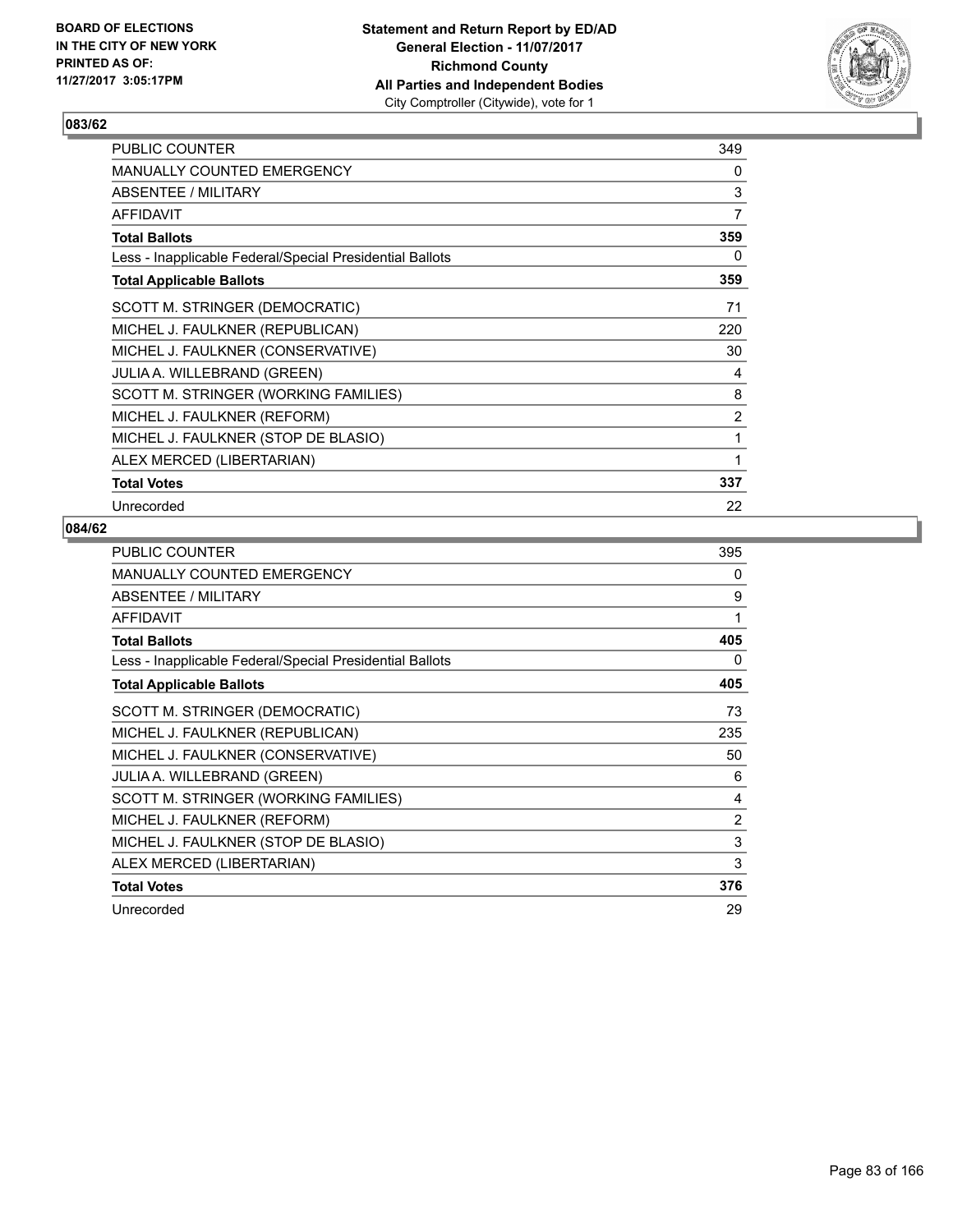

| PUBLIC COUNTER                                           | 332 |
|----------------------------------------------------------|-----|
| <b>MANUALLY COUNTED EMERGENCY</b>                        | 0   |
| <b>ABSENTEE / MILITARY</b>                               | 15  |
| <b>AFFIDAVIT</b>                                         | 4   |
| <b>Total Ballots</b>                                     | 351 |
| Less - Inapplicable Federal/Special Presidential Ballots | 0   |
| <b>Total Applicable Ballots</b>                          | 351 |
| SCOTT M. STRINGER (DEMOCRATIC)                           | 124 |
| MICHEL J. FAULKNER (REPUBLICAN)                          | 167 |
| MICHEL J. FAULKNER (CONSERVATIVE)                        | 22  |
| <b>JULIA A. WILLEBRAND (GREEN)</b>                       | 5   |
| SCOTT M. STRINGER (WORKING FAMILIES)                     | 10  |
| MICHEL J. FAULKNER (REFORM)                              | 2   |
| MICHEL J. FAULKNER (STOP DE BLASIO)                      | 2   |
| ALEX MERCED (LIBERTARIAN)                                | 2   |
| <b>Total Votes</b>                                       | 334 |
| Unrecorded                                               | 17  |

| PUBLIC COUNTER                                           | 332 |
|----------------------------------------------------------|-----|
| <b>MANUALLY COUNTED EMERGENCY</b>                        | 0   |
| ABSENTEE / MILITARY                                      | 19  |
| <b>AFFIDAVIT</b>                                         | 5   |
| <b>Total Ballots</b>                                     | 356 |
| Less - Inapplicable Federal/Special Presidential Ballots | 0   |
| <b>Total Applicable Ballots</b>                          | 356 |
| SCOTT M. STRINGER (DEMOCRATIC)                           | 90  |
| MICHEL J. FAULKNER (REPUBLICAN)                          | 192 |
| MICHEL J. FAULKNER (CONSERVATIVE)                        | 23  |
| <b>JULIA A. WILLEBRAND (GREEN)</b>                       | 8   |
| SCOTT M. STRINGER (WORKING FAMILIES)                     | 11  |
| MICHEL J. FAULKNER (REFORM)                              | 0   |
| MICHEL J. FAULKNER (STOP DE BLASIO)                      | 6   |
| ALEX MERCED (LIBERTARIAN)                                | 2   |
| <b>Total Votes</b>                                       | 332 |
| Unrecorded                                               | 24  |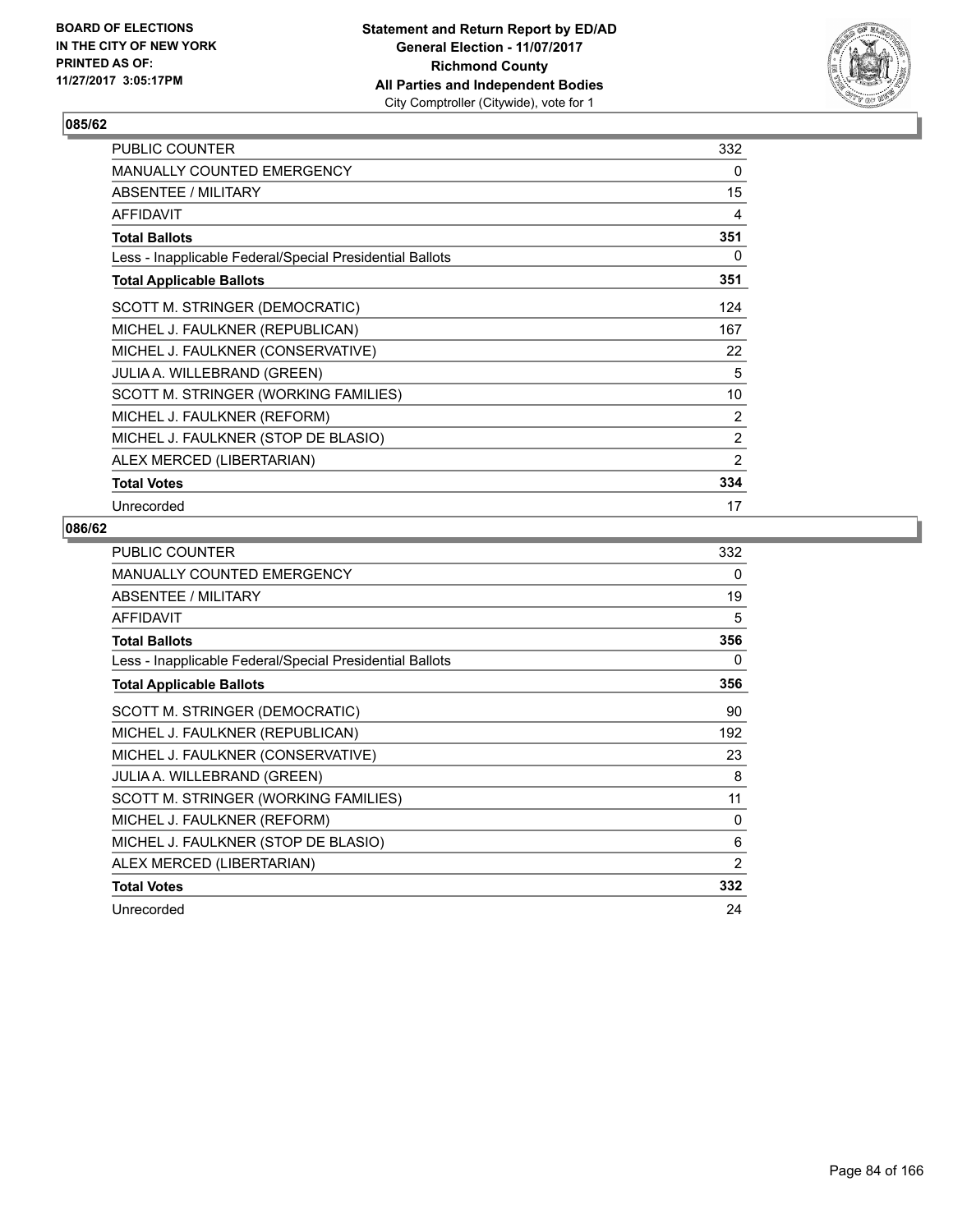

| <b>PUBLIC COUNTER</b>                                    | 0           |
|----------------------------------------------------------|-------------|
| <b>MANUALLY COUNTED EMERGENCY</b>                        | 0           |
| ABSENTEE / MILITARY                                      | $\mathbf 0$ |
| <b>AFFIDAVIT</b>                                         | 0           |
| <b>Total Ballots</b>                                     | $\mathbf 0$ |
| Less - Inapplicable Federal/Special Presidential Ballots | 0           |
| <b>Total Applicable Ballots</b>                          | $\mathbf 0$ |
| SCOTT M. STRINGER (DEMOCRATIC)                           | 0           |
| MICHEL J. FAULKNER (REPUBLICAN)                          | 0           |
| MICHEL J. FAULKNER (CONSERVATIVE)                        | 0           |
| JULIA A. WILLEBRAND (GREEN)                              | $\mathbf 0$ |
| SCOTT M. STRINGER (WORKING FAMILIES)                     | $\mathbf 0$ |
| MICHEL J. FAULKNER (REFORM)                              | 0           |
| MICHEL J. FAULKNER (STOP DE BLASIO)                      | 0           |
| ALEX MERCED (LIBERTARIAN)                                | 0           |
| <b>Total Votes</b>                                       | $\mathbf 0$ |
| 088/62 COMBINED into: 009/63                             |             |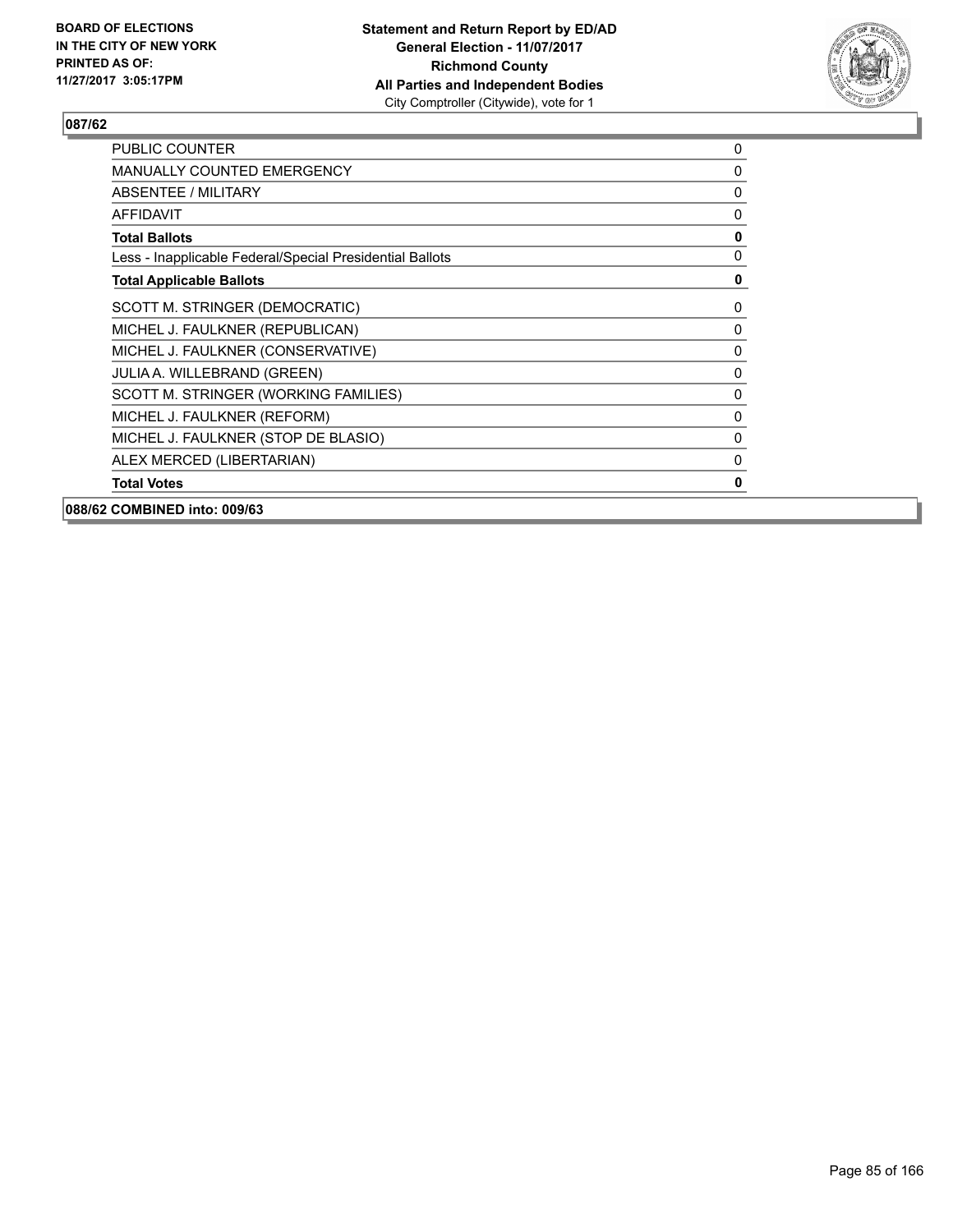

| PUBLIC COUNTER                                           | 405 |
|----------------------------------------------------------|-----|
| <b>MANUALLY COUNTED EMERGENCY</b>                        | 0   |
| ABSENTEE / MILITARY                                      | 9   |
| <b>AFFIDAVIT</b>                                         | 2   |
| <b>Total Ballots</b>                                     | 416 |
| Less - Inapplicable Federal/Special Presidential Ballots | 0   |
| <b>Total Applicable Ballots</b>                          | 416 |
| SCOTT M. STRINGER (DEMOCRATIC)                           | 135 |
| MICHEL J. FAULKNER (REPUBLICAN)                          | 198 |
| MICHEL J. FAULKNER (CONSERVATIVE)                        | 34  |
| JULIA A. WILLEBRAND (GREEN)                              | 4   |
| SCOTT M. STRINGER (WORKING FAMILIES)                     | 13  |
| MICHEL J. FAULKNER (REFORM)                              | 0   |
| MICHEL J. FAULKNER (STOP DE BLASIO)                      | 4   |
| ALEX MERCED (LIBERTARIAN)                                | 3   |
| <b>Total Votes</b>                                       | 391 |
| Unrecorded                                               | 25  |

| <b>PUBLIC COUNTER</b>                                    | 353 |
|----------------------------------------------------------|-----|
| <b>MANUALLY COUNTED EMERGENCY</b>                        | 0   |
| ABSENTEE / MILITARY                                      | 10  |
| <b>AFFIDAVIT</b>                                         | 2   |
| <b>Total Ballots</b>                                     | 365 |
| Less - Inapplicable Federal/Special Presidential Ballots | 0   |
| <b>Total Applicable Ballots</b>                          | 365 |
| SCOTT M. STRINGER (DEMOCRATIC)                           | 163 |
| MICHEL J. FAULKNER (REPUBLICAN)                          | 130 |
| MICHEL J. FAULKNER (CONSERVATIVE)                        | 20  |
| <b>JULIA A. WILLEBRAND (GREEN)</b>                       | 8   |
| SCOTT M. STRINGER (WORKING FAMILIES)                     | 17  |
| MICHEL J. FAULKNER (REFORM)                              | 1   |
| MICHEL J. FAULKNER (STOP DE BLASIO)                      | 3   |
| ALEX MERCED (LIBERTARIAN)                                | 0   |
| <b>Total Votes</b>                                       | 342 |
| Unrecorded                                               | 23  |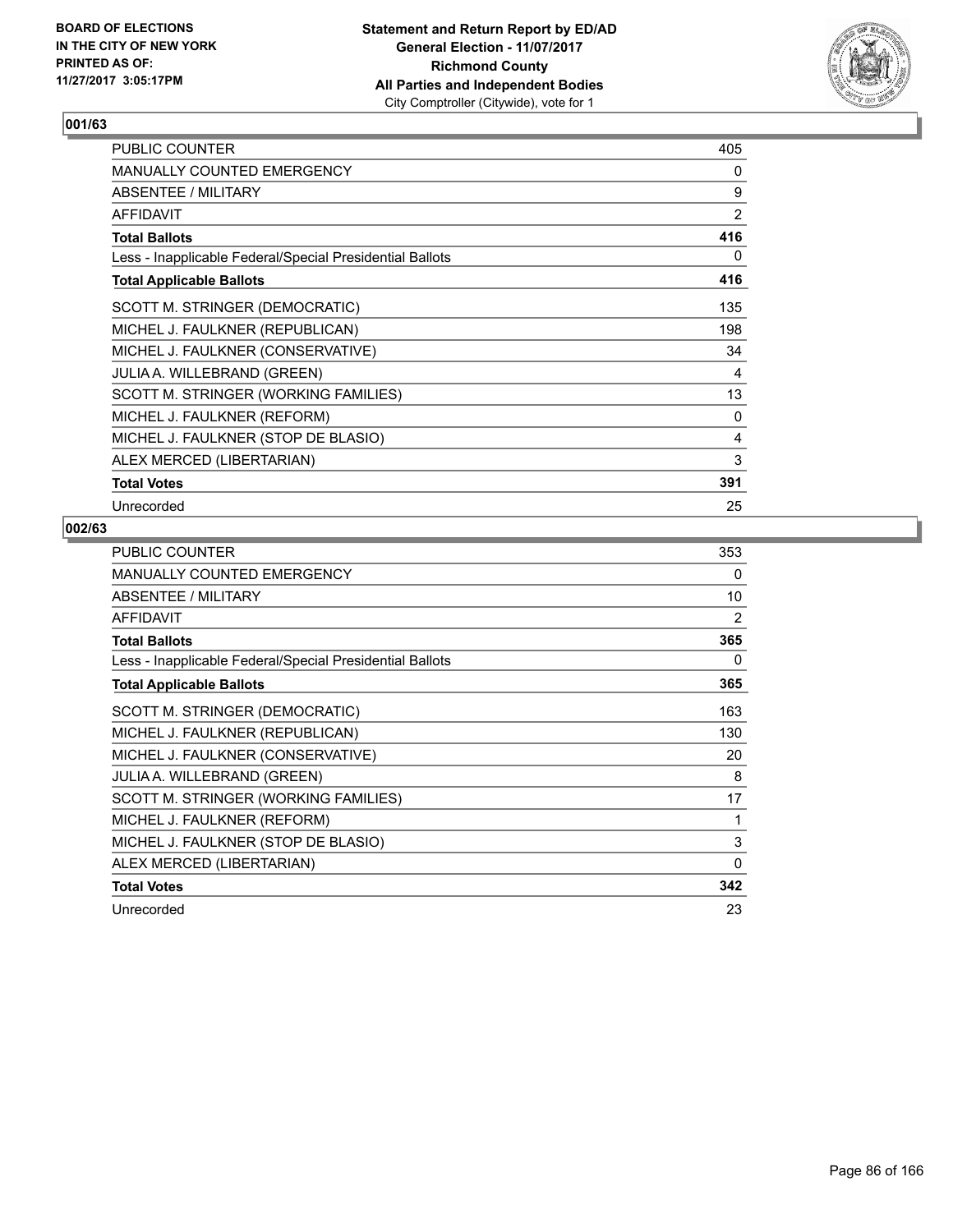

| <b>PUBLIC COUNTER</b>                                    | 263            |
|----------------------------------------------------------|----------------|
| <b>MANUALLY COUNTED EMERGENCY</b>                        | 0              |
| ABSENTEE / MILITARY                                      | 10             |
| <b>AFFIDAVIT</b>                                         | 1              |
| <b>Total Ballots</b>                                     | 274            |
| Less - Inapplicable Federal/Special Presidential Ballots | 0              |
| <b>Total Applicable Ballots</b>                          | 274            |
| SCOTT M. STRINGER (DEMOCRATIC)                           | 128            |
| MICHEL J. FAULKNER (REPUBLICAN)                          | 105            |
| MICHEL J. FAULKNER (CONSERVATIVE)                        | 6              |
| <b>JULIA A. WILLEBRAND (GREEN)</b>                       | 1              |
| SCOTT M. STRINGER (WORKING FAMILIES)                     | $\overline{7}$ |
| MICHEL J. FAULKNER (REFORM)                              | 1              |
| MICHEL J. FAULKNER (STOP DE BLASIO)                      | 3              |
| ALEX MERCED (LIBERTARIAN)                                | $\Omega$       |
| <b>Total Votes</b>                                       | 251            |
| Unrecorded                                               | 23             |

| <b>PUBLIC COUNTER</b>                                    | 369 |
|----------------------------------------------------------|-----|
| <b>MANUALLY COUNTED EMERGENCY</b>                        | 0   |
| ABSENTEE / MILITARY                                      | 19  |
| <b>AFFIDAVIT</b>                                         | 3   |
| <b>Total Ballots</b>                                     | 391 |
| Less - Inapplicable Federal/Special Presidential Ballots | 0   |
| <b>Total Applicable Ballots</b>                          | 391 |
| SCOTT M. STRINGER (DEMOCRATIC)                           | 96  |
| MICHEL J. FAULKNER (REPUBLICAN)                          | 218 |
| MICHEL J. FAULKNER (CONSERVATIVE)                        | 25  |
| JULIA A. WILLEBRAND (GREEN)                              | 5   |
| SCOTT M. STRINGER (WORKING FAMILIES)                     | 9   |
| MICHEL J. FAULKNER (REFORM)                              | 0   |
| MICHEL J. FAULKNER (STOP DE BLASIO)                      | 1   |
| ALEX MERCED (LIBERTARIAN)                                | 1   |
| <b>Total Votes</b>                                       | 355 |
| Unrecorded                                               | 36  |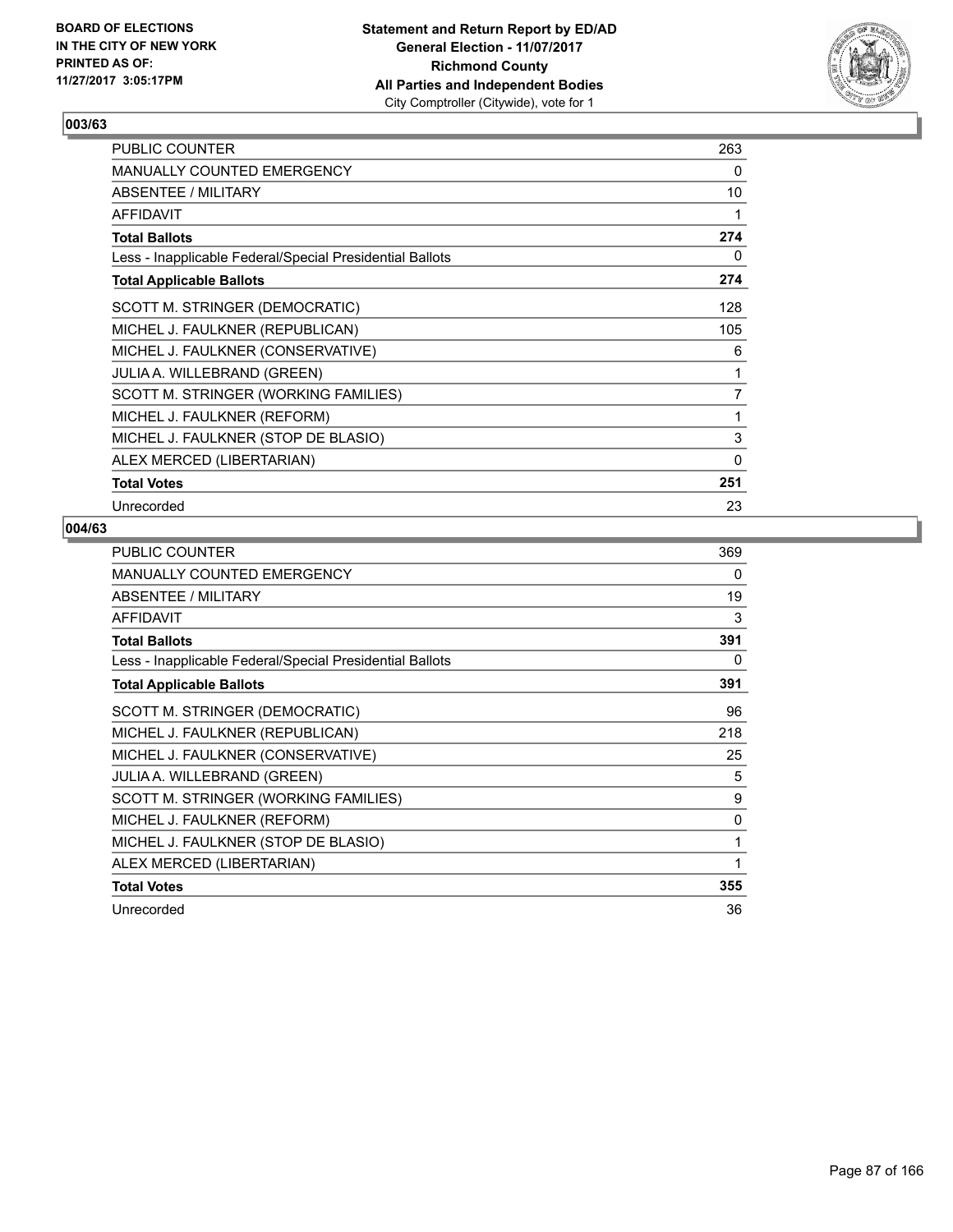

| <b>PUBLIC COUNTER</b>                                    | 336            |
|----------------------------------------------------------|----------------|
| <b>MANUALLY COUNTED EMERGENCY</b>                        | 0              |
| ABSENTEE / MILITARY                                      | 9              |
| <b>AFFIDAVIT</b>                                         | $\overline{2}$ |
| <b>Total Ballots</b>                                     | 347            |
| Less - Inapplicable Federal/Special Presidential Ballots | 0              |
| <b>Total Applicable Ballots</b>                          | 347            |
| SCOTT M. STRINGER (DEMOCRATIC)                           | 108            |
| MICHEL J. FAULKNER (REPUBLICAN)                          | 180            |
| MICHEL J. FAULKNER (CONSERVATIVE)                        | 20             |
| JULIA A. WILLEBRAND (GREEN)                              | 3              |
| SCOTT M. STRINGER (WORKING FAMILIES)                     | $\overline{7}$ |
| MICHEL J. FAULKNER (REFORM)                              | 1              |
| MICHEL J. FAULKNER (STOP DE BLASIO)                      | 0              |
| ALEX MERCED (LIBERTARIAN)                                | 1              |
| PHILIP LIA (WRITE-IN)                                    | 1              |
| <b>Total Votes</b>                                       | 321            |
| Unrecorded                                               | 26             |

| <b>PUBLIC COUNTER</b>                                    | 349            |
|----------------------------------------------------------|----------------|
| <b>MANUALLY COUNTED EMERGENCY</b>                        | 0              |
| ABSENTEE / MILITARY                                      | 16             |
| <b>AFFIDAVIT</b>                                         | 0              |
| <b>Total Ballots</b>                                     | 365            |
| Less - Inapplicable Federal/Special Presidential Ballots | 0              |
| <b>Total Applicable Ballots</b>                          | 365            |
| SCOTT M. STRINGER (DEMOCRATIC)                           | 127            |
| MICHEL J. FAULKNER (REPUBLICAN)                          | 163            |
| MICHEL J. FAULKNER (CONSERVATIVE)                        | 36             |
| <b>JULIA A. WILLEBRAND (GREEN)</b>                       | 4              |
| SCOTT M. STRINGER (WORKING FAMILIES)                     | 11             |
| MICHEL J. FAULKNER (REFORM)                              | 0              |
| MICHEL J. FAULKNER (STOP DE BLASIO)                      | $\overline{2}$ |
| ALEX MERCED (LIBERTARIAN)                                | $\Omega$       |
| <b>Total Votes</b>                                       | 343            |
| Unrecorded                                               | 22             |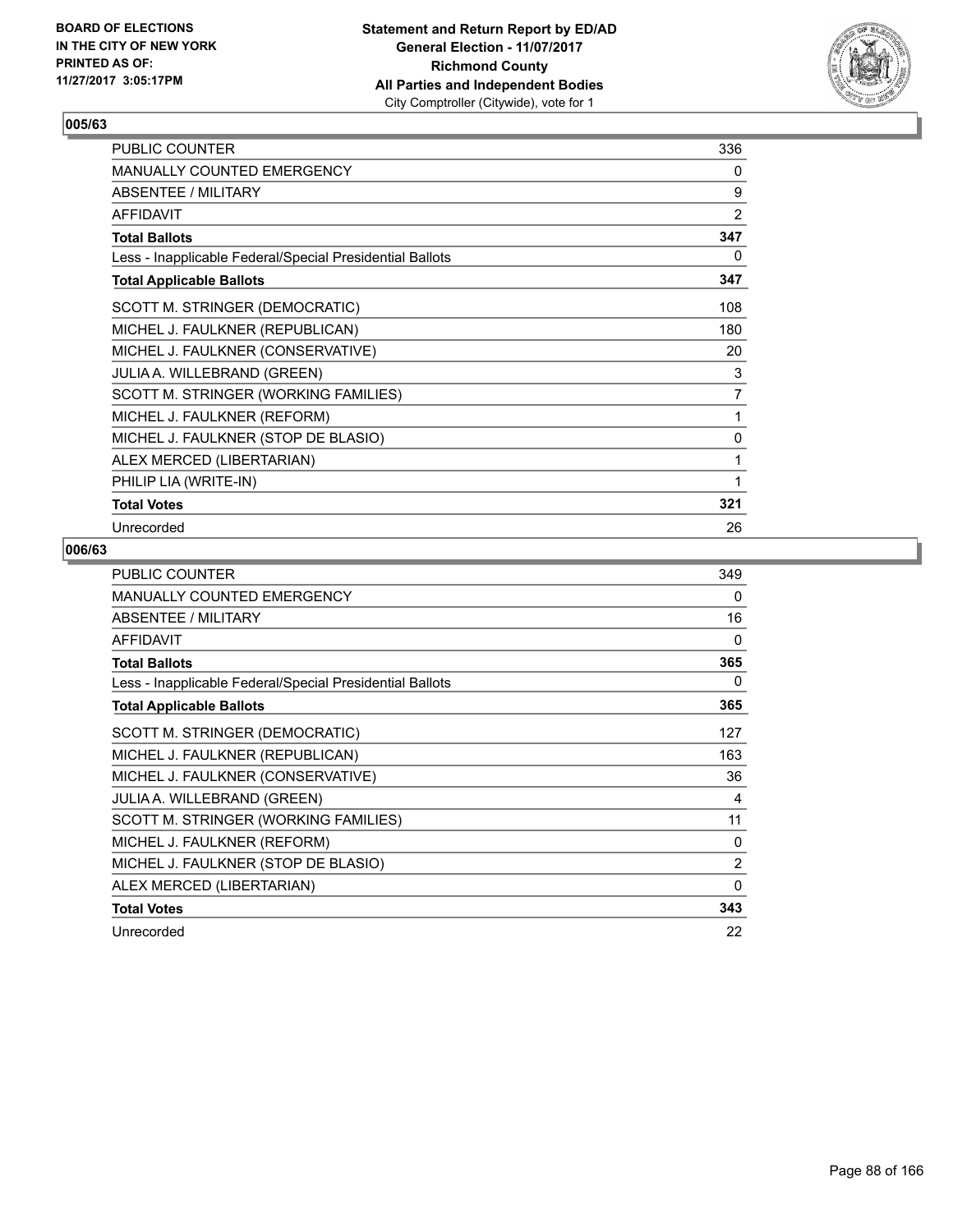

| PUBLIC COUNTER                                           | 226 |
|----------------------------------------------------------|-----|
| <b>MANUALLY COUNTED EMERGENCY</b>                        | 0   |
| ABSENTEE / MILITARY                                      | 7   |
| <b>AFFIDAVIT</b>                                         | 1   |
| <b>Total Ballots</b>                                     | 234 |
| Less - Inapplicable Federal/Special Presidential Ballots | 0   |
| <b>Total Applicable Ballots</b>                          | 234 |
| SCOTT M. STRINGER (DEMOCRATIC)                           | 103 |
| MICHEL J. FAULKNER (REPUBLICAN)                          | 93  |
| MICHEL J. FAULKNER (CONSERVATIVE)                        | 15  |
| JULIA A. WILLEBRAND (GREEN)                              | 3   |
| SCOTT M. STRINGER (WORKING FAMILIES)                     | 8   |
| MICHEL J. FAULKNER (REFORM)                              | 0   |
| MICHEL J. FAULKNER (STOP DE BLASIO)                      | 0   |
| ALEX MERCED (LIBERTARIAN)                                | 1   |
| UNATTRIBUTABLE WRITE-IN (WRITE-IN)                       | 1   |
| <b>Total Votes</b>                                       | 224 |
| Unrecorded                                               | 10  |

| <b>PUBLIC COUNTER</b>                                    | 279            |
|----------------------------------------------------------|----------------|
| <b>MANUALLY COUNTED EMERGENCY</b>                        | 0              |
| ABSENTEE / MILITARY                                      | 11             |
| <b>AFFIDAVIT</b>                                         | 7              |
| <b>Total Ballots</b>                                     | 297            |
| Less - Inapplicable Federal/Special Presidential Ballots | 0              |
| <b>Total Applicable Ballots</b>                          | 297            |
| SCOTT M. STRINGER (DEMOCRATIC)                           | 95             |
| MICHEL J. FAULKNER (REPUBLICAN)                          | 140            |
| MICHEL J. FAULKNER (CONSERVATIVE)                        | 21             |
| JULIA A. WILLEBRAND (GREEN)                              | 4              |
| SCOTT M. STRINGER (WORKING FAMILIES)                     | 8              |
| MICHEL J. FAULKNER (REFORM)                              | 1              |
| MICHEL J. FAULKNER (STOP DE BLASIO)                      | $\overline{2}$ |
| ALEX MERCED (LIBERTARIAN)                                | 5              |
| UNATTRIBUTABLE WRITE-IN (WRITE-IN)                       | 1              |
| <b>Total Votes</b>                                       | 277            |
| Unrecorded                                               | 20             |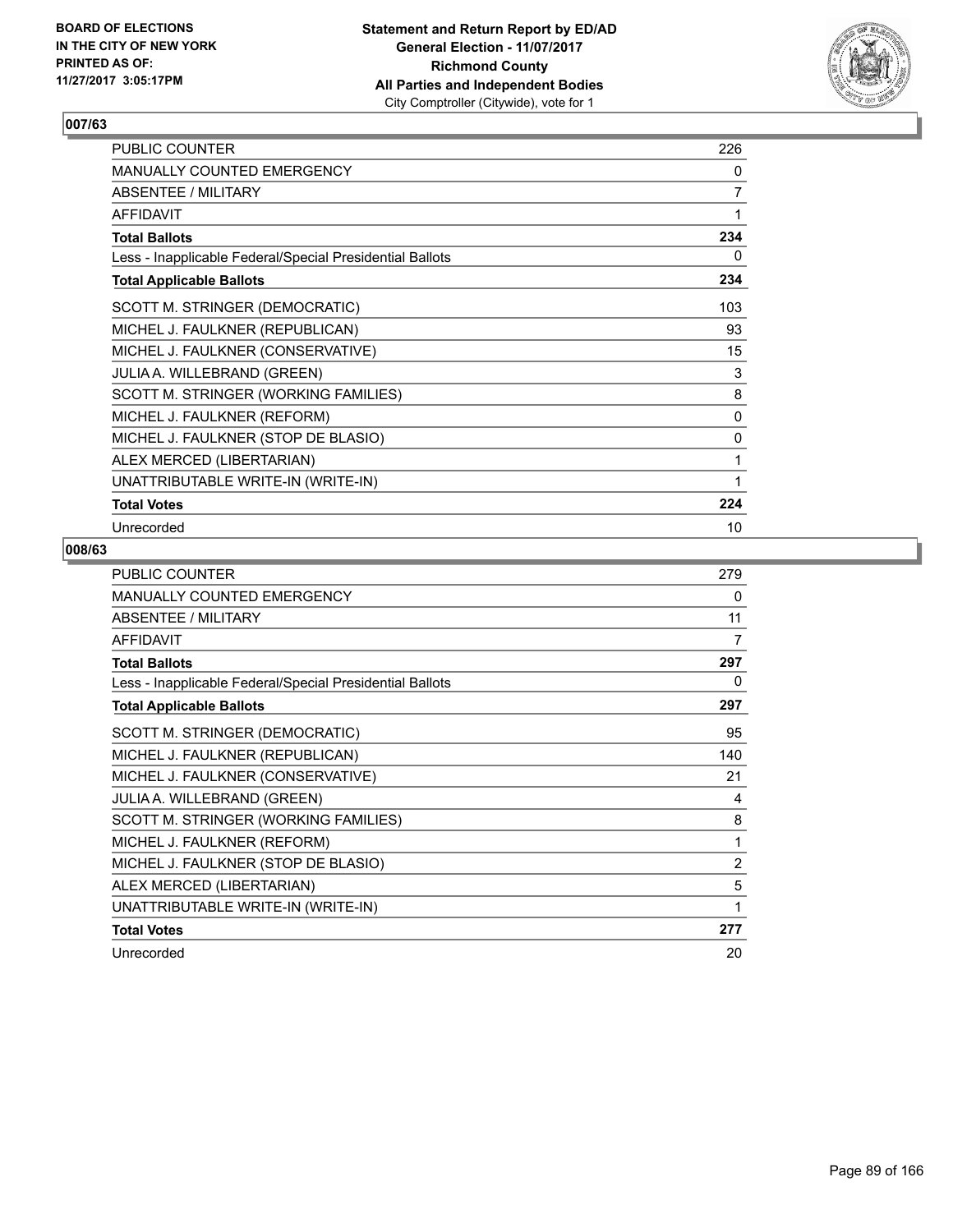

| PUBLIC COUNTER                                           | 25 |
|----------------------------------------------------------|----|
| MANUALLY COUNTED EMERGENCY                               | 0  |
| ABSENTEE / MILITARY                                      | 3  |
| <b>AFFIDAVIT</b>                                         | 1  |
| <b>Total Ballots</b>                                     | 29 |
| Less - Inapplicable Federal/Special Presidential Ballots | 0  |
| <b>Total Applicable Ballots</b>                          | 29 |
| SCOTT M. STRINGER (DEMOCRATIC)                           | 8  |
| MICHEL J. FAULKNER (REPUBLICAN)                          | 18 |
| MICHEL J. FAULKNER (CONSERVATIVE)                        | 1  |
| JULIA A. WILLEBRAND (GREEN)                              | 0  |
| SCOTT M. STRINGER (WORKING FAMILIES)                     | 0  |
| MICHEL J. FAULKNER (REFORM)                              | 0  |
| MICHEL J. FAULKNER (STOP DE BLASIO)                      | 0  |
| ALEX MERCED (LIBERTARIAN)                                | 0  |
| <b>Total Votes</b>                                       | 27 |
| Unrecorded                                               | 2  |

| <b>PUBLIC COUNTER</b>                                    | 172      |
|----------------------------------------------------------|----------|
| <b>MANUALLY COUNTED EMERGENCY</b>                        | 0        |
| ABSENTEE / MILITARY                                      | 8        |
| <b>AFFIDAVIT</b>                                         | $\Omega$ |
| <b>Total Ballots</b>                                     | 180      |
| Less - Inapplicable Federal/Special Presidential Ballots | 0        |
| <b>Total Applicable Ballots</b>                          | 180      |
| SCOTT M. STRINGER (DEMOCRATIC)                           | 95       |
| MICHEL J. FAULKNER (REPUBLICAN)                          | 50       |
| MICHEL J. FAULKNER (CONSERVATIVE)                        | 10       |
| <b>JULIA A. WILLEBRAND (GREEN)</b>                       | 5        |
| SCOTT M. STRINGER (WORKING FAMILIES)                     | 8        |
| MICHEL J. FAULKNER (REFORM)                              | 0        |
| MICHEL J. FAULKNER (STOP DE BLASIO)                      | 1        |
| ALEX MERCED (LIBERTARIAN)                                | 2        |
| <b>Total Votes</b>                                       | 171      |
| Unrecorded                                               | 9        |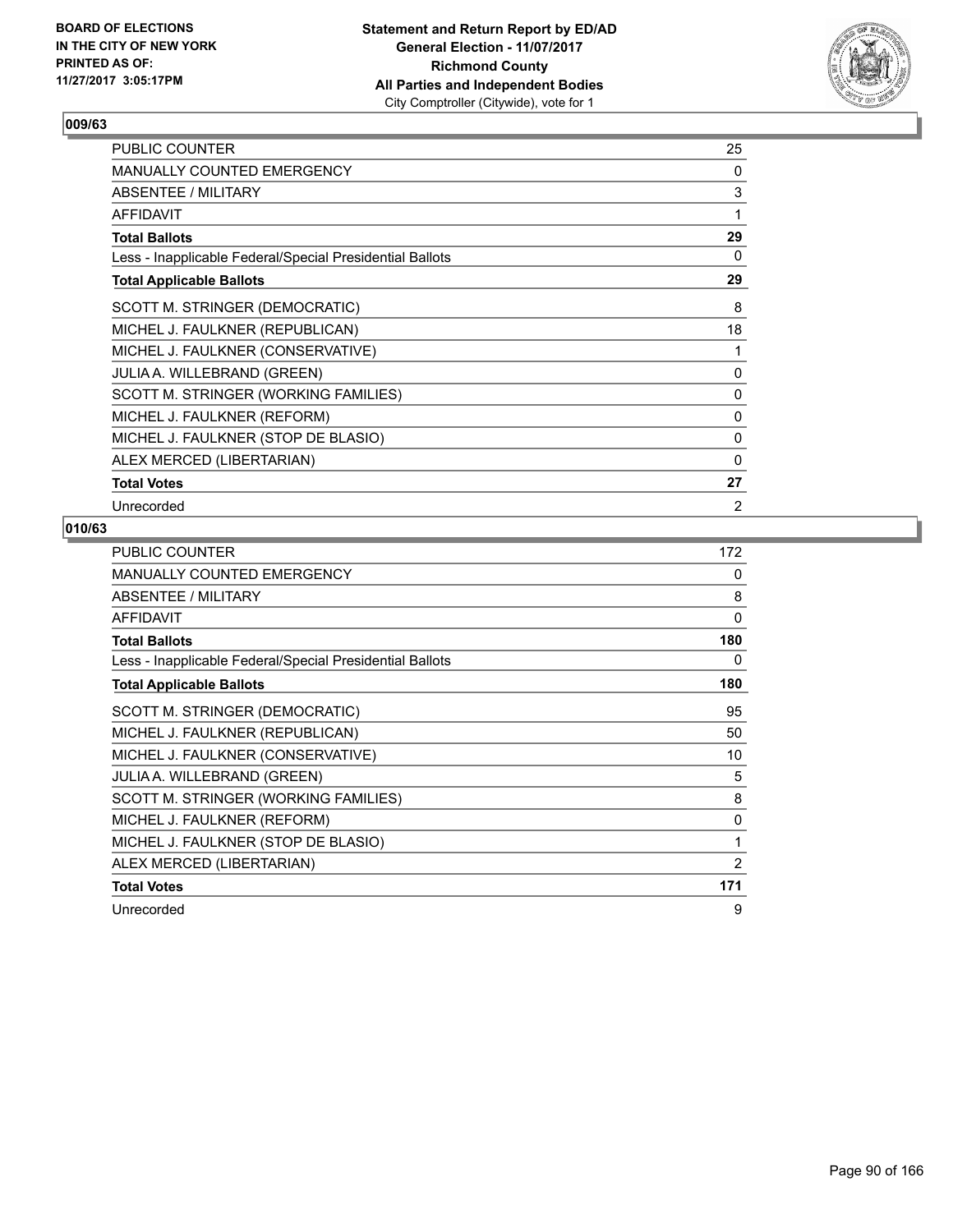

| PUBLIC COUNTER                                           | 279            |
|----------------------------------------------------------|----------------|
| <b>MANUALLY COUNTED EMERGENCY</b>                        | 0              |
| <b>ABSENTEE / MILITARY</b>                               | 15             |
| <b>AFFIDAVIT</b>                                         | 0              |
| <b>Total Ballots</b>                                     | 294            |
| Less - Inapplicable Federal/Special Presidential Ballots | 0              |
| <b>Total Applicable Ballots</b>                          | 294            |
| SCOTT M. STRINGER (DEMOCRATIC)                           | 127            |
| MICHEL J. FAULKNER (REPUBLICAN)                          | 120            |
| MICHEL J. FAULKNER (CONSERVATIVE)                        | 21             |
| <b>JULIA A. WILLEBRAND (GREEN)</b>                       | 4              |
| SCOTT M. STRINGER (WORKING FAMILIES)                     | 6              |
| MICHEL J. FAULKNER (REFORM)                              | 0              |
| MICHEL J. FAULKNER (STOP DE BLASIO)                      | 1              |
| ALEX MERCED (LIBERTARIAN)                                | $\overline{2}$ |
| <b>Total Votes</b>                                       | 281            |
| Unrecorded                                               | 13             |

| <b>PUBLIC COUNTER</b>                                    | 200 |
|----------------------------------------------------------|-----|
| <b>MANUALLY COUNTED EMERGENCY</b>                        | 0   |
| <b>ABSENTEE / MILITARY</b>                               | 15  |
| <b>AFFIDAVIT</b>                                         | 4   |
| <b>Total Ballots</b>                                     | 219 |
| Less - Inapplicable Federal/Special Presidential Ballots | 0   |
| <b>Total Applicable Ballots</b>                          | 219 |
| SCOTT M. STRINGER (DEMOCRATIC)                           | 89  |
| MICHEL J. FAULKNER (REPUBLICAN)                          | 81  |
| MICHEL J. FAULKNER (CONSERVATIVE)                        | 25  |
| JULIA A. WILLEBRAND (GREEN)                              | 5   |
| SCOTT M. STRINGER (WORKING FAMILIES)                     | 2   |
| MICHEL J. FAULKNER (REFORM)                              | 1   |
| MICHEL J. FAULKNER (STOP DE BLASIO)                      | 1   |
| ALEX MERCED (LIBERTARIAN)                                | 2   |
| <b>Total Votes</b>                                       | 206 |
| Unrecorded                                               | 13  |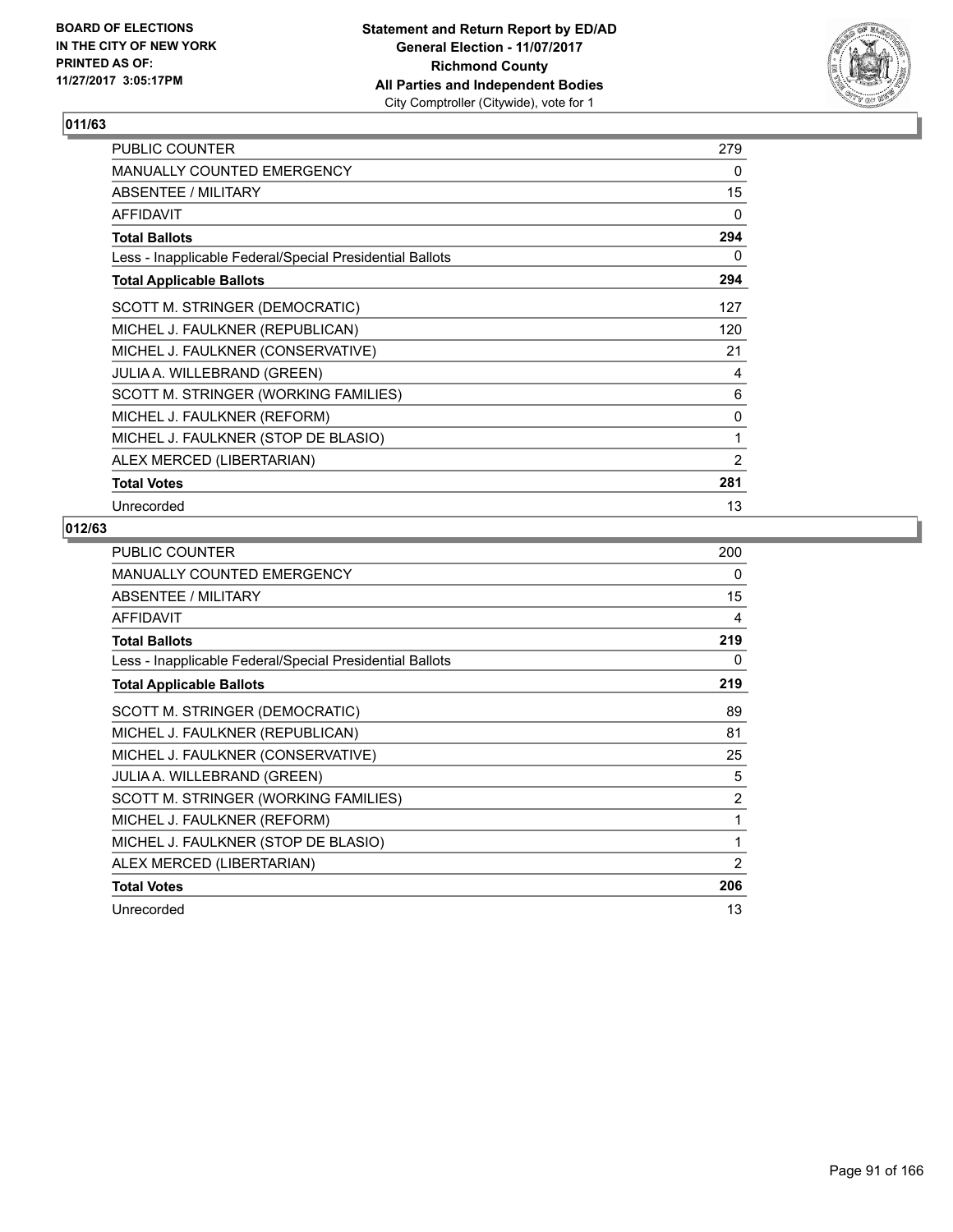

| PUBLIC COUNTER                                           | 279 |
|----------------------------------------------------------|-----|
| <b>MANUALLY COUNTED EMERGENCY</b>                        | 0   |
| <b>ABSENTEE / MILITARY</b>                               | 8   |
| <b>AFFIDAVIT</b>                                         | 3   |
| <b>Total Ballots</b>                                     | 290 |
| Less - Inapplicable Federal/Special Presidential Ballots | 0   |
| <b>Total Applicable Ballots</b>                          | 290 |
| SCOTT M. STRINGER (DEMOCRATIC)                           | 139 |
| MICHEL J. FAULKNER (REPUBLICAN)                          | 95  |
| MICHEL J. FAULKNER (CONSERVATIVE)                        | 15  |
| <b>JULIA A. WILLEBRAND (GREEN)</b>                       | 5   |
| SCOTT M. STRINGER (WORKING FAMILIES)                     | 10  |
| MICHEL J. FAULKNER (REFORM)                              | 1   |
| MICHEL J. FAULKNER (STOP DE BLASIO)                      | 0   |
| ALEX MERCED (LIBERTARIAN)                                | 5   |
| <b>Total Votes</b>                                       | 270 |
| Unrecorded                                               | 20  |

| <b>PUBLIC COUNTER</b>                                    | 240            |
|----------------------------------------------------------|----------------|
| <b>MANUALLY COUNTED EMERGENCY</b>                        | 0              |
| ABSENTEE / MILITARY                                      | 13             |
| <b>AFFIDAVIT</b>                                         | 0              |
| <b>Total Ballots</b>                                     | 253            |
| Less - Inapplicable Federal/Special Presidential Ballots | 0              |
| <b>Total Applicable Ballots</b>                          | 253            |
| SCOTT M. STRINGER (DEMOCRATIC)                           | 105            |
| MICHEL J. FAULKNER (REPUBLICAN)                          | 89             |
| MICHEL J. FAULKNER (CONSERVATIVE)                        | 18             |
| JULIA A. WILLEBRAND (GREEN)                              | 5              |
| SCOTT M. STRINGER (WORKING FAMILIES)                     | 8              |
| MICHEL J. FAULKNER (REFORM)                              | $\Omega$       |
| MICHEL J. FAULKNER (STOP DE BLASIO)                      | 2              |
| ALEX MERCED (LIBERTARIAN)                                | $\overline{2}$ |
| <b>Total Votes</b>                                       | 229            |
| Unrecorded                                               | 24             |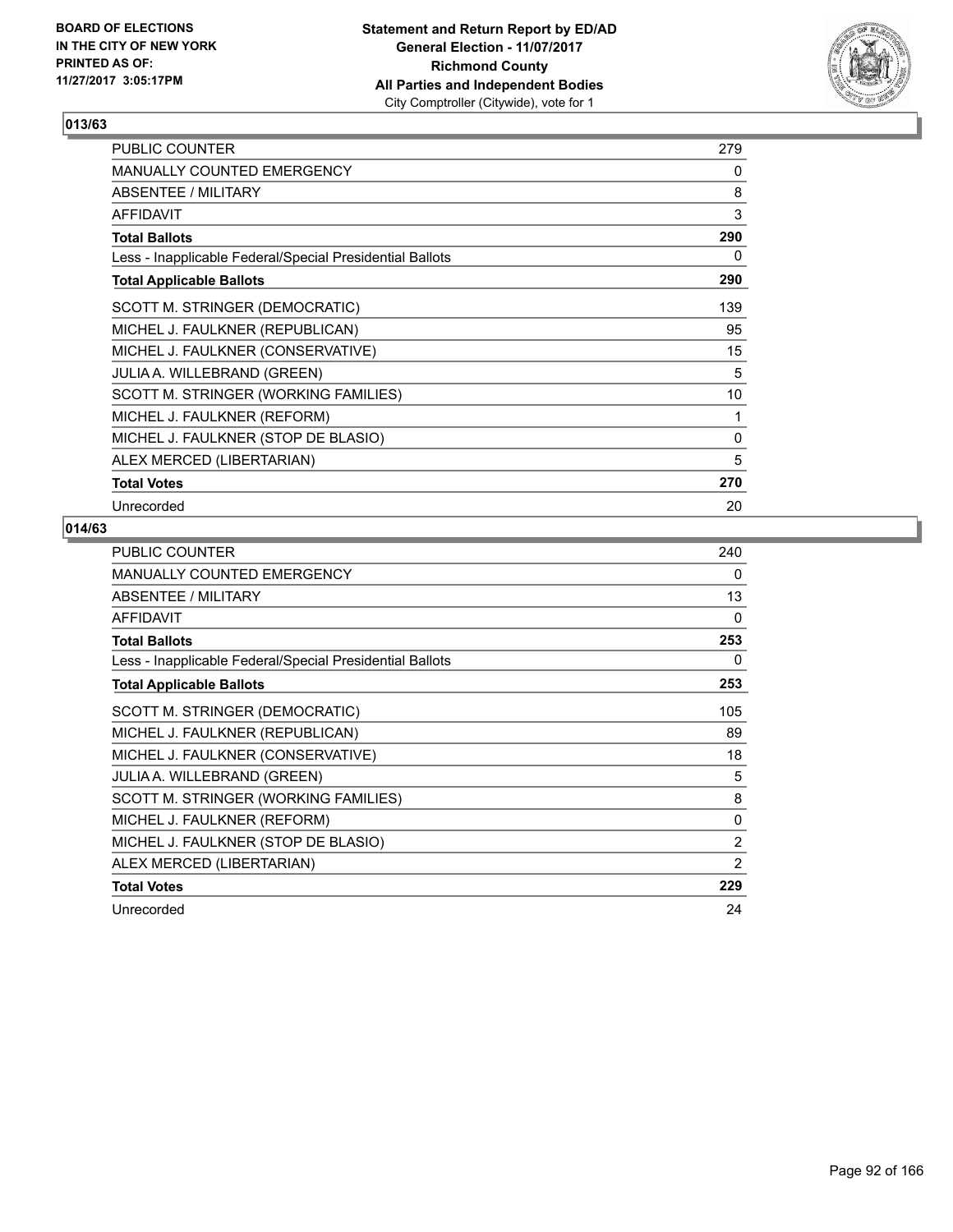

| PUBLIC COUNTER                                           | 316 |
|----------------------------------------------------------|-----|
| <b>MANUALLY COUNTED EMERGENCY</b>                        | 0   |
| <b>ABSENTEE / MILITARY</b>                               | 10  |
| <b>AFFIDAVIT</b>                                         | 5   |
| <b>Total Ballots</b>                                     | 331 |
| Less - Inapplicable Federal/Special Presidential Ballots | 0   |
| <b>Total Applicable Ballots</b>                          | 331 |
| SCOTT M. STRINGER (DEMOCRATIC)                           | 137 |
| MICHEL J. FAULKNER (REPUBLICAN)                          | 131 |
| MICHEL J. FAULKNER (CONSERVATIVE)                        | 17  |
| <b>JULIA A. WILLEBRAND (GREEN)</b>                       | 7   |
| SCOTT M. STRINGER (WORKING FAMILIES)                     | 11  |
| MICHEL J. FAULKNER (REFORM)                              | 0   |
| MICHEL J. FAULKNER (STOP DE BLASIO)                      | 2   |
| ALEX MERCED (LIBERTARIAN)                                | 2   |
| <b>Total Votes</b>                                       | 307 |
| Unrecorded                                               | 24  |

| PUBLIC COUNTER                                           | 197      |
|----------------------------------------------------------|----------|
| <b>MANUALLY COUNTED EMERGENCY</b>                        | 0        |
| ABSENTEE / MILITARY                                      | 5        |
| <b>AFFIDAVIT</b>                                         | $\Omega$ |
| <b>Total Ballots</b>                                     | 202      |
| Less - Inapplicable Federal/Special Presidential Ballots | 0        |
| <b>Total Applicable Ballots</b>                          | 202      |
| SCOTT M. STRINGER (DEMOCRATIC)                           | 89       |
| MICHEL J. FAULKNER (REPUBLICAN)                          | 78       |
| MICHEL J. FAULKNER (CONSERVATIVE)                        | 6        |
| JULIA A. WILLEBRAND (GREEN)                              | 3        |
| SCOTT M. STRINGER (WORKING FAMILIES)                     | 9        |
| MICHEL J. FAULKNER (REFORM)                              | 1        |
| MICHEL J. FAULKNER (STOP DE BLASIO)                      | 1        |
| ALEX MERCED (LIBERTARIAN)                                | 3        |
| <b>Total Votes</b>                                       | 190      |
| Unrecorded                                               | 12       |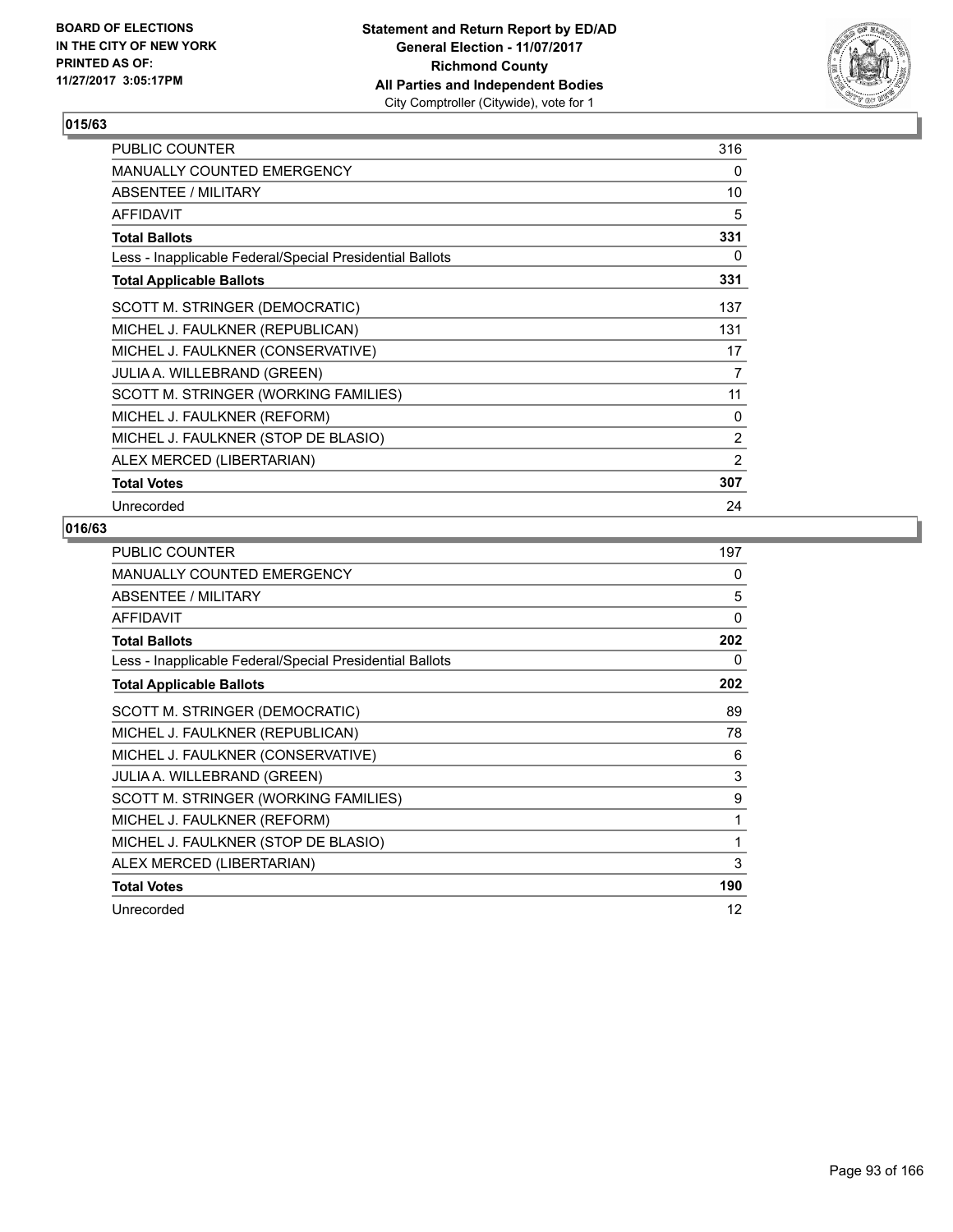

| PUBLIC COUNTER                                           | 96       |
|----------------------------------------------------------|----------|
| <b>MANUALLY COUNTED EMERGENCY</b>                        | 0        |
| <b>ABSENTEE / MILITARY</b>                               | 8        |
| <b>AFFIDAVIT</b>                                         | 3        |
| <b>Total Ballots</b>                                     | 107      |
| Less - Inapplicable Federal/Special Presidential Ballots | 0        |
| <b>Total Applicable Ballots</b>                          | 107      |
| SCOTT M. STRINGER (DEMOCRATIC)                           | 43       |
| MICHEL J. FAULKNER (REPUBLICAN)                          | 39       |
| MICHEL J. FAULKNER (CONSERVATIVE)                        | 8        |
| <b>JULIA A. WILLEBRAND (GREEN)</b>                       | 6        |
| SCOTT M. STRINGER (WORKING FAMILIES)                     | 3        |
| MICHEL J. FAULKNER (REFORM)                              | 0        |
| MICHEL J. FAULKNER (STOP DE BLASIO)                      | 0        |
| ALEX MERCED (LIBERTARIAN)                                | $\Omega$ |
| <b>Total Votes</b>                                       | 99       |
| Unrecorded                                               | 8        |

| <b>PUBLIC COUNTER</b>                                    | 366 |
|----------------------------------------------------------|-----|
| <b>MANUALLY COUNTED EMERGENCY</b>                        | 0   |
| ABSENTEE / MILITARY                                      | 13  |
| <b>AFFIDAVIT</b>                                         | 7   |
| <b>Total Ballots</b>                                     | 386 |
| Less - Inapplicable Federal/Special Presidential Ballots | 0   |
| <b>Total Applicable Ballots</b>                          | 386 |
| SCOTT M. STRINGER (DEMOCRATIC)                           | 136 |
| MICHEL J. FAULKNER (REPUBLICAN)                          | 184 |
| MICHEL J. FAULKNER (CONSERVATIVE)                        | 27  |
| JULIA A. WILLEBRAND (GREEN)                              | 4   |
| SCOTT M. STRINGER (WORKING FAMILIES)                     | 10  |
| MICHEL J. FAULKNER (REFORM)                              | 1   |
| MICHEL J. FAULKNER (STOP DE BLASIO)                      | 4   |
| ALEX MERCED (LIBERTARIAN)                                | 4   |
| <b>GREG RODRIGUEZ (WRITE-IN)</b>                         | 1   |
| <b>Total Votes</b>                                       | 371 |
| Unrecorded                                               | 15  |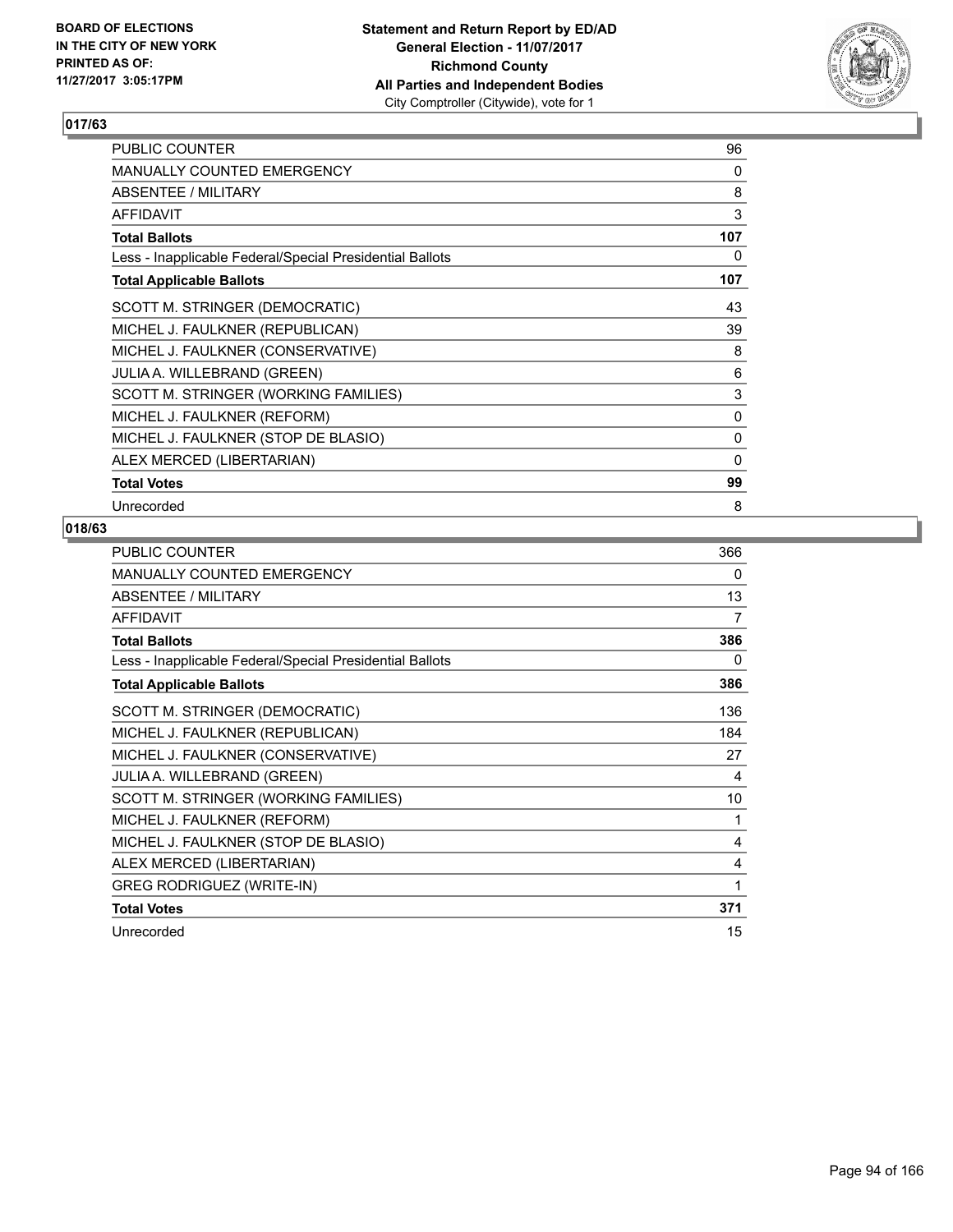

| PUBLIC COUNTER                                           | 268            |
|----------------------------------------------------------|----------------|
| <b>MANUALLY COUNTED EMERGENCY</b>                        | 0              |
| ABSENTEE / MILITARY                                      | 5              |
| <b>AFFIDAVIT</b>                                         | 1              |
| <b>Total Ballots</b>                                     | 274            |
| Less - Inapplicable Federal/Special Presidential Ballots | 0              |
| <b>Total Applicable Ballots</b>                          | 274            |
| SCOTT M. STRINGER (DEMOCRATIC)                           | 89             |
| MICHEL J. FAULKNER (REPUBLICAN)                          | 132            |
| MICHEL J. FAULKNER (CONSERVATIVE)                        | 23             |
| <b>JULIA A. WILLEBRAND (GREEN)</b>                       | $\overline{2}$ |
| SCOTT M. STRINGER (WORKING FAMILIES)                     | 10             |
| MICHEL J. FAULKNER (REFORM)                              | 1              |
| MICHEL J. FAULKNER (STOP DE BLASIO)                      | $\overline{2}$ |
| ALEX MERCED (LIBERTARIAN)                                | 5              |
| BERNIE SANDERS (WRITE-IN)                                | 1              |
| <b>Total Votes</b>                                       | 265            |
| Unrecorded                                               | 9              |

| <b>PUBLIC COUNTER</b>                                    | 191            |
|----------------------------------------------------------|----------------|
| <b>MANUALLY COUNTED EMERGENCY</b>                        | 0              |
| ABSENTEE / MILITARY                                      | 52             |
| <b>AFFIDAVIT</b>                                         | 1              |
| <b>Total Ballots</b>                                     | 244            |
| Less - Inapplicable Federal/Special Presidential Ballots | 0              |
| <b>Total Applicable Ballots</b>                          | 244            |
| SCOTT M. STRINGER (DEMOCRATIC)                           | 98             |
| MICHEL J. FAULKNER (REPUBLICAN)                          | 98             |
| MICHEL J. FAULKNER (CONSERVATIVE)                        | 18             |
| JULIA A. WILLEBRAND (GREEN)                              | 2              |
| SCOTT M. STRINGER (WORKING FAMILIES)                     | 3              |
| MICHEL J. FAULKNER (REFORM)                              | $\mathbf{0}$   |
| MICHEL J. FAULKNER (STOP DE BLASIO)                      | 1              |
| ALEX MERCED (LIBERTARIAN)                                | $\overline{2}$ |
| UNATTRIBUTABLE WRITE-IN (WRITE-IN)                       | 1              |
| <b>Total Votes</b>                                       | 223            |
| Unrecorded                                               | 21             |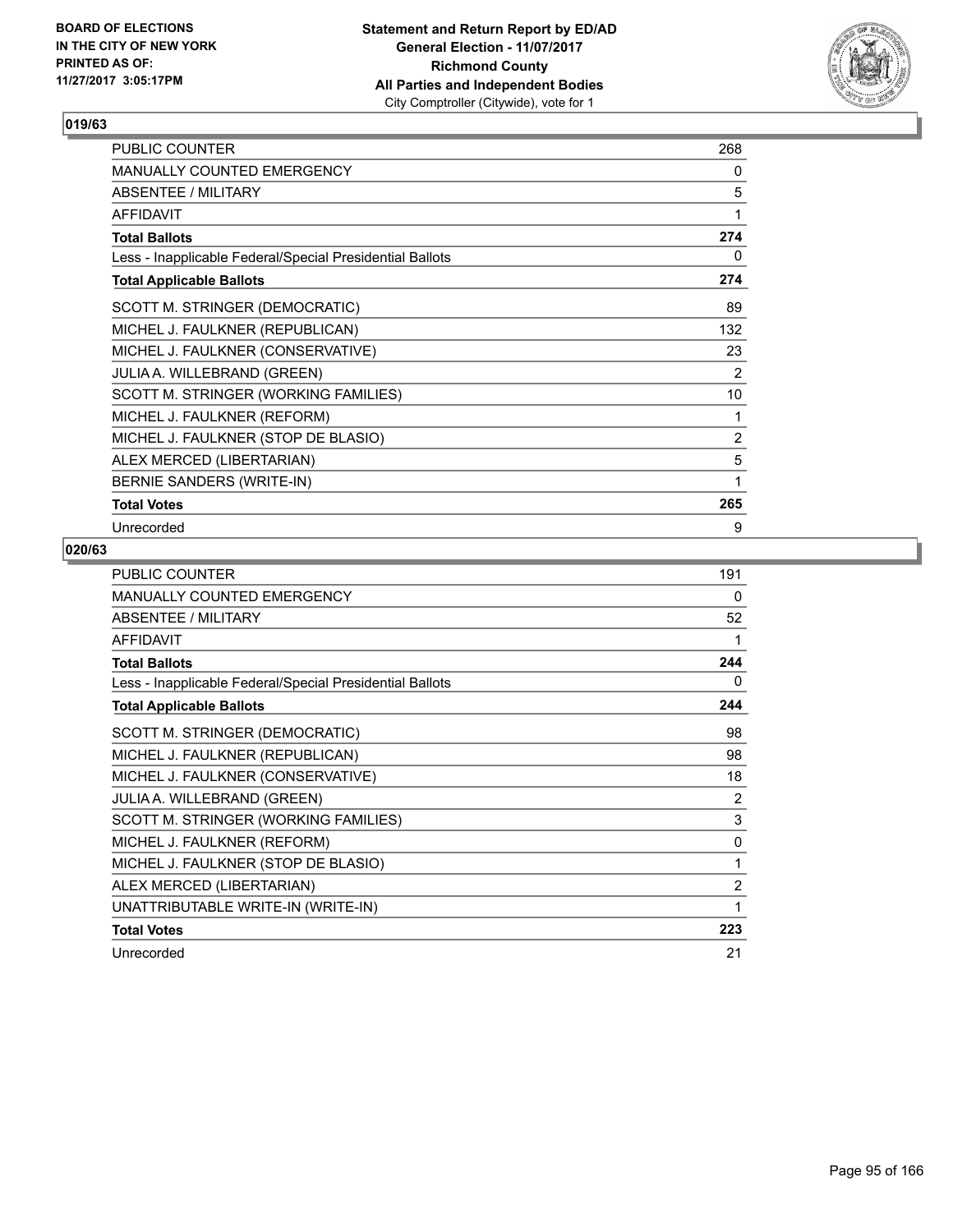

| PUBLIC COUNTER                                           | 247 |
|----------------------------------------------------------|-----|
| <b>MANUALLY COUNTED EMERGENCY</b>                        | 0   |
| <b>ABSENTEE / MILITARY</b>                               | 9   |
| <b>AFFIDAVIT</b>                                         | 3   |
| <b>Total Ballots</b>                                     | 259 |
| Less - Inapplicable Federal/Special Presidential Ballots | 0   |
| <b>Total Applicable Ballots</b>                          | 259 |
| SCOTT M. STRINGER (DEMOCRATIC)                           | 84  |
| MICHEL J. FAULKNER (REPUBLICAN)                          | 131 |
| MICHEL J. FAULKNER (CONSERVATIVE)                        | 18  |
| <b>JULIA A. WILLEBRAND (GREEN)</b>                       | 5   |
| SCOTT M. STRINGER (WORKING FAMILIES)                     | 6   |
| MICHEL J. FAULKNER (REFORM)                              | 3   |
| MICHEL J. FAULKNER (STOP DE BLASIO)                      | 1   |
| ALEX MERCED (LIBERTARIAN)                                | 0   |
| <b>Total Votes</b>                                       | 248 |
| Unrecorded                                               | 11  |

| <b>PUBLIC COUNTER</b>                                    | 264 |
|----------------------------------------------------------|-----|
| <b>MANUALLY COUNTED EMERGENCY</b>                        | 0   |
| ABSENTEE / MILITARY                                      | 10  |
| <b>AFFIDAVIT</b>                                         | 6   |
| <b>Total Ballots</b>                                     | 280 |
| Less - Inapplicable Federal/Special Presidential Ballots | 0   |
| <b>Total Applicable Ballots</b>                          | 280 |
| SCOTT M. STRINGER (DEMOCRATIC)                           | 100 |
| MICHEL J. FAULKNER (REPUBLICAN)                          | 126 |
| MICHEL J. FAULKNER (CONSERVATIVE)                        | 13  |
| <b>JULIA A. WILLEBRAND (GREEN)</b>                       | 5   |
| SCOTT M. STRINGER (WORKING FAMILIES)                     | 9   |
| MICHEL J. FAULKNER (REFORM)                              | 2   |
| MICHEL J. FAULKNER (STOP DE BLASIO)                      | 2   |
| ALEX MERCED (LIBERTARIAN)                                | 4   |
| <b>Total Votes</b>                                       | 261 |
| Unrecorded                                               | 19  |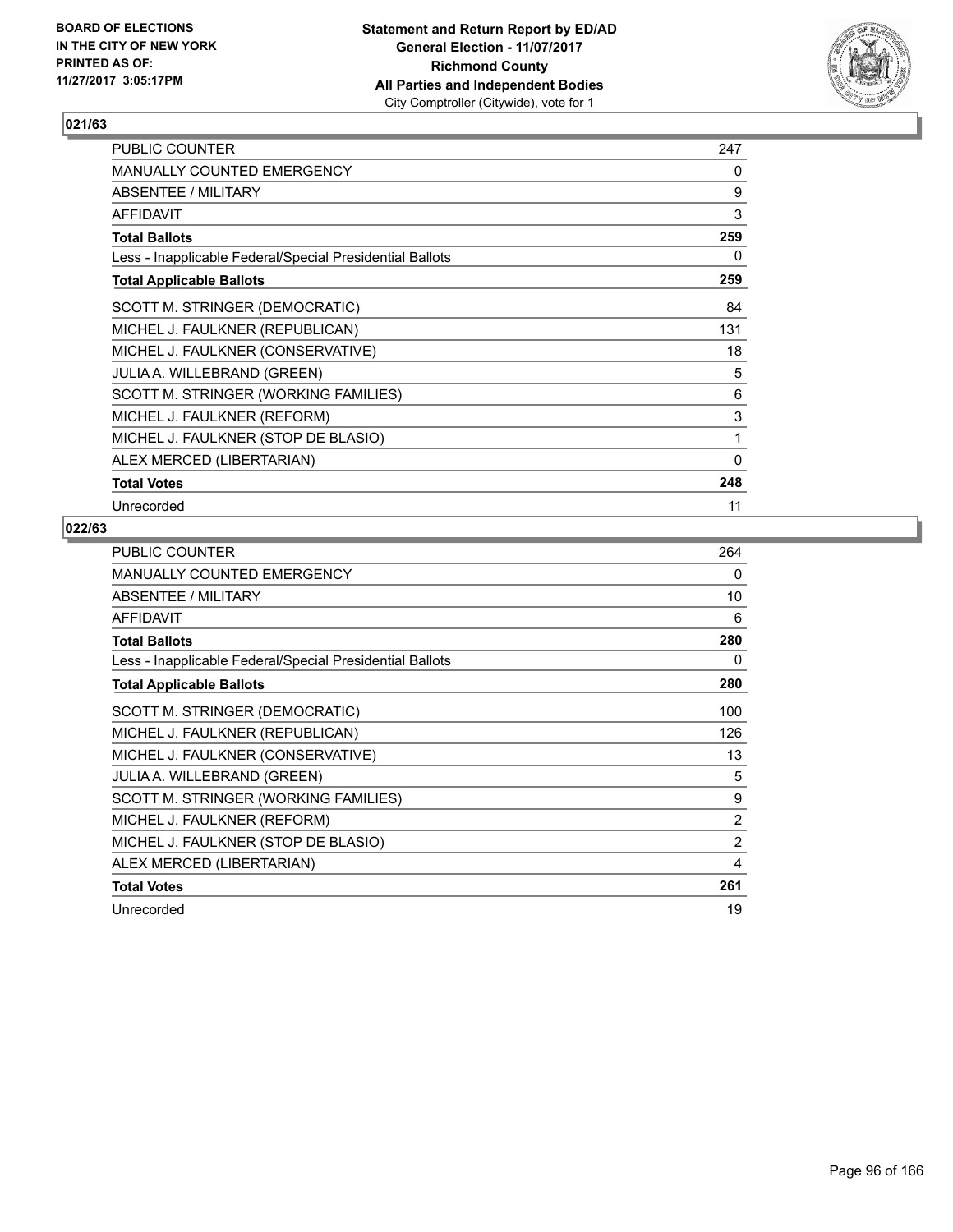

| <b>PUBLIC COUNTER</b>                                    | 272             |
|----------------------------------------------------------|-----------------|
| <b>MANUALLY COUNTED EMERGENCY</b>                        | 0               |
| <b>ABSENTEE / MILITARY</b>                               | 4               |
| <b>AFFIDAVIT</b>                                         | 2               |
| <b>Total Ballots</b>                                     | 278             |
| Less - Inapplicable Federal/Special Presidential Ballots | 0               |
| <b>Total Applicable Ballots</b>                          | 278             |
| SCOTT M. STRINGER (DEMOCRATIC)                           | 101             |
| MICHEL J. FAULKNER (REPUBLICAN)                          | 117             |
| MICHEL J. FAULKNER (CONSERVATIVE)                        | 16              |
| <b>JULIA A. WILLEBRAND (GREEN)</b>                       | 7               |
| SCOTT M. STRINGER (WORKING FAMILIES)                     | 12 <sup>°</sup> |
| MICHEL J. FAULKNER (REFORM)                              | 1               |
| MICHEL J. FAULKNER (STOP DE BLASIO)                      | 4               |
| ALEX MERCED (LIBERTARIAN)                                | $\overline{2}$  |
| <b>Total Votes</b>                                       | 260             |
| Unrecorded                                               | 18              |

| <b>PUBLIC COUNTER</b>                                    | 290 |
|----------------------------------------------------------|-----|
| <b>MANUALLY COUNTED EMERGENCY</b>                        | 0   |
| <b>ABSENTEE / MILITARY</b>                               | 10  |
| <b>AFFIDAVIT</b>                                         | 1   |
| <b>Total Ballots</b>                                     | 301 |
| Less - Inapplicable Federal/Special Presidential Ballots | 0   |
| <b>Total Applicable Ballots</b>                          | 301 |
| SCOTT M. STRINGER (DEMOCRATIC)                           | 167 |
| MICHEL J. FAULKNER (REPUBLICAN)                          | 99  |
| MICHEL J. FAULKNER (CONSERVATIVE)                        | 13  |
| JULIA A. WILLEBRAND (GREEN)                              | 7   |
| SCOTT M. STRINGER (WORKING FAMILIES)                     | 2   |
| MICHEL J. FAULKNER (REFORM)                              | 1   |
| MICHEL J. FAULKNER (STOP DE BLASIO)                      | 3   |
| ALEX MERCED (LIBERTARIAN)                                | 0   |
| UNATTRIBUTABLE WRITE-IN (WRITE-IN)                       | 1   |
| <b>Total Votes</b>                                       | 293 |
| Unrecorded                                               | 8   |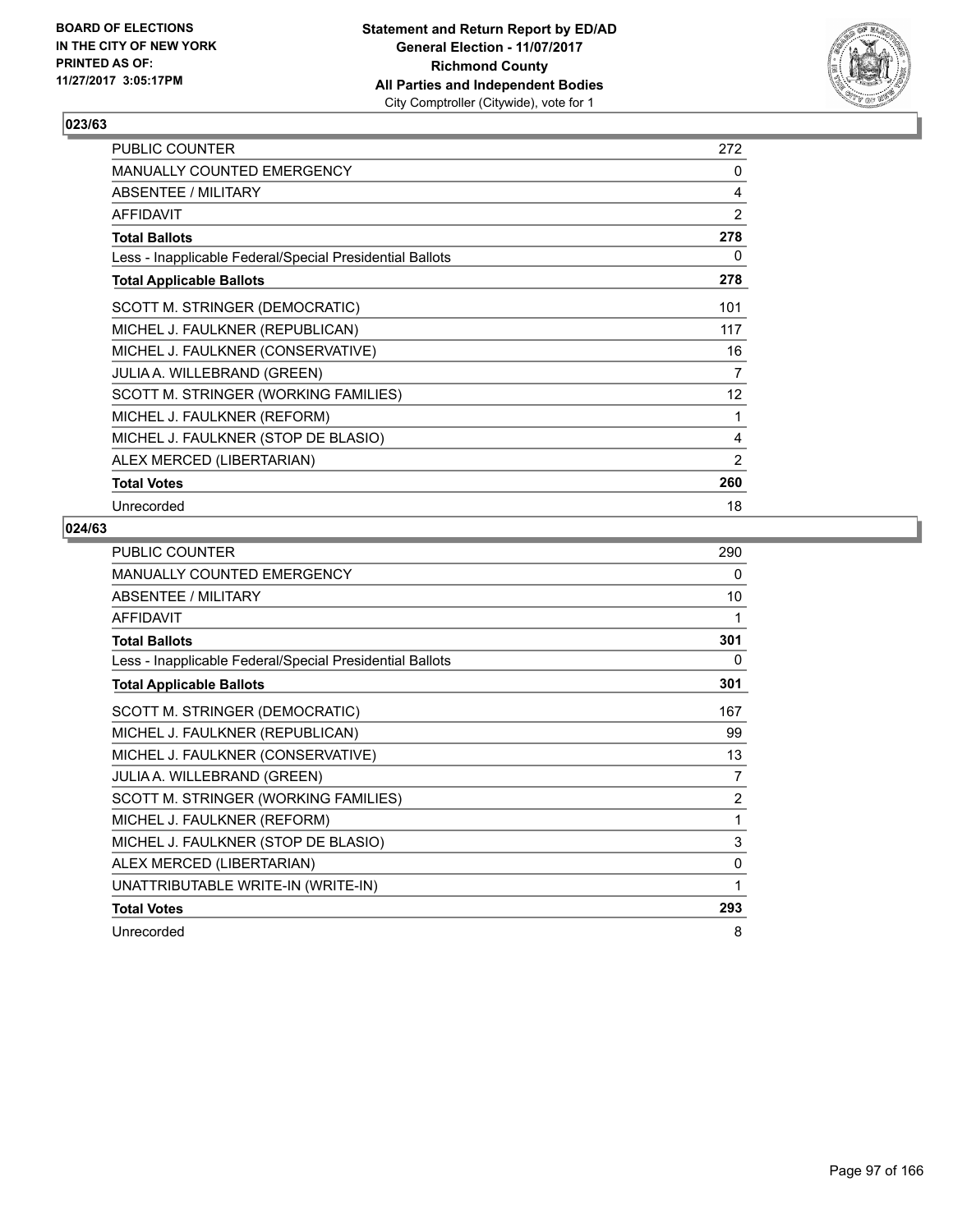

| <b>PUBLIC COUNTER</b>                                    | 216 |
|----------------------------------------------------------|-----|
| <b>MANUALLY COUNTED EMERGENCY</b>                        | 0   |
| ABSENTEE / MILITARY                                      | 4   |
| <b>AFFIDAVIT</b>                                         | 2   |
| <b>Total Ballots</b>                                     | 222 |
| Less - Inapplicable Federal/Special Presidential Ballots | 0   |
| <b>Total Applicable Ballots</b>                          | 222 |
| SCOTT M. STRINGER (DEMOCRATIC)                           | 92  |
| MICHEL J. FAULKNER (REPUBLICAN)                          | 94  |
| MICHEL J. FAULKNER (CONSERVATIVE)                        | 16  |
| <b>JULIA A. WILLEBRAND (GREEN)</b>                       | 2   |
| SCOTT M. STRINGER (WORKING FAMILIES)                     | 1   |
| MICHEL J. FAULKNER (REFORM)                              | 0   |
| MICHEL J. FAULKNER (STOP DE BLASIO)                      | 0   |
| ALEX MERCED (LIBERTARIAN)                                | 1   |
| <b>Total Votes</b>                                       | 206 |
| Unrecorded                                               | 16  |

| <b>PUBLIC COUNTER</b>                                    | 317 |
|----------------------------------------------------------|-----|
| <b>MANUALLY COUNTED EMERGENCY</b>                        | 0   |
| ABSENTEE / MILITARY                                      | 11  |
| <b>AFFIDAVIT</b>                                         | 1   |
| <b>Total Ballots</b>                                     | 329 |
| Less - Inapplicable Federal/Special Presidential Ballots | 0   |
| <b>Total Applicable Ballots</b>                          | 329 |
| SCOTT M. STRINGER (DEMOCRATIC)                           | 116 |
| MICHEL J. FAULKNER (REPUBLICAN)                          | 152 |
| MICHEL J. FAULKNER (CONSERVATIVE)                        | 23  |
| <b>JULIA A. WILLEBRAND (GREEN)</b>                       | 5   |
| SCOTT M. STRINGER (WORKING FAMILIES)                     | 9   |
| MICHEL J. FAULKNER (REFORM)                              | 1   |
| MICHEL J. FAULKNER (STOP DE BLASIO)                      | 2   |
| ALEX MERCED (LIBERTARIAN)                                | 0   |
| <b>Total Votes</b>                                       | 308 |
| Unrecorded                                               | 21  |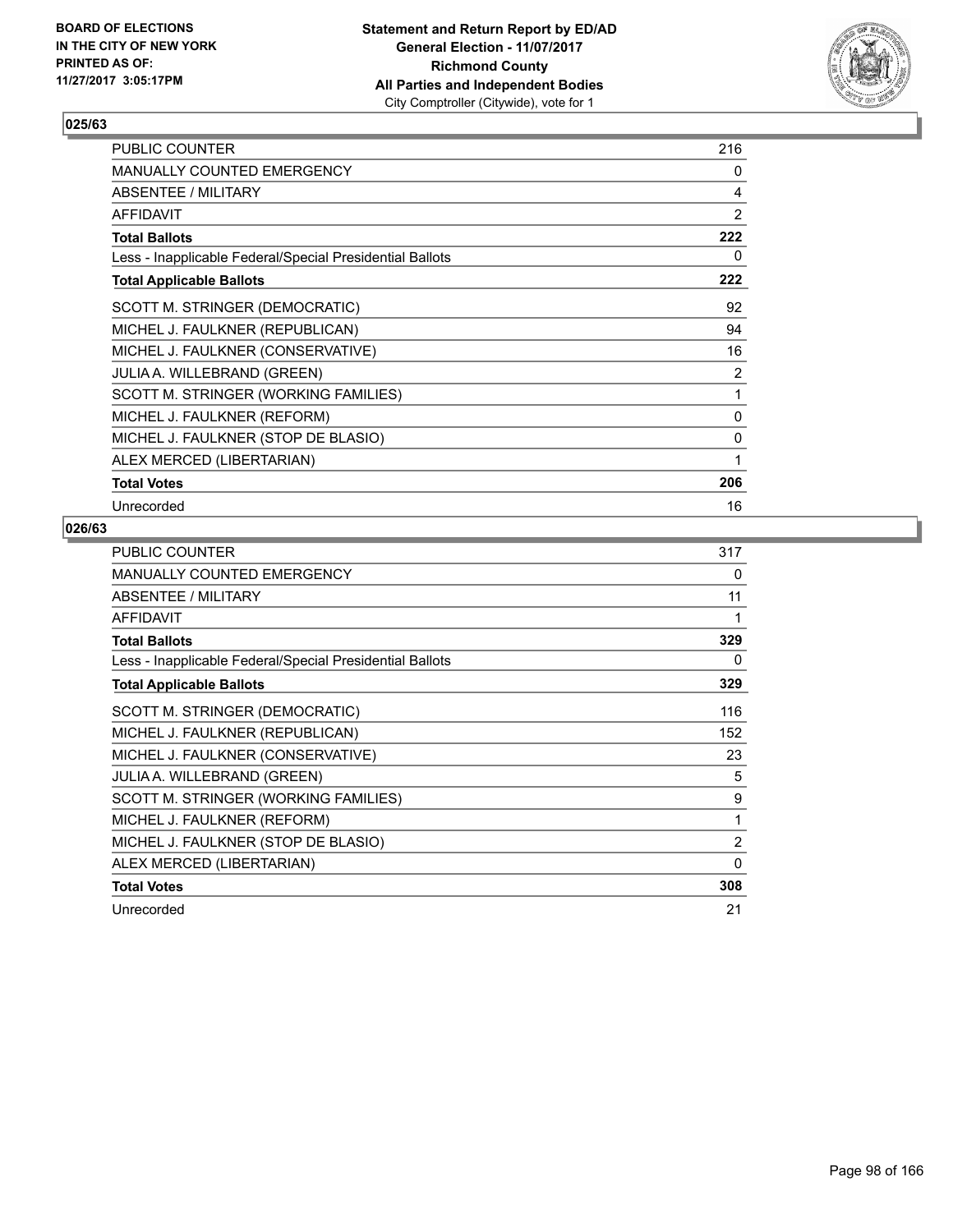

| PUBLIC COUNTER                                           | 266 |
|----------------------------------------------------------|-----|
| <b>MANUALLY COUNTED EMERGENCY</b>                        | 0   |
| <b>ABSENTEE / MILITARY</b>                               | 23  |
| <b>AFFIDAVIT</b>                                         | 2   |
| <b>Total Ballots</b>                                     | 291 |
| Less - Inapplicable Federal/Special Presidential Ballots | 0   |
| <b>Total Applicable Ballots</b>                          | 291 |
| SCOTT M. STRINGER (DEMOCRATIC)                           | 112 |
| MICHEL J. FAULKNER (REPUBLICAN)                          | 131 |
| MICHEL J. FAULKNER (CONSERVATIVE)                        | 20  |
| <b>JULIA A. WILLEBRAND (GREEN)</b>                       | 6   |
| SCOTT M. STRINGER (WORKING FAMILIES)                     | 6   |
| MICHEL J. FAULKNER (REFORM)                              | 0   |
| MICHEL J. FAULKNER (STOP DE BLASIO)                      | 2   |
| ALEX MERCED (LIBERTARIAN)                                | 1   |
| <b>Total Votes</b>                                       | 278 |
| Unrecorded                                               | 13  |

| PUBLIC COUNTER                                           | 272 |
|----------------------------------------------------------|-----|
| <b>MANUALLY COUNTED EMERGENCY</b>                        | 0   |
| ABSENTEE / MILITARY                                      | 22  |
| <b>AFFIDAVIT</b>                                         | 0   |
| <b>Total Ballots</b>                                     | 294 |
| Less - Inapplicable Federal/Special Presidential Ballots | 0   |
| <b>Total Applicable Ballots</b>                          | 294 |
| SCOTT M. STRINGER (DEMOCRATIC)                           | 96  |
| MICHEL J. FAULKNER (REPUBLICAN)                          | 129 |
| MICHEL J. FAULKNER (CONSERVATIVE)                        | 23  |
| <b>JULIA A. WILLEBRAND (GREEN)</b>                       | 5   |
| SCOTT M. STRINGER (WORKING FAMILIES)                     | 8   |
| MICHEL J. FAULKNER (REFORM)                              | 0   |
| MICHEL J. FAULKNER (STOP DE BLASIO)                      | 2   |
| ALEX MERCED (LIBERTARIAN)                                | 3   |
| <b>Total Votes</b>                                       | 266 |
| Unrecorded                                               | 28  |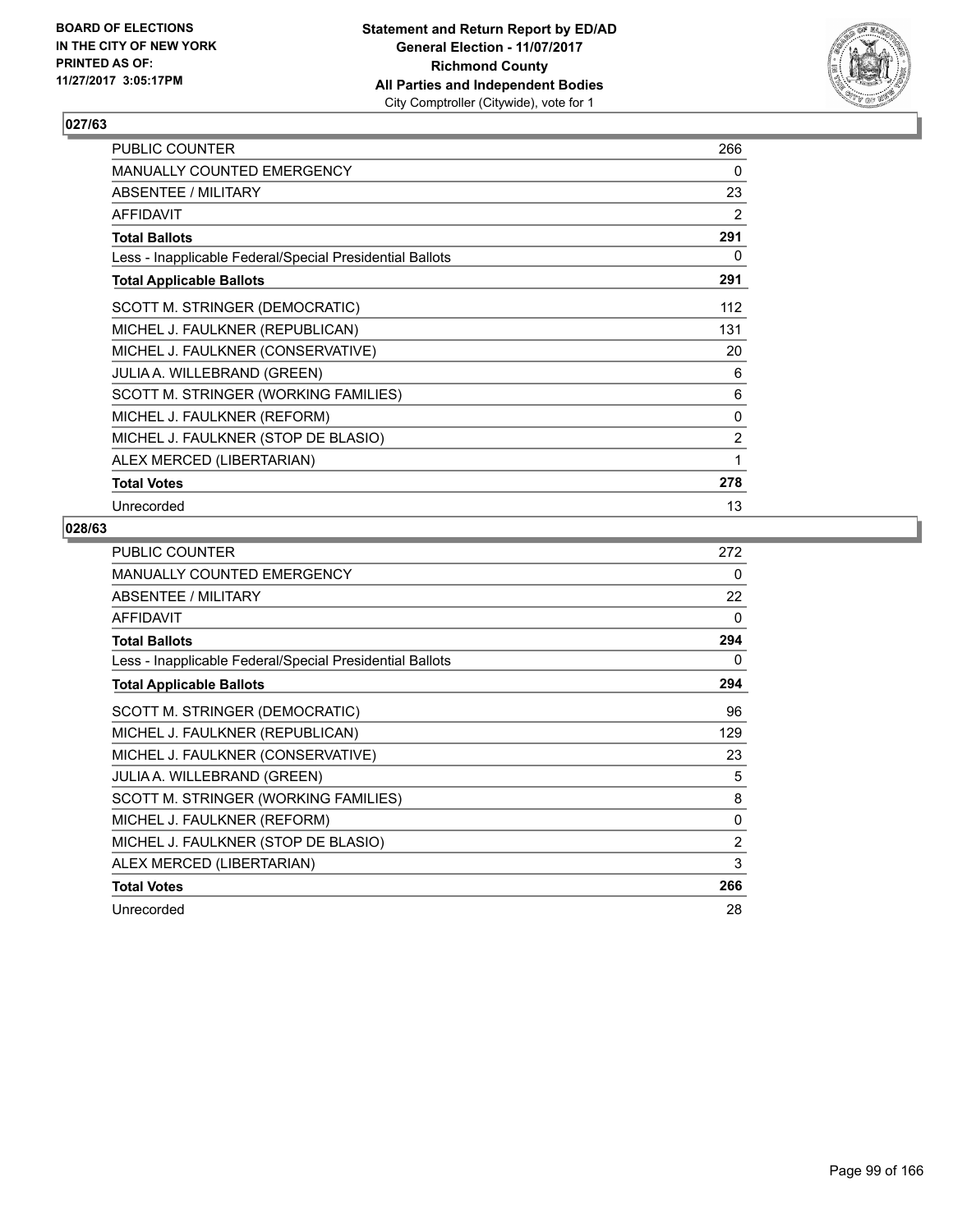

| <b>PUBLIC COUNTER</b>                                    | 323 |
|----------------------------------------------------------|-----|
| MANUALLY COUNTED EMERGENCY                               | 0   |
| ABSENTEE / MILITARY                                      | 10  |
| <b>AFFIDAVIT</b>                                         | 4   |
| <b>Total Ballots</b>                                     | 337 |
| Less - Inapplicable Federal/Special Presidential Ballots | 0   |
| <b>Total Applicable Ballots</b>                          | 337 |
| SCOTT M. STRINGER (DEMOCRATIC)                           | 123 |
| MICHEL J. FAULKNER (REPUBLICAN)                          | 146 |
| MICHEL J. FAULKNER (CONSERVATIVE)                        | 27  |
| JULIA A. WILLEBRAND (GREEN)                              | 8   |
| SCOTT M. STRINGER (WORKING FAMILIES)                     | 10  |
| MICHEL J. FAULKNER (REFORM)                              | 1   |
| MICHEL J. FAULKNER (STOP DE BLASIO)                      | 2   |
| ALEX MERCED (LIBERTARIAN)                                | 1   |
| <b>Total Votes</b>                                       | 318 |
| Unrecorded                                               | 19  |

| <b>PUBLIC COUNTER</b>                                    | 256 |
|----------------------------------------------------------|-----|
| <b>MANUALLY COUNTED EMERGENCY</b>                        | 0   |
| ABSENTEE / MILITARY                                      | 10  |
| <b>AFFIDAVIT</b>                                         | 2   |
| <b>Total Ballots</b>                                     | 268 |
| Less - Inapplicable Federal/Special Presidential Ballots | 0   |
| <b>Total Applicable Ballots</b>                          | 268 |
| SCOTT M. STRINGER (DEMOCRATIC)                           | 96  |
| MICHEL J. FAULKNER (REPUBLICAN)                          | 113 |
| MICHEL J. FAULKNER (CONSERVATIVE)                        | 28  |
| JULIA A. WILLEBRAND (GREEN)                              | 9   |
| SCOTT M. STRINGER (WORKING FAMILIES)                     | 9   |
| MICHEL J. FAULKNER (REFORM)                              | 1   |
| MICHEL J. FAULKNER (STOP DE BLASIO)                      | 1   |
| ALEX MERCED (LIBERTARIAN)                                | 1   |
| <b>Total Votes</b>                                       | 258 |
| Unrecorded                                               | 10  |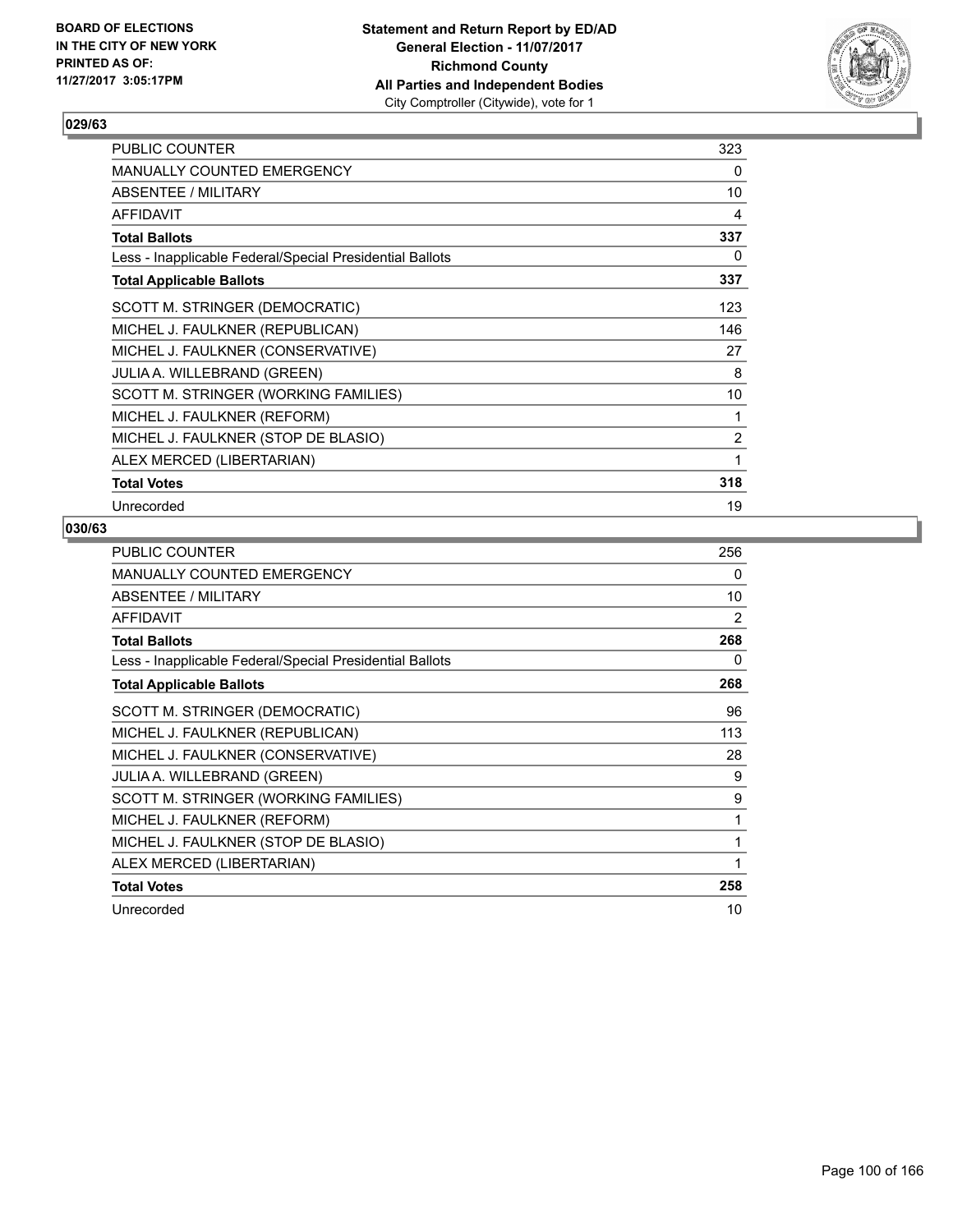

| <b>PUBLIC COUNTER</b>                                    | 284 |
|----------------------------------------------------------|-----|
| <b>MANUALLY COUNTED EMERGENCY</b>                        | 0   |
| ABSENTEE / MILITARY                                      | 26  |
| <b>AFFIDAVIT</b>                                         | 6   |
| <b>Total Ballots</b>                                     | 316 |
| Less - Inapplicable Federal/Special Presidential Ballots | 0   |
| <b>Total Applicable Ballots</b>                          | 316 |
| SCOTT M. STRINGER (DEMOCRATIC)                           | 124 |
| MICHEL J. FAULKNER (REPUBLICAN)                          | 140 |
| MICHEL J. FAULKNER (CONSERVATIVE)                        | 20  |
| <b>JULIA A. WILLEBRAND (GREEN)</b>                       | 5   |
| SCOTT M. STRINGER (WORKING FAMILIES)                     | 8   |
| MICHEL J. FAULKNER (REFORM)                              | 0   |
| MICHEL J. FAULKNER (STOP DE BLASIO)                      | 1   |
| ALEX MERCED (LIBERTARIAN)                                | 3   |
| <b>Total Votes</b>                                       | 301 |
| Unrecorded                                               | 15  |

| <b>PUBLIC COUNTER</b>                                    | 358 |
|----------------------------------------------------------|-----|
| <b>MANUALLY COUNTED EMERGENCY</b>                        | 0   |
| <b>ABSENTEE / MILITARY</b>                               | 5   |
| <b>AFFIDAVIT</b>                                         | 2   |
| <b>Total Ballots</b>                                     | 365 |
| Less - Inapplicable Federal/Special Presidential Ballots | 0   |
| <b>Total Applicable Ballots</b>                          | 365 |
| SCOTT M. STRINGER (DEMOCRATIC)                           | 145 |
| MICHEL J. FAULKNER (REPUBLICAN)                          | 144 |
| MICHEL J. FAULKNER (CONSERVATIVE)                        | 29  |
| JULIA A. WILLEBRAND (GREEN)                              | 8   |
| SCOTT M. STRINGER (WORKING FAMILIES)                     | 10  |
| MICHEL J. FAULKNER (REFORM)                              | 0   |
| MICHEL J. FAULKNER (STOP DE BLASIO)                      | 3   |
| ALEX MERCED (LIBERTARIAN)                                | 4   |
| <b>GARY DELL ABATE (WRITE-IN)</b>                        | 1   |
| UNATTRIBUTABLE WRITE-IN (WRITE-IN)                       | 1   |
| <b>Total Votes</b>                                       | 345 |
| Unrecorded                                               | 20  |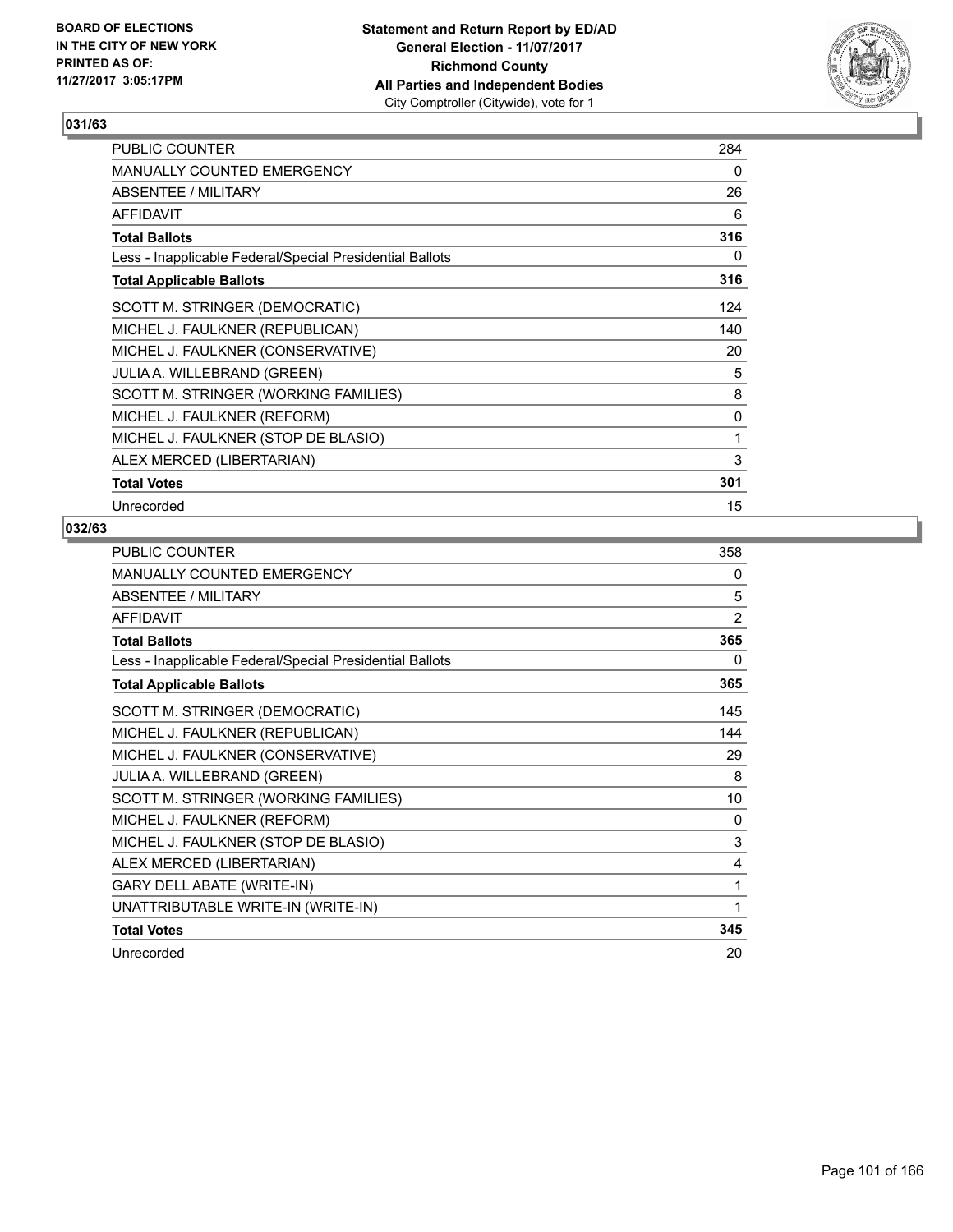

| PUBLIC COUNTER                                           | 417            |
|----------------------------------------------------------|----------------|
| <b>MANUALLY COUNTED EMERGENCY</b>                        | 0              |
| ABSENTEE / MILITARY                                      | 14             |
| <b>AFFIDAVIT</b>                                         | 9              |
| <b>Total Ballots</b>                                     | 440            |
| Less - Inapplicable Federal/Special Presidential Ballots | 0              |
| <b>Total Applicable Ballots</b>                          | 440            |
| SCOTT M. STRINGER (DEMOCRATIC)                           | 173            |
| MICHEL J. FAULKNER (REPUBLICAN)                          | 191            |
| MICHEL J. FAULKNER (CONSERVATIVE)                        | 35             |
| JULIA A. WILLEBRAND (GREEN)                              | 5              |
| SCOTT M. STRINGER (WORKING FAMILIES)                     | 4              |
| MICHEL J. FAULKNER (REFORM)                              | 1              |
| MICHEL J. FAULKNER (STOP DE BLASIO)                      | $\overline{2}$ |
| ALEX MERCED (LIBERTARIAN)                                | $\overline{2}$ |
| UNATTRIBUTABLE WRITE-IN (WRITE-IN)                       | $\overline{2}$ |
| <b>Total Votes</b>                                       | 415            |
| Unrecorded                                               | 25             |

| <b>PUBLIC COUNTER</b>                                    | 387            |
|----------------------------------------------------------|----------------|
| <b>MANUALLY COUNTED EMERGENCY</b>                        | 0              |
| ABSENTEE / MILITARY                                      | 16             |
| <b>AFFIDAVIT</b>                                         | 2              |
| <b>Total Ballots</b>                                     | 405            |
| Less - Inapplicable Federal/Special Presidential Ballots | 0              |
| <b>Total Applicable Ballots</b>                          | 405            |
| SCOTT M. STRINGER (DEMOCRATIC)                           | 110            |
| MICHEL J. FAULKNER (REPUBLICAN)                          | 192            |
| MICHEL J. FAULKNER (CONSERVATIVE)                        | 45             |
| <b>JULIA A. WILLEBRAND (GREEN)</b>                       | 8              |
| SCOTT M. STRINGER (WORKING FAMILIES)                     | 15             |
| MICHEL J. FAULKNER (REFORM)                              | 3              |
| MICHEL J. FAULKNER (STOP DE BLASIO)                      | 0              |
| ALEX MERCED (LIBERTARIAN)                                | $\overline{2}$ |
| <b>Total Votes</b>                                       | 375            |
| Unrecorded                                               | 30             |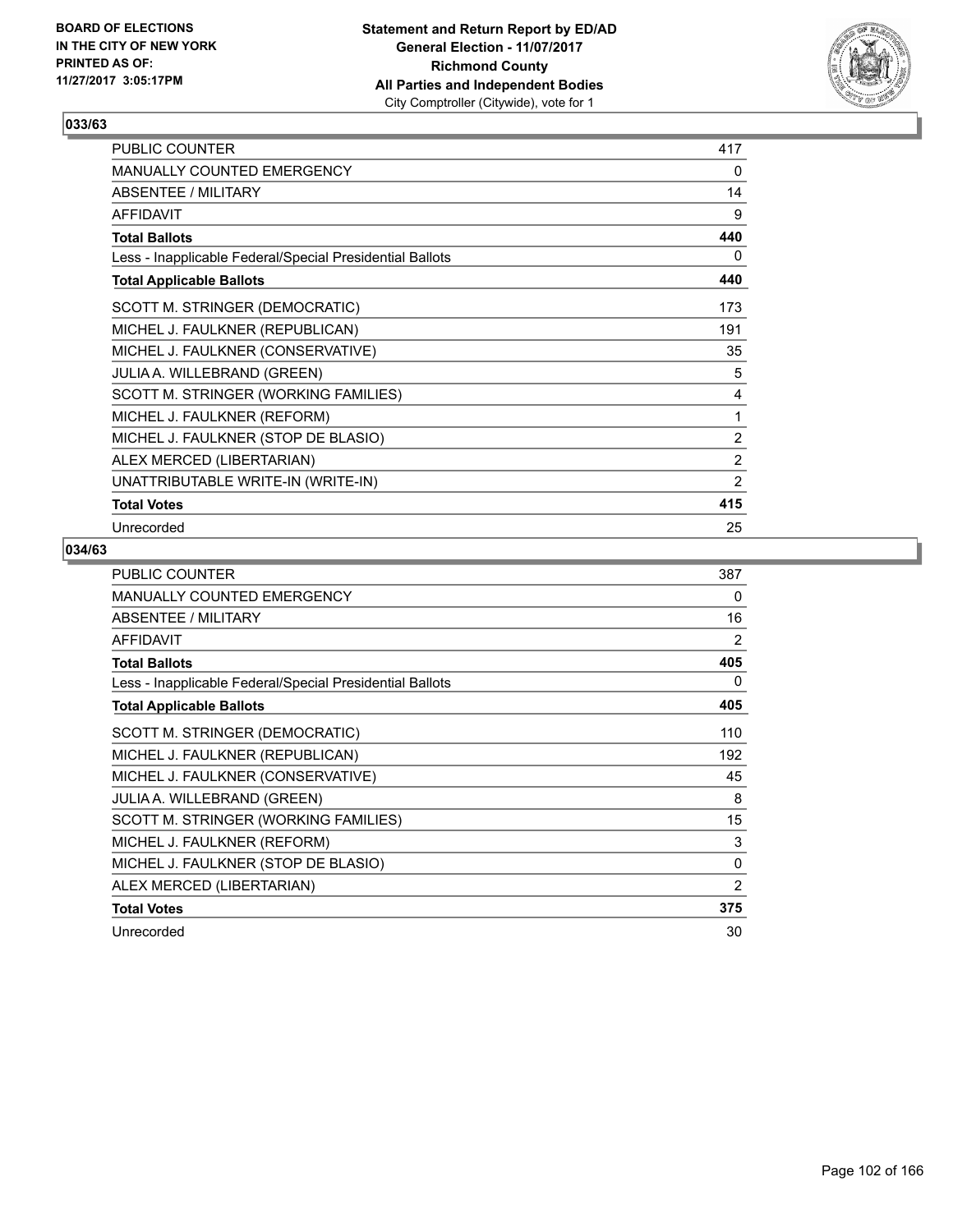

| PUBLIC COUNTER                                           | 443 |
|----------------------------------------------------------|-----|
| <b>MANUALLY COUNTED EMERGENCY</b>                        | 0   |
| <b>ABSENTEE / MILITARY</b>                               | 22  |
| <b>AFFIDAVIT</b>                                         | 5   |
| <b>Total Ballots</b>                                     | 470 |
| Less - Inapplicable Federal/Special Presidential Ballots | 0   |
| <b>Total Applicable Ballots</b>                          | 470 |
| SCOTT M. STRINGER (DEMOCRATIC)                           | 142 |
| MICHEL J. FAULKNER (REPUBLICAN)                          | 194 |
| MICHEL J. FAULKNER (CONSERVATIVE)                        | 65  |
| <b>JULIA A. WILLEBRAND (GREEN)</b>                       | 14  |
| SCOTT M. STRINGER (WORKING FAMILIES)                     | 20  |
| MICHEL J. FAULKNER (REFORM)                              | 0   |
| MICHEL J. FAULKNER (STOP DE BLASIO)                      | 4   |
| ALEX MERCED (LIBERTARIAN)                                | 2   |
| <b>Total Votes</b>                                       | 441 |
| Unrecorded                                               | 29  |

| <b>PUBLIC COUNTER</b>                                    | 414 |
|----------------------------------------------------------|-----|
| <b>MANUALLY COUNTED EMERGENCY</b>                        | 0   |
| ABSENTEE / MILITARY                                      | 17  |
| <b>AFFIDAVIT</b>                                         | 5   |
| <b>Total Ballots</b>                                     | 436 |
| Less - Inapplicable Federal/Special Presidential Ballots | 0   |
| <b>Total Applicable Ballots</b>                          | 436 |
| SCOTT M. STRINGER (DEMOCRATIC)                           | 179 |
| MICHEL J. FAULKNER (REPUBLICAN)                          | 177 |
| MICHEL J. FAULKNER (CONSERVATIVE)                        | 34  |
| <b>JULIA A. WILLEBRAND (GREEN)</b>                       | 10  |
| SCOTT M. STRINGER (WORKING FAMILIES)                     | 11  |
| MICHEL J. FAULKNER (REFORM)                              | 2   |
| MICHEL J. FAULKNER (STOP DE BLASIO)                      | 0   |
| ALEX MERCED (LIBERTARIAN)                                | 3   |
| <b>Total Votes</b>                                       | 416 |
| Unrecorded                                               | 20  |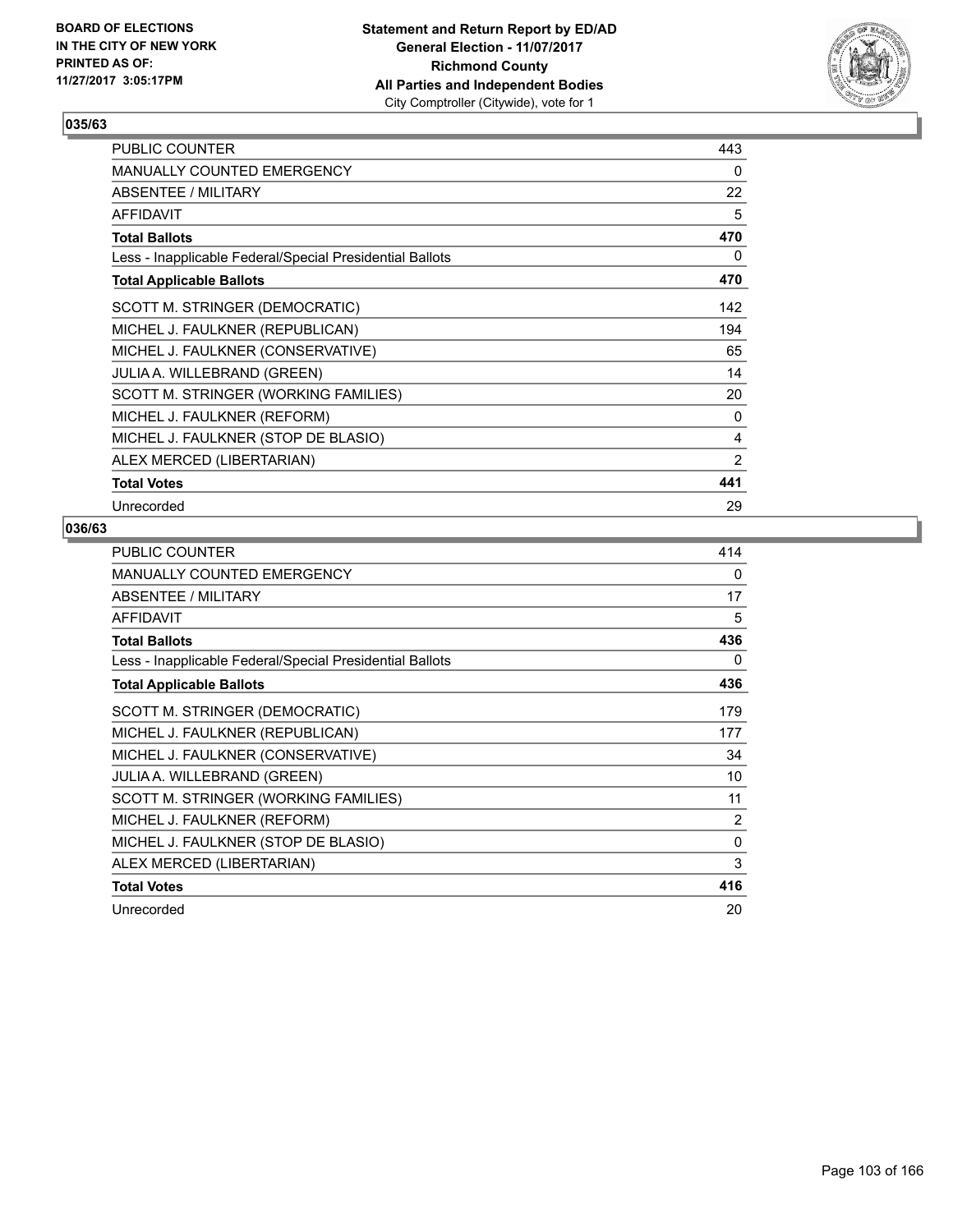

| PUBLIC COUNTER                                           | 279 |
|----------------------------------------------------------|-----|
| <b>MANUALLY COUNTED EMERGENCY</b>                        | 0   |
| <b>ABSENTEE / MILITARY</b>                               | 11  |
| <b>AFFIDAVIT</b>                                         | 1   |
| <b>Total Ballots</b>                                     | 291 |
| Less - Inapplicable Federal/Special Presidential Ballots | 0   |
| <b>Total Applicable Ballots</b>                          | 291 |
| SCOTT M. STRINGER (DEMOCRATIC)                           | 165 |
| MICHEL J. FAULKNER (REPUBLICAN)                          | 73  |
| MICHEL J. FAULKNER (CONSERVATIVE)                        | 22  |
| <b>JULIA A. WILLEBRAND (GREEN)</b>                       | 7   |
| SCOTT M. STRINGER (WORKING FAMILIES)                     | 6   |
| MICHEL J. FAULKNER (REFORM)                              | 1   |
| MICHEL J. FAULKNER (STOP DE BLASIO)                      | 1   |
| ALEX MERCED (LIBERTARIAN)                                | 0   |
| <b>Total Votes</b>                                       | 275 |
| Unrecorded                                               | 16  |

| <b>PUBLIC COUNTER</b>                                    | 296 |
|----------------------------------------------------------|-----|
| <b>MANUALLY COUNTED EMERGENCY</b>                        | 0   |
| ABSENTEE / MILITARY                                      | 14  |
| <b>AFFIDAVIT</b>                                         | 4   |
| <b>Total Ballots</b>                                     | 314 |
| Less - Inapplicable Federal/Special Presidential Ballots | 0   |
| <b>Total Applicable Ballots</b>                          | 314 |
| SCOTT M. STRINGER (DEMOCRATIC)                           | 198 |
| MICHEL J. FAULKNER (REPUBLICAN)                          | 72  |
| MICHEL J. FAULKNER (CONSERVATIVE)                        | 10  |
| <b>JULIA A. WILLEBRAND (GREEN)</b>                       | 7   |
| SCOTT M. STRINGER (WORKING FAMILIES)                     | 13  |
| MICHEL J. FAULKNER (REFORM)                              | 2   |
| MICHEL J. FAULKNER (STOP DE BLASIO)                      | 0   |
| ALEX MERCED (LIBERTARIAN)                                | 1   |
| <b>Total Votes</b>                                       | 303 |
| Unrecorded                                               | 11  |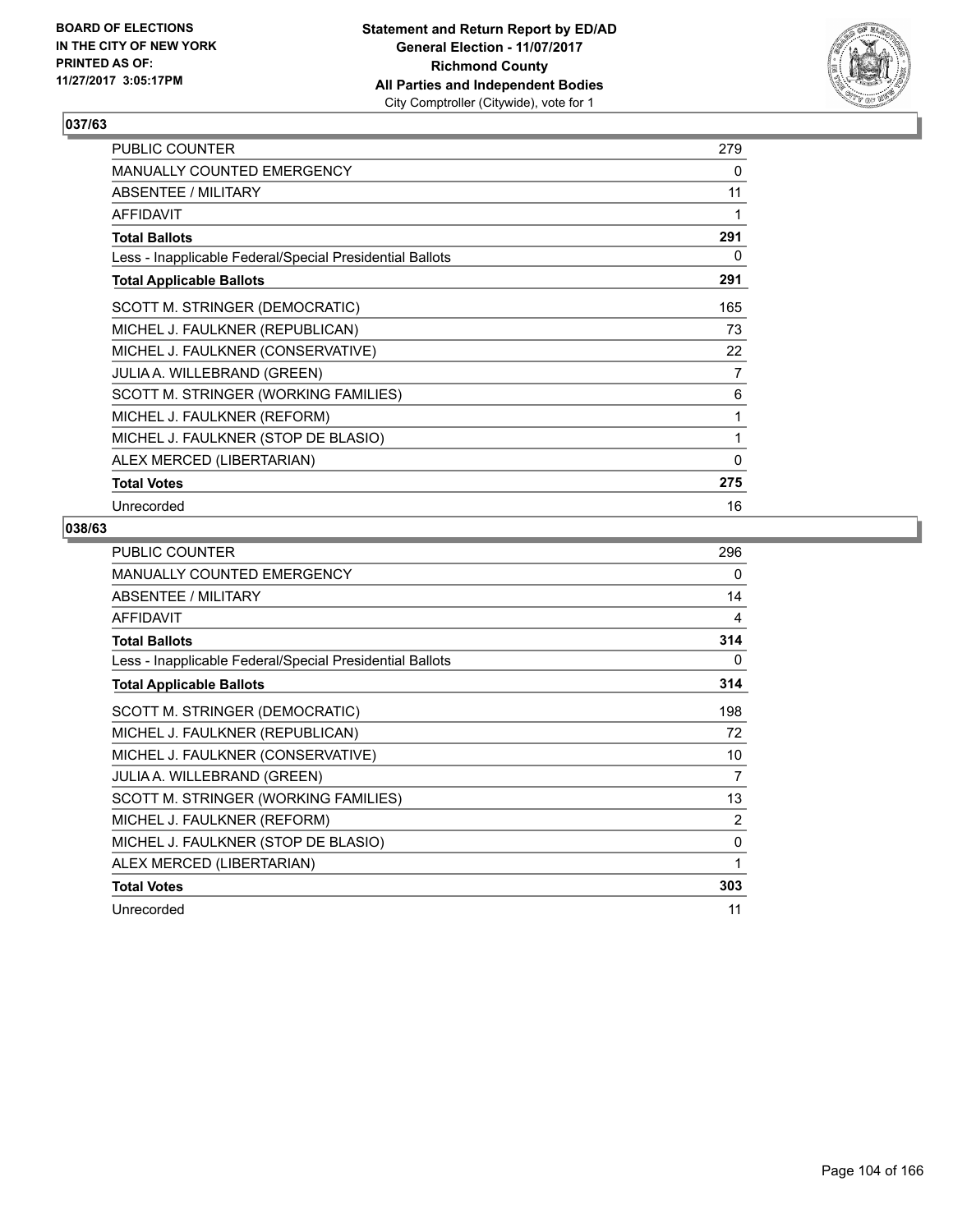

| <b>PUBLIC COUNTER</b>                                    | 206         |
|----------------------------------------------------------|-------------|
| <b>MANUALLY COUNTED EMERGENCY</b>                        | 0           |
| ABSENTEE / MILITARY                                      | 5           |
| <b>AFFIDAVIT</b>                                         | 5           |
| <b>Total Ballots</b>                                     | 216         |
| Less - Inapplicable Federal/Special Presidential Ballots | 0           |
| <b>Total Applicable Ballots</b>                          | 216         |
| SCOTT M. STRINGER (DEMOCRATIC)                           | 154         |
| MICHEL J. FAULKNER (REPUBLICAN)                          | 34          |
| MICHEL J. FAULKNER (CONSERVATIVE)                        | 9           |
| <b>JULIA A. WILLEBRAND (GREEN)</b>                       | 0           |
| SCOTT M. STRINGER (WORKING FAMILIES)                     | 5           |
| MICHEL J. FAULKNER (REFORM)                              | 0           |
| MICHEL J. FAULKNER (STOP DE BLASIO)                      | 1           |
| ALEX MERCED (LIBERTARIAN)                                | $\mathbf 0$ |
| <b>Total Votes</b>                                       | 203         |
| Unrecorded                                               | 13          |

| <b>PUBLIC COUNTER</b>                                    | 170 |
|----------------------------------------------------------|-----|
| <b>MANUALLY COUNTED EMERGENCY</b>                        | 0   |
| ABSENTEE / MILITARY                                      | 10  |
| <b>AFFIDAVIT</b>                                         | 3   |
| <b>Total Ballots</b>                                     | 183 |
| Less - Inapplicable Federal/Special Presidential Ballots | 0   |
| <b>Total Applicable Ballots</b>                          | 183 |
| SCOTT M. STRINGER (DEMOCRATIC)                           | 132 |
| MICHEL J. FAULKNER (REPUBLICAN)                          | 29  |
| MICHEL J. FAULKNER (CONSERVATIVE)                        | 3   |
| <b>JULIA A. WILLEBRAND (GREEN)</b>                       | 2   |
| SCOTT M. STRINGER (WORKING FAMILIES)                     | 6   |
| MICHEL J. FAULKNER (REFORM)                              | 0   |
| MICHEL J. FAULKNER (STOP DE BLASIO)                      | 0   |
| ALEX MERCED (LIBERTARIAN)                                | 2   |
| <b>Total Votes</b>                                       | 174 |
| Unrecorded                                               | 9   |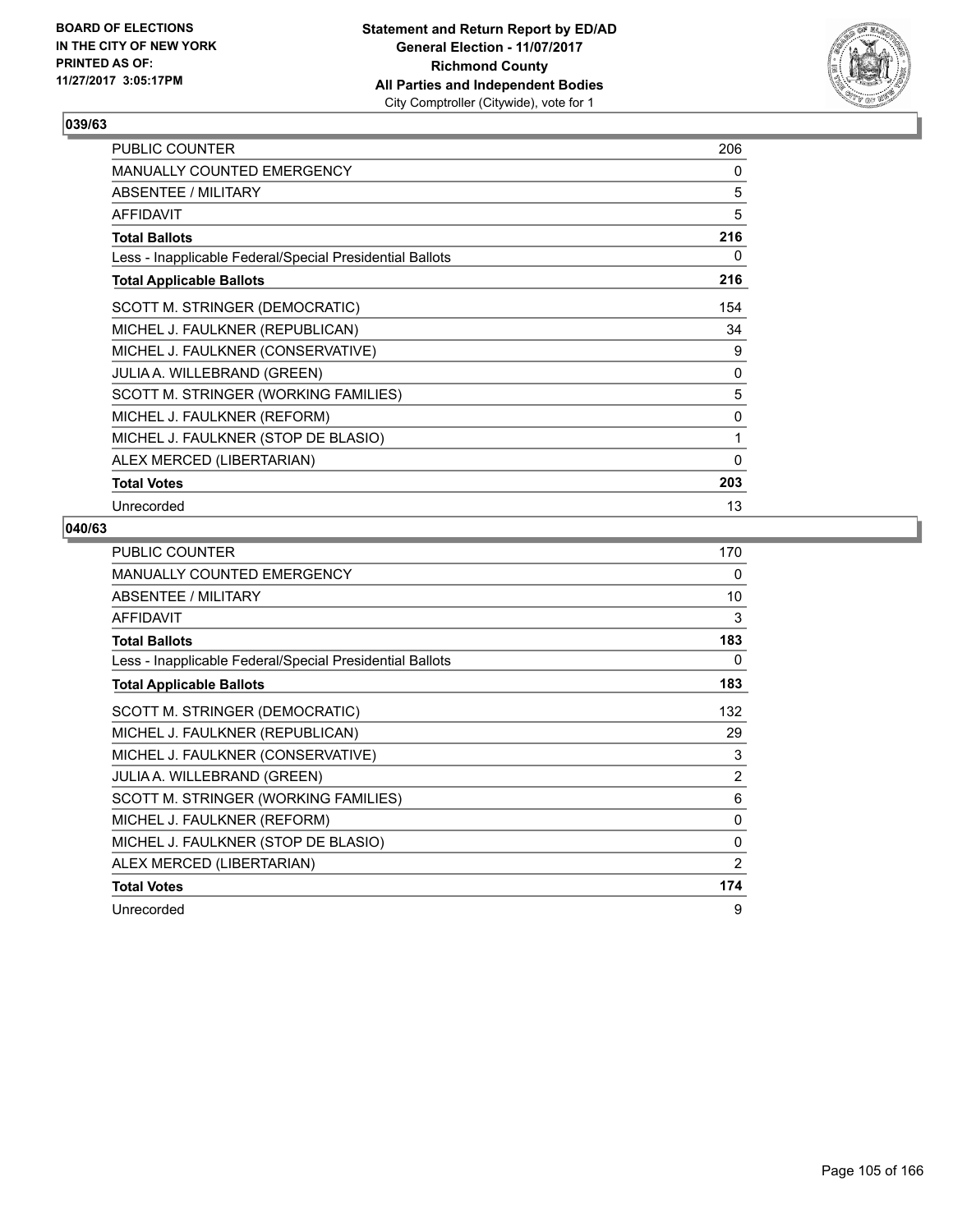

| <b>PUBLIC COUNTER</b>                                    | 131            |
|----------------------------------------------------------|----------------|
| MANUALLY COUNTED EMERGENCY                               | 0              |
| ABSENTEE / MILITARY                                      | 8              |
| <b>AFFIDAVIT</b>                                         | 1              |
| <b>Total Ballots</b>                                     | 140            |
| Less - Inapplicable Federal/Special Presidential Ballots | 0              |
| <b>Total Applicable Ballots</b>                          | 140            |
| SCOTT M. STRINGER (DEMOCRATIC)                           | 116            |
| MICHEL J. FAULKNER (REPUBLICAN)                          | 9              |
| MICHEL J. FAULKNER (CONSERVATIVE)                        | 1              |
| JULIA A. WILLEBRAND (GREEN)                              | $\overline{2}$ |
| SCOTT M. STRINGER (WORKING FAMILIES)                     | $\overline{7}$ |
| MICHEL J. FAULKNER (REFORM)                              | $\Omega$       |
| MICHEL J. FAULKNER (STOP DE BLASIO)                      | 0              |
| ALEX MERCED (LIBERTARIAN)                                | $\overline{2}$ |
| AVE CORMIEN (WRITE-IN)                                   | 1              |
| <b>Total Votes</b>                                       | 138            |
| Unrecorded                                               | 2              |

| <b>PUBLIC COUNTER</b>                                    | 155            |
|----------------------------------------------------------|----------------|
| <b>MANUALLY COUNTED EMERGENCY</b>                        | 0              |
| ABSENTEE / MILITARY                                      | 7              |
| AFFIDAVIT                                                | $\overline{2}$ |
| <b>Total Ballots</b>                                     | 164            |
| Less - Inapplicable Federal/Special Presidential Ballots | 0              |
| <b>Total Applicable Ballots</b>                          | 164            |
| SCOTT M. STRINGER (DEMOCRATIC)                           | 139            |
| MICHEL J. FAULKNER (REPUBLICAN)                          | 7              |
| MICHEL J. FAULKNER (CONSERVATIVE)                        | 0              |
| JULIA A. WILLEBRAND (GREEN)                              | 5              |
| SCOTT M. STRINGER (WORKING FAMILIES)                     | 8              |
| MICHEL J. FAULKNER (REFORM)                              | 0              |
| MICHEL J. FAULKNER (STOP DE BLASIO)                      | 0              |
| ALEX MERCED (LIBERTARIAN)                                | 0              |
| <b>Total Votes</b>                                       | 159            |
| Unrecorded                                               | 5              |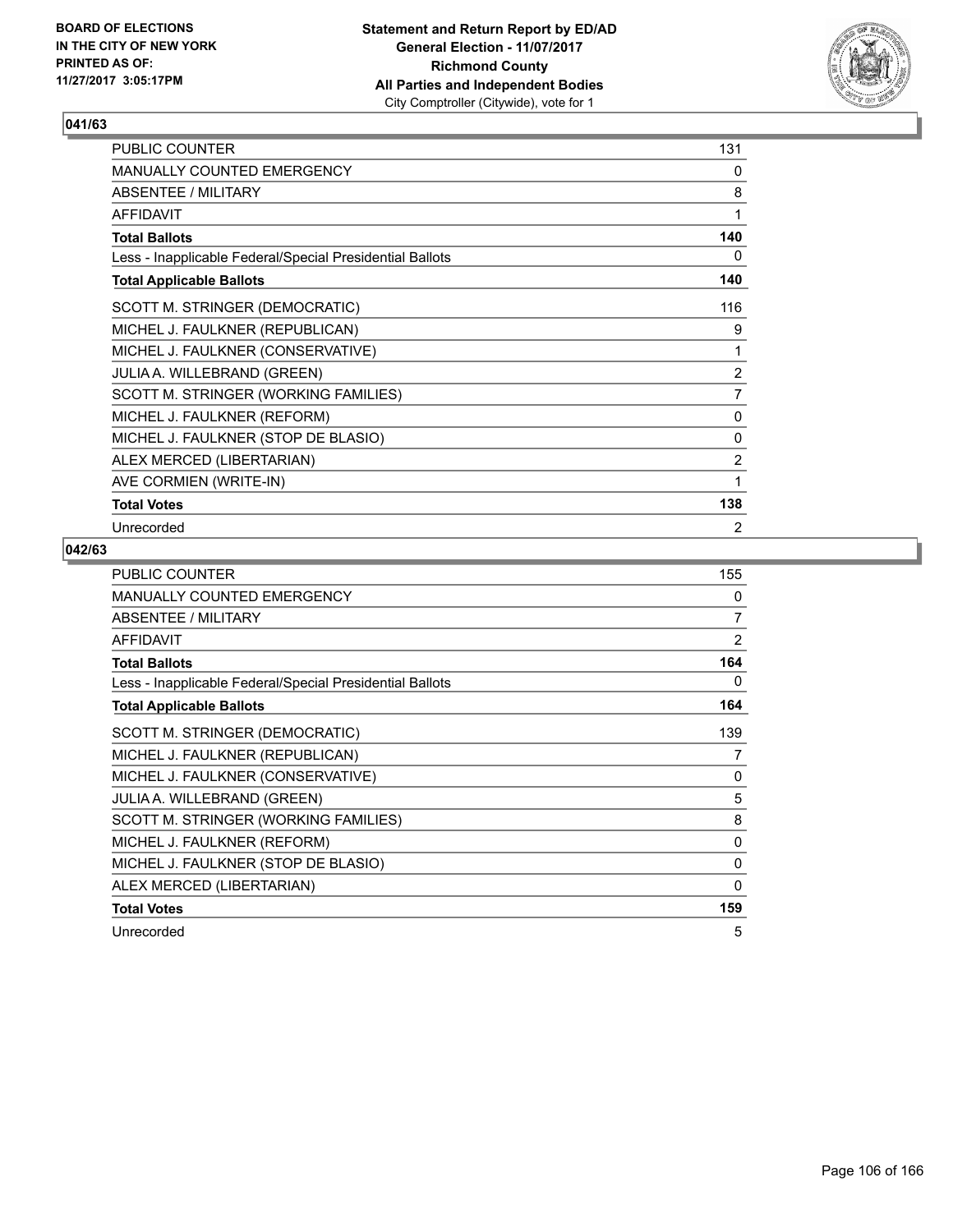

| <b>PUBLIC COUNTER</b>                                    | 276               |
|----------------------------------------------------------|-------------------|
| <b>MANUALLY COUNTED EMERGENCY</b>                        | 0                 |
| <b>ABSENTEE / MILITARY</b>                               | 7                 |
| <b>AFFIDAVIT</b>                                         | 5                 |
| <b>Total Ballots</b>                                     | 288               |
| Less - Inapplicable Federal/Special Presidential Ballots | 0                 |
| <b>Total Applicable Ballots</b>                          | 288               |
| SCOTT M. STRINGER (DEMOCRATIC)                           | 229               |
| MICHEL J. FAULKNER (REPUBLICAN)                          | 25                |
| MICHEL J. FAULKNER (CONSERVATIVE)                        | 8                 |
| <b>JULIA A. WILLEBRAND (GREEN)</b>                       | 6                 |
| SCOTT M. STRINGER (WORKING FAMILIES)                     | $12 \overline{ }$ |
| MICHEL J. FAULKNER (REFORM)                              | 0                 |
| MICHEL J. FAULKNER (STOP DE BLASIO)                      | 2                 |
| ALEX MERCED (LIBERTARIAN)                                | 0                 |
| <b>Total Votes</b>                                       | 282               |
| Unrecorded                                               | 6                 |

| <b>PUBLIC COUNTER</b>                                    | 267      |
|----------------------------------------------------------|----------|
| <b>MANUALLY COUNTED EMERGENCY</b>                        | 0        |
| ABSENTEE / MILITARY                                      | 10       |
| <b>AFFIDAVIT</b>                                         | 2        |
| <b>Total Ballots</b>                                     | 279      |
| Less - Inapplicable Federal/Special Presidential Ballots | 0        |
| <b>Total Applicable Ballots</b>                          | 279      |
| SCOTT M. STRINGER (DEMOCRATIC)                           | 228      |
| MICHEL J. FAULKNER (REPUBLICAN)                          | 17       |
| MICHEL J. FAULKNER (CONSERVATIVE)                        | 7        |
| <b>JULIA A. WILLEBRAND (GREEN)</b>                       | 5        |
| SCOTT M. STRINGER (WORKING FAMILIES)                     | 11       |
| MICHEL J. FAULKNER (REFORM)                              | 0        |
| MICHEL J. FAULKNER (STOP DE BLASIO)                      | $\Omega$ |
| ALEX MERCED (LIBERTARIAN)                                | 0        |
| <b>Total Votes</b>                                       | 268      |
| Unrecorded                                               | 11       |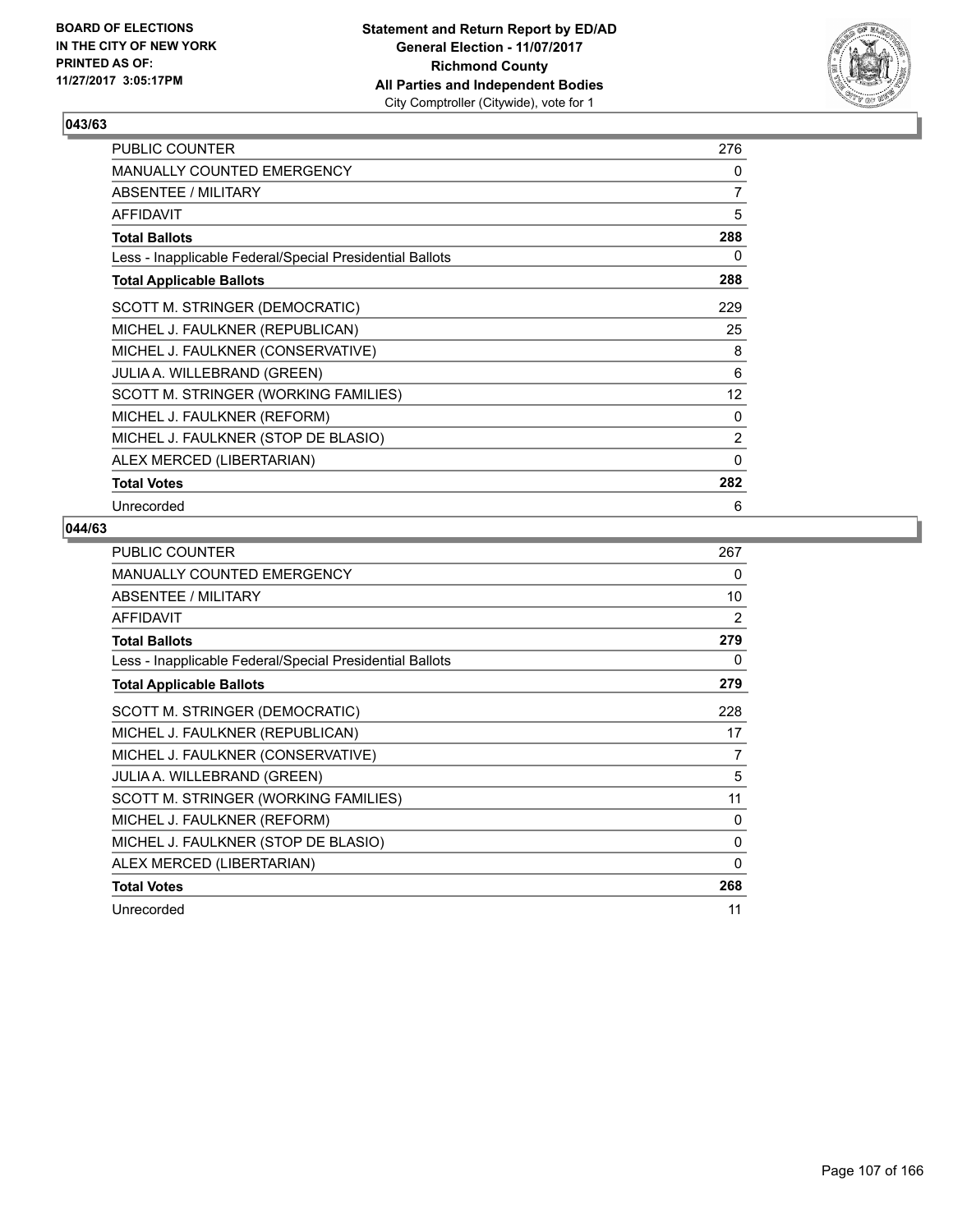

| PUBLIC COUNTER                                           | 169 |
|----------------------------------------------------------|-----|
| <b>MANUALLY COUNTED EMERGENCY</b>                        | 0   |
| <b>ABSENTEE / MILITARY</b>                               | 13  |
| <b>AFFIDAVIT</b>                                         | 4   |
| <b>Total Ballots</b>                                     | 186 |
| Less - Inapplicable Federal/Special Presidential Ballots | 0   |
| <b>Total Applicable Ballots</b>                          | 186 |
| SCOTT M. STRINGER (DEMOCRATIC)                           | 155 |
| MICHEL J. FAULKNER (REPUBLICAN)                          | 11  |
| MICHEL J. FAULKNER (CONSERVATIVE)                        | 3   |
| <b>JULIA A. WILLEBRAND (GREEN)</b>                       | 3   |
| SCOTT M. STRINGER (WORKING FAMILIES)                     | 5   |
| MICHEL J. FAULKNER (REFORM)                              | 0   |
| MICHEL J. FAULKNER (STOP DE BLASIO)                      | 1   |
| ALEX MERCED (LIBERTARIAN)                                | 0   |
| <b>Total Votes</b>                                       | 178 |
| Unrecorded                                               | 8   |

| PUBLIC COUNTER                                           | 353 |
|----------------------------------------------------------|-----|
| MANUALLY COUNTED EMERGENCY                               | 0   |
| <b>ABSENTEE / MILITARY</b>                               | 13  |
| <b>AFFIDAVIT</b>                                         | 2   |
| <b>Total Ballots</b>                                     | 368 |
| Less - Inapplicable Federal/Special Presidential Ballots | 0   |
| <b>Total Applicable Ballots</b>                          | 368 |
| SCOTT M. STRINGER (DEMOCRATIC)                           | 112 |
| MICHEL J. FAULKNER (REPUBLICAN)                          | 188 |
| MICHEL J. FAULKNER (CONSERVATIVE)                        | 36  |
| <b>JULIA A. WILLEBRAND (GREEN)</b>                       | 8   |
| SCOTT M. STRINGER (WORKING FAMILIES)                     | 4   |
| MICHEL J. FAULKNER (REFORM)                              | 1   |
| MICHEL J. FAULKNER (STOP DE BLASIO)                      | 1   |
| ALEX MERCED (LIBERTARIAN)                                | 1   |
| UNATTRIBUTABLE WRITE-IN (WRITE-IN)                       | 1   |
| <b>Total Votes</b>                                       | 352 |
| Unrecorded                                               | 16  |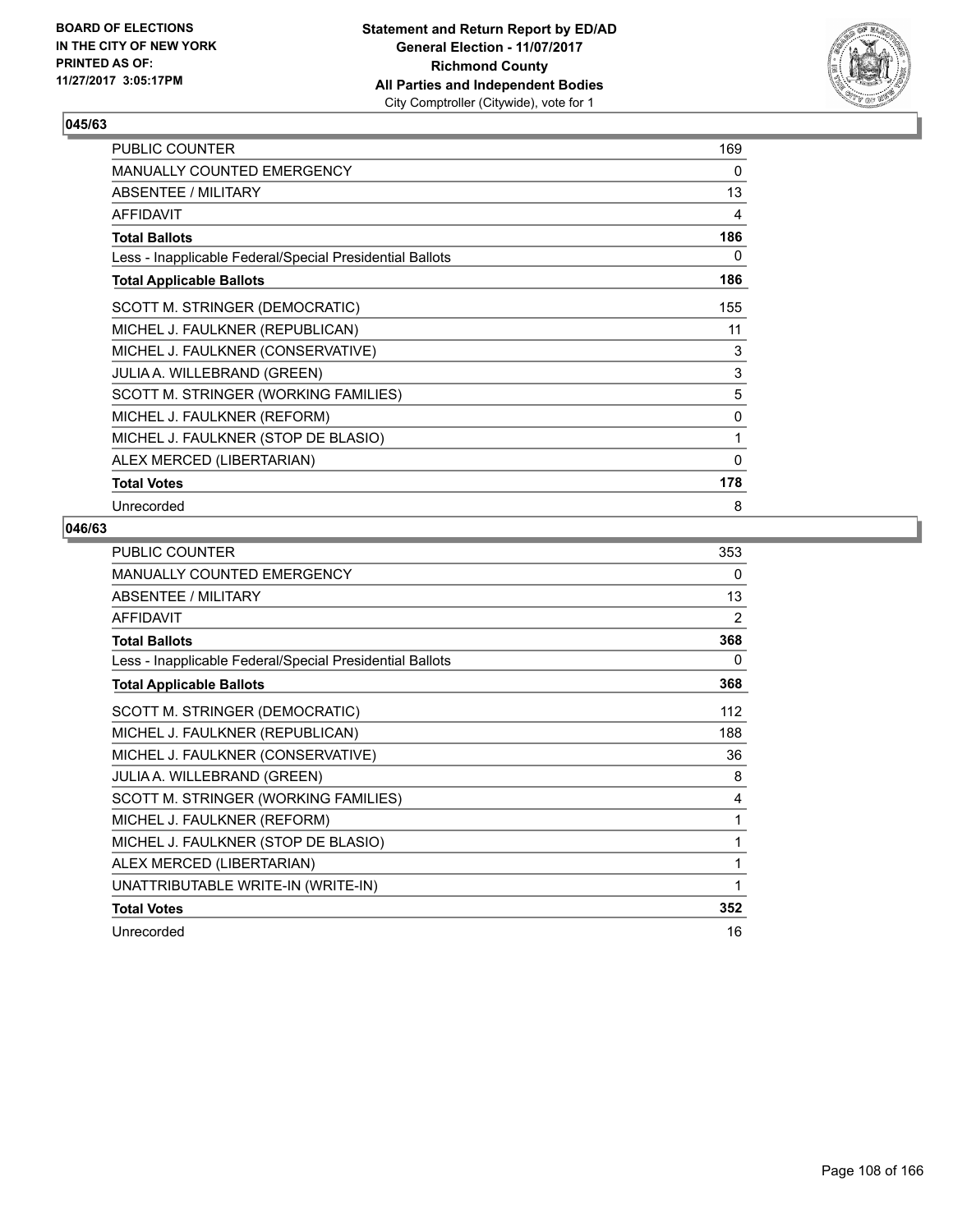

| PUBLIC COUNTER                                           | 321 |
|----------------------------------------------------------|-----|
| MANUALLY COUNTED EMERGENCY                               | 0   |
| ABSENTEE / MILITARY                                      | 18  |
| <b>AFFIDAVIT</b>                                         | 5   |
| <b>Total Ballots</b>                                     | 344 |
| Less - Inapplicable Federal/Special Presidential Ballots | 0   |
| <b>Total Applicable Ballots</b>                          | 344 |
| SCOTT M. STRINGER (DEMOCRATIC)                           | 105 |
| MICHEL J. FAULKNER (REPUBLICAN)                          | 150 |
| MICHEL J. FAULKNER (CONSERVATIVE)                        | 35  |
| JULIA A. WILLEBRAND (GREEN)                              | 7   |
| SCOTT M. STRINGER (WORKING FAMILIES)                     | 13  |
| MICHEL J. FAULKNER (REFORM)                              | 0   |
| MICHEL J. FAULKNER (STOP DE BLASIO)                      | 4   |
| ALEX MERCED (LIBERTARIAN)                                | 1   |
| ANDREW J. LANZA (WRITE-IN)                               | 1   |
| <b>Total Votes</b>                                       | 316 |
| Unrecorded                                               | 28  |

| <b>PUBLIC COUNTER</b>                                    | 311 |
|----------------------------------------------------------|-----|
| <b>MANUALLY COUNTED EMERGENCY</b>                        | 0   |
| ABSENTEE / MILITARY                                      | 9   |
| <b>AFFIDAVIT</b>                                         | 1   |
| <b>Total Ballots</b>                                     | 321 |
| Less - Inapplicable Federal/Special Presidential Ballots | 0   |
| <b>Total Applicable Ballots</b>                          | 321 |
| SCOTT M. STRINGER (DEMOCRATIC)                           | 83  |
| MICHEL J. FAULKNER (REPUBLICAN)                          | 185 |
| MICHEL J. FAULKNER (CONSERVATIVE)                        | 25  |
| <b>JULIA A. WILLEBRAND (GREEN)</b>                       | 4   |
| SCOTT M. STRINGER (WORKING FAMILIES)                     | 3   |
| MICHEL J. FAULKNER (REFORM)                              | 0   |
| MICHEL J. FAULKNER (STOP DE BLASIO)                      | 1   |
| ALEX MERCED (LIBERTARIAN)                                | 1   |
| <b>Total Votes</b>                                       | 302 |
| Unrecorded                                               | 19  |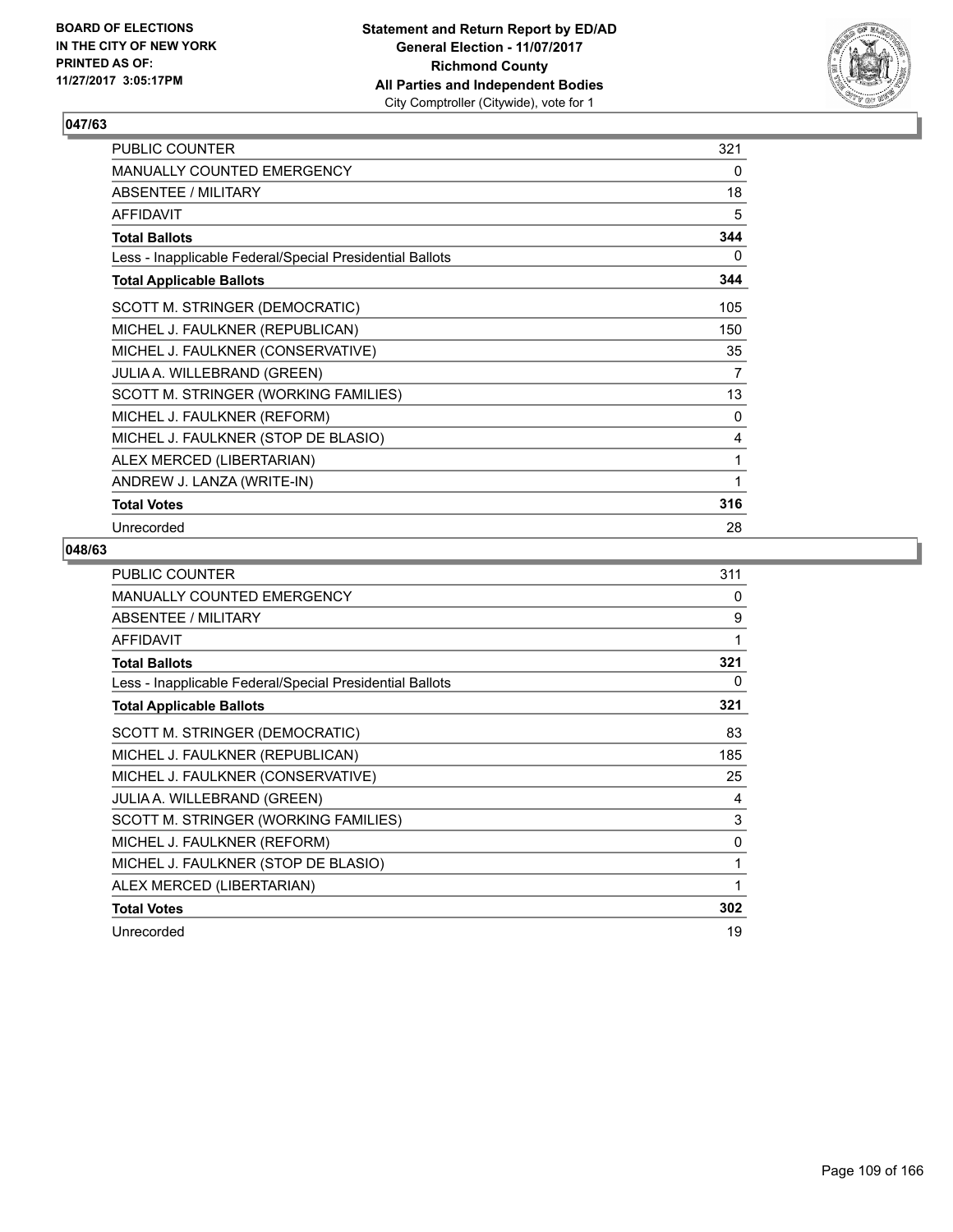

| PUBLIC COUNTER                                           | 359 |
|----------------------------------------------------------|-----|
| <b>MANUALLY COUNTED EMERGENCY</b>                        | 0   |
| <b>ABSENTEE / MILITARY</b>                               | 27  |
| <b>AFFIDAVIT</b>                                         | 5   |
| <b>Total Ballots</b>                                     | 391 |
| Less - Inapplicable Federal/Special Presidential Ballots | 0   |
| <b>Total Applicable Ballots</b>                          | 391 |
| SCOTT M. STRINGER (DEMOCRATIC)                           | 117 |
| MICHEL J. FAULKNER (REPUBLICAN)                          | 204 |
| MICHEL J. FAULKNER (CONSERVATIVE)                        | 38  |
| <b>JULIA A. WILLEBRAND (GREEN)</b>                       | 6   |
| SCOTT M. STRINGER (WORKING FAMILIES)                     | 9   |
| MICHEL J. FAULKNER (REFORM)                              | 1   |
| MICHEL J. FAULKNER (STOP DE BLASIO)                      | 0   |
| ALEX MERCED (LIBERTARIAN)                                | 0   |
| <b>Total Votes</b>                                       | 375 |
| Unrecorded                                               | 16  |

| <b>PUBLIC COUNTER</b>                                    | 330 |
|----------------------------------------------------------|-----|
| <b>MANUALLY COUNTED EMERGENCY</b>                        | 0   |
| ABSENTEE / MILITARY                                      | 10  |
| <b>AFFIDAVIT</b>                                         | 3   |
| <b>Total Ballots</b>                                     | 343 |
| Less - Inapplicable Federal/Special Presidential Ballots | 0   |
| <b>Total Applicable Ballots</b>                          | 343 |
| SCOTT M. STRINGER (DEMOCRATIC)                           | 121 |
| MICHEL J. FAULKNER (REPUBLICAN)                          | 150 |
| MICHEL J. FAULKNER (CONSERVATIVE)                        | 23  |
| <b>JULIA A. WILLEBRAND (GREEN)</b>                       | 9   |
| SCOTT M. STRINGER (WORKING FAMILIES)                     | 12  |
| MICHEL J. FAULKNER (REFORM)                              | 4   |
| MICHEL J. FAULKNER (STOP DE BLASIO)                      | 2   |
| ALEX MERCED (LIBERTARIAN)                                | 0   |
| <b>Total Votes</b>                                       | 321 |
| Unrecorded                                               | 22  |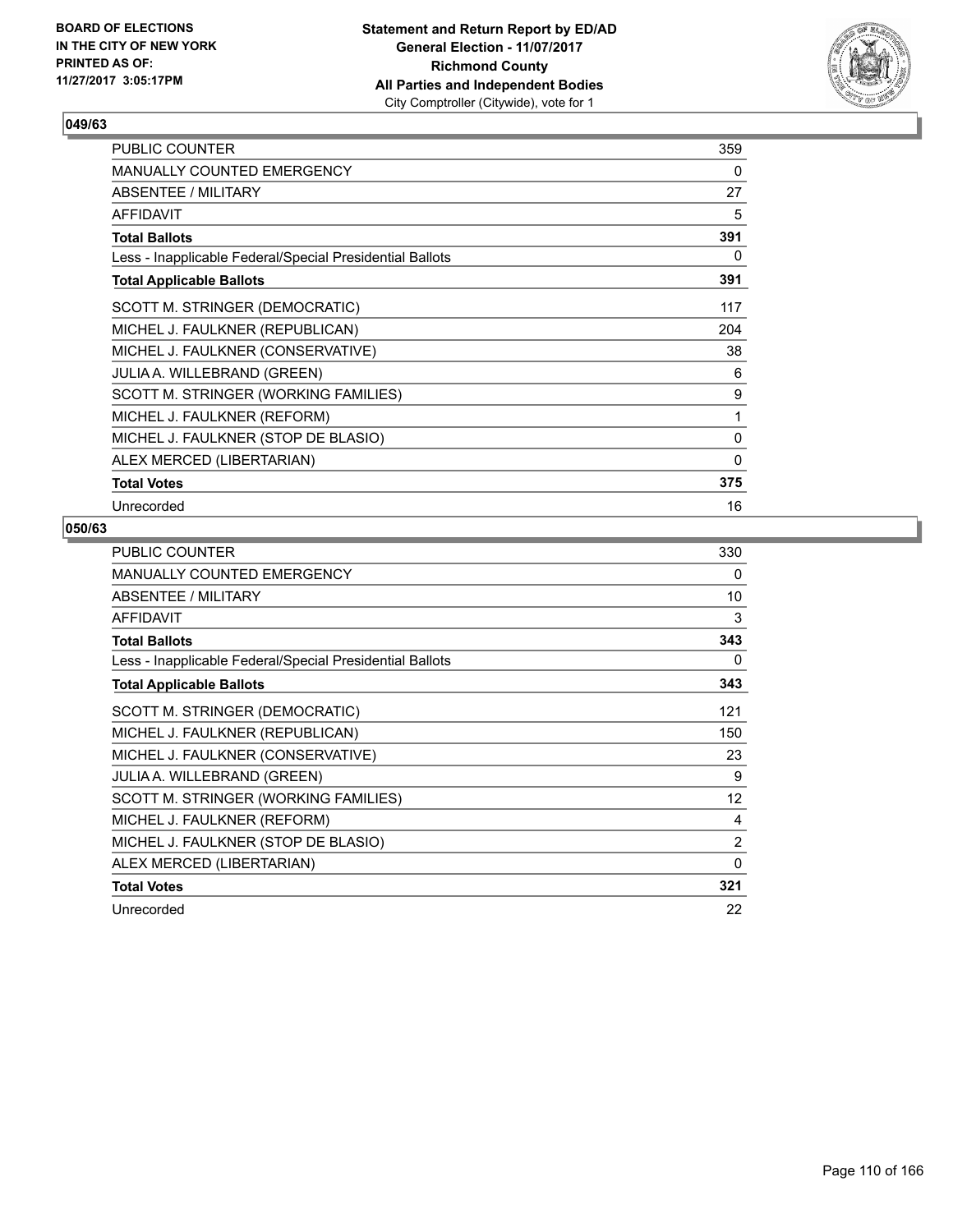

| <b>PUBLIC COUNTER</b>                                    | 305 |
|----------------------------------------------------------|-----|
| <b>MANUALLY COUNTED EMERGENCY</b>                        | 0   |
| ABSENTEE / MILITARY                                      | 26  |
| <b>AFFIDAVIT</b>                                         | 0   |
| <b>Total Ballots</b>                                     | 331 |
| Less - Inapplicable Federal/Special Presidential Ballots | 0   |
| <b>Total Applicable Ballots</b>                          | 331 |
| SCOTT M. STRINGER (DEMOCRATIC)                           | 110 |
| MICHEL J. FAULKNER (REPUBLICAN)                          | 156 |
| MICHEL J. FAULKNER (CONSERVATIVE)                        | 29  |
| <b>JULIA A. WILLEBRAND (GREEN)</b>                       | 4   |
| SCOTT M. STRINGER (WORKING FAMILIES)                     | 8   |
| MICHEL J. FAULKNER (REFORM)                              | 1   |
| MICHEL J. FAULKNER (STOP DE BLASIO)                      | 3   |
| ALEX MERCED (LIBERTARIAN)                                | 1   |
| <b>Total Votes</b>                                       | 312 |
| Unrecorded                                               | 19  |

| <b>PUBLIC COUNTER</b>                                    | 242 |
|----------------------------------------------------------|-----|
| <b>MANUALLY COUNTED EMERGENCY</b>                        | 0   |
| ABSENTEE / MILITARY                                      | 11  |
| <b>AFFIDAVIT</b>                                         | 0   |
| <b>Total Ballots</b>                                     | 253 |
| Less - Inapplicable Federal/Special Presidential Ballots | 0   |
| <b>Total Applicable Ballots</b>                          | 253 |
| SCOTT M. STRINGER (DEMOCRATIC)                           | 79  |
| MICHEL J. FAULKNER (REPUBLICAN)                          | 115 |
| MICHEL J. FAULKNER (CONSERVATIVE)                        | 22  |
| <b>JULIA A. WILLEBRAND (GREEN)</b>                       | 3   |
| SCOTT M. STRINGER (WORKING FAMILIES)                     | 4   |
| MICHEL J. FAULKNER (REFORM)                              | 0   |
| MICHEL J. FAULKNER (STOP DE BLASIO)                      | 3   |
| ALEX MERCED (LIBERTARIAN)                                | 2   |
| <b>Total Votes</b>                                       | 228 |
| Unrecorded                                               | 25  |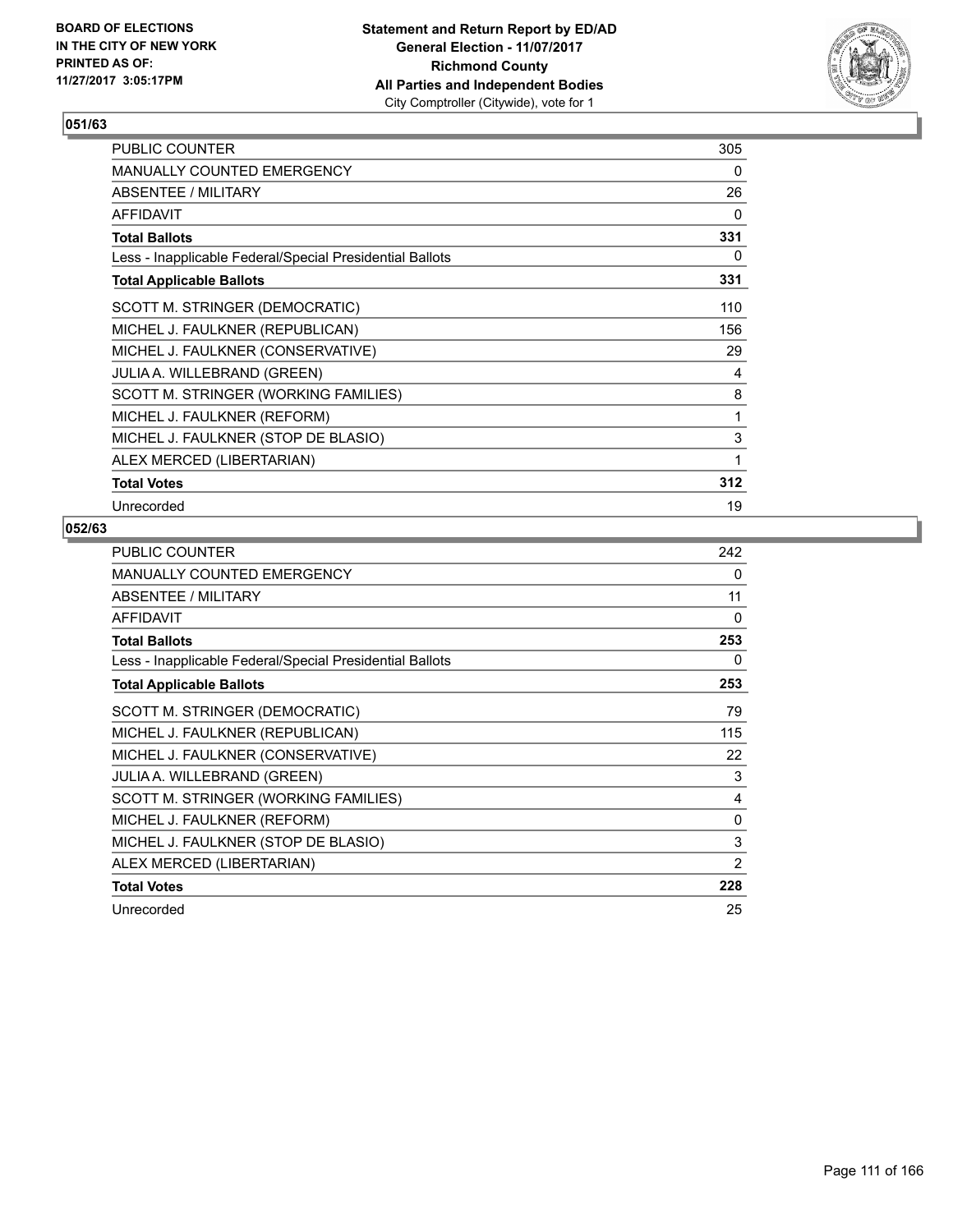

| PUBLIC COUNTER                                           | 307            |
|----------------------------------------------------------|----------------|
| MANUALLY COUNTED EMERGENCY                               | 0              |
| ABSENTEE / MILITARY                                      | 11             |
| <b>AFFIDAVIT</b>                                         | 5              |
| <b>Total Ballots</b>                                     | 323            |
| Less - Inapplicable Federal/Special Presidential Ballots | 0              |
| <b>Total Applicable Ballots</b>                          | 323            |
| SCOTT M. STRINGER (DEMOCRATIC)                           | 125            |
| MICHEL J. FAULKNER (REPUBLICAN)                          | 139            |
| MICHEL J. FAULKNER (CONSERVATIVE)                        | 23             |
| JULIA A. WILLEBRAND (GREEN)                              | 5              |
| SCOTT M. STRINGER (WORKING FAMILIES)                     | 9              |
| MICHEL J. FAULKNER (REFORM)                              | 1              |
| MICHEL J. FAULKNER (STOP DE BLASIO)                      | 3              |
| ALEX MERCED (LIBERTARIAN)                                | $\overline{2}$ |
| UNATTRIBUTABLE WRITE-IN (WRITE-IN)                       | 1              |
| <b>Total Votes</b>                                       | 308            |
| Unrecorded                                               | 15             |

| PUBLIC COUNTER                                           | 321          |
|----------------------------------------------------------|--------------|
| <b>MANUALLY COUNTED EMERGENCY</b>                        | 0            |
| ABSENTEE / MILITARY                                      | 43           |
| <b>AFFIDAVIT</b>                                         | $\Omega$     |
| <b>Total Ballots</b>                                     | 364          |
| Less - Inapplicable Federal/Special Presidential Ballots | 0            |
| <b>Total Applicable Ballots</b>                          | 364          |
| SCOTT M. STRINGER (DEMOCRATIC)                           | 170          |
| MICHEL J. FAULKNER (REPUBLICAN)                          | 140          |
| MICHEL J. FAULKNER (CONSERVATIVE)                        | 28           |
| JULIA A. WILLEBRAND (GREEN)                              | 6            |
| SCOTT M. STRINGER (WORKING FAMILIES)                     | 5            |
| MICHEL J. FAULKNER (REFORM)                              | $\mathbf{1}$ |
| MICHEL J. FAULKNER (STOP DE BLASIO)                      | 4            |
| ALEX MERCED (LIBERTARIAN)                                | 0            |
| UNATTRIBUTABLE WRITE-IN (WRITE-IN)                       | 1            |
| <b>Total Votes</b>                                       | 355          |
| Unrecorded                                               | 9            |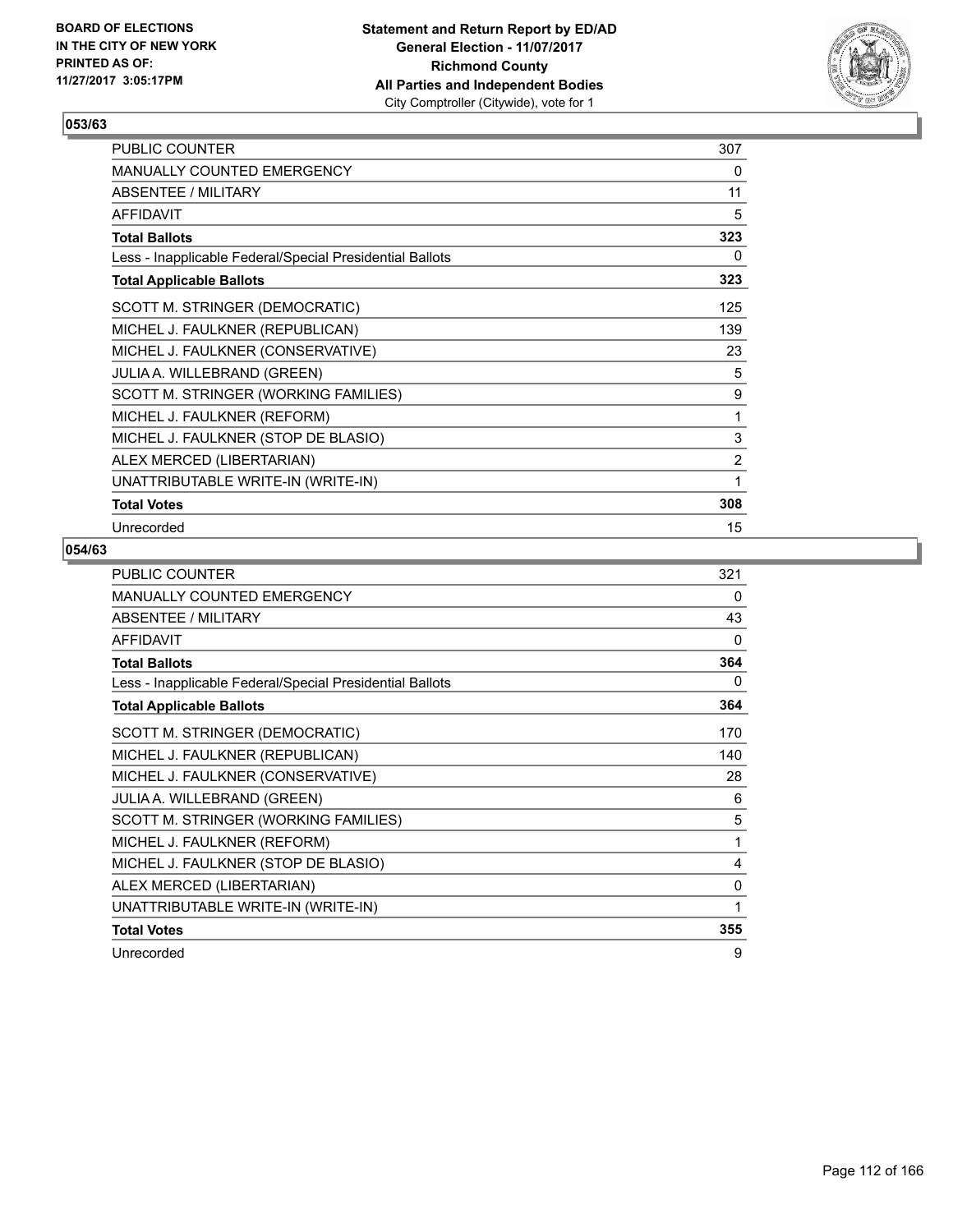

| <b>PUBLIC COUNTER</b>                                    | 269 |
|----------------------------------------------------------|-----|
| <b>MANUALLY COUNTED EMERGENCY</b>                        | 0   |
| ABSENTEE / MILITARY                                      | 11  |
| <b>AFFIDAVIT</b>                                         | 5   |
| <b>Total Ballots</b>                                     | 285 |
| Less - Inapplicable Federal/Special Presidential Ballots | 0   |
| <b>Total Applicable Ballots</b>                          | 285 |
| SCOTT M. STRINGER (DEMOCRATIC)                           | 101 |
| MICHEL J. FAULKNER (REPUBLICAN)                          | 115 |
| MICHEL J. FAULKNER (CONSERVATIVE)                        | 24  |
| <b>JULIA A. WILLEBRAND (GREEN)</b>                       | 6   |
| SCOTT M. STRINGER (WORKING FAMILIES)                     | 15  |
| MICHEL J. FAULKNER (REFORM)                              | 0   |
| MICHEL J. FAULKNER (STOP DE BLASIO)                      | 1   |
| ALEX MERCED (LIBERTARIAN)                                | 1   |
| <b>Total Votes</b>                                       | 263 |
| Unrecorded                                               | 22  |

| <b>PUBLIC COUNTER</b>                                    | 216 |
|----------------------------------------------------------|-----|
| <b>MANUALLY COUNTED EMERGENCY</b>                        | 0   |
| ABSENTEE / MILITARY                                      | 3   |
| <b>AFFIDAVIT</b>                                         | 4   |
| <b>Total Ballots</b>                                     | 223 |
| Less - Inapplicable Federal/Special Presidential Ballots | 0   |
| <b>Total Applicable Ballots</b>                          | 223 |
| SCOTT M. STRINGER (DEMOCRATIC)                           | 103 |
| MICHEL J. FAULKNER (REPUBLICAN)                          | 79  |
| MICHEL J. FAULKNER (CONSERVATIVE)                        | 14  |
| <b>JULIA A. WILLEBRAND (GREEN)</b>                       | 2   |
| SCOTT M. STRINGER (WORKING FAMILIES)                     | 7   |
| MICHEL J. FAULKNER (REFORM)                              | 0   |
| MICHEL J. FAULKNER (STOP DE BLASIO)                      | 1   |
| ALEX MERCED (LIBERTARIAN)                                | 1   |
| <b>Total Votes</b>                                       | 207 |
| Unrecorded                                               | 16  |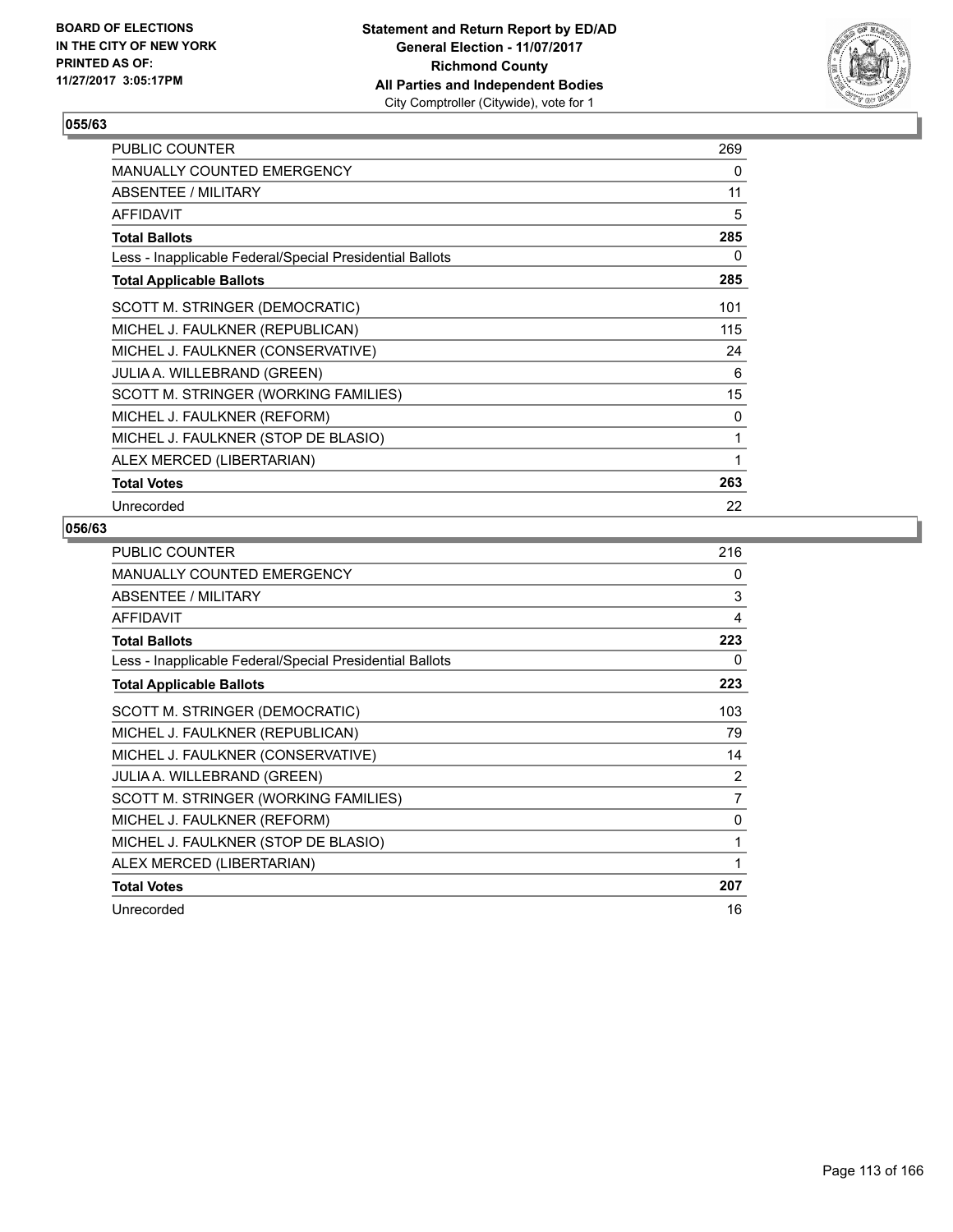

| PUBLIC COUNTER                                           | 356 |
|----------------------------------------------------------|-----|
| <b>MANUALLY COUNTED EMERGENCY</b>                        | 0   |
| <b>ABSENTEE / MILITARY</b>                               | 8   |
| <b>AFFIDAVIT</b>                                         | 1   |
| <b>Total Ballots</b>                                     | 365 |
| Less - Inapplicable Federal/Special Presidential Ballots | 0   |
| <b>Total Applicable Ballots</b>                          | 365 |
| SCOTT M. STRINGER (DEMOCRATIC)                           | 164 |
| MICHEL J. FAULKNER (REPUBLICAN)                          | 147 |
| MICHEL J. FAULKNER (CONSERVATIVE)                        | 22  |
| <b>JULIA A. WILLEBRAND (GREEN)</b>                       | 6   |
| SCOTT M. STRINGER (WORKING FAMILIES)                     | 5   |
| MICHEL J. FAULKNER (REFORM)                              | 0   |
| MICHEL J. FAULKNER (STOP DE BLASIO)                      | 1   |
| ALEX MERCED (LIBERTARIAN)                                | 1   |
| <b>Total Votes</b>                                       | 346 |
| Unrecorded                                               | 19  |

| PUBLIC COUNTER                                           | 314 |
|----------------------------------------------------------|-----|
| MANUALLY COUNTED EMERGENCY                               | 0   |
| <b>ABSENTEE / MILITARY</b>                               | 15  |
| <b>AFFIDAVIT</b>                                         | 3   |
| <b>Total Ballots</b>                                     | 332 |
| Less - Inapplicable Federal/Special Presidential Ballots | 0   |
| <b>Total Applicable Ballots</b>                          | 332 |
| SCOTT M. STRINGER (DEMOCRATIC)                           | 146 |
| MICHEL J. FAULKNER (REPUBLICAN)                          | 128 |
| MICHEL J. FAULKNER (CONSERVATIVE)                        | 29  |
| <b>JULIA A. WILLEBRAND (GREEN)</b>                       | 6   |
| SCOTT M. STRINGER (WORKING FAMILIES)                     | 6   |
| MICHEL J. FAULKNER (REFORM)                              | 0   |
| MICHEL J. FAULKNER (STOP DE BLASIO)                      | 0   |
| ALEX MERCED (LIBERTARIAN)                                | 0   |
| SARA WONG (WRITE-IN)                                     | 1   |
| <b>Total Votes</b>                                       | 316 |
| Unrecorded                                               | 16  |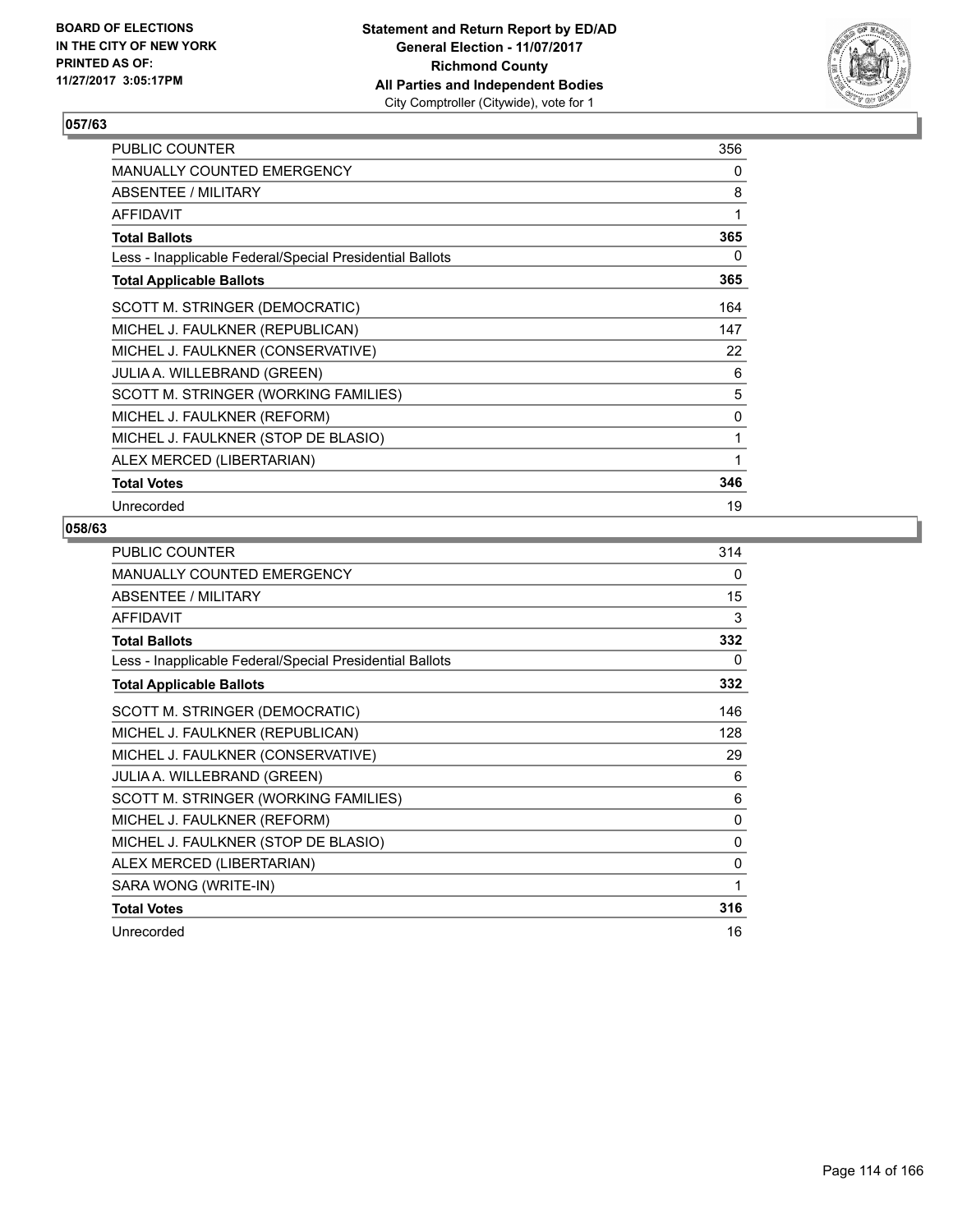

| <b>PUBLIC COUNTER</b>                                    | 347               |
|----------------------------------------------------------|-------------------|
| <b>MANUALLY COUNTED EMERGENCY</b>                        | 0                 |
| ABSENTEE / MILITARY                                      | $12 \overline{ }$ |
| <b>AFFIDAVIT</b>                                         | 5                 |
| <b>Total Ballots</b>                                     | 364               |
| Less - Inapplicable Federal/Special Presidential Ballots | 0                 |
| <b>Total Applicable Ballots</b>                          | 364               |
| SCOTT M. STRINGER (DEMOCRATIC)                           | 121               |
| MICHEL J. FAULKNER (REPUBLICAN)                          | 177               |
| MICHEL J. FAULKNER (CONSERVATIVE)                        | 35                |
| <b>JULIA A. WILLEBRAND (GREEN)</b>                       | 2                 |
| SCOTT M. STRINGER (WORKING FAMILIES)                     | 5                 |
| MICHEL J. FAULKNER (REFORM)                              | 0                 |
| MICHEL J. FAULKNER (STOP DE BLASIO)                      | 1                 |
| ALEX MERCED (LIBERTARIAN)                                | 4                 |
| <b>Total Votes</b>                                       | 345               |
| Unrecorded                                               | 19                |

| <b>PUBLIC COUNTER</b>                                    | 226 |
|----------------------------------------------------------|-----|
| <b>MANUALLY COUNTED EMERGENCY</b>                        | 0   |
| ABSENTEE / MILITARY                                      | 9   |
| AFFIDAVIT                                                | 1   |
| <b>Total Ballots</b>                                     | 236 |
| Less - Inapplicable Federal/Special Presidential Ballots | 0   |
| <b>Total Applicable Ballots</b>                          | 236 |
| SCOTT M. STRINGER (DEMOCRATIC)                           | 79  |
| MICHEL J. FAULKNER (REPUBLICAN)                          | 104 |
| MICHEL J. FAULKNER (CONSERVATIVE)                        | 16  |
| <b>JULIA A. WILLEBRAND (GREEN)</b>                       | 5   |
| SCOTT M. STRINGER (WORKING FAMILIES)                     | 10  |
| MICHEL J. FAULKNER (REFORM)                              | 0   |
| MICHEL J. FAULKNER (STOP DE BLASIO)                      | 1   |
| ALEX MERCED (LIBERTARIAN)                                | 2   |
| <b>Total Votes</b>                                       | 217 |
| Unrecorded                                               | 19  |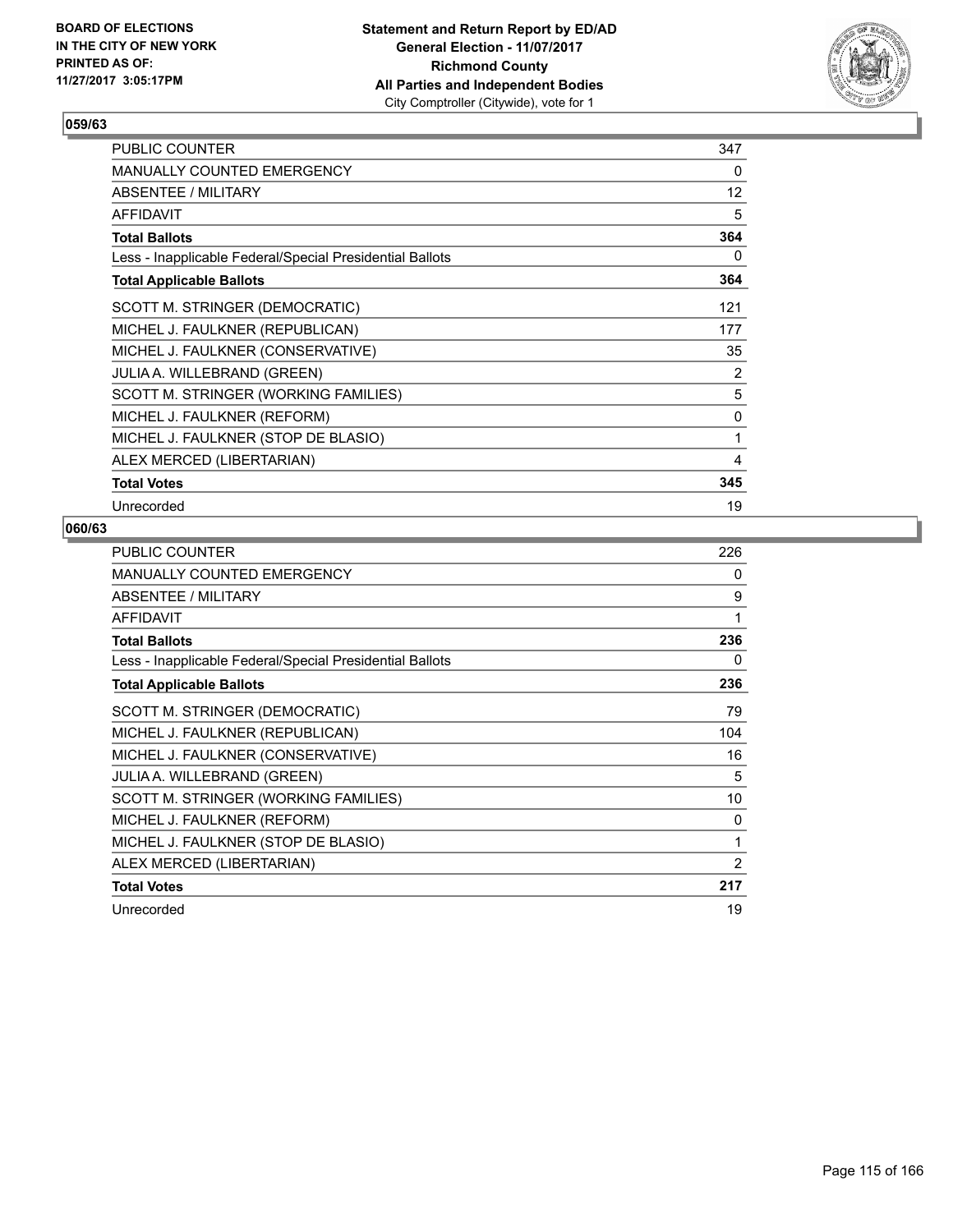

| <b>PUBLIC COUNTER</b>                                    | 316 |
|----------------------------------------------------------|-----|
| <b>MANUALLY COUNTED EMERGENCY</b>                        | 0   |
| ABSENTEE / MILITARY                                      | 19  |
| <b>AFFIDAVIT</b>                                         | 0   |
| <b>Total Ballots</b>                                     | 335 |
| Less - Inapplicable Federal/Special Presidential Ballots | 0   |
| <b>Total Applicable Ballots</b>                          | 335 |
| SCOTT M. STRINGER (DEMOCRATIC)                           | 139 |
| MICHEL J. FAULKNER (REPUBLICAN)                          | 124 |
| MICHEL J. FAULKNER (CONSERVATIVE)                        | 23  |
| <b>JULIA A. WILLEBRAND (GREEN)</b>                       | 10  |
| SCOTT M. STRINGER (WORKING FAMILIES)                     | 11  |
| MICHEL J. FAULKNER (REFORM)                              | 6   |
| MICHEL J. FAULKNER (STOP DE BLASIO)                      | 2   |
| ALEX MERCED (LIBERTARIAN)                                | 1   |
| <b>Total Votes</b>                                       | 316 |
| Unrecorded                                               | 19  |

| <b>PUBLIC COUNTER</b>                                    | 284 |
|----------------------------------------------------------|-----|
| <b>MANUALLY COUNTED EMERGENCY</b>                        | 0   |
| ABSENTEE / MILITARY                                      | 10  |
| <b>AFFIDAVIT</b>                                         | 3   |
| <b>Total Ballots</b>                                     | 297 |
| Less - Inapplicable Federal/Special Presidential Ballots | 0   |
| <b>Total Applicable Ballots</b>                          | 297 |
| SCOTT M. STRINGER (DEMOCRATIC)                           | 90  |
| MICHEL J. FAULKNER (REPUBLICAN)                          | 142 |
| MICHEL J. FAULKNER (CONSERVATIVE)                        | 25  |
| <b>JULIA A. WILLEBRAND (GREEN)</b>                       | 9   |
| SCOTT M. STRINGER (WORKING FAMILIES)                     | 12  |
| MICHEL J. FAULKNER (REFORM)                              | 0   |
| MICHEL J. FAULKNER (STOP DE BLASIO)                      | 3   |
| ALEX MERCED (LIBERTARIAN)                                | 1   |
| <b>Total Votes</b>                                       | 282 |
| Unrecorded                                               | 15  |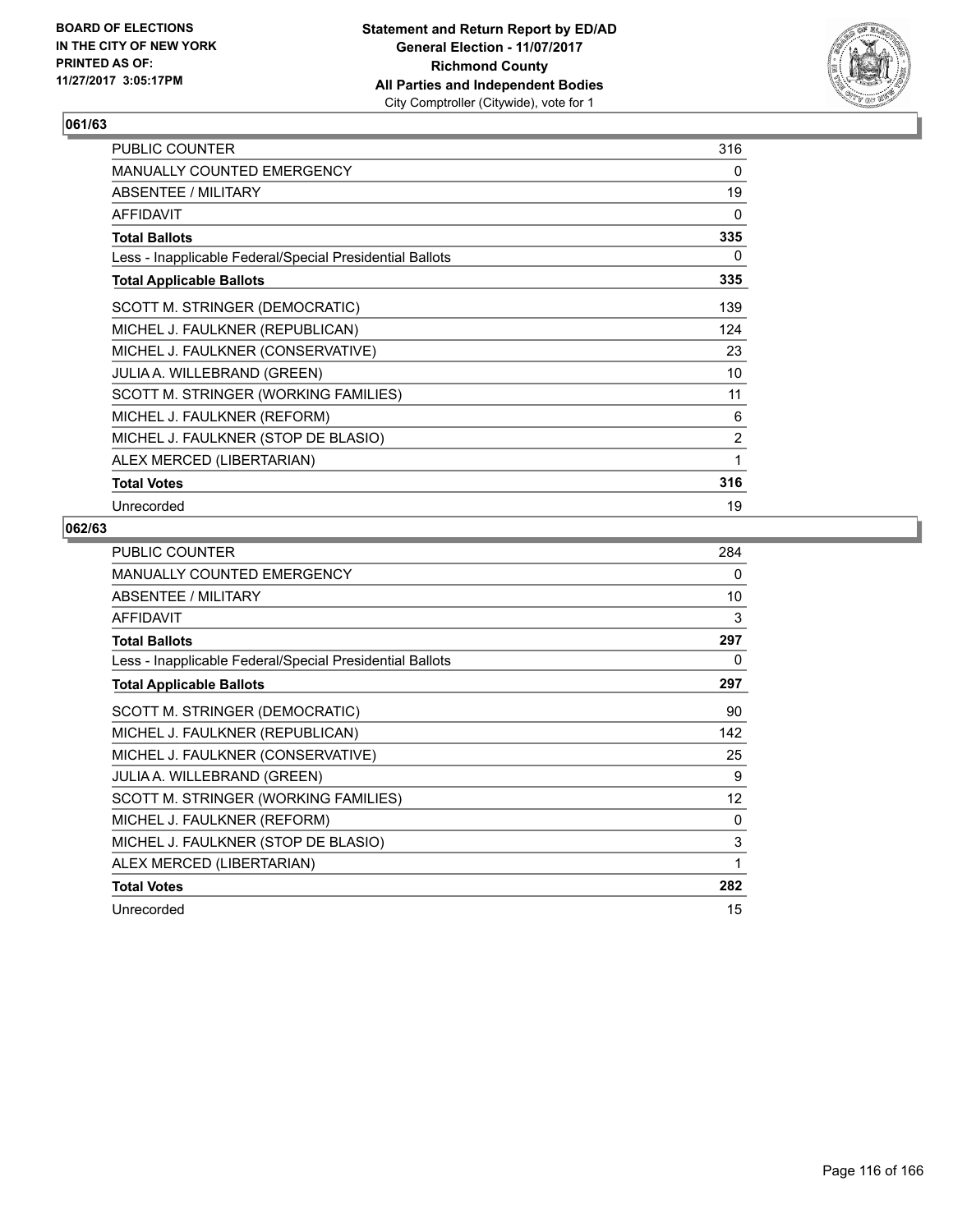

| PUBLIC COUNTER                                           | 493 |
|----------------------------------------------------------|-----|
| <b>MANUALLY COUNTED EMERGENCY</b>                        | 0   |
| ABSENTEE / MILITARY                                      | 16  |
| <b>AFFIDAVIT</b>                                         | 5   |
| <b>Total Ballots</b>                                     | 514 |
| Less - Inapplicable Federal/Special Presidential Ballots | 0   |
| <b>Total Applicable Ballots</b>                          | 514 |
| SCOTT M. STRINGER (DEMOCRATIC)                           | 153 |
| MICHEL J. FAULKNER (REPUBLICAN)                          | 234 |
| MICHEL J. FAULKNER (CONSERVATIVE)                        | 50  |
| <b>JULIA A. WILLEBRAND (GREEN)</b>                       | 9   |
| SCOTT M. STRINGER (WORKING FAMILIES)                     | 17  |
| MICHEL J. FAULKNER (REFORM)                              | 1   |
| MICHEL J. FAULKNER (STOP DE BLASIO)                      | 2   |
| ALEX MERCED (LIBERTARIAN)                                | 1   |
| <b>Total Votes</b>                                       | 467 |
| Unrecorded                                               | 47  |

| <b>PUBLIC COUNTER</b>                                    | 452 |
|----------------------------------------------------------|-----|
| <b>MANUALLY COUNTED EMERGENCY</b>                        | 0   |
| ABSENTEE / MILITARY                                      | 12  |
| AFFIDAVIT                                                | 2   |
| <b>Total Ballots</b>                                     | 466 |
| Less - Inapplicable Federal/Special Presidential Ballots | 0   |
| <b>Total Applicable Ballots</b>                          | 466 |
| SCOTT M. STRINGER (DEMOCRATIC)                           | 168 |
| MICHEL J. FAULKNER (REPUBLICAN)                          | 202 |
| MICHEL J. FAULKNER (CONSERVATIVE)                        | 46  |
| <b>JULIA A. WILLEBRAND (GREEN)</b>                       | 9   |
| SCOTT M. STRINGER (WORKING FAMILIES)                     | 12  |
| MICHEL J. FAULKNER (REFORM)                              | 3   |
| MICHEL J. FAULKNER (STOP DE BLASIO)                      | 3   |
| ALEX MERCED (LIBERTARIAN)                                | 0   |
| <b>Total Votes</b>                                       | 443 |
| Unrecorded                                               | 23  |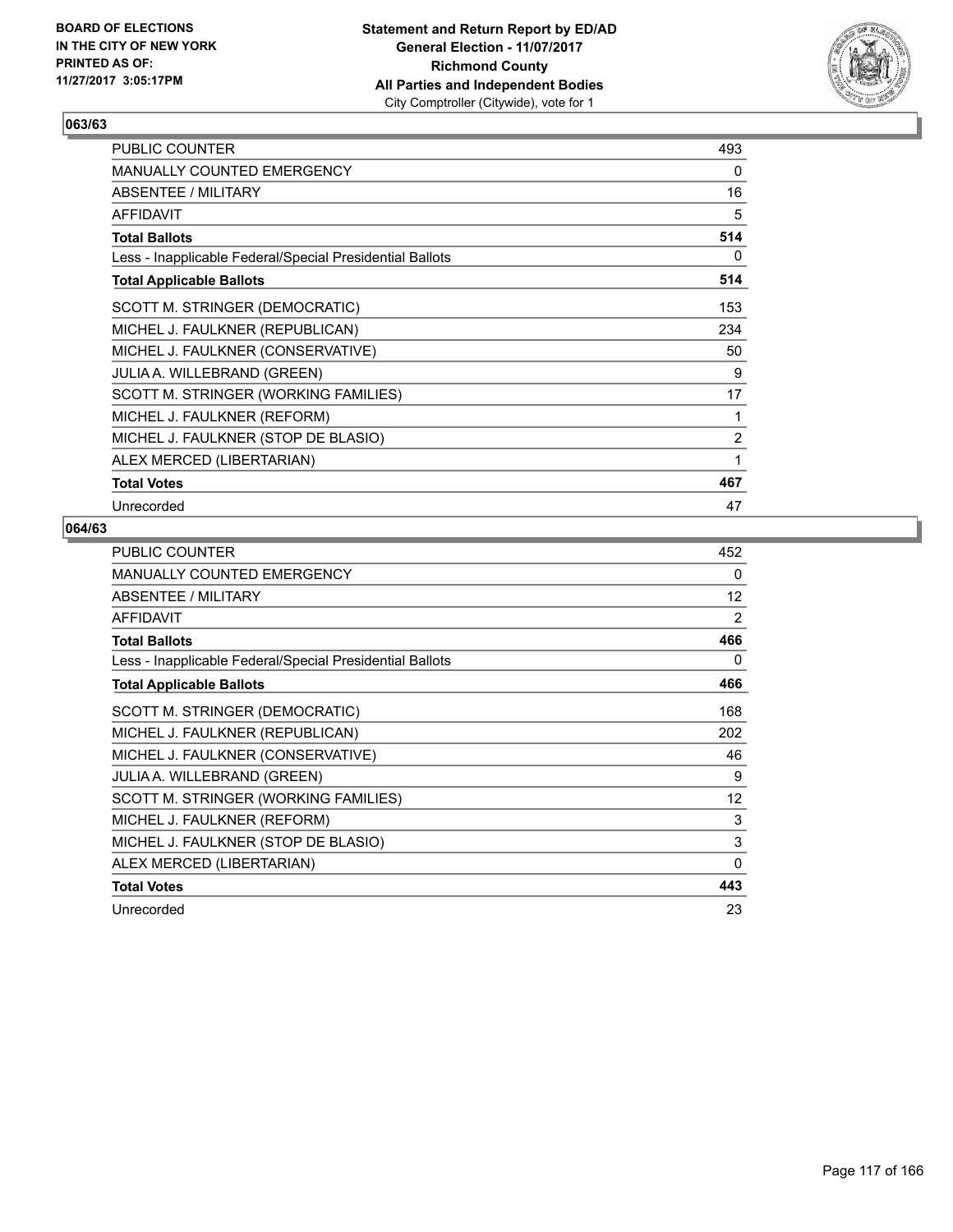

| <b>PUBLIC COUNTER</b>                                    | 417 |
|----------------------------------------------------------|-----|
| <b>MANUALLY COUNTED EMERGENCY</b>                        | 0   |
| ABSENTEE / MILITARY                                      | 9   |
| <b>AFFIDAVIT</b>                                         | 3   |
| <b>Total Ballots</b>                                     | 429 |
| Less - Inapplicable Federal/Special Presidential Ballots | 0   |
| <b>Total Applicable Ballots</b>                          | 429 |
| SCOTT M. STRINGER (DEMOCRATIC)                           | 155 |
| MICHEL J. FAULKNER (REPUBLICAN)                          | 181 |
| MICHEL J. FAULKNER (CONSERVATIVE)                        | 42  |
| JULIA A. WILLEBRAND (GREEN)                              | 8   |
| SCOTT M. STRINGER (WORKING FAMILIES)                     | 12  |
| MICHEL J. FAULKNER (REFORM)                              | 1   |
| MICHEL J. FAULKNER (STOP DE BLASIO)                      | 2   |
| ALEX MERCED (LIBERTARIAN)                                | 2   |
| <b>Total Votes</b>                                       | 403 |
| Unrecorded                                               | 26  |

| <b>PUBLIC COUNTER</b>                                    | 449            |
|----------------------------------------------------------|----------------|
| MANUALLY COUNTED EMERGENCY                               | 0              |
| <b>ABSENTEE / MILITARY</b>                               | 9              |
| <b>AFFIDAVIT</b>                                         | 4              |
| <b>Total Ballots</b>                                     | 462            |
| Less - Inapplicable Federal/Special Presidential Ballots | 0              |
| <b>Total Applicable Ballots</b>                          | 462            |
| SCOTT M. STRINGER (DEMOCRATIC)                           | 145            |
| MICHEL J. FAULKNER (REPUBLICAN)                          | 204            |
| MICHEL J. FAULKNER (CONSERVATIVE)                        | 49             |
| JULIA A. WILLEBRAND (GREEN)                              | 13             |
| SCOTT M. STRINGER (WORKING FAMILIES)                     | 11             |
| MICHEL J. FAULKNER (REFORM)                              | 1              |
| MICHEL J. FAULKNER (STOP DE BLASIO)                      | 1              |
| ALEX MERCED (LIBERTARIAN)                                | $\overline{2}$ |
| UNATTRIBUTABLE WRITE-IN (WRITE-IN)                       | 1              |
| <b>Total Votes</b>                                       | 427            |
| Unrecorded                                               | 35             |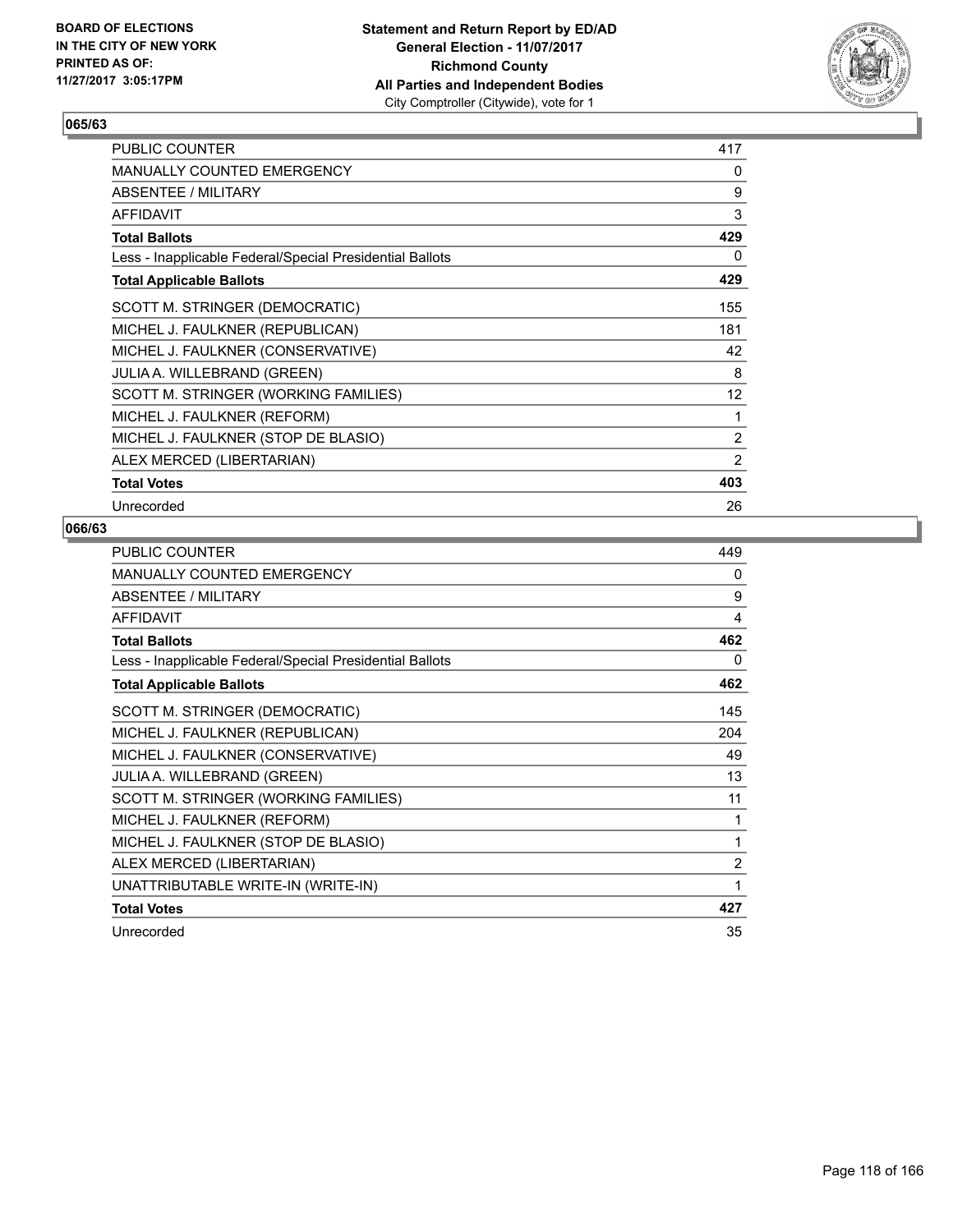

| PUBLIC COUNTER                                           | 447 |
|----------------------------------------------------------|-----|
| <b>MANUALLY COUNTED EMERGENCY</b>                        | 0   |
| ABSENTEE / MILITARY                                      | 4   |
| <b>AFFIDAVIT</b>                                         | 9   |
| <b>Total Ballots</b>                                     | 460 |
| Less - Inapplicable Federal/Special Presidential Ballots | 0   |
| <b>Total Applicable Ballots</b>                          | 460 |
| SCOTT M. STRINGER (DEMOCRATIC)                           | 163 |
| MICHEL J. FAULKNER (REPUBLICAN)                          | 181 |
| MICHEL J. FAULKNER (CONSERVATIVE)                        | 55  |
| <b>JULIA A. WILLEBRAND (GREEN)</b>                       | 10  |
| SCOTT M. STRINGER (WORKING FAMILIES)                     | 11  |
| MICHEL J. FAULKNER (REFORM)                              | 2   |
| MICHEL J. FAULKNER (STOP DE BLASIO)                      | 2   |
| ALEX MERCED (LIBERTARIAN)                                | 4   |
| <b>Total Votes</b>                                       | 428 |
| Unrecorded                                               | 32  |

| PUBLIC COUNTER                                           | 78             |
|----------------------------------------------------------|----------------|
| <b>MANUALLY COUNTED EMERGENCY</b>                        | 0              |
| ABSENTEE / MILITARY                                      | 11             |
| <b>AFFIDAVIT</b>                                         | 1              |
| <b>Total Ballots</b>                                     | 90             |
| Less - Inapplicable Federal/Special Presidential Ballots | 0              |
| <b>Total Applicable Ballots</b>                          | 90             |
| SCOTT M. STRINGER (DEMOCRATIC)                           | 49             |
| MICHEL J. FAULKNER (REPUBLICAN)                          | 21             |
| MICHEL J. FAULKNER (CONSERVATIVE)                        | 1              |
| <b>JULIA A. WILLEBRAND (GREEN)</b>                       | $\overline{2}$ |
| SCOTT M. STRINGER (WORKING FAMILIES)                     | 2              |
| MICHEL J. FAULKNER (REFORM)                              | $\mathbf{0}$   |
| MICHEL J. FAULKNER (STOP DE BLASIO)                      | 0              |
| ALEX MERCED (LIBERTARIAN)                                | 1              |
| <b>Total Votes</b>                                       | 76             |
| Unrecorded                                               | 14             |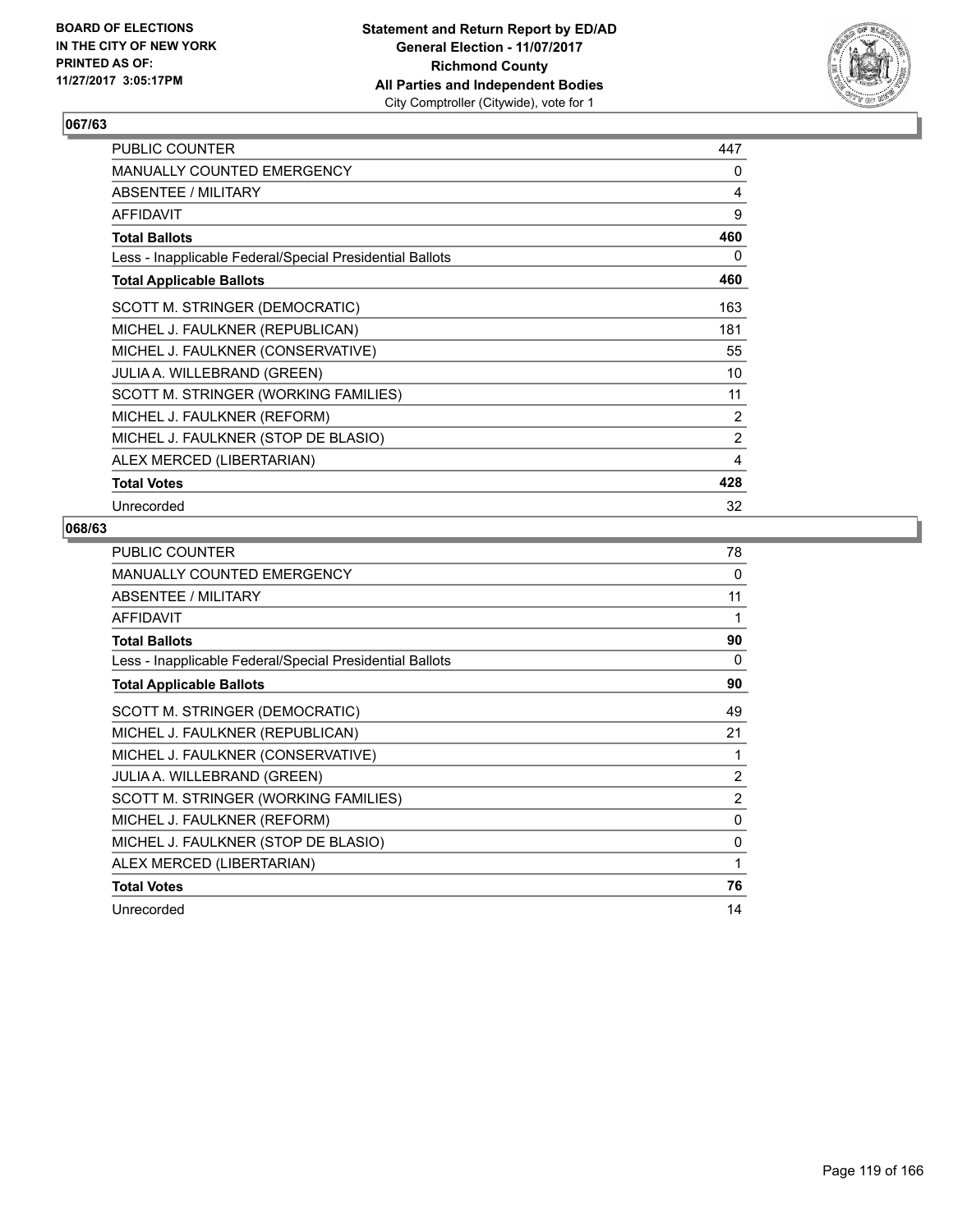

| PUBLIC COUNTER                                           | 257            |
|----------------------------------------------------------|----------------|
| MANUALLY COUNTED EMERGENCY                               | 0              |
| ABSENTEE / MILITARY                                      | 41             |
| <b>AFFIDAVIT</b>                                         | 4              |
| <b>Total Ballots</b>                                     | 302            |
| Less - Inapplicable Federal/Special Presidential Ballots | 0              |
| <b>Total Applicable Ballots</b>                          | 302            |
| SCOTT M. STRINGER (DEMOCRATIC)                           | 102            |
| MICHEL J. FAULKNER (REPUBLICAN)                          | 118            |
| MICHEL J. FAULKNER (CONSERVATIVE)                        | 33             |
| JULIA A. WILLEBRAND (GREEN)                              | 5              |
| SCOTT M. STRINGER (WORKING FAMILIES)                     | 12             |
| MICHEL J. FAULKNER (REFORM)                              | 0              |
| MICHEL J. FAULKNER (STOP DE BLASIO)                      | 0              |
| ALEX MERCED (LIBERTARIAN)                                | $\overline{2}$ |
| YOEL TEITELBAUM (WRITE-IN)                               | 1              |
| <b>Total Votes</b>                                       | 273            |
| Unrecorded                                               | 29             |

| <b>PUBLIC COUNTER</b>                                    | 177          |
|----------------------------------------------------------|--------------|
| <b>MANUALLY COUNTED EMERGENCY</b>                        | 0            |
| ABSENTEE / MILITARY                                      | 4            |
| <b>AFFIDAVIT</b>                                         | 1            |
| <b>Total Ballots</b>                                     | 182          |
| Less - Inapplicable Federal/Special Presidential Ballots | 0            |
| <b>Total Applicable Ballots</b>                          | 182          |
| SCOTT M. STRINGER (DEMOCRATIC)                           | 57           |
| MICHEL J. FAULKNER (REPUBLICAN)                          | 82           |
| MICHEL J. FAULKNER (CONSERVATIVE)                        | 15           |
| <b>JULIA A. WILLEBRAND (GREEN)</b>                       | 7            |
| SCOTT M. STRINGER (WORKING FAMILIES)                     | 9            |
| MICHEL J. FAULKNER (REFORM)                              | 1            |
| MICHEL J. FAULKNER (STOP DE BLASIO)                      | 1            |
| ALEX MERCED (LIBERTARIAN)                                | $\mathbf{0}$ |
| <b>Total Votes</b>                                       | 172          |
| Unrecorded                                               | 10           |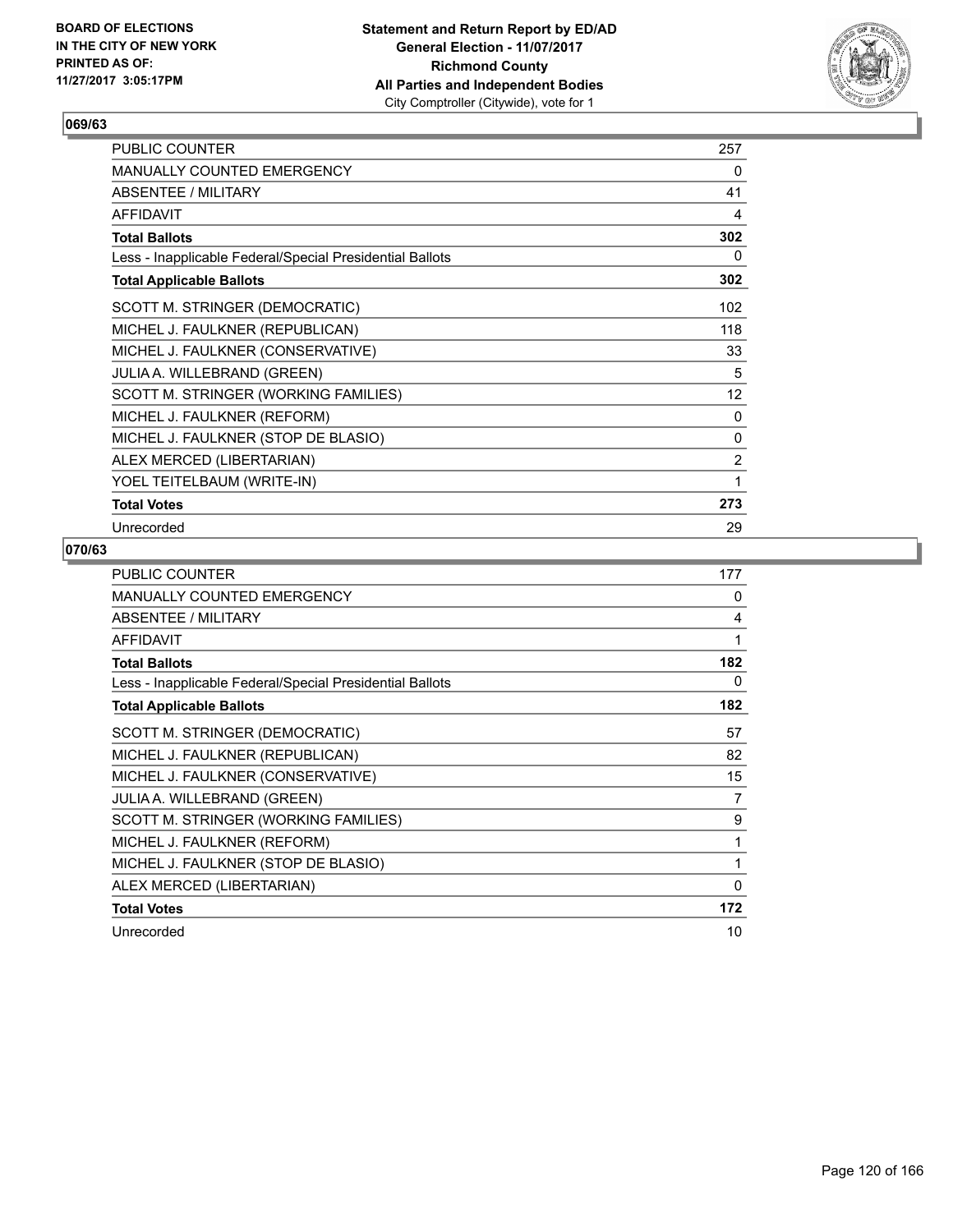

| <b>PUBLIC COUNTER</b>                                    | 176 |
|----------------------------------------------------------|-----|
| <b>MANUALLY COUNTED EMERGENCY</b>                        | 0   |
| ABSENTEE / MILITARY                                      | 9   |
| <b>AFFIDAVIT</b>                                         | 2   |
| <b>Total Ballots</b>                                     | 187 |
| Less - Inapplicable Federal/Special Presidential Ballots | 0   |
| <b>Total Applicable Ballots</b>                          | 187 |
| SCOTT M. STRINGER (DEMOCRATIC)                           | 132 |
| MICHEL J. FAULKNER (REPUBLICAN)                          | 23  |
| MICHEL J. FAULKNER (CONSERVATIVE)                        | 3   |
| <b>JULIA A. WILLEBRAND (GREEN)</b>                       | 6   |
| SCOTT M. STRINGER (WORKING FAMILIES)                     | 5   |
| MICHEL J. FAULKNER (REFORM)                              | 1   |
| MICHEL J. FAULKNER (STOP DE BLASIO)                      | 0   |
| ALEX MERCED (LIBERTARIAN)                                | 1   |
| <b>Total Votes</b>                                       | 171 |
| Unrecorded                                               | 16  |

| <b>PUBLIC COUNTER</b>                                    | 357          |
|----------------------------------------------------------|--------------|
| <b>MANUALLY COUNTED EMERGENCY</b>                        | 0            |
| ABSENTEE / MILITARY                                      | 15           |
| <b>AFFIDAVIT</b>                                         | 0            |
| <b>Total Ballots</b>                                     | 372          |
| Less - Inapplicable Federal/Special Presidential Ballots | 0            |
| <b>Total Applicable Ballots</b>                          | 372          |
| SCOTT M. STRINGER (DEMOCRATIC)                           | 127          |
| MICHEL J. FAULKNER (REPUBLICAN)                          | 153          |
| MICHEL J. FAULKNER (CONSERVATIVE)                        | 38           |
| JULIA A. WILLEBRAND (GREEN)                              | 11           |
| SCOTT M. STRINGER (WORKING FAMILIES)                     | 16           |
| MICHEL J. FAULKNER (REFORM)                              | 0            |
| MICHEL J. FAULKNER (STOP DE BLASIO)                      | $\mathbf{0}$ |
| ALEX MERCED (LIBERTARIAN)                                | 0            |
| ROBERT ELTING (WRITE-IN)                                 | 1            |
| UNATTRIBUTABLE WRITE-IN (WRITE-IN)                       | 1            |
| <b>Total Votes</b>                                       | 347          |
| Unrecorded                                               | 25           |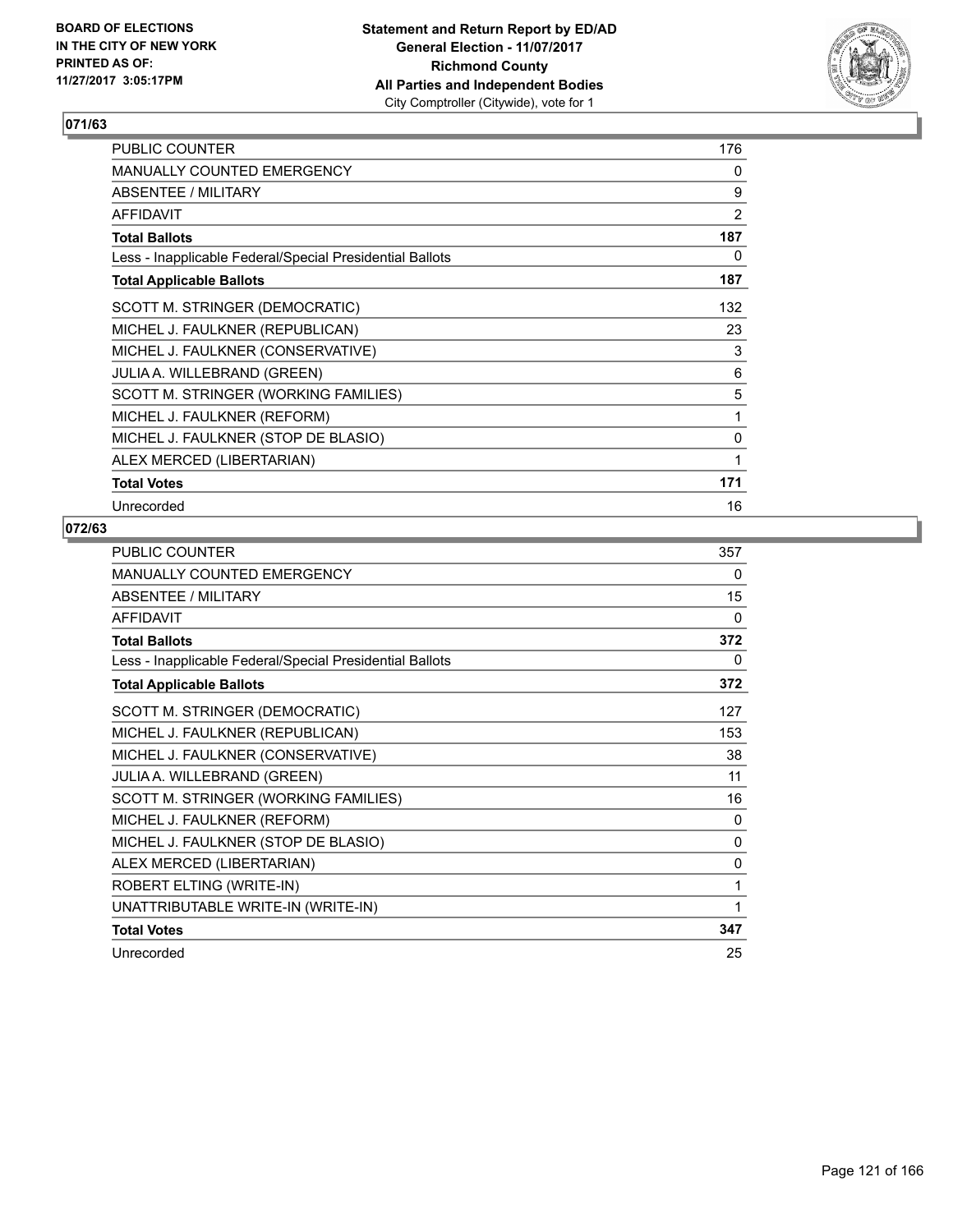

| PUBLIC COUNTER                                           | 335 |
|----------------------------------------------------------|-----|
| <b>MANUALLY COUNTED EMERGENCY</b>                        | 0   |
| <b>ABSENTEE / MILITARY</b>                               | 12  |
| <b>AFFIDAVIT</b>                                         | 2   |
| <b>Total Ballots</b>                                     | 349 |
| Less - Inapplicable Federal/Special Presidential Ballots | 0   |
| <b>Total Applicable Ballots</b>                          | 349 |
| SCOTT M. STRINGER (DEMOCRATIC)                           | 117 |
| MICHEL J. FAULKNER (REPUBLICAN)                          | 143 |
| MICHEL J. FAULKNER (CONSERVATIVE)                        | 34  |
| <b>JULIA A. WILLEBRAND (GREEN)</b>                       | 10  |
| SCOTT M. STRINGER (WORKING FAMILIES)                     | 15  |
| MICHEL J. FAULKNER (REFORM)                              | 3   |
| MICHEL J. FAULKNER (STOP DE BLASIO)                      | 0   |
| ALEX MERCED (LIBERTARIAN)                                | 1   |
| <b>Total Votes</b>                                       | 323 |
| Unrecorded                                               | 26  |

| <b>PUBLIC COUNTER</b>                                    | 198 |
|----------------------------------------------------------|-----|
| <b>MANUALLY COUNTED EMERGENCY</b>                        | 0   |
| ABSENTEE / MILITARY                                      | 14  |
| <b>AFFIDAVIT</b>                                         | 1   |
| <b>Total Ballots</b>                                     | 213 |
| Less - Inapplicable Federal/Special Presidential Ballots | 0   |
| <b>Total Applicable Ballots</b>                          | 213 |
| SCOTT M. STRINGER (DEMOCRATIC)                           | 90  |
| MICHEL J. FAULKNER (REPUBLICAN)                          | 78  |
| MICHEL J. FAULKNER (CONSERVATIVE)                        | 24  |
| JULIA A. WILLEBRAND (GREEN)                              | 1   |
| SCOTT M. STRINGER (WORKING FAMILIES)                     | 7   |
| MICHEL J. FAULKNER (REFORM)                              | 0   |
| MICHEL J. FAULKNER (STOP DE BLASIO)                      | 1   |
| ALEX MERCED (LIBERTARIAN)                                | 3   |
| <b>Total Votes</b>                                       | 204 |
| Unrecorded                                               | 9   |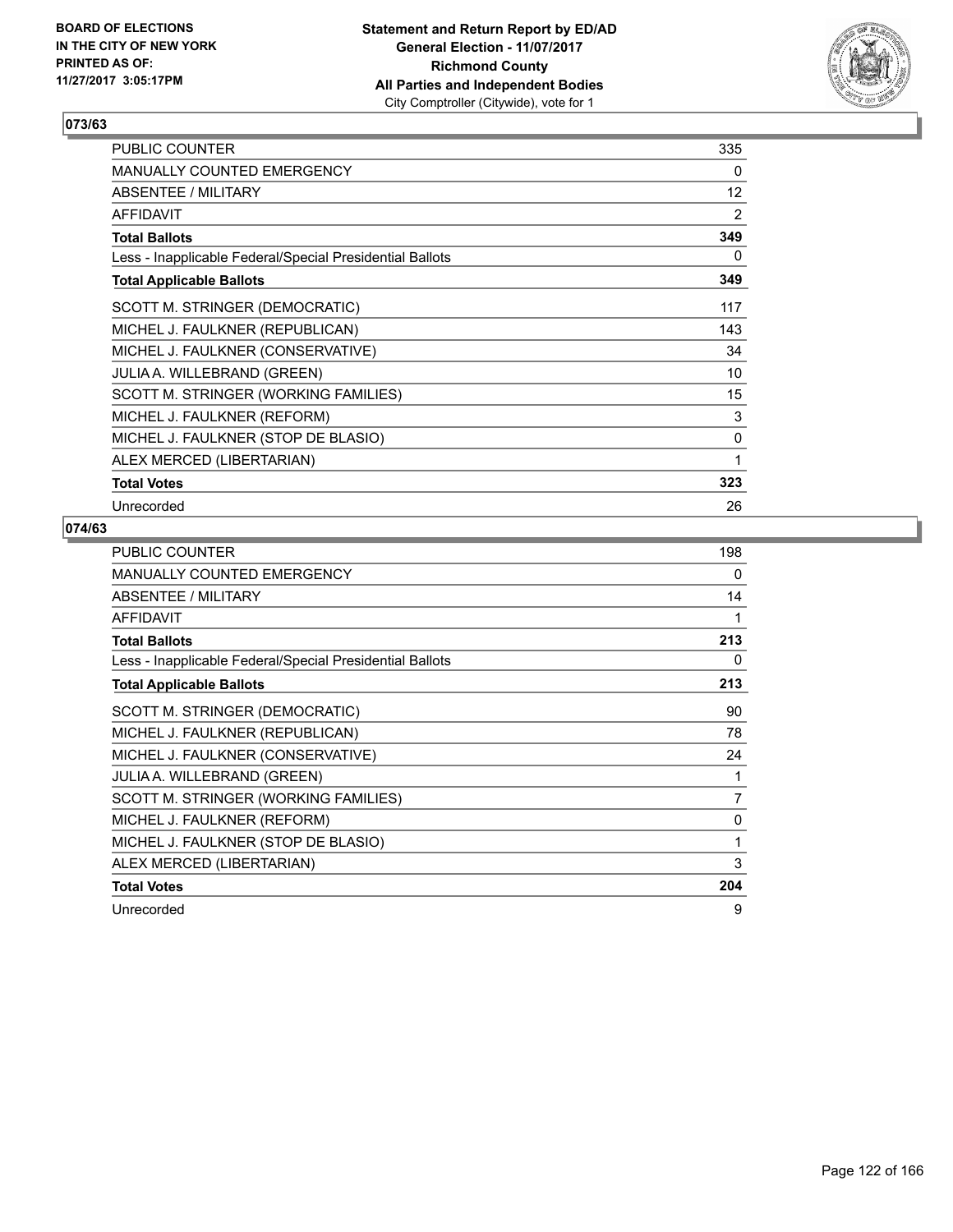

| <b>PUBLIC COUNTER</b>                                    | 159            |
|----------------------------------------------------------|----------------|
| <b>MANUALLY COUNTED EMERGENCY</b>                        | 0              |
| ABSENTEE / MILITARY                                      | 12             |
| <b>AFFIDAVIT</b>                                         | 1              |
| <b>Total Ballots</b>                                     | 172            |
| Less - Inapplicable Federal/Special Presidential Ballots | 0              |
| <b>Total Applicable Ballots</b>                          | 172            |
| SCOTT M. STRINGER (DEMOCRATIC)                           | 103            |
| MICHEL J. FAULKNER (REPUBLICAN)                          | 31             |
| MICHEL J. FAULKNER (CONSERVATIVE)                        | 8              |
| <b>JULIA A. WILLEBRAND (GREEN)</b>                       | 5              |
| SCOTT M. STRINGER (WORKING FAMILIES)                     | $\overline{7}$ |
| MICHEL J. FAULKNER (REFORM)                              | 1              |
| MICHEL J. FAULKNER (STOP DE BLASIO)                      | 1              |
| ALEX MERCED (LIBERTARIAN)                                | $\mathbf{0}$   |
| <b>Total Votes</b>                                       | 156            |
| Unrecorded                                               | 16             |

| <b>PUBLIC COUNTER</b>                                    | 323 |
|----------------------------------------------------------|-----|
| <b>MANUALLY COUNTED EMERGENCY</b>                        | 0   |
| ABSENTEE / MILITARY                                      | 7   |
| <b>AFFIDAVIT</b>                                         | 4   |
| <b>Total Ballots</b>                                     | 334 |
| Less - Inapplicable Federal/Special Presidential Ballots | 0   |
| <b>Total Applicable Ballots</b>                          | 334 |
| SCOTT M. STRINGER (DEMOCRATIC)                           | 124 |
| MICHEL J. FAULKNER (REPUBLICAN)                          | 141 |
| MICHEL J. FAULKNER (CONSERVATIVE)                        | 23  |
| JULIA A. WILLEBRAND (GREEN)                              | 6   |
| SCOTT M. STRINGER (WORKING FAMILIES)                     | 12  |
| MICHEL J. FAULKNER (REFORM)                              | 2   |
| MICHEL J. FAULKNER (STOP DE BLASIO)                      | 1   |
| ALEX MERCED (LIBERTARIAN)                                | 0   |
| <b>Total Votes</b>                                       | 309 |
| Unrecorded                                               | 25  |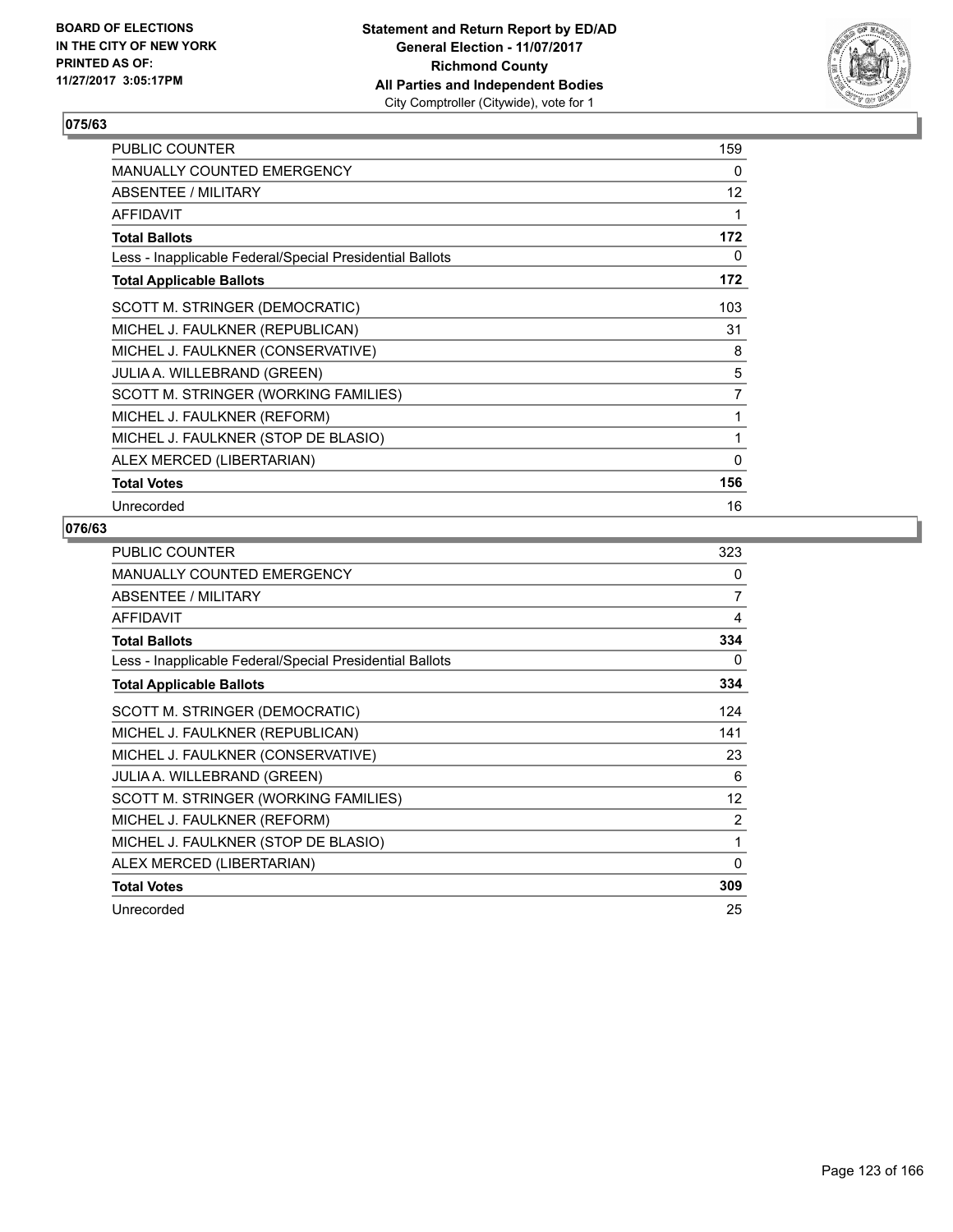

| PUBLIC COUNTER                                           | 250            |
|----------------------------------------------------------|----------------|
| <b>MANUALLY COUNTED EMERGENCY</b>                        | 0              |
| <b>ABSENTEE / MILITARY</b>                               | 4              |
| <b>AFFIDAVIT</b>                                         | 2              |
| <b>Total Ballots</b>                                     | 256            |
| Less - Inapplicable Federal/Special Presidential Ballots | 0              |
| <b>Total Applicable Ballots</b>                          | 256            |
| SCOTT M. STRINGER (DEMOCRATIC)                           | 108            |
| MICHEL J. FAULKNER (REPUBLICAN)                          | 99             |
| MICHEL J. FAULKNER (CONSERVATIVE)                        | 21             |
| <b>JULIA A. WILLEBRAND (GREEN)</b>                       | 6              |
| SCOTT M. STRINGER (WORKING FAMILIES)                     | 6              |
| MICHEL J. FAULKNER (REFORM)                              | 2              |
| MICHEL J. FAULKNER (STOP DE BLASIO)                      | 1              |
| ALEX MERCED (LIBERTARIAN)                                | $\overline{2}$ |
| <b>Total Votes</b>                                       | 245            |
| Unrecorded                                               | 11             |

| <b>PUBLIC COUNTER</b>                                    | 163 |
|----------------------------------------------------------|-----|
| <b>MANUALLY COUNTED EMERGENCY</b>                        | 0   |
| ABSENTEE / MILITARY                                      | 17  |
| <b>AFFIDAVIT</b>                                         | 0   |
| <b>Total Ballots</b>                                     | 180 |
| Less - Inapplicable Federal/Special Presidential Ballots | 0   |
| <b>Total Applicable Ballots</b>                          | 180 |
| SCOTT M. STRINGER (DEMOCRATIC)                           | 58  |
| MICHEL J. FAULKNER (REPUBLICAN)                          | 88  |
| MICHEL J. FAULKNER (CONSERVATIVE)                        | 13  |
| <b>JULIA A. WILLEBRAND (GREEN)</b>                       | 4   |
| SCOTT M. STRINGER (WORKING FAMILIES)                     | 2   |
| MICHEL J. FAULKNER (REFORM)                              | 0   |
| MICHEL J. FAULKNER (STOP DE BLASIO)                      | 0   |
| ALEX MERCED (LIBERTARIAN)                                | 2   |
| <b>Total Votes</b>                                       | 167 |
| Unrecorded                                               | 13  |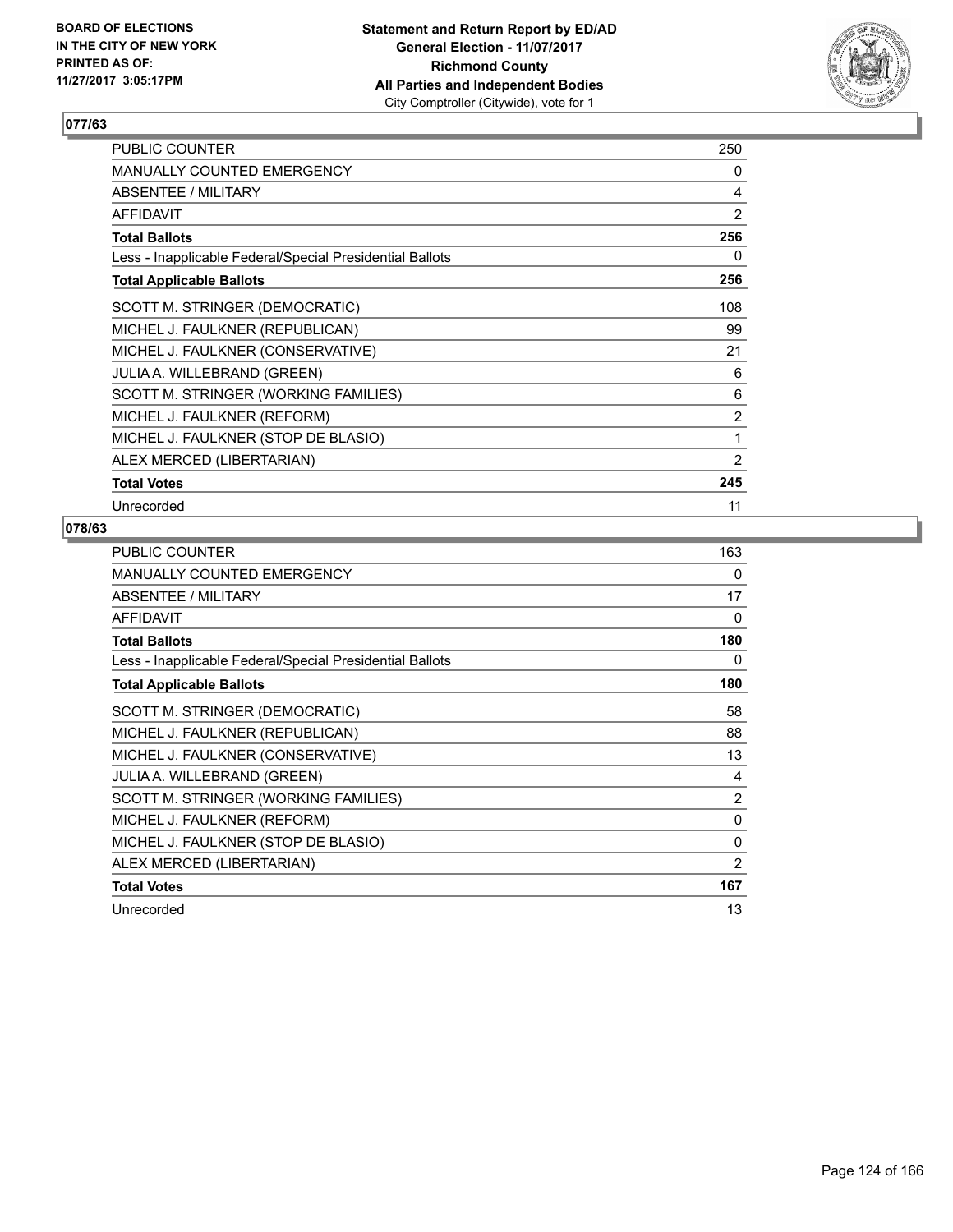

| <b>PUBLIC COUNTER</b>                                    | 278 |
|----------------------------------------------------------|-----|
| <b>MANUALLY COUNTED EMERGENCY</b>                        | 0   |
| ABSENTEE / MILITARY                                      | 11  |
| <b>AFFIDAVIT</b>                                         | 2   |
| <b>Total Ballots</b>                                     | 291 |
| Less - Inapplicable Federal/Special Presidential Ballots | 0   |
| <b>Total Applicable Ballots</b>                          | 291 |
| SCOTT M. STRINGER (DEMOCRATIC)                           | 97  |
| MICHEL J. FAULKNER (REPUBLICAN)                          | 140 |
| MICHEL J. FAULKNER (CONSERVATIVE)                        | 23  |
| <b>JULIA A. WILLEBRAND (GREEN)</b>                       | 6   |
| SCOTT M. STRINGER (WORKING FAMILIES)                     | 9   |
| MICHEL J. FAULKNER (REFORM)                              | 3   |
| MICHEL J. FAULKNER (STOP DE BLASIO)                      | 1   |
| ALEX MERCED (LIBERTARIAN)                                | 1   |
| <b>Total Votes</b>                                       | 280 |
| Unrecorded                                               | 11  |

| PUBLIC COUNTER                                           | 239 |
|----------------------------------------------------------|-----|
| <b>MANUALLY COUNTED EMERGENCY</b>                        | 0   |
| ABSENTEE / MILITARY                                      | 7   |
| <b>AFFIDAVIT</b>                                         | 7   |
| <b>Total Ballots</b>                                     | 253 |
| Less - Inapplicable Federal/Special Presidential Ballots | 0   |
| <b>Total Applicable Ballots</b>                          | 253 |
| SCOTT M. STRINGER (DEMOCRATIC)                           | 153 |
| MICHEL J. FAULKNER (REPUBLICAN)                          | 51  |
| MICHEL J. FAULKNER (CONSERVATIVE)                        | 14  |
| <b>JULIA A. WILLEBRAND (GREEN)</b>                       | 5   |
| SCOTT M. STRINGER (WORKING FAMILIES)                     | 11  |
| MICHEL J. FAULKNER (REFORM)                              | 0   |
| MICHEL J. FAULKNER (STOP DE BLASIO)                      | 1   |
| ALEX MERCED (LIBERTARIAN)                                | 1   |
| <b>Total Votes</b>                                       | 236 |
| Unrecorded                                               | 17  |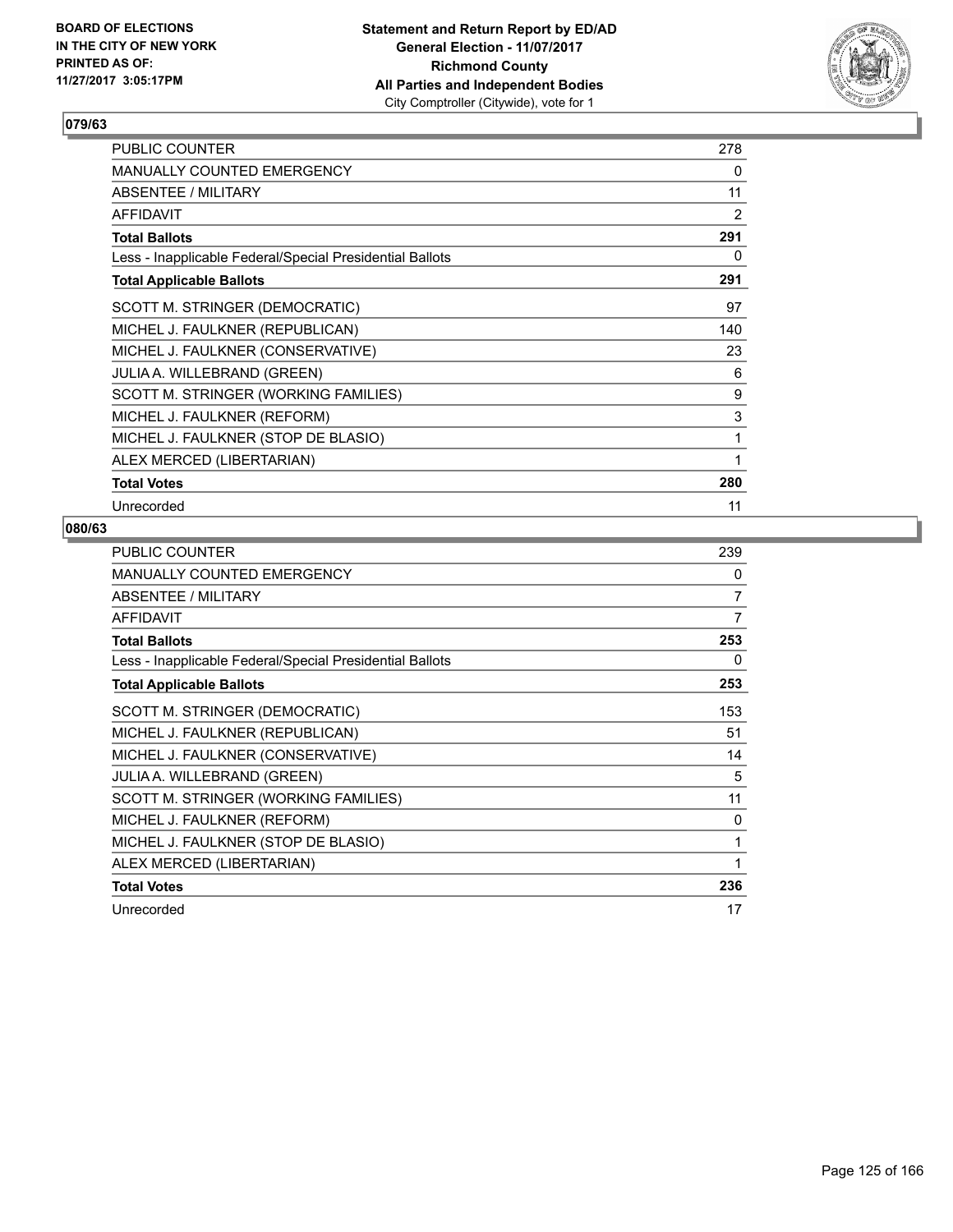

| <b>PUBLIC COUNTER</b>                                    | 218 |
|----------------------------------------------------------|-----|
| <b>MANUALLY COUNTED EMERGENCY</b>                        | 0   |
| ABSENTEE / MILITARY                                      | 10  |
| <b>AFFIDAVIT</b>                                         | 1   |
| <b>Total Ballots</b>                                     | 229 |
| Less - Inapplicable Federal/Special Presidential Ballots | 0   |
| <b>Total Applicable Ballots</b>                          | 229 |
| SCOTT M. STRINGER (DEMOCRATIC)                           | 83  |
| MICHEL J. FAULKNER (REPUBLICAN)                          | 107 |
| MICHEL J. FAULKNER (CONSERVATIVE)                        | 17  |
| <b>JULIA A. WILLEBRAND (GREEN)</b>                       | 2   |
| SCOTT M. STRINGER (WORKING FAMILIES)                     | 5   |
| MICHEL J. FAULKNER (REFORM)                              | 0   |
| MICHEL J. FAULKNER (STOP DE BLASIO)                      | 2   |
| ALEX MERCED (LIBERTARIAN)                                | 1   |
| <b>Total Votes</b>                                       | 217 |
| Unrecorded                                               | 12  |

| <b>PUBLIC COUNTER</b>                                    | 196 |
|----------------------------------------------------------|-----|
| <b>MANUALLY COUNTED EMERGENCY</b>                        | 0   |
| ABSENTEE / MILITARY                                      | 15  |
| <b>AFFIDAVIT</b>                                         | 0   |
| <b>Total Ballots</b>                                     | 211 |
| Less - Inapplicable Federal/Special Presidential Ballots | 0   |
| <b>Total Applicable Ballots</b>                          | 211 |
| SCOTT M. STRINGER (DEMOCRATIC)                           | 76  |
| MICHEL J. FAULKNER (REPUBLICAN)                          | 86  |
| MICHEL J. FAULKNER (CONSERVATIVE)                        | 26  |
| <b>JULIA A. WILLEBRAND (GREEN)</b>                       | 4   |
| SCOTT M. STRINGER (WORKING FAMILIES)                     | 5   |
| MICHEL J. FAULKNER (REFORM)                              | 0   |
| MICHEL J. FAULKNER (STOP DE BLASIO)                      | 1   |
| ALEX MERCED (LIBERTARIAN)                                | 0   |
| <b>Total Votes</b>                                       | 198 |
| Unrecorded                                               | 13  |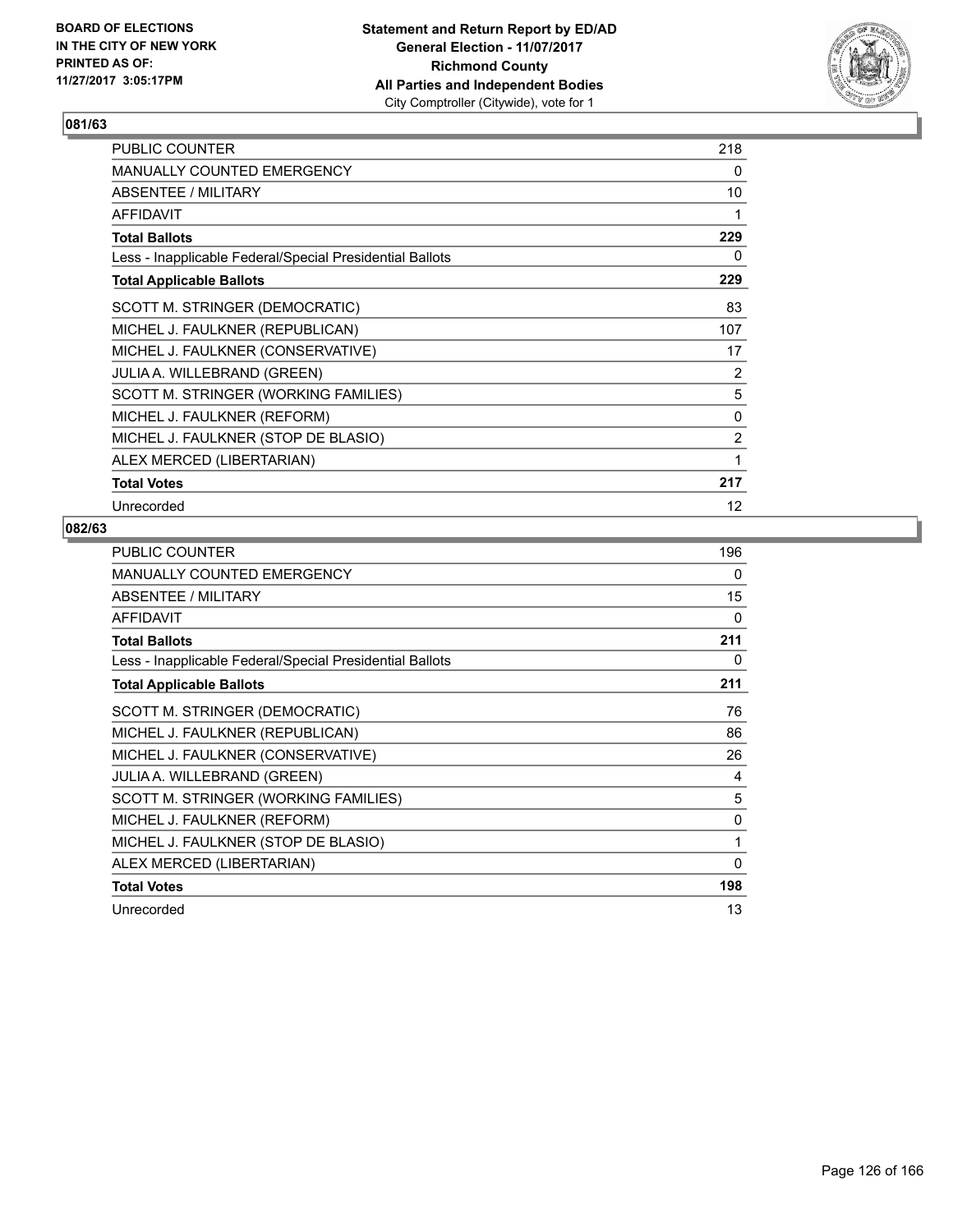

| <b>PUBLIC COUNTER</b>                                    | 249      |
|----------------------------------------------------------|----------|
| <b>MANUALLY COUNTED EMERGENCY</b>                        | 0        |
| ABSENTEE / MILITARY                                      | 6        |
| <b>AFFIDAVIT</b>                                         | 1        |
| <b>Total Ballots</b>                                     | 256      |
| Less - Inapplicable Federal/Special Presidential Ballots | 0        |
| <b>Total Applicable Ballots</b>                          | 256      |
| SCOTT M. STRINGER (DEMOCRATIC)                           | 151      |
| MICHEL J. FAULKNER (REPUBLICAN)                          | 65       |
| MICHEL J. FAULKNER (CONSERVATIVE)                        | 11       |
| <b>JULIA A. WILLEBRAND (GREEN)</b>                       | 10       |
| SCOTT M. STRINGER (WORKING FAMILIES)                     | 5        |
| MICHEL J. FAULKNER (REFORM)                              | 0        |
| MICHEL J. FAULKNER (STOP DE BLASIO)                      | 3        |
| ALEX MERCED (LIBERTARIAN)                                | $\Omega$ |
| <b>Total Votes</b>                                       | 245      |
| Unrecorded                                               | 11       |

| <b>PUBLIC COUNTER</b>                                    | 258 |
|----------------------------------------------------------|-----|
| <b>MANUALLY COUNTED EMERGENCY</b>                        | 0   |
| ABSENTEE / MILITARY                                      | 13  |
| AFFIDAVIT                                                | 1   |
| <b>Total Ballots</b>                                     | 272 |
| Less - Inapplicable Federal/Special Presidential Ballots | 0   |
| <b>Total Applicable Ballots</b>                          | 272 |
| SCOTT M. STRINGER (DEMOCRATIC)                           | 106 |
| MICHEL J. FAULKNER (REPUBLICAN)                          | 110 |
| MICHEL J. FAULKNER (CONSERVATIVE)                        | 22  |
| <b>JULIA A. WILLEBRAND (GREEN)</b>                       | 4   |
| SCOTT M. STRINGER (WORKING FAMILIES)                     | 3   |
| MICHEL J. FAULKNER (REFORM)                              | 3   |
| MICHEL J. FAULKNER (STOP DE BLASIO)                      | 4   |
| ALEX MERCED (LIBERTARIAN)                                | 0   |
| <b>Total Votes</b>                                       | 252 |
| Unrecorded                                               | 20  |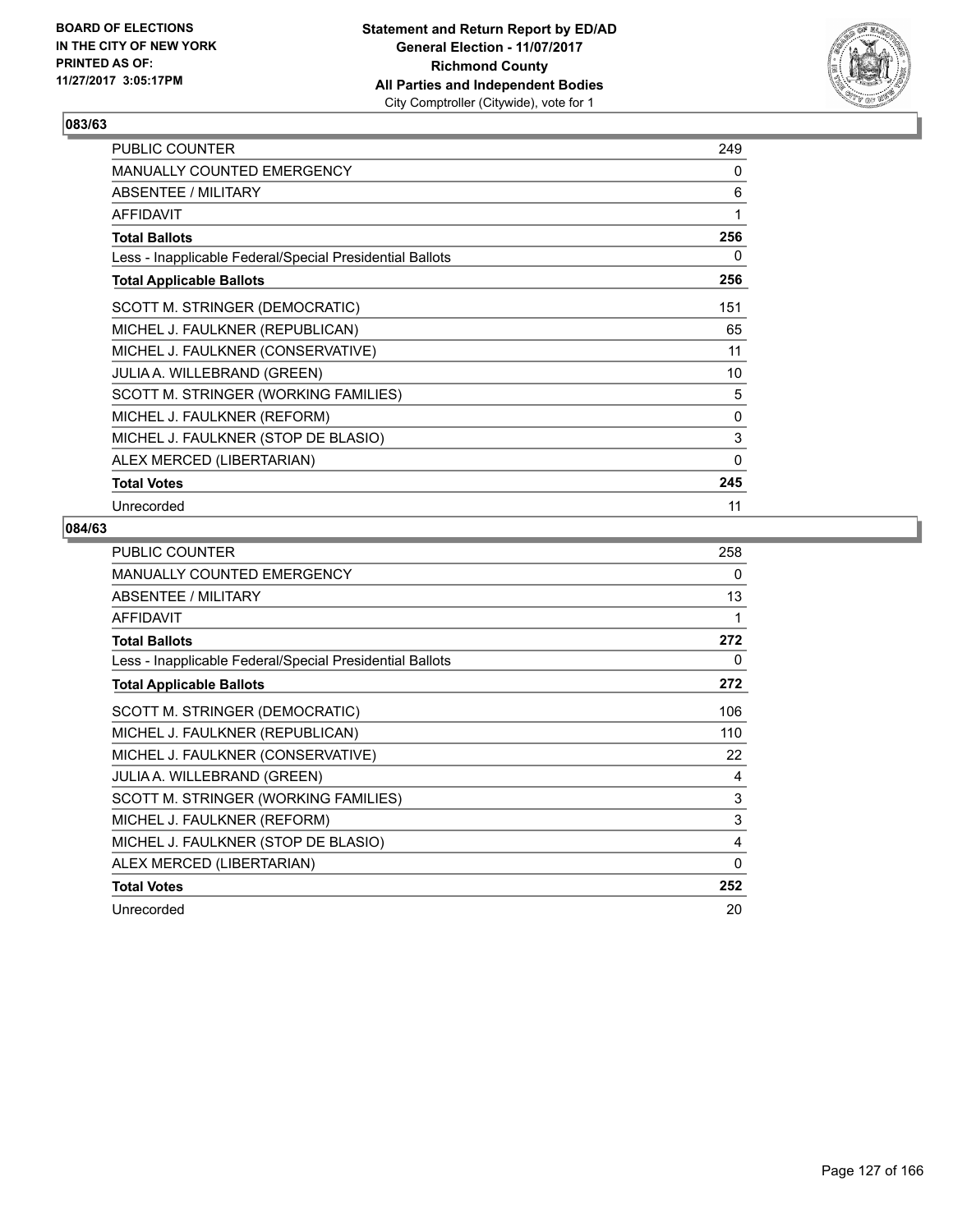

| <b>PUBLIC COUNTER</b>                                    | 258 |
|----------------------------------------------------------|-----|
| <b>MANUALLY COUNTED EMERGENCY</b>                        | 0   |
| ABSENTEE / MILITARY                                      | 2   |
| <b>AFFIDAVIT</b>                                         | 3   |
| <b>Total Ballots</b>                                     | 263 |
| Less - Inapplicable Federal/Special Presidential Ballots | 0   |
| <b>Total Applicable Ballots</b>                          | 263 |
| SCOTT M. STRINGER (DEMOCRATIC)                           | 79  |
| MICHEL J. FAULKNER (REPUBLICAN)                          | 132 |
| MICHEL J. FAULKNER (CONSERVATIVE)                        | 17  |
| <b>JULIA A. WILLEBRAND (GREEN)</b>                       | 6   |
| SCOTT M. STRINGER (WORKING FAMILIES)                     | 10  |
| MICHEL J. FAULKNER (REFORM)                              | 1   |
| MICHEL J. FAULKNER (STOP DE BLASIO)                      | 1   |
| ALEX MERCED (LIBERTARIAN)                                | 2   |
| <b>Total Votes</b>                                       | 248 |
| Unrecorded                                               | 15  |

| MANUALLY COUNTED EMERGENCY<br>ABSENTEE / MILITARY<br><b>AFFIDAVIT</b><br><b>Total Ballots</b><br>Less - Inapplicable Federal/Special Presidential Ballots<br><b>Total Applicable Ballots</b><br>SCOTT M. STRINGER (DEMOCRATIC)<br>MICHEL J. FAULKNER (REPUBLICAN)<br>MICHEL J. FAULKNER (CONSERVATIVE)<br>JULIA A. WILLEBRAND (GREEN)<br>SCOTT M. STRINGER (WORKING FAMILIES)<br>MICHEL J. FAULKNER (REFORM)<br>MICHEL J. FAULKNER (STOP DE BLASIO)<br>ALEX MERCED (LIBERTARIAN) | <b>PUBLIC COUNTER</b> | 0            |
|----------------------------------------------------------------------------------------------------------------------------------------------------------------------------------------------------------------------------------------------------------------------------------------------------------------------------------------------------------------------------------------------------------------------------------------------------------------------------------|-----------------------|--------------|
|                                                                                                                                                                                                                                                                                                                                                                                                                                                                                  |                       | 0            |
|                                                                                                                                                                                                                                                                                                                                                                                                                                                                                  |                       | 0            |
|                                                                                                                                                                                                                                                                                                                                                                                                                                                                                  |                       | 0            |
|                                                                                                                                                                                                                                                                                                                                                                                                                                                                                  |                       | 0            |
|                                                                                                                                                                                                                                                                                                                                                                                                                                                                                  |                       | 0            |
|                                                                                                                                                                                                                                                                                                                                                                                                                                                                                  |                       | 0            |
|                                                                                                                                                                                                                                                                                                                                                                                                                                                                                  |                       | 0            |
|                                                                                                                                                                                                                                                                                                                                                                                                                                                                                  |                       | 0            |
|                                                                                                                                                                                                                                                                                                                                                                                                                                                                                  |                       | $\mathbf{0}$ |
|                                                                                                                                                                                                                                                                                                                                                                                                                                                                                  |                       | 0            |
|                                                                                                                                                                                                                                                                                                                                                                                                                                                                                  |                       | 0            |
|                                                                                                                                                                                                                                                                                                                                                                                                                                                                                  |                       | $\Omega$     |
|                                                                                                                                                                                                                                                                                                                                                                                                                                                                                  |                       | $\Omega$     |
|                                                                                                                                                                                                                                                                                                                                                                                                                                                                                  |                       | 0            |
| <b>Total Votes</b>                                                                                                                                                                                                                                                                                                                                                                                                                                                               |                       | 0            |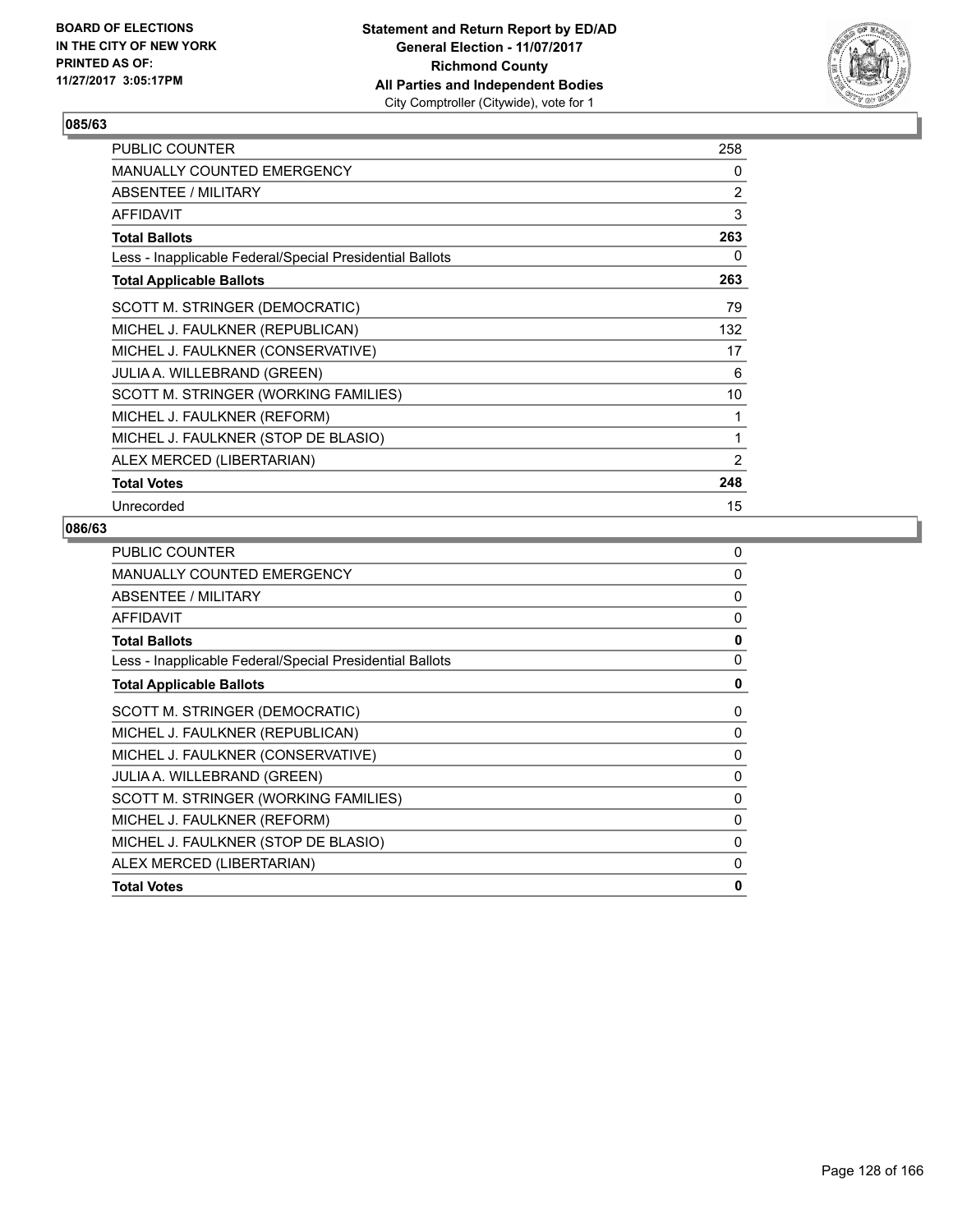

| PUBLIC COUNTER                                           | 0            |
|----------------------------------------------------------|--------------|
| <b>MANUALLY COUNTED EMERGENCY</b>                        | $\Omega$     |
| ABSENTEE / MILITARY                                      | 0            |
| <b>AFFIDAVIT</b>                                         | 0            |
| <b>Total Ballots</b>                                     | 0            |
| Less - Inapplicable Federal/Special Presidential Ballots | 0            |
| <b>Total Applicable Ballots</b>                          | 0            |
| SCOTT M. STRINGER (DEMOCRATIC)                           | 0            |
| MICHEL J. FAULKNER (REPUBLICAN)                          | 0            |
| MICHEL J. FAULKNER (CONSERVATIVE)                        | 0            |
| <b>JULIA A. WILLEBRAND (GREEN)</b>                       | 0            |
| SCOTT M. STRINGER (WORKING FAMILIES)                     | 0            |
| MICHEL J. FAULKNER (REFORM)                              | $\Omega$     |
| MICHEL J. FAULKNER (STOP DE BLASIO)                      | 0            |
| ALEX MERCED (LIBERTARIAN)                                | 0            |
| <b>Total Votes</b>                                       | $\mathbf{0}$ |
|                                                          |              |

| <b>PUBLIC COUNTER</b>                                    | 0            |
|----------------------------------------------------------|--------------|
| MANUALLY COUNTED EMERGENCY                               | 0            |
| ABSENTEE / MILITARY                                      | 0            |
| <b>AFFIDAVIT</b>                                         | 0            |
| <b>Total Ballots</b>                                     | 0            |
| Less - Inapplicable Federal/Special Presidential Ballots | $\mathbf{0}$ |
| <b>Total Applicable Ballots</b>                          | 0            |
| SCOTT M. STRINGER (DEMOCRATIC)                           | 0            |
| MICHEL J. FAULKNER (REPUBLICAN)                          | 0            |
| MICHEL J. FAULKNER (CONSERVATIVE)                        | $\Omega$     |
| JULIA A. WILLEBRAND (GREEN)                              | 0            |
| SCOTT M. STRINGER (WORKING FAMILIES)                     | 0            |
| MICHEL J. FAULKNER (REFORM)                              | 0            |
| MICHEL J. FAULKNER (STOP DE BLASIO)                      | $\Omega$     |
| ALEX MERCED (LIBERTARIAN)                                | 0            |
| <b>Total Votes</b>                                       | 0            |
|                                                          |              |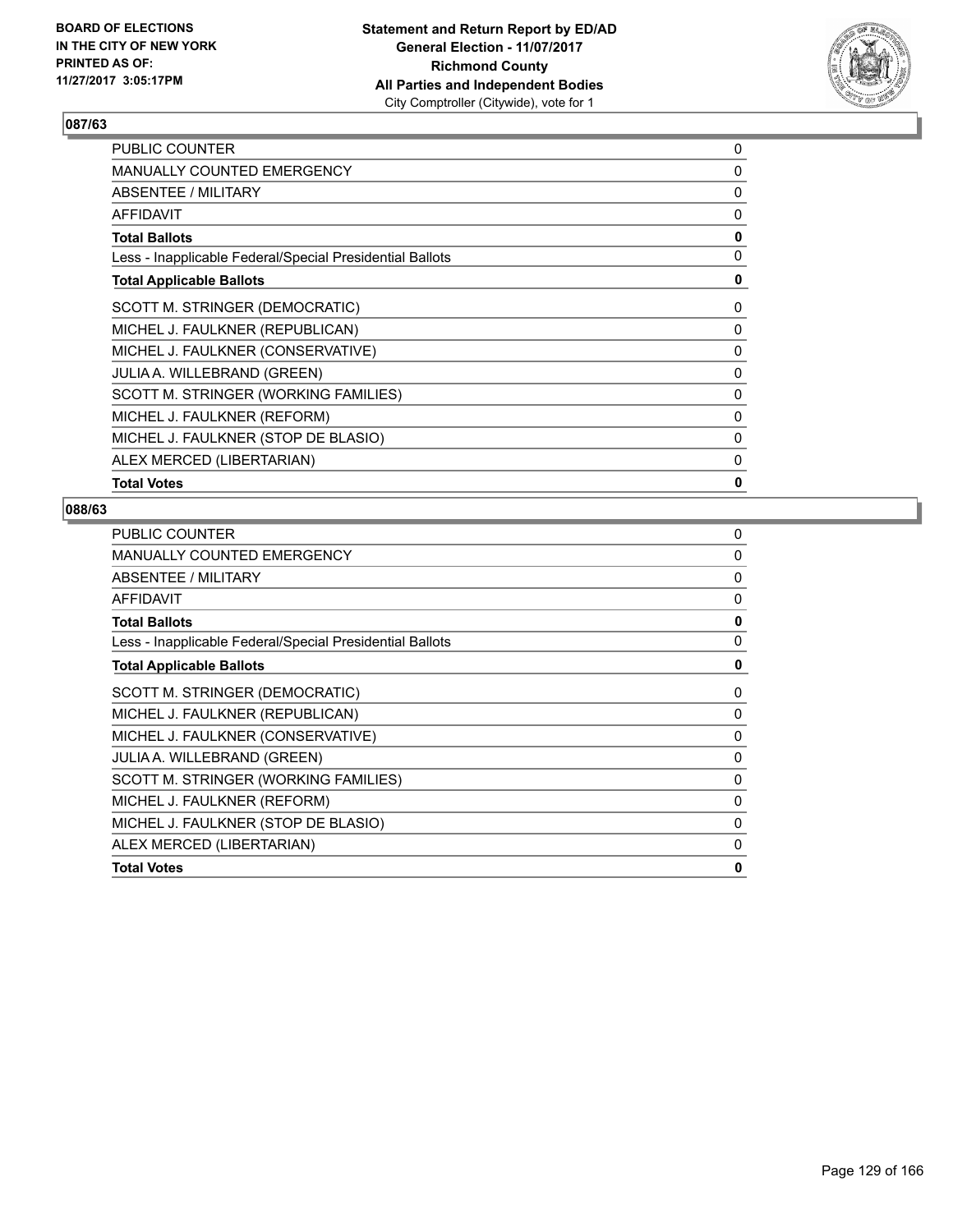

| <b>PUBLIC COUNTER</b>                                    | 0            |
|----------------------------------------------------------|--------------|
| <b>MANUALLY COUNTED EMERGENCY</b>                        | $\Omega$     |
| ABSENTEE / MILITARY                                      | 0            |
| <b>AFFIDAVIT</b>                                         | 0            |
| <b>Total Ballots</b>                                     | 0            |
| Less - Inapplicable Federal/Special Presidential Ballots | 0            |
| <b>Total Applicable Ballots</b>                          | 0            |
| SCOTT M. STRINGER (DEMOCRATIC)                           | 0            |
| MICHEL J. FAULKNER (REPUBLICAN)                          | 0            |
| MICHEL J. FAULKNER (CONSERVATIVE)                        | 0            |
| <b>JULIA A. WILLEBRAND (GREEN)</b>                       | 0            |
| SCOTT M. STRINGER (WORKING FAMILIES)                     | 0            |
| MICHEL J. FAULKNER (REFORM)                              | $\Omega$     |
| MICHEL J. FAULKNER (STOP DE BLASIO)                      | 0            |
| ALEX MERCED (LIBERTARIAN)                                | 0            |
| <b>Total Votes</b>                                       | $\mathbf{0}$ |
|                                                          |              |

| <b>PUBLIC COUNTER</b>                                    | 0            |
|----------------------------------------------------------|--------------|
| <b>MANUALLY COUNTED EMERGENCY</b>                        | $\Omega$     |
| ABSENTEE / MILITARY                                      | 0            |
| <b>AFFIDAVIT</b>                                         | 0            |
| <b>Total Ballots</b>                                     | 0            |
| Less - Inapplicable Federal/Special Presidential Ballots | $\mathbf{0}$ |
| <b>Total Applicable Ballots</b>                          | 0            |
| SCOTT M. STRINGER (DEMOCRATIC)                           | 0            |
| MICHEL J. FAULKNER (REPUBLICAN)                          | 0            |
| MICHEL J. FAULKNER (CONSERVATIVE)                        | 0            |
| <b>JULIA A. WILLEBRAND (GREEN)</b>                       | 0            |
| SCOTT M. STRINGER (WORKING FAMILIES)                     | $\Omega$     |
| MICHEL J. FAULKNER (REFORM)                              | 0            |
| MICHEL J. FAULKNER (STOP DE BLASIO)                      | 0            |
| ALEX MERCED (LIBERTARIAN)                                | 0            |
| <b>Total Votes</b>                                       | 0            |
|                                                          |              |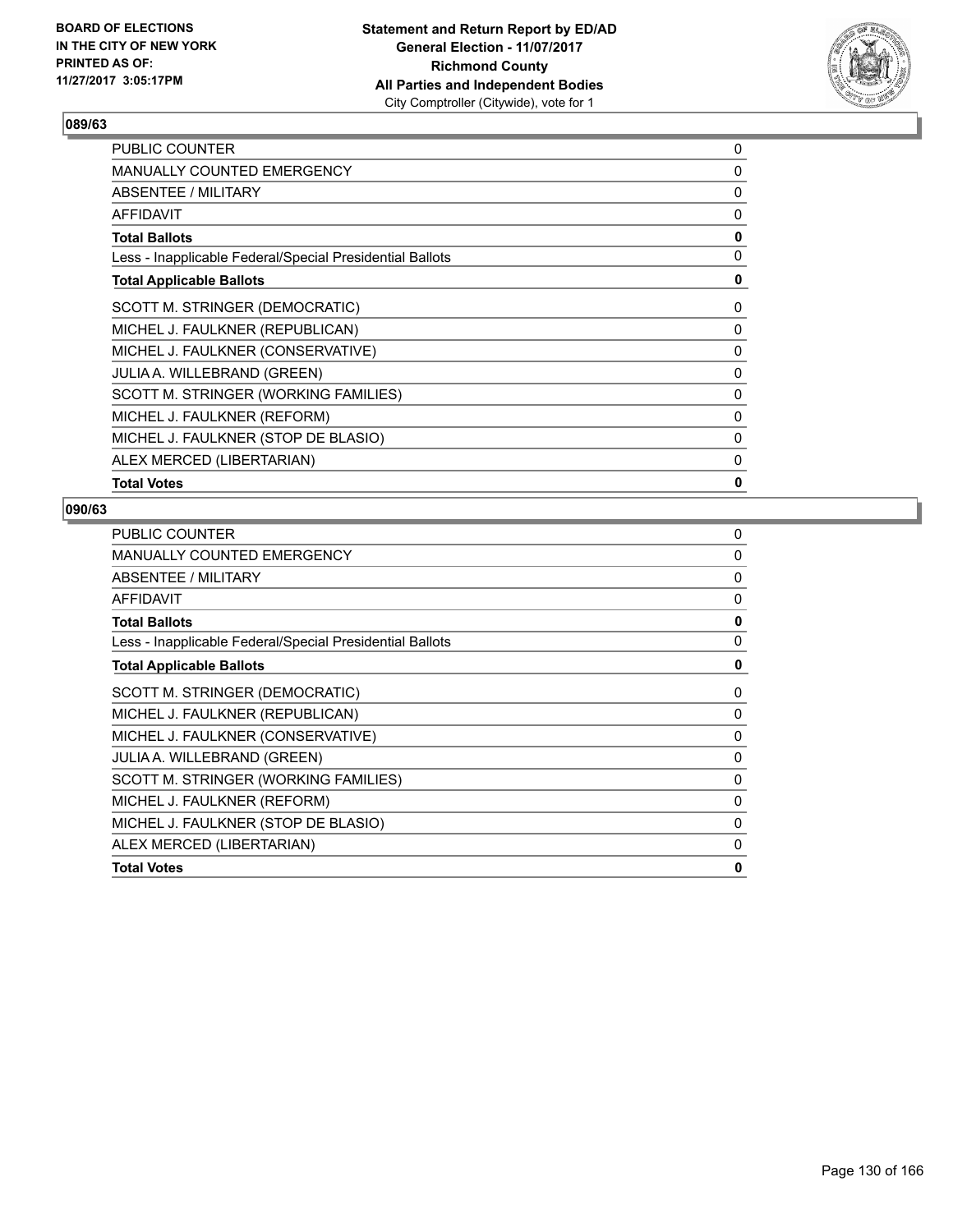

| PUBLIC COUNTER                                           | 313            |
|----------------------------------------------------------|----------------|
| <b>MANUALLY COUNTED EMERGENCY</b>                        | 0              |
| <b>ABSENTEE / MILITARY</b>                               | 13             |
| <b>AFFIDAVIT</b>                                         | 2              |
| <b>Total Ballots</b>                                     | 328            |
| Less - Inapplicable Federal/Special Presidential Ballots | 0              |
| <b>Total Applicable Ballots</b>                          | 328            |
| SCOTT M. STRINGER (DEMOCRATIC)                           | 89             |
| MICHEL J. FAULKNER (REPUBLICAN)                          | 172            |
| MICHEL J. FAULKNER (CONSERVATIVE)                        | 31             |
| <b>JULIA A. WILLEBRAND (GREEN)</b>                       | 7              |
| SCOTT M. STRINGER (WORKING FAMILIES)                     | $\overline{7}$ |
| MICHEL J. FAULKNER (REFORM)                              | 1              |
| MICHEL J. FAULKNER (STOP DE BLASIO)                      | 1              |
| ALEX MERCED (LIBERTARIAN)                                | $\mathbf{0}$   |
| <b>Total Votes</b>                                       | 308            |
| Unrecorded                                               | 20             |

| <b>PUBLIC COUNTER</b>                                    | 404 |
|----------------------------------------------------------|-----|
| <b>MANUALLY COUNTED EMERGENCY</b>                        | 0   |
| ABSENTEE / MILITARY                                      | 22  |
| <b>AFFIDAVIT</b>                                         | 5   |
| <b>Total Ballots</b>                                     | 431 |
| Less - Inapplicable Federal/Special Presidential Ballots | 0   |
| <b>Total Applicable Ballots</b>                          | 431 |
| SCOTT M. STRINGER (DEMOCRATIC)                           | 99  |
| MICHEL J. FAULKNER (REPUBLICAN)                          | 232 |
| MICHEL J. FAULKNER (CONSERVATIVE)                        | 50  |
| JULIA A. WILLEBRAND (GREEN)                              | 6   |
| SCOTT M. STRINGER (WORKING FAMILIES)                     | 9   |
| MICHEL J. FAULKNER (REFORM)                              | 2   |
| MICHEL J. FAULKNER (STOP DE BLASIO)                      | 2   |
| ALEX MERCED (LIBERTARIAN)                                | 0   |
| JOHN SZELUGA (WRITE-IN)                                  | 1   |
| <b>Total Votes</b>                                       | 401 |
| Unrecorded                                               | 30  |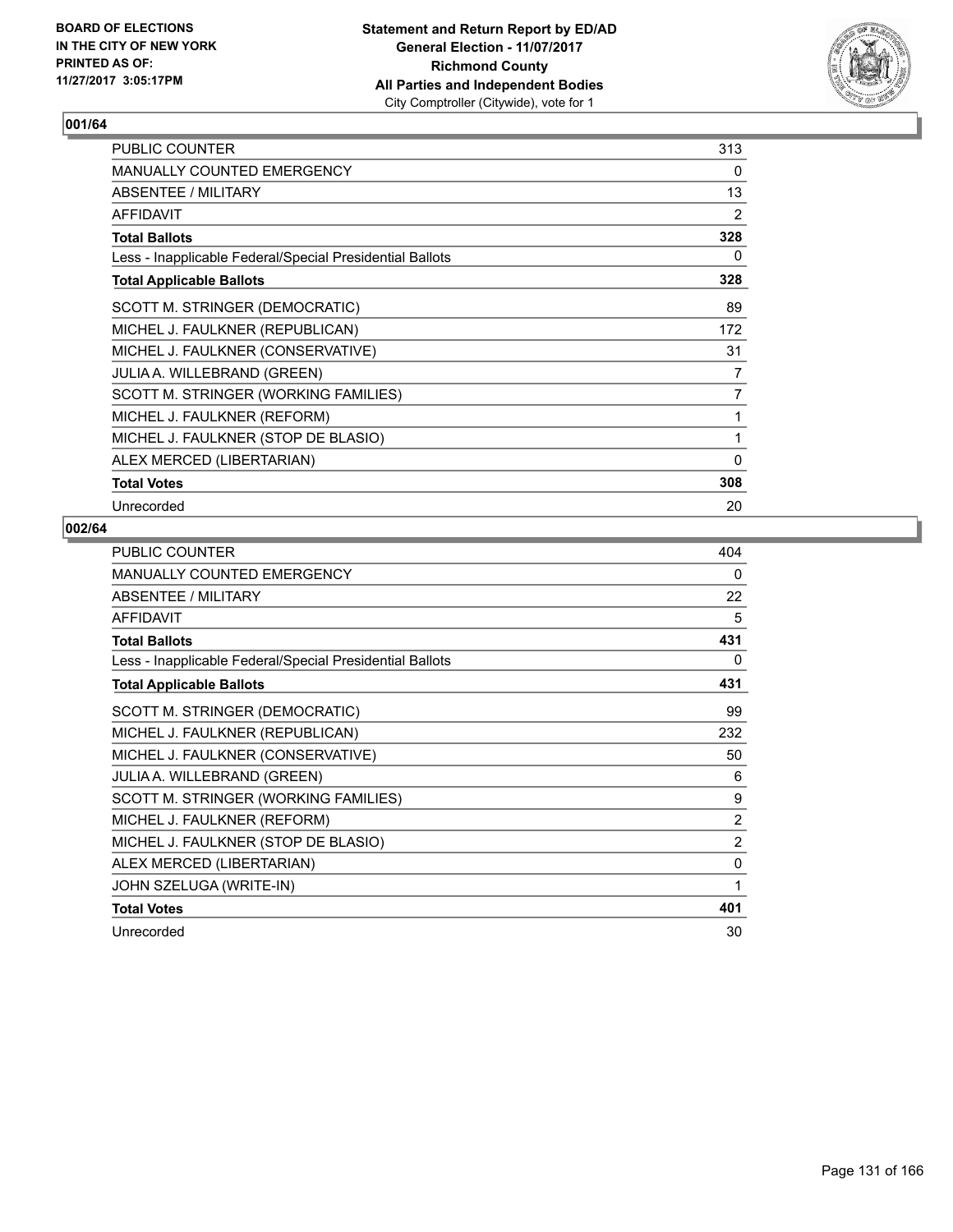

| <b>PUBLIC COUNTER</b>                                    | 394             |
|----------------------------------------------------------|-----------------|
| <b>MANUALLY COUNTED EMERGENCY</b>                        | 0               |
| ABSENTEE / MILITARY                                      | 21              |
| <b>AFFIDAVIT</b>                                         | 2               |
| <b>Total Ballots</b>                                     | 417             |
| Less - Inapplicable Federal/Special Presidential Ballots | 0               |
| <b>Total Applicable Ballots</b>                          | 417             |
| SCOTT M. STRINGER (DEMOCRATIC)                           | 96              |
| MICHEL J. FAULKNER (REPUBLICAN)                          | 214             |
| MICHEL J. FAULKNER (CONSERVATIVE)                        | 56              |
| <b>JULIA A. WILLEBRAND (GREEN)</b>                       | 1               |
| SCOTT M. STRINGER (WORKING FAMILIES)                     | 12 <sup>°</sup> |
| MICHEL J. FAULKNER (REFORM)                              | 2               |
| MICHEL J. FAULKNER (STOP DE BLASIO)                      | 3               |
| ALEX MERCED (LIBERTARIAN)                                | 2               |
| <b>Total Votes</b>                                       | 386             |
| Unrecorded                                               | 31              |

| <b>PUBLIC COUNTER</b>                                    | 307 |
|----------------------------------------------------------|-----|
| <b>MANUALLY COUNTED EMERGENCY</b>                        | 0   |
| ABSENTEE / MILITARY                                      | 11  |
| <b>AFFIDAVIT</b>                                         | 0   |
| <b>Total Ballots</b>                                     | 318 |
| Less - Inapplicable Federal/Special Presidential Ballots | 0   |
| <b>Total Applicable Ballots</b>                          | 318 |
| SCOTT M. STRINGER (DEMOCRATIC)                           | 77  |
| MICHEL J. FAULKNER (REPUBLICAN)                          | 166 |
| MICHEL J. FAULKNER (CONSERVATIVE)                        | 43  |
| <b>JULIA A. WILLEBRAND (GREEN)</b>                       | 3   |
| SCOTT M. STRINGER (WORKING FAMILIES)                     | 7   |
| MICHEL J. FAULKNER (REFORM)                              | 1   |
| MICHEL J. FAULKNER (STOP DE BLASIO)                      | 1   |
| ALEX MERCED (LIBERTARIAN)                                | 0   |
| <b>Total Votes</b>                                       | 298 |
| Unrecorded                                               | 20  |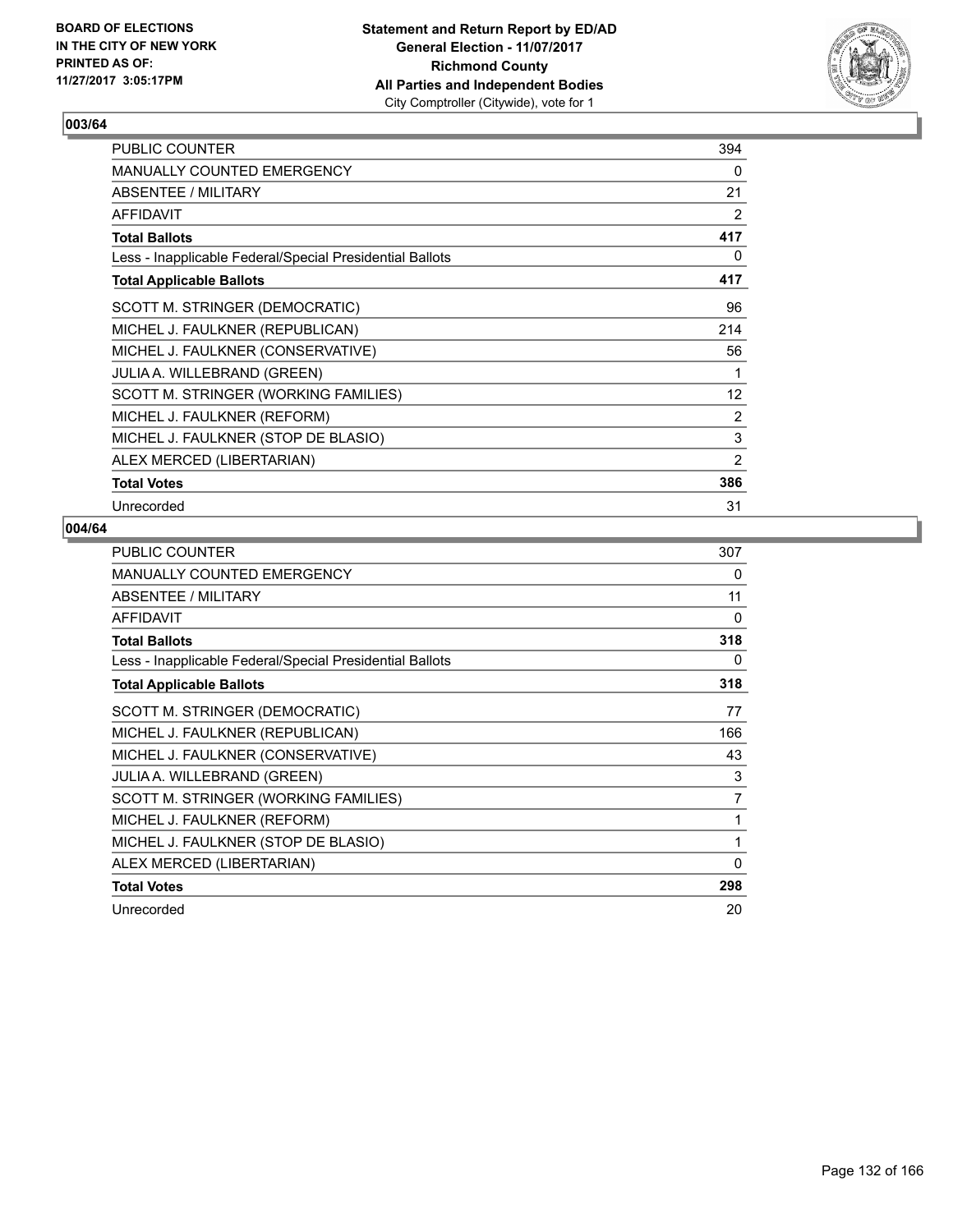

| <b>PUBLIC COUNTER</b>                                    | 416 |
|----------------------------------------------------------|-----|
| <b>MANUALLY COUNTED EMERGENCY</b>                        | 0   |
| ABSENTEE / MILITARY                                      | 18  |
| <b>AFFIDAVIT</b>                                         | 4   |
| <b>Total Ballots</b>                                     | 438 |
| Less - Inapplicable Federal/Special Presidential Ballots | 0   |
| <b>Total Applicable Ballots</b>                          | 438 |
| SCOTT M. STRINGER (DEMOCRATIC)                           | 125 |
| MICHEL J. FAULKNER (REPUBLICAN)                          | 227 |
| MICHEL J. FAULKNER (CONSERVATIVE)                        | 38  |
| <b>JULIA A. WILLEBRAND (GREEN)</b>                       | 6   |
| SCOTT M. STRINGER (WORKING FAMILIES)                     | 10  |
| MICHEL J. FAULKNER (REFORM)                              | 1   |
| MICHEL J. FAULKNER (STOP DE BLASIO)                      | 5   |
| ALEX MERCED (LIBERTARIAN)                                | 5   |
| <b>Total Votes</b>                                       | 417 |
| Unrecorded                                               | 21  |

| PUBLIC COUNTER                                           | 426 |
|----------------------------------------------------------|-----|
| <b>MANUALLY COUNTED EMERGENCY</b>                        | 0   |
| ABSENTEE / MILITARY                                      | 16  |
| <b>AFFIDAVIT</b>                                         | 6   |
| <b>Total Ballots</b>                                     | 448 |
| Less - Inapplicable Federal/Special Presidential Ballots | 0   |
| <b>Total Applicable Ballots</b>                          | 448 |
| SCOTT M. STRINGER (DEMOCRATIC)                           | 107 |
| MICHEL J. FAULKNER (REPUBLICAN)                          | 240 |
| MICHEL J. FAULKNER (CONSERVATIVE)                        | 53  |
| <b>JULIA A. WILLEBRAND (GREEN)</b>                       | 3   |
| SCOTT M. STRINGER (WORKING FAMILIES)                     | 19  |
| MICHEL J. FAULKNER (REFORM)                              | 4   |
| MICHEL J. FAULKNER (STOP DE BLASIO)                      | 3   |
| ALEX MERCED (LIBERTARIAN)                                | 4   |
| <b>Total Votes</b>                                       | 433 |
| Unrecorded                                               | 15  |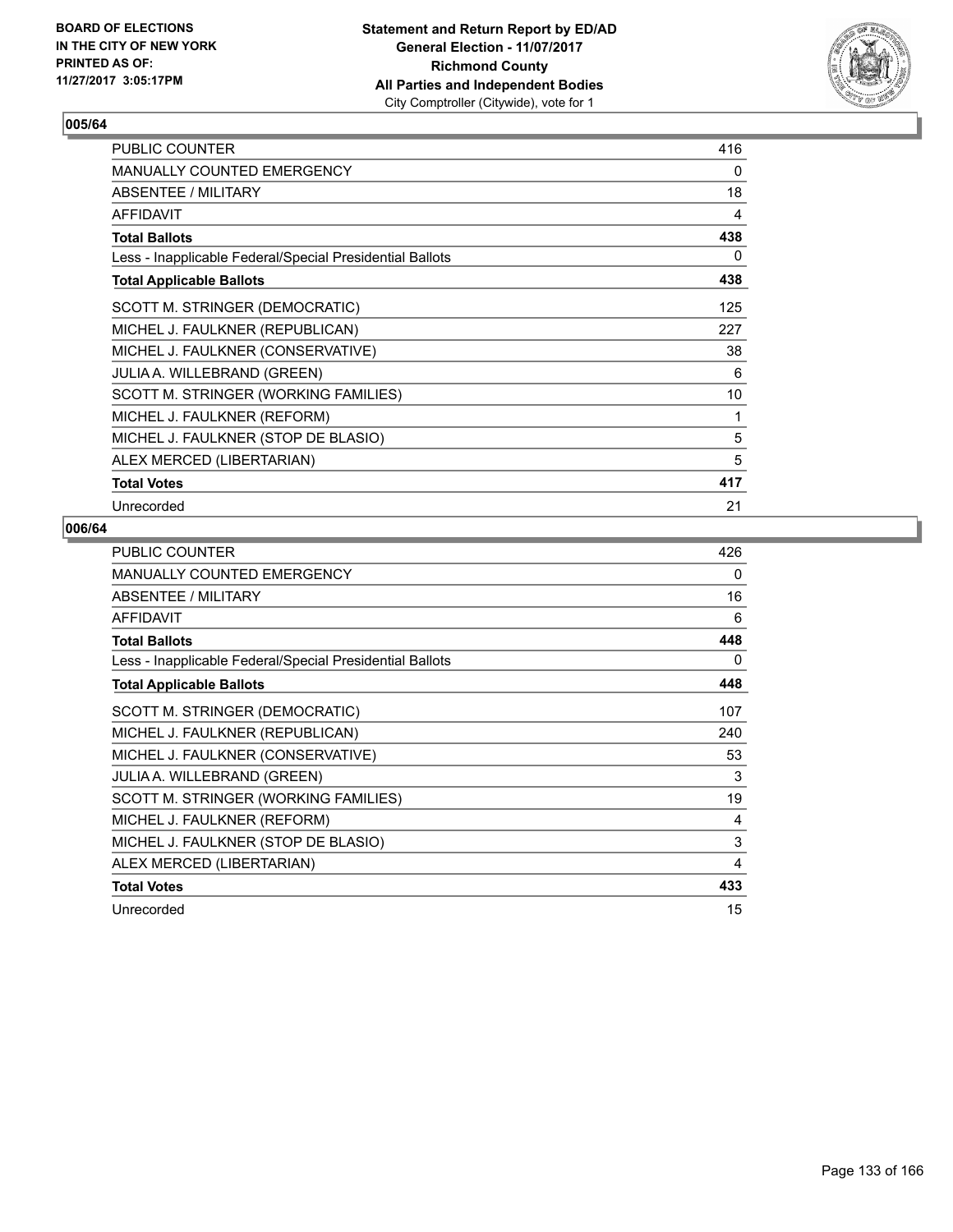

| PUBLIC COUNTER                                           | 427 |
|----------------------------------------------------------|-----|
| <b>MANUALLY COUNTED EMERGENCY</b>                        | 0   |
| <b>ABSENTEE / MILITARY</b>                               | 13  |
| <b>AFFIDAVIT</b>                                         | 2   |
| <b>Total Ballots</b>                                     | 442 |
| Less - Inapplicable Federal/Special Presidential Ballots | 0   |
| <b>Total Applicable Ballots</b>                          | 442 |
| SCOTT M. STRINGER (DEMOCRATIC)                           | 106 |
| MICHEL J. FAULKNER (REPUBLICAN)                          | 240 |
| MICHEL J. FAULKNER (CONSERVATIVE)                        | 47  |
| <b>JULIA A. WILLEBRAND (GREEN)</b>                       | 3   |
| SCOTT M. STRINGER (WORKING FAMILIES)                     | 11  |
| MICHEL J. FAULKNER (REFORM)                              | 1   |
| MICHEL J. FAULKNER (STOP DE BLASIO)                      | 1   |
| ALEX MERCED (LIBERTARIAN)                                | 5   |
| <b>Total Votes</b>                                       | 414 |
| Unrecorded                                               | 28  |

| <b>PUBLIC COUNTER</b>                                    | 332            |
|----------------------------------------------------------|----------------|
| <b>MANUALLY COUNTED EMERGENCY</b>                        | 0              |
| ABSENTEE / MILITARY                                      | 20             |
| AFFIDAVIT                                                | 3              |
| <b>Total Ballots</b>                                     | 355            |
| Less - Inapplicable Federal/Special Presidential Ballots | 0              |
| <b>Total Applicable Ballots</b>                          | 355            |
| SCOTT M. STRINGER (DEMOCRATIC)                           | 90             |
| MICHEL J. FAULKNER (REPUBLICAN)                          | 185            |
| MICHEL J. FAULKNER (CONSERVATIVE)                        | 30             |
| <b>JULIA A. WILLEBRAND (GREEN)</b>                       | 11             |
| SCOTT M. STRINGER (WORKING FAMILIES)                     | 9              |
| MICHEL J. FAULKNER (REFORM)                              | $\overline{2}$ |
| MICHEL J. FAULKNER (STOP DE BLASIO)                      | 4              |
| ALEX MERCED (LIBERTARIAN)                                | 3              |
| <b>Total Votes</b>                                       | 334            |
| Unrecorded                                               | 21             |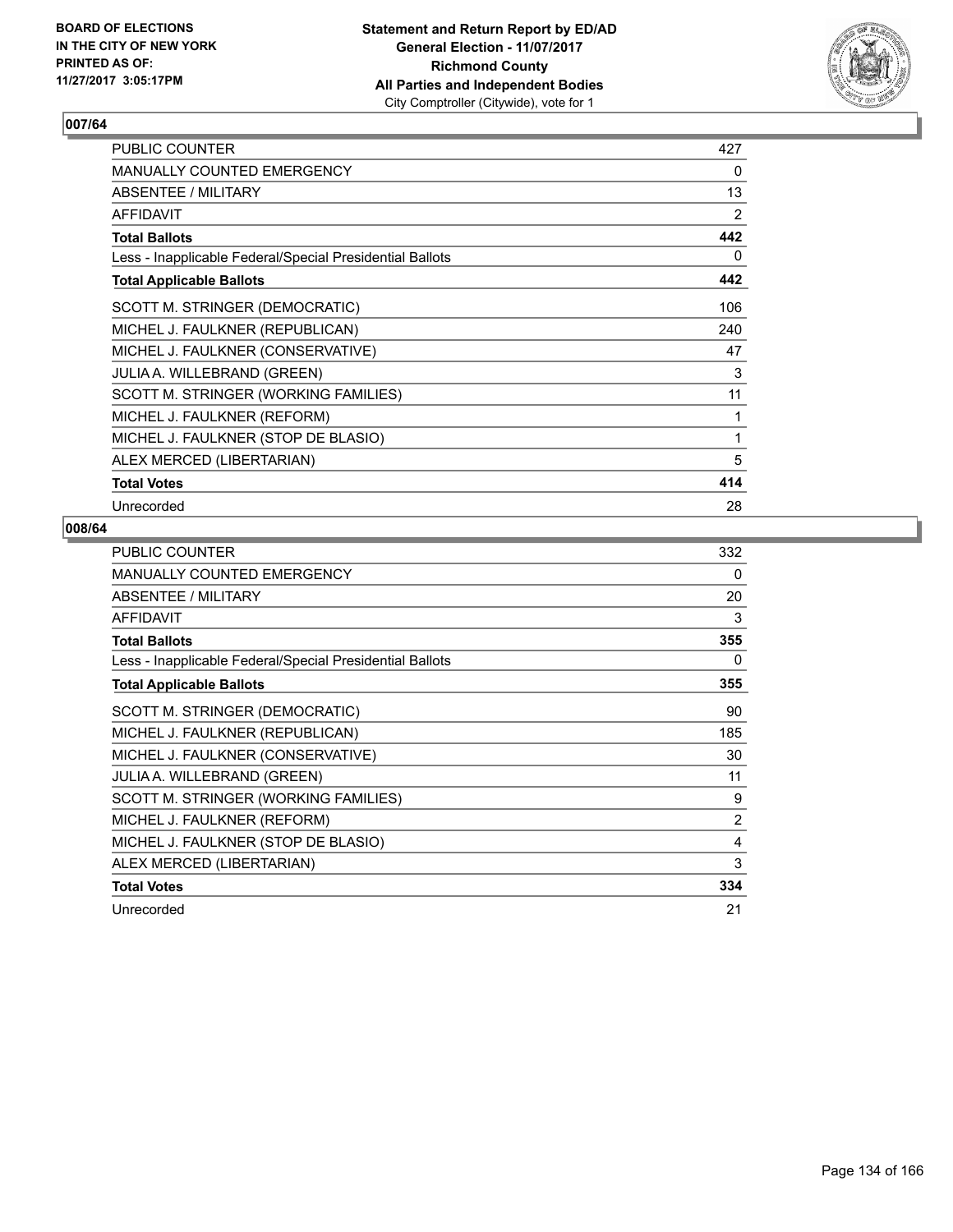

| <b>PUBLIC COUNTER</b>                                    | 317 |
|----------------------------------------------------------|-----|
| <b>MANUALLY COUNTED EMERGENCY</b>                        | 0   |
| ABSENTEE / MILITARY                                      | 8   |
| <b>AFFIDAVIT</b>                                         | 1   |
| <b>Total Ballots</b>                                     | 326 |
| Less - Inapplicable Federal/Special Presidential Ballots | 0   |
| <b>Total Applicable Ballots</b>                          | 326 |
| SCOTT M. STRINGER (DEMOCRATIC)                           | 68  |
| MICHEL J. FAULKNER (REPUBLICAN)                          | 163 |
| MICHEL J. FAULKNER (CONSERVATIVE)                        | 45  |
| JULIA A. WILLEBRAND (GREEN)                              | 9   |
| SCOTT M. STRINGER (WORKING FAMILIES)                     | 9   |
| MICHEL J. FAULKNER (REFORM)                              | 0   |
| MICHEL J. FAULKNER (STOP DE BLASIO)                      | 3   |
| ALEX MERCED (LIBERTARIAN)                                | 0   |
| <b>Total Votes</b>                                       | 297 |
| Unrecorded                                               | 29  |

| PUBLIC COUNTER                                           | 318            |
|----------------------------------------------------------|----------------|
| <b>MANUALLY COUNTED EMERGENCY</b>                        | 0              |
| ABSENTEE / MILITARY                                      | 8              |
| AFFIDAVIT                                                | 6              |
| <b>Total Ballots</b>                                     | 332            |
| Less - Inapplicable Federal/Special Presidential Ballots | 0              |
| <b>Total Applicable Ballots</b>                          | 332            |
| SCOTT M. STRINGER (DEMOCRATIC)                           | 65             |
| MICHEL J. FAULKNER (REPUBLICAN)                          | 197            |
| MICHEL J. FAULKNER (CONSERVATIVE)                        | 33             |
| <b>JULIA A. WILLEBRAND (GREEN)</b>                       | 5              |
| SCOTT M. STRINGER (WORKING FAMILIES)                     | 10             |
| MICHEL J. FAULKNER (REFORM)                              | 0              |
| MICHEL J. FAULKNER (STOP DE BLASIO)                      | 1              |
| ALEX MERCED (LIBERTARIAN)                                | $\overline{2}$ |
| <b>Total Votes</b>                                       | 313            |
| Unrecorded                                               | 19             |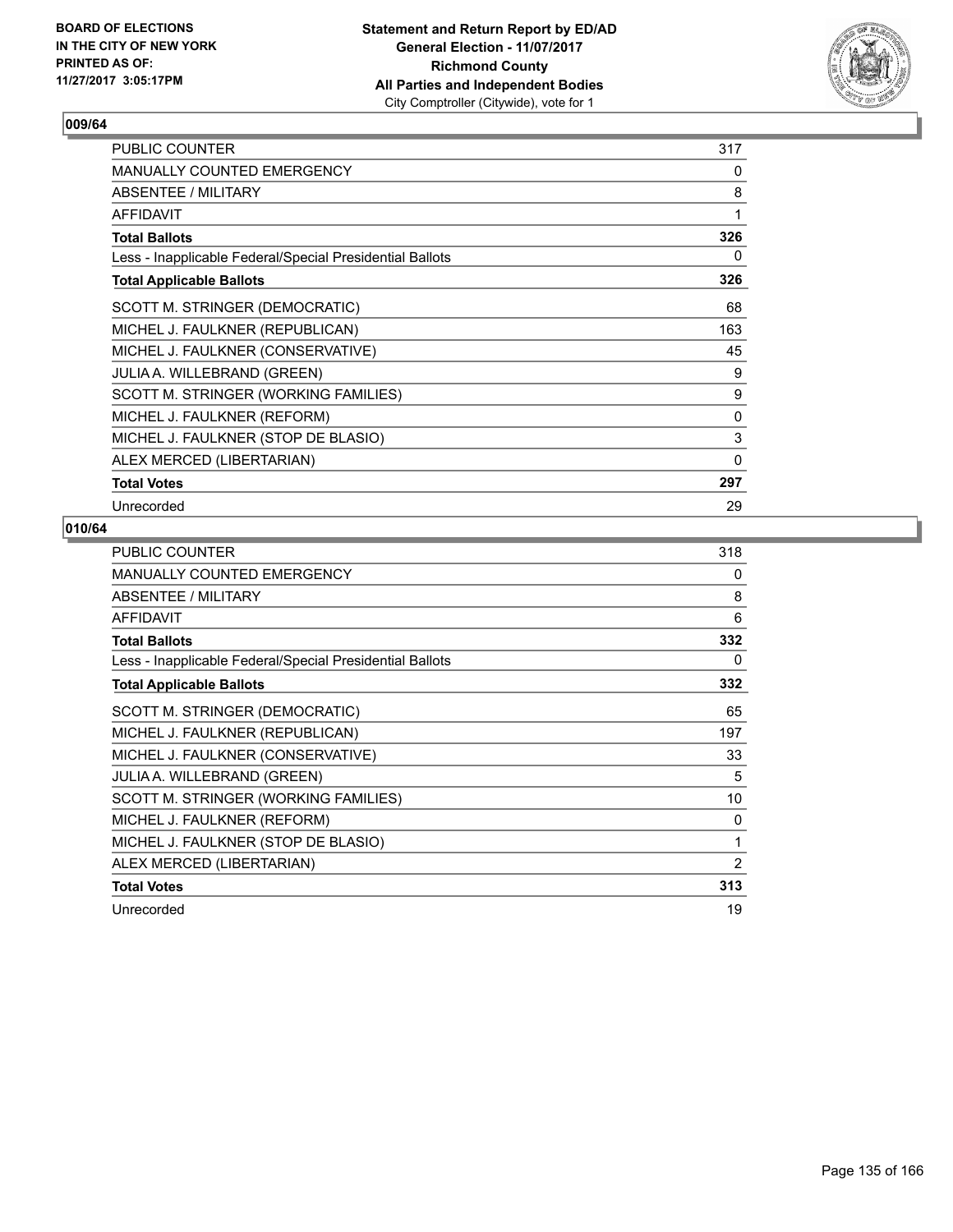

| <b>PUBLIC COUNTER</b>                                    | 145 |
|----------------------------------------------------------|-----|
| <b>MANUALLY COUNTED EMERGENCY</b>                        | 0   |
| ABSENTEE / MILITARY                                      | 11  |
| <b>AFFIDAVIT</b>                                         | 0   |
| <b>Total Ballots</b>                                     | 156 |
| Less - Inapplicable Federal/Special Presidential Ballots | 0   |
| <b>Total Applicable Ballots</b>                          | 156 |
| SCOTT M. STRINGER (DEMOCRATIC)                           | 34  |
| MICHEL J. FAULKNER (REPUBLICAN)                          | 83  |
| MICHEL J. FAULKNER (CONSERVATIVE)                        | 22  |
| JULIA A. WILLEBRAND (GREEN)                              | 2   |
| SCOTT M. STRINGER (WORKING FAMILIES)                     | 5   |
| MICHEL J. FAULKNER (REFORM)                              | 4   |
| MICHEL J. FAULKNER (STOP DE BLASIO)                      | 0   |
| ALEX MERCED (LIBERTARIAN)                                | 0   |
| <b>Total Votes</b>                                       | 150 |
| Unrecorded                                               | 6   |

| PUBLIC COUNTER                                           | 293 |
|----------------------------------------------------------|-----|
| MANUALLY COUNTED EMERGENCY                               | 0   |
| ABSENTEE / MILITARY                                      | 13  |
| AFFIDAVIT                                                | 3   |
| <b>Total Ballots</b>                                     | 309 |
| Less - Inapplicable Federal/Special Presidential Ballots | 0   |
| <b>Total Applicable Ballots</b>                          | 309 |
| SCOTT M. STRINGER (DEMOCRATIC)                           | 87  |
| MICHEL J. FAULKNER (REPUBLICAN)                          | 170 |
| MICHEL J. FAULKNER (CONSERVATIVE)                        | 17  |
| JULIA A. WILLEBRAND (GREEN)                              | 2   |
| SCOTT M. STRINGER (WORKING FAMILIES)                     | 6   |
| MICHEL J. FAULKNER (REFORM)                              | 0   |
| MICHEL J. FAULKNER (STOP DE BLASIO)                      | 6   |
| ALEX MERCED (LIBERTARIAN)                                | 2   |
| <b>Total Votes</b>                                       | 290 |
| Unrecorded                                               | 19  |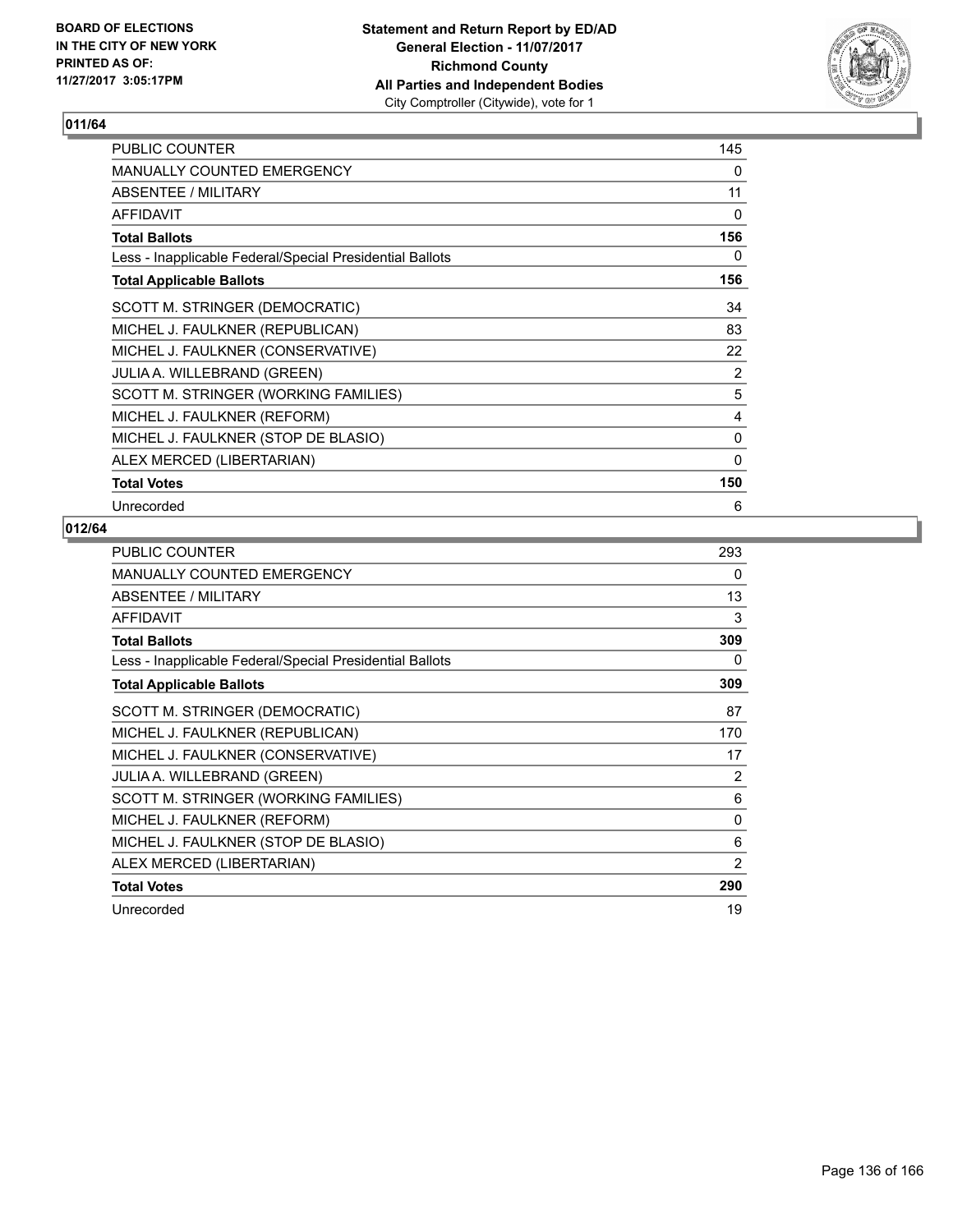

| <b>PUBLIC COUNTER</b>                                    | 148 |
|----------------------------------------------------------|-----|
| <b>MANUALLY COUNTED EMERGENCY</b>                        | 0   |
| ABSENTEE / MILITARY                                      | 4   |
| <b>AFFIDAVIT</b>                                         | 1   |
| <b>Total Ballots</b>                                     | 153 |
| Less - Inapplicable Federal/Special Presidential Ballots | 0   |
| <b>Total Applicable Ballots</b>                          | 153 |
| SCOTT M. STRINGER (DEMOCRATIC)                           | 57  |
| MICHEL J. FAULKNER (REPUBLICAN)                          | 67  |
| MICHEL J. FAULKNER (CONSERVATIVE)                        | 16  |
| <b>JULIA A. WILLEBRAND (GREEN)</b>                       | 1   |
| SCOTT M. STRINGER (WORKING FAMILIES)                     | 3   |
| MICHEL J. FAULKNER (REFORM)                              | 0   |
| MICHEL J. FAULKNER (STOP DE BLASIO)                      | 1   |
| ALEX MERCED (LIBERTARIAN)                                | 1   |
| <b>Total Votes</b>                                       | 146 |
| Unrecorded                                               | 7   |

| PUBLIC COUNTER                                           | 379 |
|----------------------------------------------------------|-----|
| <b>MANUALLY COUNTED EMERGENCY</b>                        | 0   |
| ABSENTEE / MILITARY                                      | 12  |
| <b>AFFIDAVIT</b>                                         | 2   |
| <b>Total Ballots</b>                                     | 393 |
| Less - Inapplicable Federal/Special Presidential Ballots | 0   |
| <b>Total Applicable Ballots</b>                          | 393 |
| SCOTT M. STRINGER (DEMOCRATIC)                           | 100 |
| MICHEL J. FAULKNER (REPUBLICAN)                          | 219 |
| MICHEL J. FAULKNER (CONSERVATIVE)                        | 22  |
| <b>JULIA A. WILLEBRAND (GREEN)</b>                       | 1   |
| SCOTT M. STRINGER (WORKING FAMILIES)                     | 11  |
| MICHEL J. FAULKNER (REFORM)                              | 0   |
| MICHEL J. FAULKNER (STOP DE BLASIO)                      | 2   |
| ALEX MERCED (LIBERTARIAN)                                | 1   |
| <b>Total Votes</b>                                       | 356 |
| Unrecorded                                               | 37  |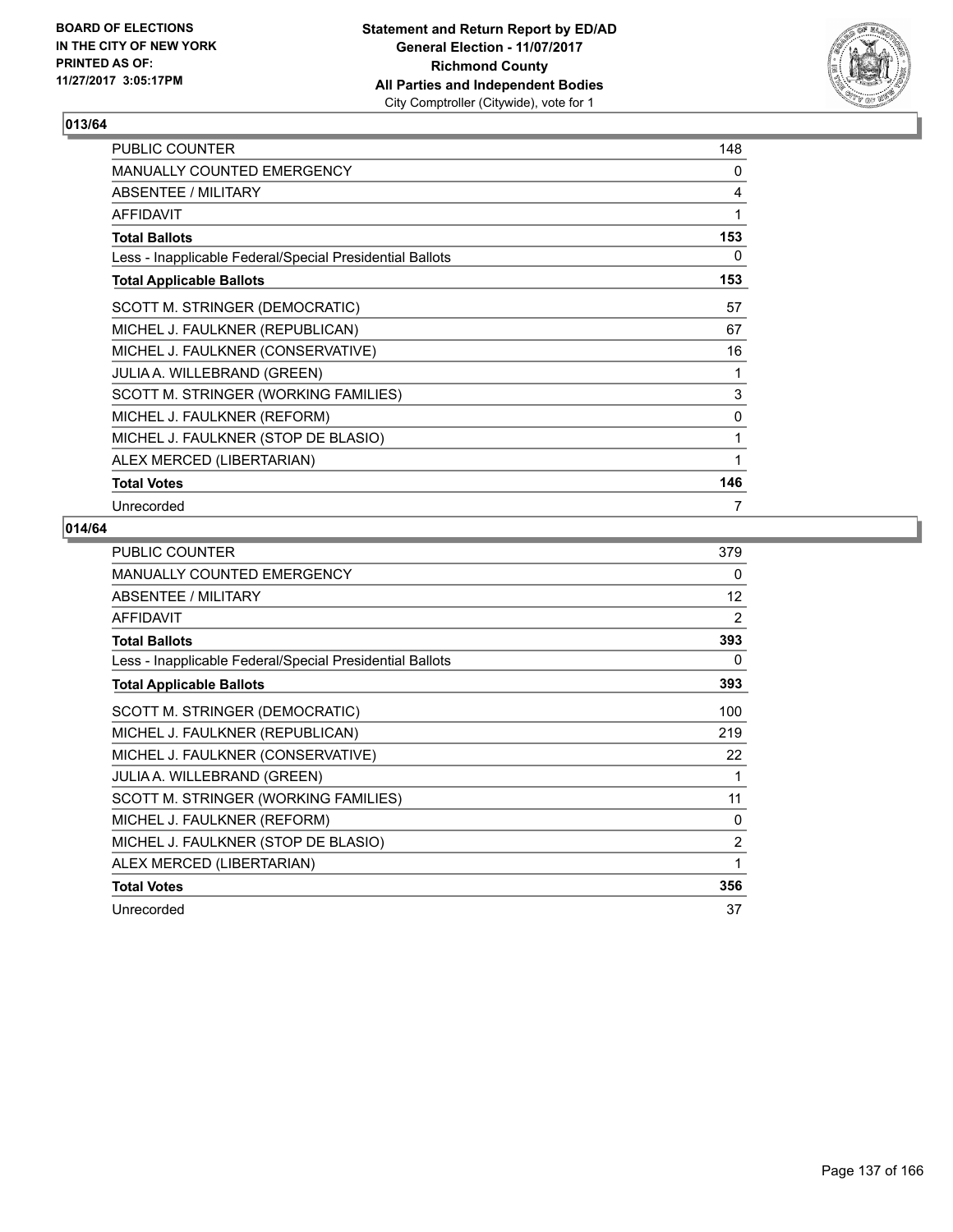

| <b>PUBLIC COUNTER</b>                                    | 439 |
|----------------------------------------------------------|-----|
| <b>MANUALLY COUNTED EMERGENCY</b>                        | 0   |
| ABSENTEE / MILITARY                                      | 12  |
| <b>AFFIDAVIT</b>                                         | 2   |
| <b>Total Ballots</b>                                     | 453 |
| Less - Inapplicable Federal/Special Presidential Ballots | 0   |
| <b>Total Applicable Ballots</b>                          | 453 |
| SCOTT M. STRINGER (DEMOCRATIC)                           | 119 |
| MICHEL J. FAULKNER (REPUBLICAN)                          | 243 |
| MICHEL J. FAULKNER (CONSERVATIVE)                        | 40  |
| <b>JULIA A. WILLEBRAND (GREEN)</b>                       | 7   |
| SCOTT M. STRINGER (WORKING FAMILIES)                     | 6   |
| MICHEL J. FAULKNER (REFORM)                              | 0   |
| MICHEL J. FAULKNER (STOP DE BLASIO)                      | 2   |
| ALEX MERCED (LIBERTARIAN)                                | 4   |
| <b>Total Votes</b>                                       | 421 |
| Unrecorded                                               | 32  |

| <b>PUBLIC COUNTER</b>                                    | 356 |
|----------------------------------------------------------|-----|
| <b>MANUALLY COUNTED EMERGENCY</b>                        | 0   |
| ABSENTEE / MILITARY                                      | 13  |
| <b>AFFIDAVIT</b>                                         | 4   |
| <b>Total Ballots</b>                                     | 373 |
| Less - Inapplicable Federal/Special Presidential Ballots | 0   |
| <b>Total Applicable Ballots</b>                          | 373 |
| SCOTT M. STRINGER (DEMOCRATIC)                           | 93  |
| MICHEL J. FAULKNER (REPUBLICAN)                          | 181 |
| MICHEL J. FAULKNER (CONSERVATIVE)                        | 45  |
| <b>JULIA A. WILLEBRAND (GREEN)</b>                       | 4   |
| SCOTT M. STRINGER (WORKING FAMILIES)                     | 9   |
| MICHEL J. FAULKNER (REFORM)                              | 0   |
| MICHEL J. FAULKNER (STOP DE BLASIO)                      | 0   |
| ALEX MERCED (LIBERTARIAN)                                | 3   |
| <b>Total Votes</b>                                       | 335 |
| Unrecorded                                               | 38  |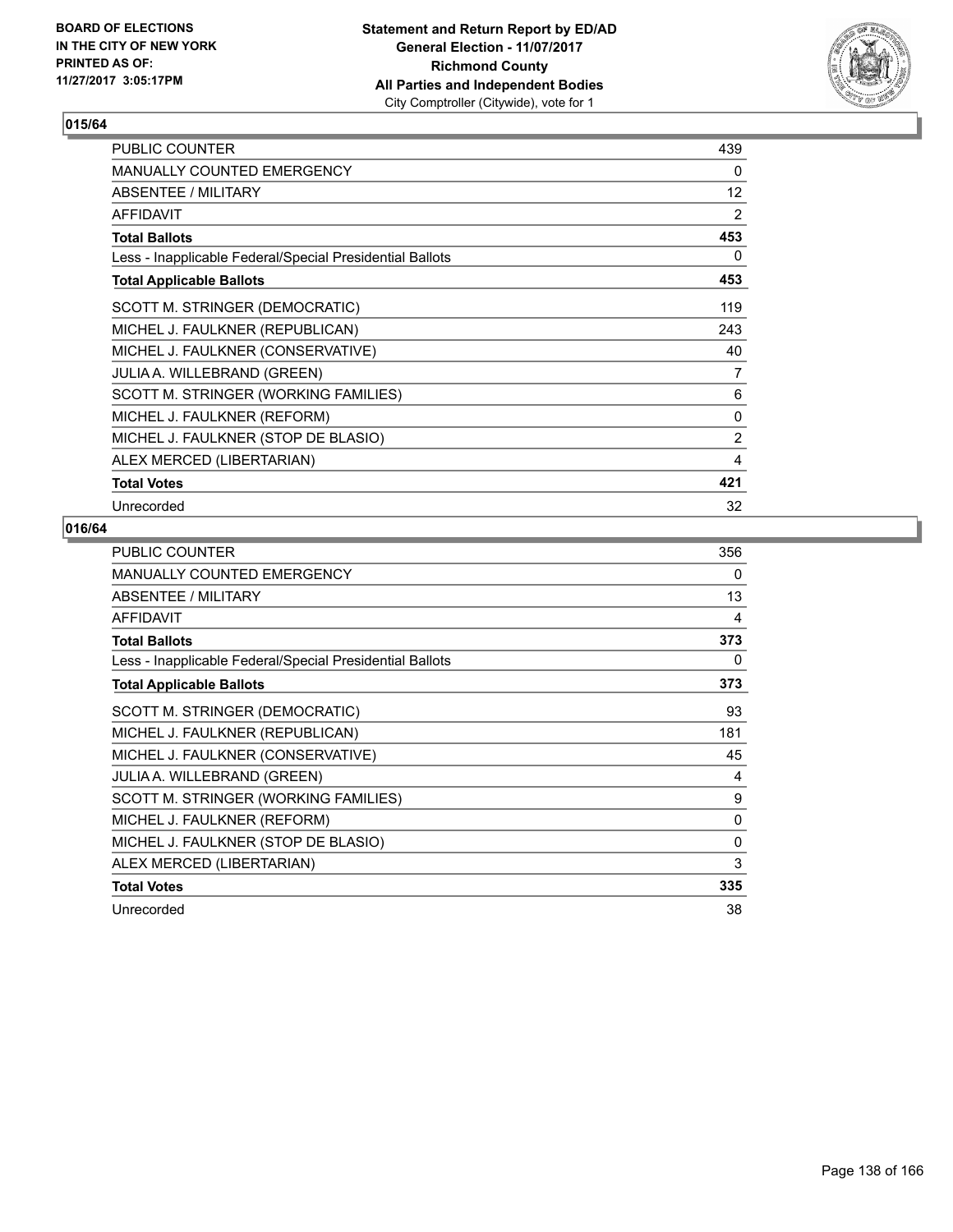

| PUBLIC COUNTER                                           | 368            |
|----------------------------------------------------------|----------------|
| <b>MANUALLY COUNTED EMERGENCY</b>                        | 0              |
| ABSENTEE / MILITARY                                      | 31             |
| <b>AFFIDAVIT</b>                                         | $\overline{2}$ |
| <b>Total Ballots</b>                                     | 401            |
| Less - Inapplicable Federal/Special Presidential Ballots | 0              |
| <b>Total Applicable Ballots</b>                          | 401            |
| SCOTT M. STRINGER (DEMOCRATIC)                           | 112            |
| MICHEL J. FAULKNER (REPUBLICAN)                          | 187            |
| MICHEL J. FAULKNER (CONSERVATIVE)                        | 45             |
| <b>JULIA A. WILLEBRAND (GREEN)</b>                       | 7              |
| SCOTT M. STRINGER (WORKING FAMILIES)                     | 10             |
| MICHEL J. FAULKNER (REFORM)                              | 1              |
| MICHEL J. FAULKNER (STOP DE BLASIO)                      | 1              |
| ALEX MERCED (LIBERTARIAN)                                | 1              |
| <b>ANTHONY PIERRO (WRITE-IN)</b>                         | 1              |
| <b>Total Votes</b>                                       | 365            |
| Unrecorded                                               | 36             |

| PUBLIC COUNTER                                           | 270          |
|----------------------------------------------------------|--------------|
| <b>MANUALLY COUNTED EMERGENCY</b>                        | 0            |
| ABSENTEE / MILITARY                                      | 14           |
| <b>AFFIDAVIT</b>                                         | $\mathbf{0}$ |
| <b>Total Ballots</b>                                     | 284          |
| Less - Inapplicable Federal/Special Presidential Ballots | 0            |
| <b>Total Applicable Ballots</b>                          | 284          |
| SCOTT M. STRINGER (DEMOCRATIC)                           | 85           |
| MICHEL J. FAULKNER (REPUBLICAN)                          | 131          |
| MICHEL J. FAULKNER (CONSERVATIVE)                        | 19           |
| JULIA A. WILLEBRAND (GREEN)                              | 4            |
| SCOTT M. STRINGER (WORKING FAMILIES)                     | 10           |
| MICHEL J. FAULKNER (REFORM)                              | 1            |
| MICHEL J. FAULKNER (STOP DE BLASIO)                      | 5            |
| ALEX MERCED (LIBERTARIAN)                                | 4            |
| MICHAEL PORELMOTER (WRITE-IN)                            | 1            |
| <b>Total Votes</b>                                       | 260          |
| Unrecorded                                               | 24           |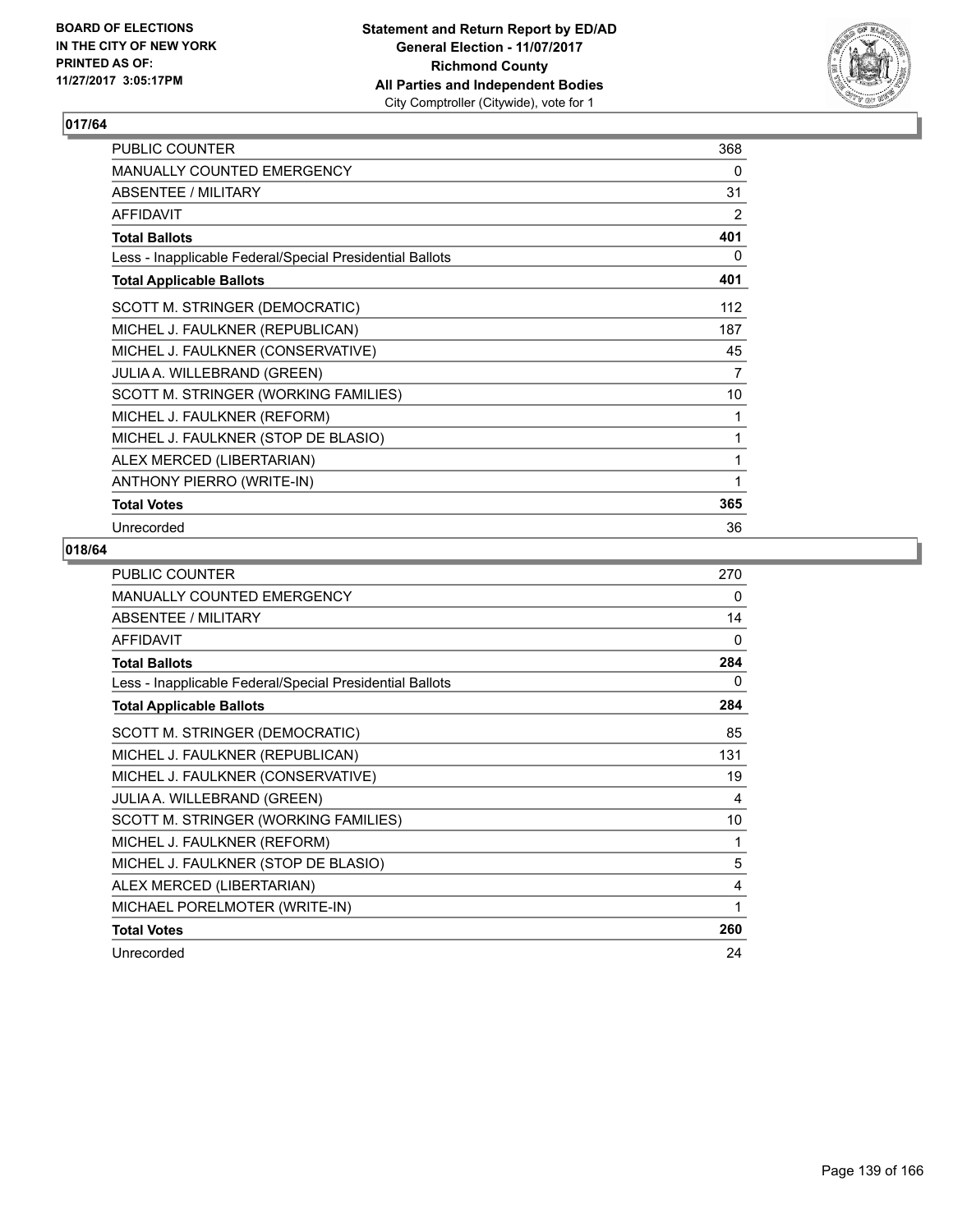

| PUBLIC COUNTER                                           | 200 |
|----------------------------------------------------------|-----|
| <b>MANUALLY COUNTED EMERGENCY</b>                        | 0   |
| <b>ABSENTEE / MILITARY</b>                               | 35  |
| <b>AFFIDAVIT</b>                                         | 2   |
| <b>Total Ballots</b>                                     | 237 |
| Less - Inapplicable Federal/Special Presidential Ballots | 0   |
| <b>Total Applicable Ballots</b>                          | 237 |
| SCOTT M. STRINGER (DEMOCRATIC)                           | 137 |
| MICHEL J. FAULKNER (REPUBLICAN)                          | 73  |
| MICHEL J. FAULKNER (CONSERVATIVE)                        | 10  |
| <b>JULIA A. WILLEBRAND (GREEN)</b>                       | 4   |
| SCOTT M. STRINGER (WORKING FAMILIES)                     | 5   |
| MICHEL J. FAULKNER (REFORM)                              | 0   |
| MICHEL J. FAULKNER (STOP DE BLASIO)                      | 3   |
| ALEX MERCED (LIBERTARIAN)                                | 0   |
| <b>Total Votes</b>                                       | 232 |
| Unrecorded                                               | 5   |

| <b>PUBLIC COUNTER</b>                                    | 303 |
|----------------------------------------------------------|-----|
| MANUALLY COUNTED EMERGENCY                               | 0   |
| ABSENTEE / MILITARY                                      | 11  |
| <b>AFFIDAVIT</b>                                         | 2   |
| <b>Total Ballots</b>                                     | 316 |
| Less - Inapplicable Federal/Special Presidential Ballots | 0   |
| <b>Total Applicable Ballots</b>                          | 316 |
| SCOTT M. STRINGER (DEMOCRATIC)                           | 102 |
| MICHEL J. FAULKNER (REPUBLICAN)                          | 150 |
| MICHEL J. FAULKNER (CONSERVATIVE)                        | 23  |
| JULIA A. WILLEBRAND (GREEN)                              | 6   |
| SCOTT M. STRINGER (WORKING FAMILIES)                     | 9   |
| MICHEL J. FAULKNER (REFORM)                              | 0   |
| MICHEL J. FAULKNER (STOP DE BLASIO)                      | 0   |
| ALEX MERCED (LIBERTARIAN)                                | 2   |
| ROBERT DAVIS (WRITE-IN)                                  | 1   |
| UNATTRIBUTABLE WRITE-IN (WRITE-IN)                       | 1   |
| <b>Total Votes</b>                                       | 294 |
| Unrecorded                                               | 22  |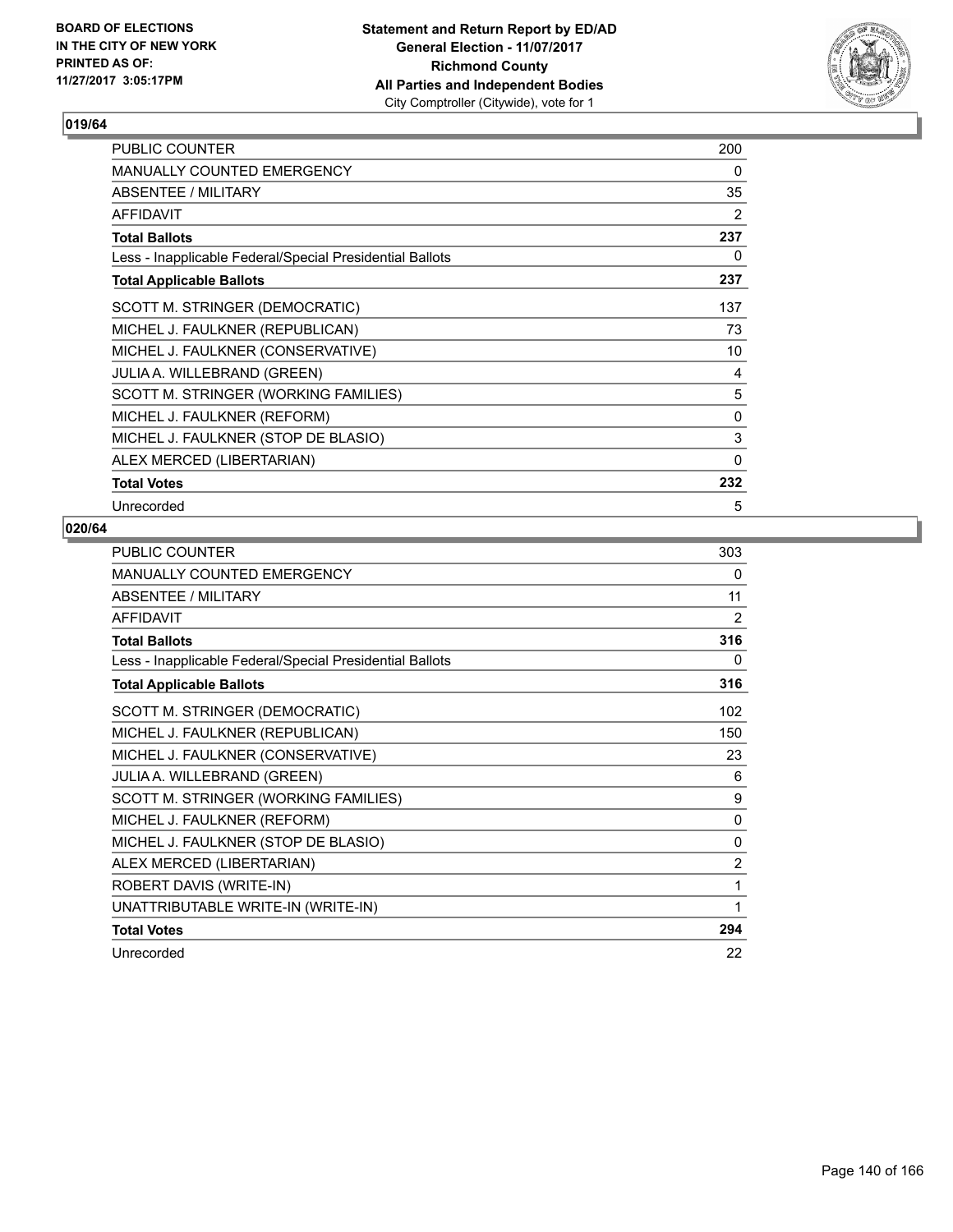

| PUBLIC COUNTER                                           | 327            |
|----------------------------------------------------------|----------------|
| <b>MANUALLY COUNTED EMERGENCY</b>                        | 0              |
| ABSENTEE / MILITARY                                      | 8              |
| <b>AFFIDAVIT</b>                                         | $\overline{2}$ |
| <b>Total Ballots</b>                                     | 337            |
| Less - Inapplicable Federal/Special Presidential Ballots | 0              |
| <b>Total Applicable Ballots</b>                          | 337            |
| SCOTT M. STRINGER (DEMOCRATIC)                           | 104            |
| MICHEL J. FAULKNER (REPUBLICAN)                          | 176            |
| MICHEL J. FAULKNER (CONSERVATIVE)                        | 22             |
| JULIA A. WILLEBRAND (GREEN)                              | 5              |
| SCOTT M. STRINGER (WORKING FAMILIES)                     | 9              |
| MICHEL J. FAULKNER (REFORM)                              | 1              |
| MICHEL J. FAULKNER (STOP DE BLASIO)                      | $\overline{2}$ |
| ALEX MERCED (LIBERTARIAN)                                | 1              |
| UNATTRIBUTABLE WRITE-IN (WRITE-IN)                       | 1              |
| <b>Total Votes</b>                                       | 321            |
| Unrecorded                                               | 16             |

| <b>PUBLIC COUNTER</b>                                    | 362 |
|----------------------------------------------------------|-----|
| <b>MANUALLY COUNTED EMERGENCY</b>                        | 0   |
| ABSENTEE / MILITARY                                      | 22  |
| <b>AFFIDAVIT</b>                                         | 4   |
| <b>Total Ballots</b>                                     | 388 |
| Less - Inapplicable Federal/Special Presidential Ballots | 0   |
| <b>Total Applicable Ballots</b>                          | 388 |
| SCOTT M. STRINGER (DEMOCRATIC)                           | 142 |
| MICHEL J. FAULKNER (REPUBLICAN)                          | 158 |
| MICHEL J. FAULKNER (CONSERVATIVE)                        | 39  |
| <b>JULIA A. WILLEBRAND (GREEN)</b>                       | 4   |
| SCOTT M. STRINGER (WORKING FAMILIES)                     | 7   |
| MICHEL J. FAULKNER (REFORM)                              | 0   |
| MICHEL J. FAULKNER (STOP DE BLASIO)                      | 3   |
| ALEX MERCED (LIBERTARIAN)                                | 1   |
| <b>Total Votes</b>                                       | 354 |
| Unrecorded                                               | 34  |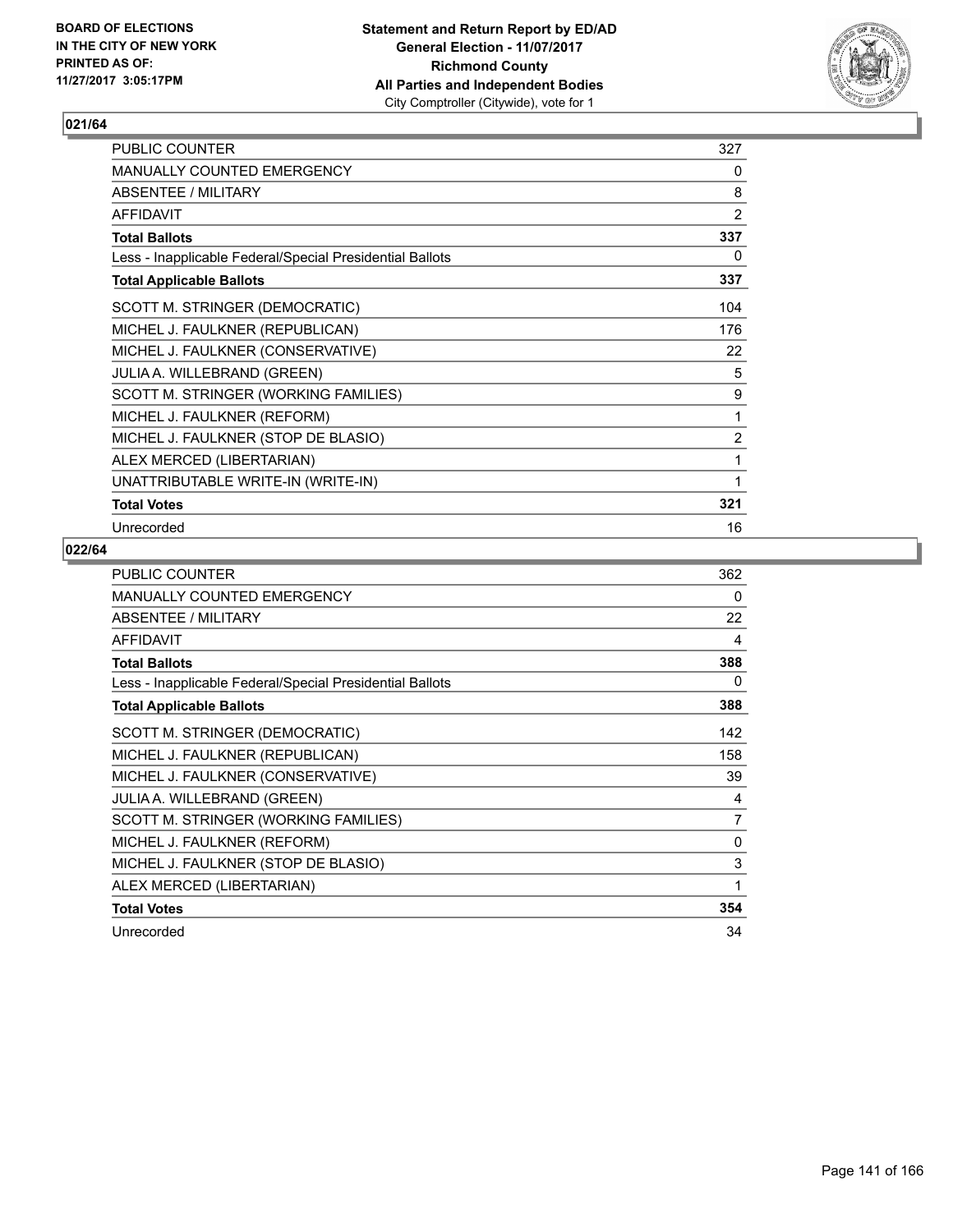

| PUBLIC COUNTER                                           | 317            |
|----------------------------------------------------------|----------------|
| MANUALLY COUNTED EMERGENCY                               | 0              |
| <b>ABSENTEE / MILITARY</b>                               | 15             |
| <b>AFFIDAVIT</b>                                         | $\overline{7}$ |
| <b>Total Ballots</b>                                     | 339            |
| Less - Inapplicable Federal/Special Presidential Ballots | 0              |
| <b>Total Applicable Ballots</b>                          | 339            |
| SCOTT M. STRINGER (DEMOCRATIC)                           | 101            |
| MICHEL J. FAULKNER (REPUBLICAN)                          | 165            |
| MICHEL J. FAULKNER (CONSERVATIVE)                        | 31             |
| JULIA A. WILLEBRAND (GREEN)                              | 6              |
| SCOTT M. STRINGER (WORKING FAMILIES)                     | 8              |
| MICHEL J. FAULKNER (REFORM)                              | $\overline{2}$ |
| MICHEL J. FAULKNER (STOP DE BLASIO)                      | $\overline{2}$ |
| ALEX MERCED (LIBERTARIAN)                                | 0              |
| ROBERT HELBOCK (WRITE-IN)                                | 1              |
| WILLIAM THOMPSON (WRITE-IN)                              | 1              |
| <b>Total Votes</b>                                       | 317            |
| Unrecorded                                               | 22             |

| <b>PUBLIC COUNTER</b>                                    | 315      |
|----------------------------------------------------------|----------|
| MANUALLY COUNTED EMERGENCY                               | 0        |
| ABSENTEE / MILITARY                                      | 4        |
| <b>AFFIDAVIT</b>                                         | 1        |
| <b>Total Ballots</b>                                     | 320      |
| Less - Inapplicable Federal/Special Presidential Ballots | 0        |
| <b>Total Applicable Ballots</b>                          | 320      |
| SCOTT M. STRINGER (DEMOCRATIC)                           | 107      |
| MICHEL J. FAULKNER (REPUBLICAN)                          | 135      |
| MICHEL J. FAULKNER (CONSERVATIVE)                        | 38       |
| <b>JULIA A. WILLEBRAND (GREEN)</b>                       | 8        |
| SCOTT M. STRINGER (WORKING FAMILIES)                     | 11       |
| MICHEL J. FAULKNER (REFORM)                              | 0        |
| MICHEL J. FAULKNER (STOP DE BLASIO)                      | 6        |
| ALEX MERCED (LIBERTARIAN)                                | $\Omega$ |
| <b>Total Votes</b>                                       | 305      |
| Unrecorded                                               | 15       |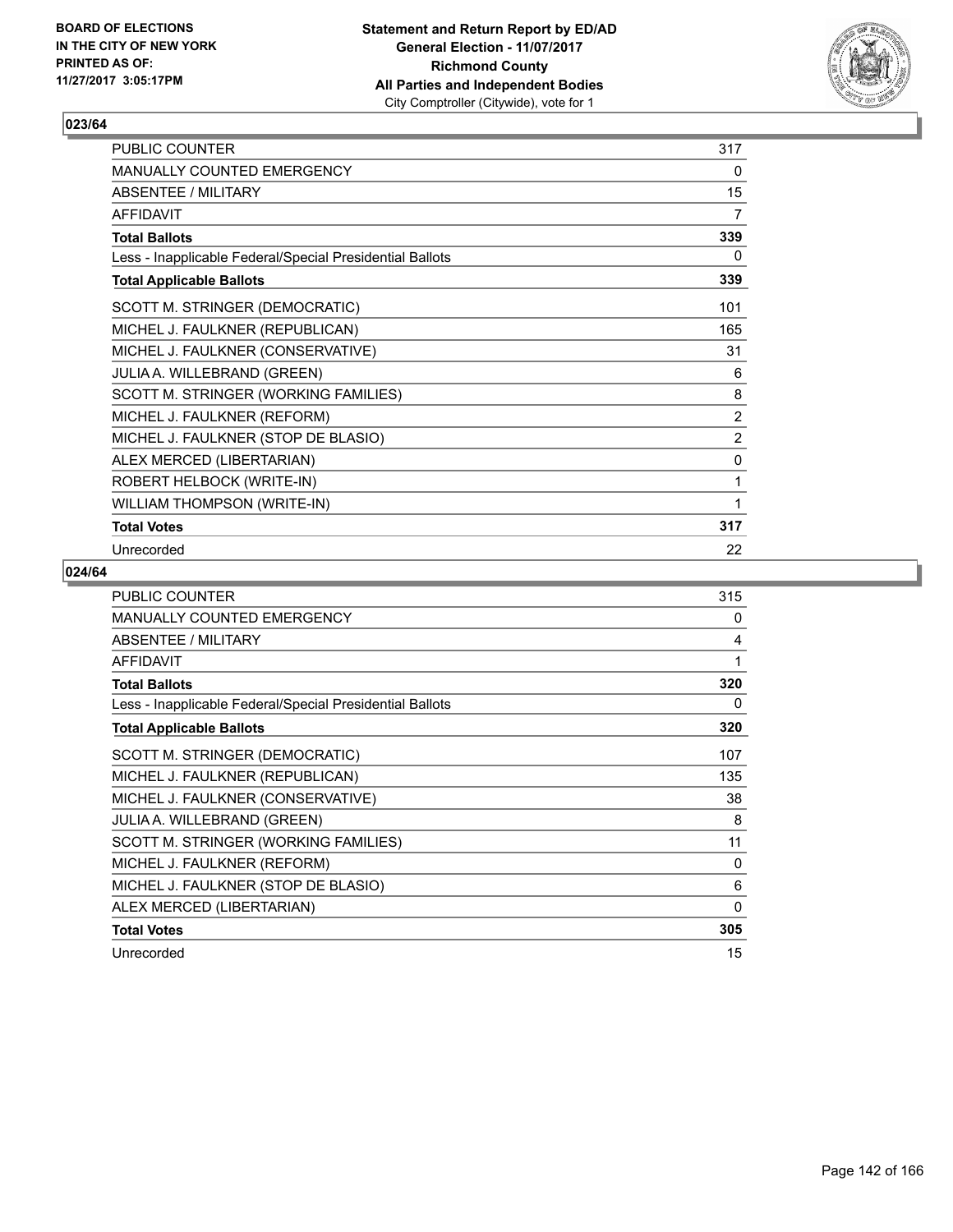

| <b>PUBLIC COUNTER</b>                                    | 303 |
|----------------------------------------------------------|-----|
| <b>MANUALLY COUNTED EMERGENCY</b>                        | 0   |
| ABSENTEE / MILITARY                                      | 18  |
| <b>AFFIDAVIT</b>                                         | 5   |
| <b>Total Ballots</b>                                     | 326 |
| Less - Inapplicable Federal/Special Presidential Ballots | 0   |
| <b>Total Applicable Ballots</b>                          | 326 |
| SCOTT M. STRINGER (DEMOCRATIC)                           | 85  |
| MICHEL J. FAULKNER (REPUBLICAN)                          | 149 |
| MICHEL J. FAULKNER (CONSERVATIVE)                        | 27  |
| <b>JULIA A. WILLEBRAND (GREEN)</b>                       | 13  |
| SCOTT M. STRINGER (WORKING FAMILIES)                     | 15  |
| MICHEL J. FAULKNER (REFORM)                              | 3   |
| MICHEL J. FAULKNER (STOP DE BLASIO)                      | 5   |
| ALEX MERCED (LIBERTARIAN)                                | 1   |
| <b>Total Votes</b>                                       | 298 |
| Unrecorded                                               | 28  |

| <b>PUBLIC COUNTER</b>                                    | 315 |
|----------------------------------------------------------|-----|
| <b>MANUALLY COUNTED EMERGENCY</b>                        | 0   |
| ABSENTEE / MILITARY                                      | 10  |
| <b>AFFIDAVIT</b>                                         | 1   |
| <b>Total Ballots</b>                                     | 326 |
| Less - Inapplicable Federal/Special Presidential Ballots | 0   |
| <b>Total Applicable Ballots</b>                          | 326 |
| SCOTT M. STRINGER (DEMOCRATIC)                           | 110 |
| MICHEL J. FAULKNER (REPUBLICAN)                          | 141 |
| MICHEL J. FAULKNER (CONSERVATIVE)                        | 31  |
| <b>JULIA A. WILLEBRAND (GREEN)</b>                       | 2   |
| SCOTT M. STRINGER (WORKING FAMILIES)                     | 13  |
| MICHEL J. FAULKNER (REFORM)                              | 3   |
| MICHEL J. FAULKNER (STOP DE BLASIO)                      | 4   |
| ALEX MERCED (LIBERTARIAN)                                | 0   |
| <b>Total Votes</b>                                       | 304 |
| Unrecorded                                               | 22  |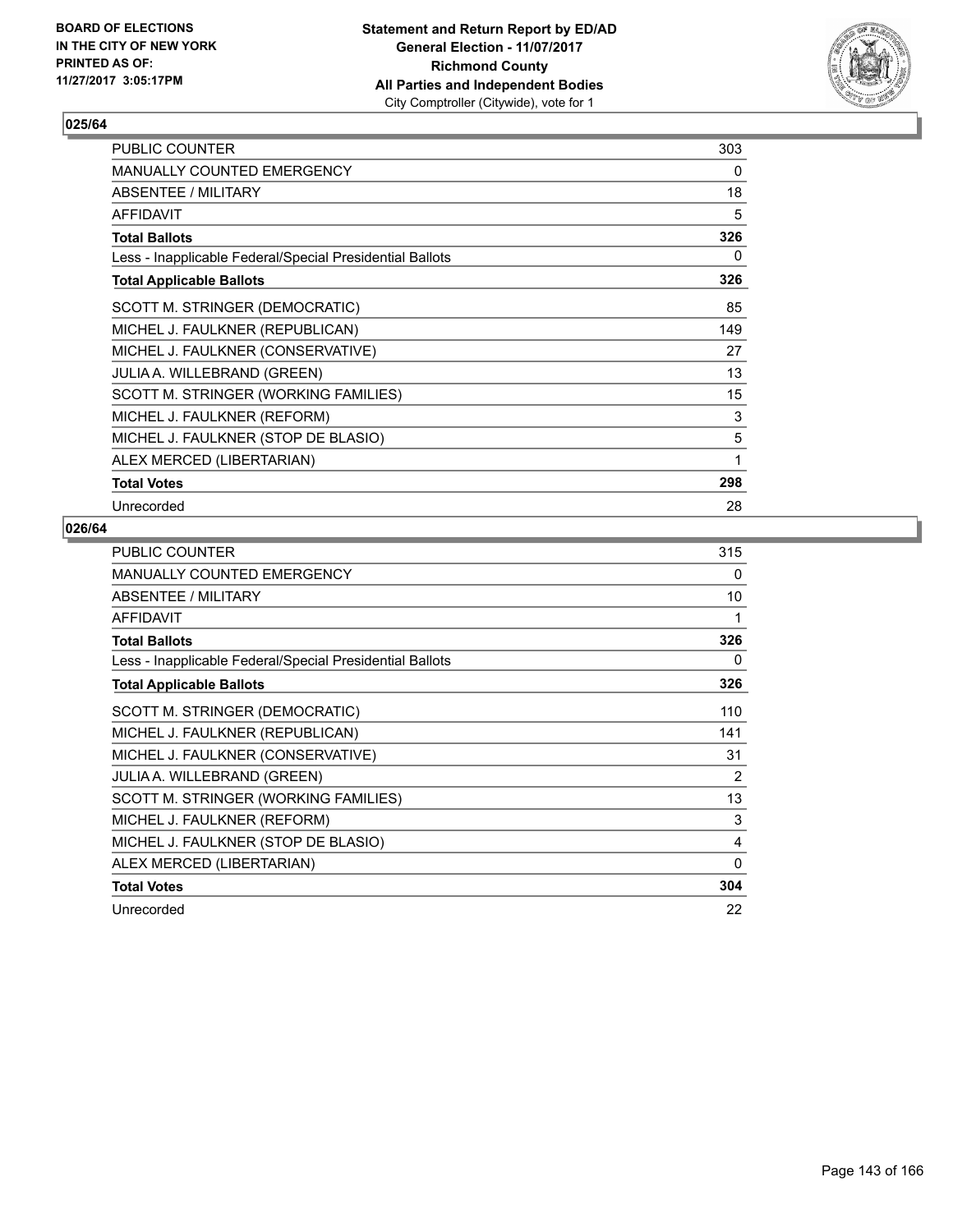

| PUBLIC COUNTER                                           | 278               |
|----------------------------------------------------------|-------------------|
| <b>MANUALLY COUNTED EMERGENCY</b>                        | 0                 |
| <b>ABSENTEE / MILITARY</b>                               | $\overline{7}$    |
| <b>AFFIDAVIT</b>                                         | 1                 |
| <b>Total Ballots</b>                                     | 286               |
| Less - Inapplicable Federal/Special Presidential Ballots | 0                 |
| <b>Total Applicable Ballots</b>                          | 286               |
| SCOTT M. STRINGER (DEMOCRATIC)                           | 86                |
| MICHEL J. FAULKNER (REPUBLICAN)                          | 130               |
| MICHEL J. FAULKNER (CONSERVATIVE)                        | 36                |
| <b>JULIA A. WILLEBRAND (GREEN)</b>                       | 4                 |
| SCOTT M. STRINGER (WORKING FAMILIES)                     | 11                |
| MICHEL J. FAULKNER (REFORM)                              | 0                 |
| MICHEL J. FAULKNER (STOP DE BLASIO)                      | 2                 |
| ALEX MERCED (LIBERTARIAN)                                | 5                 |
| <b>Total Votes</b>                                       | 274               |
| Unrecorded                                               | $12 \overline{ }$ |

| <b>PUBLIC COUNTER</b>                                    | 201 |
|----------------------------------------------------------|-----|
| <b>MANUALLY COUNTED EMERGENCY</b>                        | 0   |
| ABSENTEE / MILITARY                                      | 3   |
| <b>AFFIDAVIT</b>                                         | 0   |
| <b>Total Ballots</b>                                     | 204 |
| Less - Inapplicable Federal/Special Presidential Ballots | 0   |
| <b>Total Applicable Ballots</b>                          | 204 |
| SCOTT M. STRINGER (DEMOCRATIC)                           | 59  |
| MICHEL J. FAULKNER (REPUBLICAN)                          | 107 |
| MICHEL J. FAULKNER (CONSERVATIVE)                        | 11  |
| <b>JULIA A. WILLEBRAND (GREEN)</b>                       | 4   |
| SCOTT M. STRINGER (WORKING FAMILIES)                     | 11  |
| MICHEL J. FAULKNER (REFORM)                              | 0   |
| MICHEL J. FAULKNER (STOP DE BLASIO)                      | 0   |
| ALEX MERCED (LIBERTARIAN)                                | 0   |
| <b>Total Votes</b>                                       | 192 |
| Unrecorded                                               | 12  |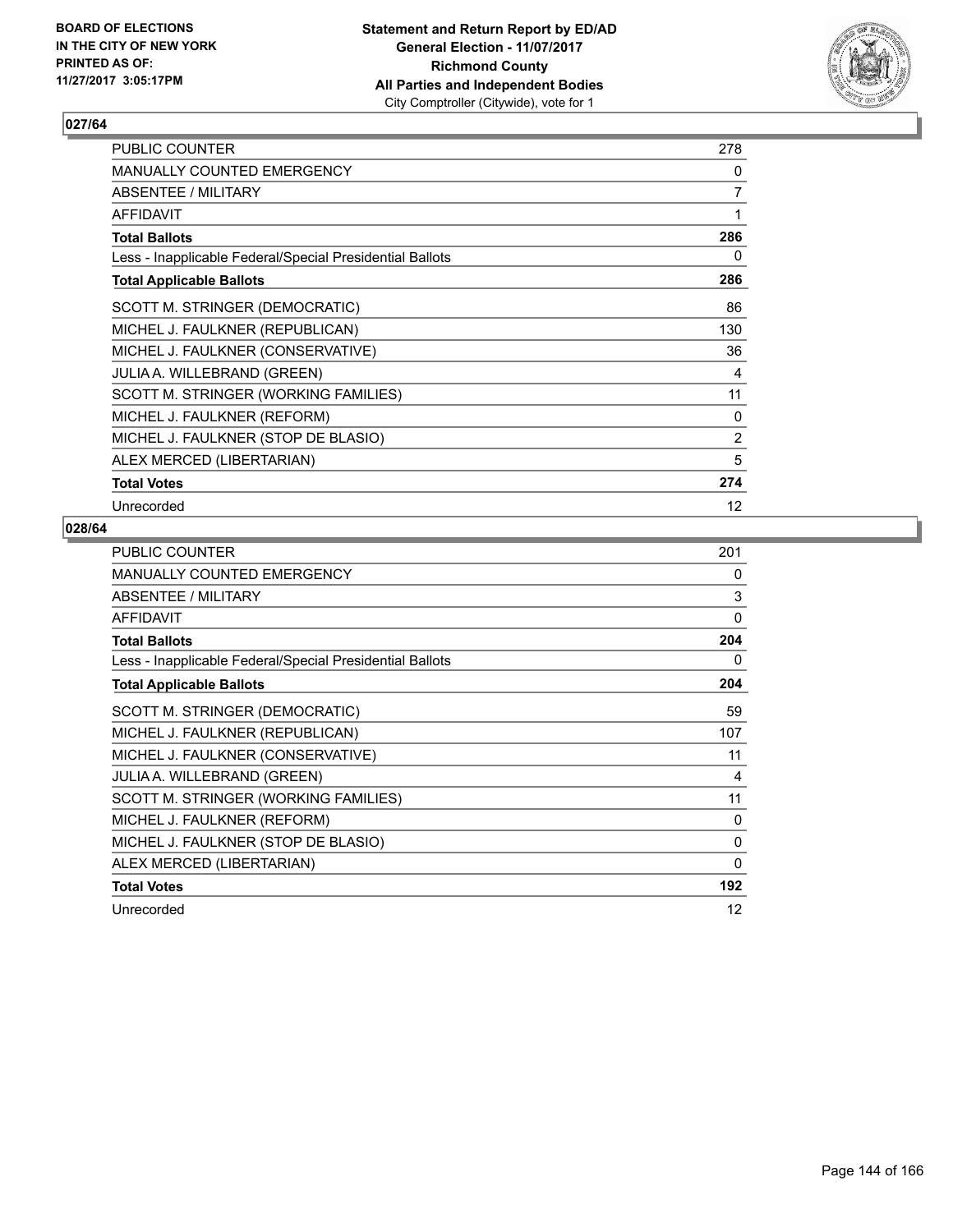

| PUBLIC COUNTER                                           | 347 |
|----------------------------------------------------------|-----|
| <b>MANUALLY COUNTED EMERGENCY</b>                        | 0   |
| ABSENTEE / MILITARY                                      | 9   |
| <b>AFFIDAVIT</b>                                         | 0   |
| <b>Total Ballots</b>                                     | 356 |
| Less - Inapplicable Federal/Special Presidential Ballots | 0   |
| <b>Total Applicable Ballots</b>                          | 356 |
| SCOTT M. STRINGER (DEMOCRATIC)                           | 95  |
| MICHEL J. FAULKNER (REPUBLICAN)                          | 181 |
| MICHEL J. FAULKNER (CONSERVATIVE)                        | 33  |
| <b>JULIA A. WILLEBRAND (GREEN)</b>                       | 5   |
| SCOTT M. STRINGER (WORKING FAMILIES)                     | 8   |
| MICHEL J. FAULKNER (REFORM)                              | 0   |
| MICHEL J. FAULKNER (STOP DE BLASIO)                      | 3   |
| ALEX MERCED (LIBERTARIAN)                                | 5   |
| <b>Total Votes</b>                                       | 330 |
| Unrecorded                                               | 26  |

| <b>PUBLIC COUNTER</b>                                    | 297 |
|----------------------------------------------------------|-----|
| <b>MANUALLY COUNTED EMERGENCY</b>                        | 0   |
| ABSENTEE / MILITARY                                      | 5   |
| <b>AFFIDAVIT</b>                                         | 1   |
| <b>Total Ballots</b>                                     | 303 |
| Less - Inapplicable Federal/Special Presidential Ballots | 0   |
| <b>Total Applicable Ballots</b>                          | 303 |
| SCOTT M. STRINGER (DEMOCRATIC)                           | 87  |
| MICHEL J. FAULKNER (REPUBLICAN)                          | 162 |
| MICHEL J. FAULKNER (CONSERVATIVE)                        | 23  |
| <b>JULIA A. WILLEBRAND (GREEN)</b>                       | 2   |
| SCOTT M. STRINGER (WORKING FAMILIES)                     | 6   |
| MICHEL J. FAULKNER (REFORM)                              | 0   |
| MICHEL J. FAULKNER (STOP DE BLASIO)                      | 1   |
| ALEX MERCED (LIBERTARIAN)                                | 1   |
| <b>Total Votes</b>                                       | 282 |
| Unrecorded                                               | 21  |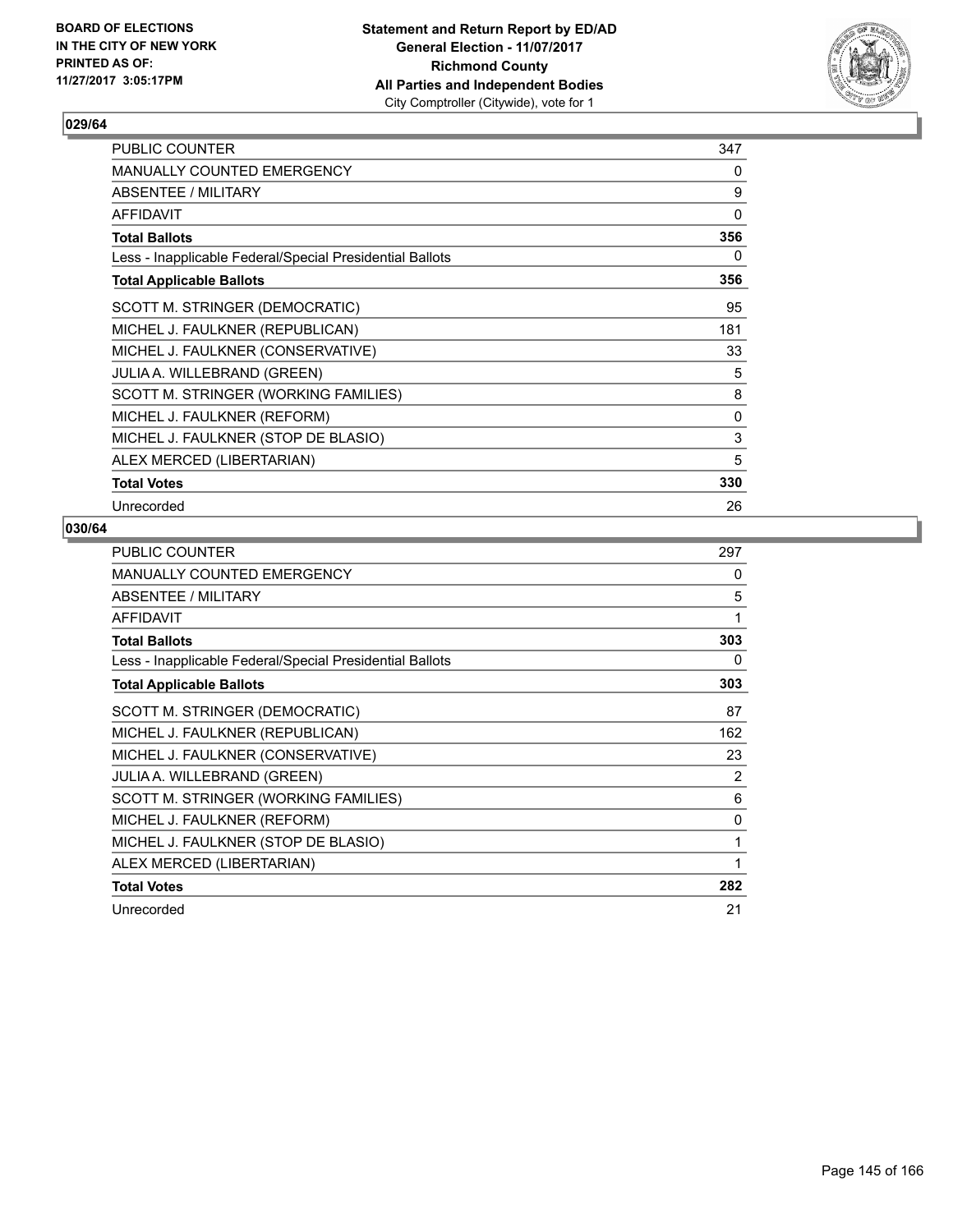

| <b>PUBLIC COUNTER</b>                                    | 289 |
|----------------------------------------------------------|-----|
| <b>MANUALLY COUNTED EMERGENCY</b>                        | 0   |
| <b>ABSENTEE / MILITARY</b>                               | 3   |
| <b>AFFIDAVIT</b>                                         | 2   |
| <b>Total Ballots</b>                                     | 294 |
| Less - Inapplicable Federal/Special Presidential Ballots | 0   |
| <b>Total Applicable Ballots</b>                          | 294 |
| SCOTT M. STRINGER (DEMOCRATIC)                           | 108 |
| MICHEL J. FAULKNER (REPUBLICAN)                          | 133 |
| MICHEL J. FAULKNER (CONSERVATIVE)                        | 16  |
| <b>JULIA A. WILLEBRAND (GREEN)</b>                       | 7   |
| SCOTT M. STRINGER (WORKING FAMILIES)                     | 9   |
| MICHEL J. FAULKNER (REFORM)                              | 0   |
| MICHEL J. FAULKNER (STOP DE BLASIO)                      | 3   |
| ALEX MERCED (LIBERTARIAN)                                | 1   |
| <b>Total Votes</b>                                       | 277 |
| Unrecorded                                               | 17  |

| <b>PUBLIC COUNTER</b>                                    | 336               |
|----------------------------------------------------------|-------------------|
| <b>MANUALLY COUNTED EMERGENCY</b>                        | 0                 |
| ABSENTEE / MILITARY                                      | $12 \overline{ }$ |
| <b>AFFIDAVIT</b>                                         | 1                 |
| <b>Total Ballots</b>                                     | 349               |
| Less - Inapplicable Federal/Special Presidential Ballots | 0                 |
| <b>Total Applicable Ballots</b>                          | 349               |
| SCOTT M. STRINGER (DEMOCRATIC)                           | 121               |
| MICHEL J. FAULKNER (REPUBLICAN)                          | 155               |
| MICHEL J. FAULKNER (CONSERVATIVE)                        | 32                |
| <b>JULIA A. WILLEBRAND (GREEN)</b>                       | 6                 |
| SCOTT M. STRINGER (WORKING FAMILIES)                     | 10                |
| MICHEL J. FAULKNER (REFORM)                              | 0                 |
| MICHEL J. FAULKNER (STOP DE BLASIO)                      | $\overline{2}$    |
| ALEX MERCED (LIBERTARIAN)                                | 1                 |
| <b>Total Votes</b>                                       | 327               |
| Unrecorded                                               | 22                |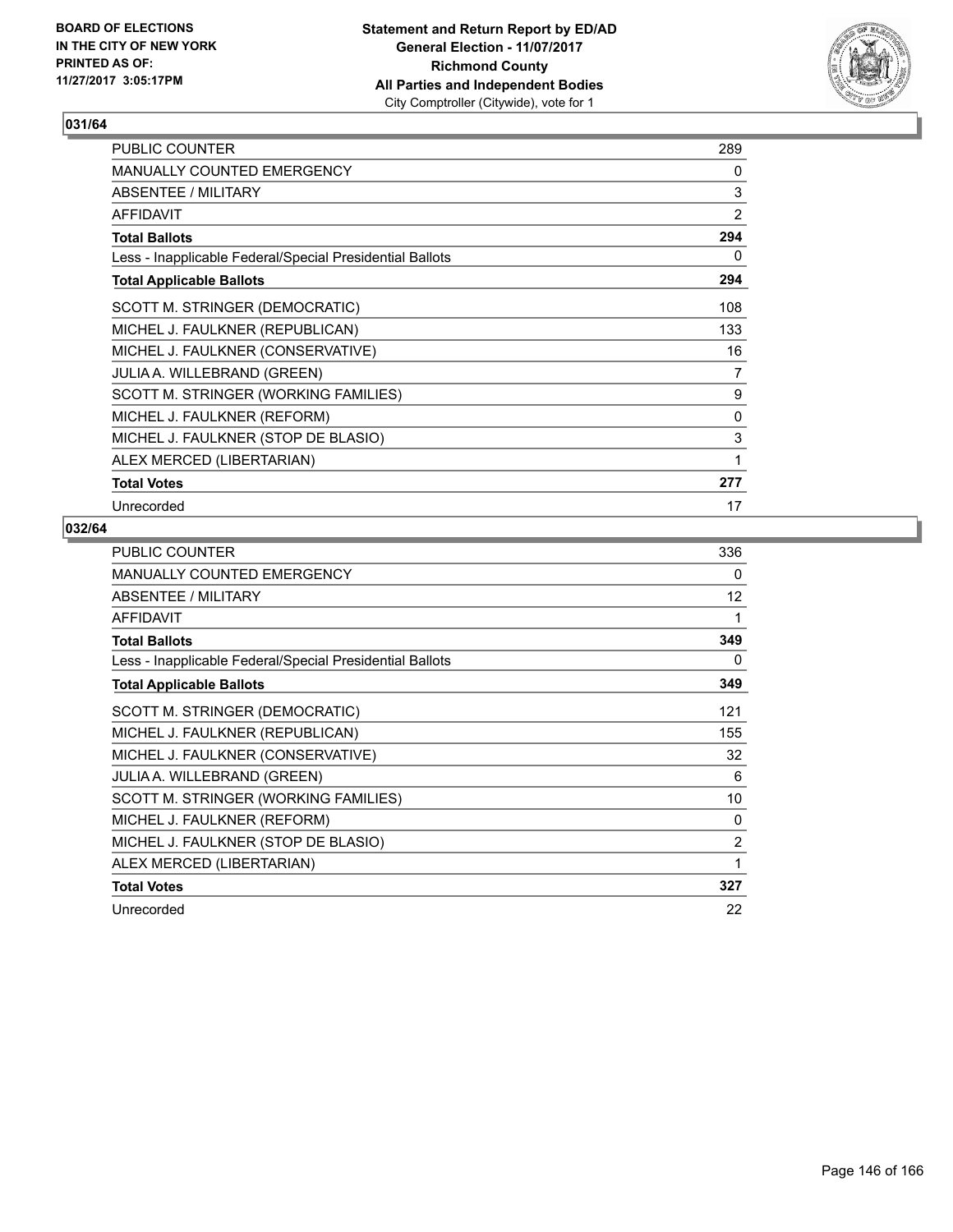

| PUBLIC COUNTER                                           | 286            |
|----------------------------------------------------------|----------------|
| <b>MANUALLY COUNTED EMERGENCY</b>                        | 0              |
| ABSENTEE / MILITARY                                      | 14             |
| <b>AFFIDAVIT</b>                                         | 1              |
| <b>Total Ballots</b>                                     | 301            |
| Less - Inapplicable Federal/Special Presidential Ballots | 0              |
| <b>Total Applicable Ballots</b>                          | 301            |
| SCOTT M. STRINGER (DEMOCRATIC)                           | 76             |
| MICHEL J. FAULKNER (REPUBLICAN)                          | 165            |
| MICHEL J. FAULKNER (CONSERVATIVE)                        | 25             |
| JULIA A. WILLEBRAND (GREEN)                              | 7              |
| SCOTT M. STRINGER (WORKING FAMILIES)                     | $\overline{7}$ |
| MICHEL J. FAULKNER (REFORM)                              | 0              |
| MICHEL J. FAULKNER (STOP DE BLASIO)                      | 3              |
| ALEX MERCED (LIBERTARIAN)                                | 1              |
| UNATTRIBUTABLE WRITE-IN (WRITE-IN)                       | $\overline{2}$ |
| <b>Total Votes</b>                                       | 286            |
| Unrecorded                                               | 15             |

| <b>PUBLIC COUNTER</b>                                    | 320            |
|----------------------------------------------------------|----------------|
| <b>MANUALLY COUNTED EMERGENCY</b>                        | 0              |
| ABSENTEE / MILITARY                                      | 44             |
| <b>AFFIDAVIT</b>                                         | 8              |
| <b>Total Ballots</b>                                     | 372            |
| Less - Inapplicable Federal/Special Presidential Ballots | 0              |
| <b>Total Applicable Ballots</b>                          | 372            |
| SCOTT M. STRINGER (DEMOCRATIC)                           | 106            |
| MICHEL J. FAULKNER (REPUBLICAN)                          | 185            |
| MICHEL J. FAULKNER (CONSERVATIVE)                        | 28             |
| <b>JULIA A. WILLEBRAND (GREEN)</b>                       | 7              |
| SCOTT M. STRINGER (WORKING FAMILIES)                     | 14             |
| MICHEL J. FAULKNER (REFORM)                              | 1              |
| MICHEL J. FAULKNER (STOP DE BLASIO)                      | $\overline{2}$ |
| ALEX MERCED (LIBERTARIAN)                                | 4              |
| <b>Total Votes</b>                                       | 347            |
| Unrecorded                                               | 25             |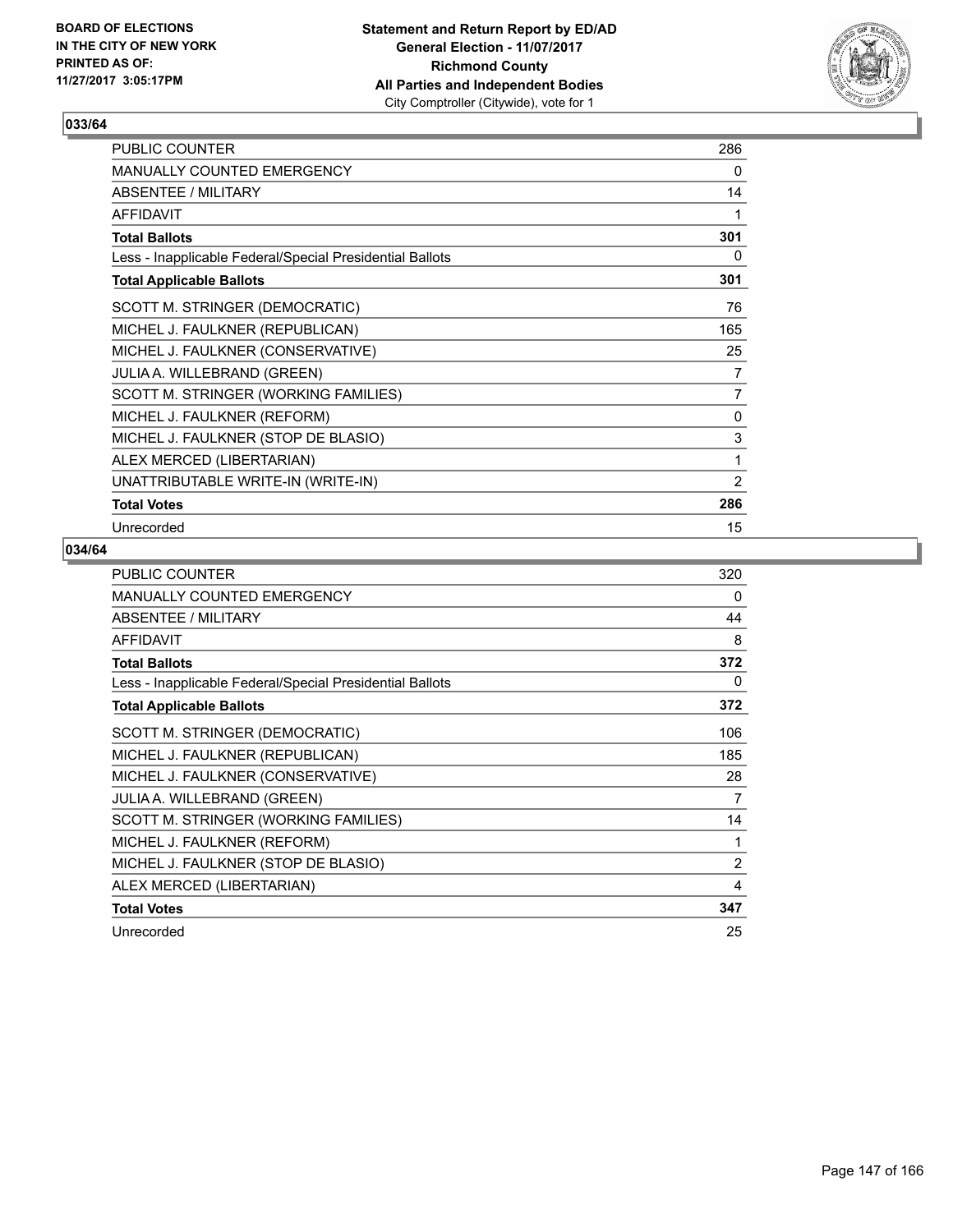

| <b>PUBLIC COUNTER</b>                                    | 307 |
|----------------------------------------------------------|-----|
| <b>MANUALLY COUNTED EMERGENCY</b>                        | 0   |
| ABSENTEE / MILITARY                                      | 20  |
| <b>AFFIDAVIT</b>                                         | 0   |
| <b>Total Ballots</b>                                     | 327 |
| Less - Inapplicable Federal/Special Presidential Ballots | 0   |
| <b>Total Applicable Ballots</b>                          | 327 |
| SCOTT M. STRINGER (DEMOCRATIC)                           | 110 |
| MICHEL J. FAULKNER (REPUBLICAN)                          | 148 |
| MICHEL J. FAULKNER (CONSERVATIVE)                        | 31  |
| <b>JULIA A. WILLEBRAND (GREEN)</b>                       | 9   |
| SCOTT M. STRINGER (WORKING FAMILIES)                     | 4   |
| MICHEL J. FAULKNER (REFORM)                              | 0   |
| MICHEL J. FAULKNER (STOP DE BLASIO)                      | 0   |
| ALEX MERCED (LIBERTARIAN)                                | 1   |
| <b>Total Votes</b>                                       | 303 |
| Unrecorded                                               | 24  |

| <b>PUBLIC COUNTER</b>                                    | 349 |
|----------------------------------------------------------|-----|
| <b>MANUALLY COUNTED EMERGENCY</b>                        | 0   |
| ABSENTEE / MILITARY                                      | 9   |
| <b>AFFIDAVIT</b>                                         | 4   |
| <b>Total Ballots</b>                                     | 362 |
| Less - Inapplicable Federal/Special Presidential Ballots | 0   |
| <b>Total Applicable Ballots</b>                          | 362 |
| SCOTT M. STRINGER (DEMOCRATIC)                           | 127 |
| MICHEL J. FAULKNER (REPUBLICAN)                          | 149 |
| MICHEL J. FAULKNER (CONSERVATIVE)                        | 43  |
| JULIA A. WILLEBRAND (GREEN)                              | 3   |
| SCOTT M. STRINGER (WORKING FAMILIES)                     | 10  |
| MICHEL J. FAULKNER (REFORM)                              | 2   |
| MICHEL J. FAULKNER (STOP DE BLASIO)                      | 1   |
| ALEX MERCED (LIBERTARIAN)                                | 0   |
| <b>Total Votes</b>                                       | 335 |
| Unrecorded                                               | 27  |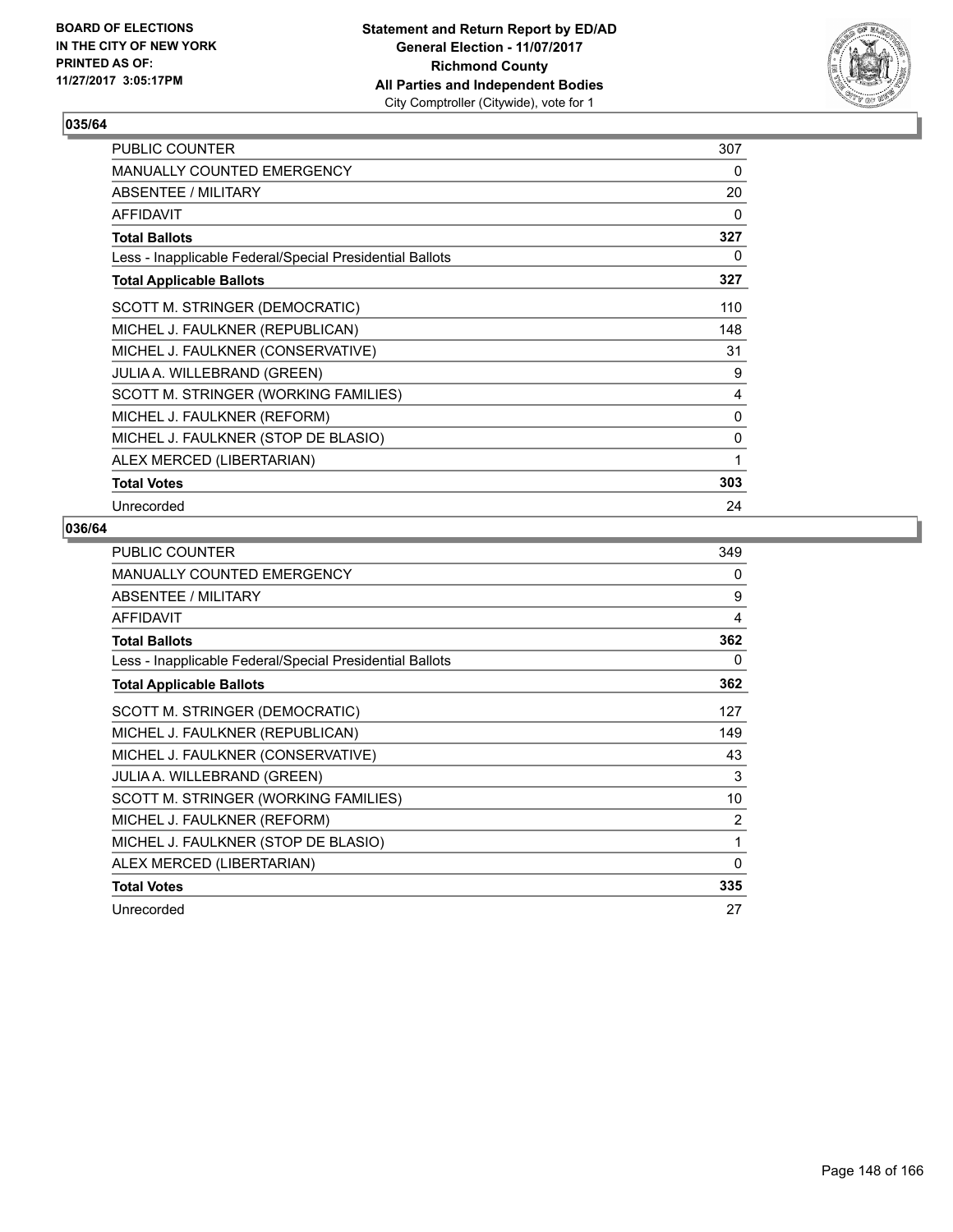

| PUBLIC COUNTER                                           | 283            |
|----------------------------------------------------------|----------------|
| <b>MANUALLY COUNTED EMERGENCY</b>                        | 0              |
| ABSENTEE / MILITARY                                      | 12             |
| <b>AFFIDAVIT</b>                                         | 1              |
| <b>Total Ballots</b>                                     | 296            |
| Less - Inapplicable Federal/Special Presidential Ballots | 0              |
| <b>Total Applicable Ballots</b>                          | 296            |
| SCOTT M. STRINGER (DEMOCRATIC)                           | 91             |
| MICHEL J. FAULKNER (REPUBLICAN)                          | 149            |
| MICHEL J. FAULKNER (CONSERVATIVE)                        | 23             |
| JULIA A. WILLEBRAND (GREEN)                              | 8              |
| SCOTT M. STRINGER (WORKING FAMILIES)                     | 6              |
| MICHEL J. FAULKNER (REFORM)                              | 0              |
| MICHEL J. FAULKNER (STOP DE BLASIO)                      | $\overline{2}$ |
| ALEX MERCED (LIBERTARIAN)                                | 0              |
| UNATTRIBUTABLE WRITE-IN (WRITE-IN)                       | 1              |
| <b>Total Votes</b>                                       | 280            |
| Unrecorded                                               | 16             |

| <b>PUBLIC COUNTER</b>                                    | 280 |
|----------------------------------------------------------|-----|
| <b>MANUALLY COUNTED EMERGENCY</b>                        | 0   |
| ABSENTEE / MILITARY                                      | 18  |
| <b>AFFIDAVIT</b>                                         | 0   |
| <b>Total Ballots</b>                                     | 298 |
| Less - Inapplicable Federal/Special Presidential Ballots | 0   |
| <b>Total Applicable Ballots</b>                          | 298 |
| SCOTT M. STRINGER (DEMOCRATIC)                           | 111 |
| MICHEL J. FAULKNER (REPUBLICAN)                          | 127 |
| MICHEL J. FAULKNER (CONSERVATIVE)                        | 20  |
| <b>JULIA A. WILLEBRAND (GREEN)</b>                       | 7   |
| SCOTT M. STRINGER (WORKING FAMILIES)                     | 10  |
| MICHEL J. FAULKNER (REFORM)                              | 0   |
| MICHEL J. FAULKNER (STOP DE BLASIO)                      | 2   |
| ALEX MERCED (LIBERTARIAN)                                | 4   |
| <b>Total Votes</b>                                       | 281 |
| Unrecorded                                               | 17  |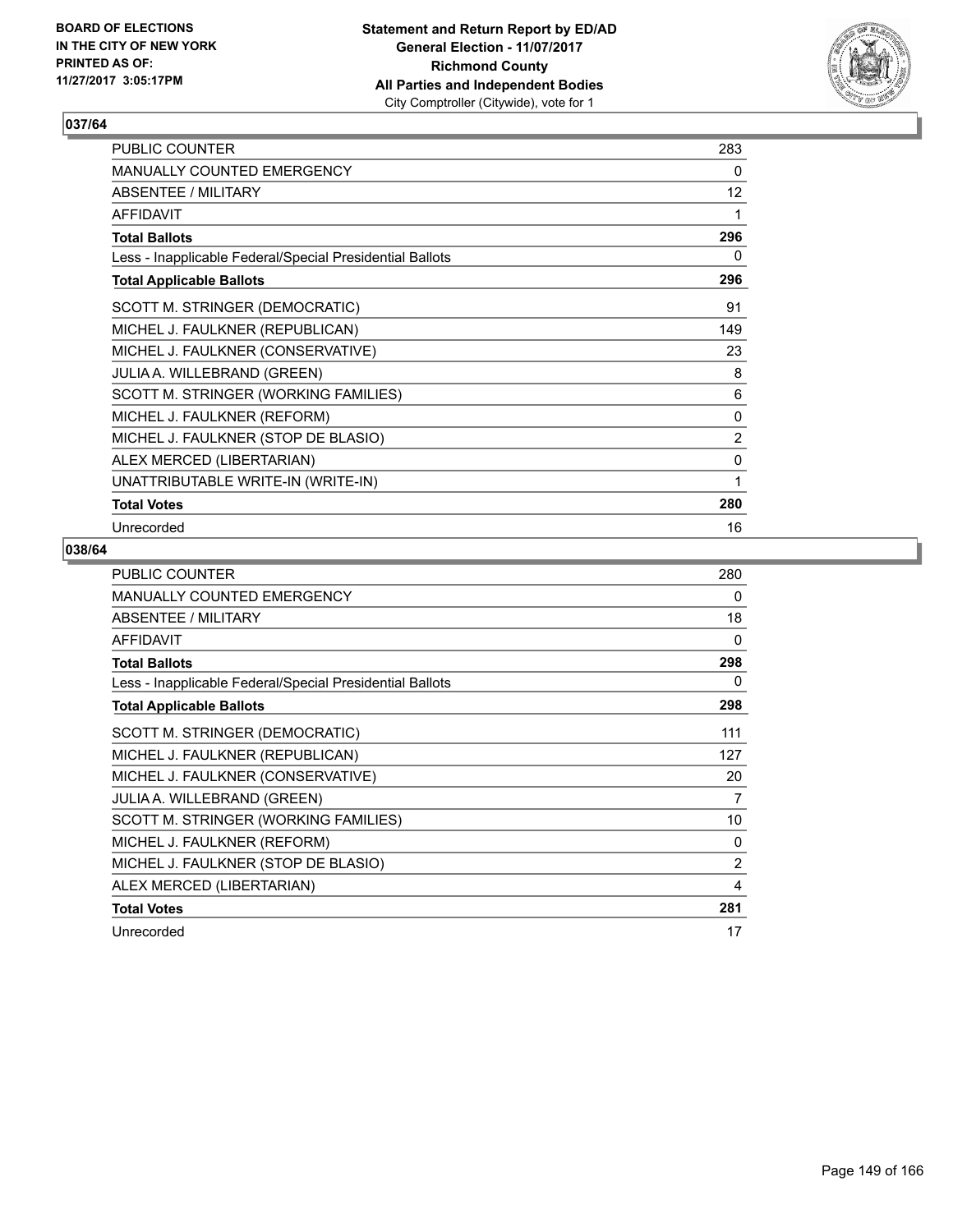

| <b>PUBLIC COUNTER</b>                                    | 272            |
|----------------------------------------------------------|----------------|
| <b>MANUALLY COUNTED EMERGENCY</b>                        | 0              |
| ABSENTEE / MILITARY                                      | $\overline{7}$ |
| <b>AFFIDAVIT</b>                                         | 0              |
| <b>Total Ballots</b>                                     | 279            |
| Less - Inapplicable Federal/Special Presidential Ballots | 0              |
| <b>Total Applicable Ballots</b>                          | 279            |
| SCOTT M. STRINGER (DEMOCRATIC)                           | 82             |
| MICHEL J. FAULKNER (REPUBLICAN)                          | 122            |
| MICHEL J. FAULKNER (CONSERVATIVE)                        | 23             |
| <b>JULIA A. WILLEBRAND (GREEN)</b>                       | 8              |
| SCOTT M. STRINGER (WORKING FAMILIES)                     | 11             |
| MICHEL J. FAULKNER (REFORM)                              | 3              |
| MICHEL J. FAULKNER (STOP DE BLASIO)                      | 2              |
| ALEX MERCED (LIBERTARIAN)                                | 4              |
| <b>Total Votes</b>                                       | 255            |
| Unrecorded                                               | 24             |

| <b>PUBLIC COUNTER</b>                                    | 211 |
|----------------------------------------------------------|-----|
| <b>MANUALLY COUNTED EMERGENCY</b>                        | 0   |
| ABSENTEE / MILITARY                                      | 14  |
| <b>AFFIDAVIT</b>                                         | 7   |
| <b>Total Ballots</b>                                     | 232 |
| Less - Inapplicable Federal/Special Presidential Ballots | 0   |
| <b>Total Applicable Ballots</b>                          | 232 |
| SCOTT M. STRINGER (DEMOCRATIC)                           | 121 |
| MICHEL J. FAULKNER (REPUBLICAN)                          | 68  |
| MICHEL J. FAULKNER (CONSERVATIVE)                        | 13  |
| <b>JULIA A. WILLEBRAND (GREEN)</b>                       | 4   |
| SCOTT M. STRINGER (WORKING FAMILIES)                     | 9   |
| MICHEL J. FAULKNER (REFORM)                              | 0   |
| MICHEL J. FAULKNER (STOP DE BLASIO)                      | 4   |
| ALEX MERCED (LIBERTARIAN)                                | 0   |
| <b>Total Votes</b>                                       | 219 |
| Unrecorded                                               | 13  |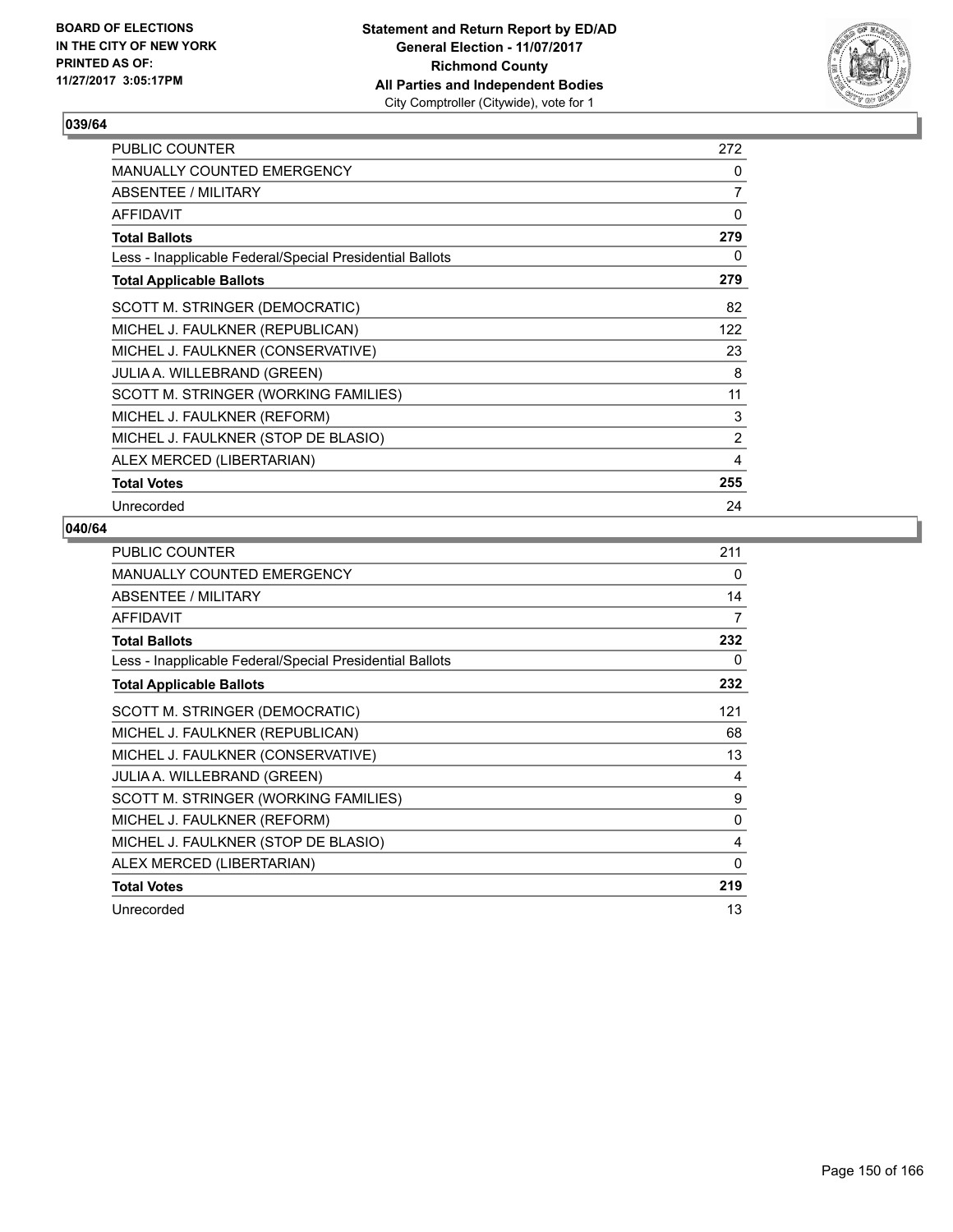

| <b>PUBLIC COUNTER</b>                                    | 238            |
|----------------------------------------------------------|----------------|
| <b>MANUALLY COUNTED EMERGENCY</b>                        | 0              |
| ABSENTEE / MILITARY                                      | 2              |
| <b>AFFIDAVIT</b>                                         | $\overline{2}$ |
| <b>Total Ballots</b>                                     | 242            |
| Less - Inapplicable Federal/Special Presidential Ballots | 0              |
| <b>Total Applicable Ballots</b>                          | 242            |
| SCOTT M. STRINGER (DEMOCRATIC)                           | 78             |
| MICHEL J. FAULKNER (REPUBLICAN)                          | 109            |
| MICHEL J. FAULKNER (CONSERVATIVE)                        | 15             |
| <b>JULIA A. WILLEBRAND (GREEN)</b>                       | 6              |
| SCOTT M. STRINGER (WORKING FAMILIES)                     | 5              |
| MICHEL J. FAULKNER (REFORM)                              | 0              |
| MICHEL J. FAULKNER (STOP DE BLASIO)                      | 2              |
| ALEX MERCED (LIBERTARIAN)                                | 3              |
| <b>Total Votes</b>                                       | 218            |
| Unrecorded                                               | 24             |

| PUBLIC COUNTER                                           | 238 |
|----------------------------------------------------------|-----|
| <b>MANUALLY COUNTED EMERGENCY</b>                        | 0   |
| <b>ABSENTEE / MILITARY</b>                               | 14  |
| <b>AFFIDAVIT</b>                                         | 3   |
| <b>Total Ballots</b>                                     | 255 |
| Less - Inapplicable Federal/Special Presidential Ballots | 0   |
| <b>Total Applicable Ballots</b>                          | 255 |
| SCOTT M. STRINGER (DEMOCRATIC)                           | 112 |
| MICHEL J. FAULKNER (REPUBLICAN)                          | 83  |
| MICHEL J. FAULKNER (CONSERVATIVE)                        | 19  |
| JULIA A. WILLEBRAND (GREEN)                              | 7   |
| SCOTT M. STRINGER (WORKING FAMILIES)                     | 5   |
| MICHEL J. FAULKNER (REFORM)                              | 3   |
| MICHEL J. FAULKNER (STOP DE BLASIO)                      | 3   |
| ALEX MERCED (LIBERTARIAN)                                | 1   |
| UNATTRIBUTABLE WRITE-IN (WRITE-IN)                       | 2   |
| <b>Total Votes</b>                                       | 235 |
| Unrecorded                                               | 20  |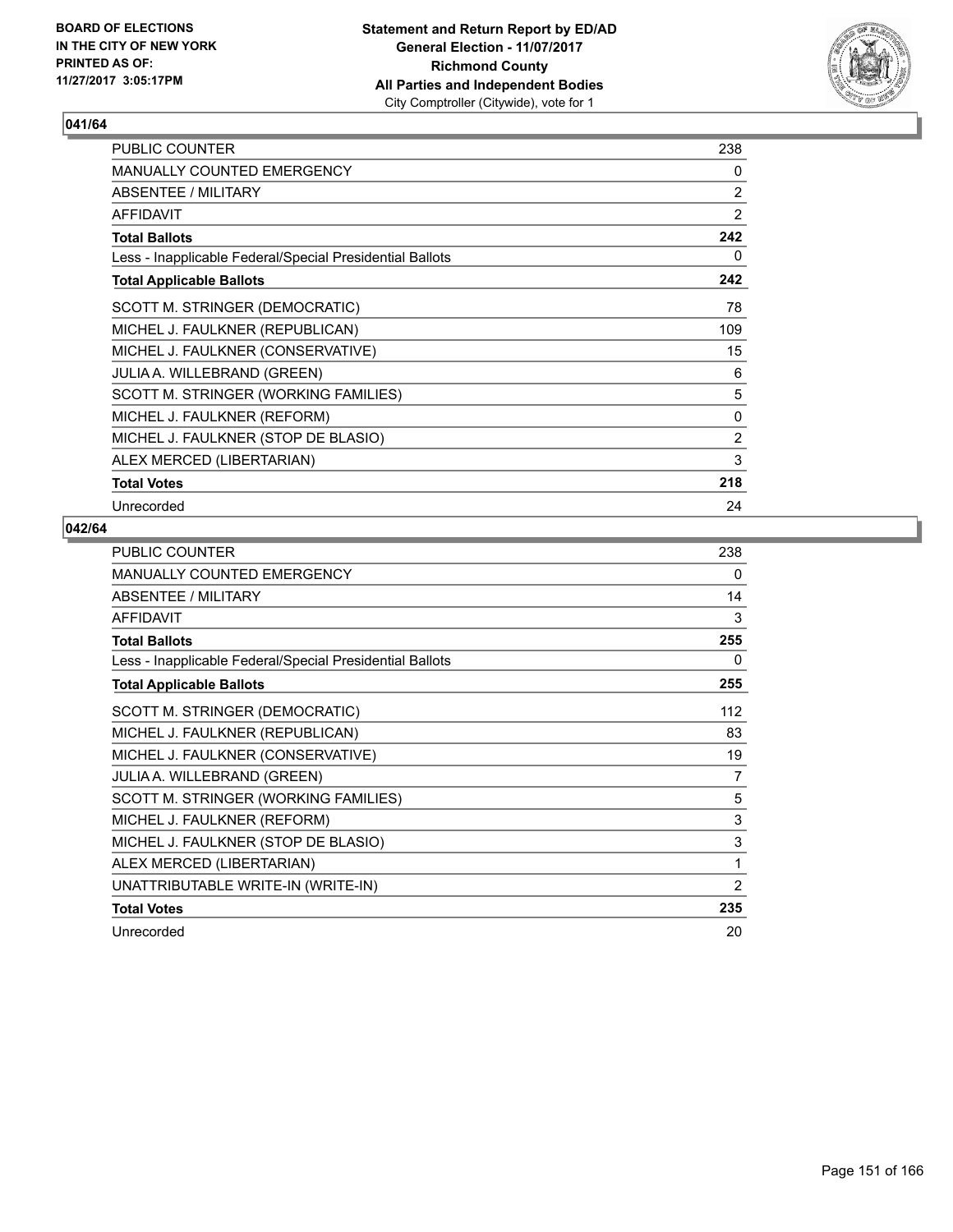

| PUBLIC COUNTER                                           | 153 |
|----------------------------------------------------------|-----|
| <b>MANUALLY COUNTED EMERGENCY</b>                        | 0   |
| <b>ABSENTEE / MILITARY</b>                               | 5   |
| <b>AFFIDAVIT</b>                                         | 2   |
| <b>Total Ballots</b>                                     | 160 |
| Less - Inapplicable Federal/Special Presidential Ballots | 0   |
| <b>Total Applicable Ballots</b>                          | 160 |
| SCOTT M. STRINGER (DEMOCRATIC)                           | 51  |
| MICHEL J. FAULKNER (REPUBLICAN)                          | 82  |
| MICHEL J. FAULKNER (CONSERVATIVE)                        | 11  |
| <b>JULIA A. WILLEBRAND (GREEN)</b>                       | 5   |
| SCOTT M. STRINGER (WORKING FAMILIES)                     | 1   |
| MICHEL J. FAULKNER (REFORM)                              | 0   |
| MICHEL J. FAULKNER (STOP DE BLASIO)                      | 1   |
| ALEX MERCED (LIBERTARIAN)                                | 0   |
| <b>Total Votes</b>                                       | 151 |
| Unrecorded                                               | 9   |

| PUBLIC COUNTER                                           | 284 |
|----------------------------------------------------------|-----|
| MANUALLY COUNTED EMERGENCY                               | 0   |
| <b>ABSENTEE / MILITARY</b>                               | 9   |
| <b>AFFIDAVIT</b>                                         | 1   |
| <b>Total Ballots</b>                                     | 294 |
| Less - Inapplicable Federal/Special Presidential Ballots | 0   |
| <b>Total Applicable Ballots</b>                          | 294 |
| SCOTT M. STRINGER (DEMOCRATIC)                           | 111 |
| MICHEL J. FAULKNER (REPUBLICAN)                          | 119 |
| MICHEL J. FAULKNER (CONSERVATIVE)                        | 13  |
| <b>JULIA A. WILLEBRAND (GREEN)</b>                       | 8   |
| SCOTT M. STRINGER (WORKING FAMILIES)                     | 16  |
| MICHEL J. FAULKNER (REFORM)                              | 1   |
| MICHEL J. FAULKNER (STOP DE BLASIO)                      | 1   |
| ALEX MERCED (LIBERTARIAN)                                | 4   |
| ESTEBAN E. GONZALEZ (WRITE-IN)                           | 1   |
| <b>Total Votes</b>                                       | 274 |
| Unrecorded                                               | 20  |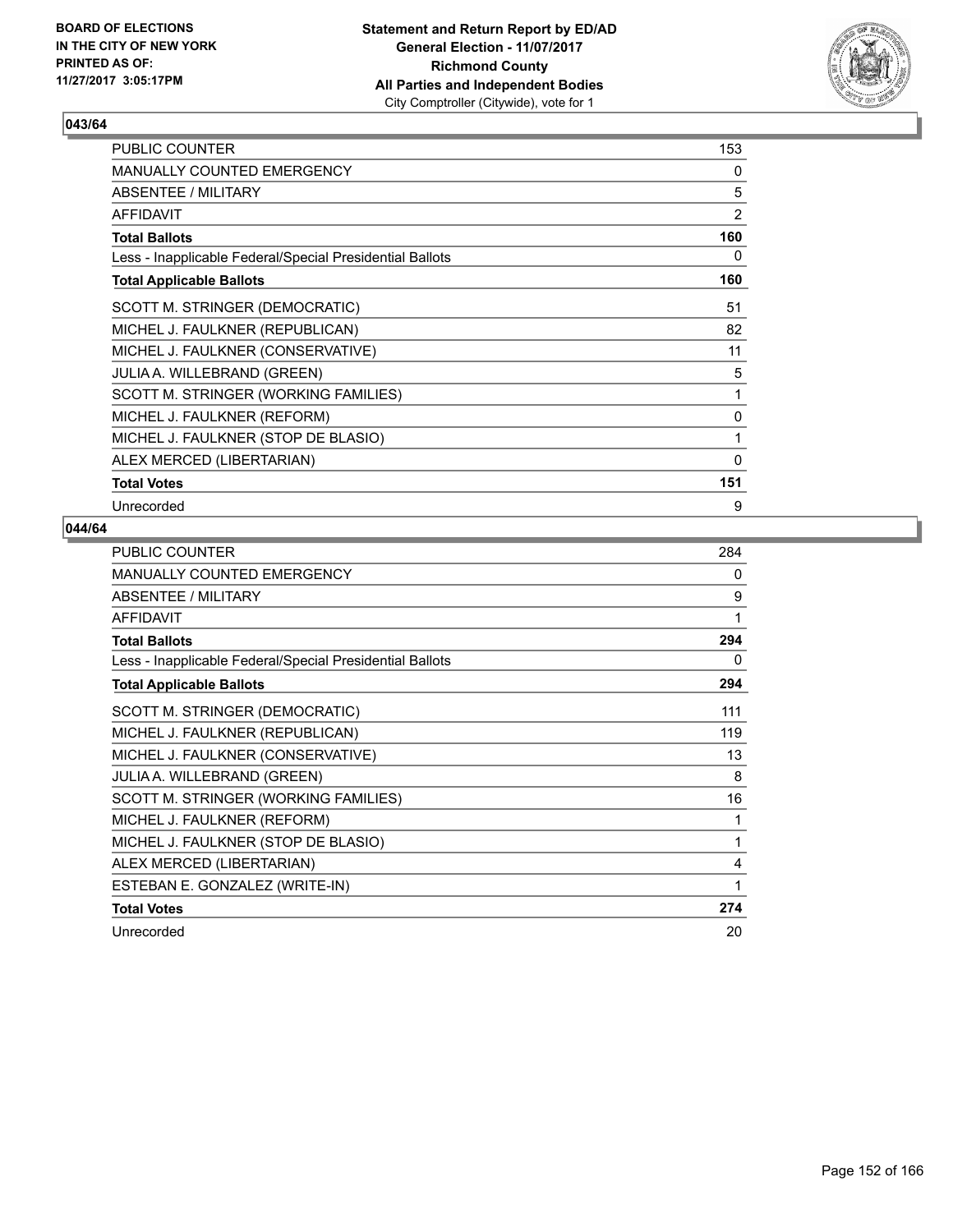

| PUBLIC COUNTER                                           | 244               |
|----------------------------------------------------------|-------------------|
| <b>MANUALLY COUNTED EMERGENCY</b>                        | 0                 |
| <b>ABSENTEE / MILITARY</b>                               | 13                |
| <b>AFFIDAVIT</b>                                         | 0                 |
| <b>Total Ballots</b>                                     | 257               |
| Less - Inapplicable Federal/Special Presidential Ballots | 0                 |
| <b>Total Applicable Ballots</b>                          | 257               |
| SCOTT M. STRINGER (DEMOCRATIC)                           | 96                |
| MICHEL J. FAULKNER (REPUBLICAN)                          | 106               |
| MICHEL J. FAULKNER (CONSERVATIVE)                        | 28                |
| <b>JULIA A. WILLEBRAND (GREEN)</b>                       | 2                 |
| SCOTT M. STRINGER (WORKING FAMILIES)                     | 10                |
| MICHEL J. FAULKNER (REFORM)                              | 1                 |
| MICHEL J. FAULKNER (STOP DE BLASIO)                      | 0                 |
| ALEX MERCED (LIBERTARIAN)                                | 2                 |
| <b>Total Votes</b>                                       | 245               |
| Unrecorded                                               | $12 \overline{ }$ |

| <b>PUBLIC COUNTER</b>                                    | 254            |
|----------------------------------------------------------|----------------|
| MANUALLY COUNTED EMERGENCY                               | 0              |
| ABSENTEE / MILITARY                                      | 6              |
| <b>AFFIDAVIT</b>                                         | $\mathbf{0}$   |
| <b>Total Ballots</b>                                     | 260            |
| Less - Inapplicable Federal/Special Presidential Ballots | 0              |
| <b>Total Applicable Ballots</b>                          | 260            |
| SCOTT M. STRINGER (DEMOCRATIC)                           | 101            |
| MICHEL J. FAULKNER (REPUBLICAN)                          | 91             |
| MICHEL J. FAULKNER (CONSERVATIVE)                        | 36             |
| JULIA A. WILLEBRAND (GREEN)                              | $\overline{7}$ |
| SCOTT M. STRINGER (WORKING FAMILIES)                     | 8              |
| MICHEL J. FAULKNER (REFORM)                              | 1              |
| MICHEL J. FAULKNER (STOP DE BLASIO)                      | 2              |
| ALEX MERCED (LIBERTARIAN)                                | 1              |
| ELIOT SPITZER (WRITE-IN)                                 | 1              |
| UNATTRIBUTABLE WRITE-IN (WRITE-IN)                       | 1              |
| <b>Total Votes</b>                                       | 249            |
| Unrecorded                                               | 11             |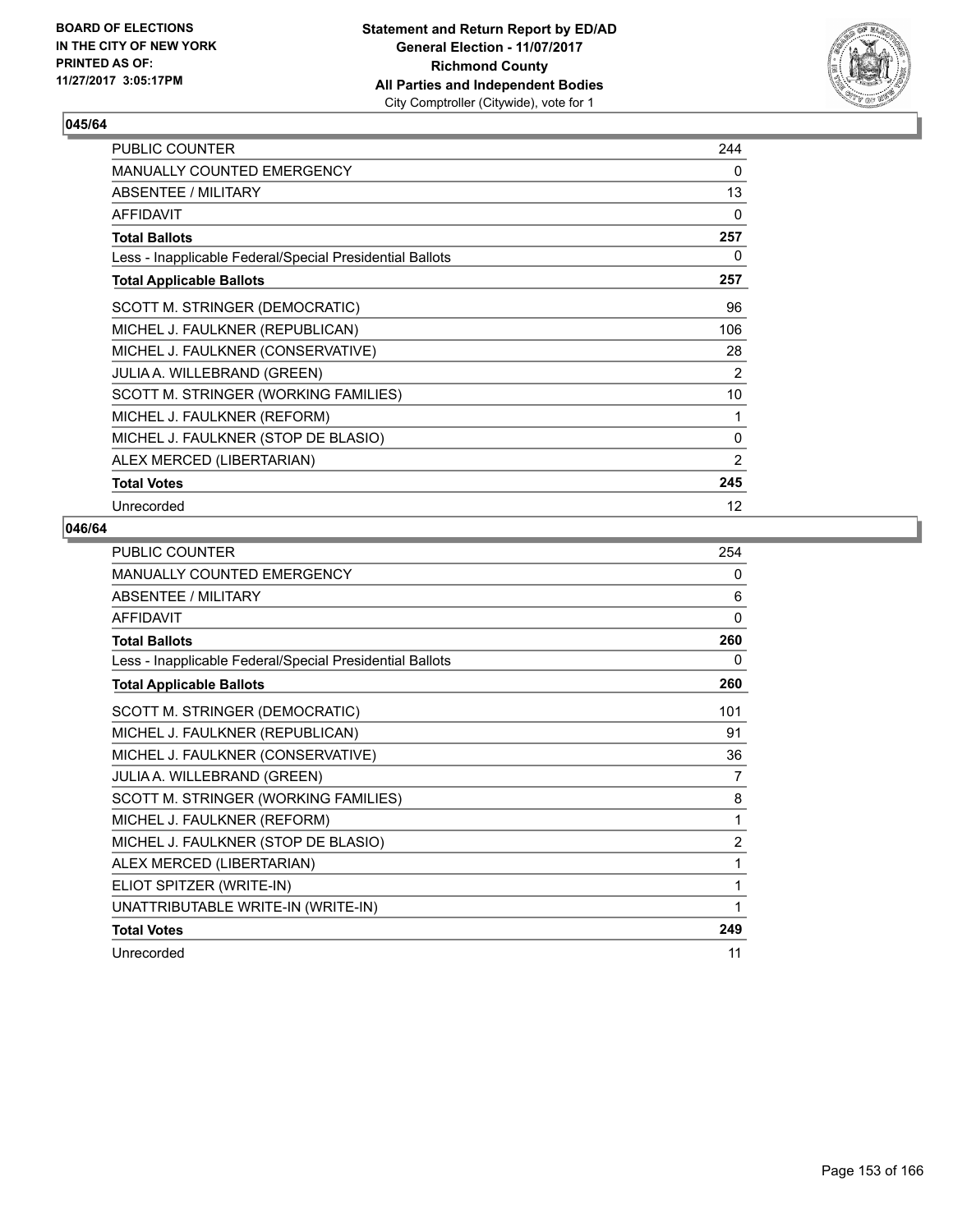

| PUBLIC COUNTER                                           | 309 |
|----------------------------------------------------------|-----|
| <b>MANUALLY COUNTED EMERGENCY</b>                        | 0   |
| <b>ABSENTEE / MILITARY</b>                               | 17  |
| <b>AFFIDAVIT</b>                                         | 1   |
| <b>Total Ballots</b>                                     | 327 |
| Less - Inapplicable Federal/Special Presidential Ballots | 0   |
| <b>Total Applicable Ballots</b>                          | 327 |
| SCOTT M. STRINGER (DEMOCRATIC)                           | 137 |
| MICHEL J. FAULKNER (REPUBLICAN)                          | 120 |
| MICHEL J. FAULKNER (CONSERVATIVE)                        | 28  |
| <b>JULIA A. WILLEBRAND (GREEN)</b>                       | 10  |
| SCOTT M. STRINGER (WORKING FAMILIES)                     | 13  |
| MICHEL J. FAULKNER (REFORM)                              | 0   |
| MICHEL J. FAULKNER (STOP DE BLASIO)                      | 2   |
| ALEX MERCED (LIBERTARIAN)                                | 3   |
| <b>Total Votes</b>                                       | 313 |
| Unrecorded                                               | 14  |

| <b>PUBLIC COUNTER</b>                                    | 377 |
|----------------------------------------------------------|-----|
| <b>MANUALLY COUNTED EMERGENCY</b>                        | 0   |
| ABSENTEE / MILITARY                                      | 15  |
| <b>AFFIDAVIT</b>                                         | 2   |
| <b>Total Ballots</b>                                     | 394 |
| Less - Inapplicable Federal/Special Presidential Ballots | 0   |
| <b>Total Applicable Ballots</b>                          | 394 |
| SCOTT M. STRINGER (DEMOCRATIC)                           | 94  |
| MICHEL J. FAULKNER (REPUBLICAN)                          | 202 |
| MICHEL J. FAULKNER (CONSERVATIVE)                        | 44  |
| JULIA A. WILLEBRAND (GREEN)                              | 9   |
| SCOTT M. STRINGER (WORKING FAMILIES)                     | 14  |
| MICHEL J. FAULKNER (REFORM)                              | 1   |
| MICHEL J. FAULKNER (STOP DE BLASIO)                      | 1   |
| ALEX MERCED (LIBERTARIAN)                                | 0   |
| <b>Total Votes</b>                                       | 365 |
| Unrecorded                                               | 29  |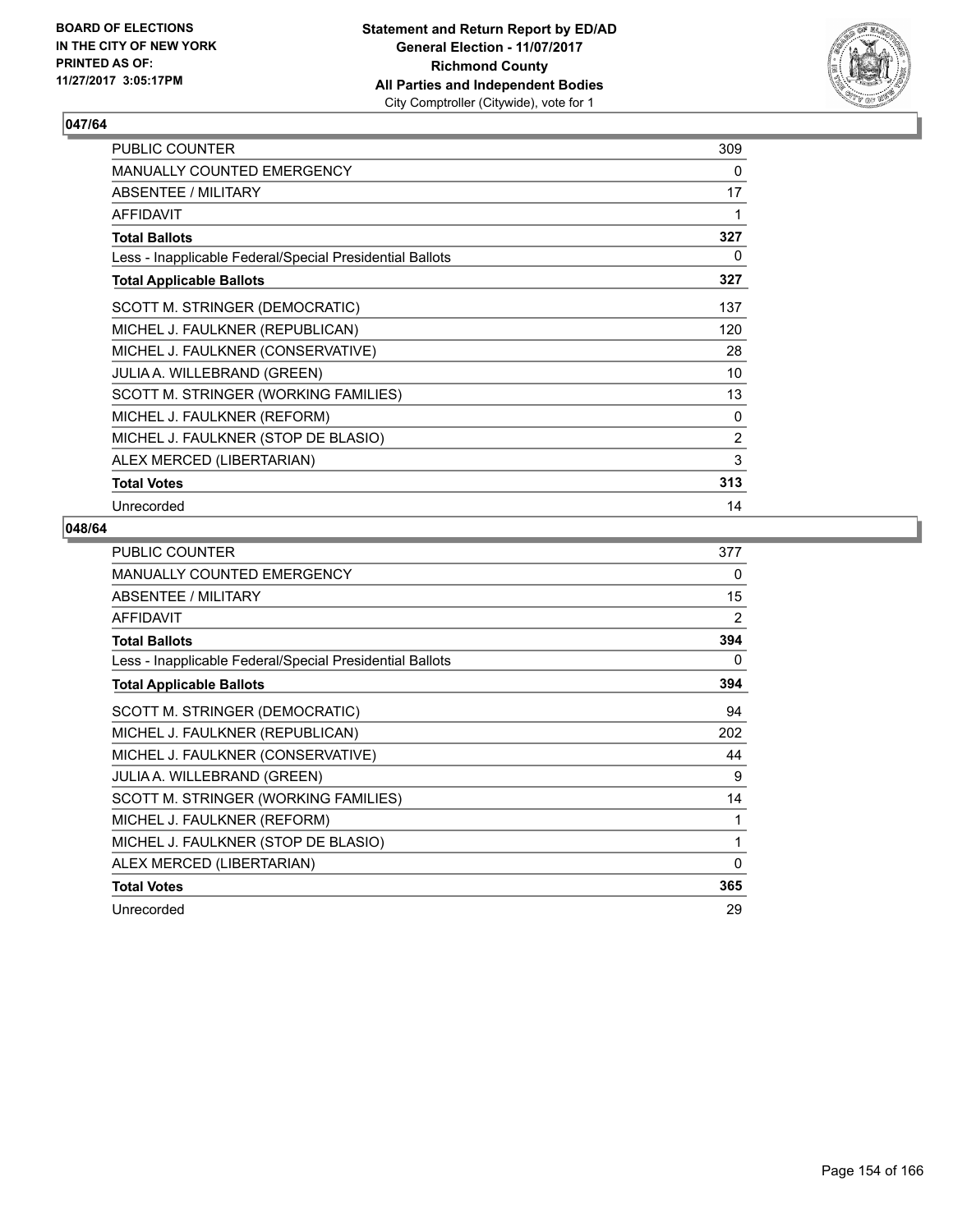

| <b>PUBLIC COUNTER</b>                                    | 299 |
|----------------------------------------------------------|-----|
| <b>MANUALLY COUNTED EMERGENCY</b>                        | 0   |
| ABSENTEE / MILITARY                                      | 35  |
| <b>AFFIDAVIT</b>                                         | 4   |
| <b>Total Ballots</b>                                     | 338 |
| Less - Inapplicable Federal/Special Presidential Ballots | 0   |
| <b>Total Applicable Ballots</b>                          | 338 |
| SCOTT M. STRINGER (DEMOCRATIC)                           | 148 |
| MICHEL J. FAULKNER (REPUBLICAN)                          | 108 |
| MICHEL J. FAULKNER (CONSERVATIVE)                        | 24  |
| <b>JULIA A. WILLEBRAND (GREEN)</b>                       | 18  |
| SCOTT M. STRINGER (WORKING FAMILIES)                     | 10  |
| MICHEL J. FAULKNER (REFORM)                              | 2   |
| MICHEL J. FAULKNER (STOP DE BLASIO)                      | 3   |
| ALEX MERCED (LIBERTARIAN)                                | 2   |
| <b>Total Votes</b>                                       | 315 |
| Unrecorded                                               | 23  |

| <b>PUBLIC COUNTER</b>                                    | 275 |
|----------------------------------------------------------|-----|
| <b>MANUALLY COUNTED EMERGENCY</b>                        | 0   |
| ABSENTEE / MILITARY                                      | 13  |
| AFFIDAVIT                                                | 5   |
| <b>Total Ballots</b>                                     | 293 |
| Less - Inapplicable Federal/Special Presidential Ballots | 0   |
| <b>Total Applicable Ballots</b>                          | 293 |
| SCOTT M. STRINGER (DEMOCRATIC)                           | 121 |
| MICHEL J. FAULKNER (REPUBLICAN)                          | 115 |
| MICHEL J. FAULKNER (CONSERVATIVE)                        | 25  |
| <b>JULIA A. WILLEBRAND (GREEN)</b>                       | 5   |
| SCOTT M. STRINGER (WORKING FAMILIES)                     | 10  |
| MICHEL J. FAULKNER (REFORM)                              | 1   |
| MICHEL J. FAULKNER (STOP DE BLASIO)                      | 2   |
| ALEX MERCED (LIBERTARIAN)                                | 1   |
| <b>Total Votes</b>                                       | 280 |
| Unrecorded                                               | 13  |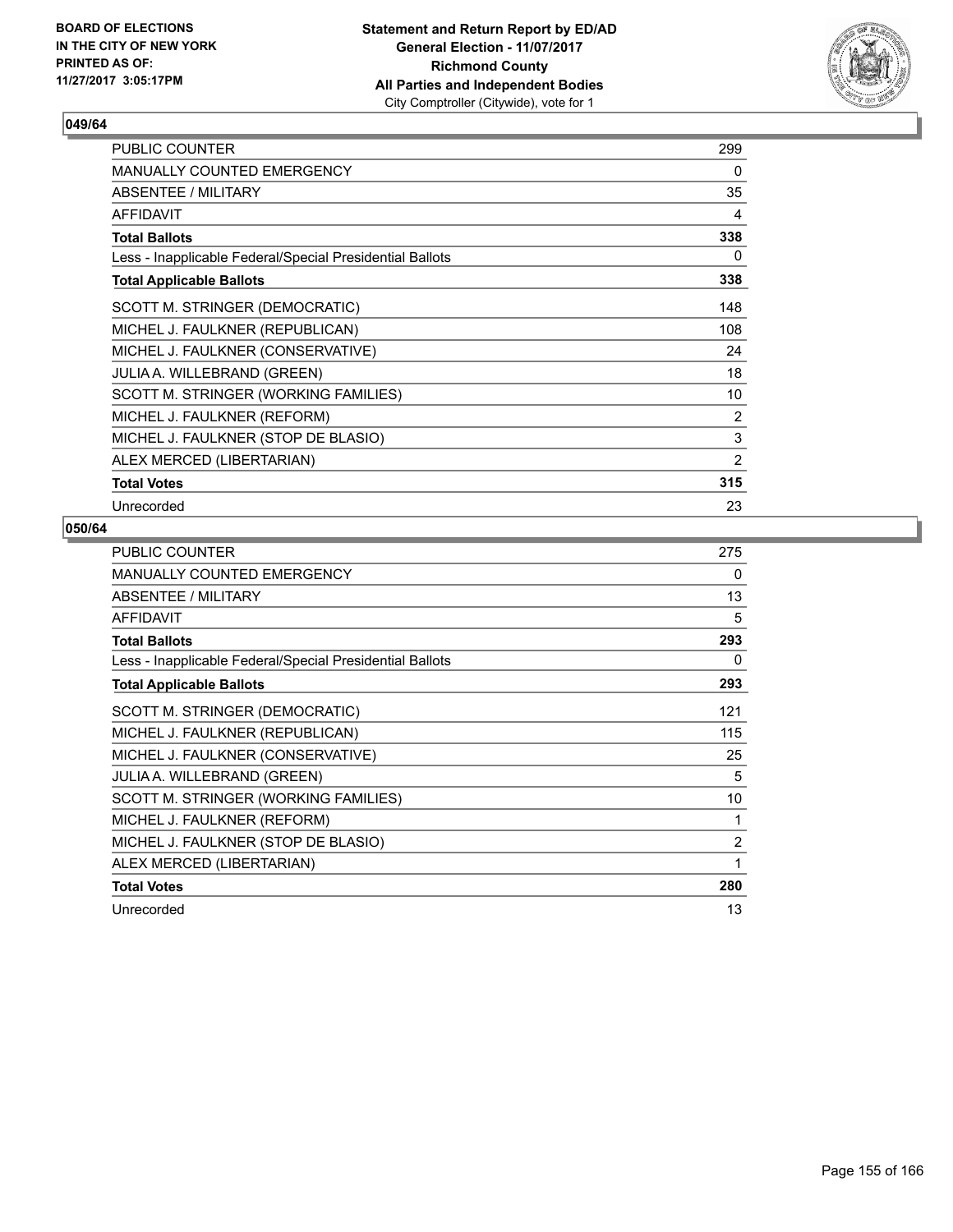

| <b>PUBLIC COUNTER</b>                                    | 237 |
|----------------------------------------------------------|-----|
| <b>MANUALLY COUNTED EMERGENCY</b>                        | 0   |
| ABSENTEE / MILITARY                                      | 4   |
| <b>AFFIDAVIT</b>                                         | 2   |
| <b>Total Ballots</b>                                     | 243 |
| Less - Inapplicable Federal/Special Presidential Ballots | 0   |
| <b>Total Applicable Ballots</b>                          | 243 |
| SCOTT M. STRINGER (DEMOCRATIC)                           | 109 |
| MICHEL J. FAULKNER (REPUBLICAN)                          | 75  |
| MICHEL J. FAULKNER (CONSERVATIVE)                        | 24  |
| <b>JULIA A. WILLEBRAND (GREEN)</b>                       | 4   |
| SCOTT M. STRINGER (WORKING FAMILIES)                     | 12  |
| MICHEL J. FAULKNER (REFORM)                              | 3   |
| MICHEL J. FAULKNER (STOP DE BLASIO)                      | 1   |
| ALEX MERCED (LIBERTARIAN)                                | 1   |
| <b>Total Votes</b>                                       | 229 |
| Unrecorded                                               | 14  |

| <b>PUBLIC COUNTER</b>                                    | 276 |
|----------------------------------------------------------|-----|
| <b>MANUALLY COUNTED EMERGENCY</b>                        | 0   |
| ABSENTEE / MILITARY                                      | 9   |
| <b>AFFIDAVIT</b>                                         | 1   |
| <b>Total Ballots</b>                                     | 286 |
| Less - Inapplicable Federal/Special Presidential Ballots | 0   |
| <b>Total Applicable Ballots</b>                          | 286 |
| SCOTT M. STRINGER (DEMOCRATIC)                           | 120 |
| MICHEL J. FAULKNER (REPUBLICAN)                          | 113 |
| MICHEL J. FAULKNER (CONSERVATIVE)                        | 18  |
| <b>JULIA A. WILLEBRAND (GREEN)</b>                       | 5   |
| SCOTT M. STRINGER (WORKING FAMILIES)                     | 10  |
| MICHEL J. FAULKNER (REFORM)                              | 2   |
| MICHEL J. FAULKNER (STOP DE BLASIO)                      | 4   |
| ALEX MERCED (LIBERTARIAN)                                | 5   |
| <b>Total Votes</b>                                       | 277 |
| Unrecorded                                               | 9   |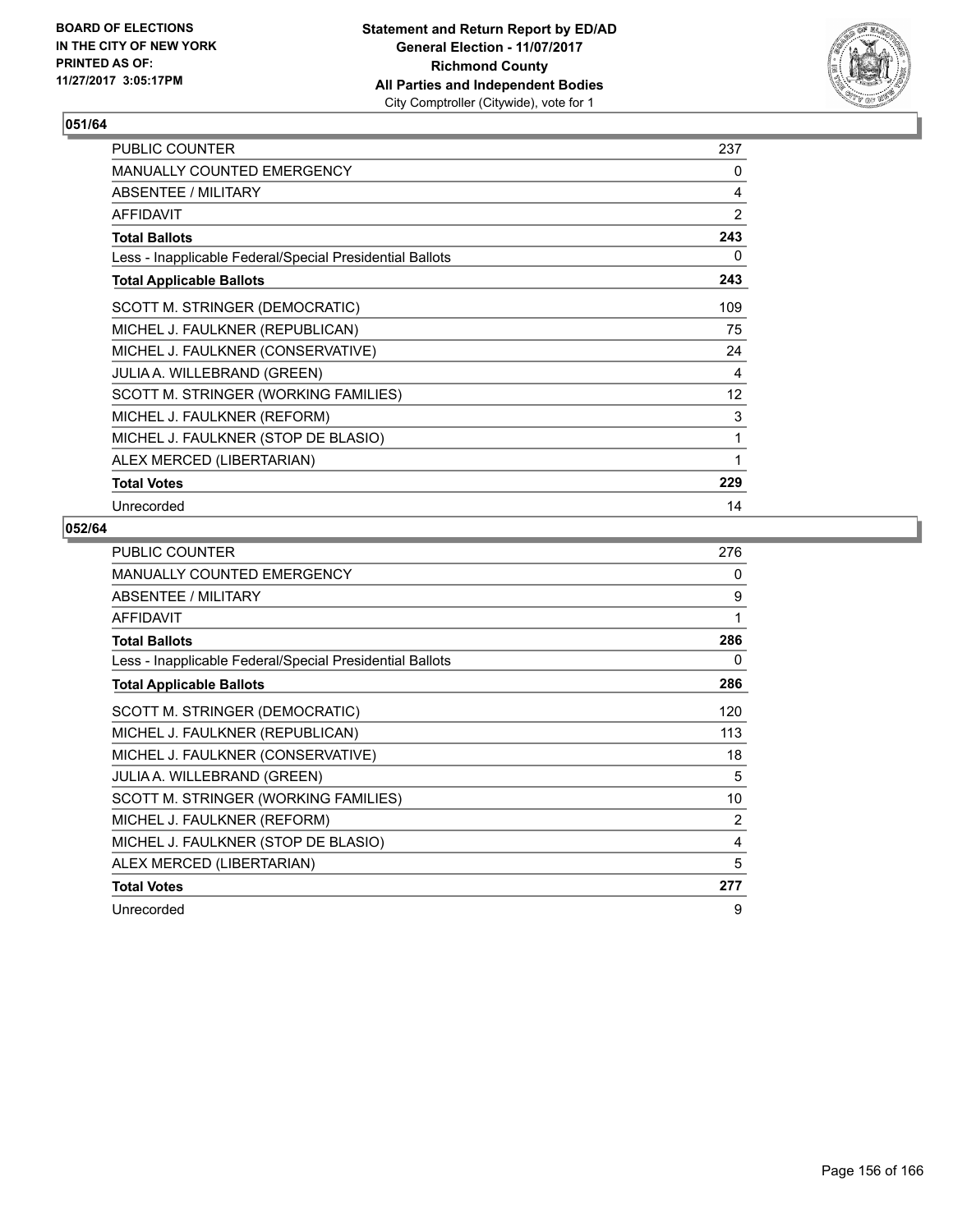

| PUBLIC COUNTER                                           | 276 |
|----------------------------------------------------------|-----|
| MANUALLY COUNTED EMERGENCY                               | 0   |
| ABSENTEE / MILITARY                                      | 14  |
| <b>AFFIDAVIT</b>                                         | 2   |
| <b>Total Ballots</b>                                     | 292 |
| Less - Inapplicable Federal/Special Presidential Ballots | 0   |
| <b>Total Applicable Ballots</b>                          | 292 |
| SCOTT M. STRINGER (DEMOCRATIC)                           | 129 |
| MICHEL J. FAULKNER (REPUBLICAN)                          | 104 |
| MICHEL J. FAULKNER (CONSERVATIVE)                        | 19  |
| JULIA A. WILLEBRAND (GREEN)                              | 9   |
| SCOTT M. STRINGER (WORKING FAMILIES)                     | 12  |
| MICHEL J. FAULKNER (REFORM)                              | 0   |
| MICHEL J. FAULKNER (STOP DE BLASIO)                      | 3   |
| ALEX MERCED (LIBERTARIAN)                                | 3   |
| UNATTRIBUTABLE WRITE-IN (WRITE-IN)                       | 1   |
| <b>Total Votes</b>                                       | 280 |
| Unrecorded                                               | 12  |

| <b>PUBLIC COUNTER</b>                                    | 373 |
|----------------------------------------------------------|-----|
| <b>MANUALLY COUNTED EMERGENCY</b>                        | 0   |
| ABSENTEE / MILITARY                                      | 12  |
| <b>AFFIDAVIT</b>                                         | 5   |
| <b>Total Ballots</b>                                     | 390 |
| Less - Inapplicable Federal/Special Presidential Ballots | 0   |
| <b>Total Applicable Ballots</b>                          | 390 |
| SCOTT M. STRINGER (DEMOCRATIC)                           | 109 |
| MICHEL J. FAULKNER (REPUBLICAN)                          | 201 |
| MICHEL J. FAULKNER (CONSERVATIVE)                        | 35  |
| <b>JULIA A. WILLEBRAND (GREEN)</b>                       | 8   |
| SCOTT M. STRINGER (WORKING FAMILIES)                     | 13  |
| MICHEL J. FAULKNER (REFORM)                              | 1   |
| MICHEL J. FAULKNER (STOP DE BLASIO)                      | 3   |
| ALEX MERCED (LIBERTARIAN)                                | 3   |
| <b>Total Votes</b>                                       | 373 |
| Unrecorded                                               | 17  |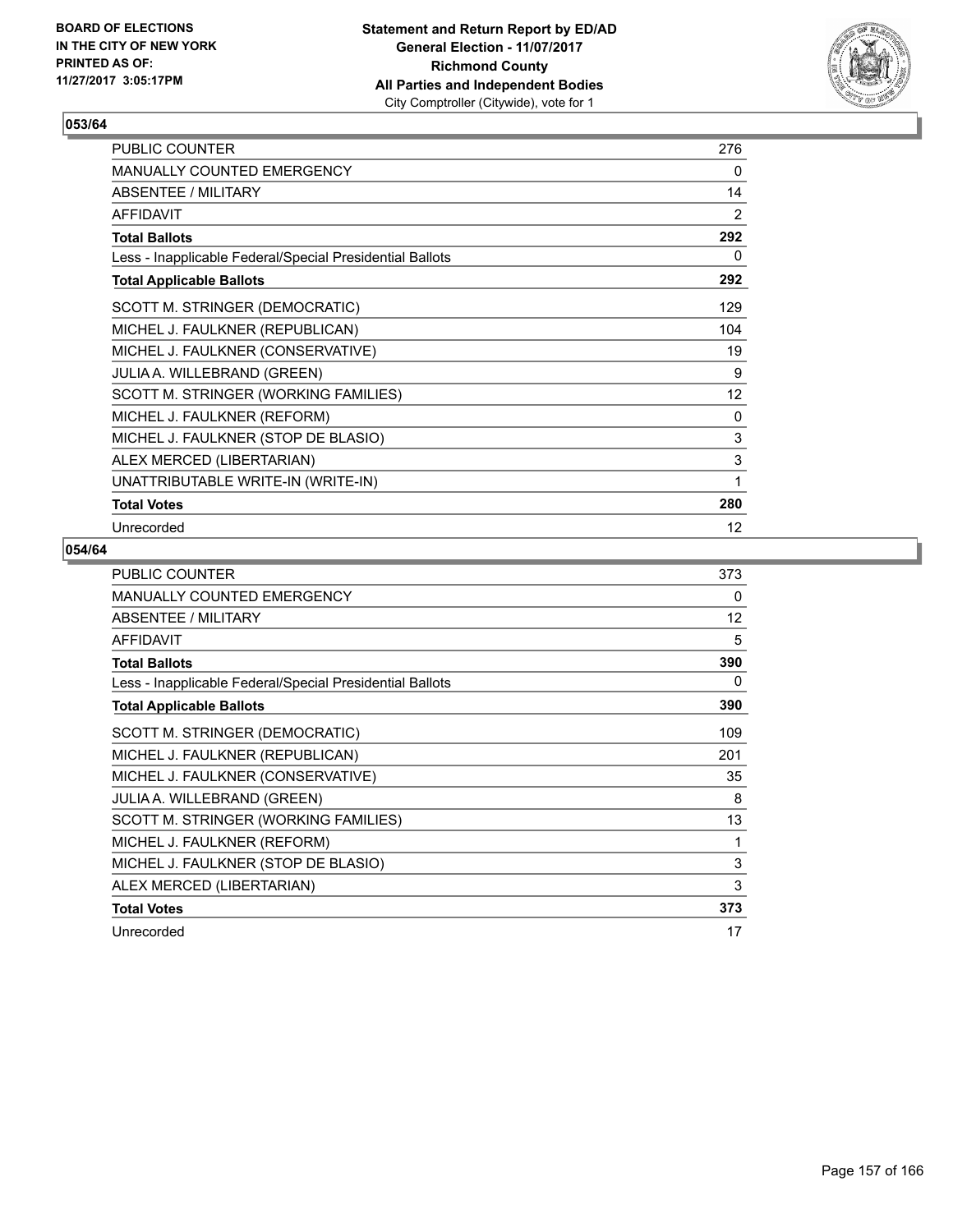

| PUBLIC COUNTER                                           | 341            |
|----------------------------------------------------------|----------------|
| MANUALLY COUNTED EMERGENCY                               | 0              |
| ABSENTEE / MILITARY                                      | 11             |
| <b>AFFIDAVIT</b>                                         | 1              |
| <b>Total Ballots</b>                                     | 353            |
| Less - Inapplicable Federal/Special Presidential Ballots | 0              |
| <b>Total Applicable Ballots</b>                          | 353            |
| SCOTT M. STRINGER (DEMOCRATIC)                           | 115            |
| MICHEL J. FAULKNER (REPUBLICAN)                          | 169            |
| MICHEL J. FAULKNER (CONSERVATIVE)                        | 30             |
| JULIA A. WILLEBRAND (GREEN)                              | 9              |
| SCOTT M. STRINGER (WORKING FAMILIES)                     | $\overline{2}$ |
| MICHEL J. FAULKNER (REFORM)                              | 1              |
| MICHEL J. FAULKNER (STOP DE BLASIO)                      | 1              |
| ALEX MERCED (LIBERTARIAN)                                | 3              |
| UNATTRIBUTABLE WRITE-IN (WRITE-IN)                       | 1              |
| <b>Total Votes</b>                                       | 331            |
| Unrecorded                                               | 22             |

| PUBLIC COUNTER                                           | 358          |
|----------------------------------------------------------|--------------|
| MANUALLY COUNTED EMERGENCY                               | 0            |
| <b>ABSENTEE / MILITARY</b>                               | 23           |
| <b>AFFIDAVIT</b>                                         | 2            |
| <b>Total Ballots</b>                                     | 383          |
| Less - Inapplicable Federal/Special Presidential Ballots | 0            |
| <b>Total Applicable Ballots</b>                          | 383          |
| SCOTT M. STRINGER (DEMOCRATIC)                           | 101          |
| MICHEL J. FAULKNER (REPUBLICAN)                          | 197          |
| MICHEL J. FAULKNER (CONSERVATIVE)                        | 48           |
| <b>JULIA A. WILLEBRAND (GREEN)</b>                       | 4            |
| SCOTT M. STRINGER (WORKING FAMILIES)                     | 8            |
| MICHEL J. FAULKNER (REFORM)                              | 0            |
| MICHEL J. FAULKNER (STOP DE BLASIO)                      | 1            |
| ALEX MERCED (LIBERTARIAN)                                | 5            |
| UNCOUNTED WRITE-IN PER STATUTE (WRITE-IN)                | $\mathbf{1}$ |
| <b>Total Votes</b>                                       | 365          |
| Unrecorded                                               | 18           |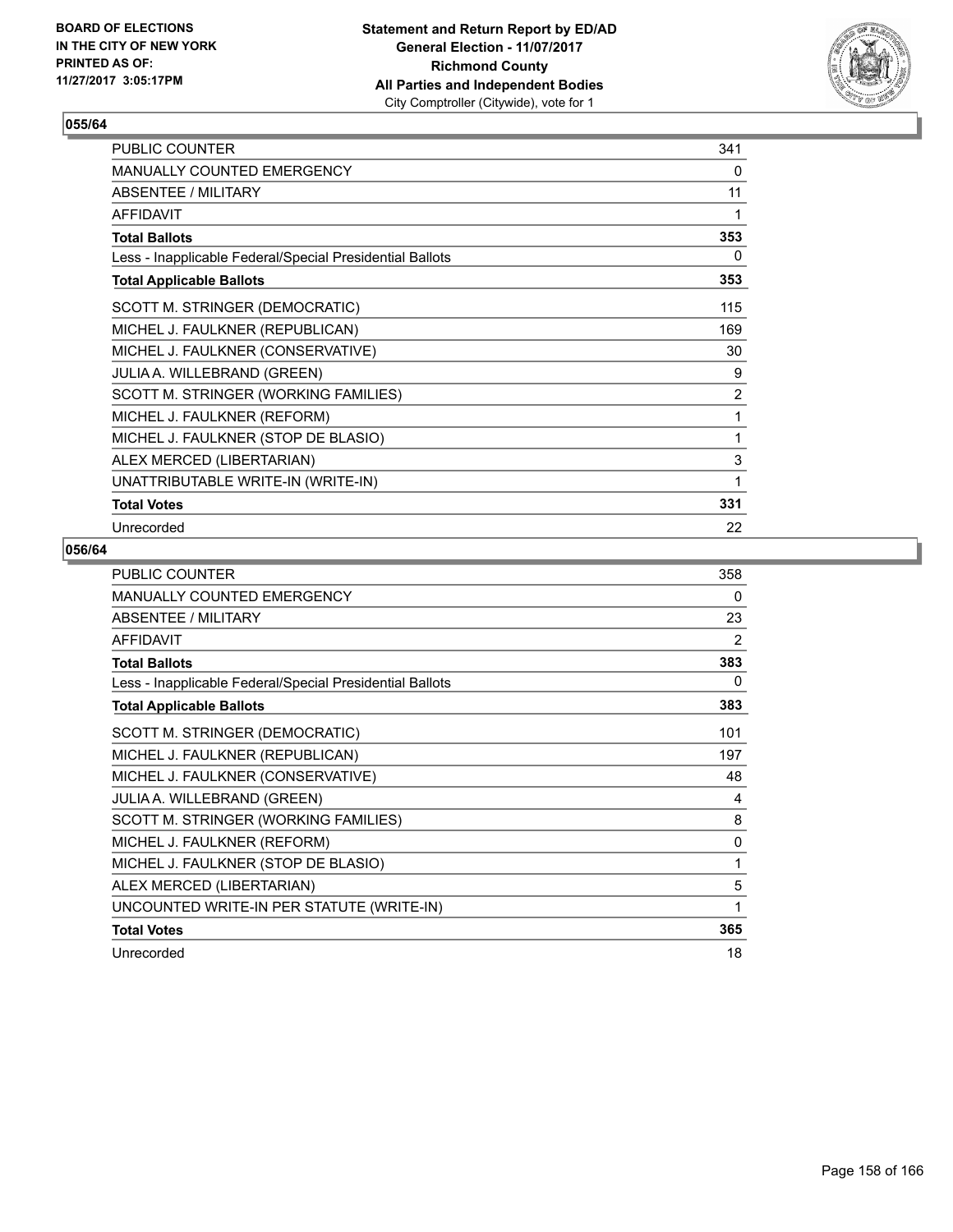

| PUBLIC COUNTER                                           | 214            |
|----------------------------------------------------------|----------------|
| <b>MANUALLY COUNTED EMERGENCY</b>                        | 0              |
| <b>ABSENTEE / MILITARY</b>                               | $\overline{7}$ |
| <b>AFFIDAVIT</b>                                         | 1              |
| <b>Total Ballots</b>                                     | 222            |
| Less - Inapplicable Federal/Special Presidential Ballots | 0              |
| <b>Total Applicable Ballots</b>                          | 222            |
| SCOTT M. STRINGER (DEMOCRATIC)                           | 75             |
| MICHEL J. FAULKNER (REPUBLICAN)                          | 99             |
| MICHEL J. FAULKNER (CONSERVATIVE)                        | 23             |
| <b>JULIA A. WILLEBRAND (GREEN)</b>                       | 2              |
| SCOTT M. STRINGER (WORKING FAMILIES)                     | 14             |
| MICHEL J. FAULKNER (REFORM)                              | 1              |
| MICHEL J. FAULKNER (STOP DE BLASIO)                      | 3              |
| ALEX MERCED (LIBERTARIAN)                                | $\overline{2}$ |
| <b>Total Votes</b>                                       | 219            |
| Unrecorded                                               | 3              |

| <b>PUBLIC COUNTER</b>                                    | 341 |
|----------------------------------------------------------|-----|
| <b>MANUALLY COUNTED EMERGENCY</b>                        | 0   |
| ABSENTEE / MILITARY                                      | 10  |
| <b>AFFIDAVIT</b>                                         | 7   |
| <b>Total Ballots</b>                                     | 358 |
| Less - Inapplicable Federal/Special Presidential Ballots | 0   |
| <b>Total Applicable Ballots</b>                          | 358 |
| SCOTT M. STRINGER (DEMOCRATIC)                           | 86  |
| MICHEL J. FAULKNER (REPUBLICAN)                          | 193 |
| MICHEL J. FAULKNER (CONSERVATIVE)                        | 40  |
| <b>JULIA A. WILLEBRAND (GREEN)</b>                       | 4   |
| SCOTT M. STRINGER (WORKING FAMILIES)                     | 10  |
| MICHEL J. FAULKNER (REFORM)                              | 1   |
| MICHEL J. FAULKNER (STOP DE BLASIO)                      | 1   |
| ALEX MERCED (LIBERTARIAN)                                | 2   |
| <b>Total Votes</b>                                       | 337 |
| Unrecorded                                               | 21  |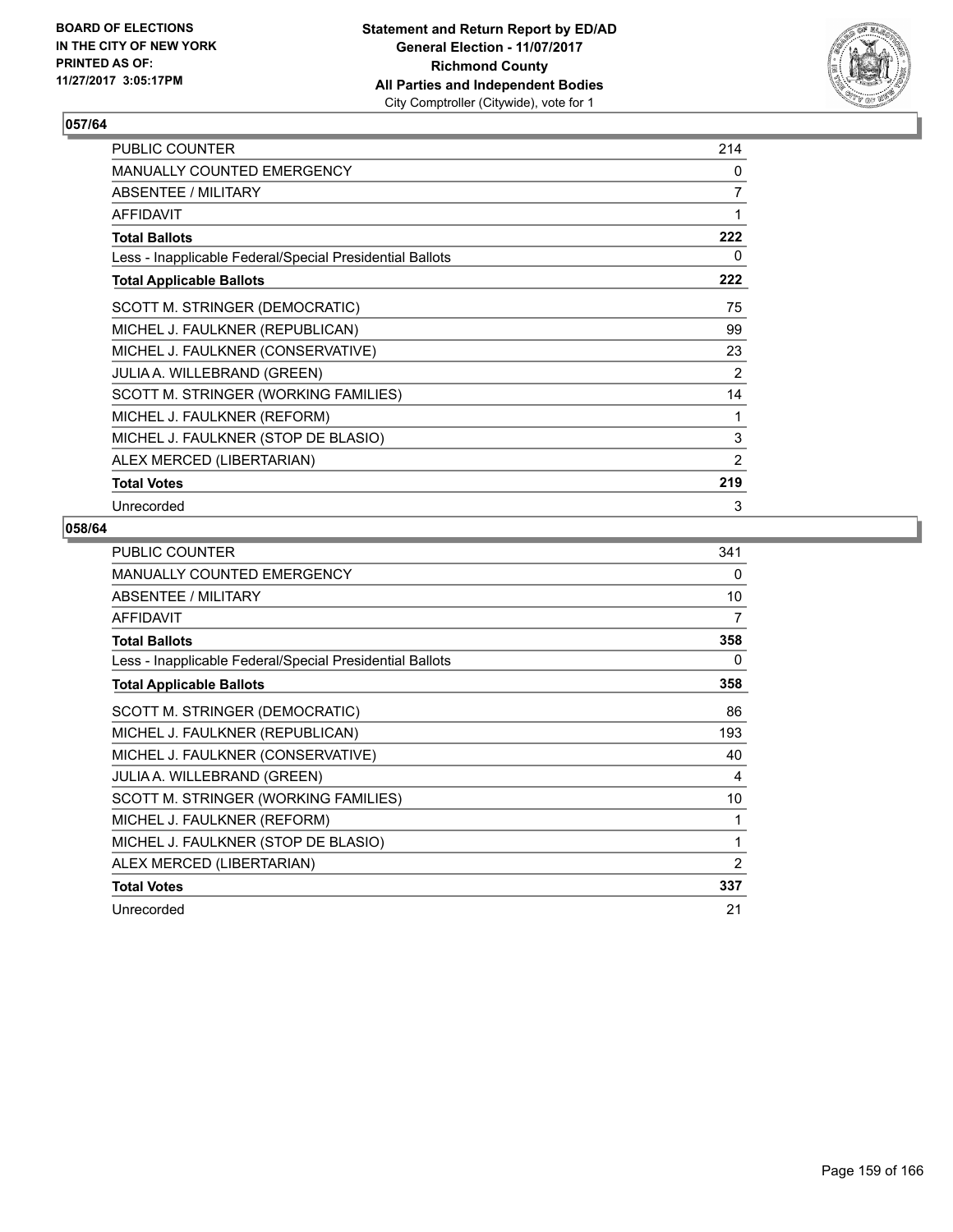

| <b>PUBLIC COUNTER</b>                                    | 273 |
|----------------------------------------------------------|-----|
| <b>MANUALLY COUNTED EMERGENCY</b>                        | 0   |
| ABSENTEE / MILITARY                                      | 11  |
| <b>AFFIDAVIT</b>                                         | 1   |
| <b>Total Ballots</b>                                     | 285 |
| Less - Inapplicable Federal/Special Presidential Ballots | 0   |
| <b>Total Applicable Ballots</b>                          | 285 |
| SCOTT M. STRINGER (DEMOCRATIC)                           | 80  |
| MICHEL J. FAULKNER (REPUBLICAN)                          | 148 |
| MICHEL J. FAULKNER (CONSERVATIVE)                        | 22  |
| <b>JULIA A. WILLEBRAND (GREEN)</b>                       | 5   |
| SCOTT M. STRINGER (WORKING FAMILIES)                     | 6   |
| MICHEL J. FAULKNER (REFORM)                              | 1   |
| MICHEL J. FAULKNER (STOP DE BLASIO)                      | 1   |
| ALEX MERCED (LIBERTARIAN)                                | 1   |
| <b>Total Votes</b>                                       | 264 |
| Unrecorded                                               | 21  |

| <b>PUBLIC COUNTER</b>                                    | 189      |
|----------------------------------------------------------|----------|
| <b>MANUALLY COUNTED EMERGENCY</b>                        | 0        |
| ABSENTEE / MILITARY                                      | 9        |
| <b>AFFIDAVIT</b>                                         | 1        |
| <b>Total Ballots</b>                                     | 199      |
| Less - Inapplicable Federal/Special Presidential Ballots | 0        |
| <b>Total Applicable Ballots</b>                          | 199      |
| SCOTT M. STRINGER (DEMOCRATIC)                           | 63       |
| MICHEL J. FAULKNER (REPUBLICAN)                          | 97       |
| MICHEL J. FAULKNER (CONSERVATIVE)                        | 19       |
| <b>JULIA A. WILLEBRAND (GREEN)</b>                       | 4        |
| SCOTT M. STRINGER (WORKING FAMILIES)                     | 8        |
| MICHEL J. FAULKNER (REFORM)                              | 0        |
| MICHEL J. FAULKNER (STOP DE BLASIO)                      | $\Omega$ |
| ALEX MERCED (LIBERTARIAN)                                | 0        |
| <b>Total Votes</b>                                       | 191      |
| Unrecorded                                               | 8        |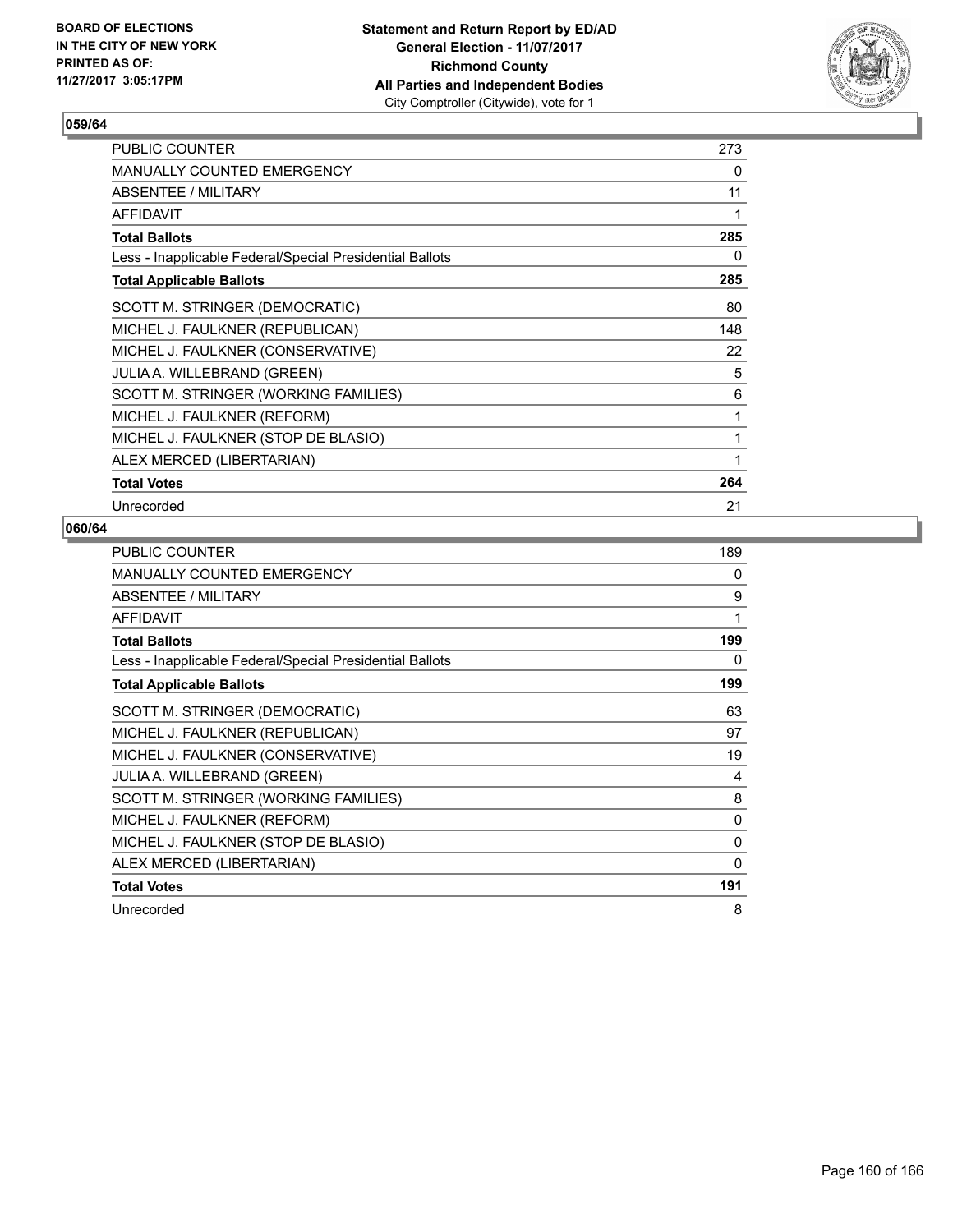

| PUBLIC COUNTER                                           | 215            |
|----------------------------------------------------------|----------------|
| <b>MANUALLY COUNTED EMERGENCY</b>                        | 0              |
| ABSENTEE / MILITARY                                      | $\overline{2}$ |
| <b>AFFIDAVIT</b>                                         | 0              |
| <b>Total Ballots</b>                                     | 217            |
| Less - Inapplicable Federal/Special Presidential Ballots | 0              |
| <b>Total Applicable Ballots</b>                          | 217            |
| SCOTT M. STRINGER (DEMOCRATIC)                           | 111            |
| MICHEL J. FAULKNER (REPUBLICAN)                          | 58             |
| MICHEL J. FAULKNER (CONSERVATIVE)                        | 15             |
| JULIA A. WILLEBRAND (GREEN)                              | 5              |
| SCOTT M. STRINGER (WORKING FAMILIES)                     | 8              |
| MICHEL J. FAULKNER (REFORM)                              | 1              |
| MICHEL J. FAULKNER (STOP DE BLASIO)                      | 1              |
| ALEX MERCED (LIBERTARIAN)                                | 3              |
| UNATTRIBUTABLE WRITE-IN (WRITE-IN)                       | 1              |
| <b>Total Votes</b>                                       | 203            |
| Unrecorded                                               | 14             |

| <b>PUBLIC COUNTER</b>                                    | 278      |
|----------------------------------------------------------|----------|
| <b>MANUALLY COUNTED EMERGENCY</b>                        | 0        |
| ABSENTEE / MILITARY                                      | 28       |
| <b>AFFIDAVIT</b>                                         | 1        |
| <b>Total Ballots</b>                                     | 307      |
| Less - Inapplicable Federal/Special Presidential Ballots | 0        |
| <b>Total Applicable Ballots</b>                          | 307      |
| SCOTT M. STRINGER (DEMOCRATIC)                           | 89       |
| MICHEL J. FAULKNER (REPUBLICAN)                          | 143      |
| MICHEL J. FAULKNER (CONSERVATIVE)                        | 28       |
| <b>JULIA A. WILLEBRAND (GREEN)</b>                       | 11       |
| SCOTT M. STRINGER (WORKING FAMILIES)                     | 13       |
| MICHEL J. FAULKNER (REFORM)                              | 0        |
| MICHEL J. FAULKNER (STOP DE BLASIO)                      | $\Omega$ |
| ALEX MERCED (LIBERTARIAN)                                | 1        |
| <b>Total Votes</b>                                       | 285      |
| Unrecorded                                               | 22       |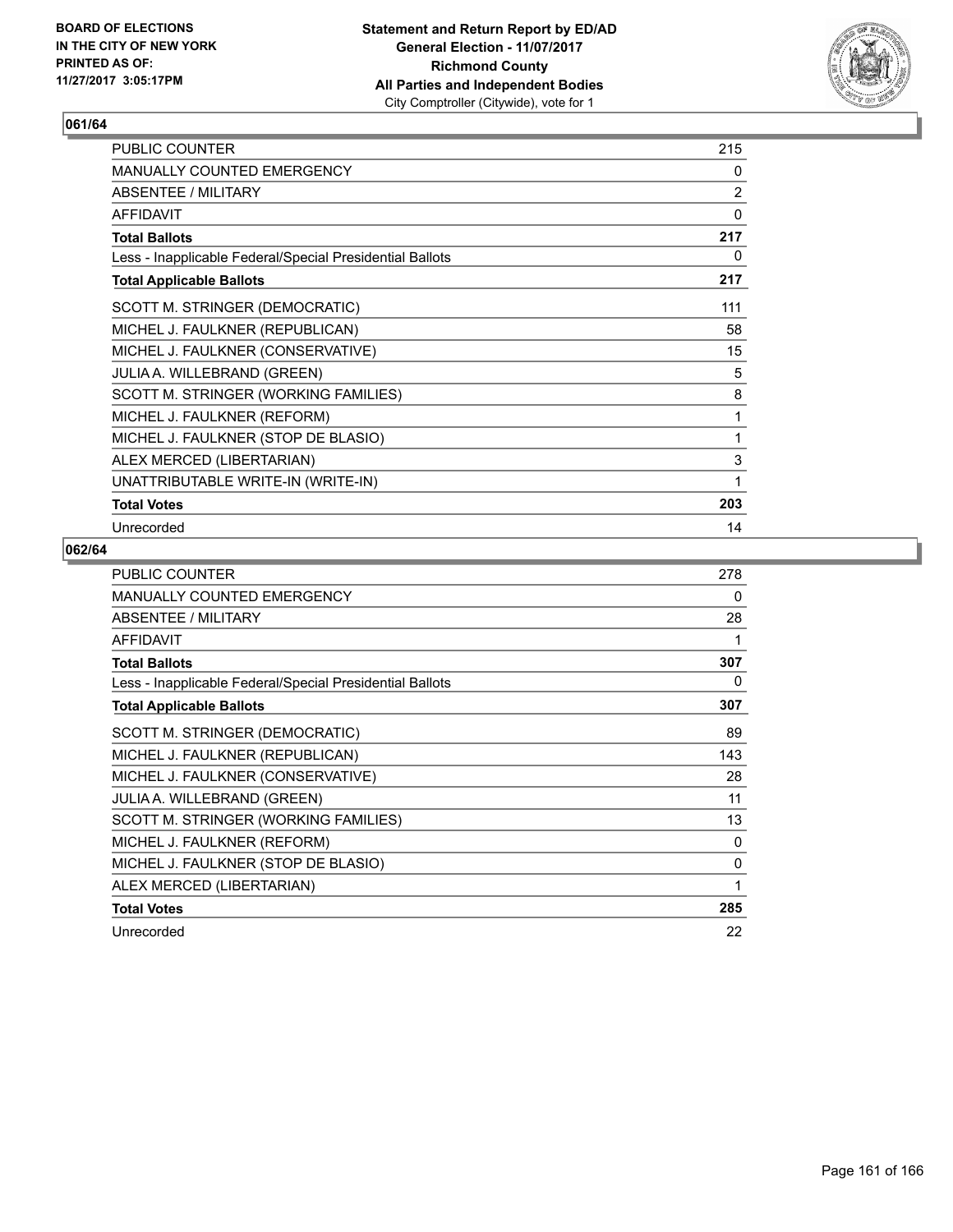

| <b>PUBLIC COUNTER</b>                                    | 268 |
|----------------------------------------------------------|-----|
| <b>MANUALLY COUNTED EMERGENCY</b>                        | 0   |
| ABSENTEE / MILITARY                                      | 5   |
| <b>AFFIDAVIT</b>                                         | 4   |
| <b>Total Ballots</b>                                     | 277 |
| Less - Inapplicable Federal/Special Presidential Ballots | 0   |
| <b>Total Applicable Ballots</b>                          | 277 |
| SCOTT M. STRINGER (DEMOCRATIC)                           | 100 |
| MICHEL J. FAULKNER (REPUBLICAN)                          | 114 |
| MICHEL J. FAULKNER (CONSERVATIVE)                        | 26  |
| <b>JULIA A. WILLEBRAND (GREEN)</b>                       | 5   |
| SCOTT M. STRINGER (WORKING FAMILIES)                     | 5   |
| MICHEL J. FAULKNER (REFORM)                              | 0   |
| MICHEL J. FAULKNER (STOP DE BLASIO)                      | 3   |
| ALEX MERCED (LIBERTARIAN)                                | 1   |
| <b>Total Votes</b>                                       | 254 |
| Unrecorded                                               | 23  |

| PUBLIC COUNTER                                           | 0 |
|----------------------------------------------------------|---|
| MANUALLY COUNTED EMERGENCY                               | 0 |
| ABSENTEE / MILITARY                                      | 0 |
| <b>AFFIDAVIT</b>                                         | 0 |
| <b>Total Ballots</b>                                     | 0 |
| Less - Inapplicable Federal/Special Presidential Ballots | 0 |
| <b>Total Applicable Ballots</b>                          | 0 |
| SCOTT M. STRINGER (DEMOCRATIC)                           | 0 |
| MICHEL J. FAULKNER (REPUBLICAN)                          | 0 |
| MICHEL J. FAULKNER (CONSERVATIVE)                        | 0 |
| <b>JULIA A. WILLEBRAND (GREEN)</b>                       | 0 |
| SCOTT M. STRINGER (WORKING FAMILIES)                     | 0 |
| MICHEL J. FAULKNER (REFORM)                              | 0 |
| MICHEL J. FAULKNER (STOP DE BLASIO)                      | 0 |
| ALEX MERCED (LIBERTARIAN)                                | 0 |
| <b>Total Votes</b>                                       | 0 |
|                                                          |   |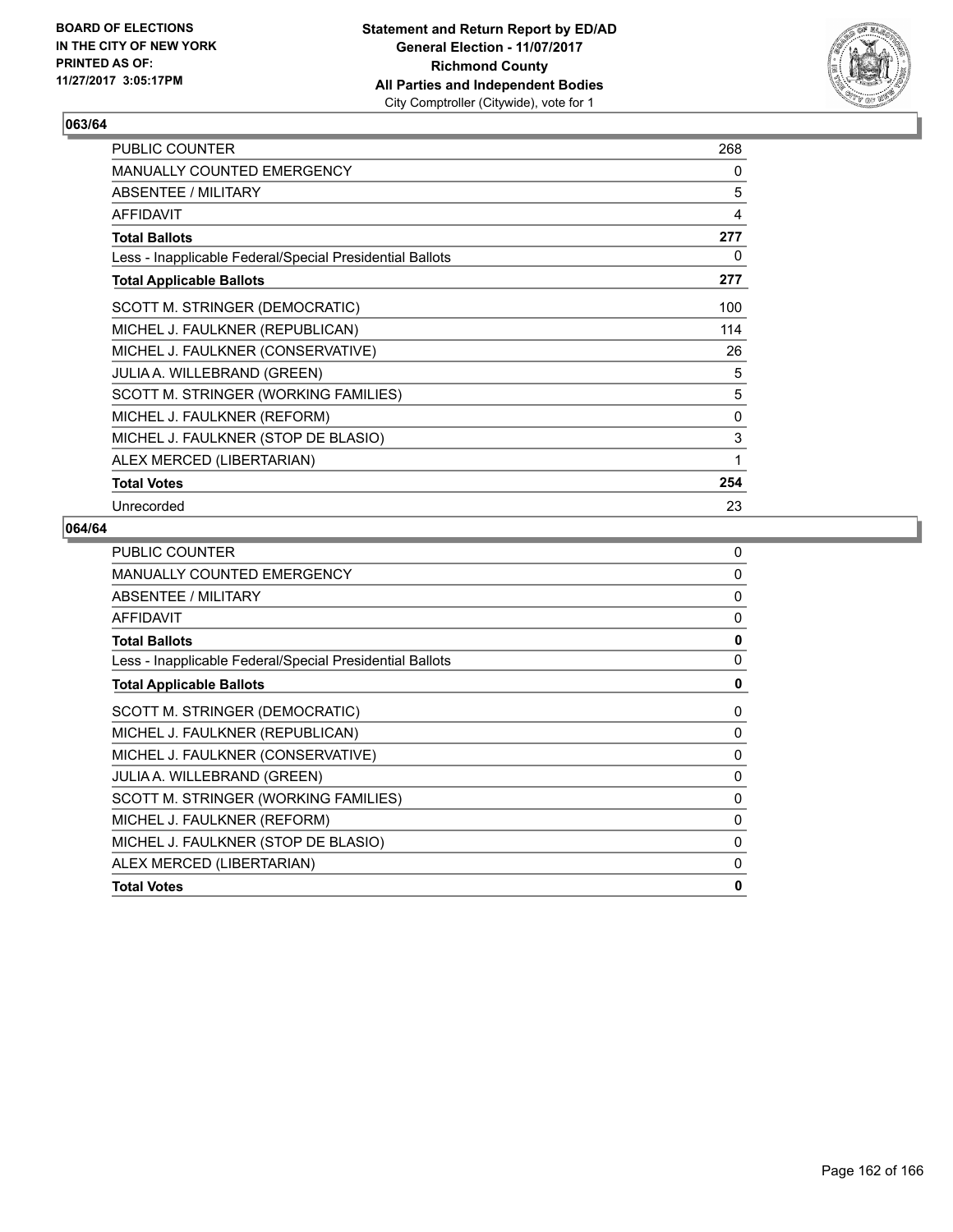

| <b>PUBLIC COUNTER</b>                                    | 0            |
|----------------------------------------------------------|--------------|
| <b>MANUALLY COUNTED EMERGENCY</b>                        | $\Omega$     |
| ABSENTEE / MILITARY                                      | 0            |
| <b>AFFIDAVIT</b>                                         | 0            |
| <b>Total Ballots</b>                                     | 0            |
| Less - Inapplicable Federal/Special Presidential Ballots | 0            |
| <b>Total Applicable Ballots</b>                          | 0            |
| SCOTT M. STRINGER (DEMOCRATIC)                           | 0            |
| MICHEL J. FAULKNER (REPUBLICAN)                          | 0            |
| MICHEL J. FAULKNER (CONSERVATIVE)                        | 0            |
| <b>JULIA A. WILLEBRAND (GREEN)</b>                       | 0            |
| SCOTT M. STRINGER (WORKING FAMILIES)                     | 0            |
| MICHEL J. FAULKNER (REFORM)                              | $\Omega$     |
| MICHEL J. FAULKNER (STOP DE BLASIO)                      | 0            |
| ALEX MERCED (LIBERTARIAN)                                | 0            |
| <b>Total Votes</b>                                       | $\mathbf{0}$ |
|                                                          |              |

| <b>PUBLIC COUNTER</b>                                    | 0            |
|----------------------------------------------------------|--------------|
| MANUALLY COUNTED EMERGENCY                               | 0            |
| ABSENTEE / MILITARY                                      | 0            |
| <b>AFFIDAVIT</b>                                         | 0            |
| <b>Total Ballots</b>                                     | 0            |
| Less - Inapplicable Federal/Special Presidential Ballots | $\mathbf{0}$ |
| <b>Total Applicable Ballots</b>                          | 0            |
| SCOTT M. STRINGER (DEMOCRATIC)                           | 0            |
| MICHEL J. FAULKNER (REPUBLICAN)                          | 0            |
| MICHEL J. FAULKNER (CONSERVATIVE)                        | $\Omega$     |
| JULIA A. WILLEBRAND (GREEN)                              | 0            |
| SCOTT M. STRINGER (WORKING FAMILIES)                     | 0            |
| MICHEL J. FAULKNER (REFORM)                              | 0            |
| MICHEL J. FAULKNER (STOP DE BLASIO)                      | $\Omega$     |
| ALEX MERCED (LIBERTARIAN)                                | 0            |
| <b>Total Votes</b>                                       | 0            |
|                                                          |              |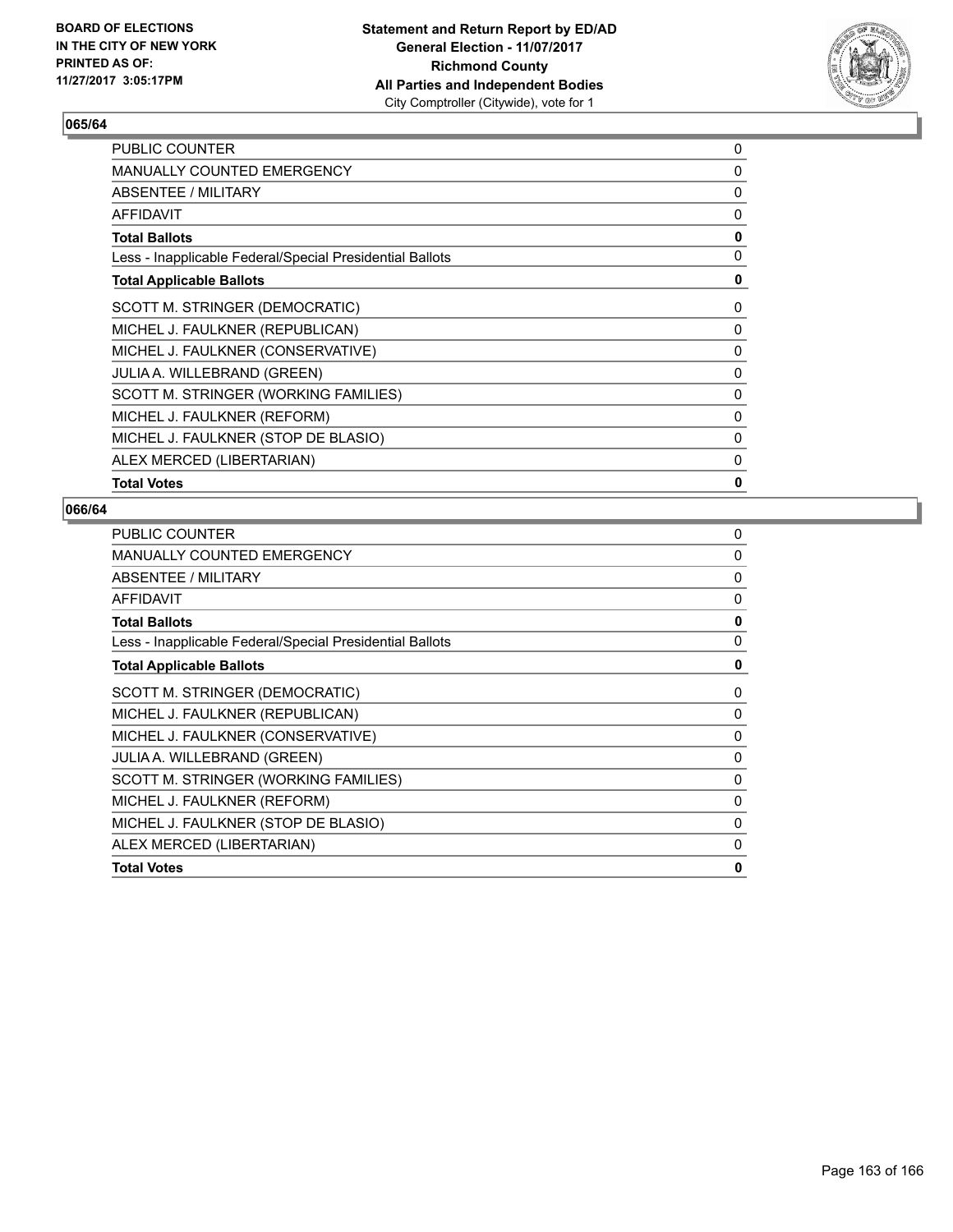

| <b>PUBLIC COUNTER</b>                                    | 0            |
|----------------------------------------------------------|--------------|
| <b>MANUALLY COUNTED EMERGENCY</b>                        | $\Omega$     |
| ABSENTEE / MILITARY                                      | 0            |
| <b>AFFIDAVIT</b>                                         | 0            |
| <b>Total Ballots</b>                                     | 0            |
| Less - Inapplicable Federal/Special Presidential Ballots | $\mathbf{0}$ |
| <b>Total Applicable Ballots</b>                          | 0            |
| SCOTT M. STRINGER (DEMOCRATIC)                           | 0            |
| MICHEL J. FAULKNER (REPUBLICAN)                          | 0            |
| MICHEL J. FAULKNER (CONSERVATIVE)                        | 0            |
| <b>JULIA A. WILLEBRAND (GREEN)</b>                       | 0            |
| SCOTT M. STRINGER (WORKING FAMILIES)                     | 0            |
| MICHEL J. FAULKNER (REFORM)                              | 0            |
| MICHEL J. FAULKNER (STOP DE BLASIO)                      | 0            |
| ALEX MERCED (LIBERTARIAN)                                | 0            |
| <b>Total Votes</b>                                       | $\mathbf{0}$ |
|                                                          |              |

| <b>PUBLIC COUNTER</b>                                    | 0            |
|----------------------------------------------------------|--------------|
| MANUALLY COUNTED EMERGENCY                               | $\Omega$     |
| ABSENTEE / MILITARY                                      | 0            |
| <b>AFFIDAVIT</b>                                         | 0            |
| <b>Total Ballots</b>                                     | 0            |
| Less - Inapplicable Federal/Special Presidential Ballots | $\mathbf{0}$ |
| <b>Total Applicable Ballots</b>                          | 0            |
| SCOTT M. STRINGER (DEMOCRATIC)                           | 0            |
| MICHEL J. FAULKNER (REPUBLICAN)                          | 0            |
| MICHEL J. FAULKNER (CONSERVATIVE)                        | $\Omega$     |
| JULIA A. WILLEBRAND (GREEN)                              | 0            |
| SCOTT M. STRINGER (WORKING FAMILIES)                     | 0            |
| MICHEL J. FAULKNER (REFORM)                              | 0            |
| MICHEL J. FAULKNER (STOP DE BLASIO)                      | 0            |
| ALEX MERCED (LIBERTARIAN)                                | 0            |
| <b>Total Votes</b>                                       | 0            |
|                                                          |              |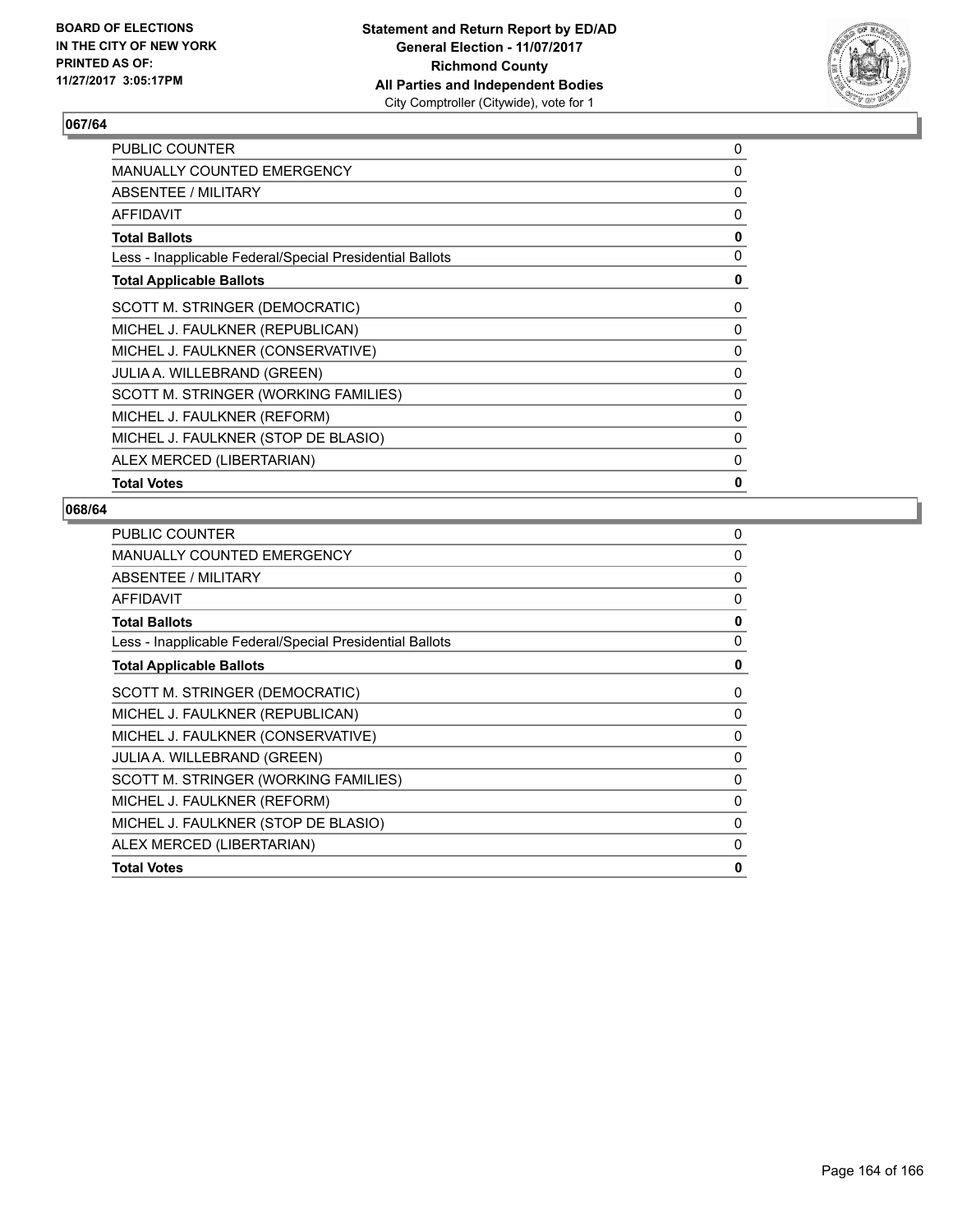

| <b>PUBLIC COUNTER</b>                                    | 0            |
|----------------------------------------------------------|--------------|
| <b>MANUALLY COUNTED EMERGENCY</b>                        | $\Omega$     |
| ABSENTEE / MILITARY                                      | 0            |
| <b>AFFIDAVIT</b>                                         | 0            |
| <b>Total Ballots</b>                                     | 0            |
| Less - Inapplicable Federal/Special Presidential Ballots | 0            |
| <b>Total Applicable Ballots</b>                          | 0            |
| SCOTT M. STRINGER (DEMOCRATIC)                           | 0            |
| MICHEL J. FAULKNER (REPUBLICAN)                          | 0            |
| MICHEL J. FAULKNER (CONSERVATIVE)                        | 0            |
| <b>JULIA A. WILLEBRAND (GREEN)</b>                       | 0            |
| SCOTT M. STRINGER (WORKING FAMILIES)                     | 0            |
| MICHEL J. FAULKNER (REFORM)                              | $\Omega$     |
| MICHEL J. FAULKNER (STOP DE BLASIO)                      | 0            |
| ALEX MERCED (LIBERTARIAN)                                | 0            |
| <b>Total Votes</b>                                       | $\mathbf{0}$ |
|                                                          |              |

| <b>PUBLIC COUNTER</b>                                    | 0            |
|----------------------------------------------------------|--------------|
| MANUALLY COUNTED EMERGENCY                               | $\Omega$     |
| ABSENTEE / MILITARY                                      | 0            |
| <b>AFFIDAVIT</b>                                         | 0            |
| <b>Total Ballots</b>                                     | 0            |
| Less - Inapplicable Federal/Special Presidential Ballots | $\mathbf{0}$ |
| <b>Total Applicable Ballots</b>                          | 0            |
| SCOTT M. STRINGER (DEMOCRATIC)                           | 0            |
| MICHEL J. FAULKNER (REPUBLICAN)                          | 0            |
| MICHEL J. FAULKNER (CONSERVATIVE)                        | $\Omega$     |
| JULIA A. WILLEBRAND (GREEN)                              | 0            |
| SCOTT M. STRINGER (WORKING FAMILIES)                     | 0            |
| MICHEL J. FAULKNER (REFORM)                              | 0            |
| MICHEL J. FAULKNER (STOP DE BLASIO)                      | 0            |
| ALEX MERCED (LIBERTARIAN)                                | 0            |
| <b>Total Votes</b>                                       | 0            |
|                                                          |              |